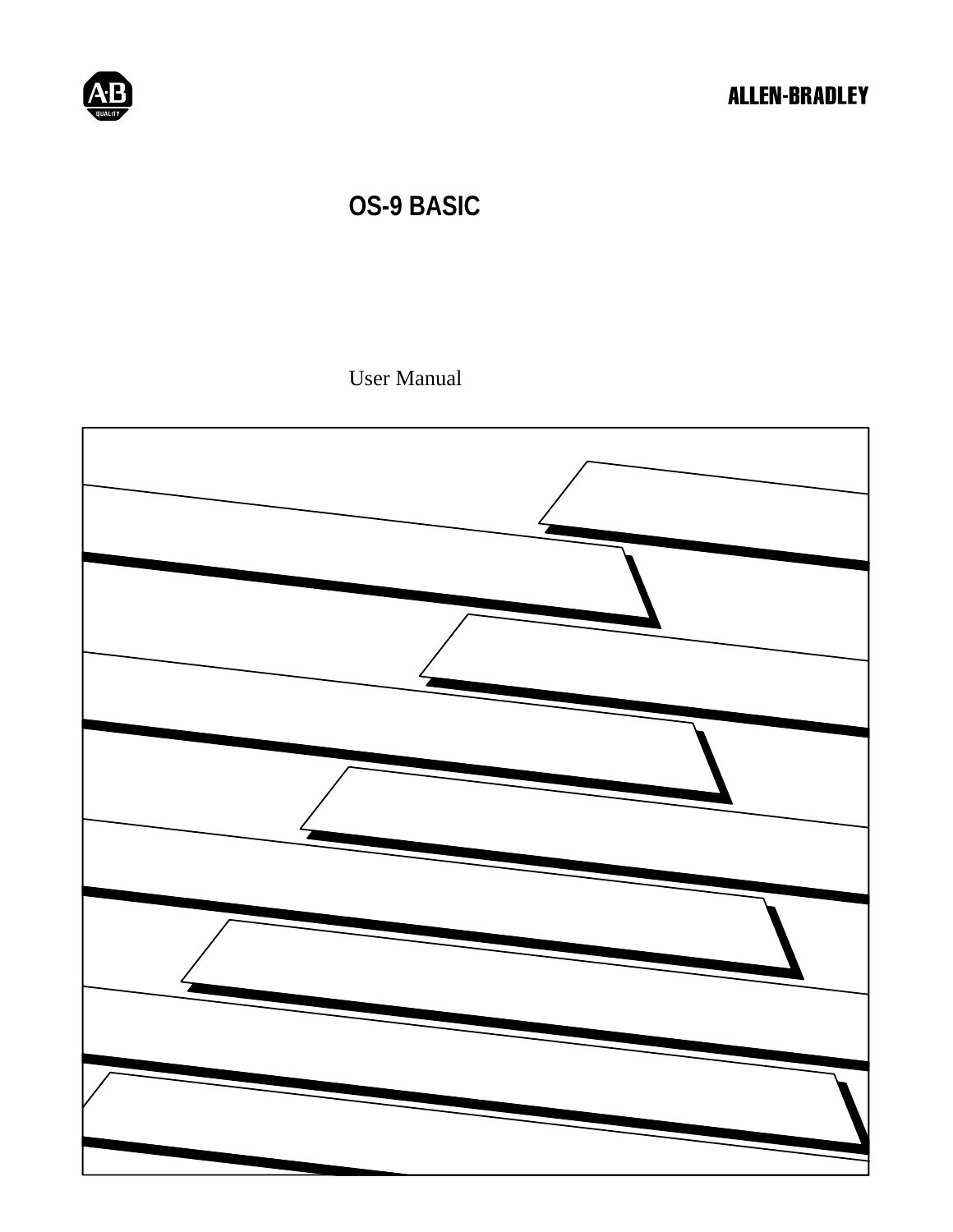| <b>Copyright and Revision</b><br><b>History</b> | Copyright © 1991 Microware Systems Corporation. All Rights Reserved.<br>Reproduction of this document, in part or whole, by any means, electrical,<br>mechanical, magnetic, optical, chemical, manual or otherwise is prohib-<br>ited, without written permission from Microware Systems Corporation. |                                                                                                                                                                                                                                                                                                                                                                                                                                                                                                                                                                                                                                                                                                                                                                                   |  |
|-------------------------------------------------|-------------------------------------------------------------------------------------------------------------------------------------------------------------------------------------------------------------------------------------------------------------------------------------------------------|-----------------------------------------------------------------------------------------------------------------------------------------------------------------------------------------------------------------------------------------------------------------------------------------------------------------------------------------------------------------------------------------------------------------------------------------------------------------------------------------------------------------------------------------------------------------------------------------------------------------------------------------------------------------------------------------------------------------------------------------------------------------------------------|--|
|                                                 | This manual reflects Version 2.4 of Microware BASIC. Version 2.4 of<br>Microware BASIC is to be used with Version 2.4 or greater of the OS-9<br>operating system.                                                                                                                                     |                                                                                                                                                                                                                                                                                                                                                                                                                                                                                                                                                                                                                                                                                                                                                                                   |  |
|                                                 | Revision<br><b>Publication Date:</b><br><b>Publication Editor:</b><br>Product Number:                                                                                                                                                                                                                 | G<br>January, 1991<br>Walden Miller, Ellen Grant<br>BAS-68-NA-68-MO                                                                                                                                                                                                                                                                                                                                                                                                                                                                                                                                                                                                                                                                                                               |  |
| <b>Disclaimer</b>                               | without notice.                                                                                                                                                                                                                                                                                       | The information contained herein is believed to be accurate as of the date<br>of publication. However, Microware will not be liable for any damages,<br>including indirect or consequential, from use of the OS-9 operating system,<br>Microware-provided software or reliance on the accuracy of this<br>documentation. The information contained herein is subject to change                                                                                                                                                                                                                                                                                                                                                                                                    |  |
| <b>Reproduction Notice</b>                      | please contact your OS-9 supplier.                                                                                                                                                                                                                                                                    | The software described in this document is intended to be used on a single<br>computer system. Microware expressly prohibits any reproduction of the<br>software on tape, disk or any other medium except for backup purposes.<br>Distribution of this software, in part or whole, to any other party or on any<br>other system may constitute copyright infringements and misappropriation<br>of trade secrets and confidential processes which are the property of<br>Microware and/or other parties. Unauthorized distribution of software may<br>cause damages far in excess of the value of the copies involved.<br>For additional copies of this software and/or documentation, or if you have<br>questions concerning the above notice, the documentation and/or software, |  |
| <b>Trademarks</b>                               | are trademarks of Microware Systems Corp.<br>UNIX is a trademark of Bell Laboratories.                                                                                                                                                                                                                | OS-9, Personal OS-9, Professional OS-9, Basic09, and Microware Basic                                                                                                                                                                                                                                                                                                                                                                                                                                                                                                                                                                                                                                                                                                              |  |
|                                                 | Microware Systems Corporation • 1900 N.W. 114th Street<br>Des Moines, Iowa 50325-7077 • Phone: 515/224-1929                                                                                                                                                                                           |                                                                                                                                                                                                                                                                                                                                                                                                                                                                                                                                                                                                                                                                                                                                                                                   |  |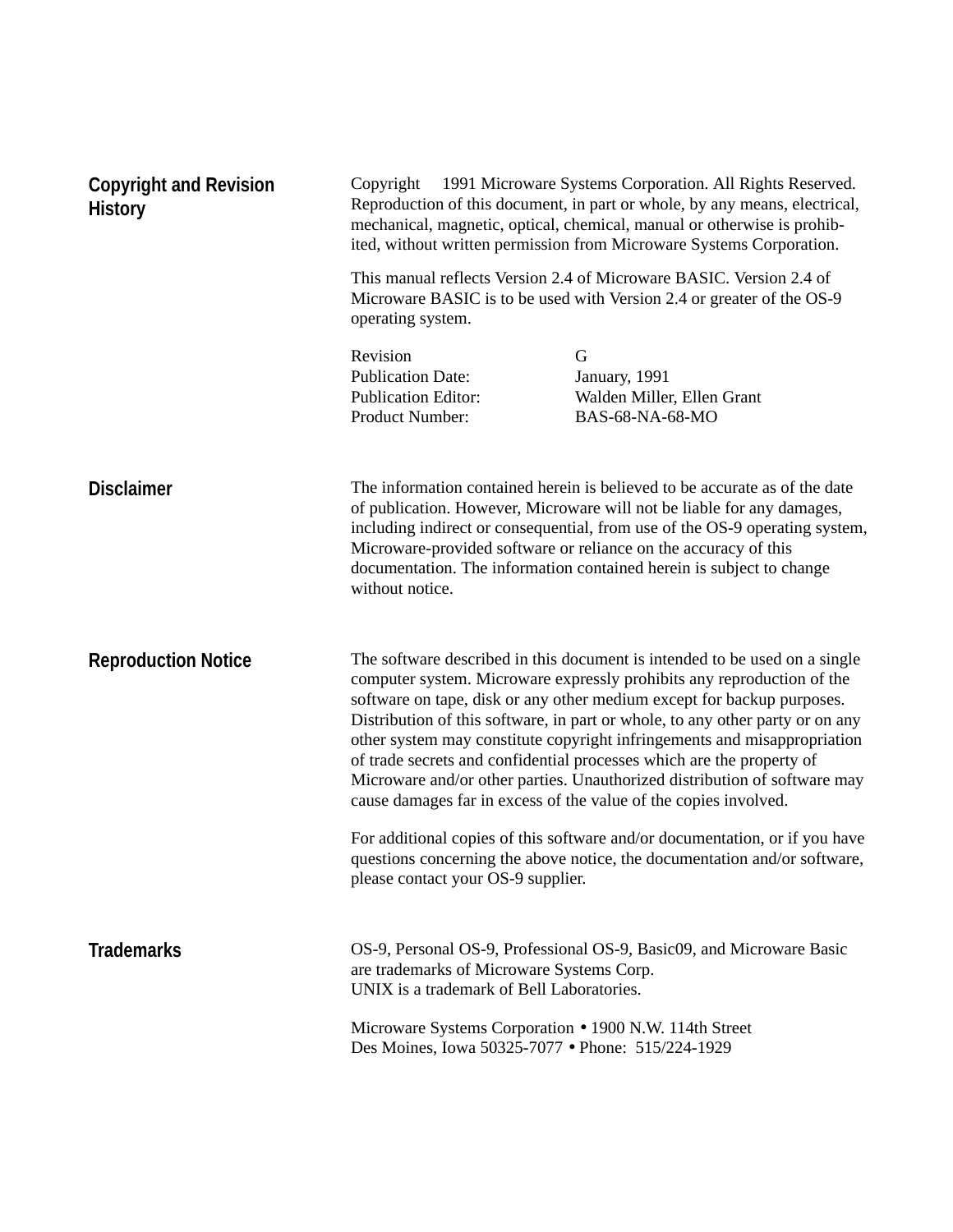Introduction **Preface**

### **Introduction**

|                                 | Microware BASIC is an enhanced structured Basic language programming<br>system. It was created for the 68000 Microprocessor.                                                                                                                                                                                                                                                                                           |
|---------------------------------|------------------------------------------------------------------------------------------------------------------------------------------------------------------------------------------------------------------------------------------------------------------------------------------------------------------------------------------------------------------------------------------------------------------------|
|                                 | In addition to the standard BASIC language statements and functions,<br>Microware BASIC includes many of the useful elements of the PASCAL<br>programming language. This allows programs to be modular,<br>well-structured, and use sophisticated data structures. It permits full access<br>to almost all of the OS-9 operating system commands and functions so it<br>can be used as a systems programming language. |
|                                 | Microware BASIC is unusual in that it is an <b>interactive compiler</b> . It has<br>the fast execution speed typical of compiler languages and the ease of use<br>and memory space efficiency typical of interpreter languages.                                                                                                                                                                                        |
|                                 | Microware BASIC includes a powerful text editor, a multi-pass compiler, a<br>run-time interpreter, a high-level interactive debugger, and a system<br>executive. Each of these components is carefully integrated so you see a<br>friendly, highly interactive programming resource. It provides all the tools<br>and helpful facilities needed for fast, accurate creation and testing of<br>structured programs.     |
|                                 | These features make Microware BASIC an ideal language for many<br>applications: scientific, business, industrial control, and education.                                                                                                                                                                                                                                                                               |
| <b>Microware BASIC Features</b> | Structured, recursive BASIC with Pascal-type enhancements:                                                                                                                                                                                                                                                                                                                                                             |
|                                 | - allows multiple, independent, named procedures<br>procedures called by name with parameters<br>- multi-character, upper or lower case identifiers<br>variables and line numbers local to procedures<br>line numbers optional<br>• automatic linkage to ROM or RAM "library" procedures<br>• PACK command compacts program and provides security<br>• PRINT USING with FORTRAN-like format specifications             |
|                                 |                                                                                                                                                                                                                                                                                                                                                                                                                        |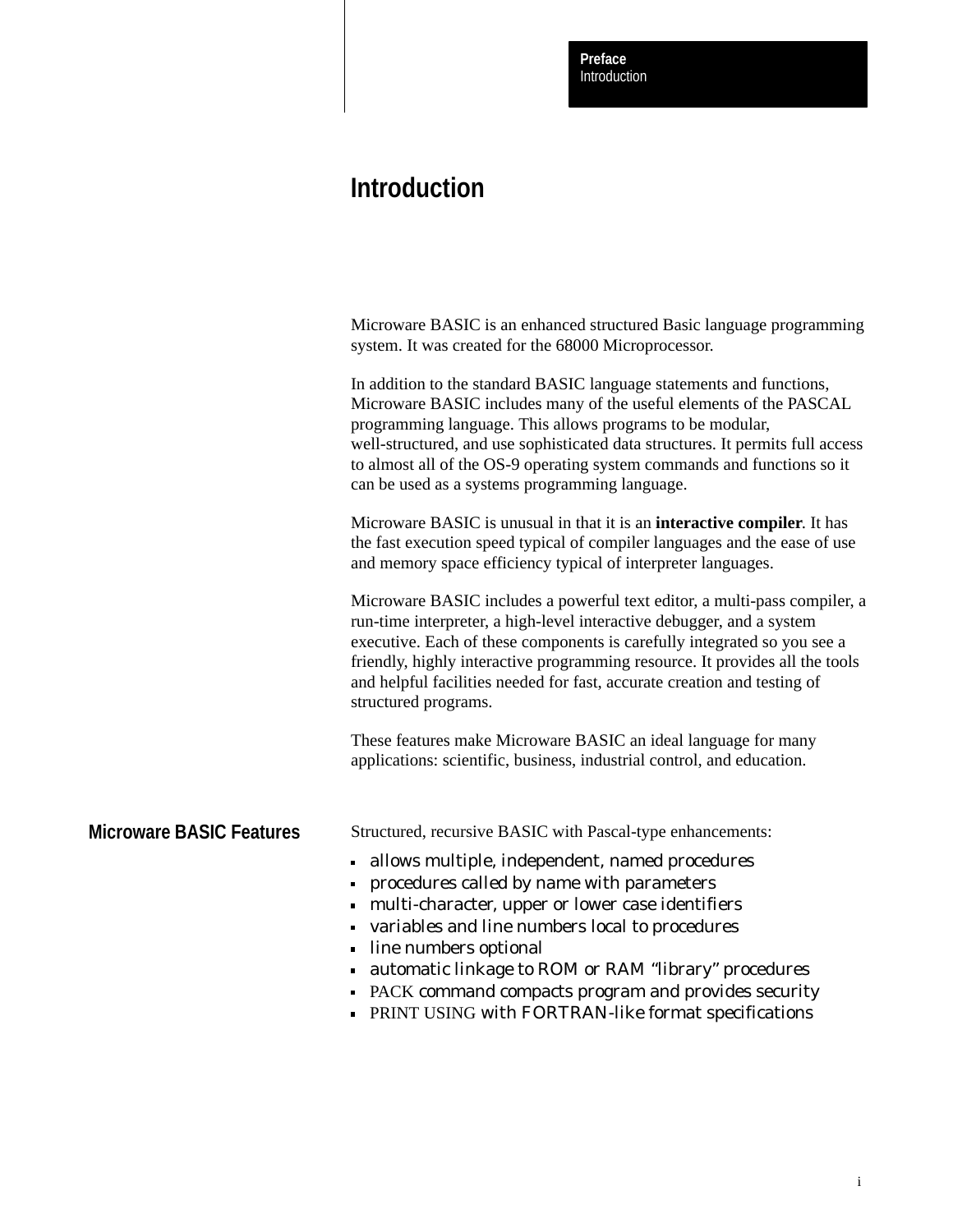Extended Control Structures (with Unique Closure Elements):

- IF...THEN...[ ELSE...] ENDIF
- FOR...TO...[ STEP ]...NEXT
- **REPEAT...UNTIL...**
- WHILE...DO...ENDWHILE
- LOOP...ENDLOOP
- EXITIF...THEN...ENDEXIT

High-speed, high-accuracy math:

- 14 decimal-digit 64 bit binary floating point
- Full set of transcendentals (SIN, ASN, ACS, LOG, etc.)

Extended data structures:

- Five Basic data types: BYTE, INTEGER, REAL, BOOLEAN, and **STRING**
- One, two, or three dimensional arrays
- User-defined complex structures and data types

Powerful interactive debugging and editing features:

- Integral, full-featured text editor
- Syntax error check upon line entry and procedure compile
- Trace mode reproduces original source statements
- Renumber command for line numbered procedures

### **The History of Microware BASIC**

Microware Basic was conceived in 1978 as a high-performance programming language to demonstrate the capabilities of the 6809 microprocessor to efficiently run high-level languages. Microware BASIC was developed at the same time as the 6809 under the auspices of the architects of the 6809. It was originally titled **Basic09**. The project covered almost two years, and incorporated the results of research in such areas as interactive compilation, fast floating point arithmetic algorithms, storage management, high-level symbolic debugging, and structured language design. These innovations give Microware BASIC its speed, power, and unique flavor.

Microware BASIC was commissioned by Motorola, Inc., Austin, Texas, and developed by Microware Systems Corporation, Des Moines, Iowa. Principal designers of Microware BASIC were Larry Crane, Robert Doggett, Ken Kaplan, and Terry Ritter. The first release was in February, 1980.

Excellent feedback, thoughtful suggestions, and carefully documented bug reports from Microware BASIC users all over the world have been invaluable to the designers in their efforts to achieve the degree of sophistication and reliability Microware BASIC has today.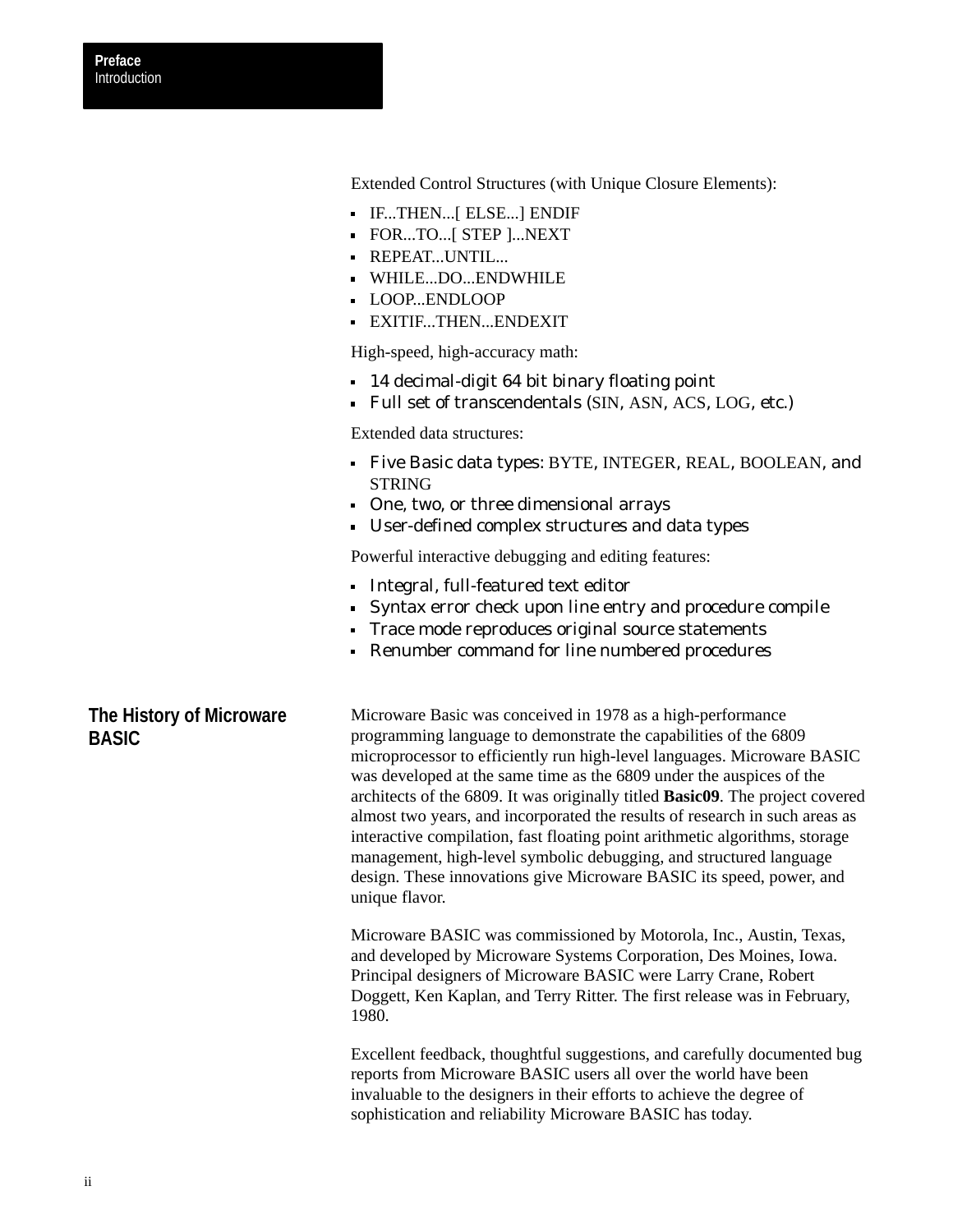Introduction **Preface**

### **Concerning This Manual**

This manual is divided into two parts: the BASIC Tutorial and the BASIC Reference Manual.

The tutorial section is written for beginning programmers having little experience with Pascal or other high level languages. Beginning programmers should work through the examples given to help familiarize themselves with Microware BASIC control structure.

Readers having adequate programming skills are urged to browse the tutorial for a feeling of the Microware BASIC environment. A complete index is provided for easy use of the reference section.

In this manual, Microware BASIC is referred to as BASIC, unless making reference to other BASIC languages.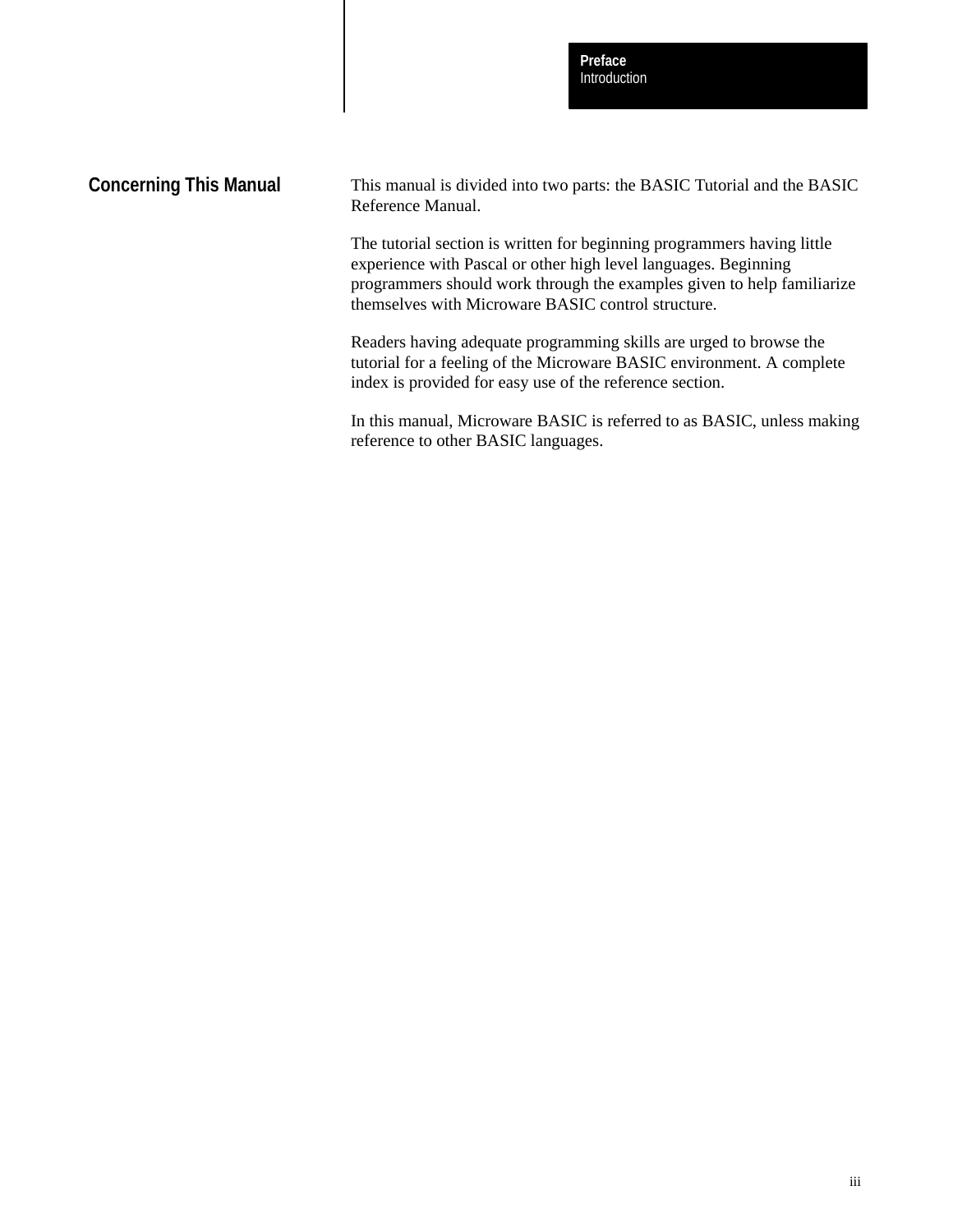### **SECTION 1 THE BASIC TUTORIAL**

| <b>Overview</b>               | <b>Chapter 1</b>                                     |          |
|-------------------------------|------------------------------------------------------|----------|
|                               |                                                      | $1 - 1$  |
|                               |                                                      | $1 - 1$  |
|                               |                                                      | $1-2$    |
| <b>Getting Started</b>        | <b>Chapter 2</b>                                     |          |
|                               |                                                      | $2 - 1$  |
|                               |                                                      | $2 - 2$  |
|                               |                                                      | $2 - 4$  |
|                               |                                                      | $2 - 8$  |
|                               |                                                      | $2 - 8$  |
|                               |                                                      | $2 - 10$ |
|                               | Conditional Control: The IF. THEN Structure          | $2 - 12$ |
|                               |                                                      | $2 - 13$ |
|                               |                                                      | $2 - 18$ |
|                               |                                                      | $2 - 24$ |
|                               |                                                      | $2 - 25$ |
| <b>Program Construction:</b>  | Chapter 3                                            |          |
| <b>Complex Data Types and</b> |                                                      | $3 - 1$  |
| <b>Subroutines</b>            |                                                      | $3 - 1$  |
|                               |                                                      | $3 - 4$  |
|                               |                                                      | $3-4$    |
|                               |                                                      | $3-10$   |
|                               |                                                      | $3 - 12$ |
|                               |                                                      | $3-14$   |
|                               | Formatted Output: The PRINT  USING Statement         | $3 - 17$ |
| <b>Program Optimization</b>   | <b>Chapter 4</b>                                     |          |
|                               | General Execution Performance of BASIC               | 4-1      |
|                               |                                                      | $4 - 2$  |
|                               |                                                      | $4 - 2$  |
|                               |                                                      | $4 - 3$  |
|                               |                                                      | $4 - 3$  |
|                               | Eliminating Constant Expressions and Sub-Expressions | $4 - 3$  |
|                               |                                                      |          |
|                               |                                                      | $4 - 3$  |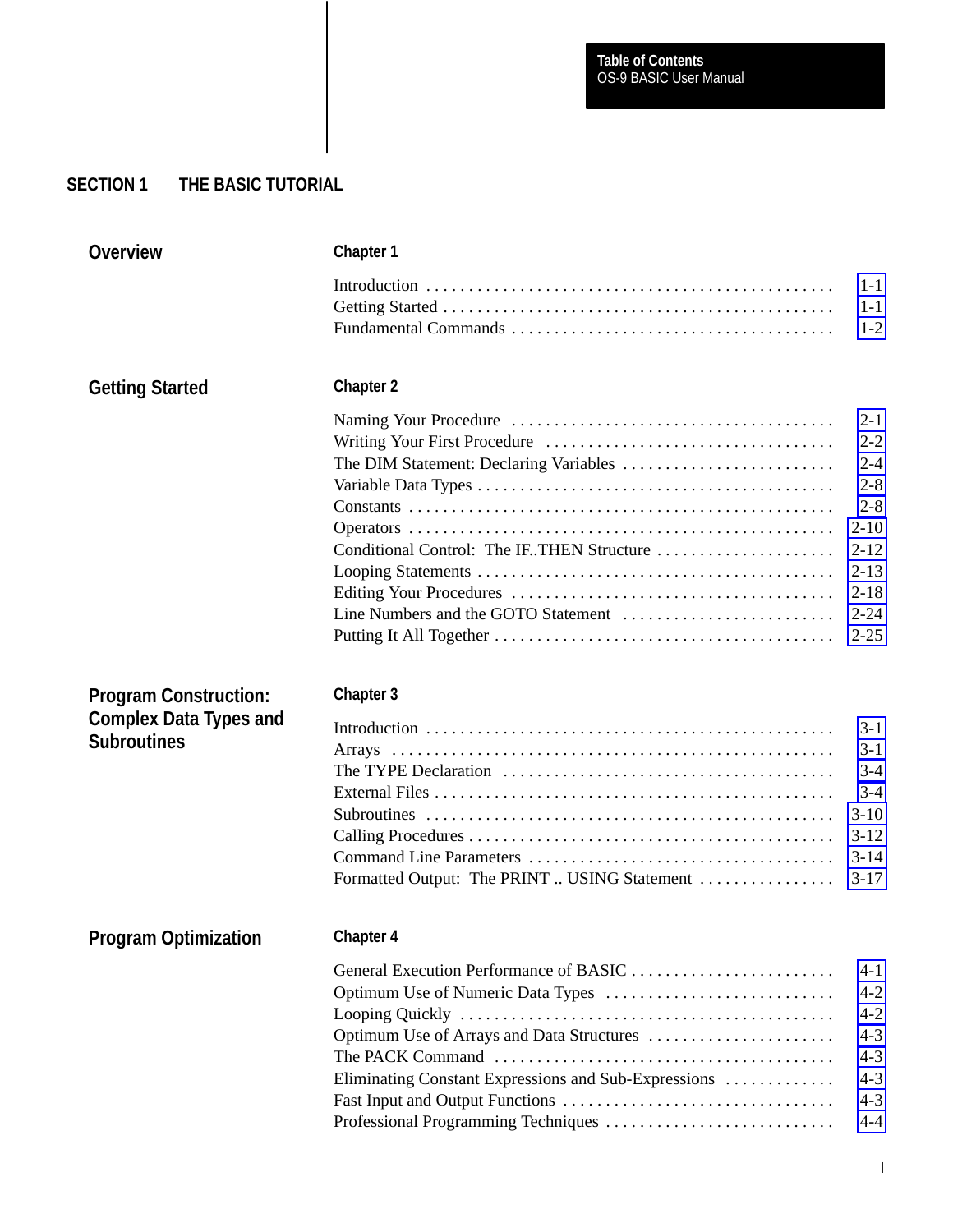### **SECTION 2 BASIC REFERENCE GUIDE**

| <b>System Mode</b>    | <b>Chapter 5</b> |                    |
|-----------------------|------------------|--------------------|
|                       |                  | $5 - 1$<br>$5 - 3$ |
|                       |                  | $5 - 4$            |
|                       |                  | $5 - 4$            |
|                       |                  | $5 - 5$            |
|                       |                  | $5 - 5$            |
|                       |                  | $5 - 6$            |
|                       |                  | $5 - 6$            |
|                       |                  | $5 - 7$            |
|                       |                  | $5 - 7$            |
|                       |                  | $5 - 8$            |
|                       |                  | $5 - 8$            |
|                       |                  | $5-9$              |
|                       |                  | $5-10$             |
|                       |                  | $5-10$             |
| <b>Edit Mode</b>      | Chapter 6        |                    |
|                       |                  | $6-1$              |
|                       |                  | $6 - 2$            |
|                       |                  | $6 - 3$            |
|                       |                  | $6 - 4$            |
| <b>Execution Mode</b> | Chapter 7        |                    |
|                       |                  | $7-1$              |
|                       |                  | $7 - 2$            |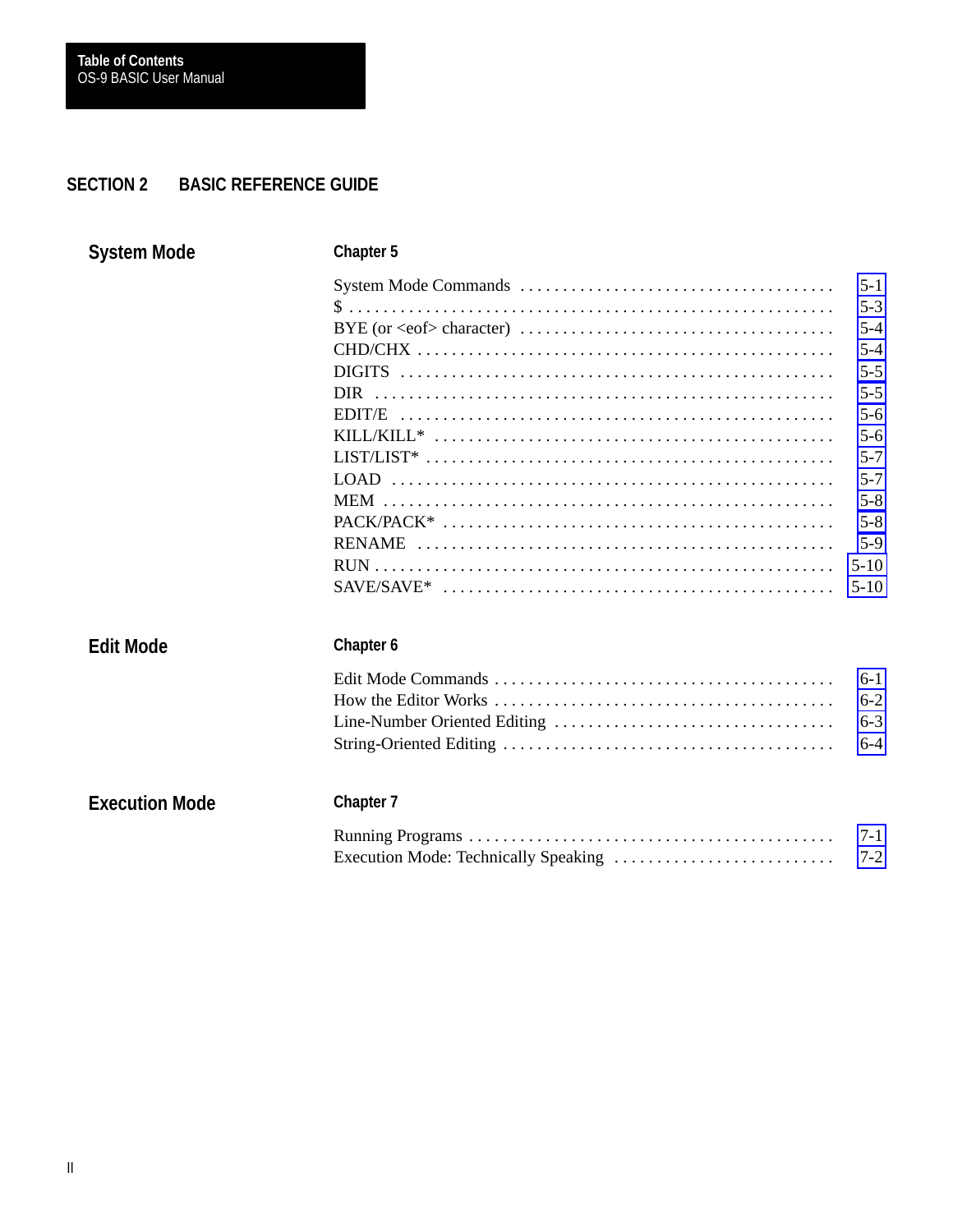Table of Contents<br>OS-9 BASIC User Manual

# Debug Mode

### Chapter 8

| $8 - 1$ |
|---------|
| $8-2$   |
| $8-2$   |
| $8-3$   |
| $8-3$   |
| $8-4$   |
| $8-4$   |
| $8-4$   |
| $8-5$   |
| $8-5$   |
| $8-5$   |
| $8-6$   |
| $8-6$   |
| $8 - 7$ |
| $8 - 8$ |

## Data Types and Data<br>Structures

### Chapter 9

| $9-1$   |  |
|---------|--|
|         |  |
| $9 - 1$ |  |
| $9 - 2$ |  |
| $9 - 2$ |  |
| $9 - 3$ |  |
| $9 - 3$ |  |
| $9 - 4$ |  |
| $9 - 4$ |  |
| $9 - 5$ |  |
| $9-6$   |  |
| $9-6$   |  |
| $9-6$   |  |
| $9 - 7$ |  |
| $9 - 7$ |  |
| $9 - 7$ |  |
| $9 - 8$ |  |
| $9 - 9$ |  |
| $9 - 9$ |  |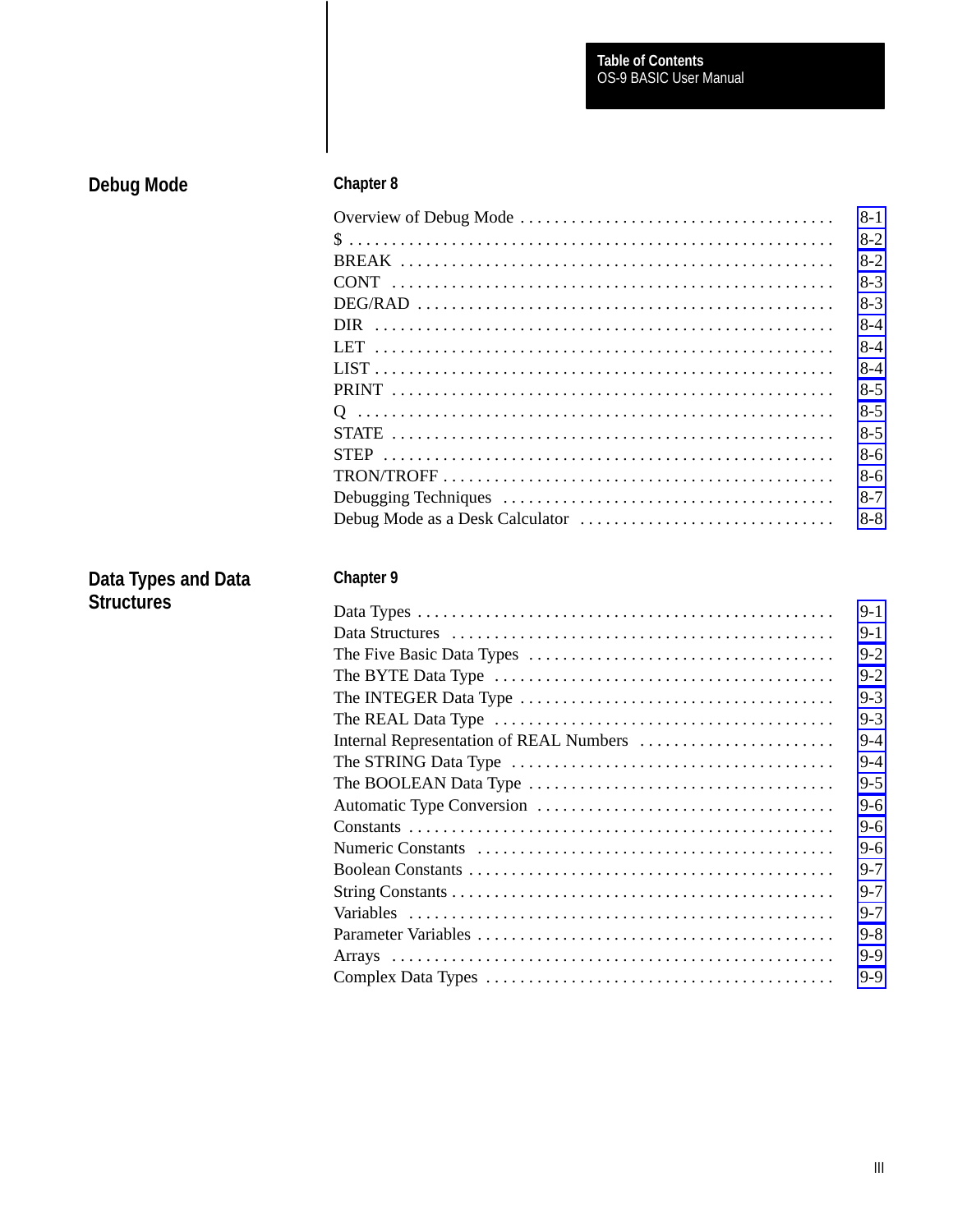| <b>Expressions, Operators, and</b> | Chapter 10                                           |           |
|------------------------------------|------------------------------------------------------|-----------|
| <b>Functions</b>                   |                                                      | $10-1$    |
|                                    |                                                      | $10-2$    |
|                                    |                                                      | $10-3$    |
|                                    |                                                      | $10-4$    |
|                                    |                                                      |           |
| <b>Program Statements and</b>      | Chapter 11                                           |           |
| <b>Structure</b>                   |                                                      | $11 - 1$  |
|                                    |                                                      | $11-2$    |
|                                    |                                                      | $11-2$    |
|                                    |                                                      | $11-3$    |
|                                    |                                                      | $11 - 4$  |
|                                    | $IF. THEN. ELSE \n \n \n \n \n \n \n \n \n \n \n \n$ | $11 - 4$  |
|                                    |                                                      | $11-5$    |
|                                    | WHILEDO                                              | $11-7$    |
|                                    |                                                      | $11-8$    |
|                                    | LOOP.ENDLOOP/EXITIF.ENDEXIT                          | $11-9$    |
|                                    | GOTO                                                 | $11 - 10$ |
|                                    |                                                      | $11 - 11$ |
|                                    |                                                      | $11 - 12$ |
|                                    |                                                      |           |
|                                    |                                                      |           |
|                                    |                                                      |           |
|                                    |                                                      | $11 - 18$ |
|                                    |                                                      | $11-19$   |
|                                    |                                                      |           |
|                                    |                                                      | $11 - 21$ |
|                                    |                                                      | $11 - 21$ |
|                                    |                                                      |           |
|                                    |                                                      |           |
|                                    |                                                      |           |
|                                    |                                                      |           |
|                                    |                                                      |           |
|                                    |                                                      |           |
|                                    |                                                      |           |
|                                    |                                                      |           |
|                                    |                                                      |           |
|                                    |                                                      |           |
|                                    |                                                      |           |
|                                    |                                                      |           |
|                                    |                                                      | $11-29$   |
|                                    |                                                      |           |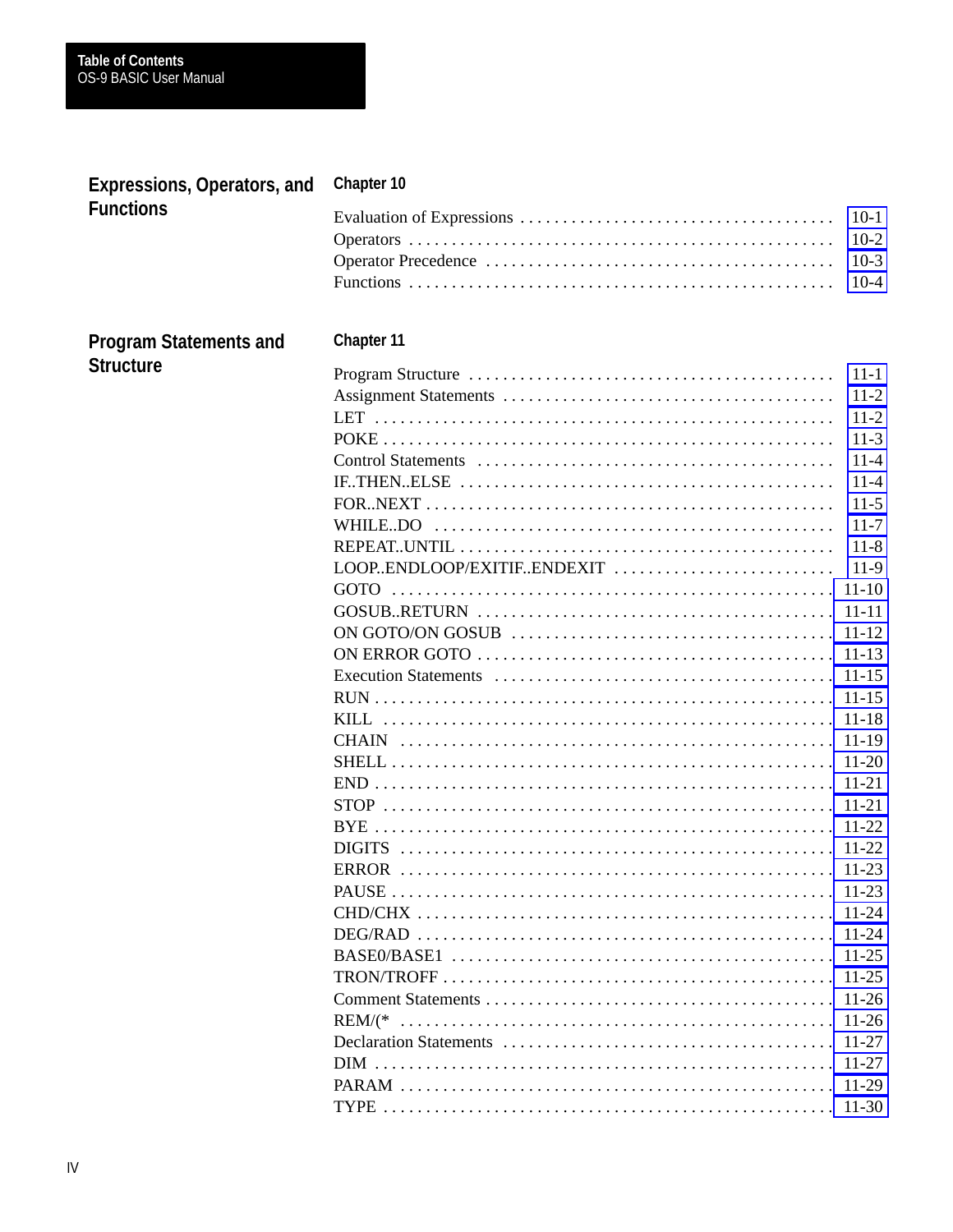| <b>Files and Unified</b> | Chapter 12        |
|--------------------------|-------------------|
| Input/Output             | $12 - 1$          |
|                          | $12 - 2$          |
|                          | $12 - 3$          |
|                          | $12 - 4$          |
|                          | $12-6$            |
|                          | $12 - 7$          |
|                          | $12 - 8$          |
|                          | $12-9$            |
|                          | $12 - 10$         |
|                          | $12 - 11$         |
|                          | $12 - 12$         |
|                          |                   |
|                          |                   |
|                          |                   |
|                          |                   |
|                          | $12 - 20$         |
|                          |                   |
|                          |                   |
|                          | $12 - 23$         |
|                          |                   |
|                          |                   |
|                          |                   |
| <b>Sample Programs</b>   | <b>Appendix A</b> |
| <b>Quick Reference</b>   | <b>Appendix B</b> |
| <b>Basic Error Codes</b> | <b>Appendix C</b> |
|                          |                   |

**[Appendix D](#page-193-0)**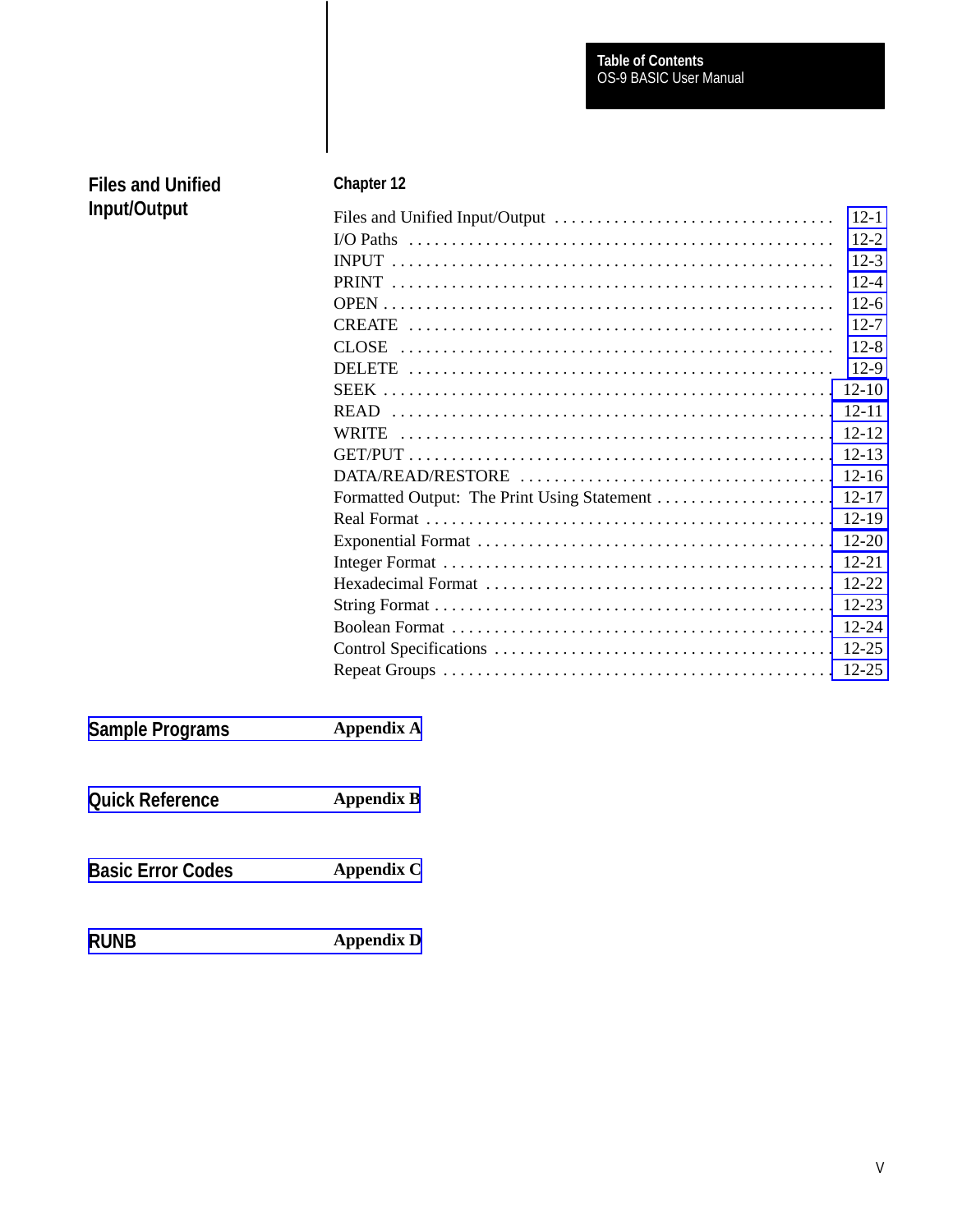## **The BASIC Tutorial**

This section of the manual describes:

- how new Microware BASIC users can become comfortable with programming BASIC
- how users get started programming BASIC
- complex data types and subroutines that you can use with Microware BASIC
- how to obtain program optimization when executing your procedures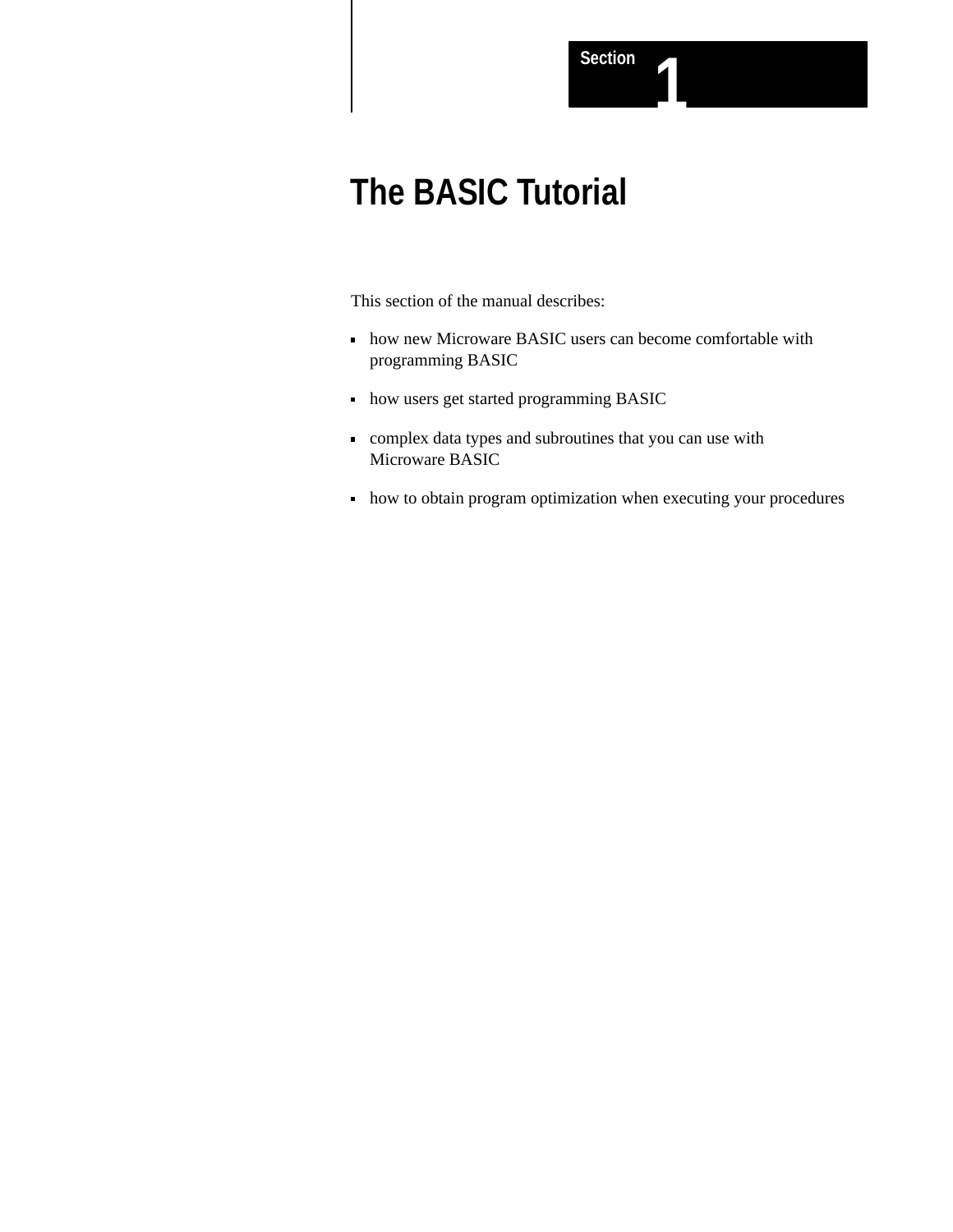### **Overview**

<span id="page-11-0"></span>

| <b>Introduction</b>    | This manual is designed for two purposes:                                                                                                                                                                                                                                              |
|------------------------|----------------------------------------------------------------------------------------------------------------------------------------------------------------------------------------------------------------------------------------------------------------------------------------|
|                        | to help new Microware BASIC users become comfortable with<br>$\blacksquare$<br>programming in BASIC                                                                                                                                                                                    |
|                        | • to serve as a reference for new and existing users                                                                                                                                                                                                                                   |
|                        | In order to do this, this manual is divided into two sections. The first<br>section is a user manual that explains how to create a program with BASIC<br>and how to use BASIC's functions to make your programs better. The<br>second section is a reference manual.                   |
|                        | Before using Microware BASIC, you should be familiar with OS-9. You<br>should be familiar with either the Using Personal OS-9 manual or the<br>Using Professional OS-9 manual. These manuals provide an understanding<br>of how OS-9 stores files as well as other useful information. |
| <b>Getting Started</b> | When you start your computer or log in to your account, the OS-9 prompt<br>is displayed. This manual uses a dollar sign $(s)$ to represent the<br>OS-9 prompt.                                                                                                                         |
|                        | To enter the BASIC environment, type basic at the $\beta$ prompt and press the<br>[Return] key. OS9 responds by printing:                                                                                                                                                              |
|                        | \$ basic                                                                                                                                                                                                                                                                               |
|                        | Copyright 1984 by Microware.<br>Reproduced under license                                                                                                                                                                                                                               |
|                        | Microware Basic V2.4                                                                                                                                                                                                                                                                   |
|                        | Ready<br>B:                                                                                                                                                                                                                                                                            |
|                        | <b>Important:</b> If you are not running version 2.4 of BASIC, the version                                                                                                                                                                                                             |

number will be different.

1-1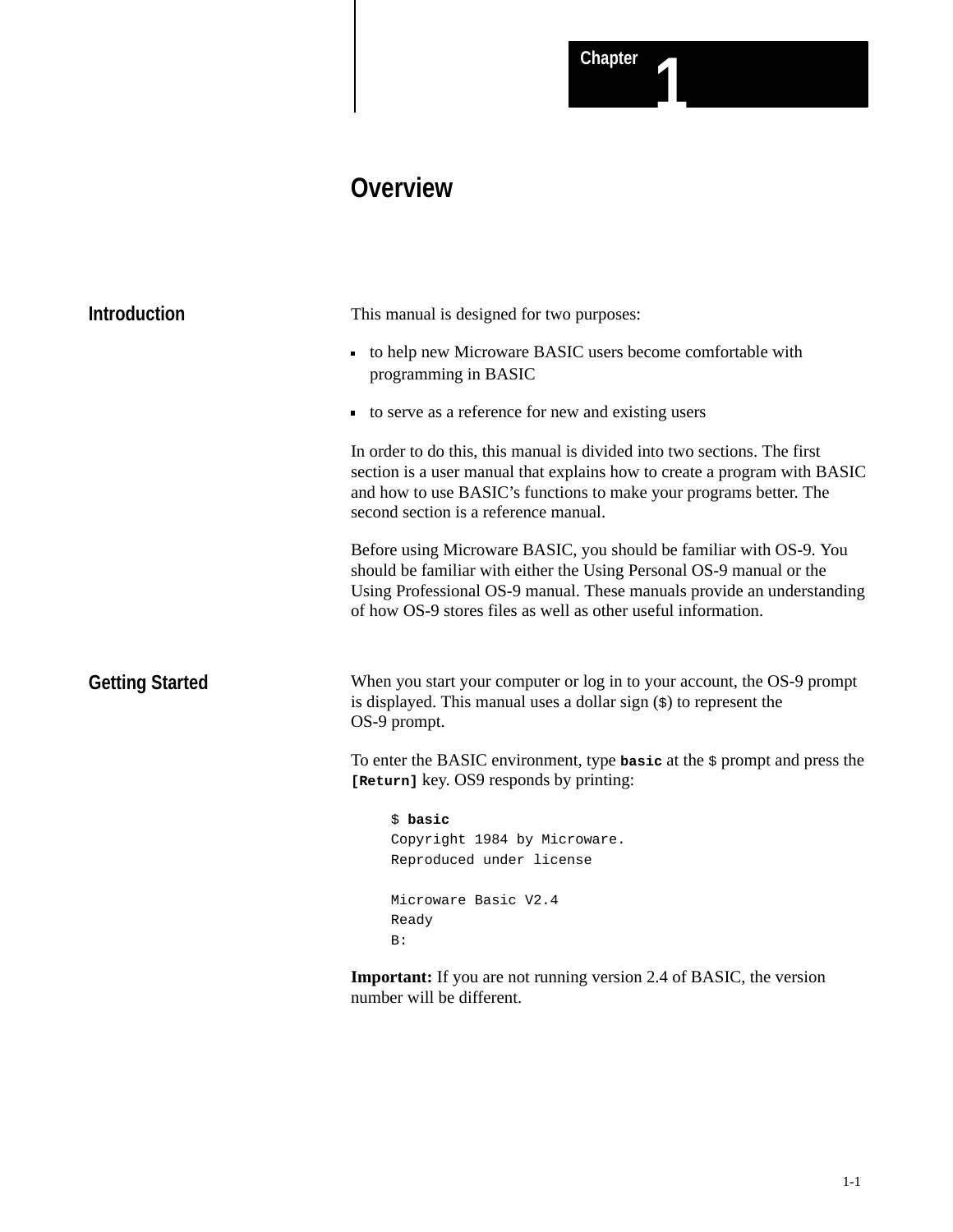<span id="page-12-0"></span>The B: prompt indicates that you are in BASIC's **system mode**. Microware BASIC has four modes:

| Mode:                 | Description:                              |
|-----------------------|-------------------------------------------|
| <b>System Mode</b>    | Used for executing system commands.       |
| Edit Mode             | Used for creating and editing procedures. |
| <b>Execution Mode</b> | Used for running procedures.              |
| Debug Mode            | Used for testing procedures for errors    |

You must remember that BASIC *does* have different modes. You should be aware that some commands only operate in one mode. Therefore, if you execute a command that you feel should work and it does not, check that you are in the proper mode.

These modes are all discussed in more detail in the appropriate sections. A full description of each mode is located in the reference section of this manual.

When you create procedures in BASIC, they are created in BASIC's **workspace**. The workspace is the memory area where procedures are created or loaded, edited, and executed. The procedures in this area are not automatically saved when you exit BASIC. Therefore, you must save any files in your workspace before you exit BASIC.

### **Fundamental Commands**

There are several commands that you should know before beginning to program in BASIC. These commands are as follows:

| Command:    | Description:                                               |
|-------------|------------------------------------------------------------|
| <b>BYF</b>  | Exits BASIC.                                               |
| <b>DIR</b>  | Lists procedures currently in your workspace.              |
| <b>EDIT</b> | Enters edit mode.                                          |
| KILL.       | Deletes a procedure from your workspace.                   |
| LOAD        | Loads files from the OS-9 file system to your workspace.   |
| <b>MFM</b>  | Displays or requests workspace memory.                     |
| <b>PACK</b> | Compresses a BASIC procedure into BASIC intermediate code. |
| <b>SAVE</b> | Saves your procedures in the OS-9 file system.             |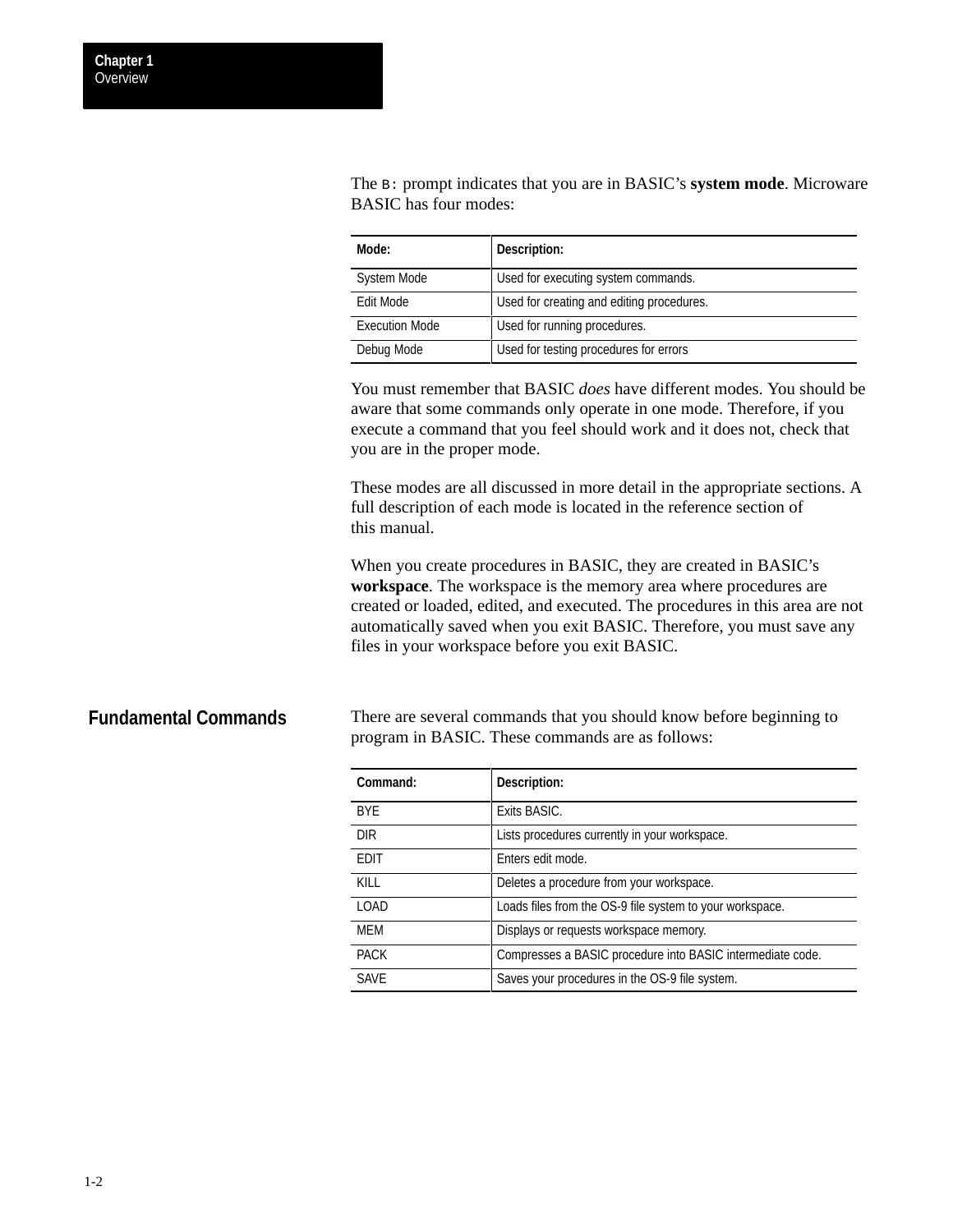### **BYE: Exiting BASIC**

When you have finished using BASIC and have saved all procedures that you want to save, you can exit BASIC by typing the command **BYE** at the system prompt:

B: **BYE**

You are returned to your OS-9 shell prompt.

### **DIR: Listing Procedure Names in Your Workspace**

The DIR command displays the names and sizes of all procedures in your workspace. You can also use a carriage return while in system mode.

DIR displays a table of all procedure names with two numbers next to each name. The first column, proc size, is the size of the corresponding procedure. The data size column shows the amount of memory that the procedure requires for its variables. For example:

B:**DIR** Name Proc-Size Data-Size testprog 226 66 prog2 162 82 exloop 220 74 \*readit 224 66 4266 free Ready B:

The last line shows the amount of free bytes of workspace memory remaining. You may use this information to estimate how much memory your program needs to run. You must have at least as much free memory as the data size of the procedure $(s)$  to be run. If a data size number is followed by a question mark, you need more memory.

### **EDIT: Entering Edit Mode**

When you enter the EDIT or E command, you exit system mode and enter edit mode. To enter edit mode, type **EDIT** or **E** and the name of a procedure file to edit:

**e myprocedure**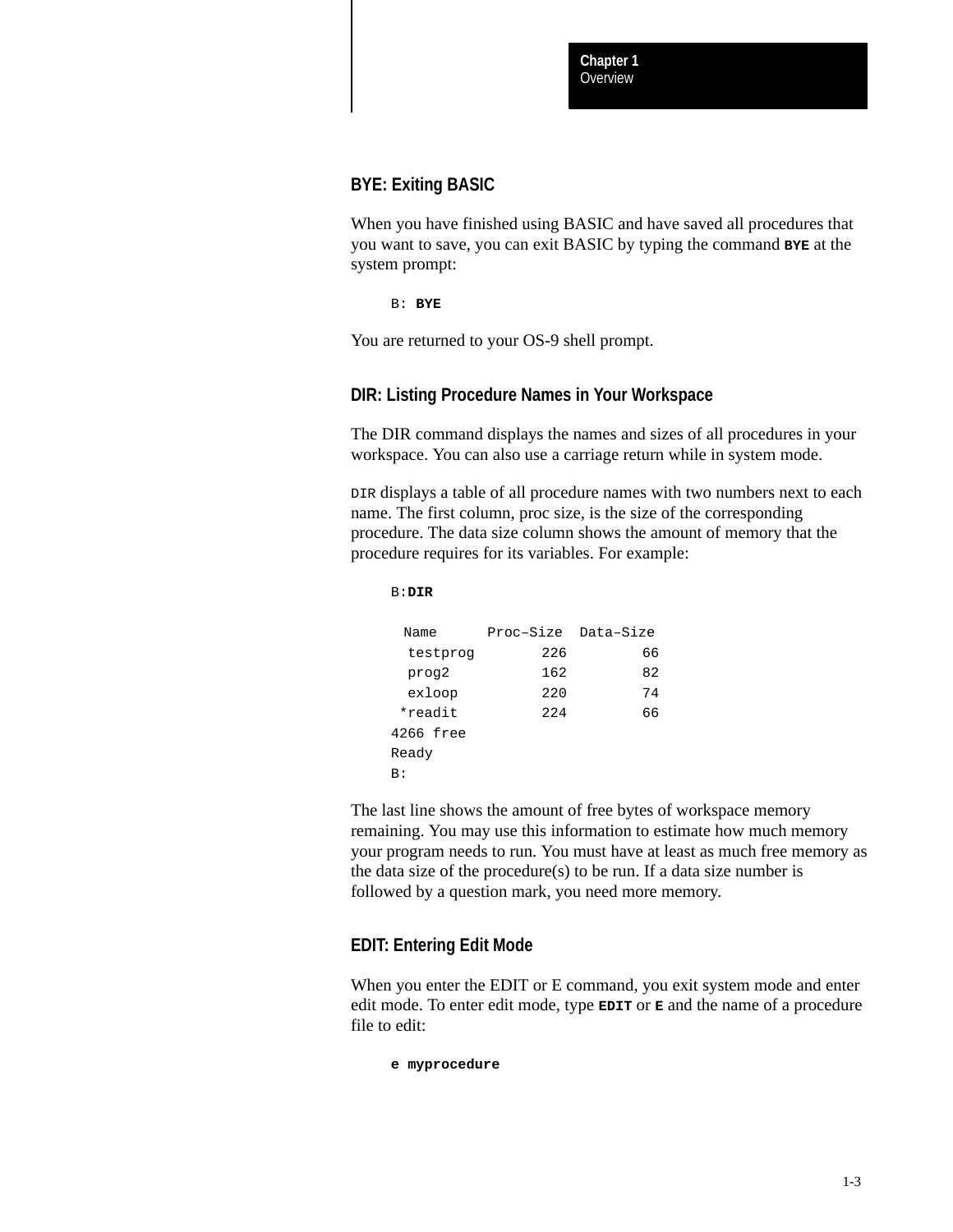**Overview Chapter 1**

> If you do not enter a procedure file, BASIC assigns the name Program to your procedure. The EDIT command is discussed in more detail in the next chapter.

### **KILL: Deleting Procedures in Your Workspace**

At any time, you may permanently erase one or all of your procedures in your workspace by using the KILL command. **KILL** followed by a procedure name erases the specified procedure. **KILL\*** erases all procedures in the workspace. For example:

| Command:      | Description:                          |
|---------------|---------------------------------------|
| B: KILL prog1 | Erases prog1 from workspace.          |
| $B: KII I^*$  | Erases all procedures from workspace. |

### **LOAD: Loading Procedures**

To retrieve a procedure from your current data directory, you can use the LOAD command followed by the name of the file:

B: **LOAD oldprog**

This command loads the file oldprog into your workspace. If you have a procedure in your workspace with the same name as one in the file, BASIC uses the procedure loaded from the file.

### **MEM: Displaying or Requesting Workspace Memory**

When you enter BASIC, OS-9 automatically allocates approximately 4K of workspace memory for BASIC. If you need more memory, you can use the MEM command to get additional memory, if the additional memory is available. To use the MEM command, type **MEM** and the amount of memory you want in bytes. For example:

#### **MEM 20000**

This command line requests 20K of memory. BASIC always rounds the amount you request up to the next highest multiple of 256 bytes. If MEM displays the following, the requested amount of memory is not available:

What?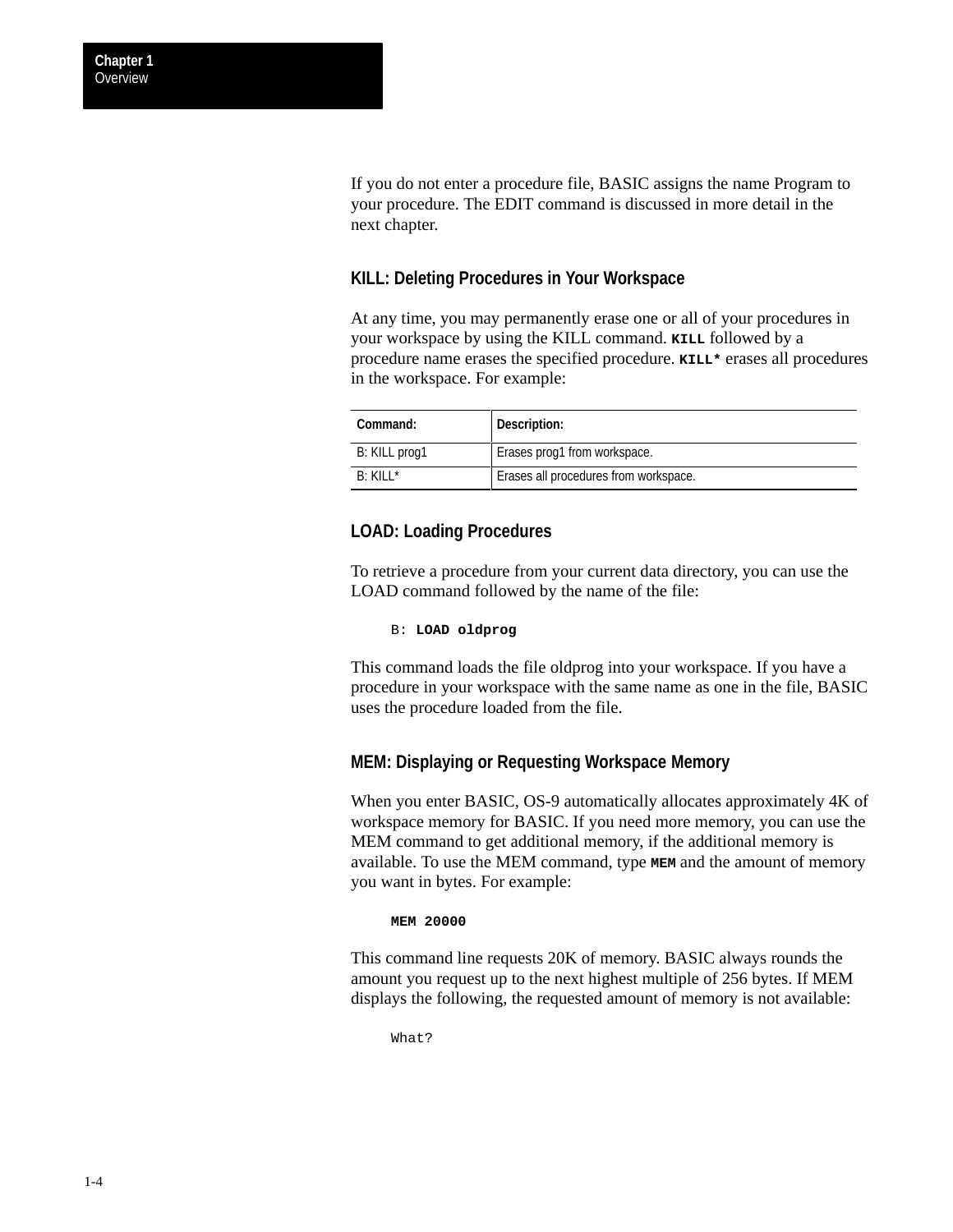You can also use OS-9's #<memory> option to specify more memory when you enter BASIC. For example, to call BASIC with 16K of memory, enter the following command:

\$ **basic #16k**

### **PACK: Compressing Procedures**

The PACK command compresses a BASIC procedure and places it in your current execution directory. Depending on the number of comments, line numbers, etc., packed procedures execute from 10% to 30% faster than unpacked procedures. BASIC loads the packed procedure when you try to run it after it has been packed. The following is an example of using PACK:

B: **PACK exloop**

**Important:** Before you PACK a procedure, always SAVE it first. You *cannot* load a packed file into your workspace. Packing a procedure removes it from your workspace.

### **SAVE: Saving Procedures**

When you exit BASIC, all unsaved procedures are erased. The SAVE command allows you to save your programs.

| Command:                                                                                             | Description:                                                                                                                                                                                                                                                                                                                                                                                                                                                                                                       |
|------------------------------------------------------------------------------------------------------|--------------------------------------------------------------------------------------------------------------------------------------------------------------------------------------------------------------------------------------------------------------------------------------------------------------------------------------------------------------------------------------------------------------------------------------------------------------------------------------------------------------------|
| Type SAVE by itself.                                                                                 | BASIC creates a file with the name of the last edited or run<br>procedure in your current data directory. If a file already has this<br>name, BASIC returns the prompt: Rewrite?. If you respond y for yes,<br>it replaces the file previously stored in that space with the new<br>procedure. OS-9 does not allow two files with the same name in the<br>same directory. By answering n for no, you cancel the SAVE<br>command without changing the procedure in your workspace or the<br>file in your directory. |
| Type $SAVE >$ and a file<br>name.                                                                    | This saves the procedure in a file with the specified name.                                                                                                                                                                                                                                                                                                                                                                                                                                                        |
| Type SAVE* and a file<br>name.                                                                       | This saves all procedures in your workspace in the specified file.                                                                                                                                                                                                                                                                                                                                                                                                                                                 |
| Type SAVE, followed by<br>one or more procedures,<br>followed by $a >$ , followed<br>by a file name. | This saves the specified procedures in the specified file.                                                                                                                                                                                                                                                                                                                                                                                                                                                         |

You can use SAVE in a number of ways:

**Important:** If you exit from BASIC, your programs *will not* automatically be saved. You *must* save them using one of these methods or they will be lost.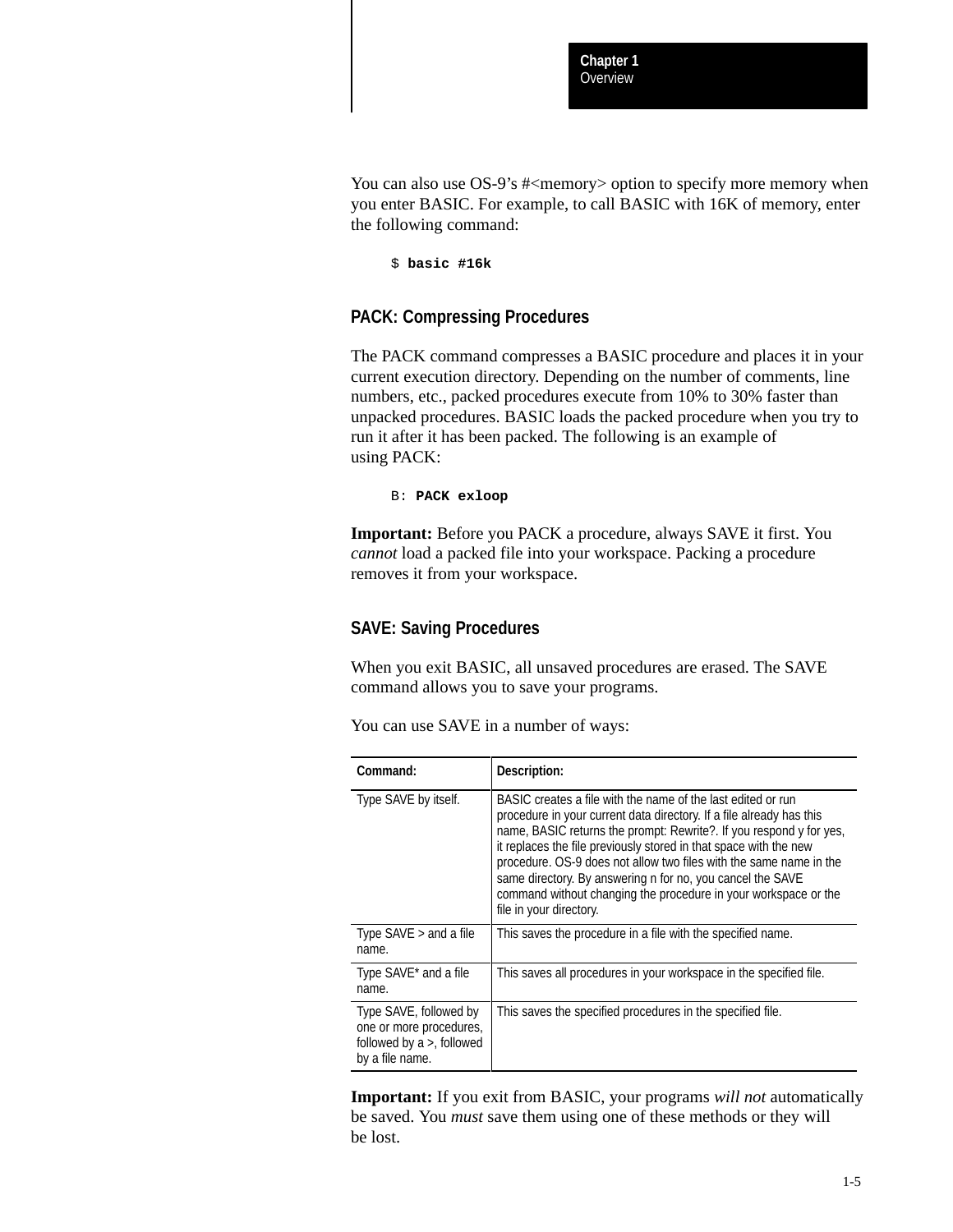### **Chapter**

### **Getting Started**

<span id="page-16-0"></span>**Naming Your Procedure**

Programs in BASIC are called **procedures**. A procedure contains BASIC instructions as specified by the BASIC language.

Procedures are created in edit mode. To enter edit mode, type e and the name of the procedure you want to create:

B: **e myprogram**

Procedure names may contain from 1 to 28 upper or lower case letters, numbers, or special characters (as listed below). While the file name may begin with any of the following characters or digits, the file name must contain at least one number or letter. Within these limits, a name may contain any combination of the following:

| Description:       | Character: |
|--------------------|------------|
| upper case letters | A-Z        |
| underscores        |            |
| lower case letters | a-z        |
| dollar signs       | \$         |
| numbers            | $0-9$      |
| periods            | ٠          |

If you do not specify a procedure name, BASIC assigns the name Program to the new procedure.

BASIC responds with the following:

```
B: e myprogram
PROCEDURE myprogram
*
E:
```
BASIC prints the word PROCEDURE and the name of the procedure. This is followed by an asterisk (\*) signifying the current edit line in the procedure. The last line displays the edit mode prompt,  $E$ :.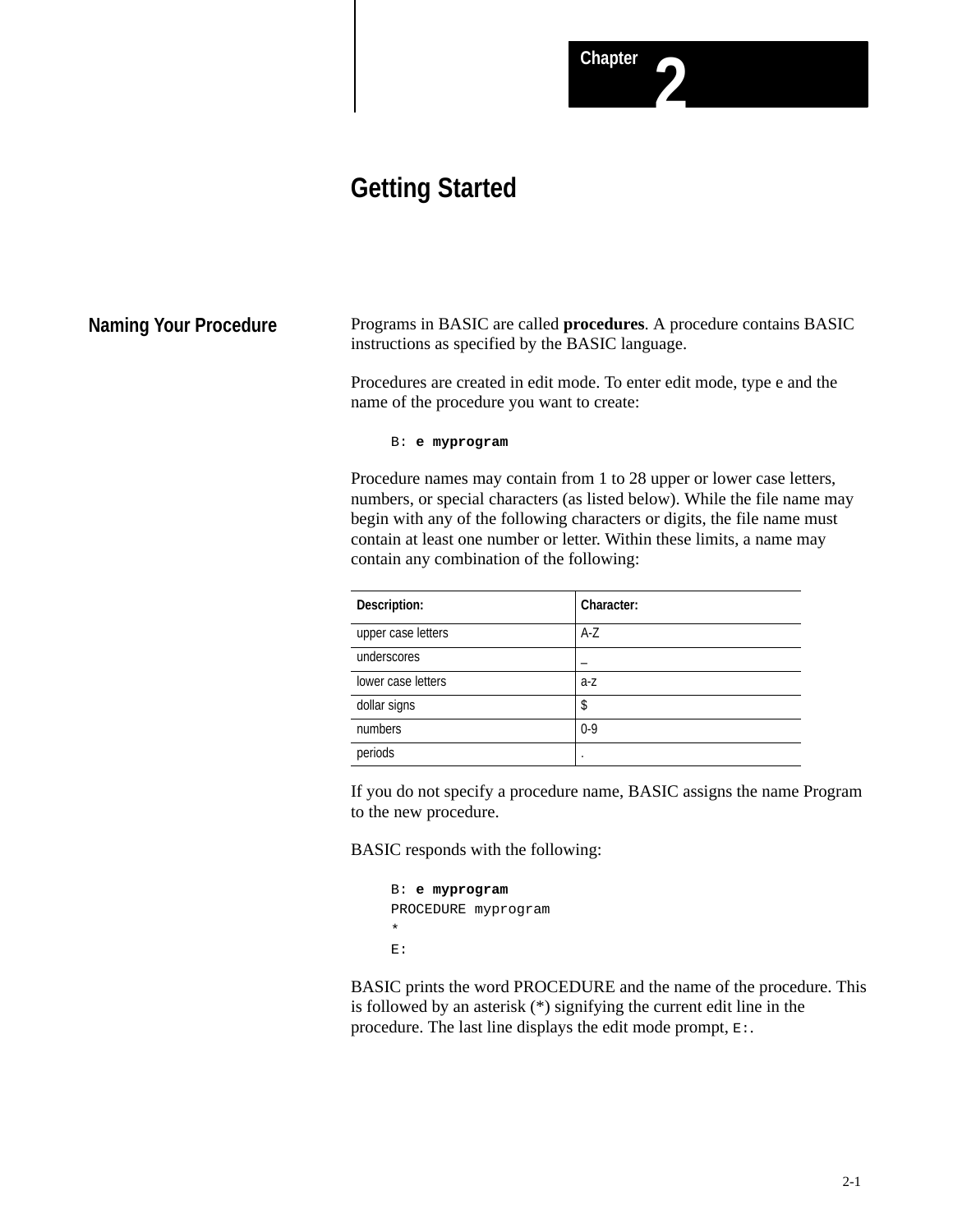<span id="page-17-0"></span>

|                              | In edit mode, the first character of each line is reserved for edit commands.<br>If you forget to type an edit command, BASIC responds with the<br>following prompt:                                                                                               |
|------------------------------|--------------------------------------------------------------------------------------------------------------------------------------------------------------------------------------------------------------------------------------------------------------------|
|                              | What?                                                                                                                                                                                                                                                              |
|                              | The most important edit command is the [space] character. Placing a<br>[space] in the first character position saves the line of the procedure that<br>immediately follows as a BASIC statement.                                                                   |
|                              | <b>Important:</b> The edit commands are discussed later in this chapter. There is<br>also a chapter in the reference section which deals with the edit commands.                                                                                                   |
| Writing Your First Procedure | When writing your procedure, you will probably want to receive and print<br>data. You can use the INPUT statement to receive data and the PRINT<br>statement to print the data.                                                                                    |
|                              | • INPUT accepts data during the execution of a procedure. The data is<br>normally read from your terminal (the <b>standard input device</b> ).                                                                                                                     |
|                              | • PRINT outputs the text or the values given on the print line. The output<br>is normally sent to the terminal (the standard output device).                                                                                                                       |
|                              | <b>Important:</b> Both input and output can be redirected. This allows you to<br>read data from a file or print a file to the printer. For more information on<br>redirecting input and output, refer to either Using Personal OS-9 or Using<br>Professional OS-9. |
|                              | With these two commands, you can write a simple procedure, myprogram.<br>This procedure asks you for your name and prints a message. The first line<br>of the procedure asks you to enter your name:                                                               |
|                              | E: PRINT "type your name"                                                                                                                                                                                                                                          |
|                              | You must enter a space before the PRINT statement. If you forget to do<br>this, BASIC will not save your command. If entered correctly, when you<br>execute myprogram, the characters between the quotes will be printed on<br>the terminal screen.                |
|                              | <b>Important:</b> If you make a mistake while entering this procedure line, skip<br>ahead to the section in this chapter on editing procedures.                                                                                                                    |
|                              | Because the user will try to enter their name, the next statement reads<br>their input:                                                                                                                                                                            |

E: INPUT name\$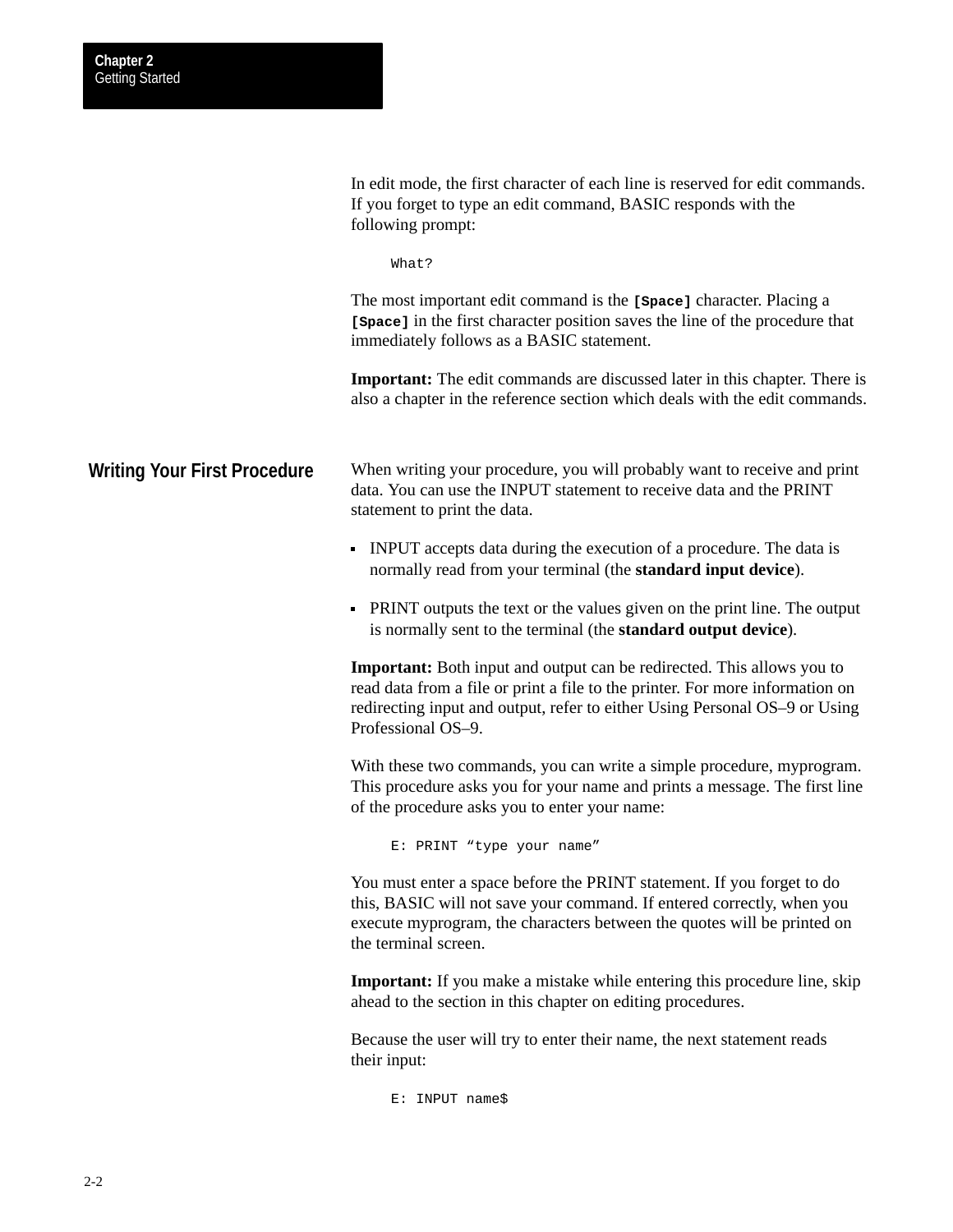Once again, you must enter a space before the INPUT statement to save the line. When this procedure is executed, this command causes Basic to wait for a line of text to be received from the keyboard. BASIC accumulates text from the keyboard, character by character, until a **[Return]** ends the line. This text is saved in the memory reserved for the variable name\$.

**Important:** Variables are discussed in more detail in a later section.

To finish this program, enter the final two lines:

E: **PRINT "Hi, ";name\$;". It's been nice talking to you."** \* E: **END**

The semicolon following the quote after "Hi," tells BASIC that something else is to be printed on this line. BASIC inserts the text that the variable name\$ represents. The next semicolon informs BASIC that there is more to print on the same line.

When a PRINT statement contains multiple values, it prints the values consecutively. You must separate each of these values by a comma or a semicolon. If the separator is a comma, BASIC moves to the next 16-column tab stop before printing the next value. If the separator is a semicolon, no space separates the fields.

**Important:** If you do not want to use the default tab stops, refer to the description of the TAB command located in the command summary.

The END statement is optional. It tells BASIC to stop executing the procedure and return to system mode. BASIC returns to system mode after executing the last line of code within the procedure.

To list your procedure, type **l**\*. This edit mode command lists the procedure:

```
E:l*
PROCEDURE myprogram
0000 PRINT "type your name"
 0012 INPUT name$
 0017 PRINT "Hi, "; name$; ". It's been nice talking to you."
 0035 END
*
E:
```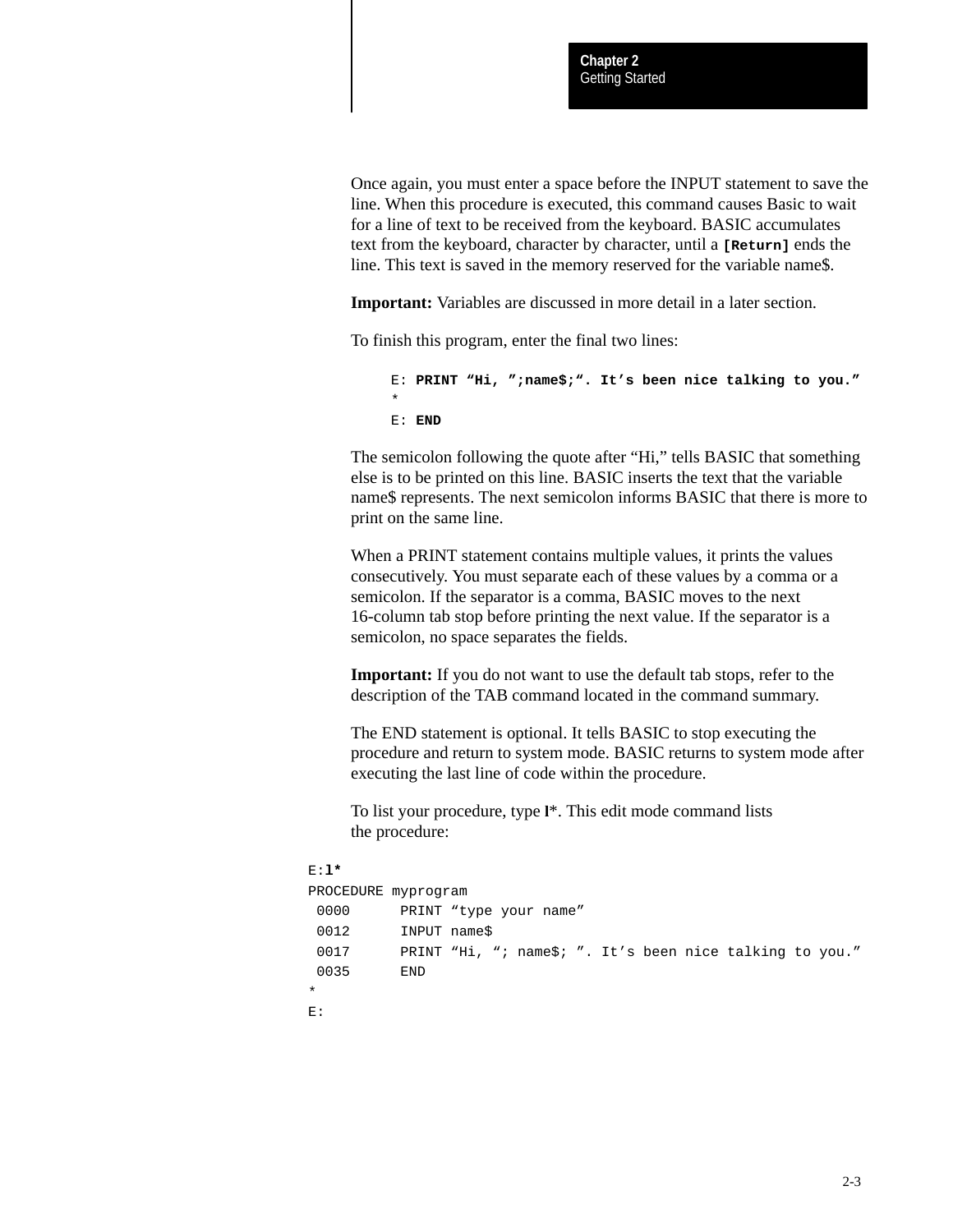<span id="page-19-0"></span>**Important:** The editor has added some information which you did not type. The numbers to the left of the program are **I-code addresses**. These are the actual memory locations where each line begins relative to the start of the procedure. These numbers may appear strange because they are in hexadecimal (base 16). The I-code addresses are important because when BASIC finds an error in a procedure, it conveys as much information as it has concerning the error. One such piece of information is the I-code address. Basic automatically supplies I-code addresses.

Now, run the procedure. To run a procedure, you must be in system mode. You can exit the editor and return to system mode by typing **q**:

```
E:q
READY
B:
```
Now type **run myprogram** or **run**. If you enter the RUN command without a procedure name, BASIC executes the last edited procedure.

```
B: RUN myprogram
type your name
? Ellen
Hi, Ellen. It's been nice talking to you.
READY
B:
```
**Important:** The question mark (?) prompt tells you that the program is waiting for input.

Congratulations! You have just written and executed your first program with Microware BASIC.

Procedures use variables to hold values during the execution of the procedure. The value of a variable may change during execution. In the example myprogram, name\$ was used as a variable to hold the value Ellen.

There are two ways of declaring a variable:

- the DIM statement
- **inferred declaration**

The DIM statement declares the variable name and the type of data that is assigned to it during the course of the procedure. The DIM statement must occur before you use the variable in the program. This prevents a variable from being defined with a default data type (inferred declaration). By standard convention, the DIM statement is used in the first few lines of a procedure.

### **The DIM Statement: Declaring Variables**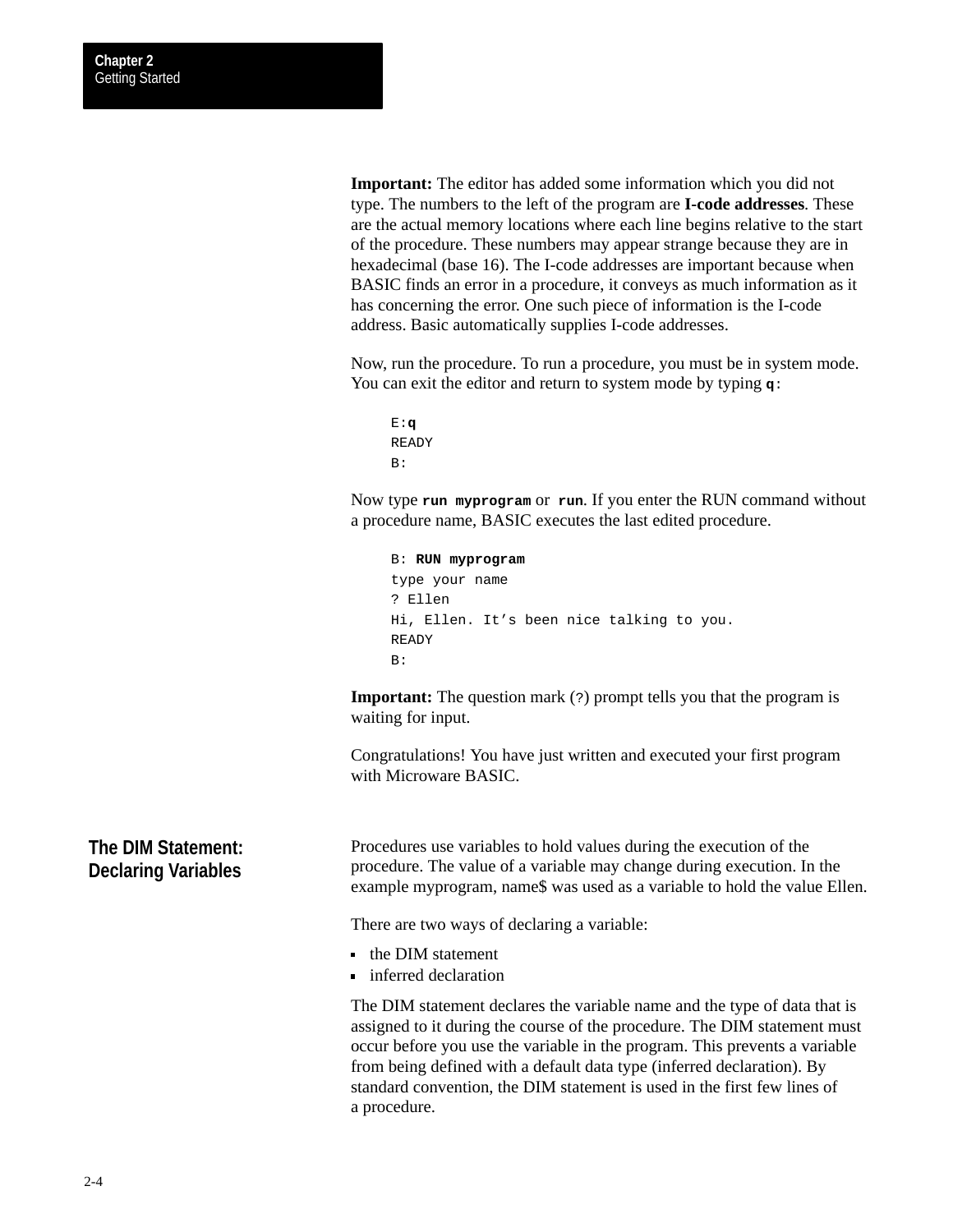The syntax for the DIM statement is as follows:

```
DIM <variable>[, <variable>] : <data type>
```
If you declare more than one variable as the same data type, separate the variables with commas. If you declare more than one data type in the same DIM statement, separate the <var>:<type> statements with semicolons. For example:

**DIM x,y,z: INTEGER; a,b,c: REAL**

In this example, the variables x, y, and z are defined as integer values, and a, b, and c are defined as real values.

If the DIM statement is not used and variables are present in a procedure, the variables are declared with default data types. All undeclared string variables must end in a dollar sign (\$). These variables are assigned a maximum length of 32 characters.

In the case of name\$ in the example myprogram, name\$ was declared as a string variable with a length of 32 characters. If the character string assigned to name\$ is longer than 32 characters, only the first 32 characters are accepted.

By default, all other variables used are declared as REAL numbers regardless of the intent of the procedure.

### **Initializing Variables**

Generally, you must initialize variables. BASIC assigns a certain space in memory large enough to hold the declared type of data. Consequently, if the variables are not initialized, the variable may contain just about any value. This makes any operation depending on these variables to be very unreliable.

You can use either of two assignment statements to initialize variables.

The LET statement has the following syntax:

**LET** <variable> **:=** <value or constant>

For example, if you have the following command in your procedure, x equals one:

**LET x:=1**

You could also enter the following:

**LET x=1**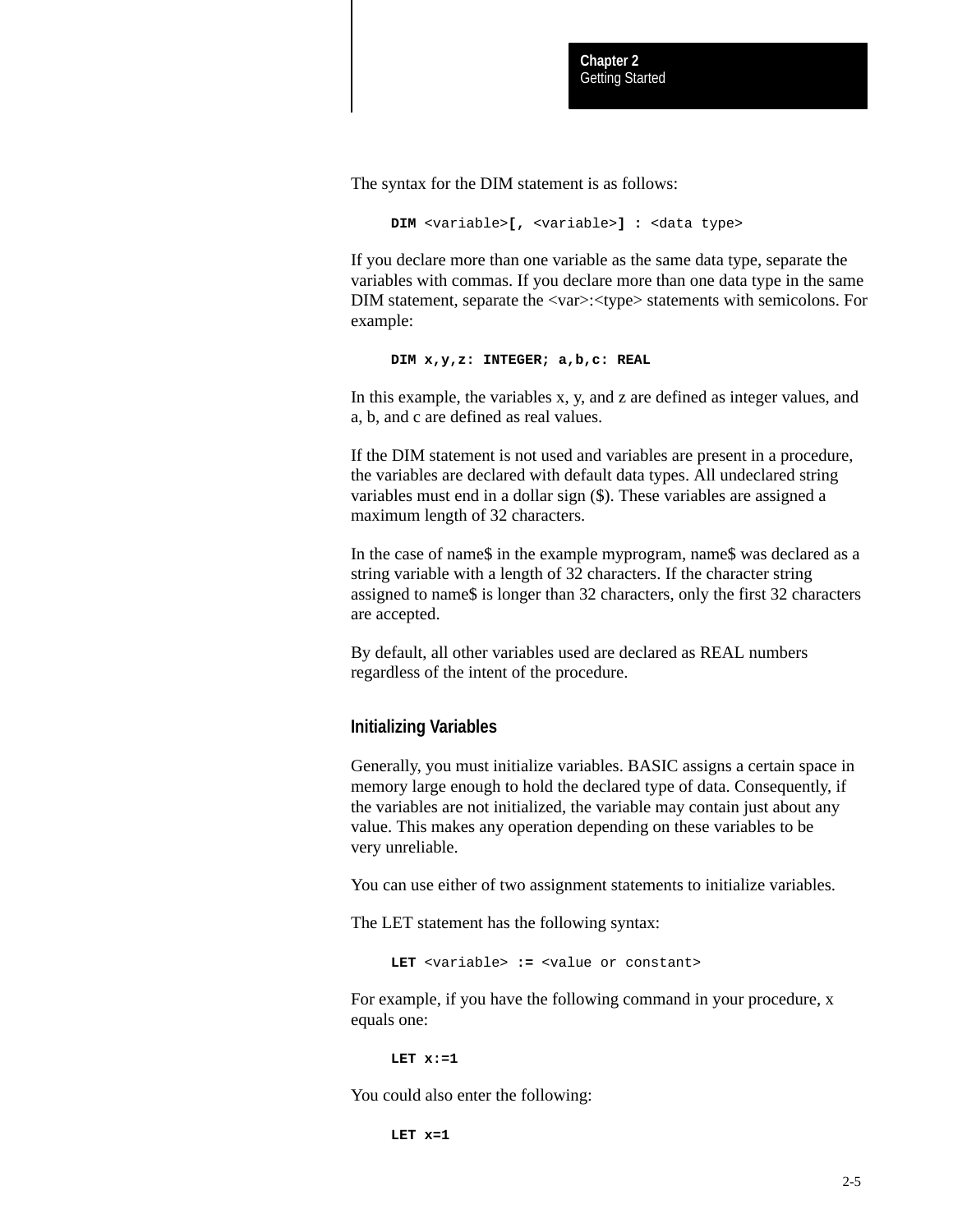You can also use an implied statement. Implied statements have the following syntax:

<variable> **:=** <value or constant>

For example, if you have the following command in your procedure, y equals ten:

**y := 10**

You could also enter the following:

**y = 10**

### **Naming Variables: Reserved Words**

Variable names may be of any length, but you will probably want to keep them short. This\_is\_a\_legal\_variable is legal, but tedious to type. Variable names must conform to the following rules:

- Names must begin with either an underscore or letter.
- Names cannot contain embedded blanks or dollar signs.
- Names can end in a dollar sign.
- Names can contain any alphanumeric or underscores.
- Names may not be any BASIC reserved word.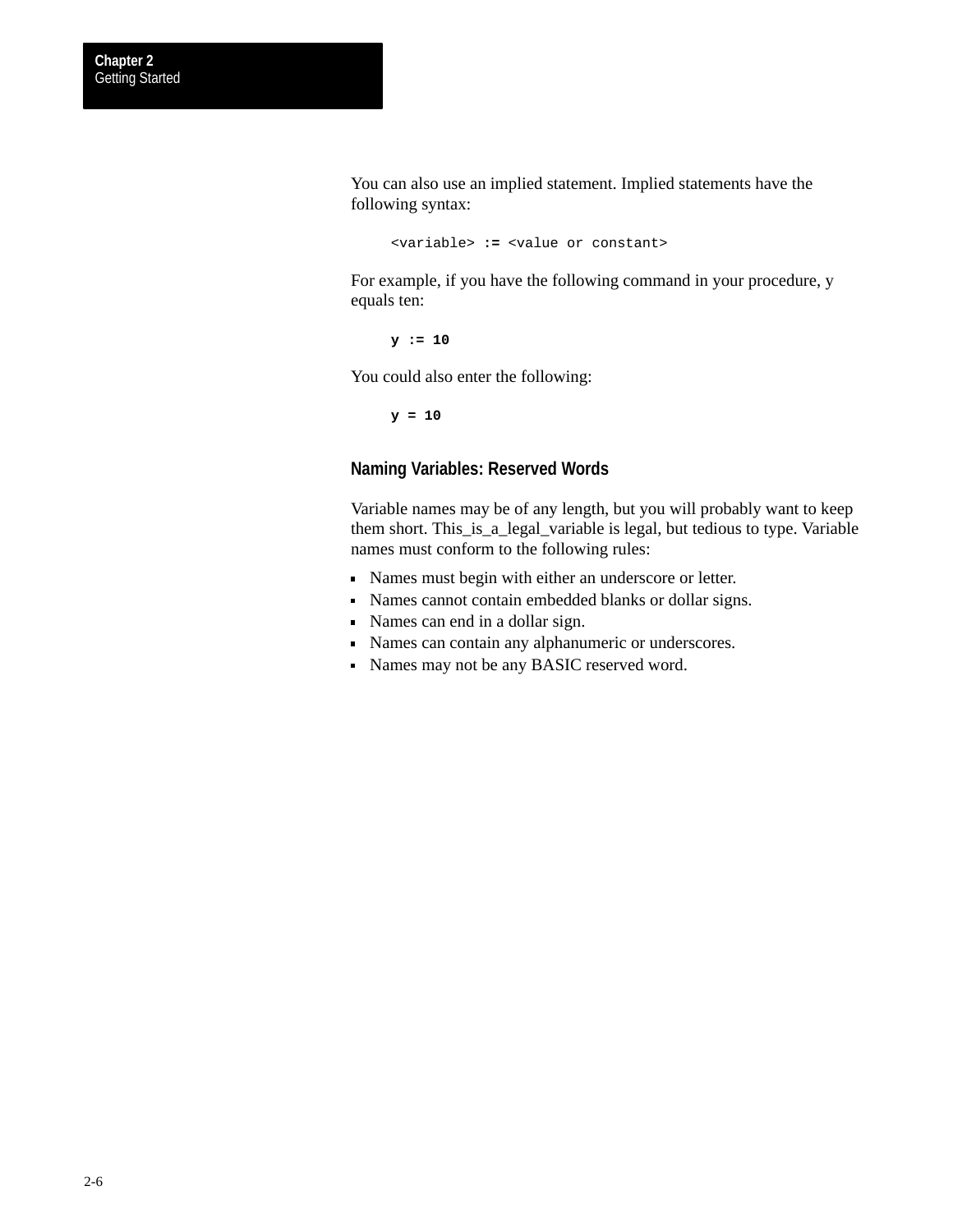BASIC recognizes certain words as **reserved**. They cannot be used as variable names. These reserved words are all commands and key words used within BASIC statements:

| <b>ABS</b>       | <b>ACS</b>    | <b>ADDR</b>    | AND             |
|------------------|---------------|----------------|-----------------|
| <b>ASC</b>       | <b>ASN</b>    | <b>ATN</b>     | <b>BASE</b>     |
| <b>BOOLEAN</b>   | <b>BYE</b>    | <b>BYTE</b>    | <b>CHAIN</b>    |
| CHD              | CHR\$         | <b>CHX</b>     | CLOSE           |
| COS              | <b>CREATE</b> | <b>DATA</b>    | DATE\$          |
| <b>DEG</b>       | <b>DELETE</b> | <b>DIM</b>     | <b>DIGITS</b>   |
| <b>DIR</b>       | DO            | <b>ELSE</b>    | <b>END</b>      |
| <b>ENDEXIT</b>   | <b>ENDIF</b>  | <b>ENDLOOP</b> | <b>ENDWHILE</b> |
| EOF              | ERR           | <b>ERROR</b>   | EXEC            |
| <b>EXITIF</b>    | <b>EXP</b>    | <b>FALSE</b>   | <b>FILSIZ</b>   |
| <b>FIX</b>       | <b>FLOAT</b>  | <b>FOR</b>     | <b>GET</b>      |
| <b>GOSUB</b>     | GOTO          | IF             | <b>INKEY</b>    |
| <b>INPUT</b>     | INT           | <b>INTEGER</b> | KILL            |
| LAND             | LEFT\$        | LEN            | <b>LET</b>      |
| <b>LNOT</b>      | LOG           | <b>LOG10</b>   | LOR             |
| <b>LOOP</b>      | <b>LXOR</b>   | MID\$          | <b>MOD</b>      |
| <b>NEXT</b>      | <b>NOT</b>    | $\mathsf{ON}$  | <b>OPEN</b>     |
| 0R               | PARAM         | <b>PAUSE</b>   | <b>PEEK</b>     |
| PI               | <b>POKE</b>   | <b>POS</b>     | <b>PRINT</b>    |
| <b>PROCEDURE</b> | <b>PUT</b>    | <b>RAD</b>     | <b>READ</b>     |
| <b>REAL</b>      | <b>REM</b>    | <b>REPEAT</b>  | <b>RESTORE</b>  |
| <b>RETURN</b>    | <b>RIGHTS</b> | <b>RND</b>     | <b>RUN</b>      |
| <b>SEEK</b>      | SGN           | <b>SHELL</b>   | <b>SIN</b>      |
| <b>SIZE</b>      | SQ            | SQR            | <b>SQRT</b>     |
| <b>STEP</b>      | <b>STOP</b>   | STR\$          | <b>STRING</b>   |
| <b>SUBSTR</b>    | <b>TAB</b>    | <b>TAN</b>     | <b>THEN</b>     |
| TO.              | <b>TRIMS</b>  | <b>TROFF</b>   | <b>TRON</b>     |
| <b>TRUE</b>      | <b>TYPE</b>   | <b>UNTIL</b>   | <b>UPDATE</b>   |
| <b>USING</b>     | VAL           | WHILE          | <b>WRITE</b>    |
| <b>XOR</b>       |               |                |                 |

| Table 2.A |                             |  |
|-----------|-----------------------------|--|
|           | <b>BASIC Reserved Words</b> |  |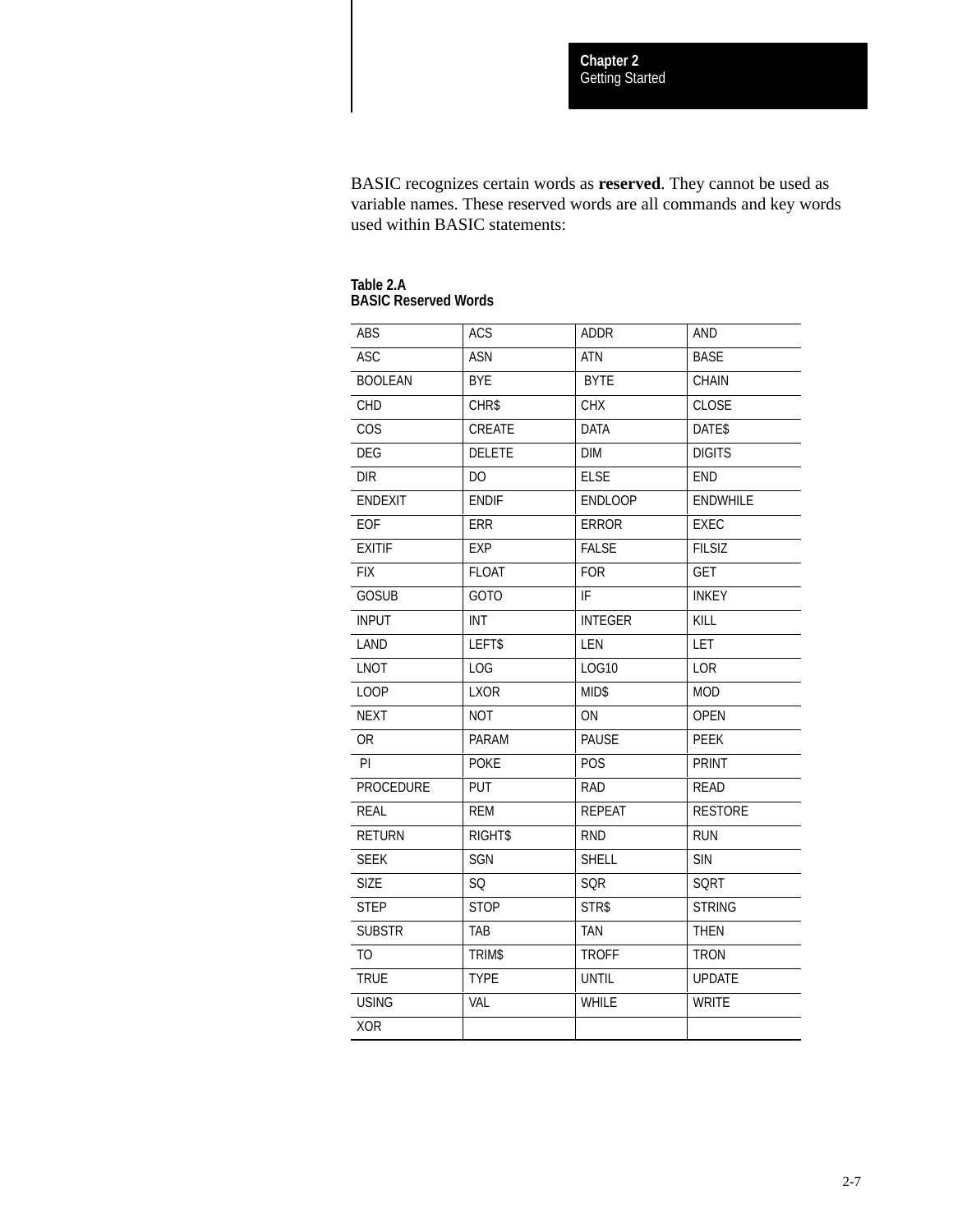### <span id="page-23-0"></span>**Variable Data Types**

#### BASIC recognizes five data types:

| Type:          | Description:                                                                                          |
|----------------|-------------------------------------------------------------------------------------------------------|
| <b>INTEGER</b> | Whole numbers (no decimal) ranging from -2,147,483,648 to<br>2,147,483,647.                           |
| RFAI           | Floating point numbers (decimal point allowed) ranging from<br>$\pm 2.2$ 10 -308 to $\pm 1.8$ 10 308. |
| <b>BYTF</b>    | Whole numbers (no decimal) ranging from 0 to 255.                                                     |
| <b>STRING</b>  | Letters, digits, and/or punctuation.                                                                  |
| <b>BOOLEAN</b> | True or False.                                                                                        |

**Important:** Numbers may be INTEGER, REAL, or BYTE values. While REAL numbers are the most versatile (that is, they have the greatest range and can represent decimals), math operations involving them are relatively slow. INTEGER and BYTE operations use less memory and are executed faster.

A STRING is a variable length sequence of characters. An "empty" STRING is a special case and contains no characters. A STRING may be declared to have a specified length by using the DIM statement. This is useful for saving memory space when 32 characters are not needed (the default STRING size is 32 characters).

To declare a STRING length, type dim, followed by <variable name>: STRING[len]. For example, to declare the variable word with a length of five characters, you would type:

**DIM word: STRING[5]**

The BOOLEAN variable is most often used in conditional statements to divert execution to certain parts of the procedure. If something is true, then do this; otherwise, continue.

**Important:** For more information about data types, refer to the chapter on data types and data structures.

### **Constants**

Constants are frequently used in procedures to assign values to variables. BASIC has rules that allow you to specify constants that correspond to the five BASIC data types. There are three basic types of constants:

- numeric
- boolean
- **string**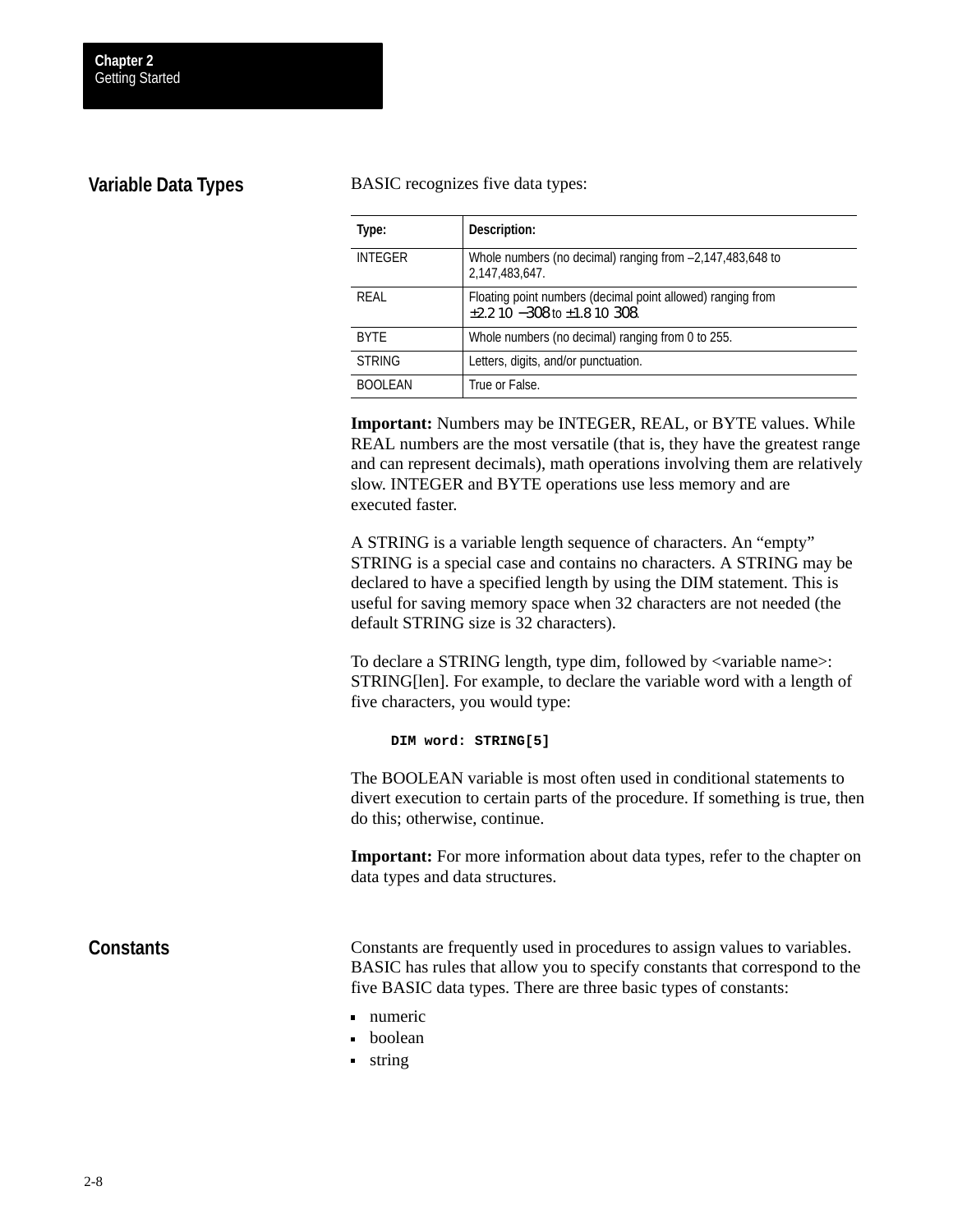### **Numeric Constants**

Numeric constants can be either REAL or INTEGER data types. If a number constant includes a decimal point or uses the "E format" exponential form, BASIC stores the number in REAL format, regardless of whether the number could have been stored in INTEGER or BYTE format. If you want a REAL constant, use a decimal point (for example, 12.0). This is sometimes done if all other values in an expression are of type REAL so that BASIC does not have to do a time-consuming type conversion at run-time.

Numbers that do not have a decimal point but are too large to be represented as integers are also stored in REAL format. The following are examples of REAL constants.

**Table 2.B REAL Constraints**

| 1.0    | 9.8433218   | $1.95E+12$     | 10000000000 |
|--------|-------------|----------------|-------------|
| $-.01$ | -999.000099 | $-99999.9E-33$ | 5655.34532  |

Numbers that do not have a decimal point and are in the INTEGER range are treated as INTEGER numbers. BASIC also accepts integer constants in hexadecimal in the range 0 to \$FFFFFFFF. Hex numbers must have a leading dollar sign. The following are examples of INTEGER constants:

**Table 2.C INTEGER Constraints**

| . . | טע. | 64000 | $\Delta$<br>با∠⊄ | .ъ | $\sim$<br>ิจ∪ |
|-----|-----|-------|------------------|----|---------------|
|-----|-----|-------|------------------|----|---------------|

### **BOOLEAN Constants**

The two legal BOOLEAN constants are TRUE and FALSE:

```
DIM flag, state: BOOLEAN
flag := TRUEstate := FALSE
```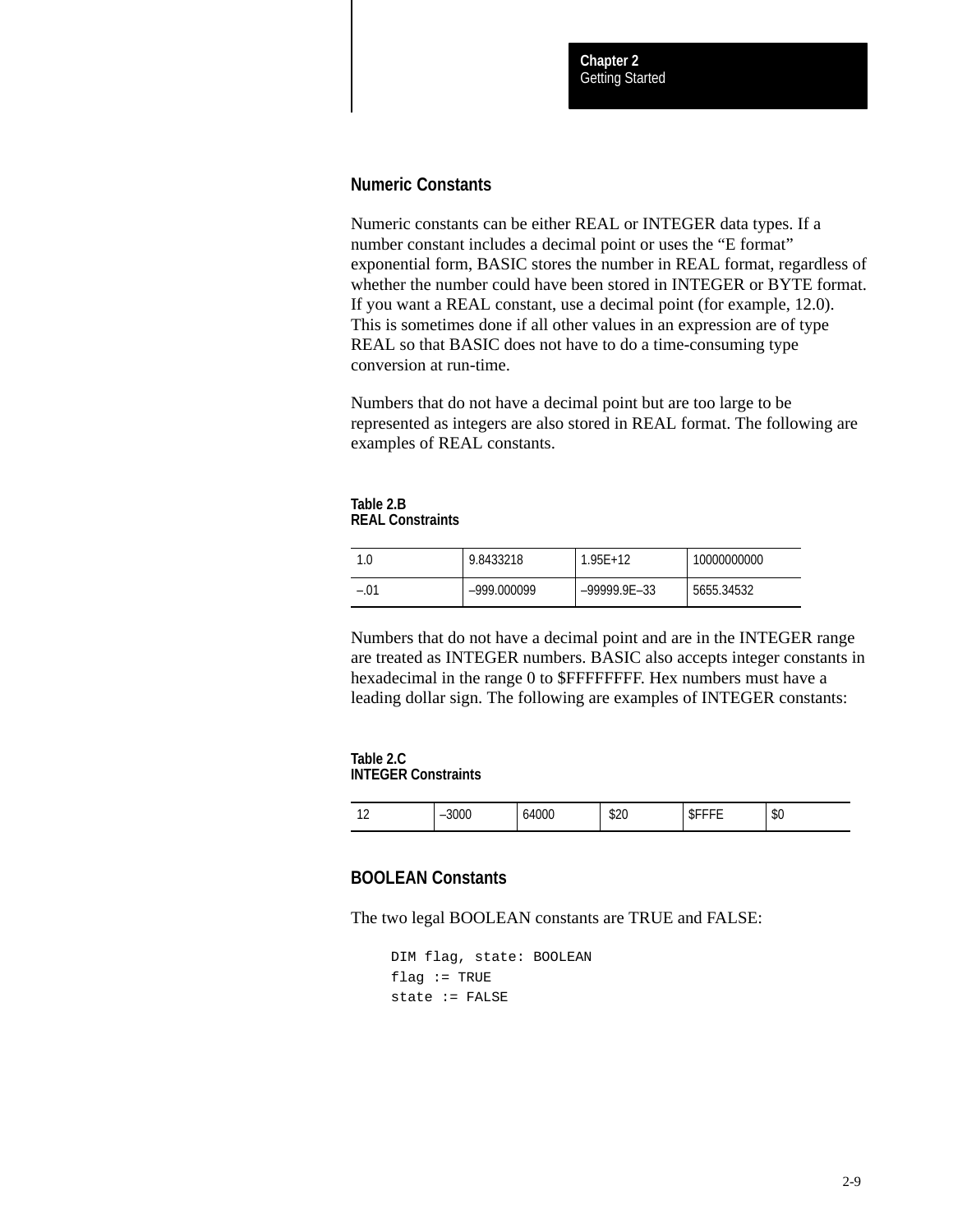### <span id="page-25-0"></span>**STRING Constants**

STRING constants consist of a sequence of any characters enclosed by quotation marks. To represent a quotation mark within the string, use two consecutive quotation marks (**""**). An empty string can also be represented by two consecutive quotation marks. The following are examples of STRING constants:

```
"This is a STRING constant"
"" (a null string)
"This is the ""real"" thing"
```
An operator combines or compares values of operands: constants and variables. Operators (except negation) take two operands and perform some operation to produce a result. This result is generally the same type as the operands. The table on the following page lists the operators available and the types they accept and produce. **Operators**

> Operators have precedence which means they are evaluated in a specific order (for example, multiplication is performed before addition). You can use parentheses to override natural precedence. The compiler, however, may remove extraneous parentheses. The legal operators are listed below, in order from highest to lowest.

**Table 2.D Legal Operators**

| <b>Highest Precedence</b> | <b>NOT</b> | -(negate)           |
|---------------------------|------------|---------------------|
|                           | $\wedge$   | $***$               |
|                           | $\star$    |                     |
|                           |            |                     |
|                           |            | <> = >= <=<br>$\lt$ |
|                           | AND        |                     |
| Lowest precedence         | 0R         | <b>XOR</b>          |

Operators of equal precedence are shown on the same line, and are evaluated left to right in expressions. The only exception to this rule is exponentiation, which is evaluated right to left. Raising a negative number to a power is not legal in BASIC.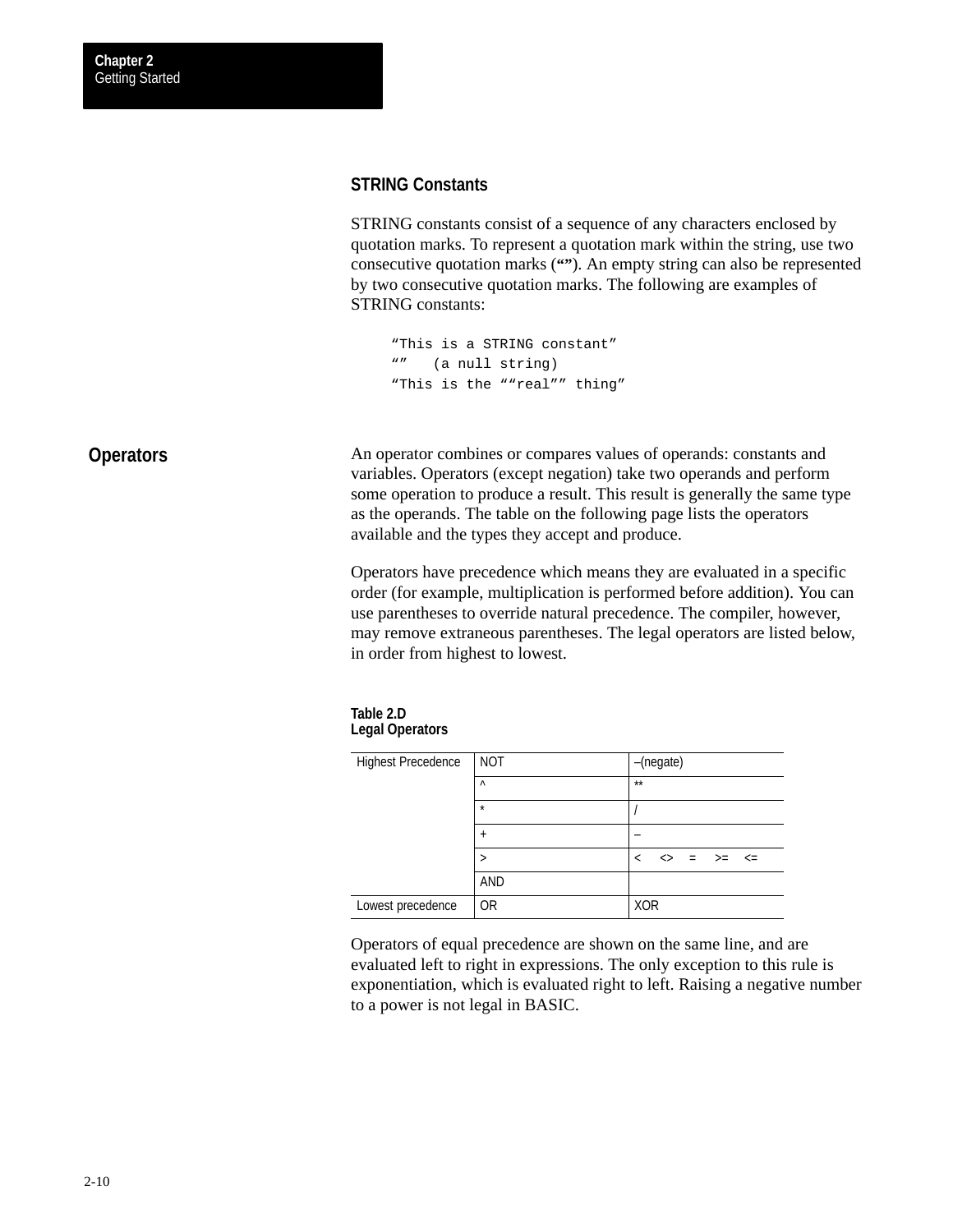In the examples below, BASIC expressions on the left are evaluated as indicated on the right. You may enter either form, but the compiler always generates the simpler form on the left.

| <b>BASIC</b> representation: |                         | <b>Equivalent form</b> |                                                                                                |                     |  |
|------------------------------|-------------------------|------------------------|------------------------------------------------------------------------------------------------|---------------------|--|
| $a:= b + c^{**}2/d$          |                         |                        | $a:= b+ ((c^{**}2)/d)$                                                                         |                     |  |
| a:= b>c AND d>e OR c=e       |                         |                        | $a = ((b>c)$ AND $(d>e)$ ) OR $(c=e)$                                                          |                     |  |
| $a:=(b+c+d)/e$               |                         |                        | $a = ((b+c)+d)/e$                                                                              |                     |  |
| $a:= b^{**}c^{**}d/e$        |                         |                        | $a:= (b^{**}(c^{**}d))/e$                                                                      |                     |  |
| $a:=-(b)**2$                 |                         |                        | $a:= (-b)$ **2                                                                                 |                     |  |
| $a:=b=c$                     |                         |                        | a:= (b=c) (returns BOOLEAN value)                                                              |                     |  |
|                              |                         |                        |                                                                                                |                     |  |
| Operator:                    | <b>Function:</b>        |                        | Operand type:                                                                                  | <b>Result type:</b> |  |
|                              | Negation                |                        | <b>NUMERIC</b>                                                                                 | <b>NUMERIC</b>      |  |
| $^{\wedge}$ or $^{**}$       | Exponentiation          |                        | NUMERIC (positive)                                                                             | <b>NUMERIC</b>      |  |
|                              | Multiplication          |                        | <b>NUMERIC</b>                                                                                 | <b>NUMERIC</b>      |  |
| $\prime$                     | <b>Division</b>         |                        | <b>NUMERIC</b>                                                                                 | <b>NUMERIC</b>      |  |
| $\ddot{}$                    | Addition                |                        | <b>NUMERIC</b>                                                                                 | <b>NUMERIC</b>      |  |
|                              | Subtraction             |                        | <b>NUMERIC</b>                                                                                 | <b>NUMERIC</b>      |  |
| <b>NOT</b>                   | <b>Logical Negation</b> |                        | <b>BOOLEAN</b>                                                                                 | <b>BOOLEAN</b>      |  |
| <b>AND</b>                   | Logical AND             |                        | <b>BOOLEAN</b>                                                                                 | <b>BOOLEAN</b>      |  |
| <b>OR</b>                    | Logical OR              |                        | <b>BOOLEAN</b>                                                                                 | <b>BOOLEAN</b>      |  |
| <b>XOR</b>                   | Logical EXCLUSIVE OR    |                        | <b>BOOLEAN</b>                                                                                 | <b>BOOLEAN</b>      |  |
| $\ddot{}$                    | Concatenation           |                        | <b>STRING</b>                                                                                  | <b>STRING</b>       |  |
| $=$                          | Equal to                |                        | ANY                                                                                            | <b>BOOLEAN</b>      |  |
| $\langle$ > 0r > $\langle$   | Not equal to            |                        | ANY                                                                                            | <b>BOOLEAN</b>      |  |
| $\,<\,$                      | Less than               |                        | NUMERIC, STRING 1                                                                              | <b>BOOLEAN</b>      |  |
| $\leq$ = 0r = $\leq$         | Less than or Equal      |                        | NUMERIC, STRING 2                                                                              | <b>BOOLEAN</b>      |  |
| $\geq$                       | Greater than            |                        | NUMERIC, STRING 3                                                                              | <b>BOOLEAN</b>      |  |
| $>=$ or $=$                  | Greater than or Equal   |                        | NUMERIC, STRING 4                                                                              | <b>BOOLEAN</b>      |  |
|                              |                         |                        | When comparing strings the ASCII collating sequence is used so that $0 < 1 < \sqrt{9} < A < B$ |                     |  |

When comparing strings, the ASCII collating sequence is used, so that  $0 < 1 < ... < 9 < A < B$ ... < Z < a < b< ... < z

**Important:** NUMERIC refers to either BYTE, INTEGER, or REAL types.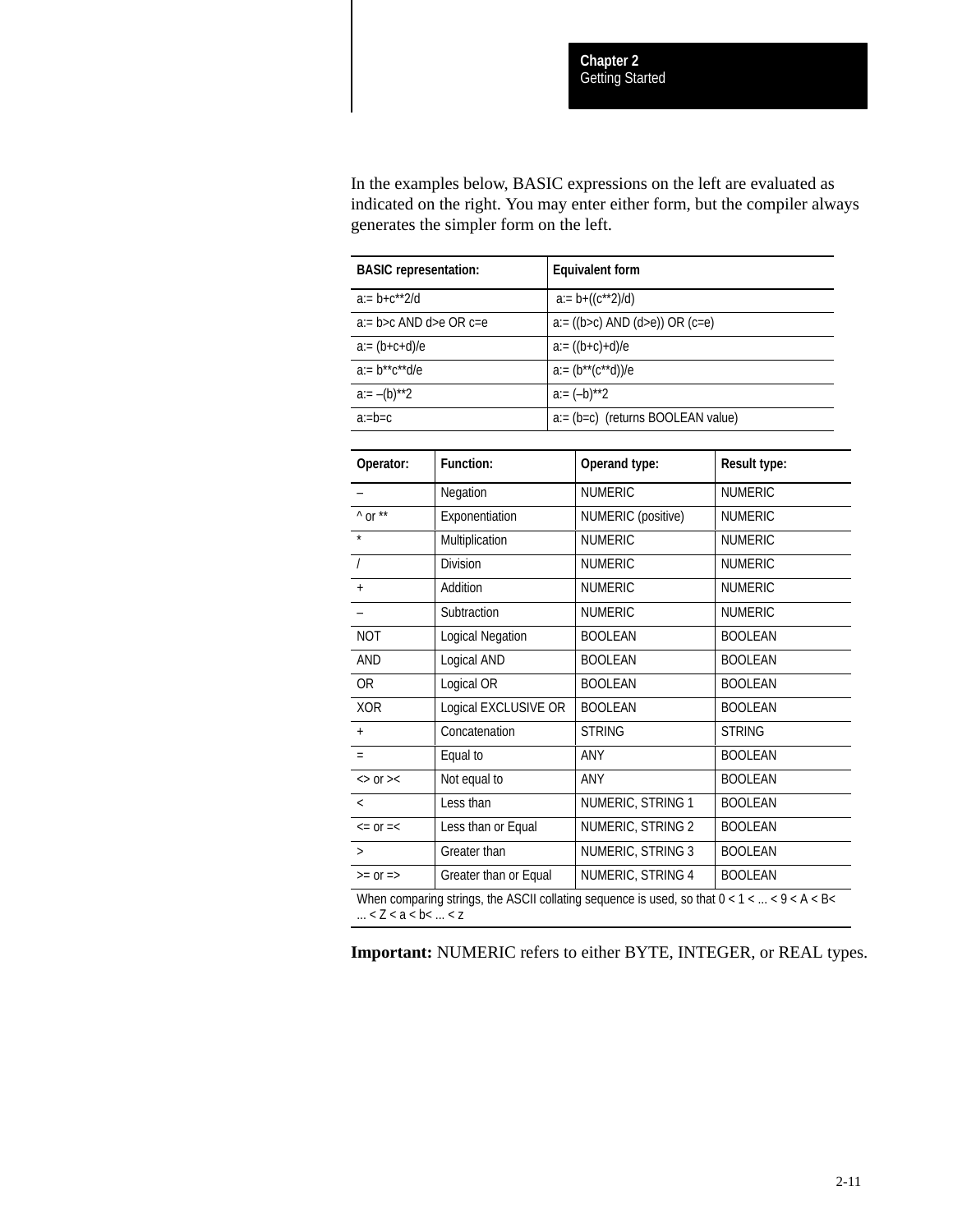### <span id="page-27-0"></span>**Conditional Control: The IF..THEN Structure**

The IF..THEN..ELSE structure is frequently used in programs. The syntax is as follows:

```
IF <boolean> THEN
    <statement>
ELSE
    <statement>
ENDIF
```
This executes certain statements only if specified conditions exist. The following example demonstrates the IF..THEN..ELSE structure:

```
PROCEDURE MESSAGE
```

```
 PRINT "Type your name."
 INPUT name$
PRINT "Would you like the message of the day, ";name$;"? (y/n)"
 INPUT answer$
IF answer\frac{1}{2} = "y" THEN
   PRINT "Space is the future"
 ELSE
   PRINT "Suit yourself."
 ENDIF
PRINT "Bye, "; name$; ". It's been nice talking to you."
 END
```
This procedure prints one of two messages depending on your input. The condition could also depend on a computed value. Also, there could be many statements or procedures separating the THEN and ELSE segments of the conditional. This example just shows one of the ways you can use this structure.

You can also use the IF..THEN statement as a single statement:

IF <boolean> THEN <line#>

This sends the control of the procedure to the specified line number if the control condition is met. You should rarely use the IF..THEN statement in this way.

**Important:** Multiple ELSE statements are not considered errors by the compiler (that is, they do not generate error signals). However, they do produce irregular and non-reliable results.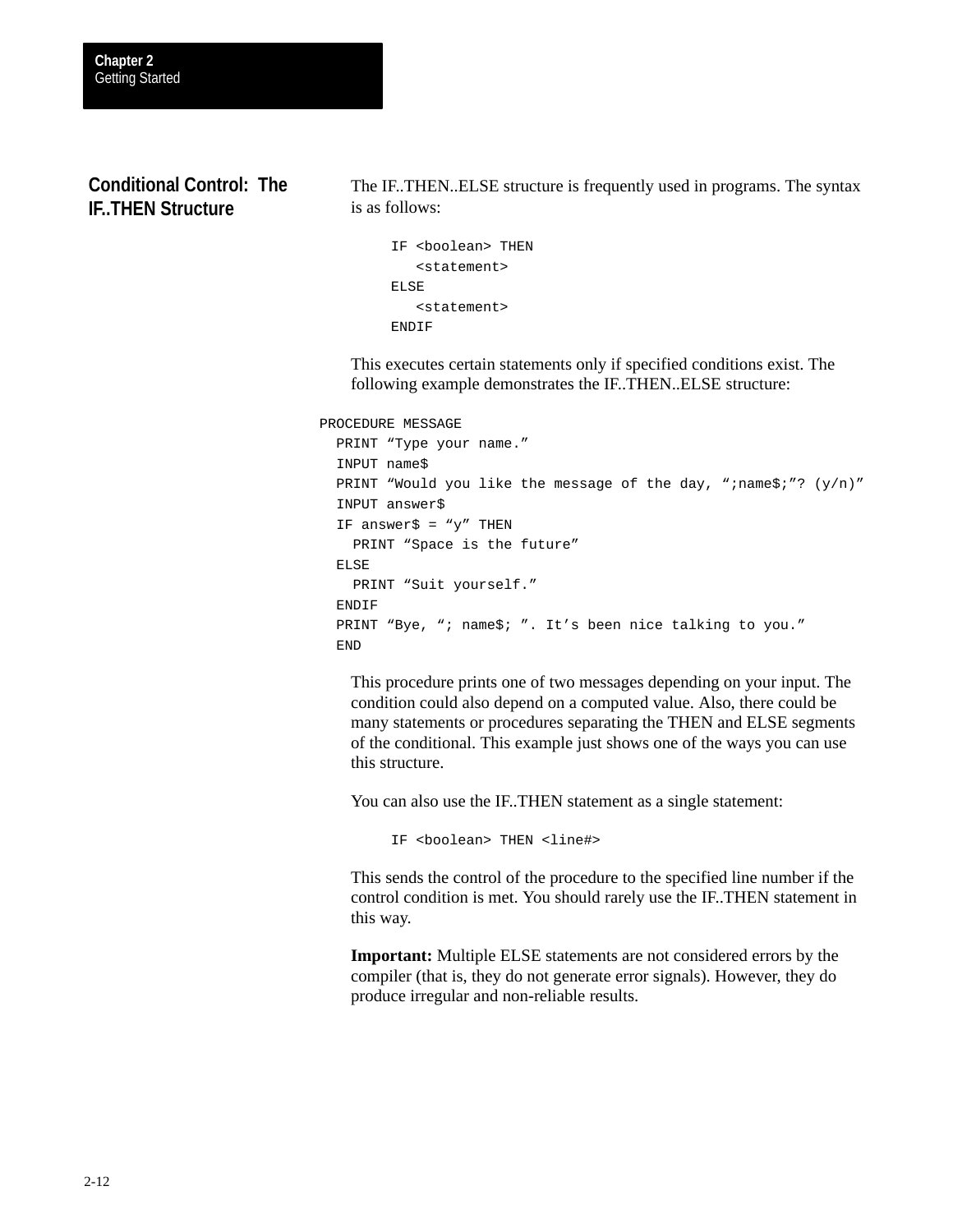### <span id="page-28-0"></span>**Looping Statements**

When you write your programs, you may find that you want to repeat a section of code several times. You can do this using a **looping** statement. Loops cause repeated or conditional execution of the statements located between the starting point and the ending point of the loop. Generally, loops have one entry at the top and only one exit at the bottom. In this sense, it becomes one statement, regardless of how many individual statements it contains.

You can nest loops. This allows the internal statements to be executed even more times. You should know at least what will happen on the first, second, next to the last, and last passes through the looping structure. It is usually during these passes when a procedure produces errors which can halt execution.

| Type of loop: | Description:                                                                                                                                |
|---------------|---------------------------------------------------------------------------------------------------------------------------------------------|
| FORNEXT       | Executes code an exact number of times.                                                                                                     |
| WHILE.DO      | Tests for a control variable before executing any code, and performs<br>only as long as the control statement remains true.                 |
| REPEAT.UNTIL  | Executes the code at least once regardless of the initial conditions,<br>and repeats the code as long as a control statement remains valid. |
| LOOP.ENDLOOP  | Tests one or more control variables anywhere within the loop (and<br>perhaps more than once).                                               |

BASIC supports four ways of adding loops into your program:

Each loop structure is discussed in greater detail. When you write your programs, you should use the most appropriate loop for what you want to accomplish; each loop structure has its own advantages.

As a general comment about loops, the initialization placement is very important. You can easily create an endless loop (a loop that does not end) by forgetting to initialize variables or by placing the initialization in the wrong place. This is especially true when changing from one type of loop structure to another. You should make sure that you know what happens at the beginning and end of each loop sequence. This helps reduce the chance of creating an endless loop.

### **The FOR..NEXT Loop**

The FOR..NEXT loop executes a set of statements a specific number of times. A FOR..NEXT loop begins with the FOR statement. The FOR statement initializes the loop, and the NEXT statement ends the loop. The following is an example of a FOR..NEXT loop:

```
FOR x=1 TO 3
    PRINT "Hi There!"
NEXT x
```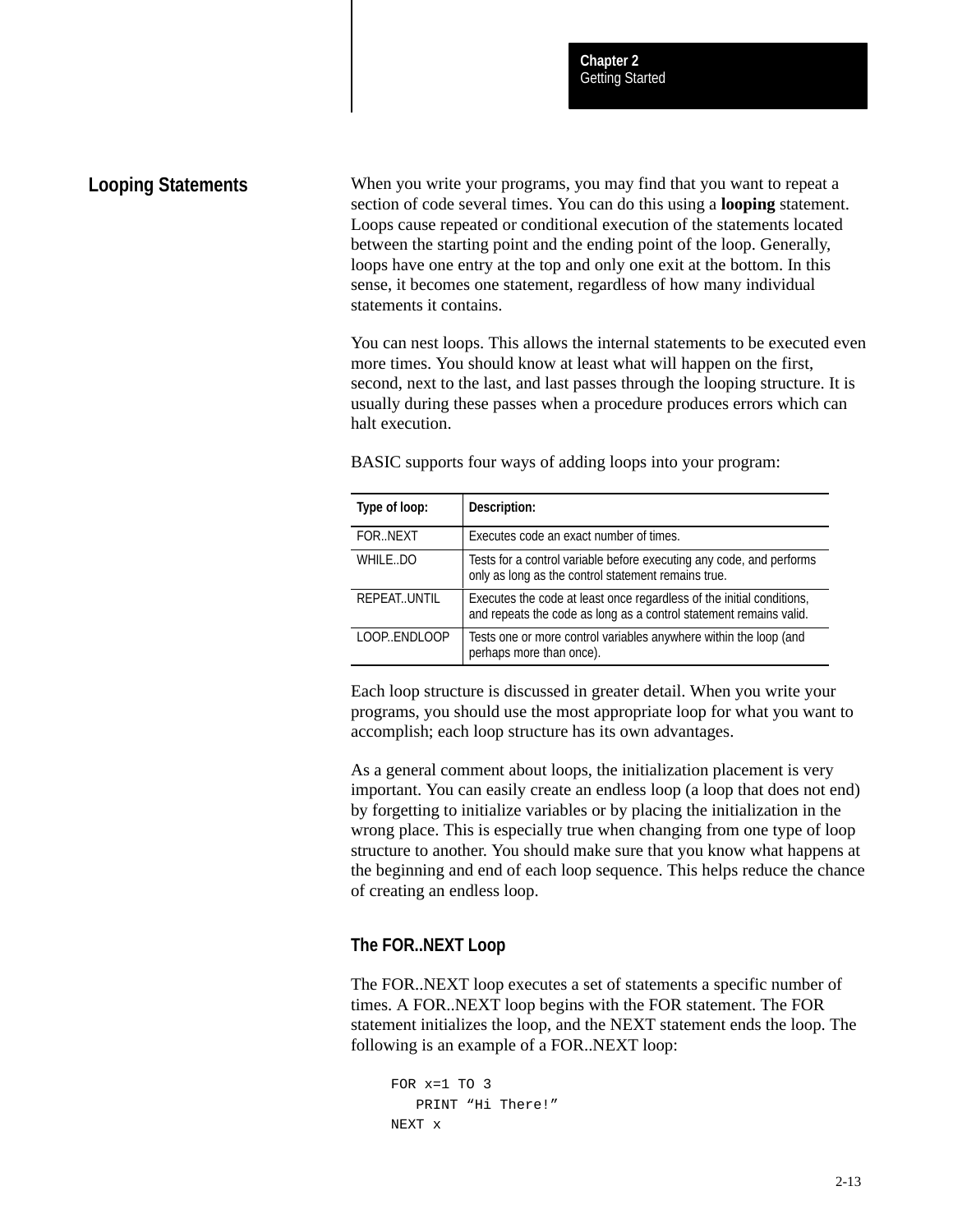This loop prints the string Hi There! three times. The first time BASIC encounters the FOR statement, x equals 1 (FOR x=1). BASIC executes the statement(s) within the loop, which in this example is a PRINT statement. When it reaches the NEXT statement, it increments x and goes back to the FOR statement. x now equals 2, so BASIC again executes the PRINT statement and goes to the NEXT statement. Once again, x is incremented. x now equals 3. BASIC executes the PRINT statement and goes to the NEXT statement. This time when the NEXT statement increments x, x is greater than three. Therefore, BASIC does not execute the PRINT statement. Instead, it jumps to the statement that follows NEXT.

### **Using STEP Within a FOR..NEXT Loop**

By default, the NEXT statement increments the variable by one each time. If you want to increment the variable by a value other than one, you need to include a STEP declaration in the FOR statement. For example:

```
FOR x=1 to 10 STEP 2
    PRINT "Hi There!"
NEXT x
```
The string Hi There! is printed five times because each time BASIC comes to the NEXT statement, x is incremented by two. Therefore, after the first pass through the loop, x equals three instead of two.

The value to STEP may be a positive or negative number, and it may be either an integer or a real. If it is a real data type (for example, STEP .5) the control variable must also be a real data type. The following is an example of a real data type for the STEP value:

```
DIM x:REAL
FOR x=1 TO 5 STEP .5
   PRINT x
NEXT x
END
```
This example prints the value of x for each pass through the loop.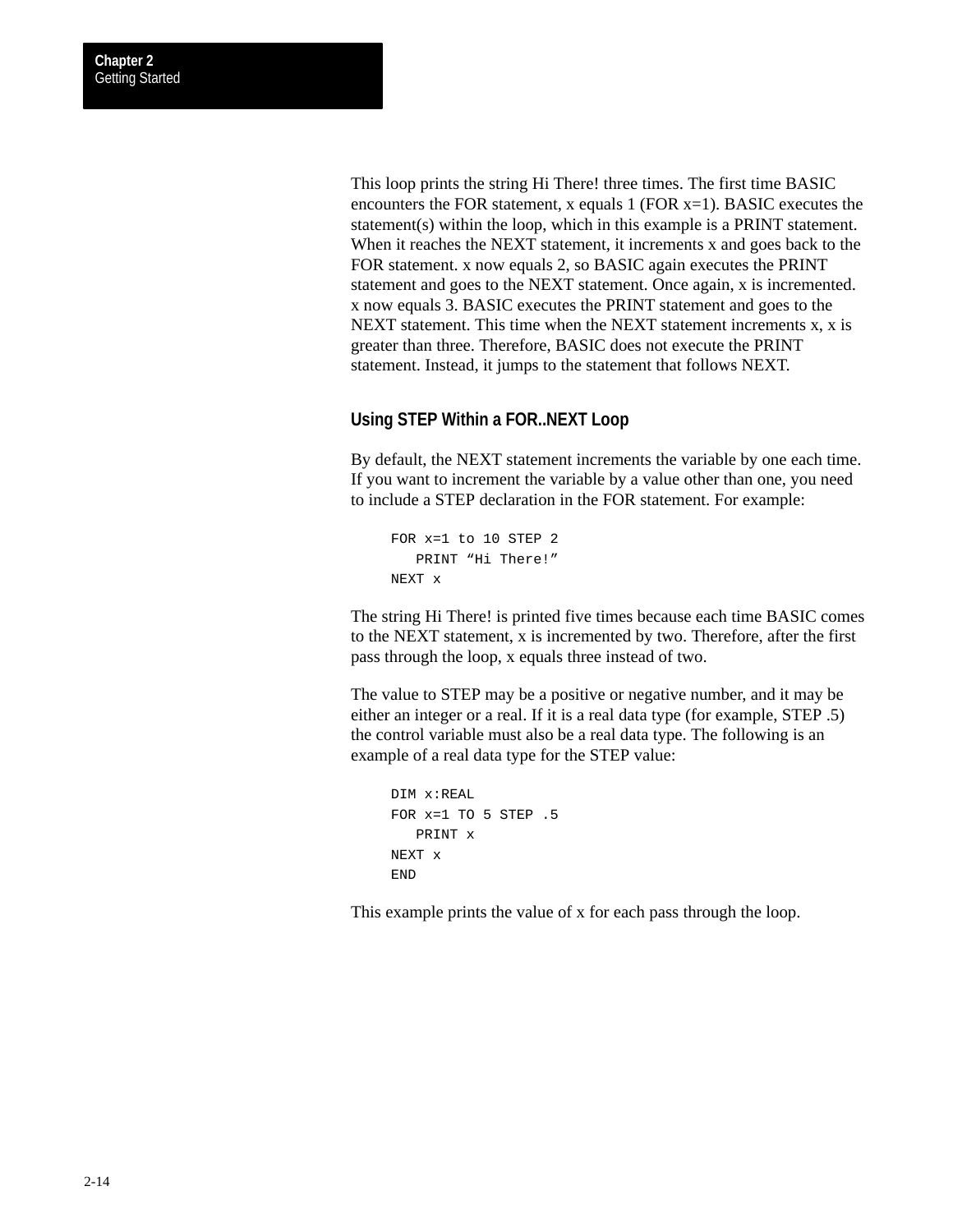### **The WHILE..DO Loop**

The WHILE..DO loop tests for a control variable before executing any code. It continues to loop as long as the control statement located in the WHILE statement remains true. If the control statement in the WHILE statement is false the first time it is encountered, the loop is not executed. The WHILE..DO loop has the following syntax:

```
WHILE <boolean> DO
 .
 .
ENDWHILE
```
 $\leq$ boolean $>$  may be an expression (such as  $x \leq 5$ ) or merely a BOOLEAN variable (such as WHILE red DO).

The following is an example of a WHILE..DO loop:

```
x:=1WHILE x<5 DO
    PRINT x
   x:=x+1ENDWHILE
```
The first line is outside of the WHILE..DO loop, but it is important for this loop because it initializes the value of x. The next line begins the loop. It tells BASIC to test the value of x. If x is less than five, then the statements inside the loop are executed. If the value of x is five or greater, the statements inside the loop are not executed. Therefore, the output from this loop looks like this:

1. 2. 3. 4.

**Important:** You *must* change the value of the conditional within the loop. If you do not, the loop never exits. For example, the following is an endless loop because the internal commands do not affect the conditional statement:

```
a := 5WHILE a < 10 DO
    PRINT "This is an endless loop"
ENDWHILE
```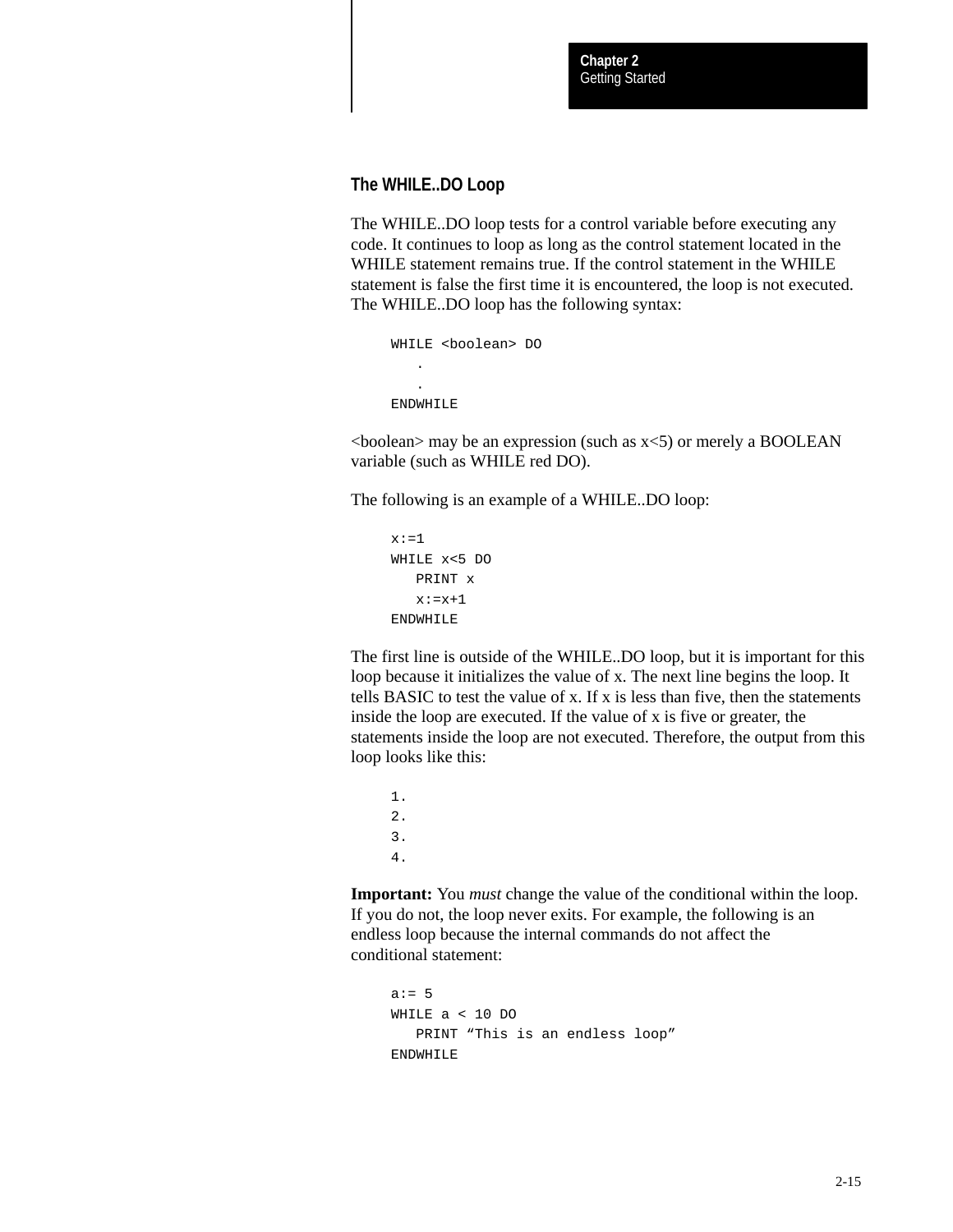### **The REPEAT..UNTIL Loop**

Another loop statement is REPEAT..UNTIL. It is similar to the WHILE..DO statement. The syntax is as follows:

```
REPEAT
    .
 .
UNTIL <boolean>
```
The major difference is that in a REPEAT..UNTIL statement, the conditional statement is tested at the bottom of the loop. This means that the statements within the loop are executed at least once, even if the conditional statement is false the first time.

The following is an example of a loop using REPEAT..UNTIL:

```
x := 1REPEAT
   PRINT x
  x := x+1UNTIL x>10
```
Notice again that x is initialized outside of the loop. If it were initialized inside of the loop, the loop would never end. The next statement, REPEAT, begins the loop. The statements within the loop are always executed during the first pass. The UNTIL statement tests the conditional value. If the statement is false, the loop executes again. If the statement is true, the loop is not executed again.

Because the variable is tested at the bottom of the loop, it usually has an opposite test from one you would find in a WHILE loop. You can easily introduce errors into your program when you change from a WHILE..DO loop to a REPEAT..UNTIL loop by forgetting to change the conditional statement.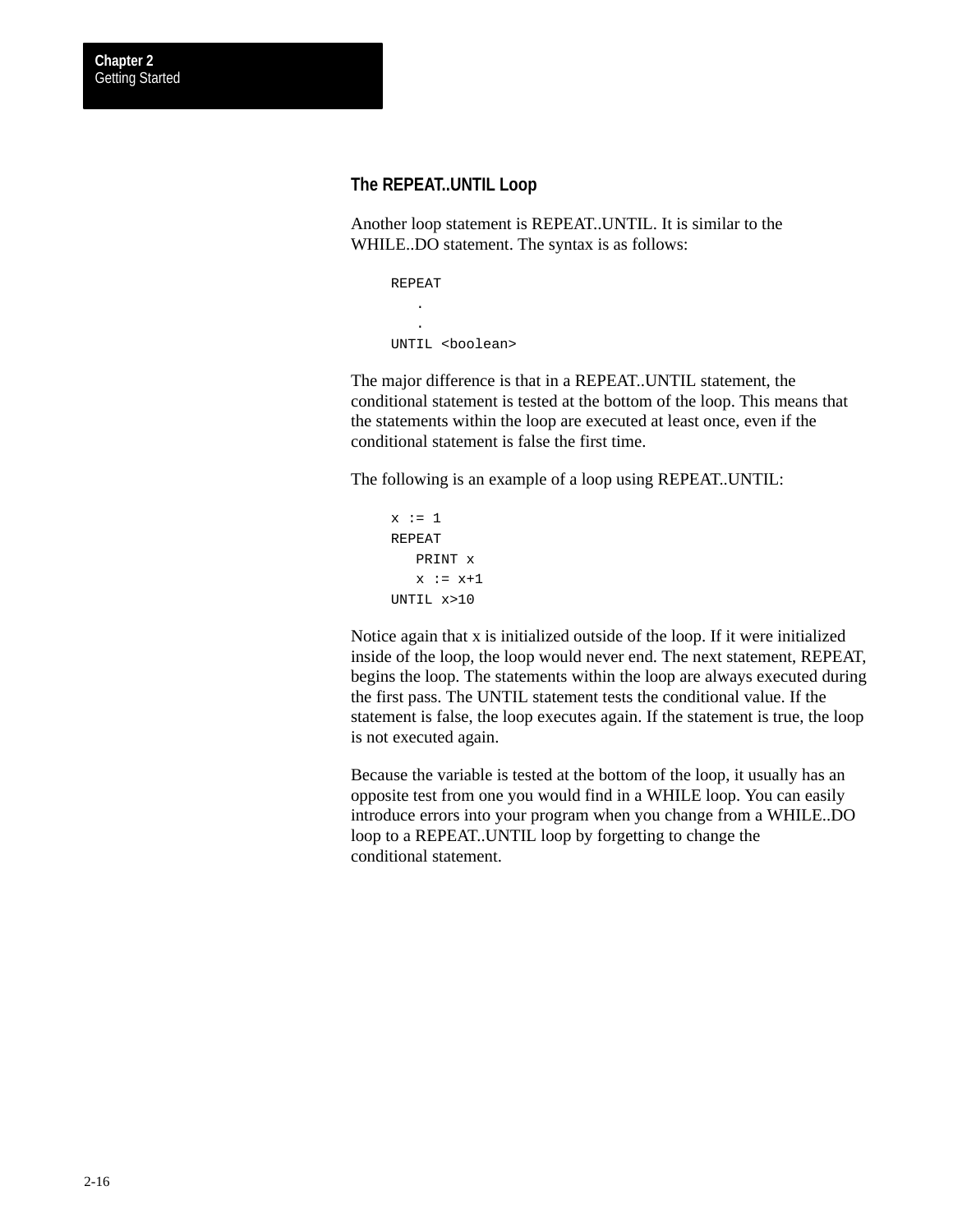### **The LOOP..ENDLOOP Loop**

The final type of loop structure available in BASIC is the LOOP..ENDLOOP statement. It has no built-in control statement to test for exit, so it uses an internal structure, the EXITIF..THEN statement. The syntax for these two structures are as follows:

LOOP

<statements>

EXITIF <boolean> THEN <statements> ENDEXIT

<statements>

ENDLOOP

The LOOP structure would execute endlessly without the EXITIF construct. You can use the EXITIF structure as many times as needed within a LOOP. In this way, you may exit a loop for different reasons. The following is an example of a LOOP..ENDLOOP:

```
x := 1LOOP
  PRINT "x is a small number"
   x := x + 1EXITIF x>3 THEN
   PRINT "x is now greater than three"
ENDEXIT
ENDLOOP
```
The execution of this procedure is similar to the REPEAT..UNTIL. The

loop is executed until  $x > 3$ . Then, the statement between the THEN and the ENDEXIT is executed (PRINT). The loop is then exited.

You can omit the statement to be executed in the EXITIF loop. For example, you could enter:

```
EXITIF x>3 THEN
ENDEXIT
```
This is known as a null statement because nothing occurs.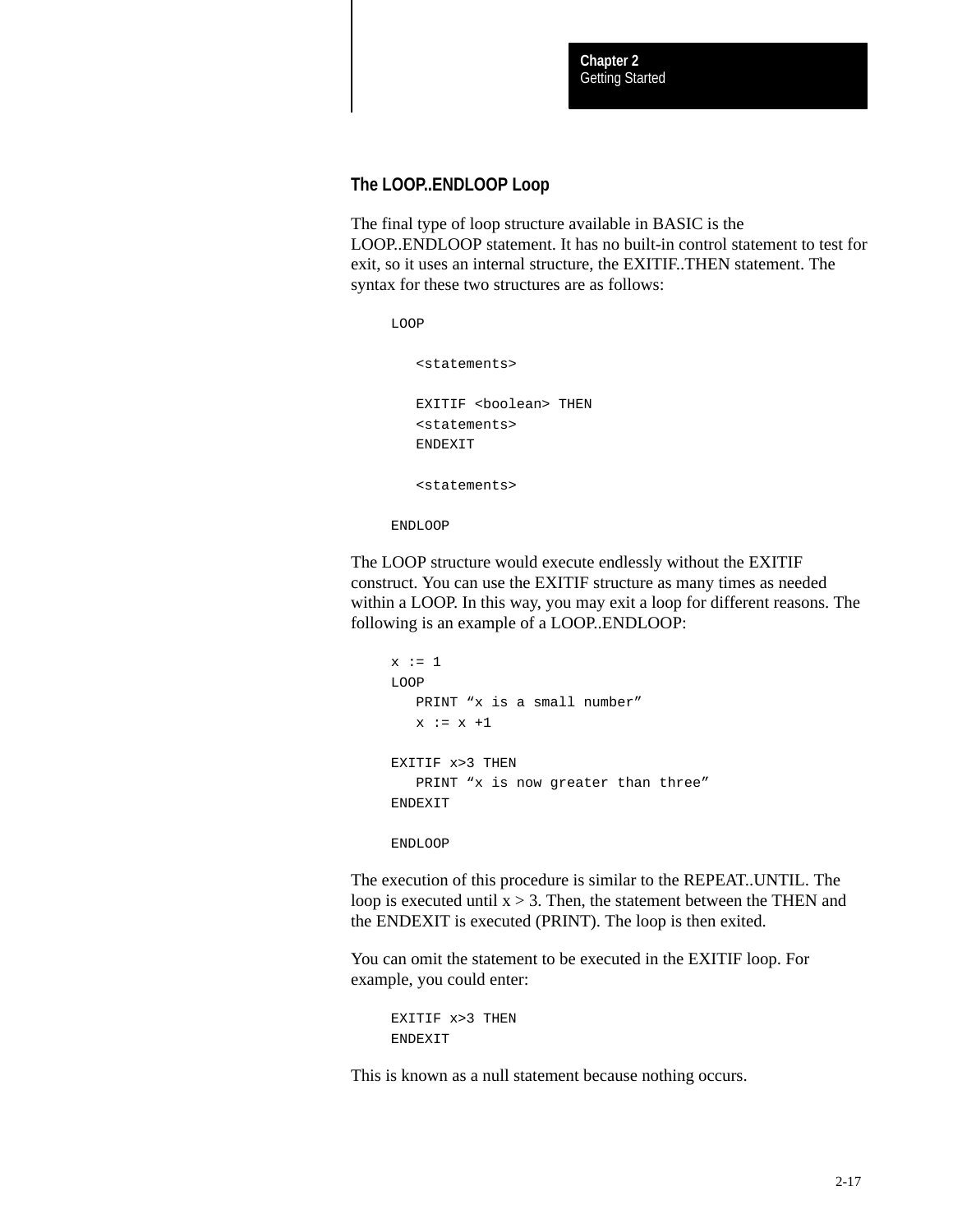The EXITIF..THEN structure may be used in any of the looping structures to exit anywhere within the loop. This allows greater freedom in building your procedures.

### <span id="page-33-0"></span>**Editing Your Procedures**

Once you have written a procedure, you can change it by using the editor. There are a number of commands available in edit mode for this purpose. They are as follows:

| Command:                                                                                           | Description:                                                                                                                                                                                                                                                                                                                                                                                                                                                                                                        |
|----------------------------------------------------------------------------------------------------|---------------------------------------------------------------------------------------------------------------------------------------------------------------------------------------------------------------------------------------------------------------------------------------------------------------------------------------------------------------------------------------------------------------------------------------------------------------------------------------------------------------------|
| <return></return>                                                                                  | Moves the edit pointer forward one line.                                                                                                                                                                                                                                                                                                                                                                                                                                                                            |
| $+$ [ <number>]</number>                                                                           | Moves the edit pointer forward the specified number of lines (default<br>is 0).                                                                                                                                                                                                                                                                                                                                                                                                                                     |
| $+$ *                                                                                              | Moves the edit pointer to the end of the procedure.                                                                                                                                                                                                                                                                                                                                                                                                                                                                 |
| $-[$ <number>]</number>                                                                            | Moves the edit pointer back the specified number of lines.                                                                                                                                                                                                                                                                                                                                                                                                                                                          |
| $\overline{\phantom{a}}$                                                                           | Moves the edit pointer to the beginning of the procedure.                                                                                                                                                                                                                                                                                                                                                                                                                                                           |
| <space> <text></text></space>                                                                      | Inserts a line directly before the current line.                                                                                                                                                                                                                                                                                                                                                                                                                                                                    |
| <space> <line#><br/><text></text></line#></space>                                                  | Inserts or replaces a numbered line.                                                                                                                                                                                                                                                                                                                                                                                                                                                                                |
| <line#> <return></return></line#>                                                                  | Moves edit pointer to specified line.                                                                                                                                                                                                                                                                                                                                                                                                                                                                               |
| c[*] <delim><string1><br/><delim><string2><br/><delim></delim></string2></delim></string1></delim> | Replaces <string1> with <string2> in the current line. If used with an<br/>asterisk (*), the entire procedure is searched and replaced. &lt; delim&gt;<br/>is a delimiter character that is not within either string.<br/>For example:</string2></string1>                                                                                                                                                                                                                                                          |
|                                                                                                    | c.why.why not?.<br>Legal syntax<br>c?why?why not??<br>Illegal syntax: ? is in the string                                                                                                                                                                                                                                                                                                                                                                                                                            |
| $d[$ *] [line#]                                                                                    | Deletes the specified lin. elf no line is specified, the current line is<br>delete. dlf a negative number is specified, the specified number of<br>lines before the current line are delete. The forms d-* or d+* are also<br>allowed. They delete all lines before or after the current line<br>respectively. d* deletes the entire procedure.                                                                                                                                                                     |
| $\mathbb{I}[^*]$ [ <number>]</number>                                                              | Lists the specified number of lines from the current edit pointer. If the<br>number is negative, the specified number of lines before the current<br>line is displayed. I* lists the entire procedure.                                                                                                                                                                                                                                                                                                              |
| q                                                                                                  | Quits the editor, and returns to system mode.                                                                                                                                                                                                                                                                                                                                                                                                                                                                       |
| r[*] [ <number>],<br/>[<increment>]</increment></number>                                           | Renumbers the numbered lines in a procedure. The r command<br>begins at the current line and renumbers the first numbered line<br>found with the specified number. After that, it increments the line<br>number by the specified increment. If an asterisk (*) is used, the<br>renumbering begins with the start of the procedure. This also<br>renumbers any references to line numbers (GOTO or IFTHEN<br>statements). The default values for renumbering are a starting value<br>of 100 with an increment of 10. |
| s[*] <del> <string><br/><del></del></string></del>                                                 | Searches for the indicated string on the current line. If an asterisk (*)<br>is used, the entire procedure is searched and the pointer is moved to<br>the first matching string. Delimiters ( <del>) follow the same rules as<br/>the c command.</del>                                                                                                                                                                                                                                                              |
| <escape></escape>                                                                                  | Quits the editor.                                                                                                                                                                                                                                                                                                                                                                                                                                                                                                   |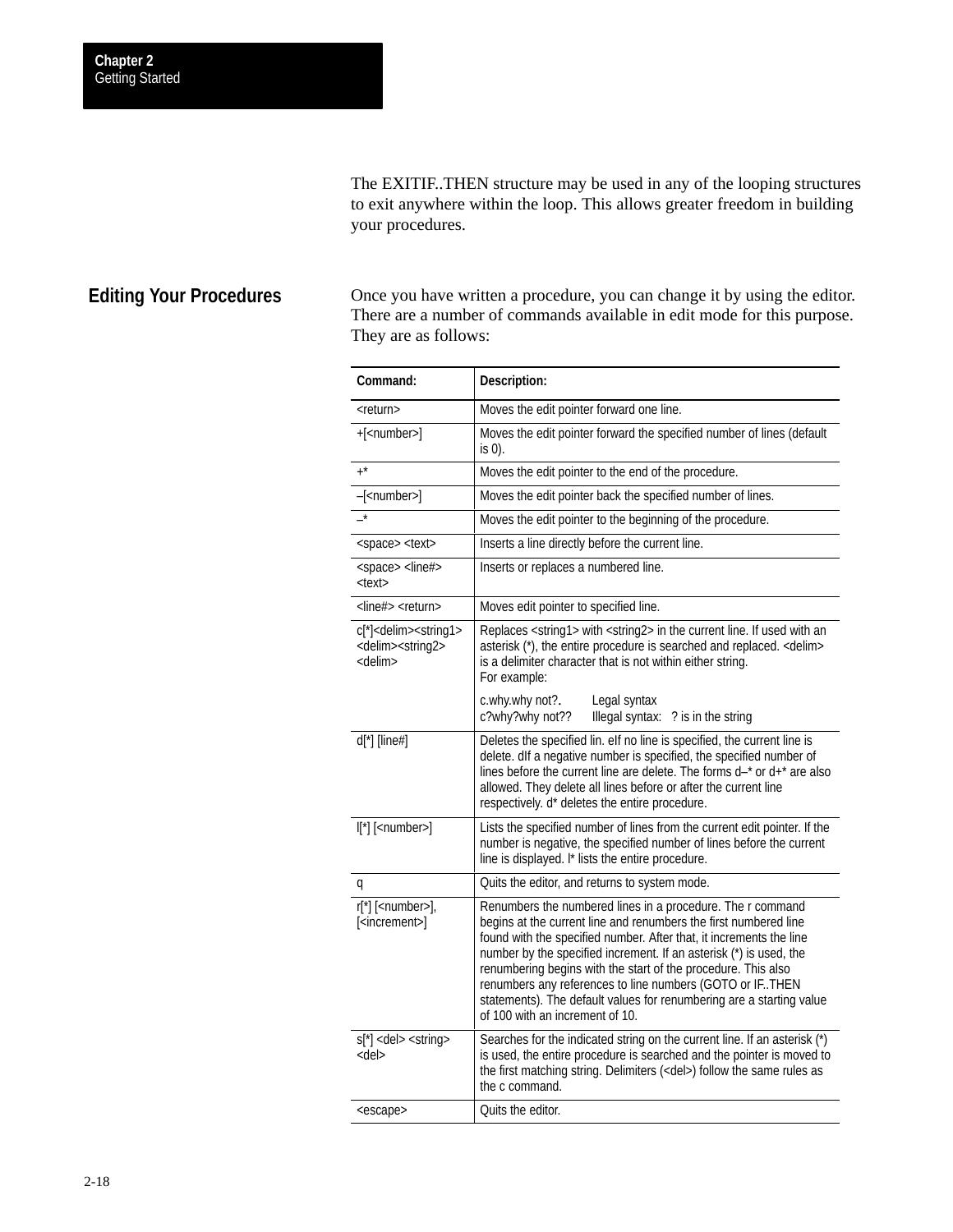### **Using the Edit Mode Commands**

To use the editor, you must be in edit mode. You can use these commands to create, display, and edit the procedure mtable. This section goes step by step. You should enter the commands on your own terminal.

First, enter the command e mtable from the system mode:

```
B:e mtable
```
When you have pressed return, the following is displayed:

```
PROCEDURE mtable
*
```
Now, enter the procedure. Notice that you can type the procedure all in lower case characters. When the procedure is displayed, you will see that all reserved words have been converted to upper case letters. Remember to add a space before each line.

```
E: dim a,b: integer
*
E: a:=1
*
E: print 
*
E: while a<10 do
*
E:b:=1
What?
```
The last two lines show what happens when you forget to add the <space> command before a line. Just re-type the line and continue:

```
E: b:=1
*
E: while b<=10 do
*
E: print a; " * "; b; " = "; a * b; tab(mod(b,5) * 13)*
E: if pos>55 then print
*
E: ednif
  ednif
 ^
Error #000:027
*00AE ERR ednif
E:
```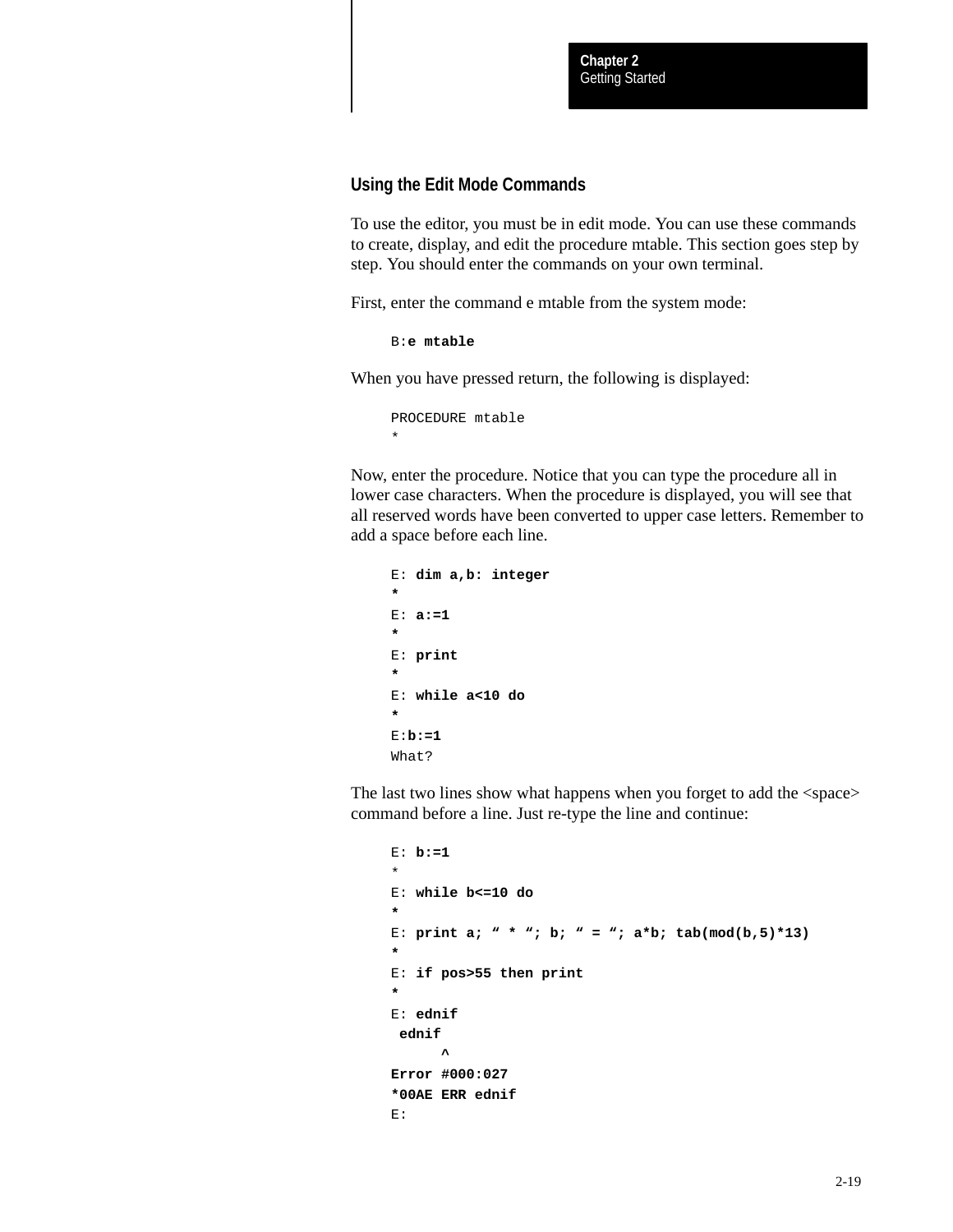The last six lines of this section show what happens if you make a mistake while typing in a command line. If this happens, enter an extra carriage return and re-type the command line. The line containing the error can be deleted later.

```
E:
*
E: endif
*
E: b:=b+1
*
E: endwhile
*
E: print
*
E: a:=a+1
*
E: endwhile
*
E: end
*
E:
```
Now that the procedure is entered, type **q** to exit edit mode:

```
E:q
Ready
```
To run the procedure, type run mtable:

```
B:run mtable
Error #000:051
Ready
```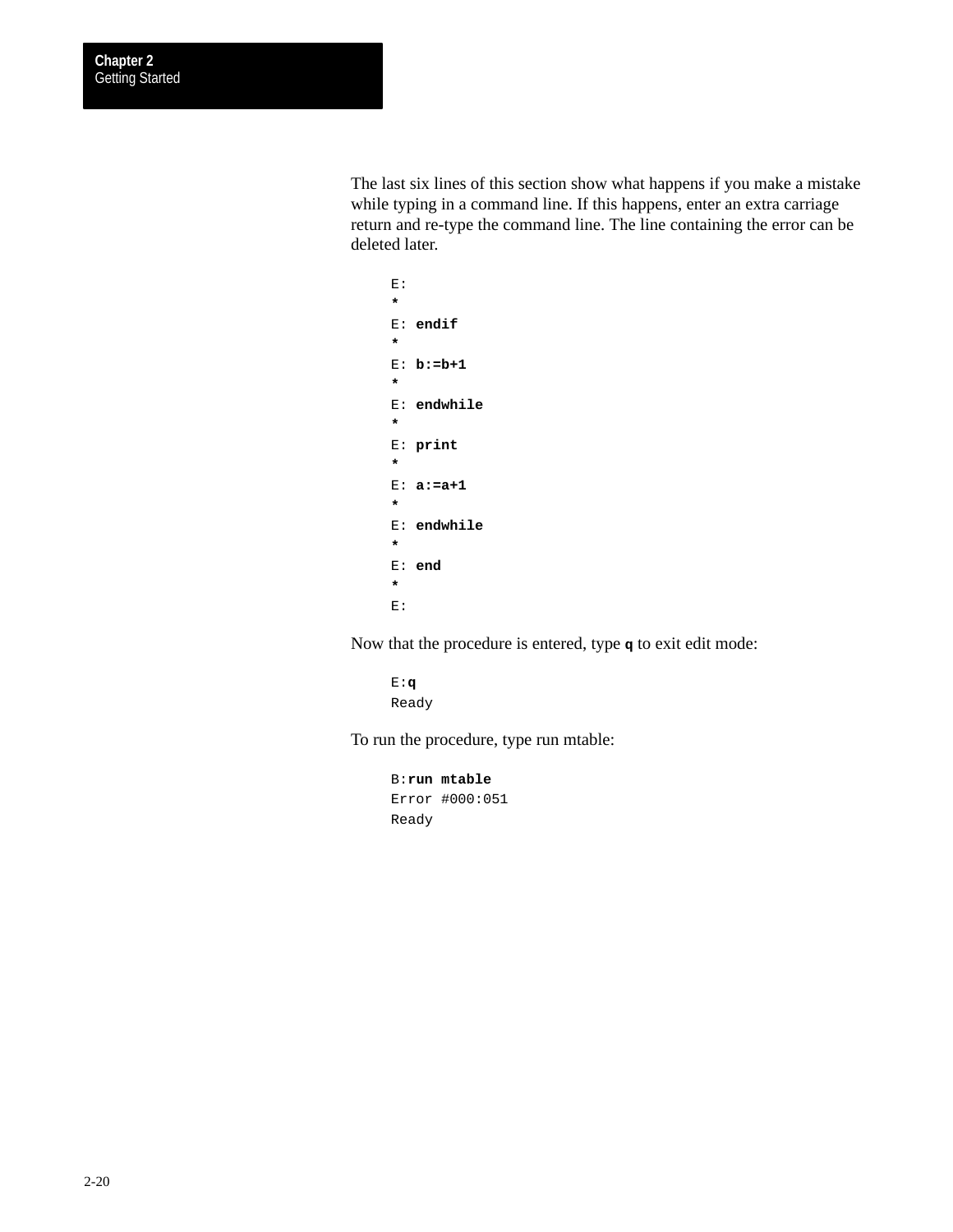In this example, the procedure will not execute until the line containing the error is deleted. Therefore, you should re-enter edit mode and use the l\* command to list your program:

#### B:**e mtable**

```
PROCEDURE mtable
*0000 DIM a,b:INTEGER
E:1**0000 DIM a,b:INTEGER
0012 a:=1 0020 PRINT
 0024 WHILE a<10 DO
 003A b:=1
 0048 WHILE b<=10 DO
005E PRINT a; " * "; b; " = "; a*b; TAB(MOD(b,5)*13)
 0098 IF POS>55 THEN PRINT
 00B0 ERR ednif
 00BA ENDIF
00BE b:=b+1
 00D2 ENDWHILE
 00DC PRINT
 00E0 a:=a+1
 00F4 ENDWHILE
 00FA END
E:
```
Notice that the first line of the procedure is displayed with an asterisk (\*) before the line. This points to the location of the edit pointer. Because the error is on line nine of the procedure, you must move the edit pointer to line nine. You can use the  $+\text{cum}$  command to do this. If you redisplay the procedure (with the l\* command) after executing this command, the asterisk (\*) is now in front of the ninth line.

```
E:+9
*00B0 ERR ednif
```
The d command deletes the line:

```
E:d
*00B0 ENDIF
```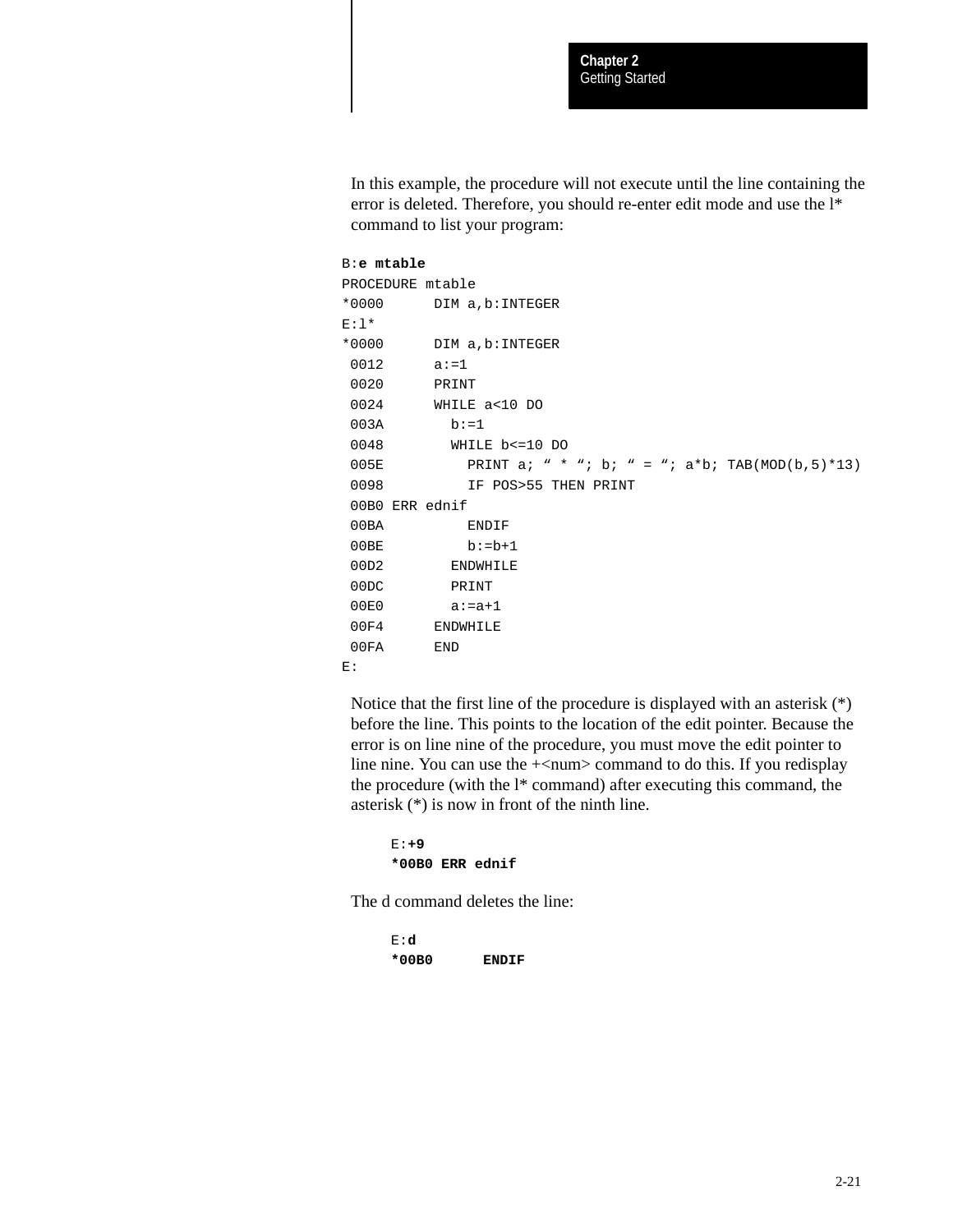| E:q<br>Ready |              |              |                               |
|--------------|--------------|--------------|-------------------------------|
| B:run mtable |              |              |                               |
| $1 * 1 = 1$  | $1 * 2 = 2$  | $1 * 3 = 3$  | $1 * 4 = 4$<br>$1 * 5 = 5$    |
| $1 * 6 = 6$  | $1 * 7 = 7$  | $1 * 8 = 8$  | $1 * 9 = 9$<br>$1 * 10 = 10$  |
| $2 * 1 = 2$  | $2 * 2 = 4$  | $2 * 3 = 6$  | $2 * 4 = 8$<br>$2 * 5 = 10$   |
| $2 * 6 = 12$ | $2 * 7 = 14$ | $2 * 8 = 16$ | $2 * 9 = 18$<br>$2 * 10 = 20$ |
|              |              |              |                               |
| $3 * 1 = 3$  | $3 * 2 = 6$  | $3 * 3 = 9$  | $3 * 4 = 12$<br>$3 * 5 = 15$  |
| $3 * 6 = 18$ | $3 * 7 = 21$ | $3 * 8 = 24$ | $3 * 9 = 27$<br>$3 * 10 = 30$ |
|              |              |              |                               |
| $4 * 1 = 4$  | $4 * 2 = 8$  | $4 * 3 = 12$ | $4 * 4 = 16$<br>$4 * 5 = 20$  |
| $4 * 6 = 24$ | $4 * 7 = 28$ | $4 * 8 = 32$ | $4 * 9 = 36$<br>$4 * 10 = 40$ |
| $5 * 1 = 5$  | $5 * 2 = 10$ | $5 * 3 = 15$ | $5 * 4 = 20$<br>$5 * 5 = 25$  |
|              |              |              |                               |
| $5 * 6 = 30$ | $5 * 7 = 35$ | $5 * 8 = 40$ | $5 * 9 = 45$<br>$5 * 10 = 50$ |
| $6 * 1 = 6$  | $6 * 2 = 12$ | $6 * 3 = 18$ | $6 * 4 = 24$<br>$6 * 5 = 30$  |
| $6 * 6 = 36$ | $6 * 7 = 42$ | $6 * 8 = 48$ | $6 * 9 = 54$<br>$6 * 10 = 60$ |
|              |              |              |                               |
| $7 * 1 = 7$  | $7 * 2 = 14$ | $7 * 3 = 21$ | $7 * 4 = 28$<br>$7 * 5 = 35$  |
| $7 * 6 = 42$ | $7 * 7 = 49$ | $7 * 8 = 56$ | $7 * 9 = 63$<br>$7 * 10 = 70$ |
|              |              |              |                               |
| $8 * 1 = 8$  | $8 * 2 = 16$ | $8 * 3 = 24$ | $8 * 4 = 32$<br>$8 * 5 = 40$  |
| $8 * 6 = 48$ | $8 * 7 = 56$ | $8 * 8 = 64$ | $8 * 9 = 72$<br>$8 * 10 = 80$ |
|              |              |              |                               |
| $9 * 1 = 9$  | $9 * 2 = 18$ | $9 * 3 = 27$ | $9 * 4 = 36$<br>$9 * 5 = 45$  |
| $9 * 6 = 54$ | $9 * 7 = 63$ | $9 * 8 = 72$ | $9 * 9 = 81$<br>$9 * 10 = 90$ |
|              |              |              |                               |

You can now exit edit mode (by typing **q**) and run the procedure:

Ready

B: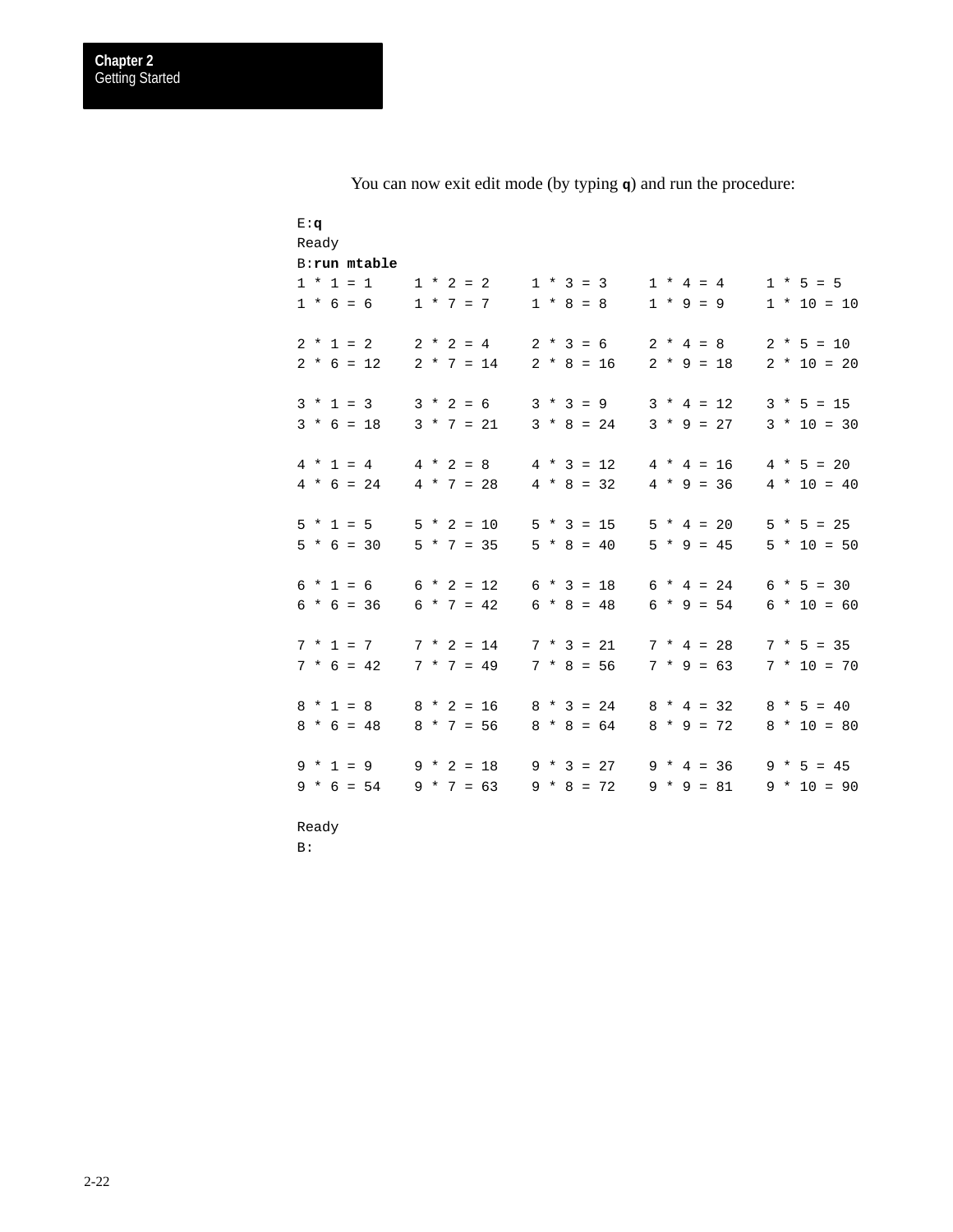The table looks pretty good now, but it needs a header. To add the header, re-enter edit mode and display the procedure:

```
B:e mtable
```

```
PROCEDURE mtable
*0000 DIM a,b:INTEGER
E:l*
*0000 DIM a,b:INTEGER
0012 a:=1
 0020 PRINT
 0024 WHILE a<10 DO
 003A b:=1
 0048 WHILE b<=10 DO
005E PRINT a; " * "; b; " = "; a*b; TAB(MOD(b,5)*13)
0098 IF POS>55 THEN PRINT
 00B0 ENDIF
00B4 b:=b+1
 00C8 ENDWHILE
 00CE PRINT
 00D6 a:=a+1
 00EA ENDWHILE
 00F0 END
E:
```
Now, move the edit pointer to the first PRINT statement, and insert a line to print a header:

E:**+2 \*0020 PRINT** E: **print tab(13); "Multiplication Tables" \*0046 PRINT** E:

**Important:** Instead of using the  $+\text{}{num}$  command, you could enter a carriage return twice.

If you list your program again, the new line is now the third line of your procedure:

```
E:1*0000 DIM a, b: INTEGER
0012 a:=1
0020 PRINT TAB(13); "Multiplication Tables"
*0046 PRINT
 004A WHILE a<10 DO
0060 b:=1
.
.
.
 0116 END
```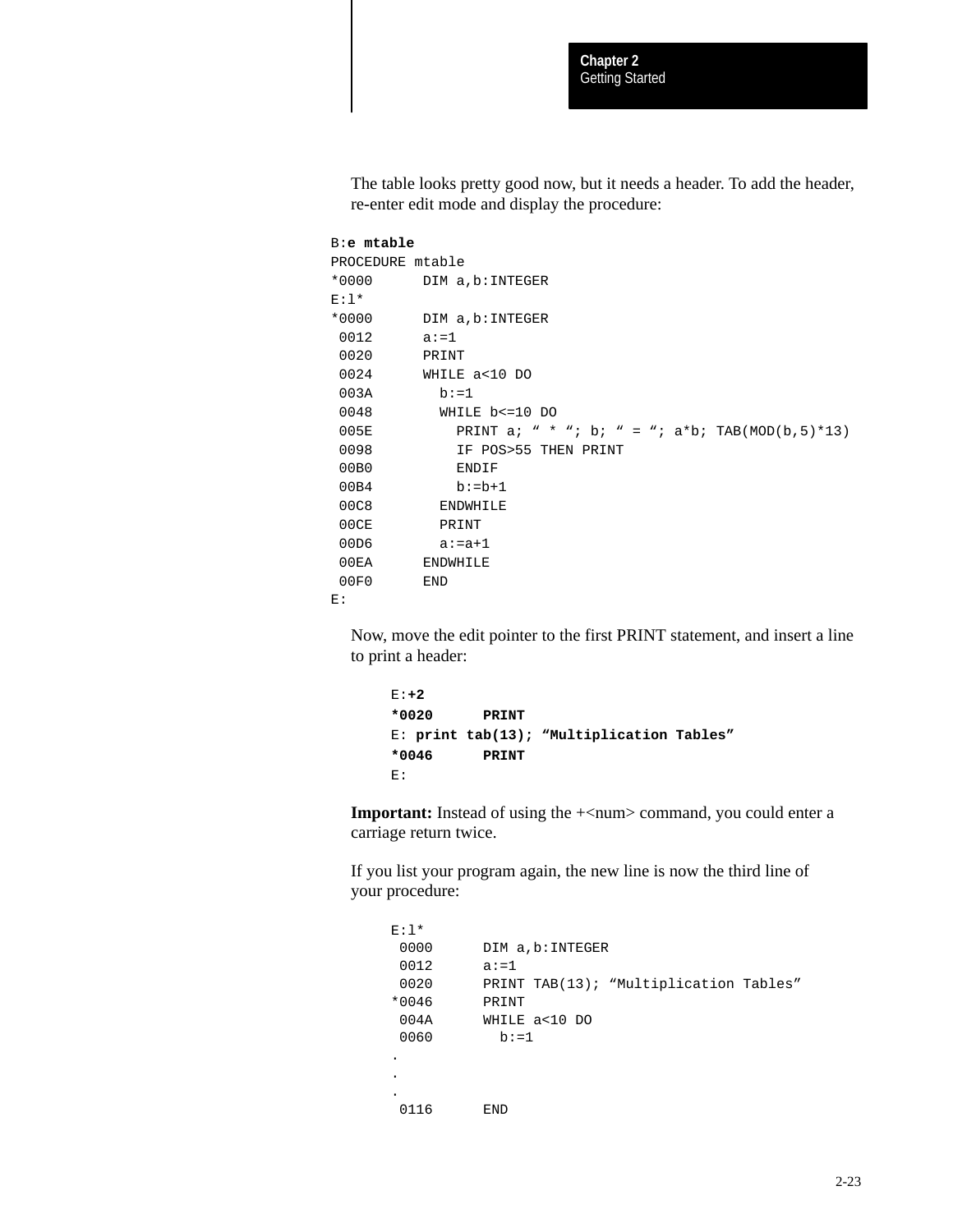Now when you run this procedure, your table will have a header.

You should experiment with the edit commands until you feel comfortable with them. This makes creating and editing your procedures much easier.

## **Line Numbers and the GOTO Statement**

As mentioned before, the listing Basic displays is not in the exact format as the input. There is a space between the I-code address and the actual procedure. This is reserved for line numbers.

Although line numbers are required in many versions of BASIC, Microware BASIC does not require them. Line numbers must be positive whole numbers in the range of 1 to 32767. They do not need to be used for every line. They are generally used with a GOTO or GOSUB statement.

The GOTO statement transfers control unconditionally to the specified line. For example:

```
 PROCEDURE gotodemo
       PRINT "This is a GOTO example"
       GOTO 10
       PRINT "This line will never be printed"
10 PRINT "It works but it's dangerous"
       END
```
As you can see, a GOTO statement could cause certain parts of a procedure's code to be excluded from execution. There are generally better ways of obtaining the same results without ever using a GOTO statement.

The use of the GOSUB statement is discussed in detail in Chapter 3.

**Important:** If at all possible, do not use line numbers or the GOTO statement. Your procedures will be shorter, faster and easier to edit. There is less chance of error. If you must use a GOTO statement, use it sparingly and always document the code with a comment.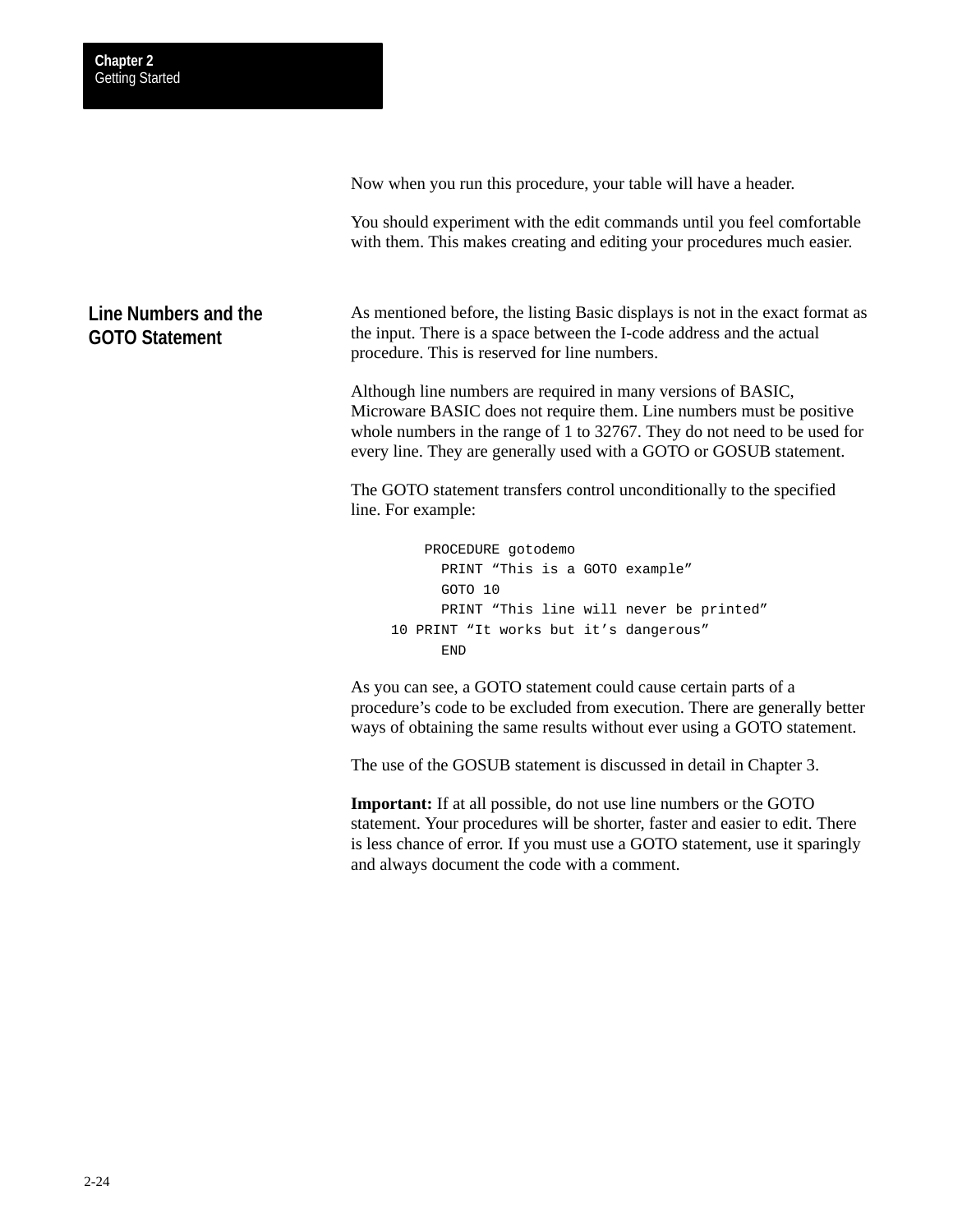```
With the various control statements and editing commands presented in
                                  this chapter, you should be able to write some fairly advanced procedures.
                                  For example, the following program was written using just what you have
                                  learned in this chapter:
                        PROCEDURE multable
                               DIM less:BOOLEAN
                               DIM answer$:STRING[1]
                               DIM a,b,c:INTEGER
                               PRINT "Type your name"
                               INPUT name$
                              PRINT "Hi, "; name$; "! ";
                               PRINT "Would you like to print a multiplication table?"
                              PRINT "Type y for yes. Type any other key for no."
                               INPUT answer$
                               IF answer$="y" THEN
                                 PRINT "What is the number you want to multiply?"
                                 PRINT "(please specify a number between 1 and 100)"
                                 INPUT a
                                 PRINT "What is the range of the multiplication table?"
                                 PRINT "(type 2 numbers between 1 and 50 separated by a space)"
                                 INPUT b,c
                                 WHILE b=c DO
                                   PRINT "Please specify two different numbers for the range."
                                   INPUT b,c
                                 ENDWHILE
                                PRINT "Thank you, "; name$
                                 count=1
                                 REPEAT
                                  PRINT b; " * "; a; " = "; b*a,
                                   IF POS>55 THEN PRINT
                                   ENDIF
                                   IF b>c THEN b:=b–1
                                      less=FALSE
                                    ELSE
                                      less=TRUE
                                    b:=b+1 ENDIF
                                 UNTIL b=c+1 AND less OR b=c–1 AND NOT(less)
                               ELSE PRINT "Your loss, "; name$
                              ENDIF
                               END
Putting It All Together
```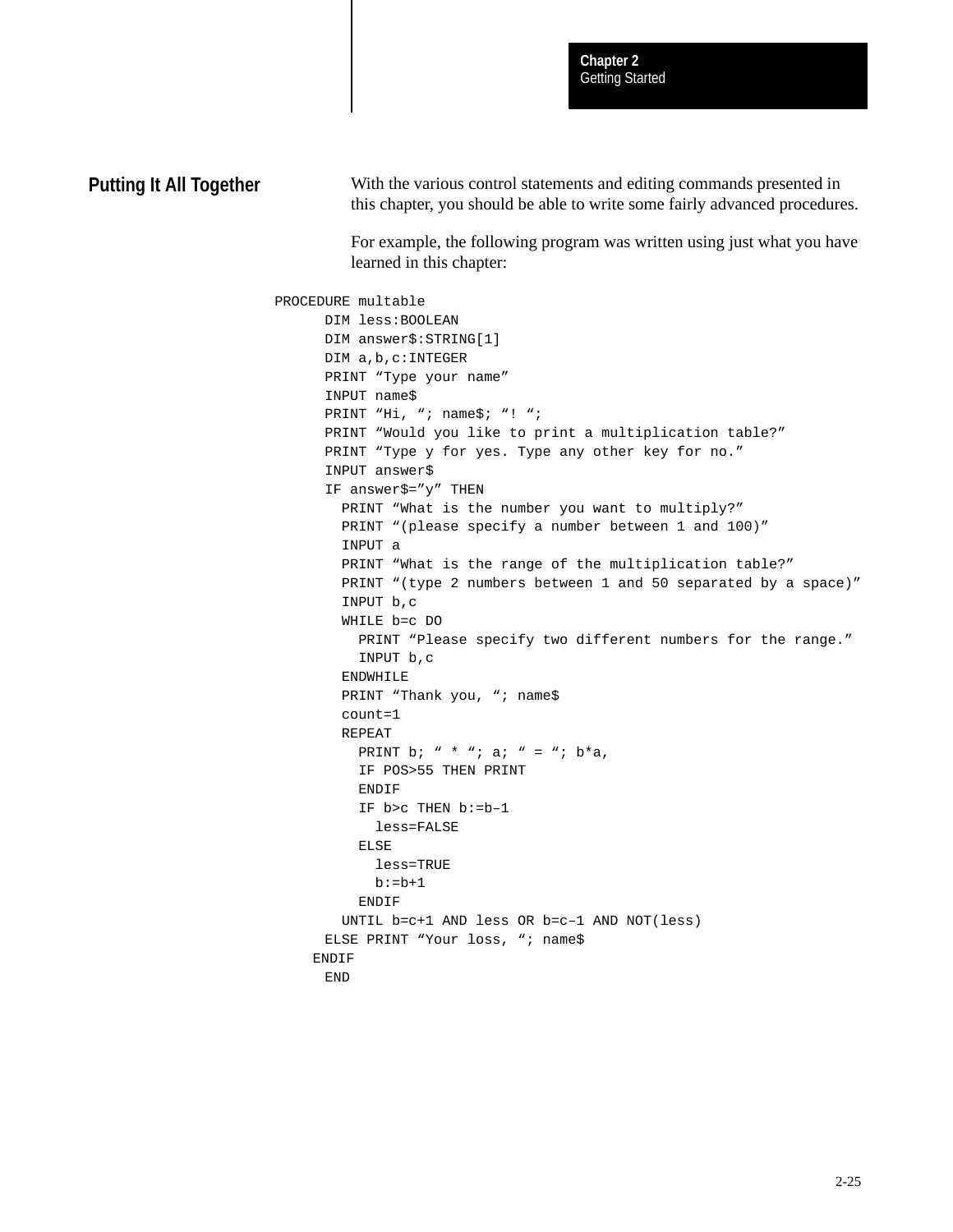

## **Program Construction: Complex Data Types and Subroutines**

| <b>Introduction</b> | This chapter discusses the following complex data types and subroutines<br>that you can use with Microware BASIC:                                                 |  |  |
|---------------------|-------------------------------------------------------------------------------------------------------------------------------------------------------------------|--|--|
|                     | <b>arrays</b><br><b>TYPE</b> declarations<br>external files<br>ubroutines<br>command line parameters<br>• formatted output                                        |  |  |
| <b>Arrays</b>       | An array is an ordered sequence of data types. An array may be one, two,<br>or three dimensional.                                                                 |  |  |
|                     | A vector is a one-dimensional array.<br>A table is a two-dimensional array.<br>• A matrix is a three-dimensional array.                                           |  |  |
|                     | The size of an array depends on the number of elements in each dimension<br>and the size of each element. The array size is declared with a statement.            |  |  |
|                     | The syntax for declaring a vector array is as follows:                                                                                                            |  |  |
|                     | DIM <array name="">(<rows>) : <data type=""> [<num>]</num></data></rows></array>                                                                                  |  |  |
|                     | For example, the following line declares the vector array names. Names<br>has 80 string elements. Each element is 30 characters:                                  |  |  |
|                     | DIM Names(80) : STRING [30]                                                                                                                                       |  |  |
|                     | The syntax for declaring a table array is as follows:                                                                                                             |  |  |
|                     | DIM <array name="">(<rows>,<cols>) : <data type=""> [<num>]</num></data></cols></rows></array>                                                                    |  |  |
|                     | The following line declares the table array, PHONEBOOK, with the two<br>dimensions of 80 rows and 5 columns of STRING elements. Each element<br>is 30 characters. |  |  |
|                     | DIM Phonebook(80,5): STRING [30]                                                                                                                                  |  |  |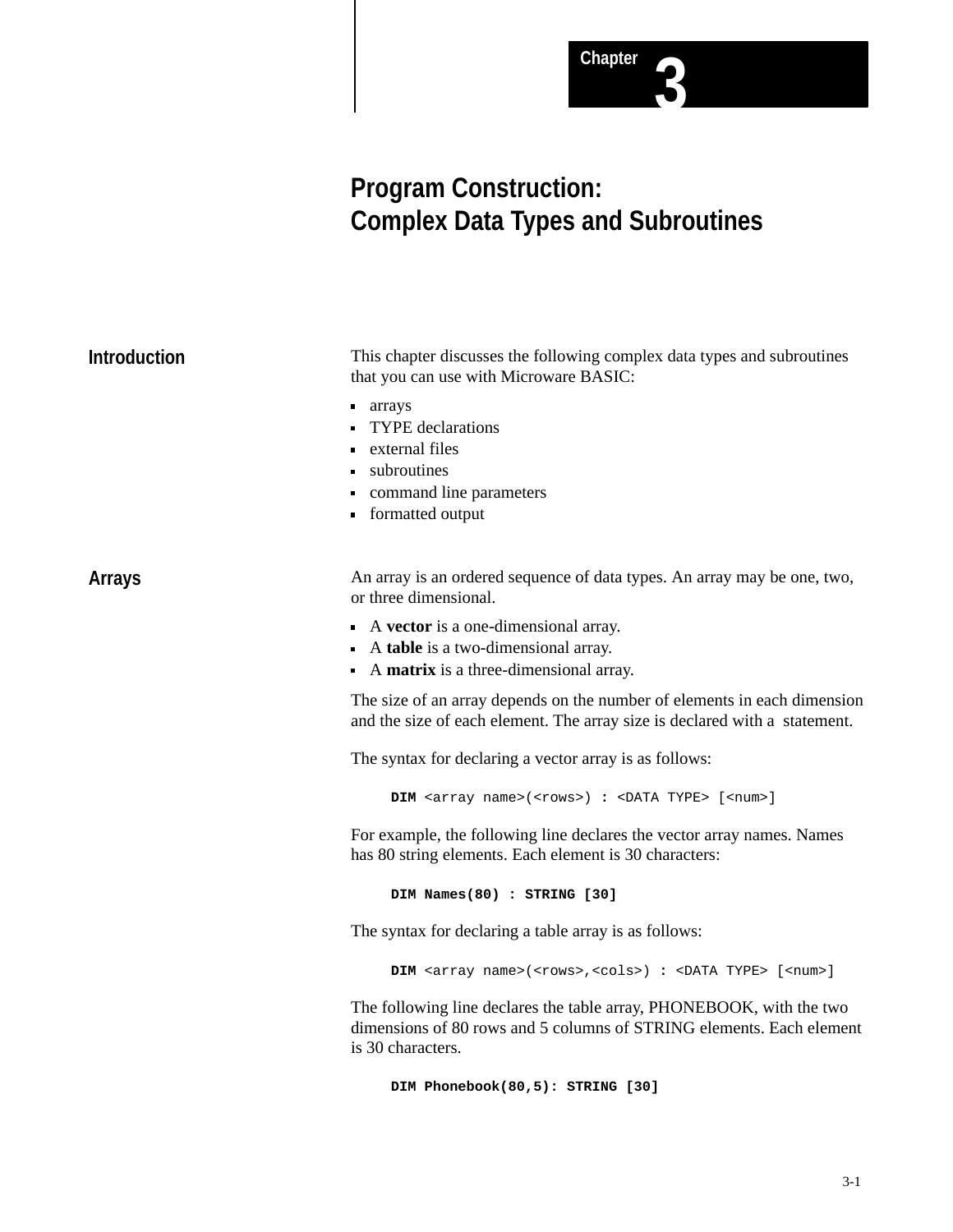The syntax for declaring a matrix array is as follows:

```
DIM <array name>(<rows>,<cols>,<depth>) : <DATA TYPE> [<num>]
```
The following line declares the matrix array, Route, with three dimensions of 5 rows, 5 columns, and 5 depth INTEGER elements. Each element is 25 integers:

```
DIM Route(5,5,5) : INTEGER [25]
```
Like variables, you must initialize each array before you use it.

The following procedure initializes Phonebook to null values:

```
PROCEDURE init
  DIM Phonebook(80,5): STRING [30]
  DIM x,y : INTEGER
  FOR x := 1 TO 80
   FOR y := 1 TO 5
      Phonebook(x,y) = " NEXT y
  NEXT x
   END
```
You should initialize numeric array elements to zero in the same manner.

Once an array is initialized, it can be loaded in various ways. The simplest way is to assign individual element's values by an assignment statement which references the specified element:

```
Phonebook(1,1) := "Larry Crane"
Phonebook(1,2) := "unlisted"
```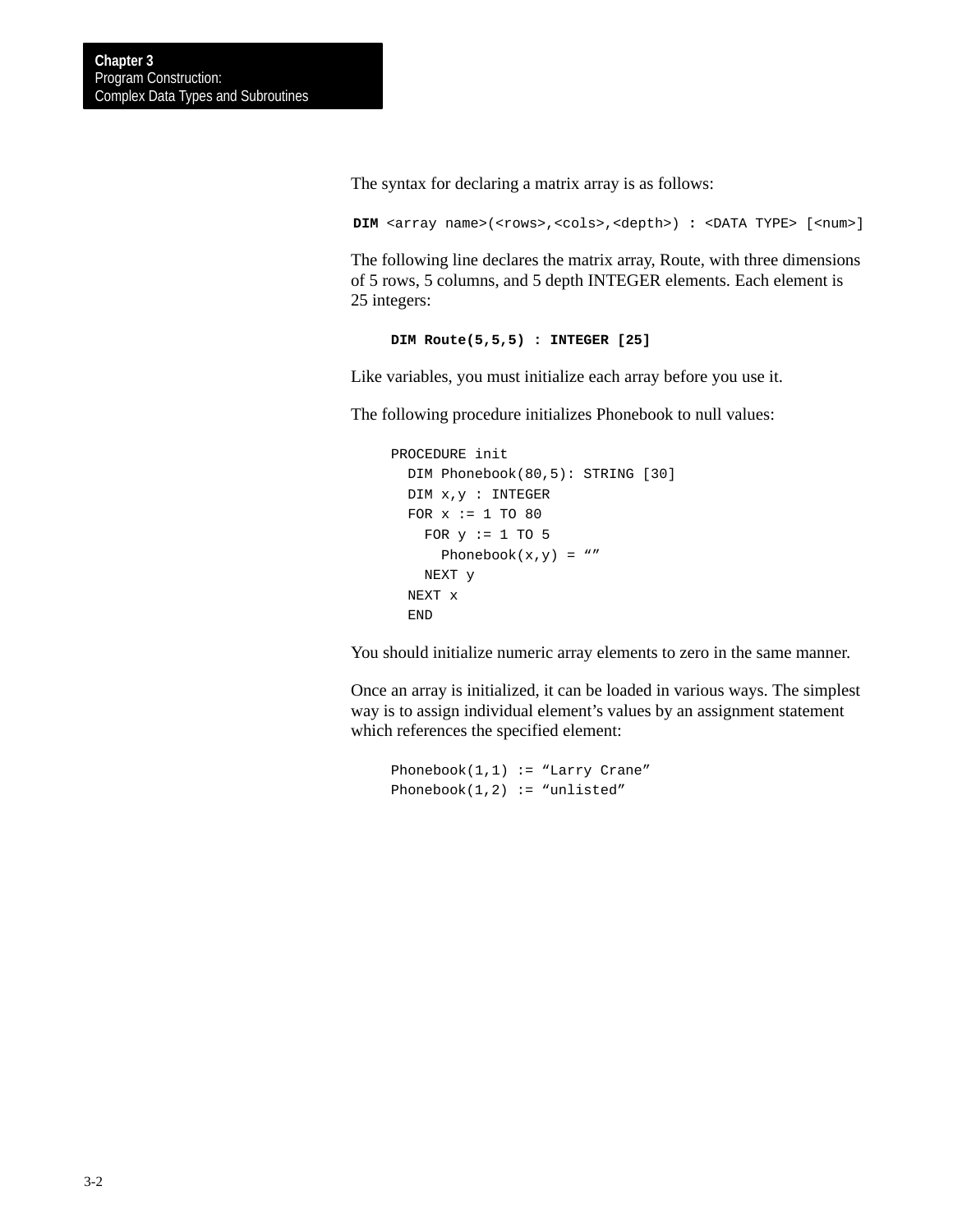Although this is simple, it is extremely time consuming. Instead, you can use a looping structure and the INPUT statement to load the array:

PROCEDURE Addphone

```
 DIM Phonebook(80,5):STRING[30]
 DIM x,y:INTEGER
 DIM done:BOOLEAN
DATA "NAME", "PHONE", "ADDRESS", "CITY, STATE", "ZIP CODE"
 done:=FALSE
x:=1 WHILE NOT(done) AND x<=80 DO
  FOR y=1 TO 5
     READ prompt$
    PRINT "ENTER "; prompt$
      INPUT Phonebook(x,y)
   NEXT y
   INPUT "If finished, type ""done"", otherwise <return>.",flag$
   IF flag$="done" THEN
     done:=TRUE
   ELSE
    x:=x+1 ENDIF
 ENDWHILE
 END
```
In this procedure, the DATA and READ statements are used. The READ statement reads sequentially from the DATA statements output list. When the list is exhausted, it starts reading from the beginning of the list again. In this case, Addphone uses the READ statement to change prompts for each element of the array.

For more information on the DATA and READ statements, refer to the appropriate reference section.

Notice the INPUT statement following the FOR..NEXT structure:

```
INPUT "If finished, type ""done"", otherwise
<return>.",flag$
```
This INPUT statement prints out the character string instead of the regular question mark (?) prompt. This eliminates an extra PRINT statement.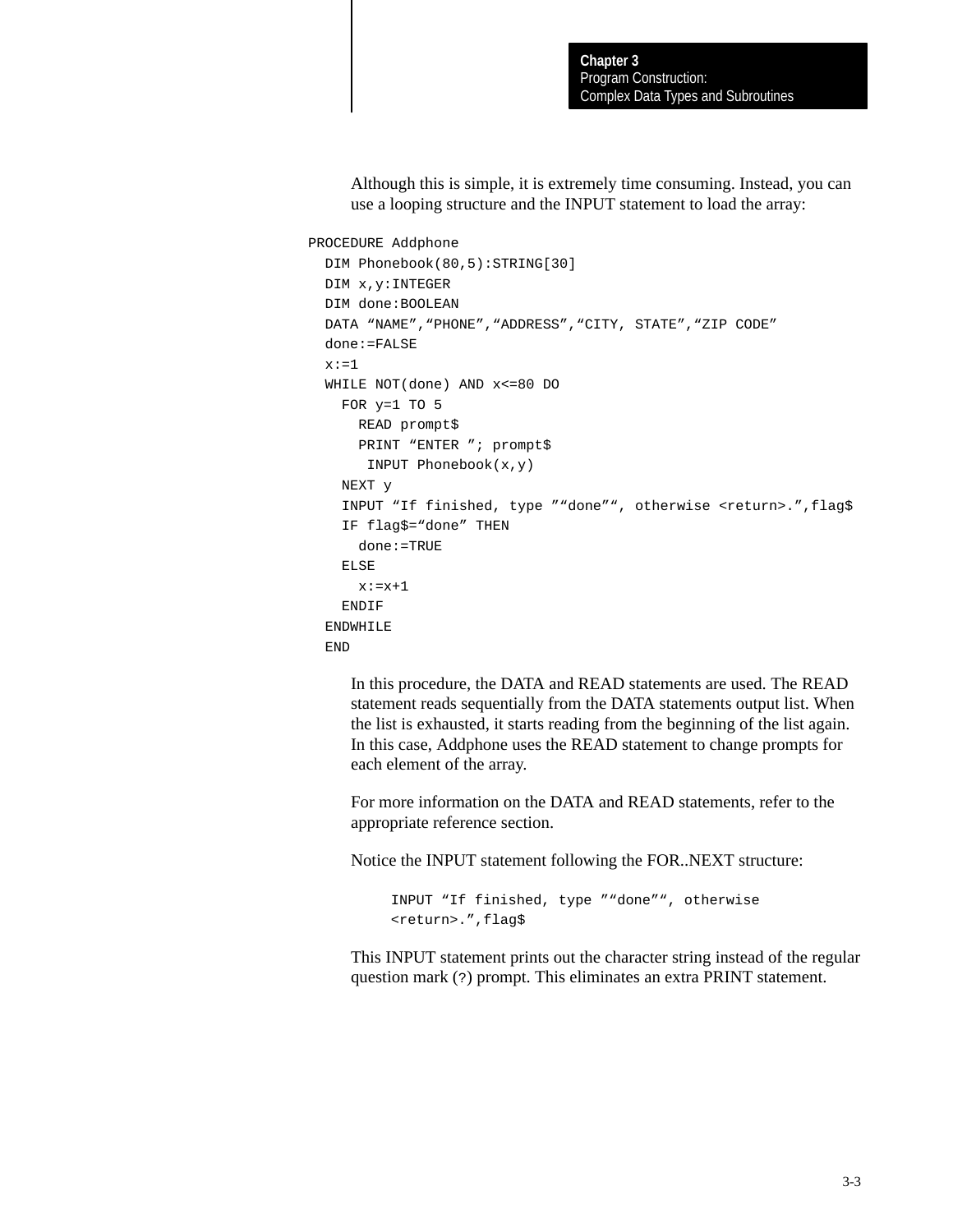| The TYPE Declaration  | While the Addphone procedure is adequate for storing names and phone<br>numbers, an array of varying data types and sizes is more efficient. In the<br>Phonebook array, each element is thirty characters long, regardless of the<br>use of the field. A phone number field rarely needs to be greater than<br>twenty digits. A zip code can be held in nine. |  |
|-----------------------|---------------------------------------------------------------------------------------------------------------------------------------------------------------------------------------------------------------------------------------------------------------------------------------------------------------------------------------------------------------|--|
|                       | By using the TYPE declaration, BASIC creates user-defined data types. A<br>user-defined data type may consist of any of combination of the five basic<br>data types, arrays, and other user-defined data types. For example:                                                                                                                                  |  |
|                       | TYPE rec=street: STRING[30]; cityst: STRING[30]; zip: STRING[9]<br>TYPE ENTRY=name: STRING[30]; phone: STRING[20]; address: rec<br>DIM Phonebook(80) : ENTRY                                                                                                                                                                                                  |  |
|                       | This example is functionally the same array as in Addphone. However, it is<br>smaller and easier to access. By labeling each field with a descriptive<br>name, there is no doubt as to what is stored there.                                                                                                                                                  |  |
|                       | Each field within an element is referred to by the array name and the<br>number of the element, followed by a period, followed by the field name<br>(or names each separated by a period):                                                                                                                                                                    |  |
|                       | Phonebook(32).address.zip := $50311$                                                                                                                                                                                                                                                                                                                          |  |
| <b>External Files</b> | Once you have defined and accessed variable length records, you need to<br>save them for future use. The current Addphone program only holds the<br>memory of the phone number while it is running.                                                                                                                                                           |  |
|                       | To save the input information, you must open an external file. You can<br>then place information in this external file.                                                                                                                                                                                                                                       |  |
|                       | OS-9 supports two types of files:                                                                                                                                                                                                                                                                                                                             |  |
|                       | • Sequential files hold records containing ASCII characters. There can be<br>any number of characters within a record. There can be any number of<br>records in a file (within the limits of your disk). Records are separated<br>by a carriage return.                                                                                                       |  |
|                       | <b>Random access files</b> contain records that store data in the same manner<br>$\blacksquare$<br>as BASIC; in binary. There are no carriage returns to indicate the end of                                                                                                                                                                                  |  |

a record. Records must be of a fixed size. There may be any number of

records in the file (within the limits of your disk).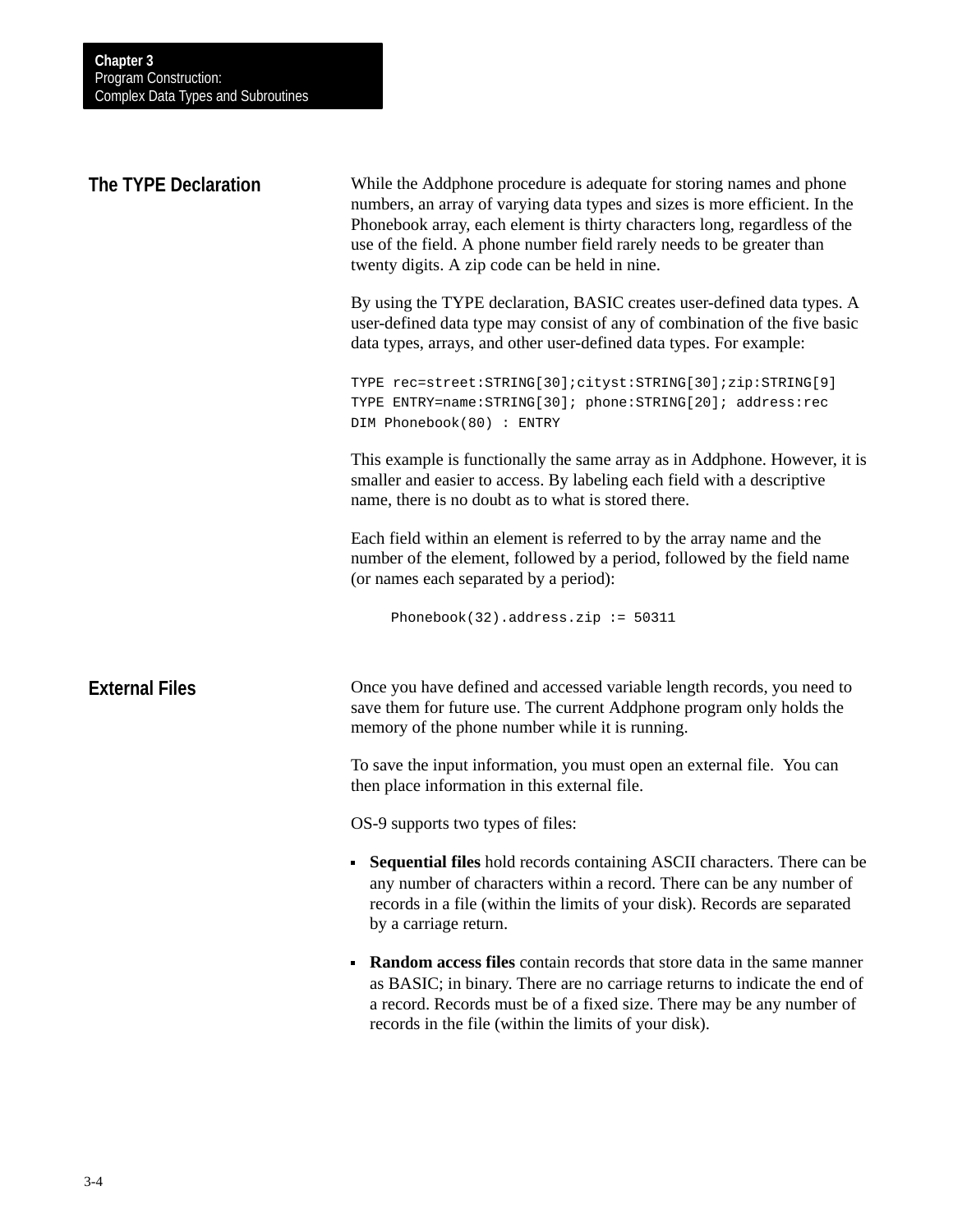#### **Sequential Files**

Sequential files are generally used for text files because of the way data is accessed. To store data in a sequential file, BASIC supports two commands: READ and WRITE.

- The READ command reads characters from a file until it encounters a carriage return.
- The WRITE command sends each character in the record to the file and then sends a carriage return to indicate the end of record.

Sequential files must be read one record at a time, starting from where the file pointer is positioned. Because of the way data is stored in sequential files, the only way to position the file pointer is to read or write a record.

To access the third record of a sequential file, you must either read the first two records or rewrite them to place the file pointer at the beginning of the third record. If you were to rewrite the first record with a new record that is larger than the original, you will also write over the beginning of the second record. Obviously, this could cause many problems.

To effectively edit sequential files, you must use a text editor (word processor, etc.).

#### **Random Access Files**

To store data in a random access file, BASIC supports two commands:

- The PUT command puts a record in the specified place in your file.
- The GET command retrieves the record.

The PUT and the GET statements have the same syntax:

PUT <path no. var> <data struct> GET <path no. var> <data struct>

You can access data elements in a random access file individually. The BASIC functions SEEK and SIZE can be used together to locate and place the file pointer at the beginning of any element. Through proper use of these functions, you can GET the record you want or PUT any record where you want it.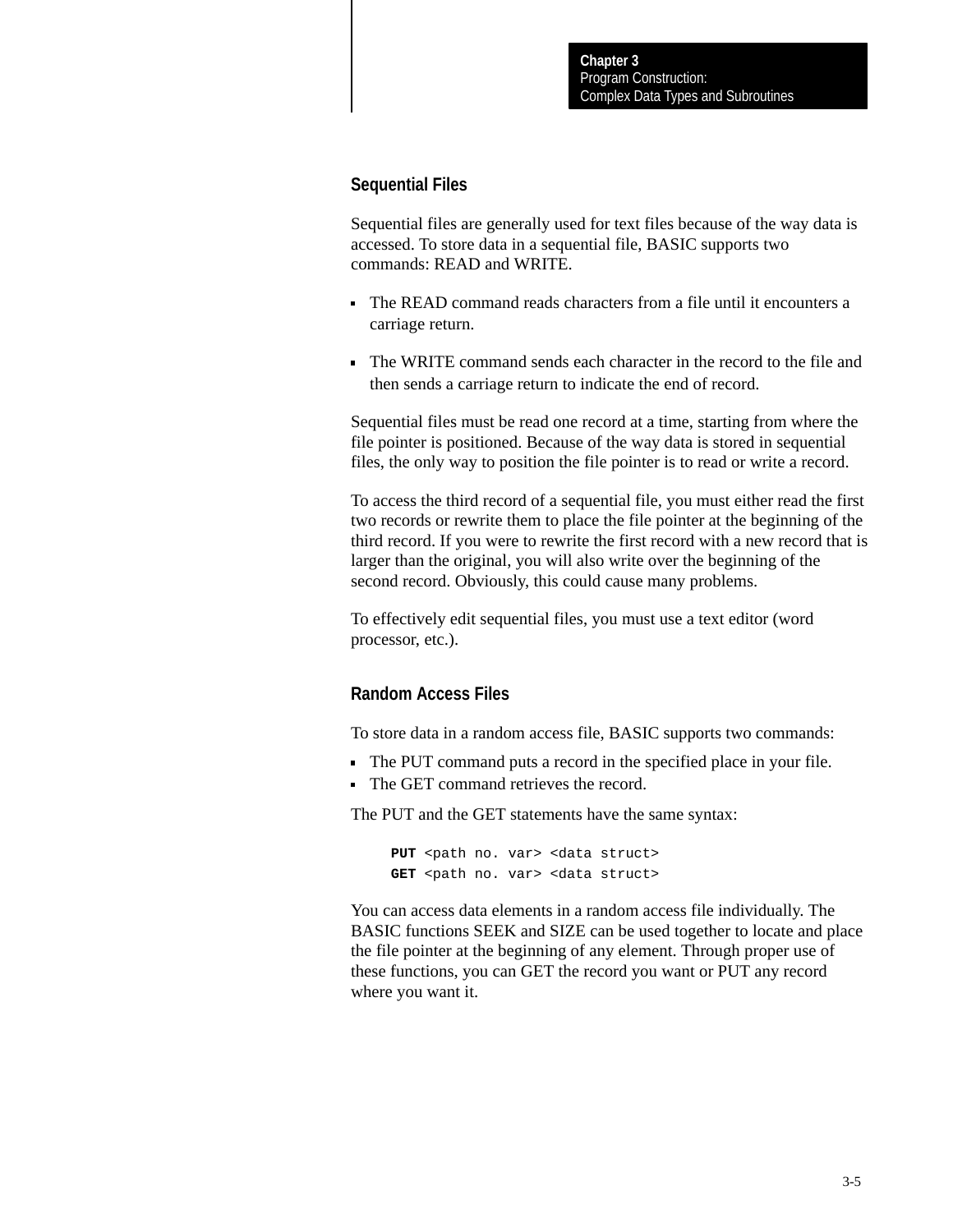#### **Creating Files**

Before you can access a file, you must first create it. The syntax of the CREATE statement is as follows:

**CREATE #**<int or byte var>**, "**<path>**":** <access mode>

For example, the following command creates the file datafile in the /h0/USR/ELLEN directory:

```
CREATE #A "/h0/usr/ellen/datafile": WRITE
```
This statement creates the specified file (datafile) and opens a path number to access it. The CREATE statement assigns a path number to a variable. The variable must be either an INTEGER or BYTE data type. The access mode may be any of the following:

| Access mode:  | Description:                                                                                            |
|---------------|---------------------------------------------------------------------------------------------------------|
| WRITE         | Only allows you to send (WRITE/PUT) data to the file.                                                   |
| <b>UPDATE</b> | Allows you to send and receive data (WRITE/PUT and READ/GET).                                           |
| <b>FXFC</b>   | Stores machine language code to be executed. It is rarely used<br>except by advanced BASIC programmers. |

When a file is created, it has a length of zero. It expands automatically as you send data to it.

#### **Closing Files**

When you open a path to a file, you must close it. Notice the line at the end:

CLOSE #file

The CLOSE statement closes the specified path number. Never close a path that you did not open, unless absolutely required.

#### **A New Phonebook Example**

The following procedure creates a random access file to hold Phonebook records. It assigns the prompted values to the individual Phonebook data fields one at a time. It places the entire data structure into the file at one time.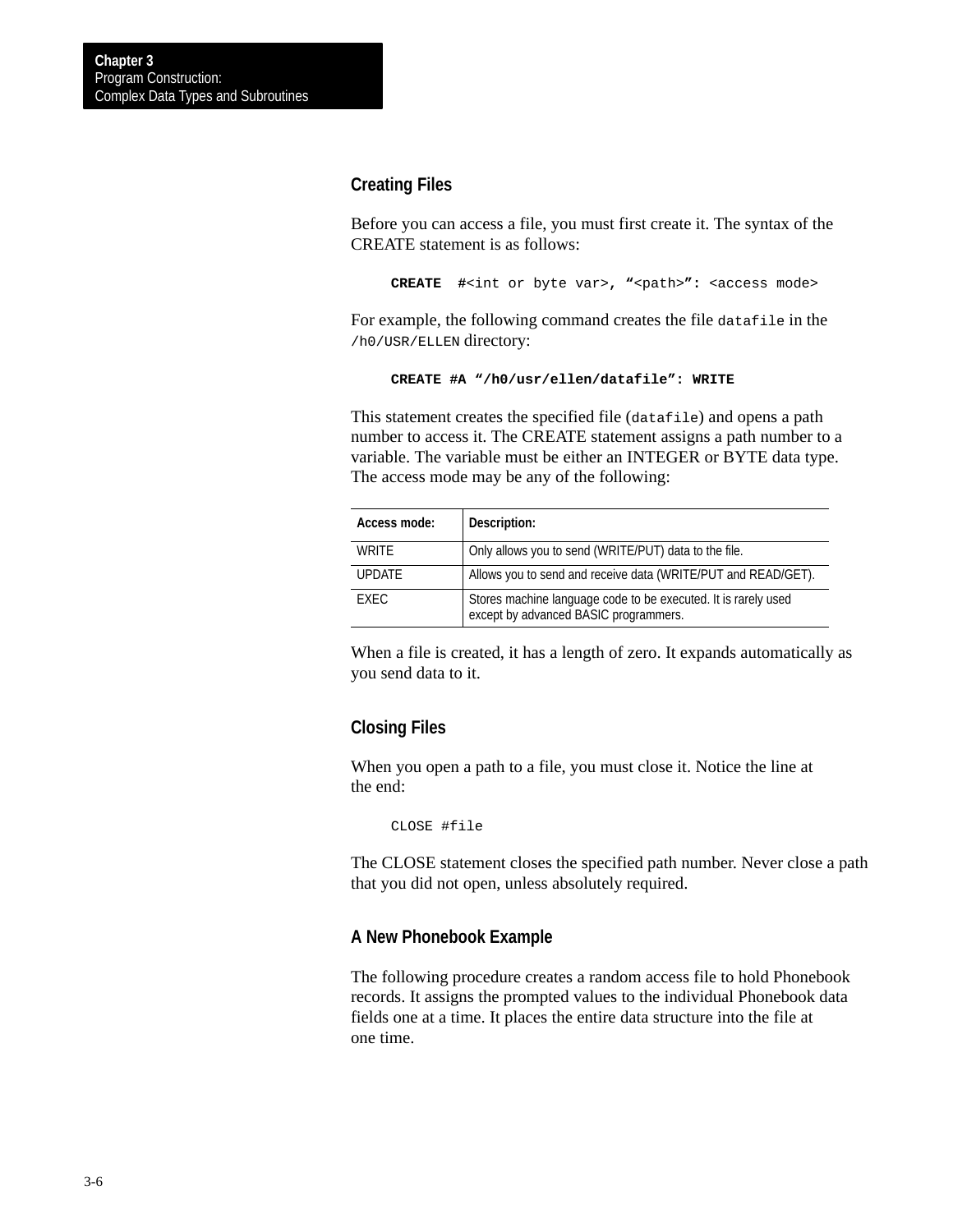PROCEDURE Phonebook

```
 TYPE rec=street:STRING[30];cityst:STRING[30];zip:STRING[9]
 TYPE ENTRY=name:STRING[30]; phone:STRING[20]; address:rec
 DIM Phonebook : ENTRY
 DIM file : INTEGER
 CREATE #file, "phonebook": UPDATE
 PRINT "Enter the information asked for by the prompt"
PRINT "If information not available, hit <return>"
 REPEAT
   INPUT "name: ", Phonebook.name
   INPUT "phone number: ", Phonebook.phone
  INPUT "street address: ", Phonebook.address.street
   INPUT "city, state: ", Phonebook.address.cityst
   INPUT "zip code: ", Phonebook.address.zip
   PUT #file, Phonebook
  PRINT "If finished, type ""done""."
  INPUT "Otherwise hit the <return> ", done$
 UNTIL done$ = "done"
 CLOSE #file
 END
```
This works if the Phonebook file does not yet exist. However, trying to CREATE an already existing file causes an error (#218).

To access an already existing file, use the OPEN statement. The OPEN statement has the same syntax as the CREATE statement:

```
OPEN #<int or byte var>,"<path>": access mode
```
There are five access modes that the OPEN statement uses:

| Access mode:  | Description:                                                |
|---------------|-------------------------------------------------------------|
| RFAD          | Reads data from a file.                                     |
| <b>WRITE</b>  | Writes data from a file.                                    |
| <b>UPDATE</b> | Allows you to read and write to a file.                     |
| <b>FXFC</b>   | Looks for and stores your file in your execution directory. |
| DIR           | Opens a directory for read only.                            |

You can OPEN a file in more than one mode, if the combination is valid. For example:

```
OPEN #file, "example": READ + EXEC
```
**Important:** DIR and either WRITE or UPDATE causes an error. READ + WRITE is the same as UPDATE.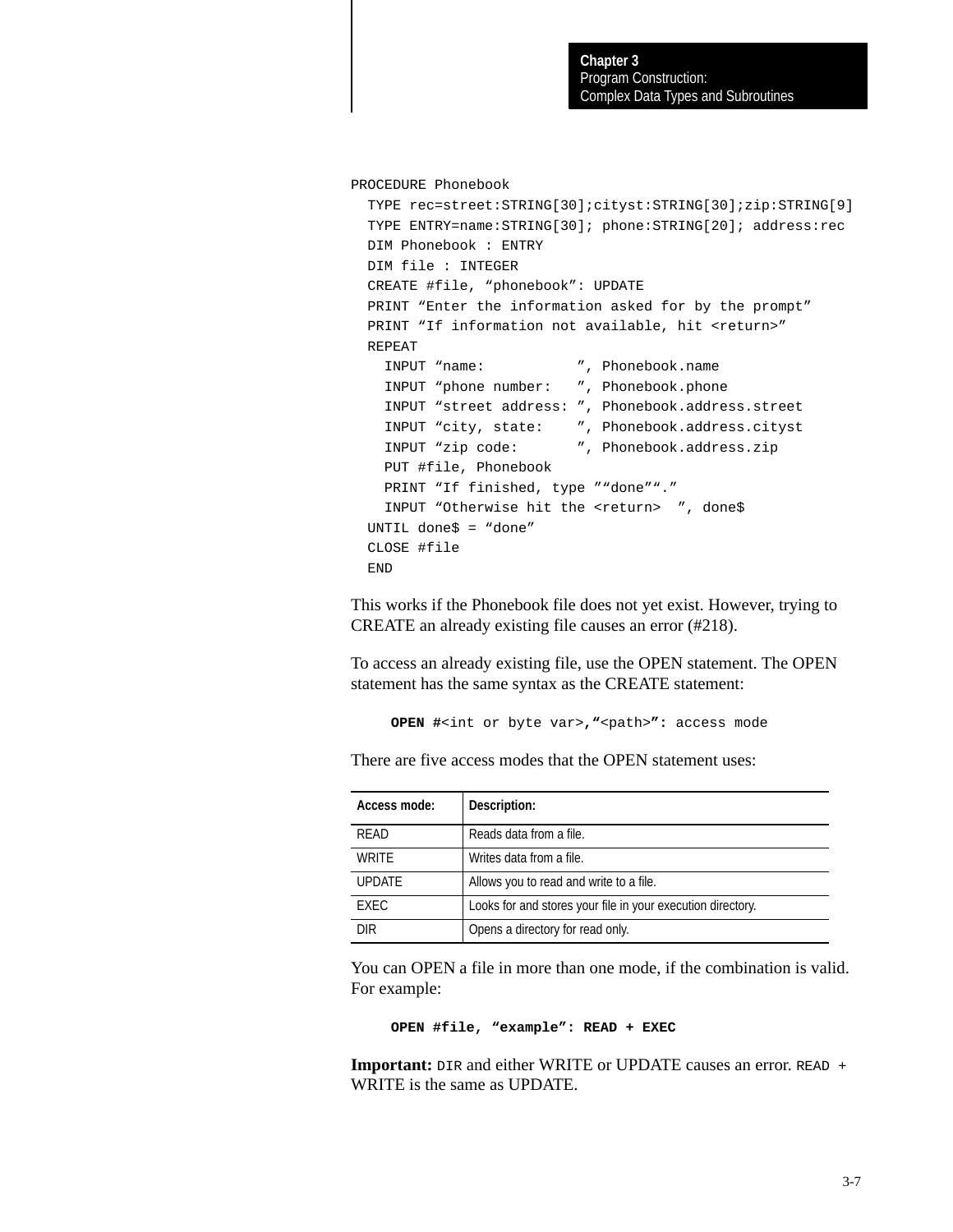#### **Using A Random Access File**

To illustrate the access capabilities of random access files, examine this procedure:

```
PROCEDURE Phonebook
     TYPE rec=street:STRING[30];cityst:STRING[30];zip:STRING[9]
     TYPE ENTRY=name:STRING[30]; phone:STRING[20]; address:rec
     DIM Phonebook : ENTRY
    DIM file, record : INTEGER
     DIM flag : BOOLEAN
     flag = TRUE
     ON ERROR GOTO 100
     CREATE #file, "phonebook": UPDATE
     flag = FALSE
100 IF flag THEN OPEN #file, "phonebook": UPDATE
     ENDIF
     ON ERROR
     REPEAT
      PRINT "Would you like to add or access entries?"
       PRINT "Or are you finished for now?"
       INPUT "Type ""add"", ""access"" or ""done"".", answer$
      IF answer\frac{1}{2} = "add" THEN
         SEEK #file, FILSIZ (#file)
        PRINT "If information not available, hit <return>"
         REPEAT
           INPUT "name: ", Phonebook.name
           INPUT "phone number: ", Phonebook.phone
           INPUT "street address: ", Phonebook.address.street
           INPUT "city, state: ", Phonebook.address.cityst
           INPUT "zip code: ", Phonebook.address.zip
           PUT #file, Phonebook
           PRINT "If finished, type ""done""."
          INPUT "Otherwise hit the <return> ", done$
         UNTIL done$ = "done"
       ELSE
        IF answer\frac{1}{2} = "access" THEN
           REPEAT
             INPUT "What number record would you like?", record
             SEEK #file, SIZE (Phonebook) * (record – 1)
            GET #file, Phonebook<br>PRINT "name:
                                    ", Phonebook.name
            PRINT "phone number: ", Phonebook.phone
             PRINT "street address: ", Phonebook.address.street
             PRINT "city, state: ", Phonebook.address.cityst
             PRINT "zip code: ", Phonebook.address.zip
            PRINT "If finished, type ""done""."
            INPUT "Otherwise hit the <return> ", done$
           UNTIL done$ = "done"
         ENDIF
       ENDIF
     UNTIL answer$ = "done"
     CLOSE #file
```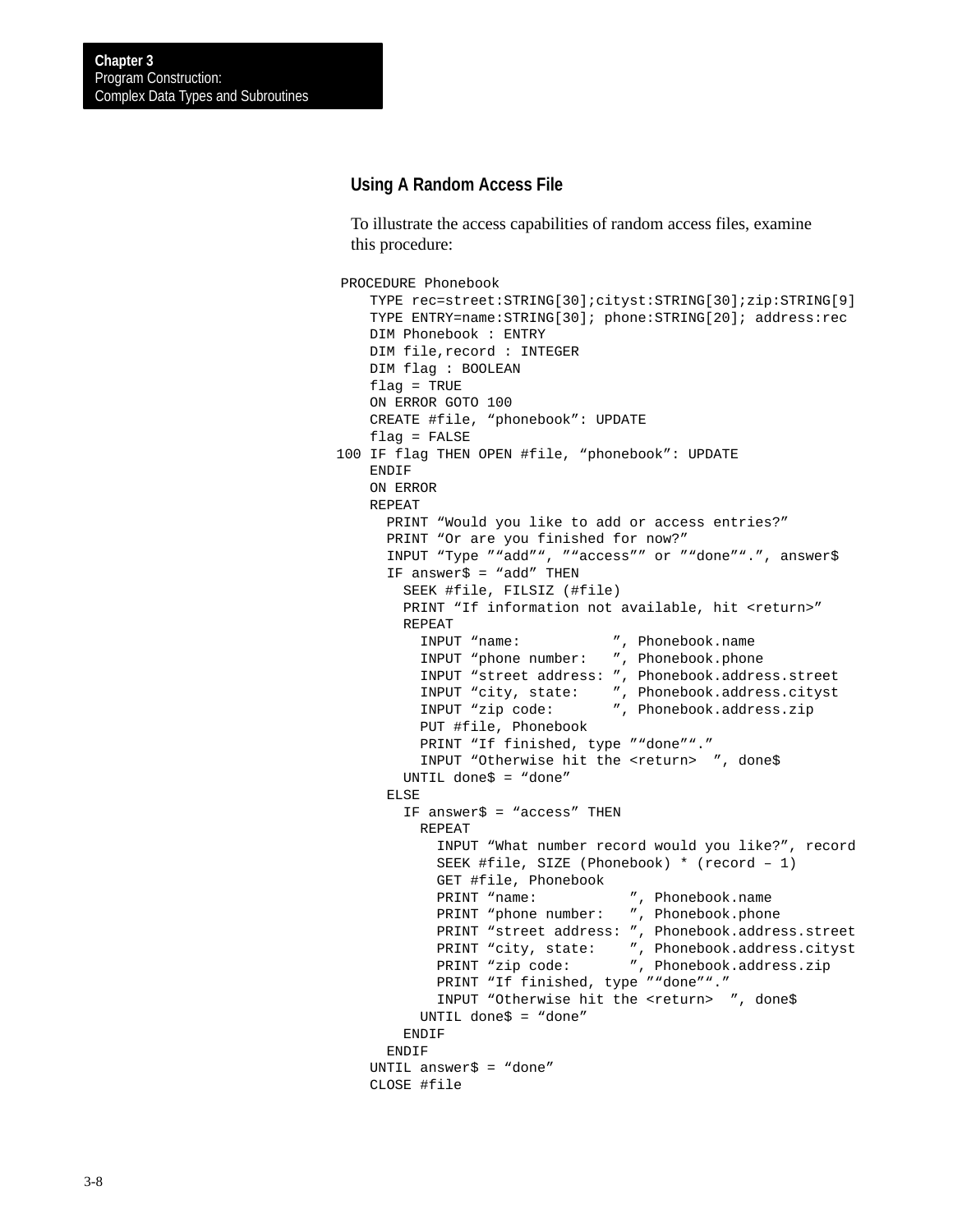**Important:** The BASIC statement ON ERROR GOTO gives control to the specified line if an error occurs. In this case, it bypasses the problem of recreating an existing file:

```
 flag = TRUE
     ON ERROR GOTO 100
     CREATE #file, "phonebook": UPDATE
     flag = FALSE
100 IF flag THEN OPEN #file, "phonebook": UPDATE
     ENDIF
```
Normally, when an error occurs, the procedure terminates, and BASIC changes to debug mode. A FALSE value is assigned to flag between the CREATE and IF..THEN OPEN structure. This assures that only one of the two access statements (OPEN or CREATE) is executed.

The ON ERROR without the GOTO effectively turns off the previous ON ERROR statement. This is important, because any other error that might occur would otherwise be routed to line 100.

Because you can use this procedure to both read and write to the phonebook file, you must access the file in UPDATE mode.

By prompting for one of three conditions (add, access, or done), you can channel control to any of these conditions. By placing this control structure within a REPEAT loop, you may add and access entries in the same session. By adding REPEAT loops within add and access sections of the code, you may add or access as many records as desired.

The SEEK statement allows access to the records. In the add loop, the file pointer is moved to the end of file with the following command:

**SEEK #file, FILSIZ (#file)**

The SEEK command positions the file pointer directly after the specified number of bytes. The FILSIZ function returns the size of the file specified by its path. Consequently, by using both together, the file pointer is positioned at the end of file.

In the access loop, the SEEK command positions the file pointer at the beginning of the user-specified record. For simplicity, this procedure uses numbers to specify records (first record, second record, etc.). The BASIC function, SIZE, returns the size of the specified data structure. By multiplying this size by one less than the desired record, the file pointer is correctly positioned:

SEEK #file, SIZE (Phonebook) \* (record – 1)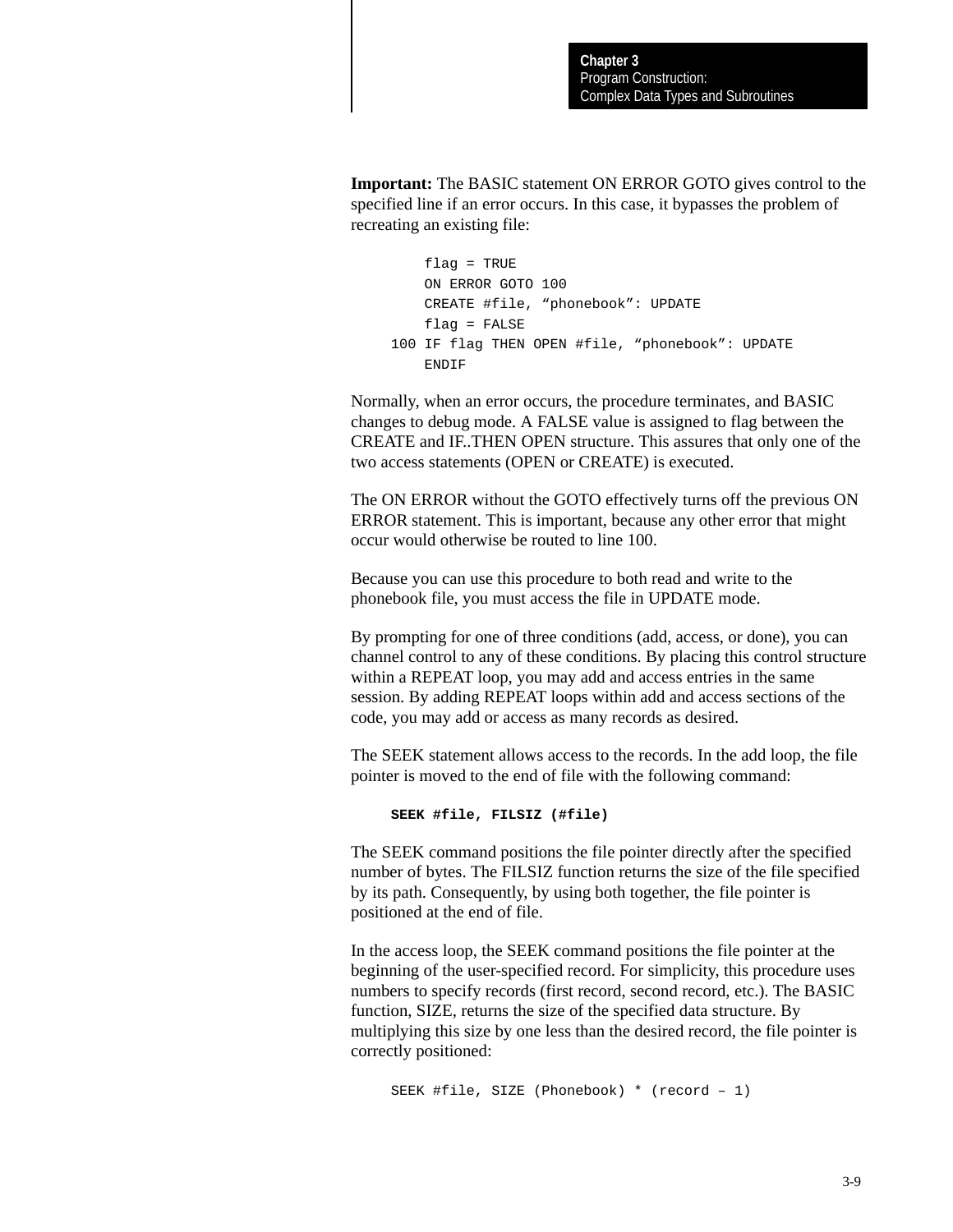#### **Subroutines**

The phonebook procedure is unnecessarily complex. When you repeatedly use a portion of a procedure, place it in a **subroutine**. Generally, subroutines clarify code or avoid repeating the same code throughout a procedure. In the previous program, you can place the add and access loops in subroutines to improve clarity.

The GOSUB statement accesses subroutines. The syntax for this structure is as follows:

```
GOSUB <line#>
<line#> (subroutine)
         RETURN
```
The GOSUB statement unconditionally passes control to the specified line. Basic continues to execute sequentially from that point until the RETURN statement is encountered. Control is then returned to the line immediately following the GOSUB statement.

Basic supports a related statement that provides better use of subroutines: ON..GOSUB. The syntax for this statement is as follows:

```
 ON <int expr> GOSUB {<line#>, <line#>}
<line#> (subroutine)
         RETURN
<line#> (subroutine)
         RETURN
```
ON..GOSUB evaluates the **<**int expr**>** and transfers control to the corresponding line number in the list following GOSUB. If the integer is greater than the number of line numbers in the list, no subroutine is executed. When used with a previous input statement, ON..GOSUB can run menu-type subroutines.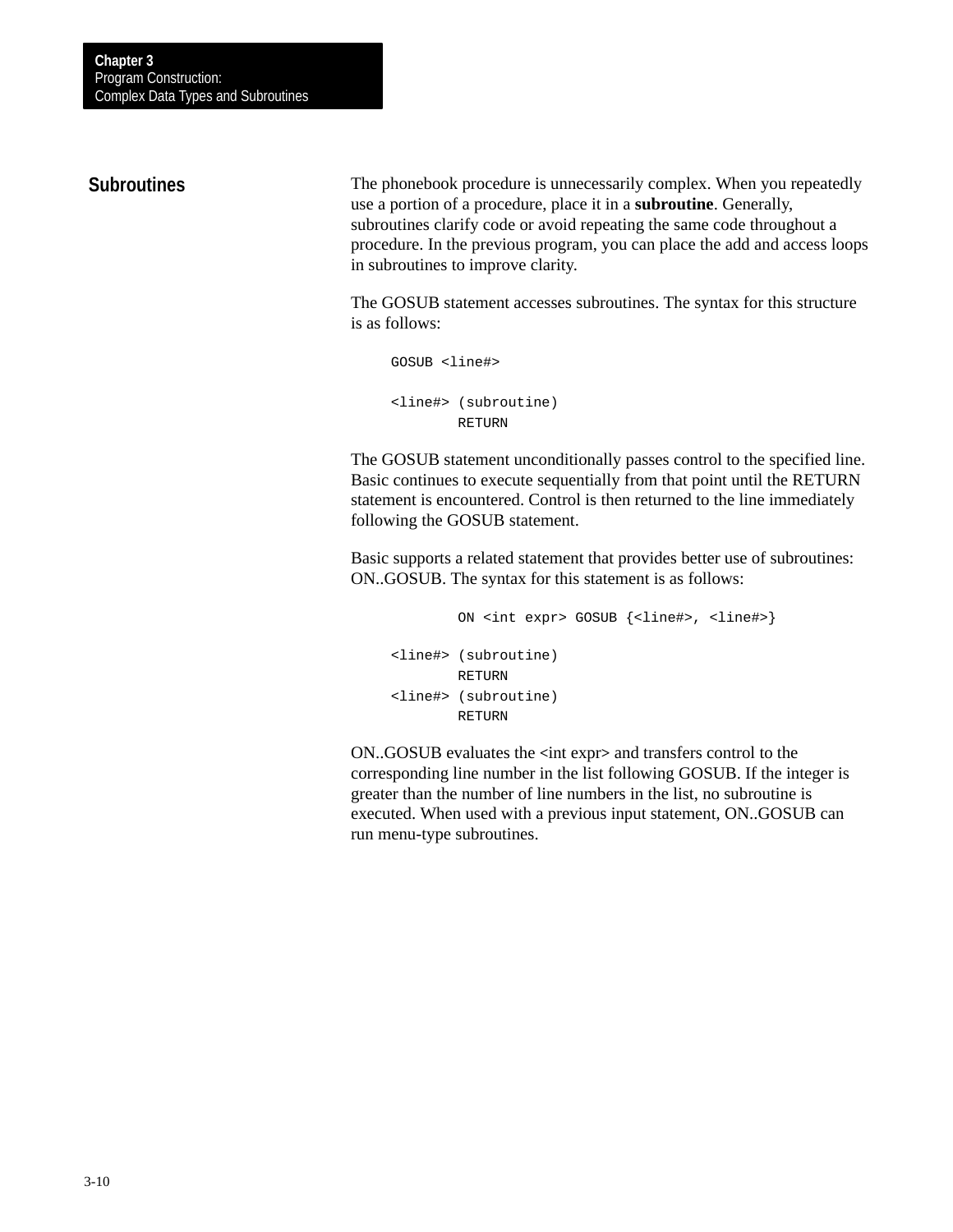The following is the Phonebook procedure written with subroutines.

```
 PROCEDURE Phonebook
    TYPE rec=street:STRING[30];cityst:STRING[30];zip:STRING[9]
    TYPE ENTRY=name:STRING[30]; phone:STRING[20]; address:rec
    DIM Phonebook:ENTRY; flag:BOOLEAN; file,answer,record:INTEGER
   flag := TRUE ON ERROR GOTO 100
    CREATE #file, "phonebook": UPDATE
    flag := FALSE100 IF flag THEN OPEN #file, "phonebook": UPDATE
    ENDIF
     ON ERROR
    REPEAT
     PRINT "TYPE: ""1"" for add new entries"
     PRINT " ""2"" for access previous entries"
     PRINT " ""3"" for exit procedure"
      INPUT answer
      ON answer GOSUB 200,300
    UNTIL answer = 3
    CLOSE #file
    END
200 SEEK #file, FILSIZ (#file)
    REPEAT
     PRINT "If information not available, hit <return>"
     INPUT "name: ", Phonebook.name<br>INPUT "phone number: ", Phonebook.phone
     INPUT "phone number:
      INPUT "street address: ",Phonebook.address.street
      INPUT "city, state: ",Phonebook.address.cityst
      INPUT "zip code: ",Phonebook.address.zip
      PUT #file, Phonebook
     PRINT "If finished, type ""done""."
     INPUT "Otherwise hit the <return> ",done$
    UNTIL done$="done"
    RETURN
300 REPEAT
      INPUT "What number record would you like?",record
      SEEK #file,SIZE(Phonebook)*(record –1)
      GET #file,Phonebook
     PRINT "name: ", Phonebook.name
     PRINT "phone number: ", Phonebook.phone
      PRINT "street address: ",Phonebook.address.street;
      PRINT "city, state: ",Phonebook.address.cityst
     PRINT "zip code: ", Phonebook.address.zip
     PRINT "If finished, type ""done""."
     INPUT "Otherwise hit the <return> ",done$
    UNTIL done$="done"
    RETURN
```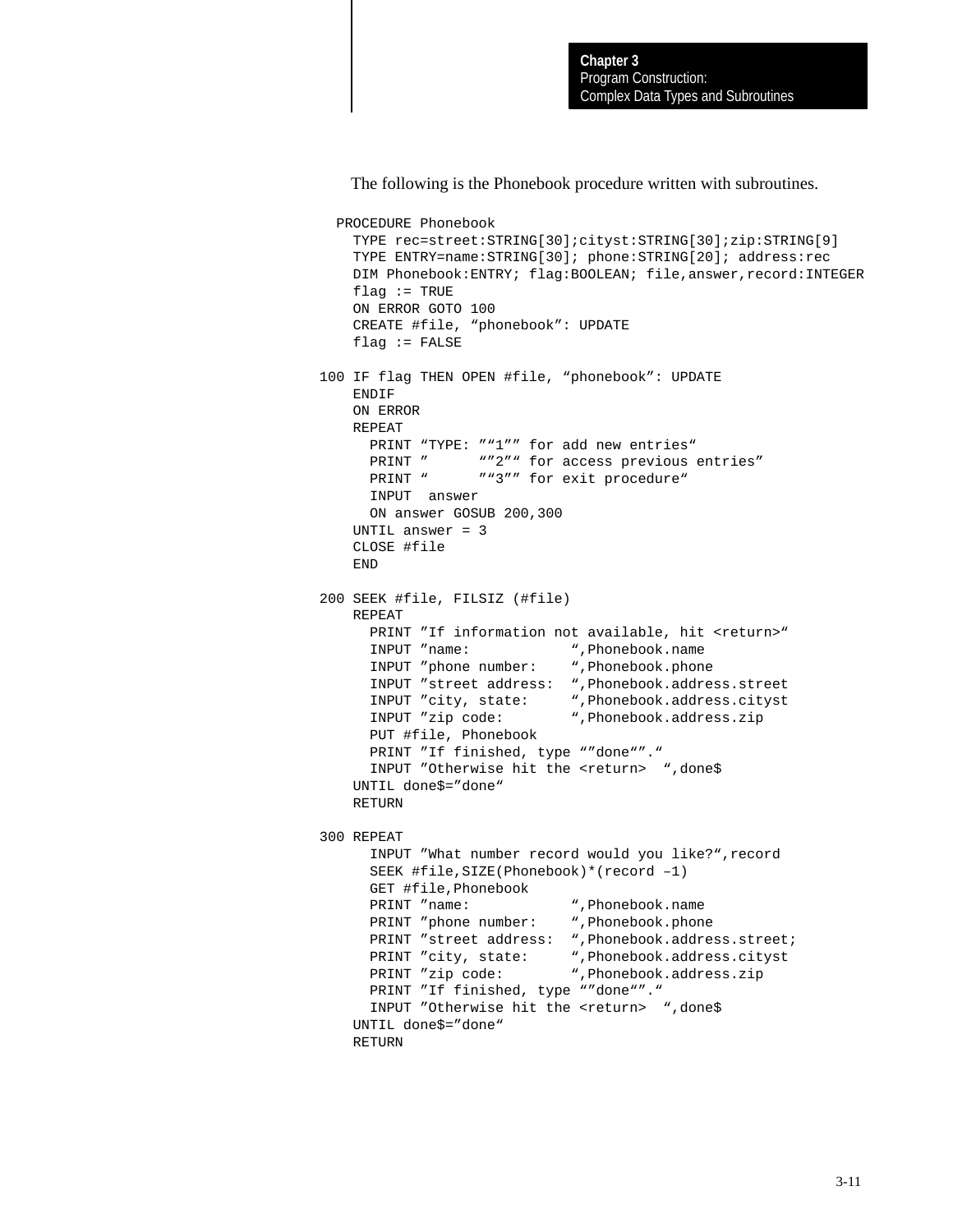### **Calling Procedures**

Procedures can often be used by other procedures. BASIC allows procedures to call each other, and a procedure can call itself. The RUN statement calls an external procedure. BASIC looks first in the workspace, then the data directory, and finally the execution directory. If it is found outside the workspace, BASIC loads and runs it. The RUN statement syntax is as follows:

```
RUN <proc name> [ (<param>) \{ , <param>\}]
```
The RUN statement can include parameters (a list of values) to pass to the called procedure. The called procedure must have a PARAM statement with variables of the same size and data type as the values passed. Parameters may be any type of data structure.

The syntax for the PARAM statement is as follows:

**PARAM** <declaration sequence>**:** <type>

If a parameter is a constant or an expression, it is passed **by value**. This means the called procedure can change it, but the changes are not returned to the calling procedure

If a parameter is a variable, array, or data structure, it is passed by **reference**. This means that any changes made to the value of the parameter are returned to the calling procedure. BYTE data types may only be passed by reference.

Commas (,) separate items in the declaration sequence. For example:

**PARAM a,b: INTEGER**

You can declare multiple data types on the same line by using semicolons (;). For example:

**PARAM a,b: INTEGER; c,d: REAL; listing(10): BYTE**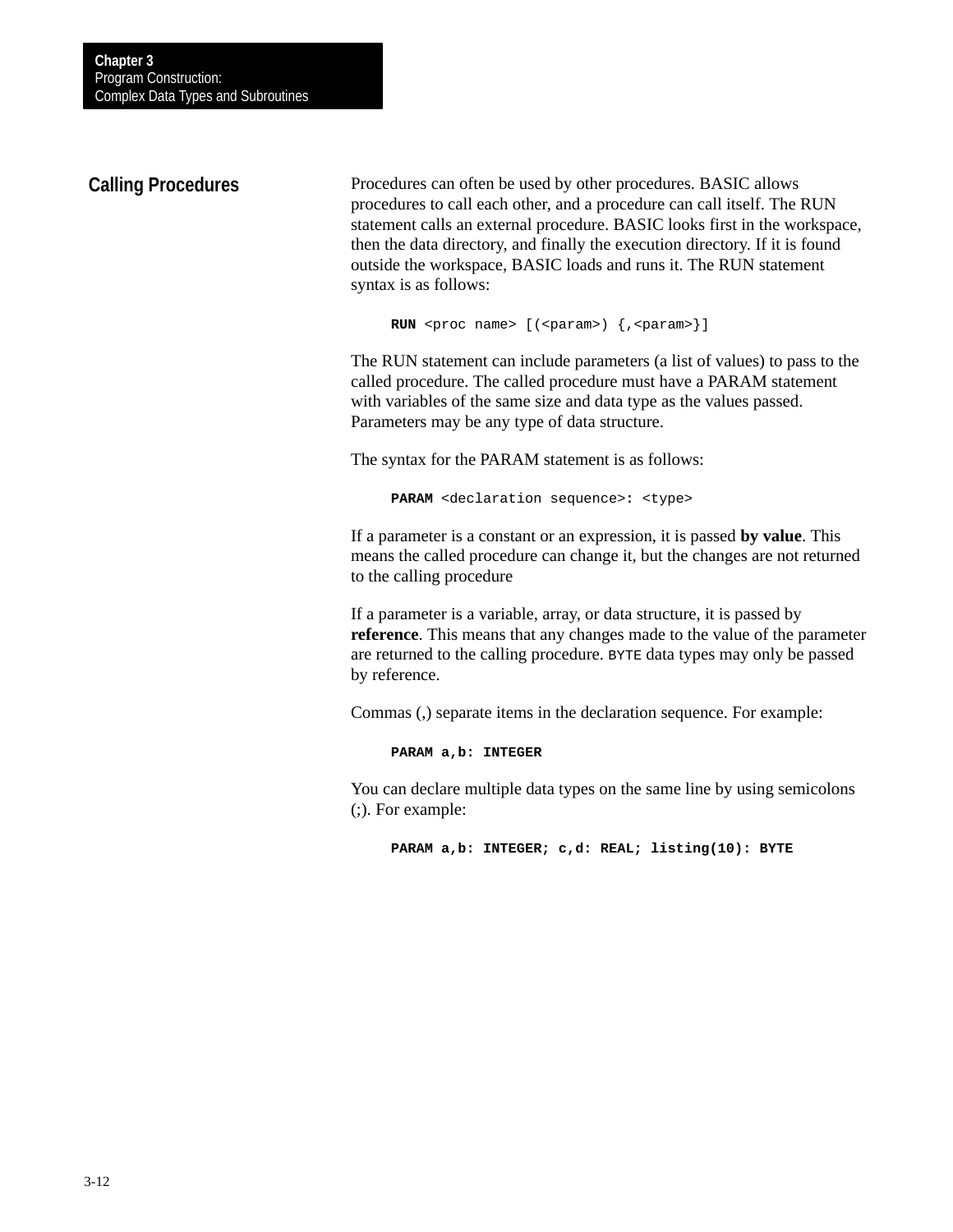The following example passes an array of integers by reference. Example creates the array and passes it to prin. prin prints the array and passes it back to example. example passes it to reverse which reverses the order of the array. The reversed array is passed back to example. prin is run once more to validate the reversal process.

```
PROCEDURE example
  DIM a,intlist(10): INTEGER
  FOR a = 1 TO 10
   intlist(a) = a NEXT a
  RUN prin(1,10,intlist)
  RUN reverse(1,10,intlist)
  RUN prin(1,10,intlist)
  END
PROCEDURE prin
  PARAM a,b,prin(10): INTEGER
  DIM c: INTEGER
 FOR c = a TO bPRINT prin(c);" ";
  NEXT c
  PRINT
  END
PROCEDURE reverse
  PARAM a,b,intlist(10):INTEGER
  DIM c, temp(10): INTEGER
 FOR c = b TO a STEP -1temp(b+1-c) = intlist(c) NEXT c
   intlist = temp
   END
```
The output should look like this:

1 2 3 4 5 6 7 8 9 10 10 9 8 7 6 5 4 3 2 1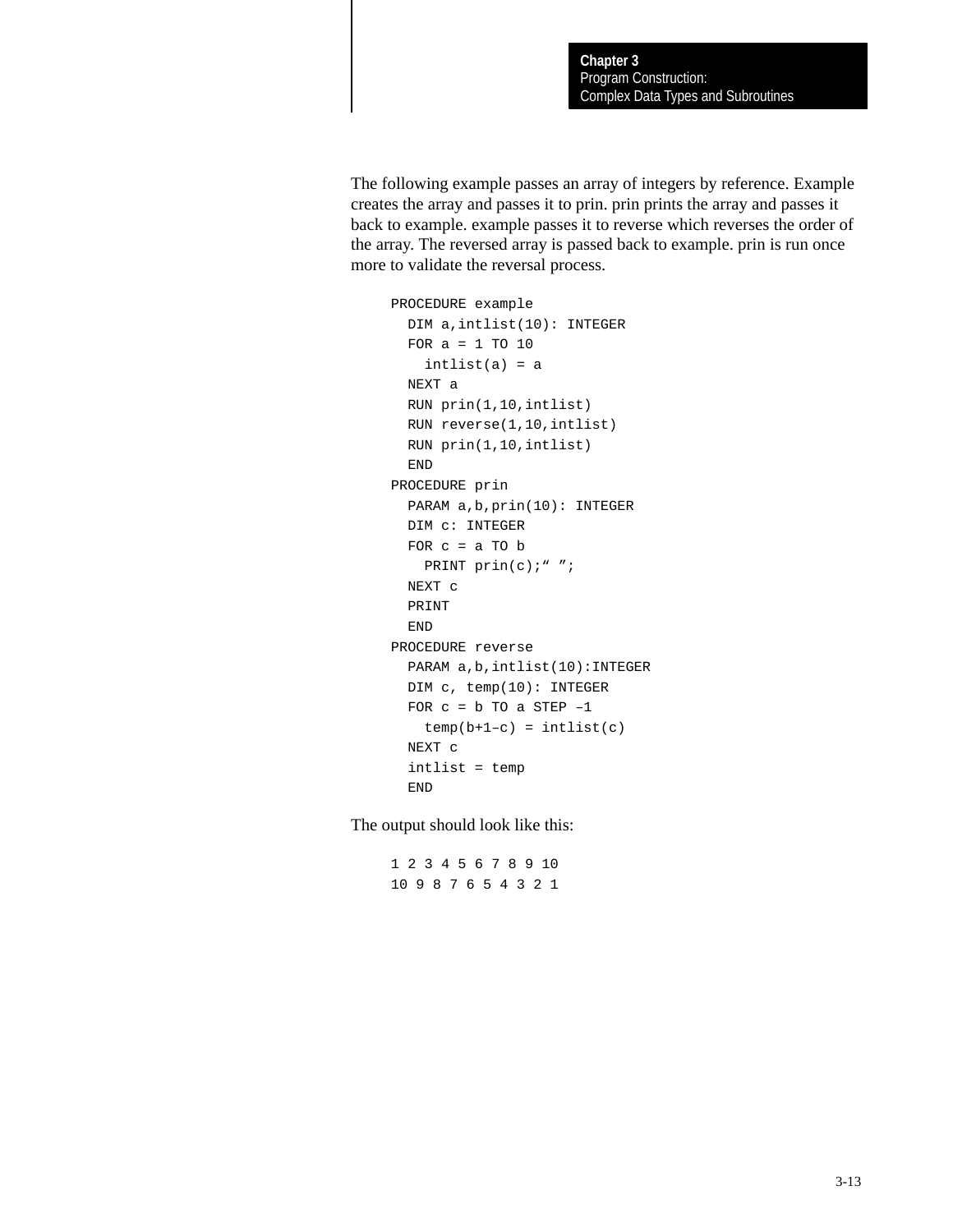### **Command Line Parameters**

Parameters may also be passed to the main procedure of a BASIC program. A PARAM statement must also appear in the main procedure.

One major difference between passing parameters between procedures and passing parameters to the main procedure is that parentheses are not required to enclose the parameters passed to the main procedure. For example, the following two statements pass parameters to a main procedure from the shell.

```
$ filter –z=myfiles –p=~ –l=11
$ basic makdoc –z=bman 12
```
A parameter passed to a procedure is determined to be either a string or numeric argument by the list of parameters given in the PARAM statement. The parameters may be expressions that result in the correct data type. For example, the following statement passes the numeric argument 15 and the string argument thisthat:

\$ **filter 11+4 ""this" + "that""**

**Important:** If a string parameter is in expression format (as above) or could be construed as a numeric parameter (12 or 1.5), the parameter must be within double quotes.

If you run a program from BASIC, you must use parentheses as if the procedure was being called from another procedure. For example:

**run filter("–z=myfiles", "–p=~", "–l=11")**

#### **Optional Parameters**

A parameter passing error only occurs if a parameter is accessed that has not been passed to a procedure. No error occurs, however, if too few or too many parameters are passed as long as the missing parameters are not accessed. The variables expecting parameters are not initialized if no matching parameters are passed. Consequently, you should create some sort of parameter handling subroutine for procedures receiving fewer parameters than expected.

By adding a command line parameter to the Phonebook procedure, you can create a help message for a first time user and an immediate access to records. The key to this type of strategy is finding whether a parameter has been passed, and if so, which one.

A second variable (str1) is declared to trap the parameter. It is initialized to the string oops. If the parameter is not passed, the ON ERROR routine passes control to the paramcheck routine. If a parameter is passed, str1 is set to pstr1 and the paramcheck routine is run.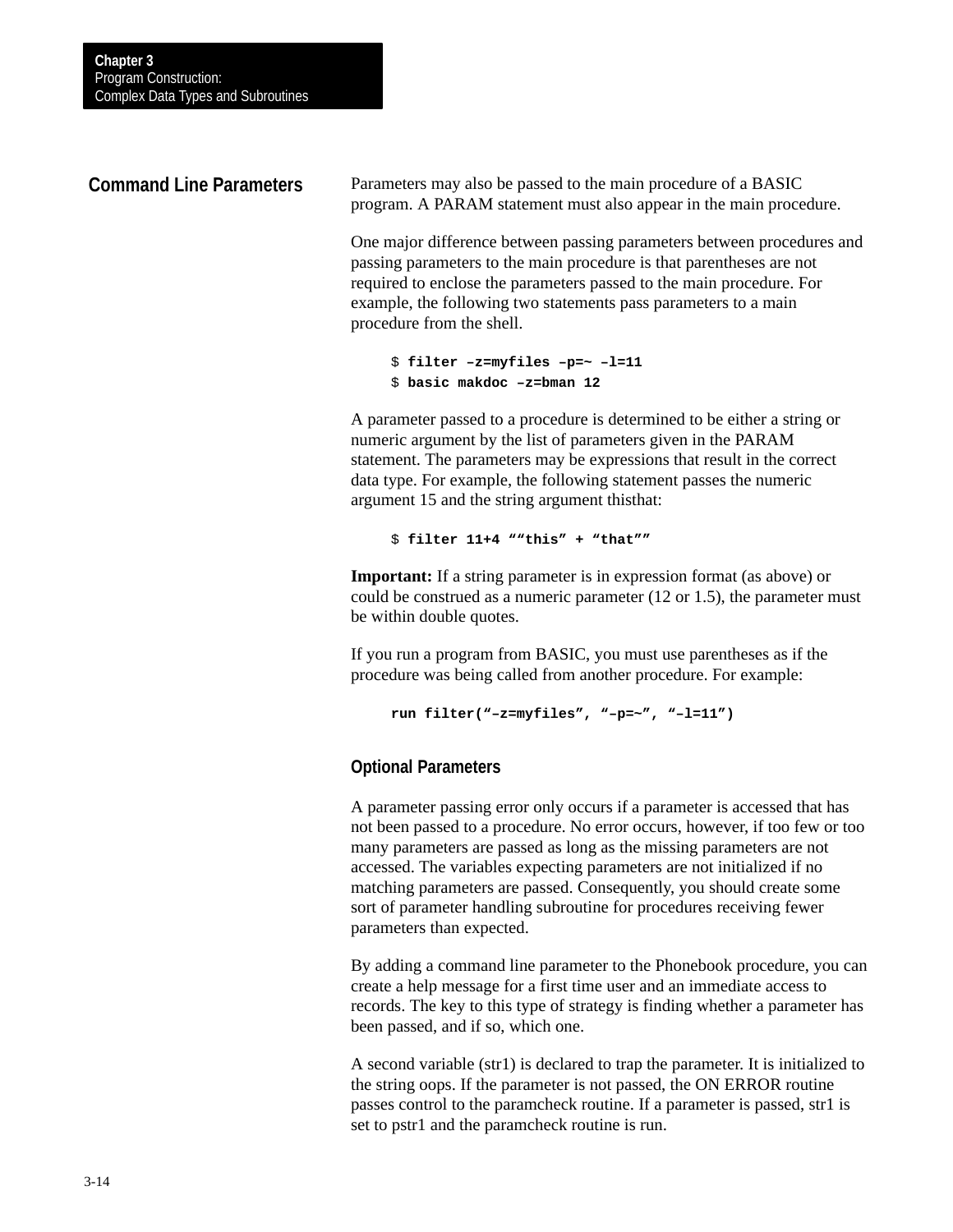In either case, paramcheck examines str1. By isolating the parameter checking, the program keeps its integrity and allows for easy maintenance. A question mark option  $(-?)$  is added to print a help message. The help message explains how to use the procedure.

```
 PROCEDURE Phonebook
    PARAM pstr1:string
    TYPE rec=street:STRING[30];cityst:STRING[30];zip:STRING[9]
    TYPE ENTRY=name:STRING[30]; phone:STRING[20]; address:rec
    DIM Phonebook:ENTRY; flag:BOOLEAN; file,answer:INTEGER
    DIM str1:string
    record = 0
   flag := TRUE str1="oops"
    ON ERROR GOTO 5
    str1=pstr1
  5 RUN paramcheck(str1,answer,record)
    ON ERROR
    ON ERROR GOTO 100
    CREATE #file, "phonebook": UPDATE
   flag := FALSE100 IF flag THEN OPEN #file, "phonebook": UPDATE
    ENDIF
    ON ERROR
    REPEAT
      IF answer < 1 THEN
       PRINT "TYPE: ""1"" for add new entries"
       PRINT " ""2"" for access previous entries"
       PRINT " ""3"" for exit procedure"
        INPUT answer
     ENDIF
      ON answer GOSUB 200,300
    UNTIL answer = 3
    CLOSE #file
    END
200 SEEK #file, FILSIZ (#file)
    REPEAT
     PRINT "If information not available, hit <return>"
      INPUT "name: ",Phonebook.name
      INPUT "phone number: ",Phonebook.phone
      INPUT "street address: ",Phonebook.address.street
      INPUT "city, state: ",Phonebook.address.cityst
      INPUT "zip code: ",Phonebook.address.zip
      PUT #file,Phonebook
     PRINT "If finished, type ""done""."
      INPUT "Otherwise hit the <return> ",done$
    UNTIL done$="done"
    answer = 0 RETURN
```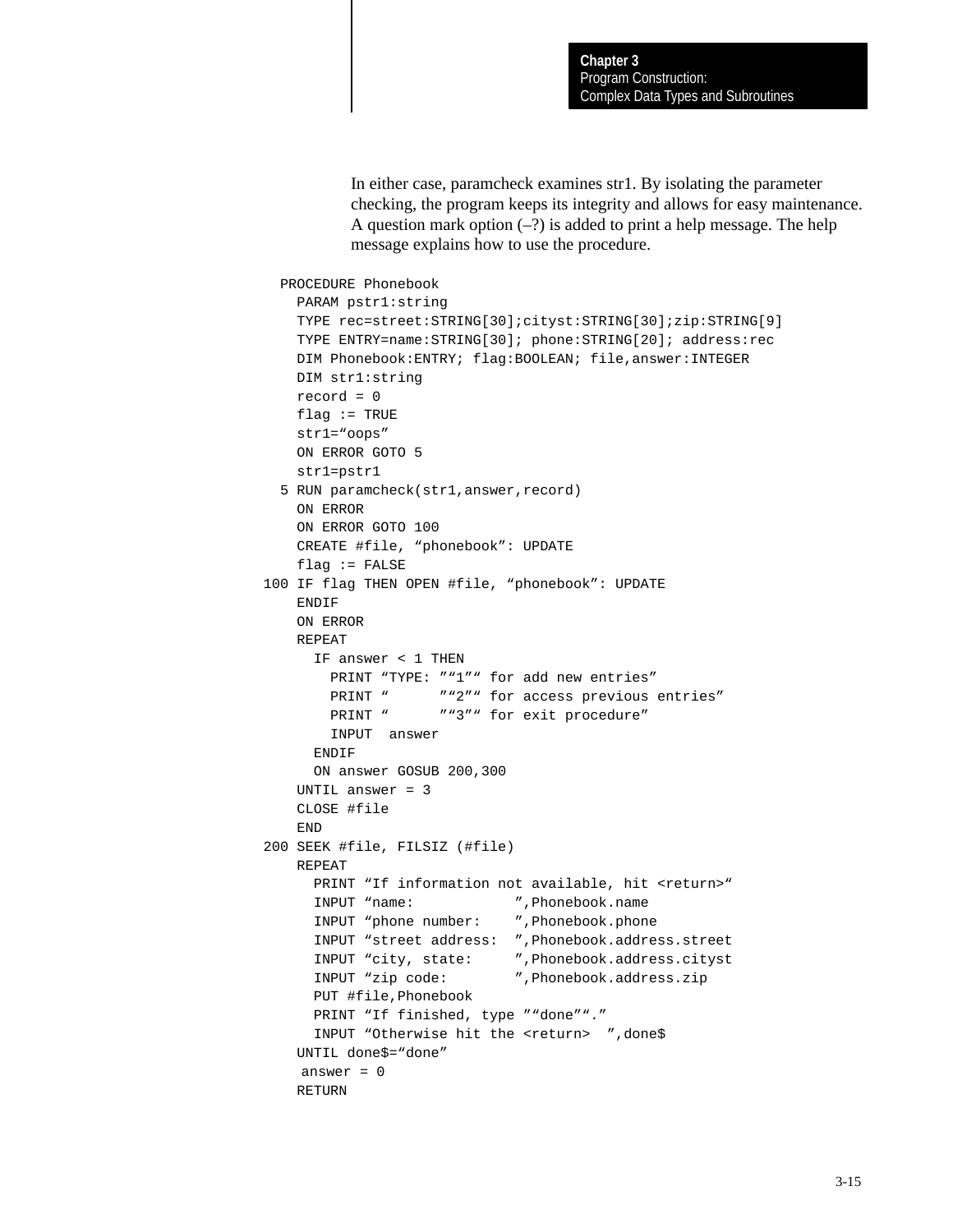```
300 REPEAT
        IF record = 0 THEN
         INPUT "What number record would you like?",record
        ENDIF
        SEEK #file,SIZE(Phonebook)*(record –1)
        GET #file,Phonebook
       PRINT "name: ", Phonebook.name
        PRINT "phone number: ",Phonebook.phone
        PRINT "street address: ",Phonebook.address.street
        PRINT "city, state: ",Phonebook.address.cityst
       PRINT "zip code: ", Phonebook.address.zip
        PRINT "If finished, type ""done""."
       INPUT "Otherwise hit the <return> ",done$
        record = 0
      UNTIL done$="done"
      answer = 0
      RETURN
 PROCEDURE Paramcheck
  PARAM str1:STRING; answer, record: INTEGER
  IF str1 = "-?" THEN
    PRINT "Syntax: phonebook [<opt>]"
     PRINT "Function: This is a little black book for phone numbers."
    PRINT "<opt> = -? prints this message."
     PRINT " –a add mode allows you to add phone numbers."
    PRINT " -r=<rec> specifies the phone number desired."
    PRINT " <rec> = the record number of the phone/address."
     STOP
   ELSE
    IF str1 = "-a" THEN
      answer = 1
     ELSE
      IF LEFT$(str1,3)="-r=" THEN
         record = VAL(MID$(str1,4,(LEN(str1)–3)))
         answer = 2
       ELSE
        answer = 0 ENDIF
     ENDIF
   ENDIF
 END
```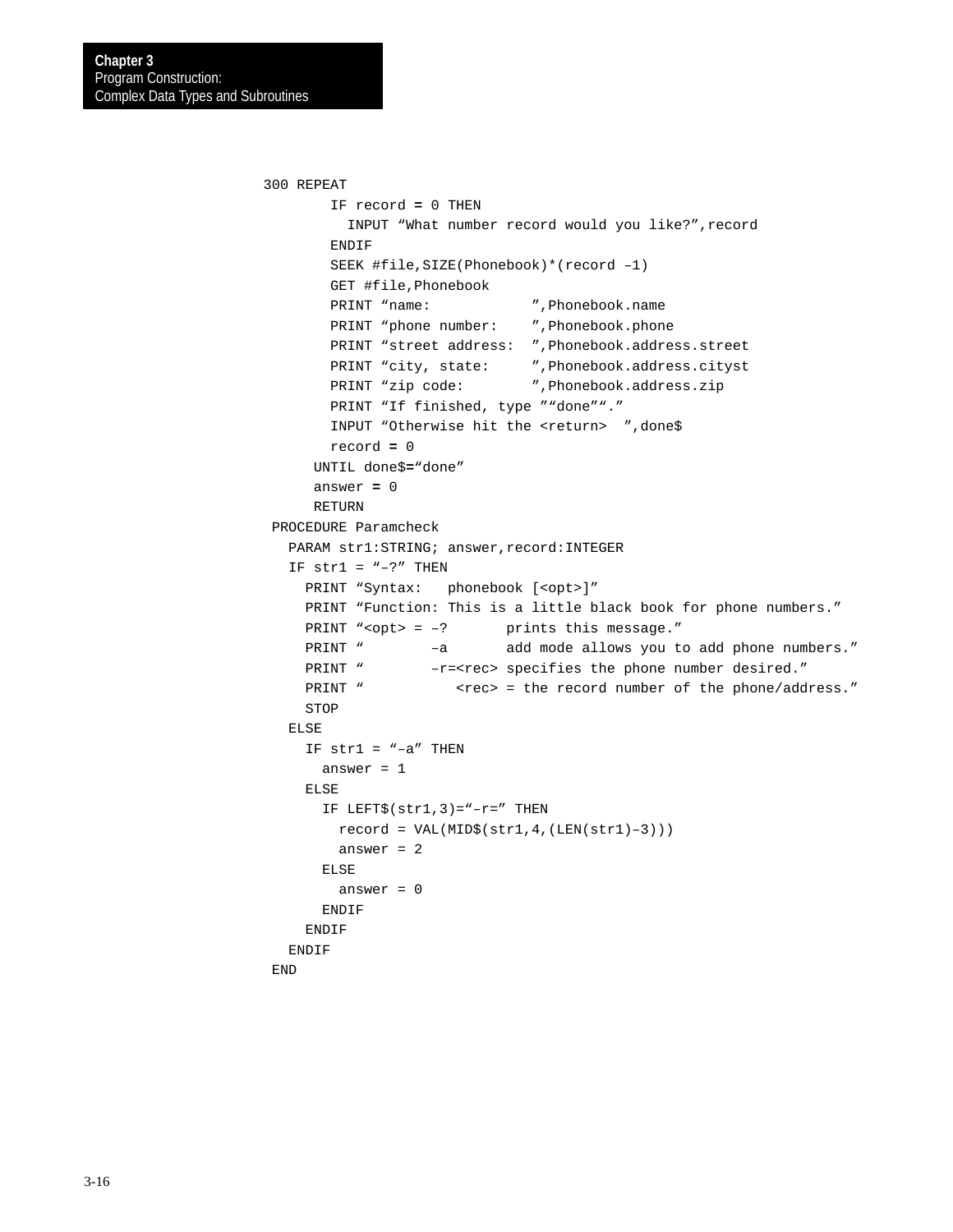## **Formatted Output: The PRINT .. USING Statement**

BASIC has a powerful output editing capability for generating reports and other applications where formatted output is required. The output editing uses the PRINT..USING statement:

**PRINT** [<path#>] **USING** <str expr> **,** <output list>

The string expression is evaluated and used as a format specification. This contains specific formatting directives for each item in the output list. The <path#> is optional and can redirect the output to the corresponding device.

**Important:** Blanks are not allowed in format strings!

The items in the output list can be constants, variables, or expressions of any basic type. As each output item is processed, it is matched with a specification in the format list. The type of each expression result must be compatible with the corresponding format specification. If there are fewer format specifications than items in the output list, the format specification list is repeated again from its beginning as many times as necessary.

A format string has one or more format specifications separated by commas. There are two kinds of specifications:

- those that control output editing of an item from the output list
- those that cause an output function by themselves (such as tabbing and spacing)

| Identifier: | Description:              |
|-------------|---------------------------|
| R           | <b>Real Format</b>        |
| F           | <b>Exponential Format</b> |
|             | Integer Format            |
| Н           | <b>Hexadecimal Format</b> |
| S           | <b>String Format</b>      |
| R           | Boolean Format            |

There are six basic output editing directives. Each has a corresponding one-letter identifier:

The letter is followed by a positive constant number called the **field width**. This number indicates the exact number of columns in which to print the output. It must allow for the data *and* "overhead" character positions such as sign characters, decimal points, exponents, etc. The field width must be between 1 and 255.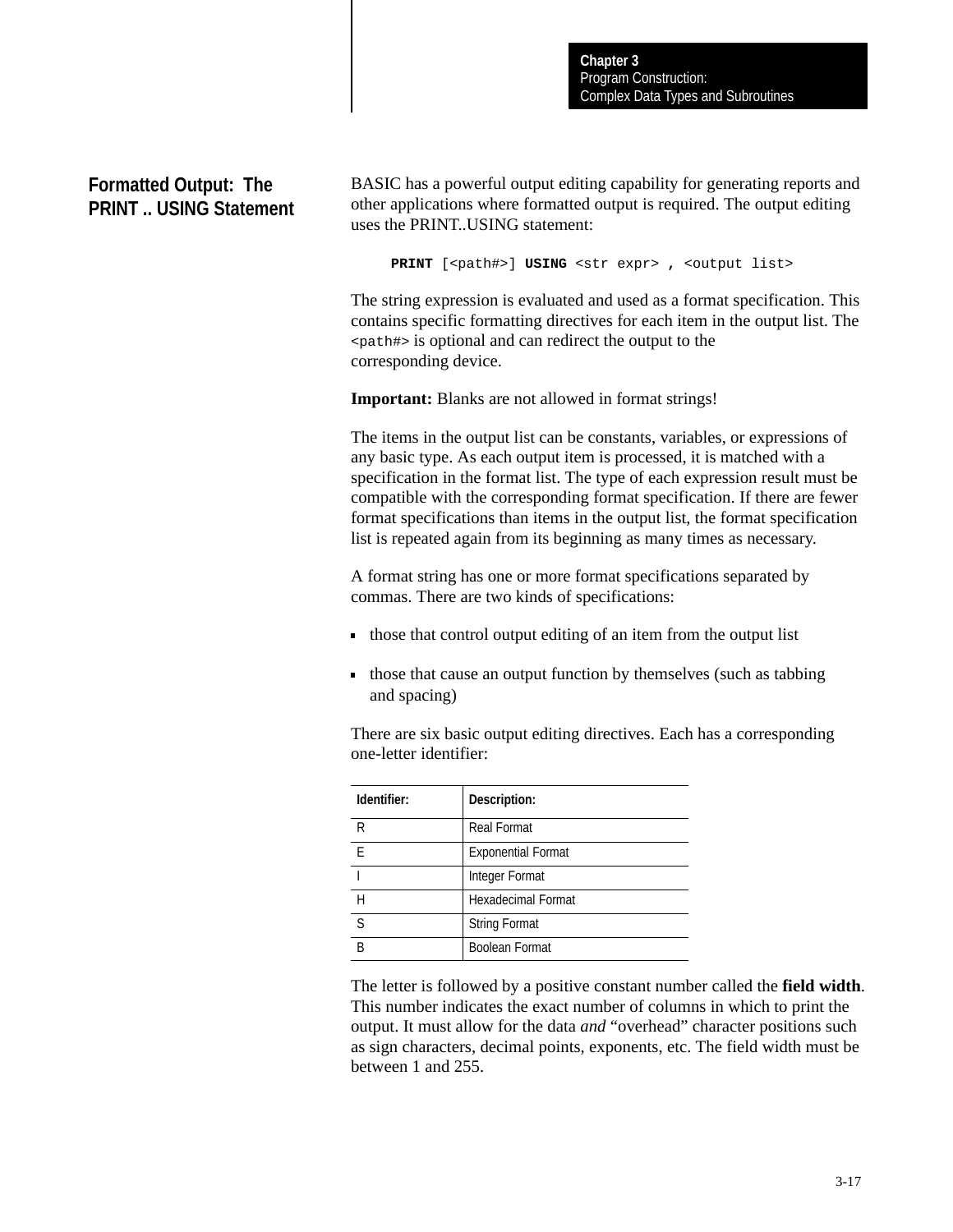Some formats have additional mandatory or optional parameters that control subfields or select editing options. Real and exponential formats use the **fraction field** to specify the number of digits to the right of the decimal point. The fraction field is separated from the field width by a decimal point. For example, a field width of 10 and a fraction field of 6 is represented by "10.6."

All formats can use the justification option. This option specifies whether the output is to be centered, left, or right justified within the output field. Fields are commonly right-justified in reports because it arranges them into columns with decimal points aligned in the same position. The symbols used in the justification specifications are:

```
\langle (left), > (right), \land (center).
```
In the previous prin procedure, the following print statement was used:

**PRINT prin(c);"";**

The extra space was added to separate the integers being printed. A similar result can be obtained by using the PRINT..USING statement:

**PRINT USING "I3>",prin(c);**

This formats each integer in a three space print field (I3). The integers are right justified (>). You should use some caution when formatting. While a leading sign is not printed (when positive), space for it must be allowed. I3> only prints two digit integers.

A full explanation of the PRINT..USING statement and each of the format types can be found in the reference section of this manual.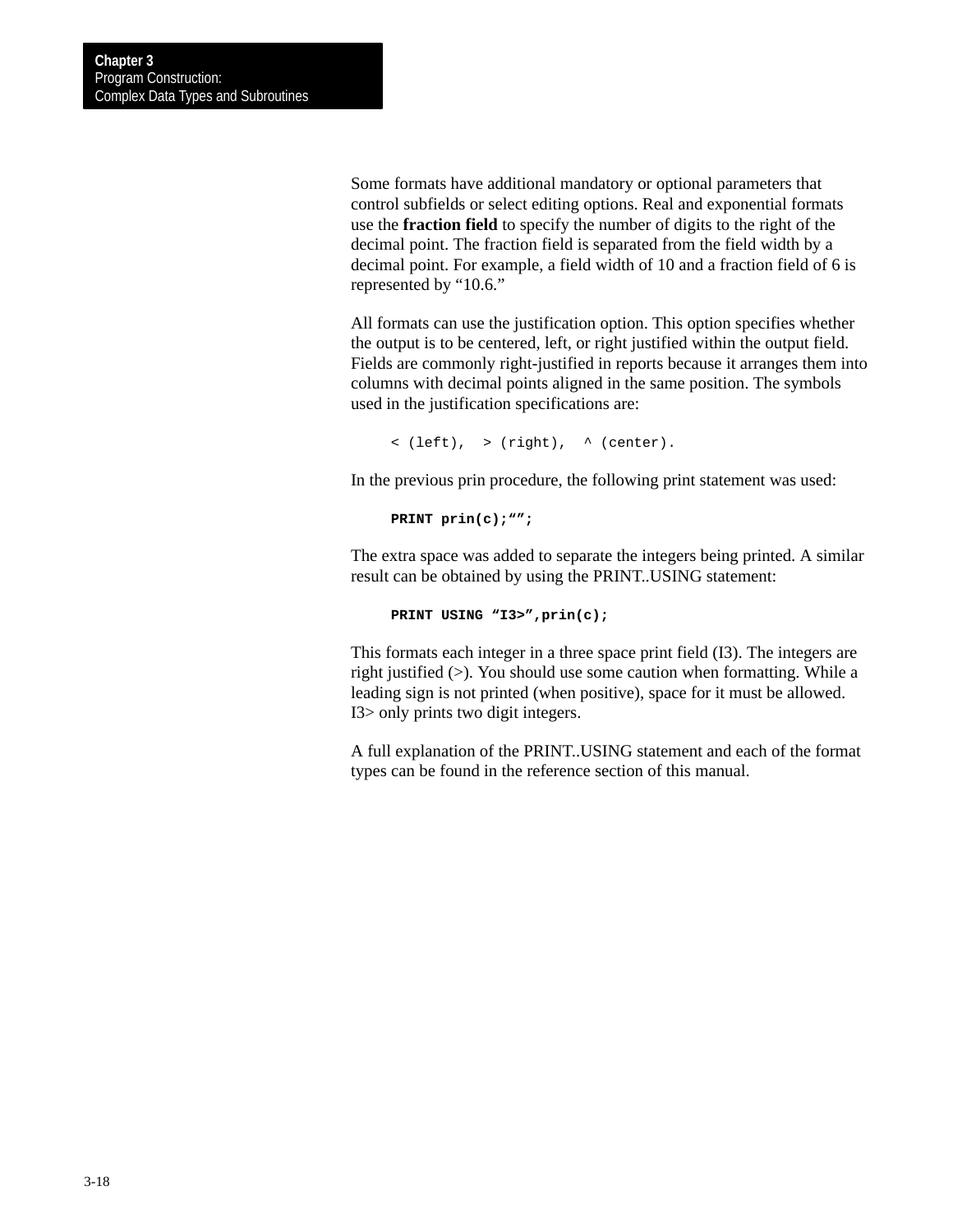Program Construction: Complex Data Types and Subroutines **Chapter 3**

**NOTES**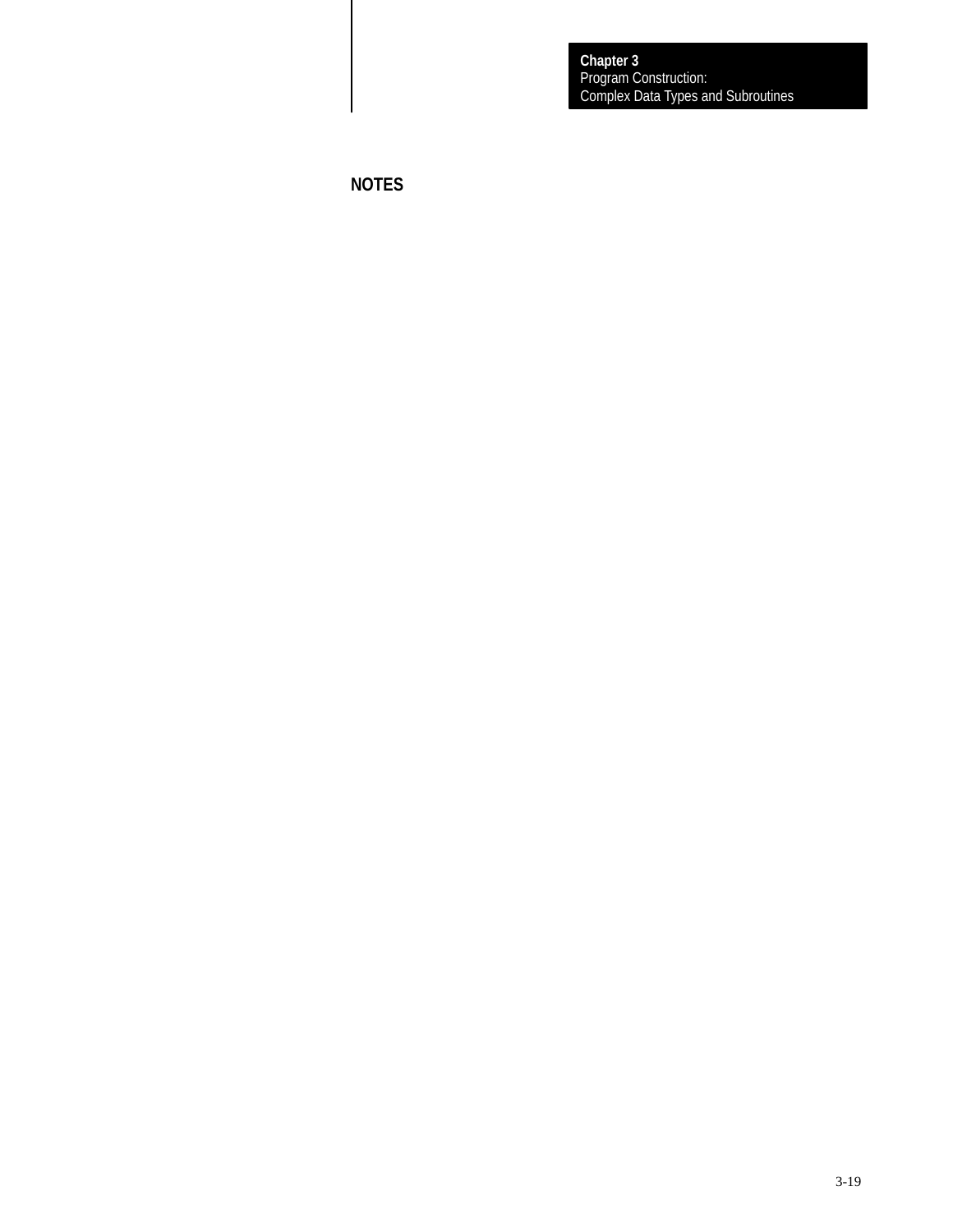## **Program Optimization**

## **General Execution Performance of BASIC**

When you run your procedures, Microware's BASIC compiler makes multiple passes through the code. The compiler produces a compressed and optimized low-level I-code for execution. Compared to other BASIC languages, program storage is greatly decreased and execution speed is increased.

**Chapter 4**

High-level language interpreters have a general reputation for slowness. This is partly because traditional BASIC interpreters compile from text as they run, and other BASIC interpreters must perform table-searching during execution.

Microware BASIC, however, is kept at a powerful level so that there is little performance difference between the execution of I-code and straight machine-language instructions. Instead, a single, fast, I-code interpretation often results in many MPU instruction cycles (such as execution of floating-point arithmetic operations). Also, BASIC Icode instructions that reference variable storage, statements, labels, etc., contain the actual memory addresses, so no table searching is ever required. In addition, BASIC fully exploits the power of the 68000's instruction set which was optimized for efficient execution of compiler-produced code.

BASIC I-code is interpreted. Therefore, a variety of entry time tests, run-time tests, and development aids are available to help in program development; aids not available on most compilers:

- The editor reports errors immediately when they are entered.
- The debugger allows debugging using the original program source statements and names.
- The I-code interpreter performs run-time error checking of things such as array bound errors, subroutine nesting, arithmetic errors, and other errors that are not detected (and usually crash) native-compiler-generated code.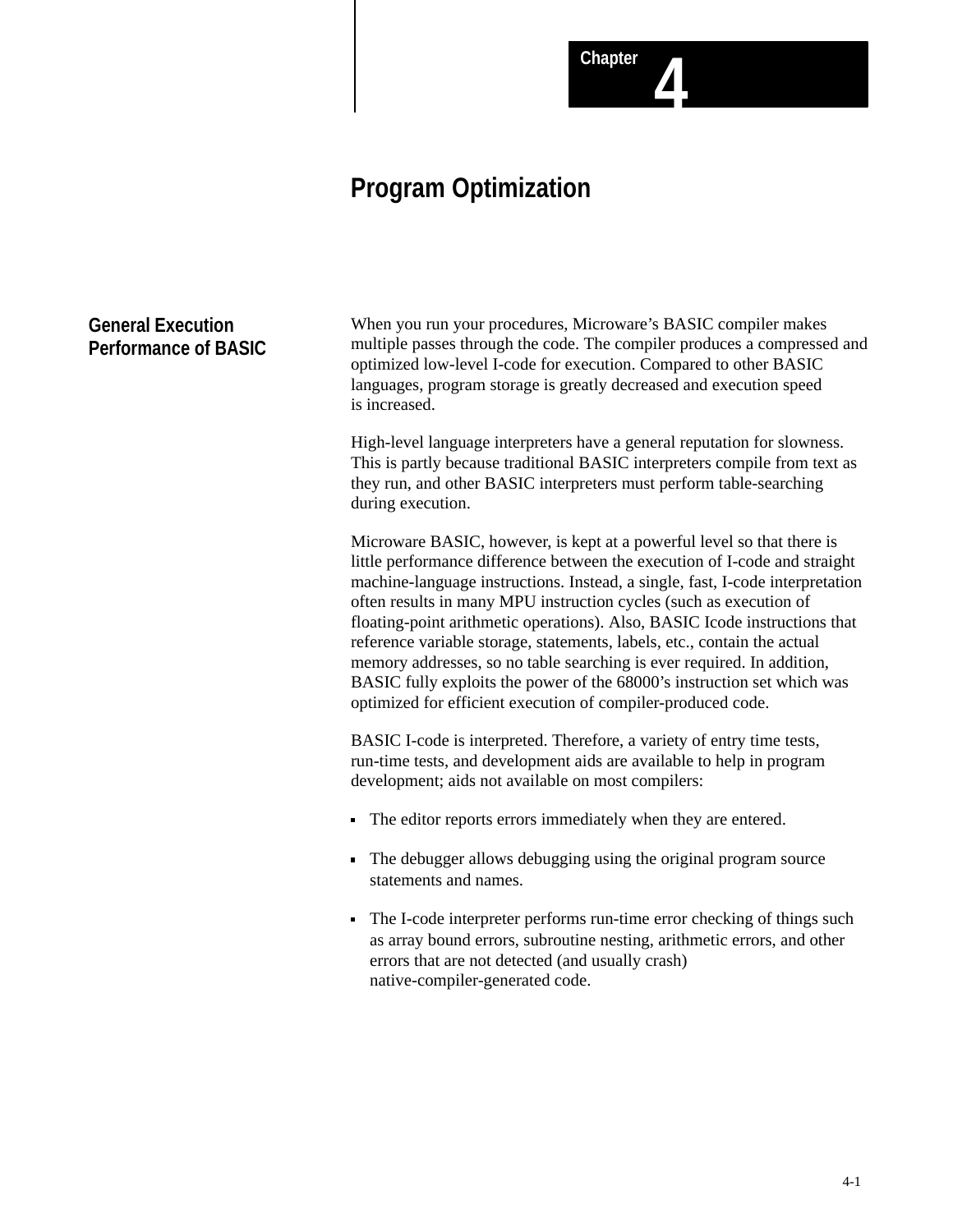### **Optimum Use of Numeric Data Types**

BASIC includes several different numeric representations (REAL, INTEGER, and BYTE) and performs automatic type conversions between them. You can easily write expressions or loops that take at least ten times longer to execute than is necessary. Some BASIC numeric operators (+, –, \*, /) and control structures (FOR..NEXT) include versions for both REAL and INTEGER values. The INTEGER versions are much faster and may have slightly different properties (for example, when you divide INTEGER values, the remainder is discarded). Converting data types takes time, so expressions whose operands and operators are of the same type are more efficient.

INTEGER operations are faster because they generally have corresponding 68000 machine-language instructions. Overall program speed increases and storage requirements decrease if INTEGERs are used whenever possible. INTEGER arithmetic operations use the same symbols as REAL, but BASIC automatically selects the INTEGER operations when working with an integer-value result. Only if all operands of an expression are of types BYTE or INTEGER will the result also be INTEGER.

Sometimes you can get similar or identical results in a number of different ways at various execution speeds. For example, if the variable value is an integer, value\*2 is a fast integer operation. However, if the expression is value\*2., the value 2. is represented as a REAL number, and the multiplication is a REAL multiplication which also requires that the variable value must be transformed into a REAL value, and finally the result of the expression must be transformed back to an INTEGER value if you assign it to a variable of that type. Therefore, a single decimal point slows down this operation by about ten times.

When Basic identifies a FOR..NEXT loop structure with an INTEGER loop counter variable, it uses a special integer version of the FOR..NEXT loop. This is much faster than the REAL-type version and is generally preferable. Other kinds of loops also run faster if INTEGER type variables are used for loop counters. **Looping Quickly**

> When writing program loops, remember that statements *inside* the loop may be executed many times for each single execution *outside* the loop. Thus, any value which can be computed before entering a loop increases program speed.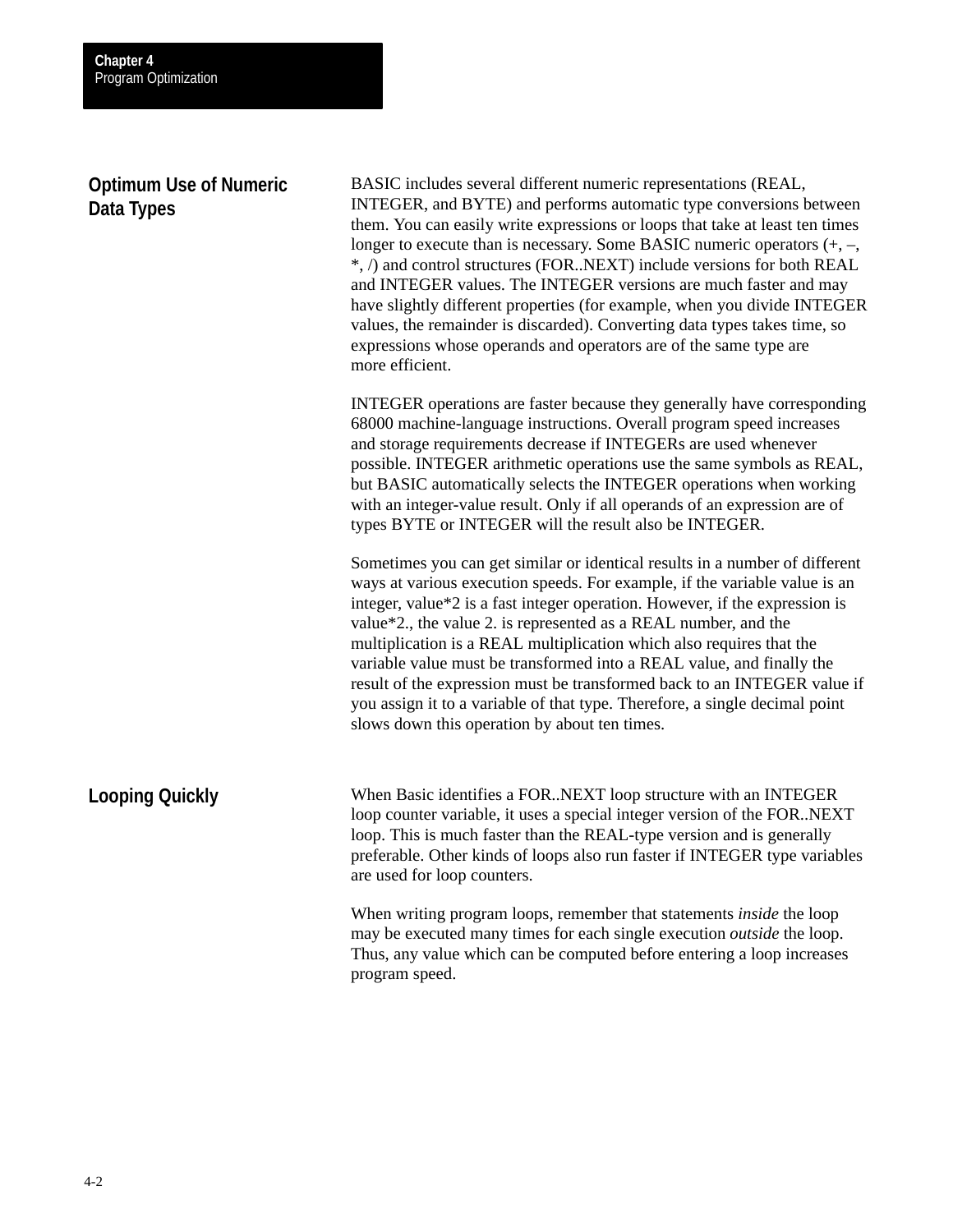|                                                                                 | <b>Chapter 4</b><br>Program Optimization                                                                                                                                                                                                                                                                                                                                          |
|---------------------------------------------------------------------------------|-----------------------------------------------------------------------------------------------------------------------------------------------------------------------------------------------------------------------------------------------------------------------------------------------------------------------------------------------------------------------------------|
| <b>Optimum Use of Arrays and</b><br><b>Data Structures</b>                      | BASIC internally uses INTEGER numbers to index arrays and complex<br>data structures. If the program uses subscripts that are REAL type variables<br>or expressions, BASIC converts them to INTEGER before they can be<br>used. This takes additional time, so use INTEGER expressions for<br>subscripts whenever you can.                                                        |
|                                                                                 | Important: The assignment statement (LET) can copy identically sized<br>data structures. LET is much faster than copying arrays or structures<br>element-by-element inside a loop.                                                                                                                                                                                                |
| <b>The PACK Command</b>                                                         | The PACK command produces a compressed version of a BASIC<br>procedure. Depending on the number of comments, line numbers, etc.,<br>programs execute from 10% to 30% faster after being packed. Minimizing<br>use of line numbers will even speed up procedures that are unpacked.                                                                                                |
| <b>Eliminating Constant</b><br><b>Expressions and</b><br><b>Sub-Expressions</b> | Consider the expression:<br>$x := x + SQRT(100)/2$                                                                                                                                                                                                                                                                                                                                |
|                                                                                 | It is exactly the same as the expression:                                                                                                                                                                                                                                                                                                                                         |
|                                                                                 | $x := x+5$                                                                                                                                                                                                                                                                                                                                                                        |
|                                                                                 | The sub-expression $SQRT(100)/2$ consists of constants only, so its result<br>does not vary regardless of the rest of the program. But every time the<br>program is run, the computer must evaluate it. This time can be significant,<br>especially if the statement is within a loop. You should calculate constant<br>expressions or sub-expressions while writing the program. |
| <b>Fast Input and Output</b><br><b>Functions</b>                                | Reading or writing data a line or record at a time is much faster than one<br>character at a time. Also, the GET and PUT statements are much faster<br>than READ and WRITE statements when dealing with disk files. This is<br>because GET and PUT use the exact binary format used internally by<br>BASIC. READ, WRITE, PRINT, and INPUT must perform binary-to-ASCII or         |

ASCII-to-binary conversions.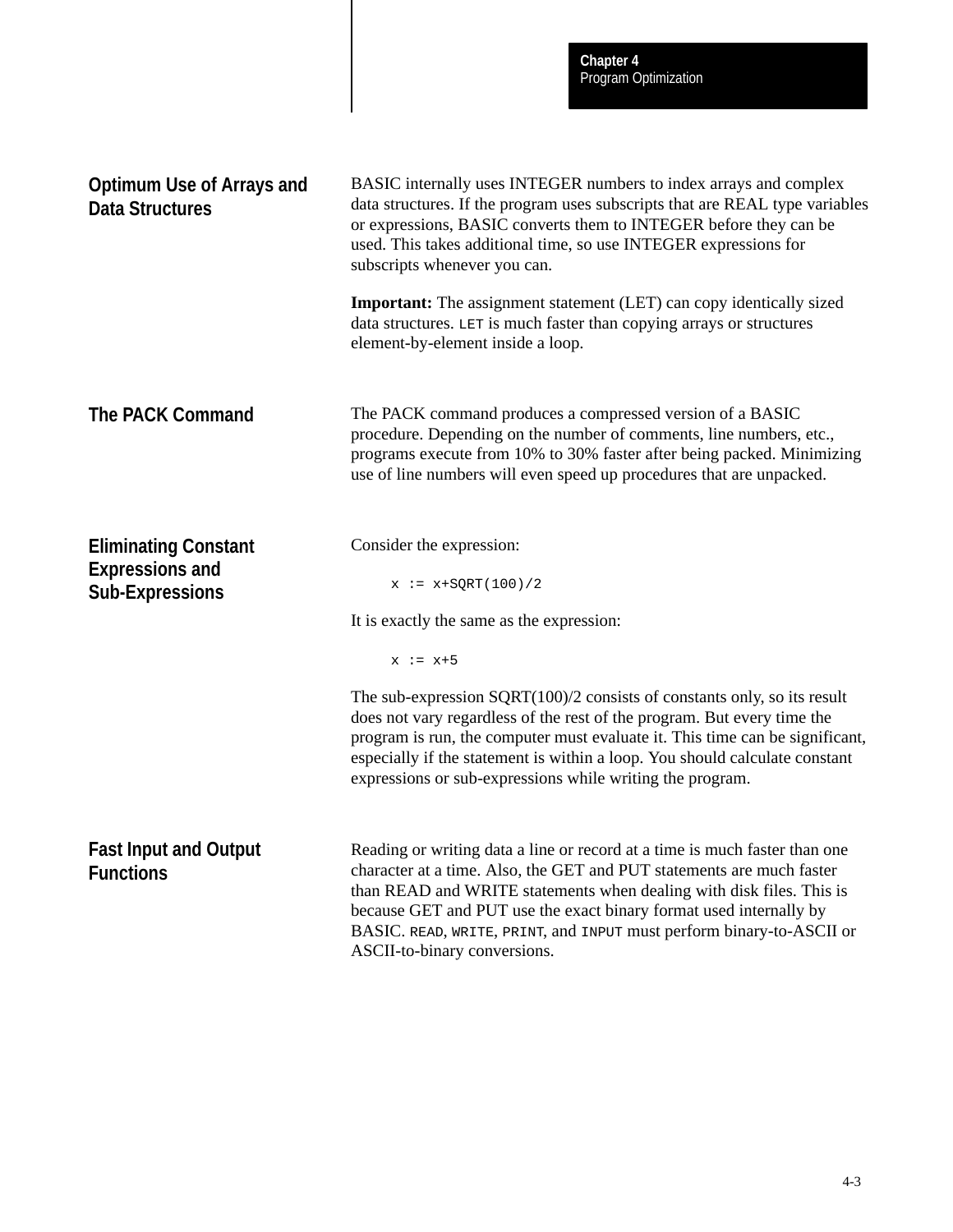## **Professional Programming Techniques**

You can make a program faster by using efficient algorithms. You can use algorithms found in most standard BASIC and PASCAL books with little or no adaptation.

You should use a well-structured programming style that produces efficient, reliable, readable, and maintainable software. BASIC generates optimized code for the 68000 to execute. This code is currently the most powerful 16-bit processor in existence. A computer can only execute what it is told to execute. No language implementation can make up for an inefficient program. An inefficient program is evidence of a lack of understanding of the problem. The result is likely to be hard to understand and hard to update if program specifications change. The identification of efficient algorithms and their clear, structured expression is indicative of professionalism in software design.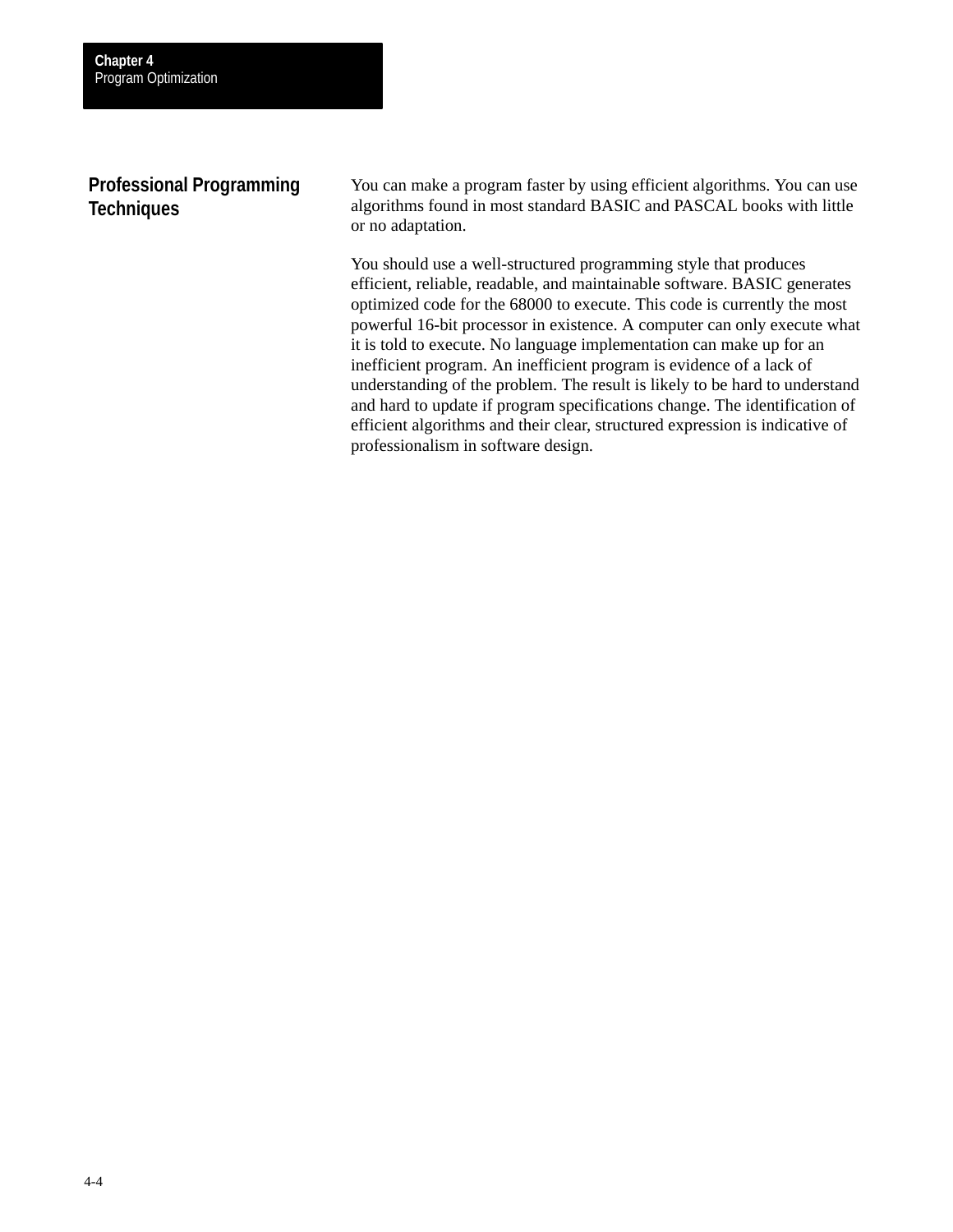# **BASIC Reference Guide**

This section of the manual describes:

BASIC's four command modes:

| Mode:            | Description:                            |
|------------------|-----------------------------------------|
| <b>SYSTEM</b>    | Used for executing system commands.     |
| <b>FDIT</b>      | Used for creating/editing procedures.   |
| <b>EXECUTION</b> | Used for running procedures.            |
| <b>DEBUG</b>     | Used for testing procedures for errors. |

Certain commands in each mode will change BASIC's mode. The following is a graphic representation of which commands accomplish this and what mode they are carried out in.

### **BASIC Mode Changes**

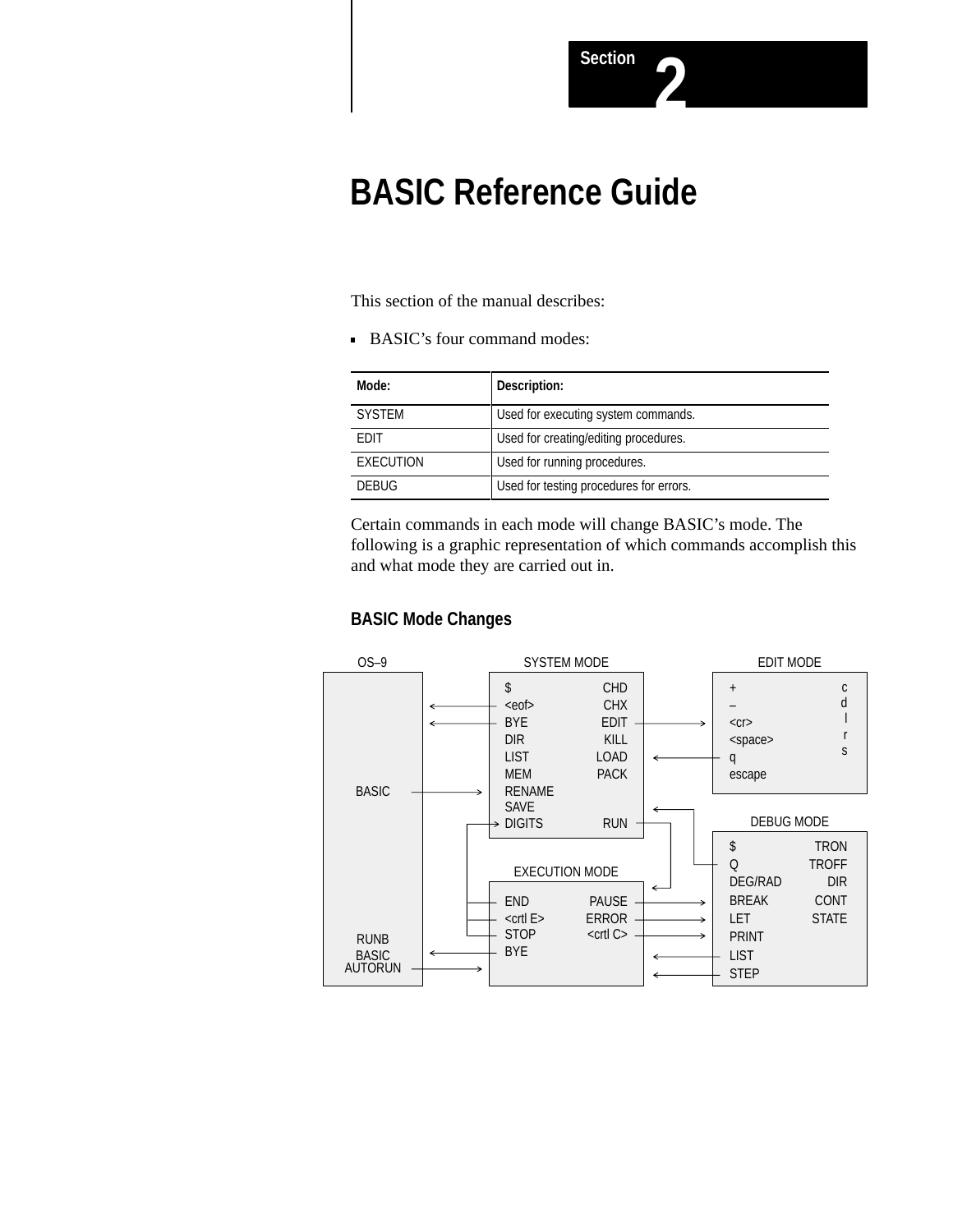#### **Syntax Notation Used in System Command Descriptions**

Individual descriptions of the available commands in each mode follow. In order to precisely describe their formats, the following syntax notation is used.

| Notation:                  | Description:                                |
|----------------------------|---------------------------------------------|
|                            | Items in brackets are optional.             |
|                            | Items in braces can be optionally repeated. |
| <procname></procname>      | A procedure name                            |
| <pathlist></pathlist>      | An OS-9 file name                           |
| $\langle$ number $\rangle$ | A decimal or hex number                     |

- how to use the edit mode (the editor) to create or modify BASIC procedures
- how to run a BASIC procedure
- symbolic debugging of programs
- data types and data structures
- expressions, operators and functions
- BASIC program statements and structure
- files and unified input/output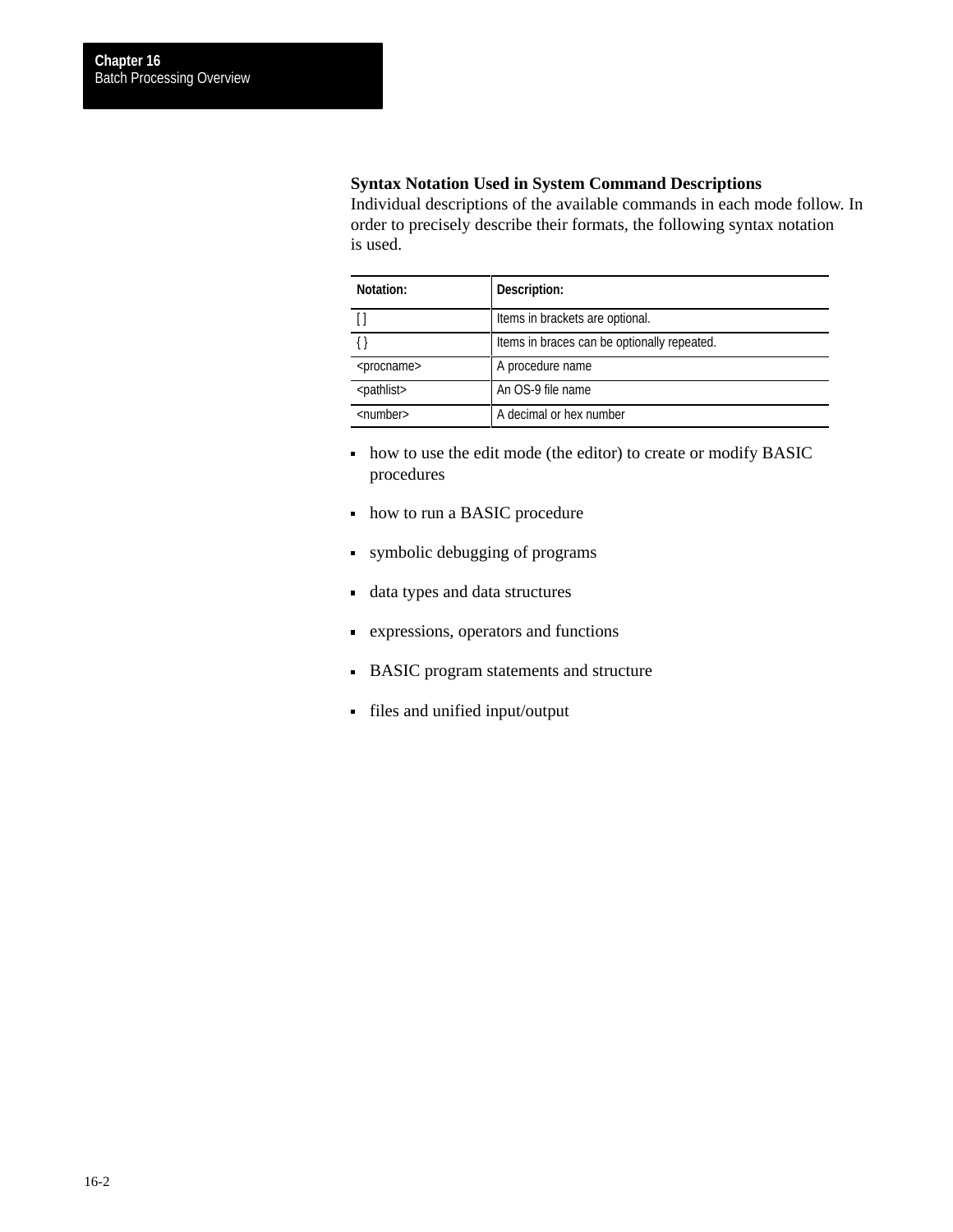## **Chapter 5**

## **System Mode**

#### **System Mode Commands**

System mode includes commands to:

- save, load, and examine procedures
- interact with OS-9
- control the workspace environment

The following are the system commands:

| \$   | <b>BYE</b> | <b>CHD/CHX</b> | <b>DIGITS</b> |
|------|------------|----------------|---------------|
| DIR. | E/EDIT     | KILI.          | LIST          |
| LOAD | <b>MEM</b> | <b>PACK</b>    | <b>RENAME</b> |
|      | <b>RUN</b> | <b>SAVE</b>    |               |

The BASIC **command interpreter** processes system commands. The command interpreter always identifies itself with the B: prompt. You automatically enter the command interpreter when you start BASIC and when you exit any other mode. You can enter commands in either upper or lower-case letters.

Commands such as DIR, MEM, \$, and BYE do not operate on specific procedures, but they may have optional or required parameters. Commands such as SAVE, LOAD, PACK, KILL, and LIST can operate on a specific procedure or on *all* procedures within the workspace.

If the command is used with a specific procedure name, the command is applied to only that procedure. This example displays the procedure named justin:

#### **LIST justin**

The asterisk is a special name that indicates all procedures in the workspace. Therefore, if you enter the following command, all procedures in the workspace are displayed:

#### **LIST\***

If you do not enter a name with the command, the **current working procedure** is used. The current working procedure is the procedure specified for the last command. The DIR command prints an asterisk before the current working procedure's name. This allows you to check which procedure is current.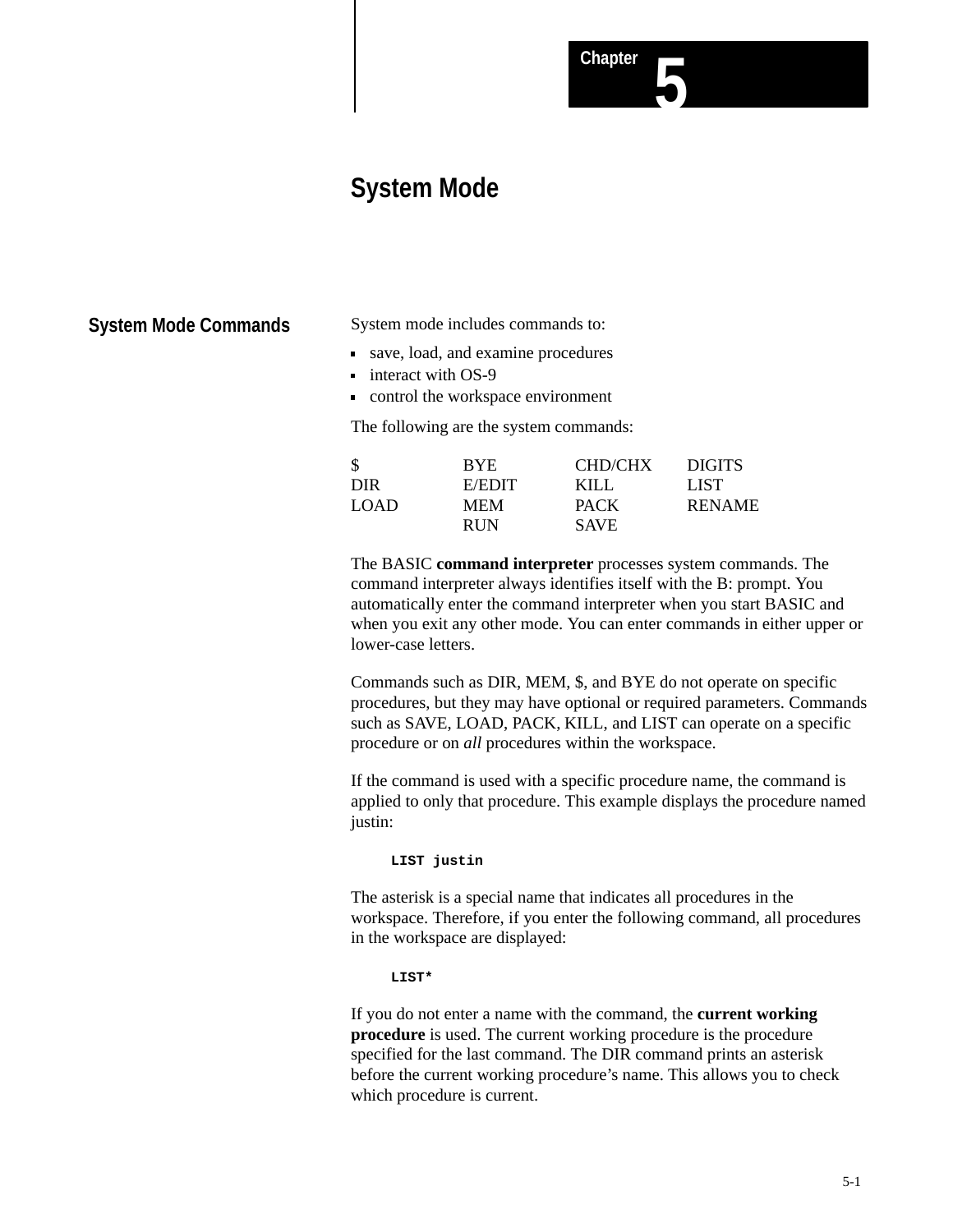If you have not yet given a name in any command, BASIC automatically uses the name Program. Some commands require a file name and (one or more) procedure names. They usually require that a greater-than sign  $(>)$ precede the file name so that it is not mistaken for a procedure name. If you omit the file name, the name of the (first) procedure is used.

**Important:** In this manual, the phrase **file name** means an OS-9 pathlist which describes either a file or device.

Here are some examples:

SAVE tom bill >myfile SAVE\* big\_file SAVE tic tac toe (same as SAVE tic, tac, toe >tic)

The RUN and EDIT commands use only one procedure name, or the current working name if a name is omitted. These commands change BASIC's mode by exiting the command mode and entering another mode.

| Command:    | Description:                                      |
|-------------|---------------------------------------------------|
| <b>RUN</b>  | Enters execution mode to run a procedure.         |
| <b>FDIT</b> | Enters edit mode to create or change a procedure. |

**Important:** You cannot directly enter debug mode from system mode.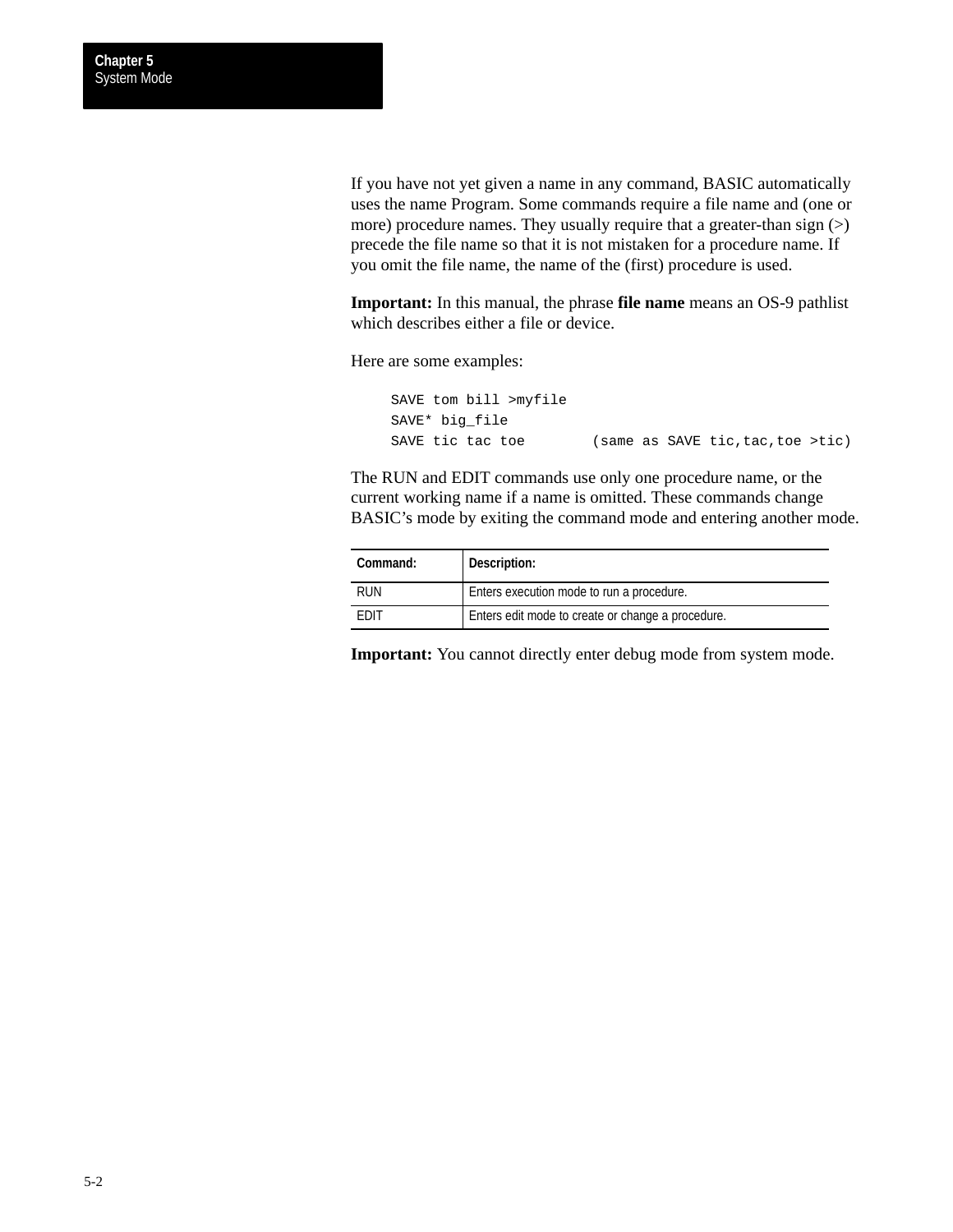#### **Syntax**

\$ [<text>]

#### **Function**

This command calls the OS-9 shell command interpreter to process an OS9 command or to run another program. Running the shell command does not disturb BASIC or its workspace.

If the dollar sign (\$) is followed by text, the shell is called to process the text as a single OS-9 command line. After the command is executed, BASIC is immediately re-entered.

If no text is specified, BASIC is suspended, and the OS-9 shell is called to process multiple command lines individually entered from the keyboard. BASIC regains control when an end-of-file character (usually escape) is entered. The contents of the BASIC workspace are not affected. This is a convenient way to temporarily leave BASIC to manipulate files or perform other housekeeping tasks.

This command is the gateway from BASIC to OS-9. It allows access to any OS-9 command or to other programs. It also permits creation of concurrent processes and other real-time functions.

#### **Examples**

| Command:                | Description:                             |
|-------------------------|------------------------------------------|
| B: \$copy file1 file2   | Calls the OS-9 copy command              |
| B: \$r68 sourcefile&    | Calls the assembler as a background task |
| B: \$basic fourier(20)& | Starts another concurrent BASIC program  |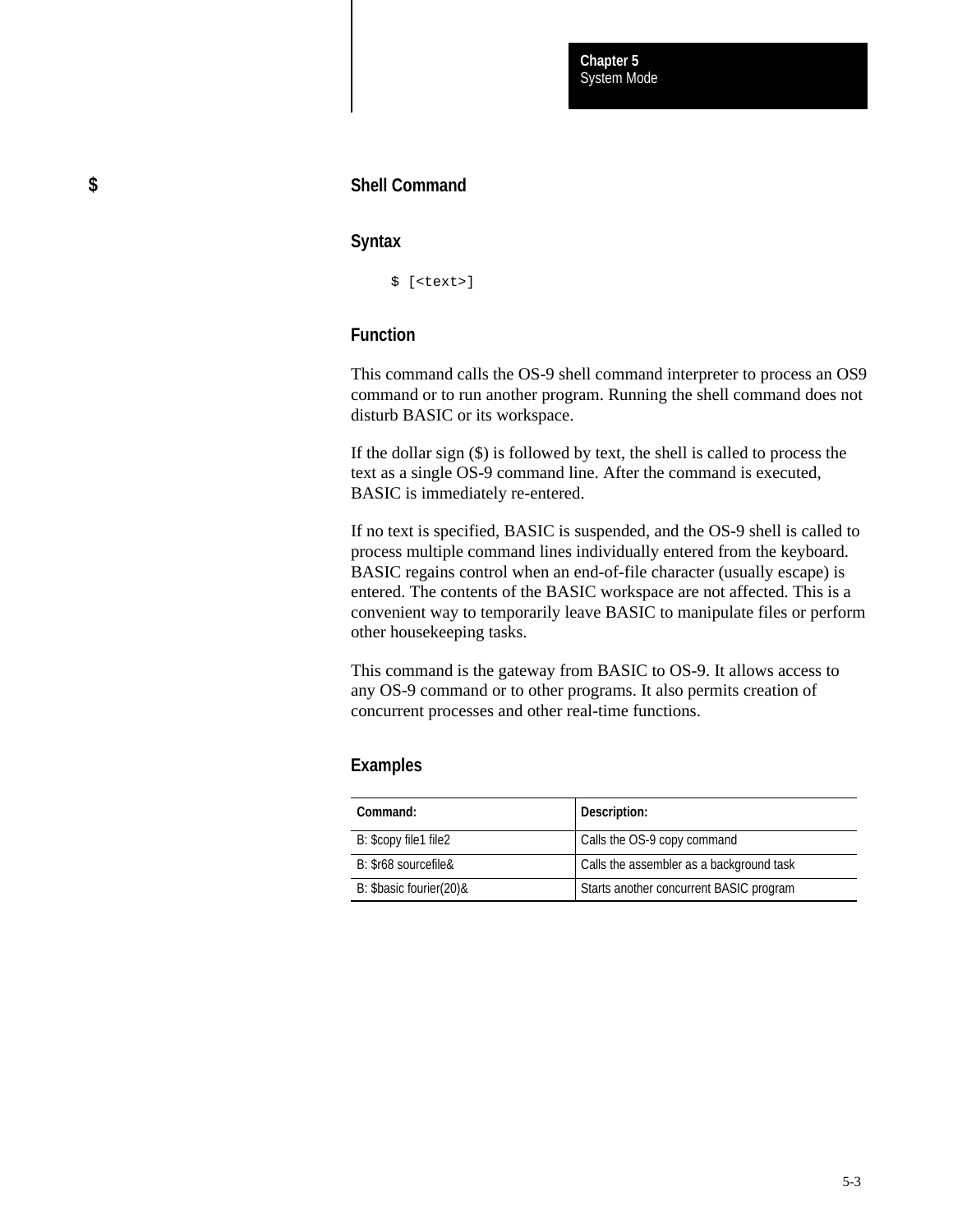**BYE (or <eof> character)**

## **Exit Basic**

#### **Syntax**

BYE

#### **Function**

BYE exits BASIC and returns to OS-9 or the program that called BASIC. Any procedures in the workspace are lost if not previously saved. The end-of-file character (usually the escape key) does the same thing.

## **CHD/CHX**

## **Change Directories**

#### **Syntax**

CHD <pathlist> CHX <pathlist>

### **Function**

CHD changes the current OS-9 user data directory to the specified pathlist which must be a directory file. BASIC uses the data directory to LOAD or SAVE procedures.

CHX changes the current OS-9 user execution directory to the specified pathlist which must be a directory file. The execution directory is used to PACK or auto-load packed modules.

### **Example**

CHD /d1/joe/games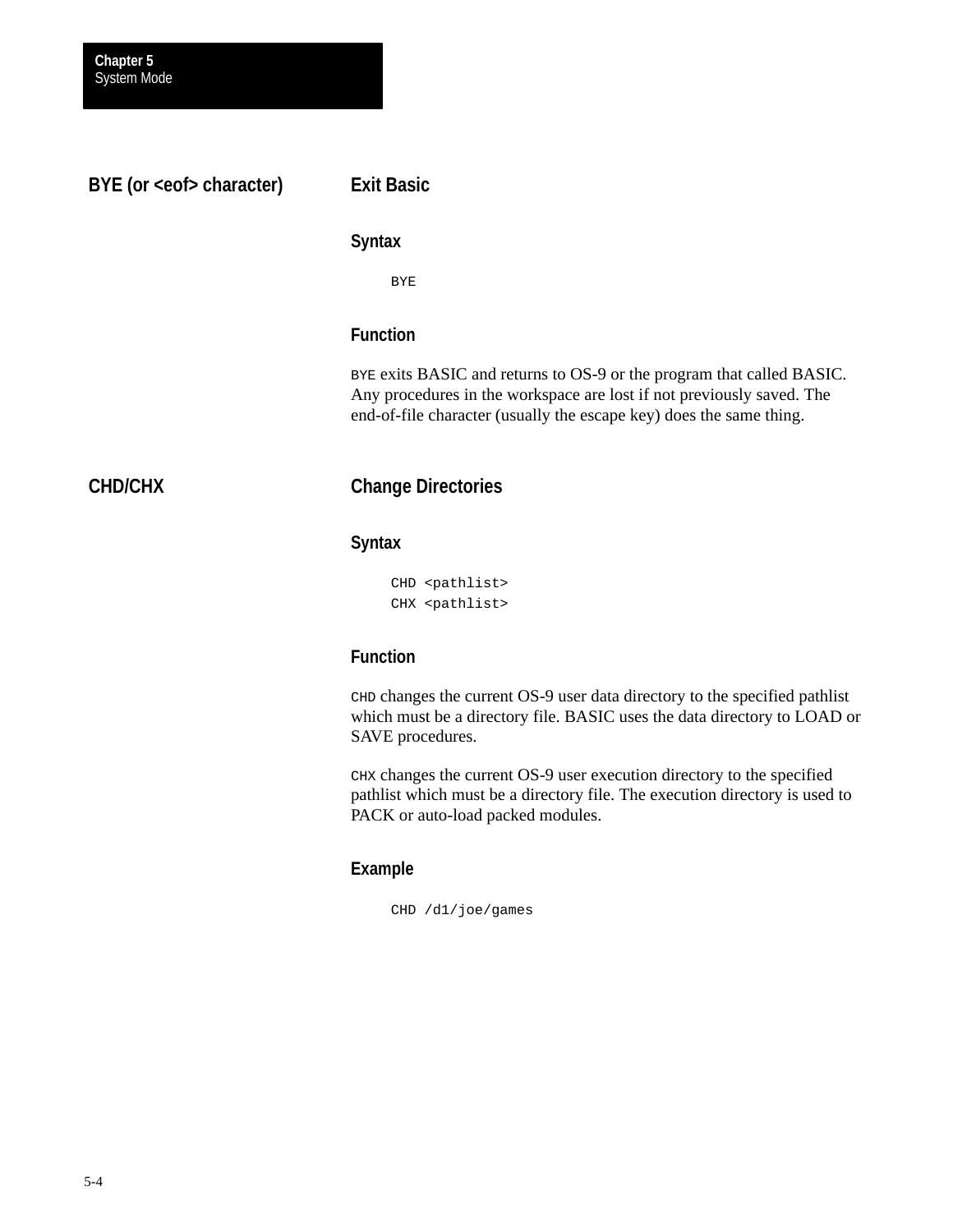System Mode **Chapter 5**

#### **DIGITS**

## **Formats Numerical Output (Real Numbers)**

#### **Syntax**

DIGITS [<number>]

## **Function**

DIGITS controls the number of digits that are printed when REAL numbers are output.

DIGITS also controls the precision of transcendental calculation. The minimum precision is 1 digit to the right of the decimal point, and the maximum precision is 15. If the result is not within this range (1 to 15) precision), the result is brought into range without error. When no <number> is specified, DIGITS displays the current precision.

#### **Example**

```
PROCEDURE Digitsdemo
    DIM x: REAL
    DIGITS 2
    INPUT x
    PRINT x
    END
RUN Digitsdemo
? 44.9234692
44.
```
**DIR**

#### **Display Directory of Workspace**

#### **Syntax**

DIR [<pathlist>]

#### **Function**

DIR displays the name, size, and variable storage requirement of each procedure presently in the workspace. The current working procedure has an asterisk before its name. All packed procedures have a dash before their name (see PACK). The available free memory within the workspace is also given. If a pathlist is specified, output is directed to that file or device.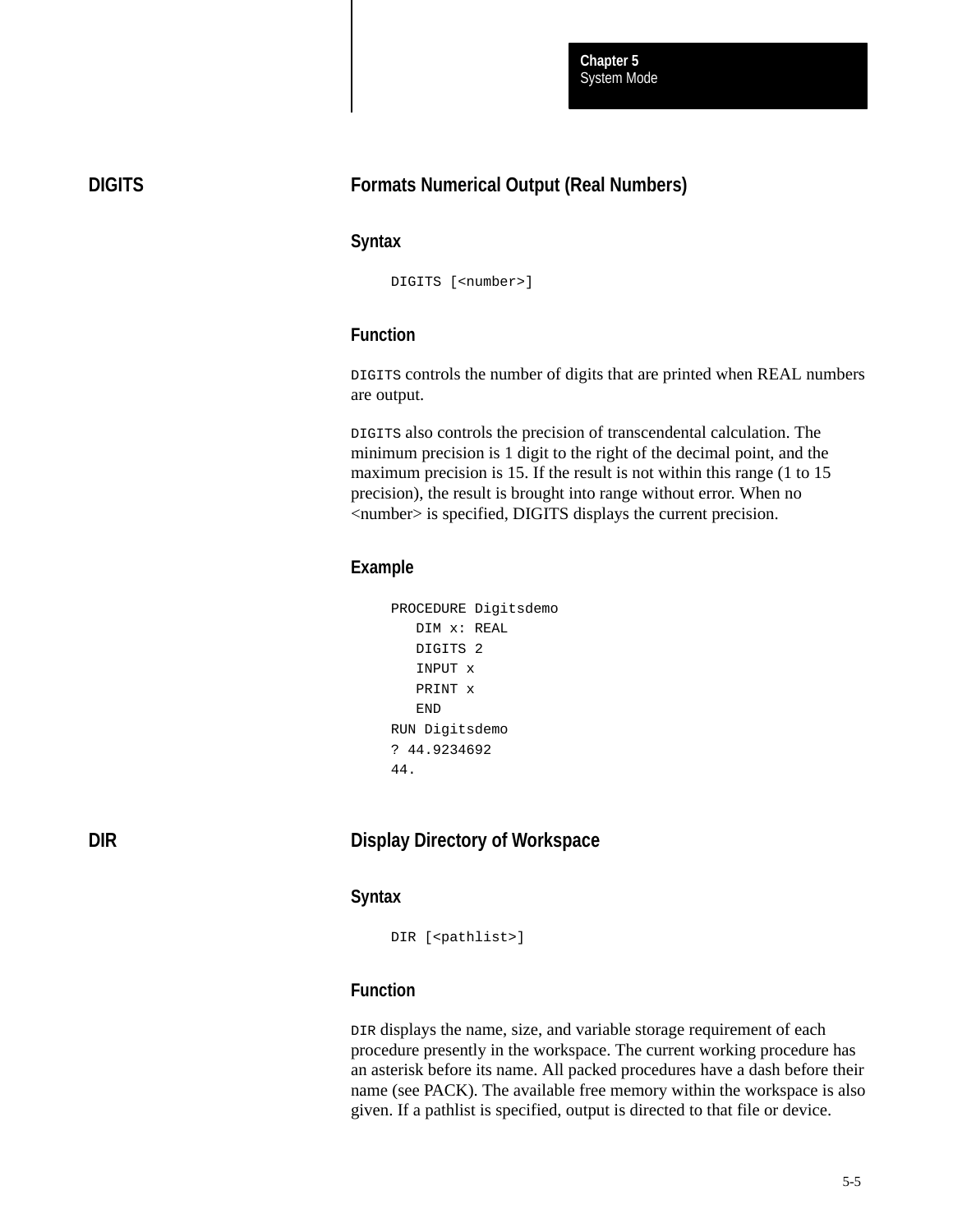A question mark next to a data storage size means the workspace does not have enough free memory to run that procedure.

**Important:** Do not confuse this command with the OS-9 dir command. They have completely different functions.

### **EDIT/E**

## **Enter Edit Mode**

#### **Syntax**

```
EDIT [<procname>]
E [<procname>]
```
#### **Function**

EDIT (E) exits system mode and enters edit mode. If the specified procedure does not exist, a new one is created. See the next chapter for a complete description of how edit mode works.

#### **Examples**

E newprog EDIT newprog

#### **KILL/KILL\***

#### **Delete Procedure from Workspace**

#### **Syntax**

```
KILL [<procname> {, <procname>}]
KILL*
```
#### **Function**

KILL deletes the procedure(s) specified by <procname>. KILL\* clears the entire workspace. This process may take some time if there are many procedures in the workspace.

#### **Examples**

KILL formulas KILL prog1, prog2, prog7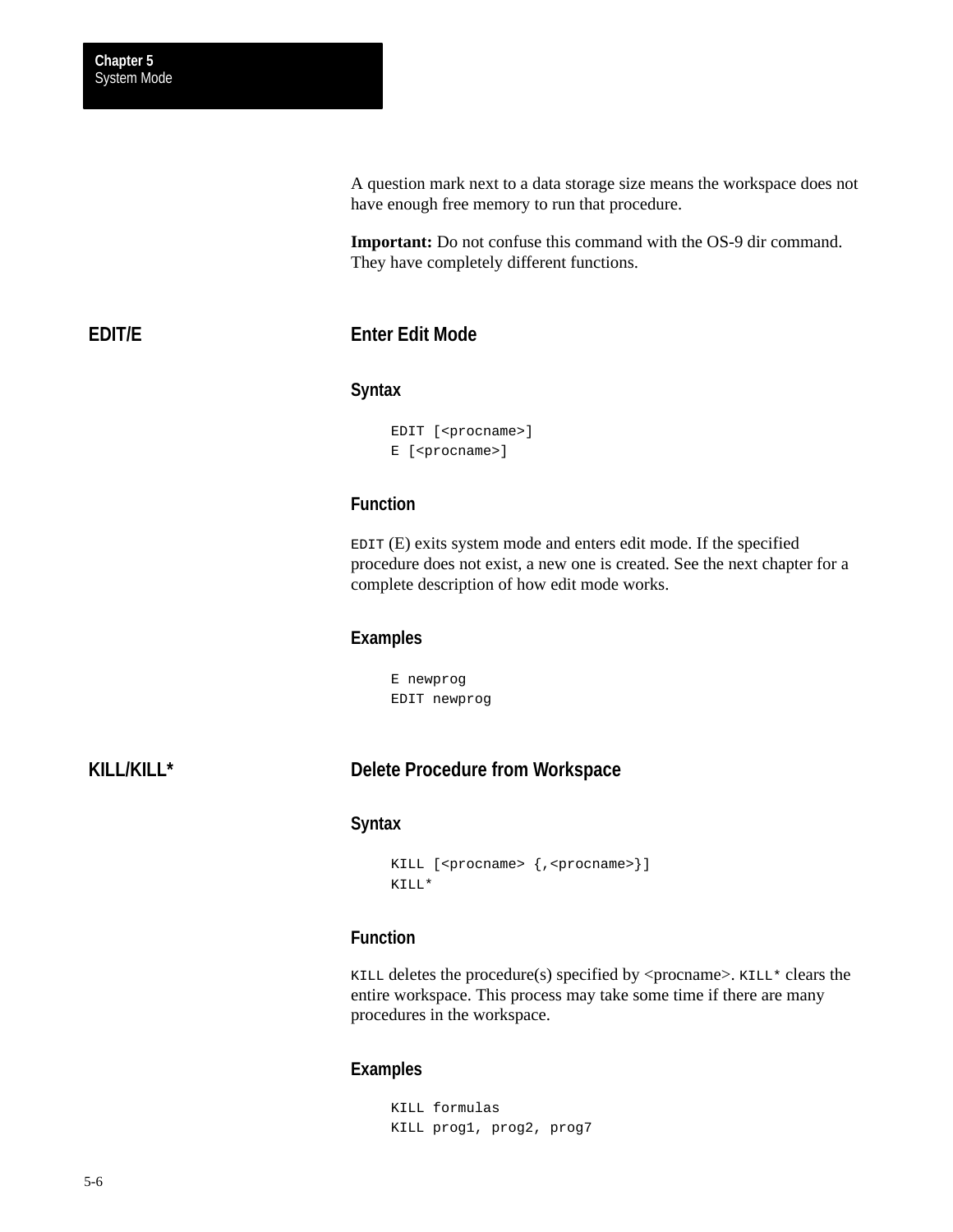System Mode **Chapter 5**

# **LIST/LIST\***

# **Display Listing of Procedure**

#### **Syntax**

```
LIST [<procname> {,<procname>}] [> <pathlist>]
LIST* [<pathlist>]
```
# **Function**

LIST prints a formatted listing of one or more procedures. LIST\* prints a formatted listing of all procedures in the workspace. The listing includes the relative I-code storage addresses in hexadecimal format in the first column. The second column is reserved for program line numbers (if line numbers are used).

If a pathlist is given, the listing is output to that file or device. This option is commonly used to print hard-copy listings of programs.

LIST prints on the OS-9 standard error path (#2) if no pathlist is given.

**Important:** If an asterisk (\*) is used, the file name (<pathlist>) follows immediately *without* a greater-than sign (>) before it.

#### **Examples**

```
LIST* /p
LIST prog2,prog3 >/p
LIST prog5 >temp
```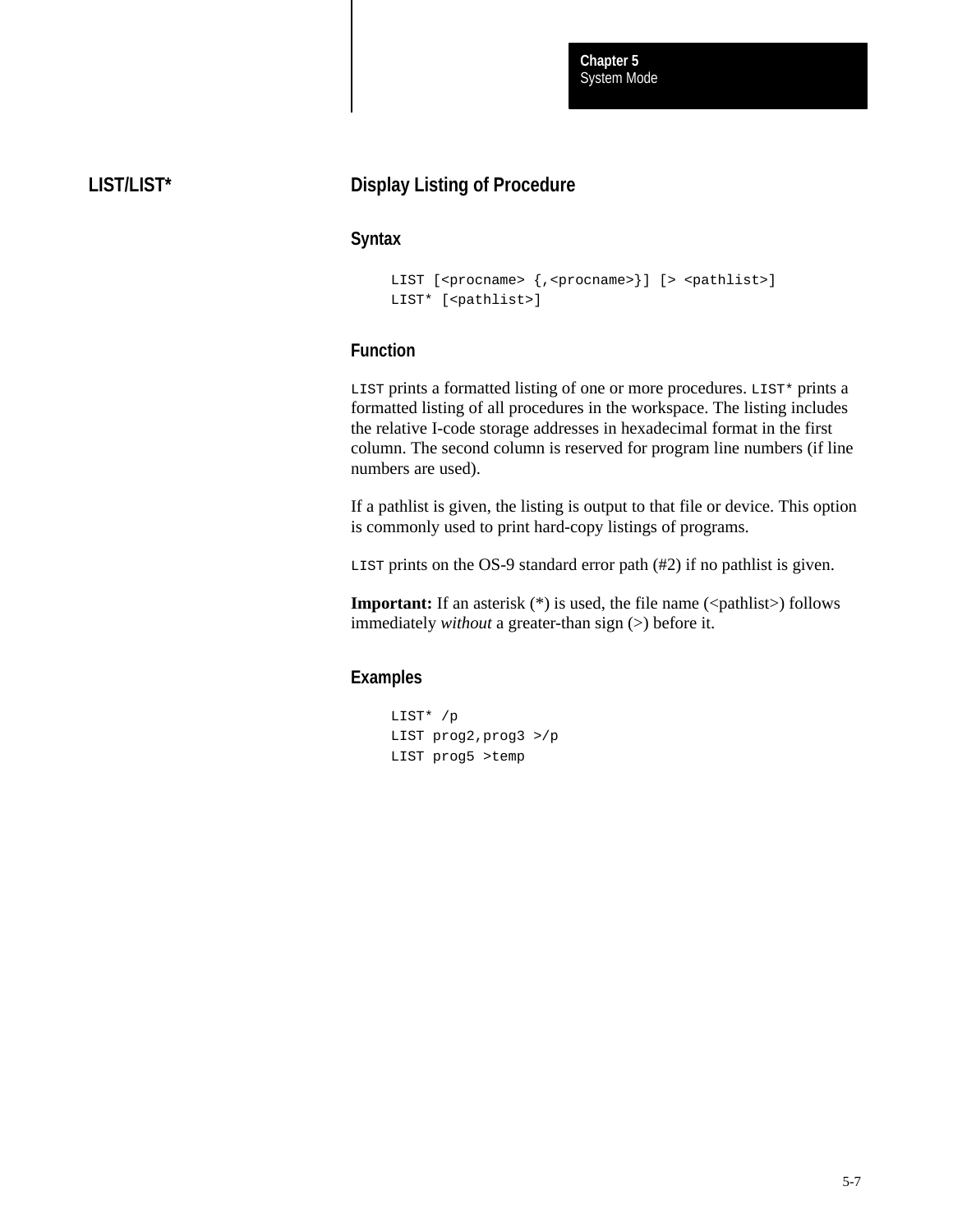**LOAD**

# **Load Procedure into Workspace**

#### **Syntax**

LOAD <pathlist>

## **Function**

LOAD loads all procedures from the specified file into the workspace. As procedures are loaded, their names are displayed. If any of the procedures being loaded have the same name as a procedure already in the workspace, the existing procedures are erased and replaced with the procedure being loaded.

If the workspace fills up before the last procedure in the file is loaded, an error (#32) is given. In this case, not all procedures may have been loaded, and the one being loaded when the workspace became full may not be completely loaded. You should KILL the last procedure, use the MEM command to get more memory or KILL unnecessary procedure(s) to free up space, and then LOAD the file again.

### **Example**

LOAD quadratics

**MEM**

# **Display or Request Workspace Memory**

#### **Syntax**

MEM [<number>]

# **Function**

MEM used without a number displays the present total workspace size in (decimal) bytes. If a number is given, BASIC asks OS-9 to expand or contract the workspace to that size. A hex value can be used if preceded by a dollar sign. If MEM responds with What?, you either asked for more memory than is available, tried to give back too much memory (there has to be enough to store all procedures in the workspace), or gave an invalid number.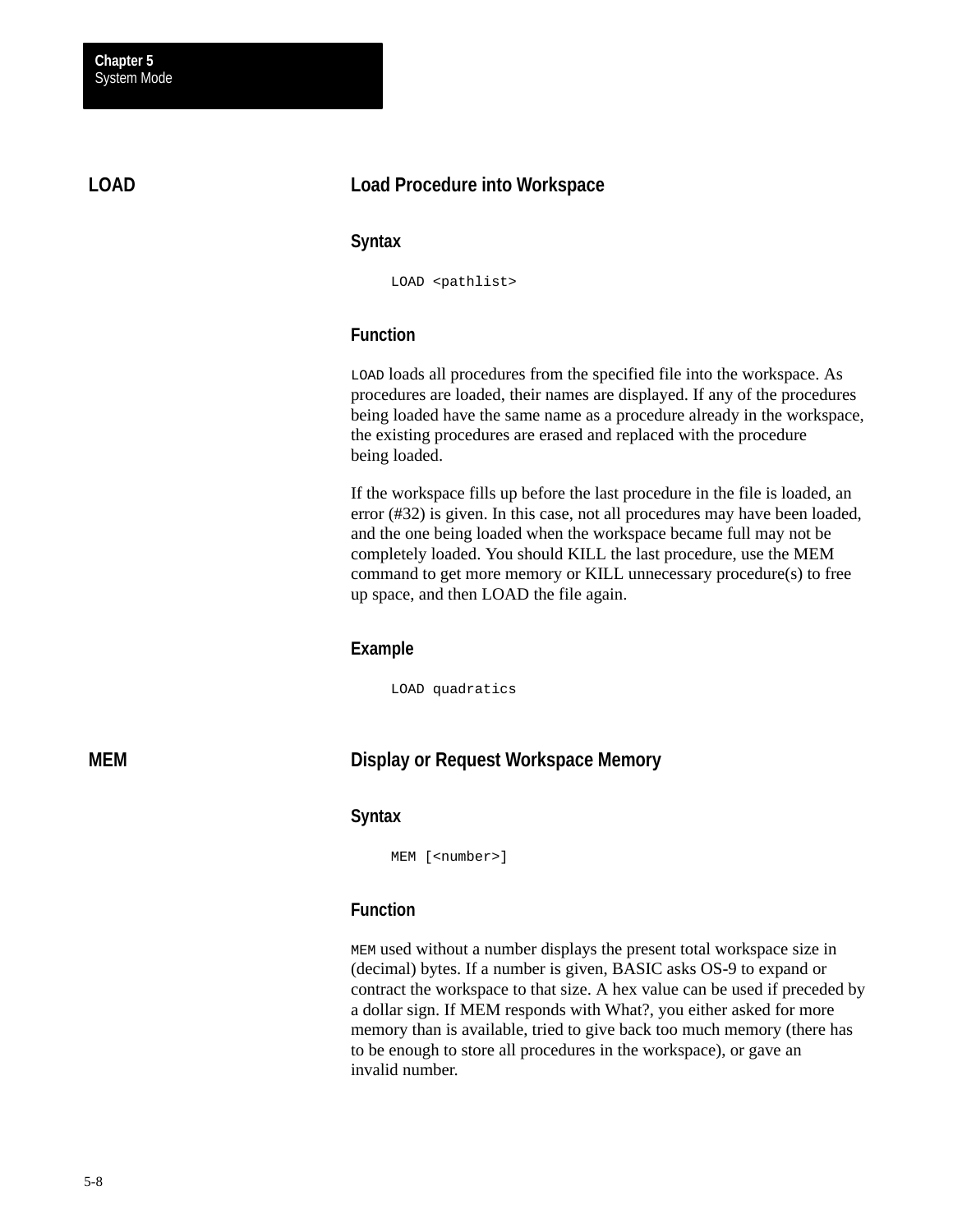#### **Example**

MEM 18000

# **PACK/PACK\***

**Pack Procedure**

#### **Syntax**

```
PACK [<procname> {,<procname>}] [> <pathlist>]
PACK* [<pathlist>]
```
# **Function**

PACK causes an extra compiler pass on the specified procedure(s). This removes names, line numbers, non-executable statements, etc. The result is a smaller, faster procedure(s) that *cannot* be edited or debugged but can be executed by BASIC or by the BASIC run-time-only program called RunB.

If a pathlist is not specified, the name of the first procedure in the list is used as the file name. The packed file is stored in your execution directory.

The procedure is written to the file/device specified in OS-9 memory module format suitable for loading in ROM or RAM *outside* the workspace. BASIC automatically loads the packed procedure when you try to run it later. Here is an example sequence that demonstrates packing a procedure:

| PACK sort | Packs procedure sort and creates a file       |
|-----------|-----------------------------------------------|
| KILL sort | Kills procedure inside the workspace          |
| RUN sort  | Run (sort is loaded outside of the workspace) |
| KILL sort | Done; delete sort from outside memory         |

The last step does not have to be done immediately if you will be using the procedure again later, but you should kill it when you are done so its memory can be used for other purposes.

**Important:** The packed file cannot be loaded into the workspace later on*.* Always perform a regular SAVE before packing a procedure.

#### **Example**

```
PACK proc1,proc2 >packed.programs
```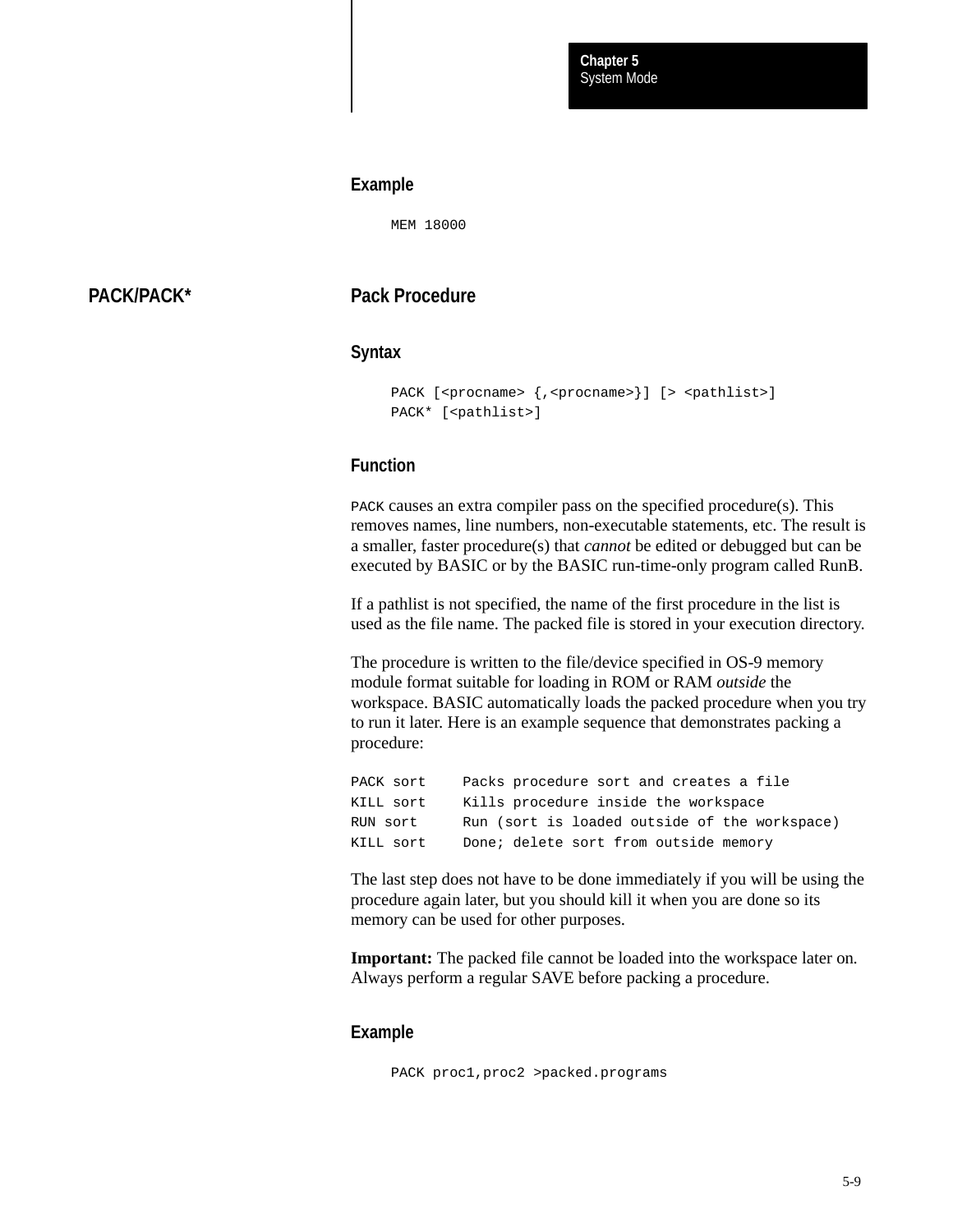### **RENAME**

**RUN**

## **Rename a Procedure**

#### **Syntax**

RENAME <procname>, <new procname>

# **Function**

RENAME changes the name of a procedure. It can be used to allow two copies of the same procedure in the workspace under different names.

#### **Example**

RENAME thisproc thatproc

# **Execute a Procedure**

#### **Syntax**

```
RUN [<procname> [ ( <expr> , {<expr>} ) ]]
```
# **Function**

RUN executes the specified procedure. BASIC leaves system mode and enters execution mode.

You can use a parameter list to pass expected parameters to the procedure. This is generally used in the same way that a RUN statement inside a procedure calls another procedure. The only restriction is that all parameters must be constants or expressions without variables. See the PARAM statement description.

The procedure called can be normal or packed. If the procedure is not found inside BASIC's workspace, BASIC calls OS-9 to attempt to LINK to an external (outside the workspace) module. If this fails, BASIC attempts to LOAD the procedure from a file of the same name.

#### **Examples**

```
RUN getdata
RUN invert("the string to be inverted")
RUN power(12,354.06)
RUN power($32, sin(pi/2))
```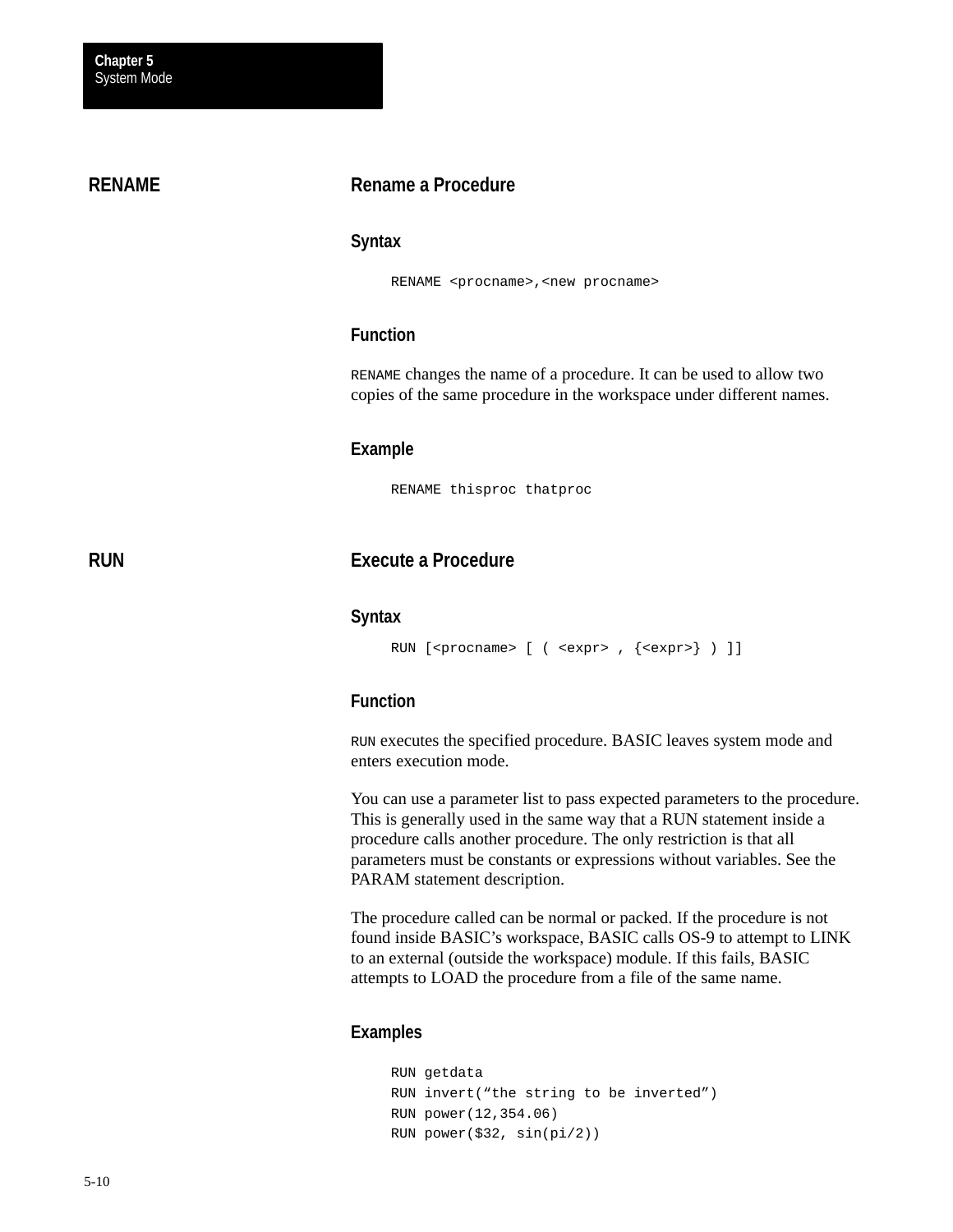System Mode **Chapter 5**

# **SAVE/SAVE\***

# **Write Procedure to an Output File**

### **Syntax**

```
SAVE [<procname> { <procname>} [> <pathlist>]]
SAVE* [<pathlist>]
```
# **Function**

SAVE writes the procedure(s) (or all procedures with SAVE\*) to an output file or device in source format. SAVE is similar to the LIST command except the output is not formatted and I-code addresses are not included. If a pathlist is not specified, it defaults to the name of the first procedure listed.

If a file of the same name already exists, SAVE prompts with the following:

rewrite?

You may answer Y for yes which causes the existing file to be rewritten with the new procedure(s); or N to cancel the SAVE command.

**Important:** If an asterisk  $(*)$  is used, the file name  $(\langle$  pathlist $\rangle)$  follows immediately *without* a greater-than sign (>) before it.

#### **Examples**

```
SAVE proc2 proc3 proc4 >monday.work
SAVE* newprogram
SAVE
SAVE >testprogram
```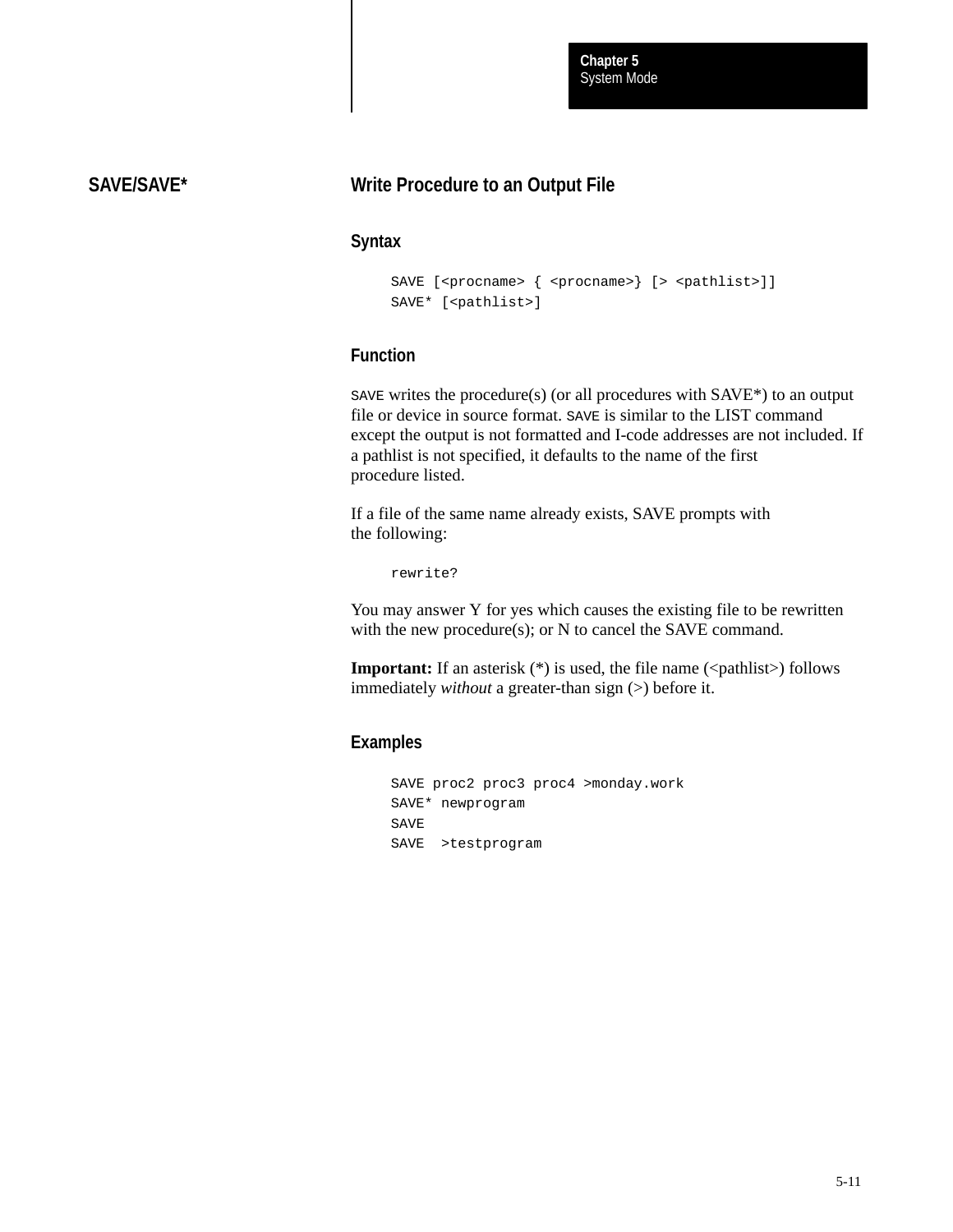# **Chapter 6**

# **Edit Mode**

# **Edit Mode Commands**

You use the edit mode (**the editor**) to create or modify BASIC procedures. To enter edit mode from system mode, use the EDIT (or E) command. When you enter edit mode, the prompt  $E:$  is displayed. If you have used a text editor before, you will find the BASIC editor similar to many others except for these two differences:

- The editor is both string and line number oriented. Using line numbers is optional, and you can correct text without re-typing the entire line.
- The editor is interfaced to the BASIC compiler and decompiler. This lets BASIC perform continuous syntax error checking and allows programs to be stored in memory in a more compact, compiled form.

The editor includes the following commands. Each command is described in detail later in this chapter.

| Command:                                      | Description:                             |
|-----------------------------------------------|------------------------------------------|
| $<$ Cr $>$                                    | Moves the edit pointer forward one line. |
| $+$ [ <number>]</number>                      | Moves the edit pointer forward.          |
| $-$ [ <number>]</number>                      | Moves the edit pointer backward.         |
| <space> <text></text></space>                 | Inserts an unnumbered line.              |
| <space> <line#> <text></text></line#></space> | Inserts or replaces a numbered line.     |
| $<$ line# $>$ $<$ cr $>$                      | Finds a numbered line.                   |
| C.                                            | Changes a string.                        |
| d                                             | Deletes a line.                          |
|                                               | Lists $line(s)$ .                        |
| q                                             | Quits editing.                           |
|                                               | Renumbers line.                          |
| S                                             | Searches for string.                     |
| $<$ esc $>$                                   | Quits editing.                           |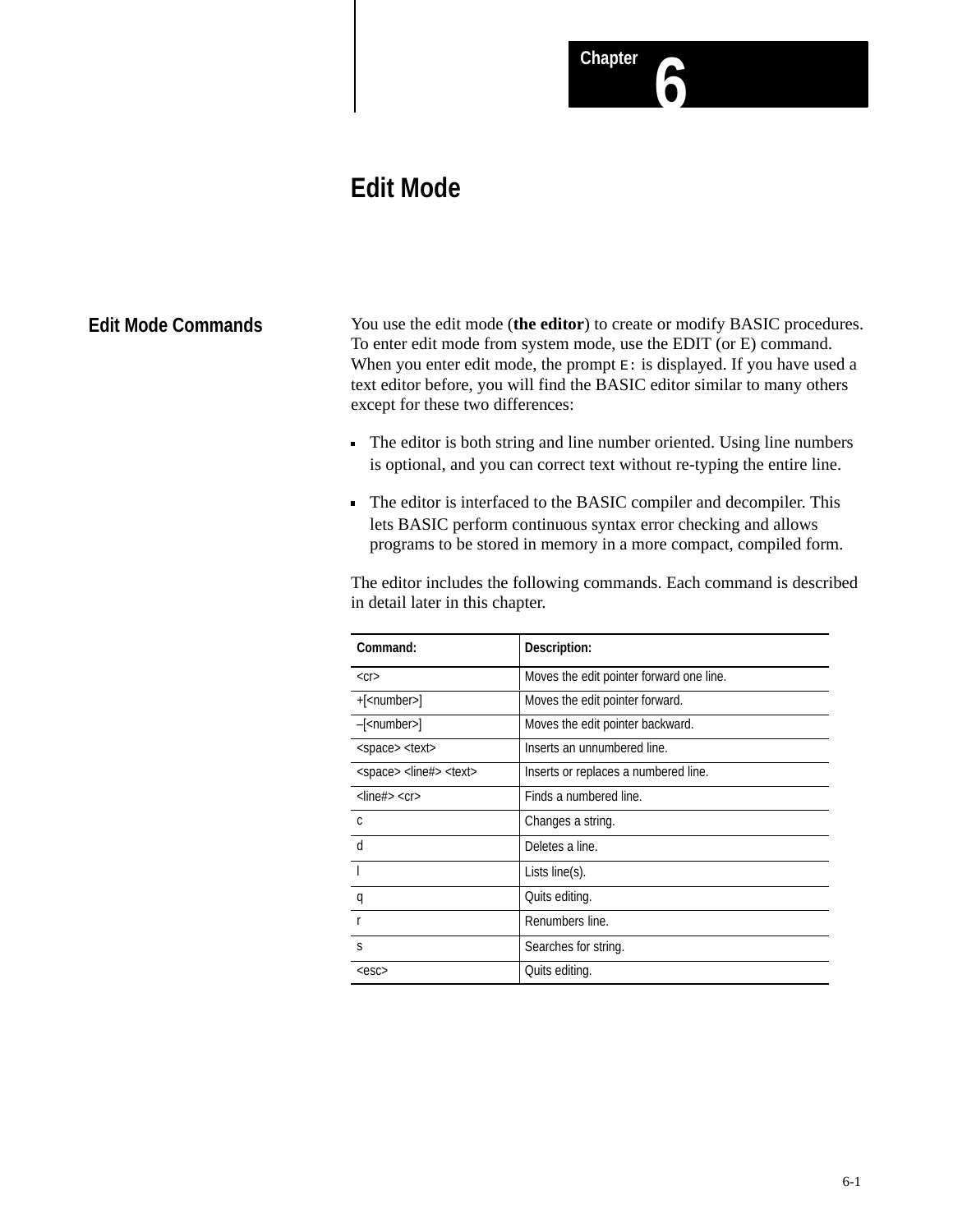# **How the Editor Works**

BASIC programs are always stored in memory in a compiled form called **I-code** (short for **Intermediate Code**). I-code is a complex binary coding system for programs that lies between your original source program and the computer's native machine language. I-code is relatively compact, can be executed rapidly, and most importantly, can be reconstructed almost back to the original source program. The editor is closely connected to the compiler and decompiler systems within BASIC that translate source code to I-Code and vice-versa.

When you enter or change a program line and press the return key, the compiler instantly translates this text to the internal I-code form. When BASIC displays program lines, it uses the decompiler to translate the I-code back to the original source format. These processes are completely automatic and do not require any special action on your part.

This technique has several advantages:

- It allows the text editor to report many (syntax) errors immediately so you can correct them instantly.
- The I-code representation of a program is more compact (by about 30%) than its original form. This allows you to have larger programs in any given amount of available memory.

When BASIC lists programs, they may appear slightly different than the way they were originally typed in, but they are always functionally identical to the original form. A different appearance can happen if the original program had extraneous spaces between keywords, unnecessary parentheses in expressions, etc. BASIC keywords are always automatically capitalized.

When you finish editing the procedure, use the q (for quit) command to exit edit mode and return to system mode. When you enter the q command, the compiler passes over the entire procedure again. At this time, syntax that extends over multiple lines is checked and errors reported. Examples of these errors are:

- GOTO or GOSUB to a non-existent line
- missing variable or array declarations
- improperly constructed loops

These errors are reported using an error code and the hexadecimal I-code address of the error. For example:

01FC ERR #000:043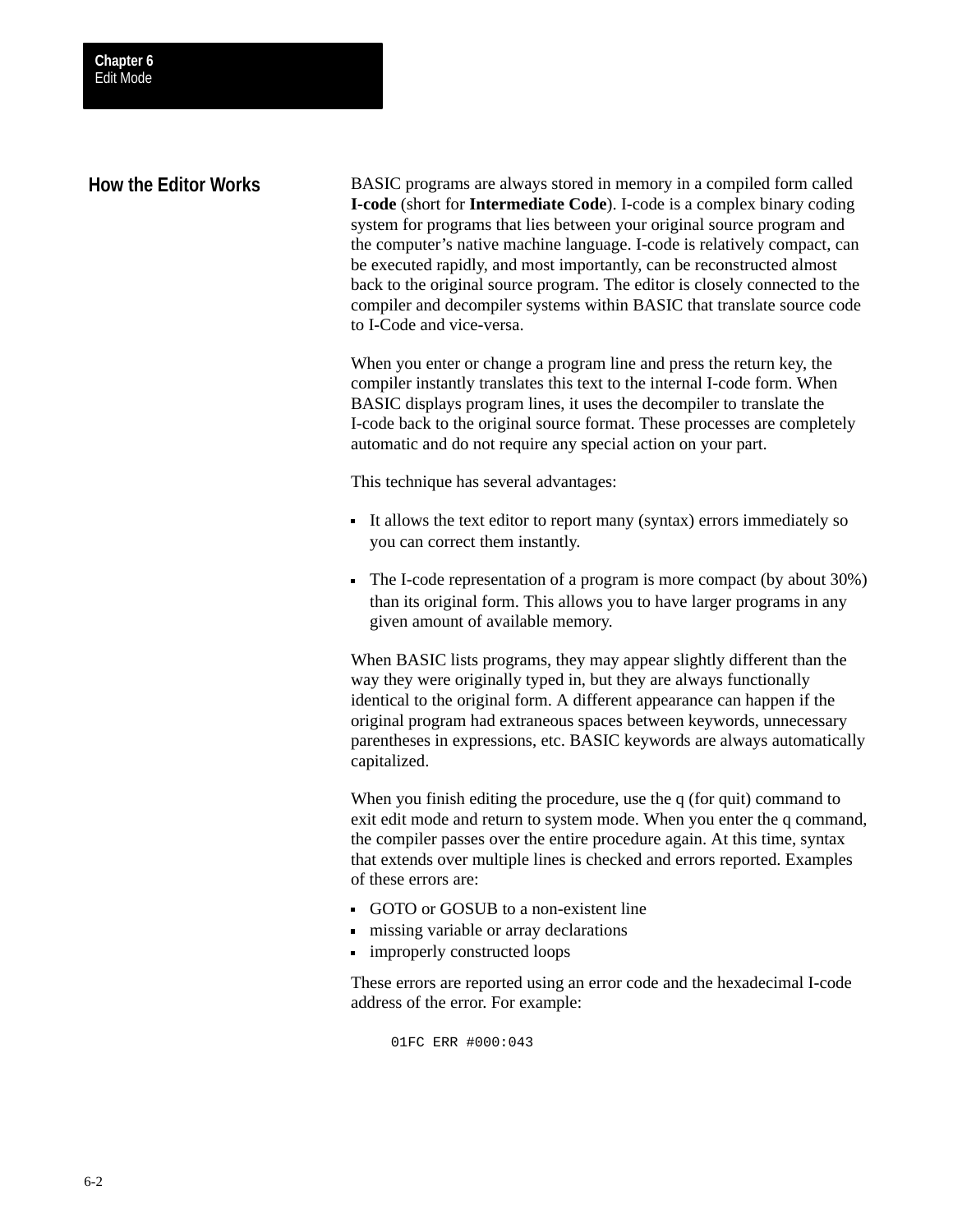This message means that error number 43 was detected in the line that included I-code address 01FC (hexadecimal). The LIST command gives the I-code addresses so you can locate lines with errors reported during the compiler's second pass.

The editor can work on programs with or without line numbers. If you use line numbers, they must be positive whole numbers in the range of 1 to 32767.

If you have used another version of the BASIC language, this is the kind of editing you probably used. However, well-structured programs seldom really need line numbers. Do not use line numbers unless they are necessary. By not using line number, your programs will be shorter, faster, and easier to read.

The line-number oriented commands are:

**Line-Number Oriented**

**Editing**

| Command:                        | Description:                         |  |
|---------------------------------|--------------------------------------|--|
| $<$ space> $<$ line#> $<$ text> | Inserts or replaces a numbered line. |  |
| $<$ line# $>$ $<$ cr $>$        | Finds a numbered line.               |  |
|                                 | Renumbers a line.                    |  |
|                                 | Renumbers all lines.                 |  |

To enter or replace a numbered line, enter a <space>, followed by the line number and statement. You can enter numbered lines in any order, but they are stored in ascending sequence. To move the edit pointer to a numbered line, type the line number followed by a carriage return. The editor moves to that line (or the line with the next higher number if the specified number is not found) and displays it. You can delete the line with the d command.

The r renumber command uniformly resequences all numbered lines and lines that refer to numbered lines. The syntax for this command is as follows:

```
r [ <beg line #> [,<incr> ] ] [CR]
r*[ <beg line #> [,<incr> ] ] [CR]
```
The first format renumbers the program starting at the current line and moving forward to the end of the procedure. Lines are renumbered using  $\langle$ beg line# $>$  as the initial line number.  $\langle$ incr $>$  is added to the previous line number for the next line's number. The following example gives the first line number 200, the second 205, etc. If  $\langle \text{beg line#} \rangle$  and/or  $\langle \text{incr} \rangle$  are not specified, the values 100 and 10, respectively, are assumed.

r 200,5

The second form of the command renumbers all lines in the procedure.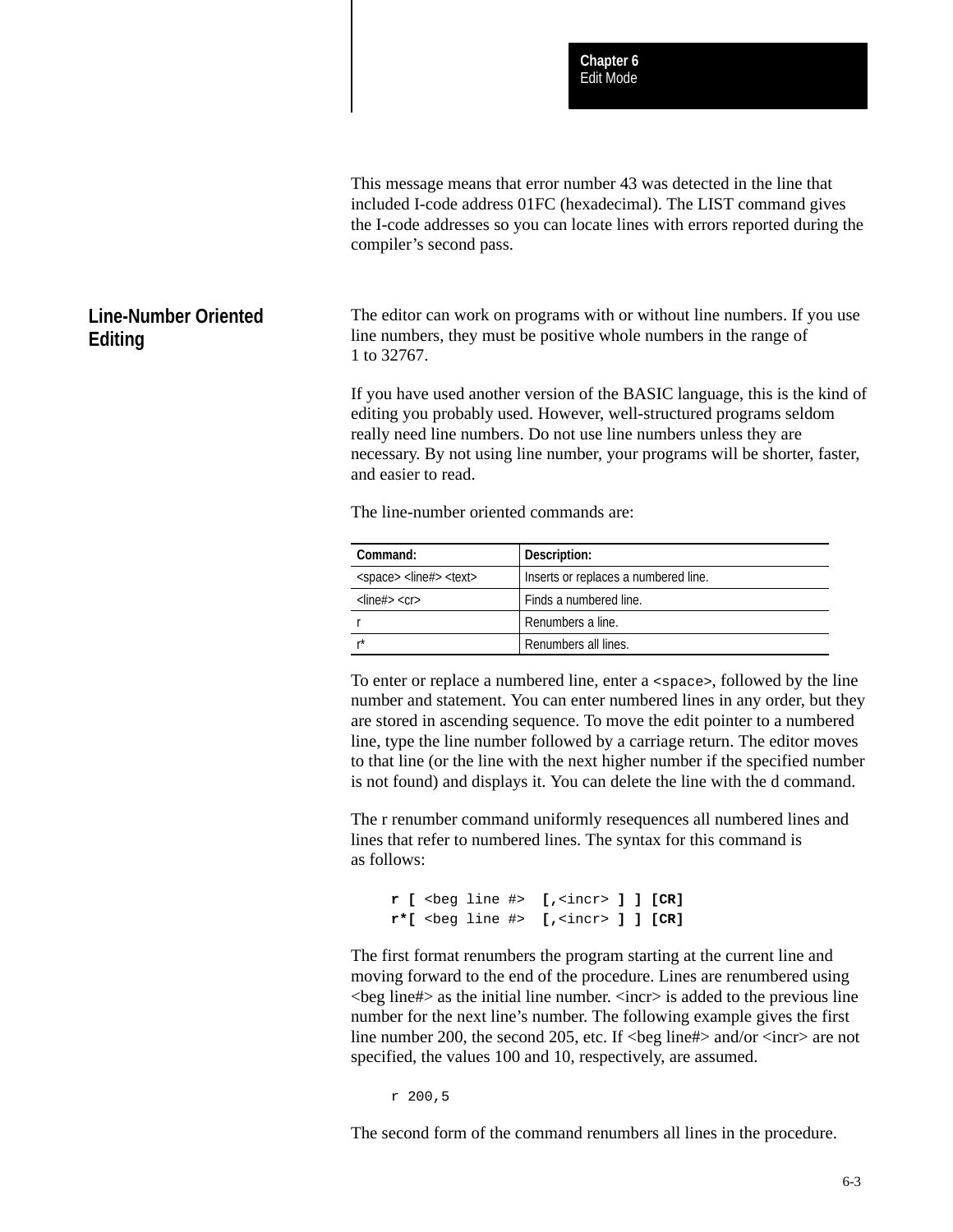# **String-Oriented Editing**

Most editor commands are string-oriented, which means that you can enter or change whole or partial lines without using line numbers. String-oriented editing is generally fast and convenient.

Because line numbers are not used, the editor maintains an **edit pointer** to indicate which line is the present working location within the procedure. String-oriented commands work relative to this point.

The editor shows you the location of the edit pointer by displaying an asterisk (\*) at the left side of the program line where the edit pointer is presently located.

# **Moving the Edit Pointer**

Use the addition  $(+)$  and subtraction  $(-)$  commands to reposition the edit pointer:

| Command:              | Description:                             |
|-----------------------|------------------------------------------|
| $-$ <number></number> | Moves backward <number>lines.</number>   |
| $\star$               | Moves to the beginning of the procedure. |
|                       | Moves forward one line.                  |
| $+$ <number></number> | Moves forward <number> lines.</number>   |
| $, *$                 | Moves to the end of procedure.           |

The  $\langle$  number $\rangle$  indicates how many lines to move. Backward means towards the first line of the procedure. If the number is omitted, one is used (this is true of most edit commands).

A line consisting of a carriage return only moves the pointer forward one line, which makes it easy to **step** through a program one line at a time. Therefore, the following commands all do the same thing:

**[CR] + [CR] +1 [CR]**

# **Inserting Lines**

The insert line function consists of a space followed by a BASIC statement line. The statement is inserted just ahead of the edit pointer position. The space itself is not inserted.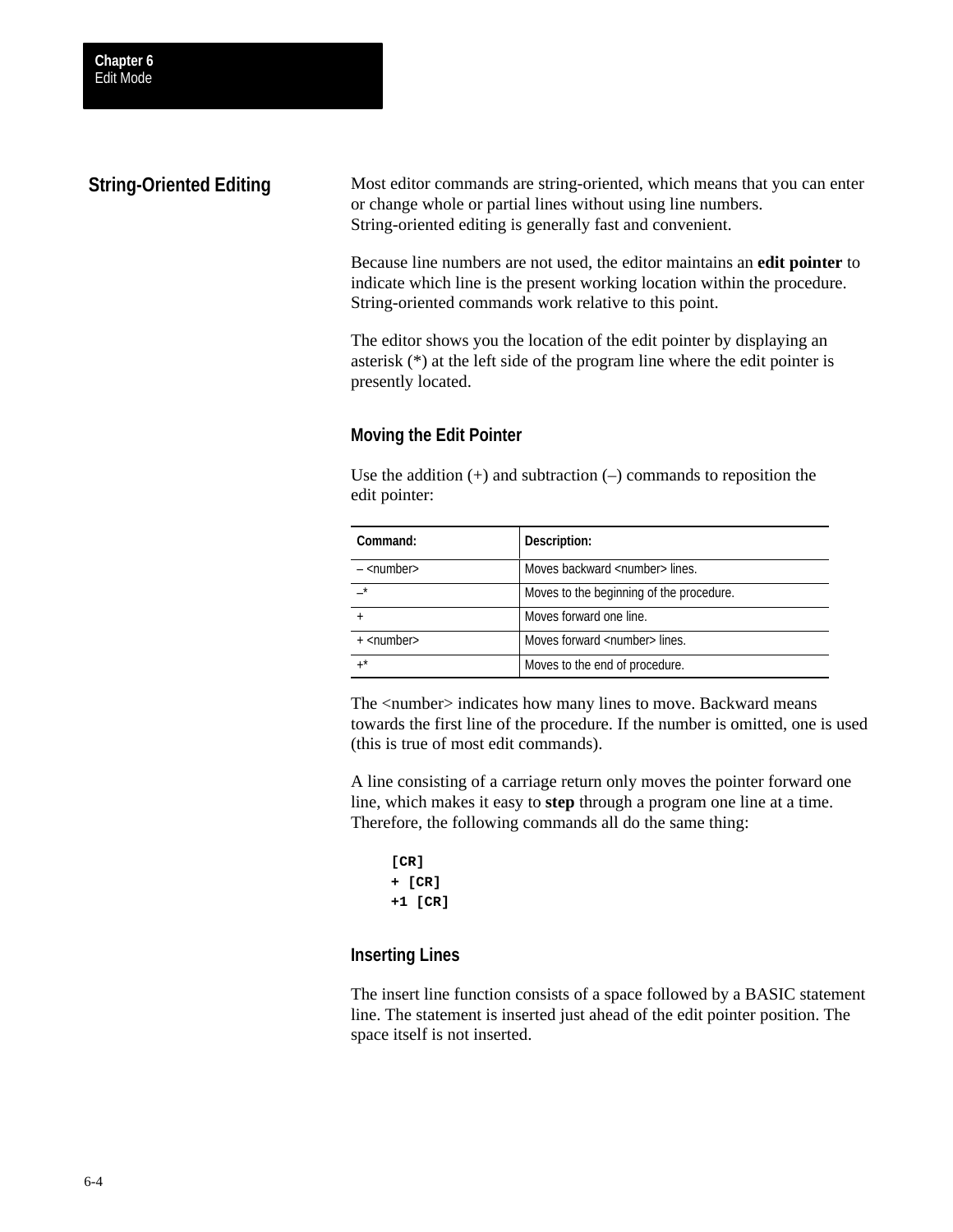### **Deleting Lines**

The d command deletes one or more lines:

```
d [<number>] [CR]
d*
```
The first form deletes the specified number of lines starting at the edit pointer's current position. If the number is negative, that many lines *before* the current line are deleted. If a line number is omitted, only the current line is deleted.

The second form deletes *all* lines in the procedure. The editor also accepts two variations of this command:

| Command:  | Description:                                         |
|-----------|------------------------------------------------------|
| $d_{+}^*$ | Deletes all lines to the end of the procedure.       |
|           | Deletes all lines to the beginning of the procedure. |

**Important:** Be careful when using the d\* command. You may delete lines unintentionally.

# **Listing Lines**

The l command displays one or more lines:

```
l [<number>] [CR]
l*
```
The first form displays the specified number of lines starting at the edit pointer's current position. If the number is negative, previous lines are listed.

The second form displays the entire procedure. Neither form changes the edit pointer's position. The line that is the current position of the edit pointer is displayed with a leading asterisk.

### **Search: Finding STRINGS**

A **string** is a sequence of one or more characters. This can include letters, numbers, or punctuation, in any combination. Strings allow you to change or locate a portion of a statement without having to type the entire statement.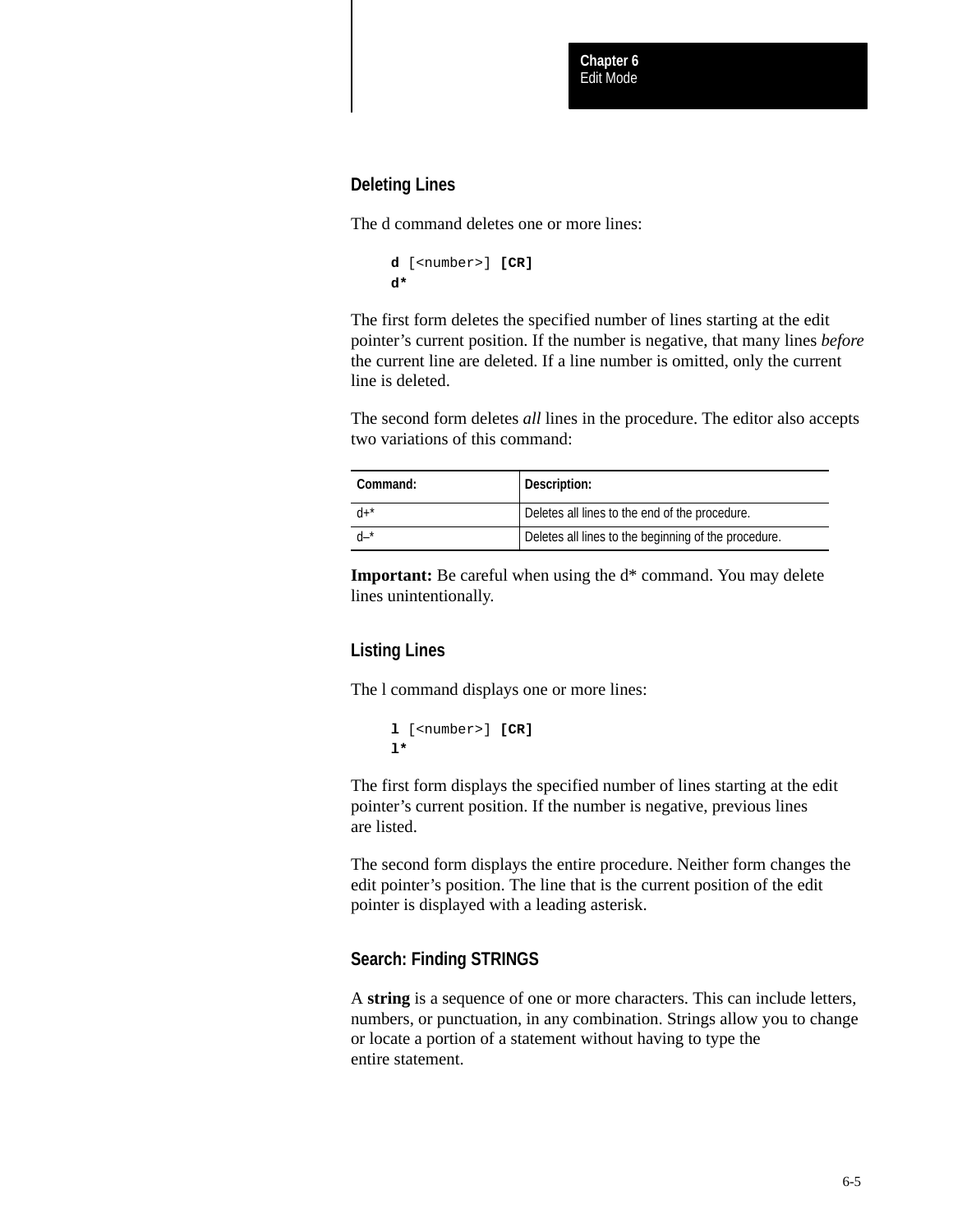In the editor, strings must be surrounded by **delimiters**. Delimiters are two matching characters located at the beginning and the end of a string. The editor uses delimiters to locate the beginning and the end of strings. The characters used for delimiters are not considered part of the string. Therefore, the character you use for a delimiter must not appear within the string.

Do not confuse the strings used by the editor with BASIC's data type which is also called STRING –. Although they have the same name, they are quite different.

You can use the s command to locate the next occurrence or all occurrences of a string. The format for this command is as follows:

```
s <delim> <match str> [<delim>] [CR]
s*<delim> <match str> [<delim>] [CR]
```
The first format searches for the  $\langle \text{match str} \rangle$  starting with the current line. If any line at or following the edit pointer includes a sequence of characters that match the search string, the edit pointer is moved to that line and the line is displayed. If the string cannot be located, the following message is displayed and the edit pointer remains at its original position:

CAN'T FIND: "<match str>"

The s\* variation searches for all occurrences of the string in the procedure starting at the present edit pointer and displays all lines in which it is found. The edit pointer is moved to the last line where the string occurred.

Here are some examples:

| Command:              | Description:                           |  |  |  |
|-----------------------|----------------------------------------|--|--|--|
| E:s/counter/          | Looks for the string: counter          |  |  |  |
| E: S. 1/2.            | Looks for the string: 1/2              |  |  |  |
| E:s?three blind mice? | Looks for the string: three blind mice |  |  |  |

#### **Change: STRING Substitution**

The change string function can eliminate a tremendous amount of typing. It allows strings within lines to be located, removed, and replaced by another string. This command is commonly used for fixing error lines without having to retype the entire line or changing a variable name throughout a program. The format for the c command is as follows:

**c** <delim> <match str> <delim> <repl str> [<delim>] **[CR] c\***<delim> <match str> <delim> <repl str> [<delim>] **[CR]**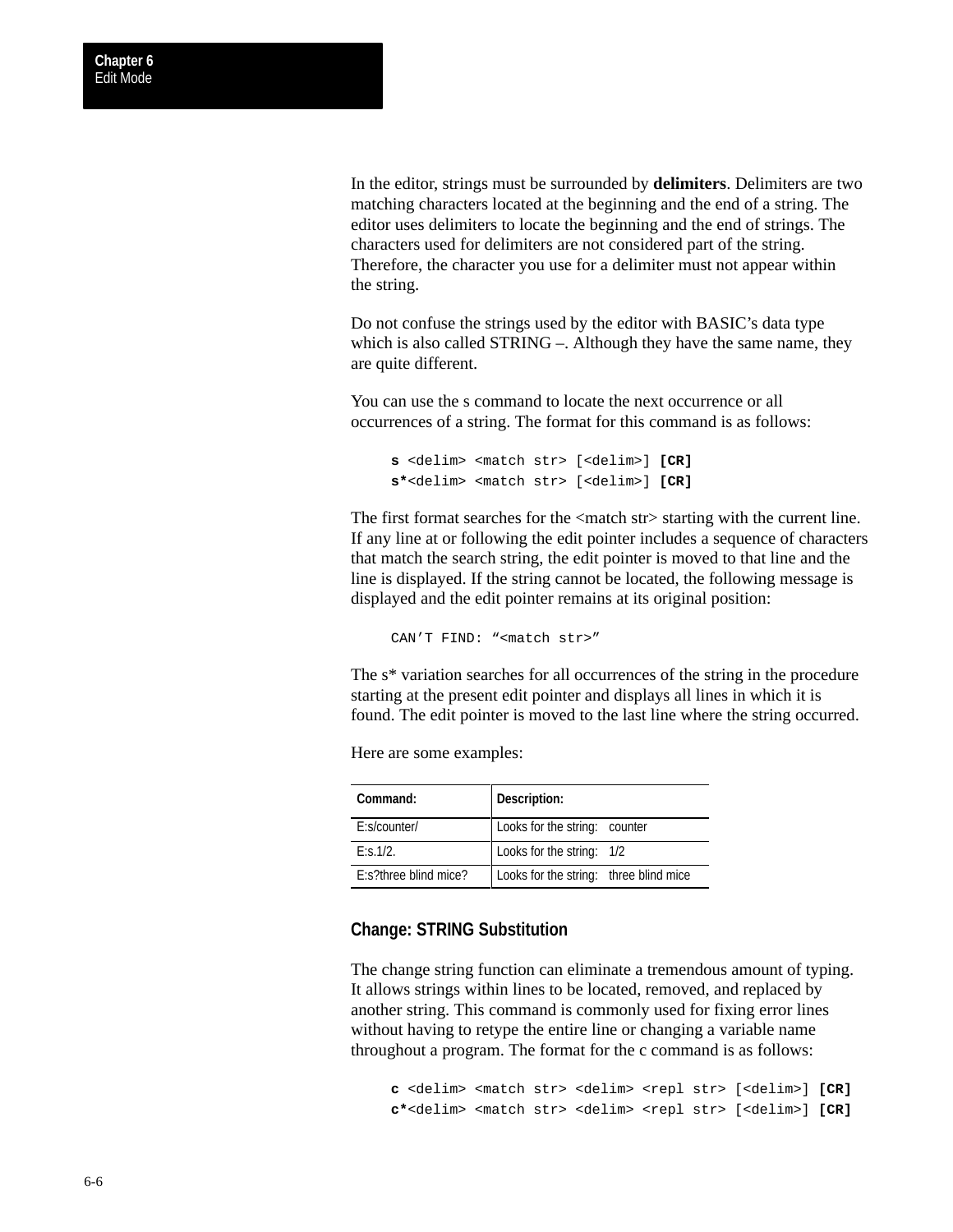In the first form, the editor looks for the first occurrence of the match string starting at the present edit pointer position. If found, the match string is removed from the line and the replacement string is inserted in its place.

The second form works the same way, except it changes *all* occurrences of the match string in the procedure starting at the edit pointer's current position.

The  $c^*$  command stops when it finds or creates a line with an error.

**Important:** Sometimes you can inadvertently change a line you did not intend to change because the match string is imbedded in a longer string. For example, if you attempt to change no to yes and the word normal occurs before the no you are looking for, normal will change to yesrmal.

#### **Examples**

**c/xval/yval/ c\*,GOSUB 5300,GOSUB 5500**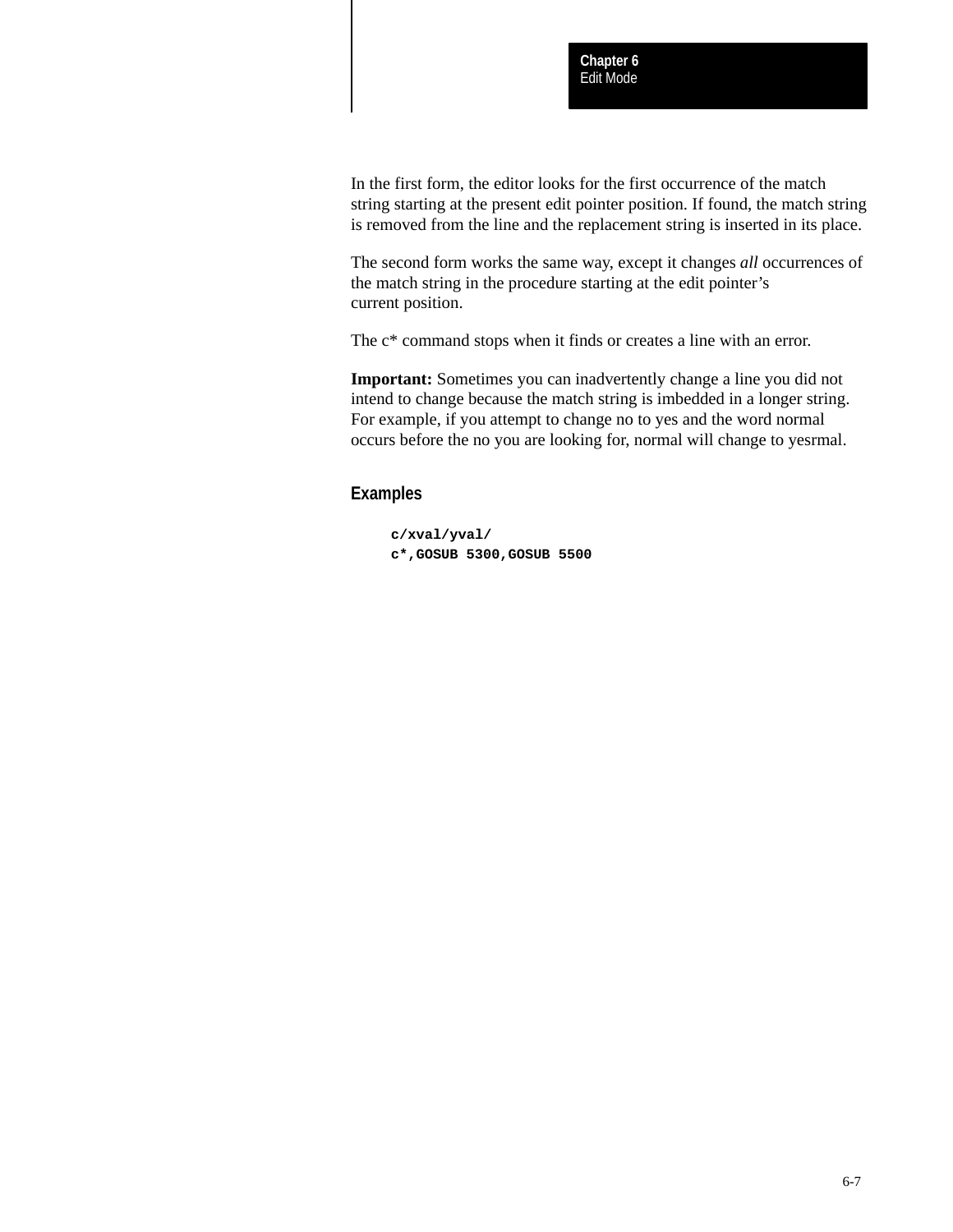# **Execution Mode**

**Running Programs**

To run a BASIC procedure, enter:

**RUN** <procname>

If the procedure you want to run was the last procedure edited, listed, saved, etc., you can execute it without specifying a procedure name (the asterisk (\*) shown in the DIR command identifies this procedure).

If the procedure expects parameters, you can enter them on the same command line. They must all be constant numbers or strings, as appropriate, and must be given in the correct order. For example:

#### **RUN add(4,7)**

This calls a program (such as the one that follows) and passes it the specified parameters.

```
PROCEDURE add
PARAMETER a, b, a, b receive the values 4, 7PRINT a+b
END
```
The ability to pass parameters to a program allows you to specifically initialize program variables. Sometimes certain procedures are parts of a larger software system and are designed to be called from other procedures. You can use this feature to individually test such procedures by passing them test values as parameters.

When you execute the RUN statement, BASIC enters execution mode. The procedure runs until one of the following events occur:

- an END or STOP statement is executed
- you type **[Ctrl-E]**
- a run-time error occurs
- you type **[Ctrl-C]** (keyboard interrupt)

**Important:** In the first two cases, you return to system mode. In the last two cases, you enter debug mode.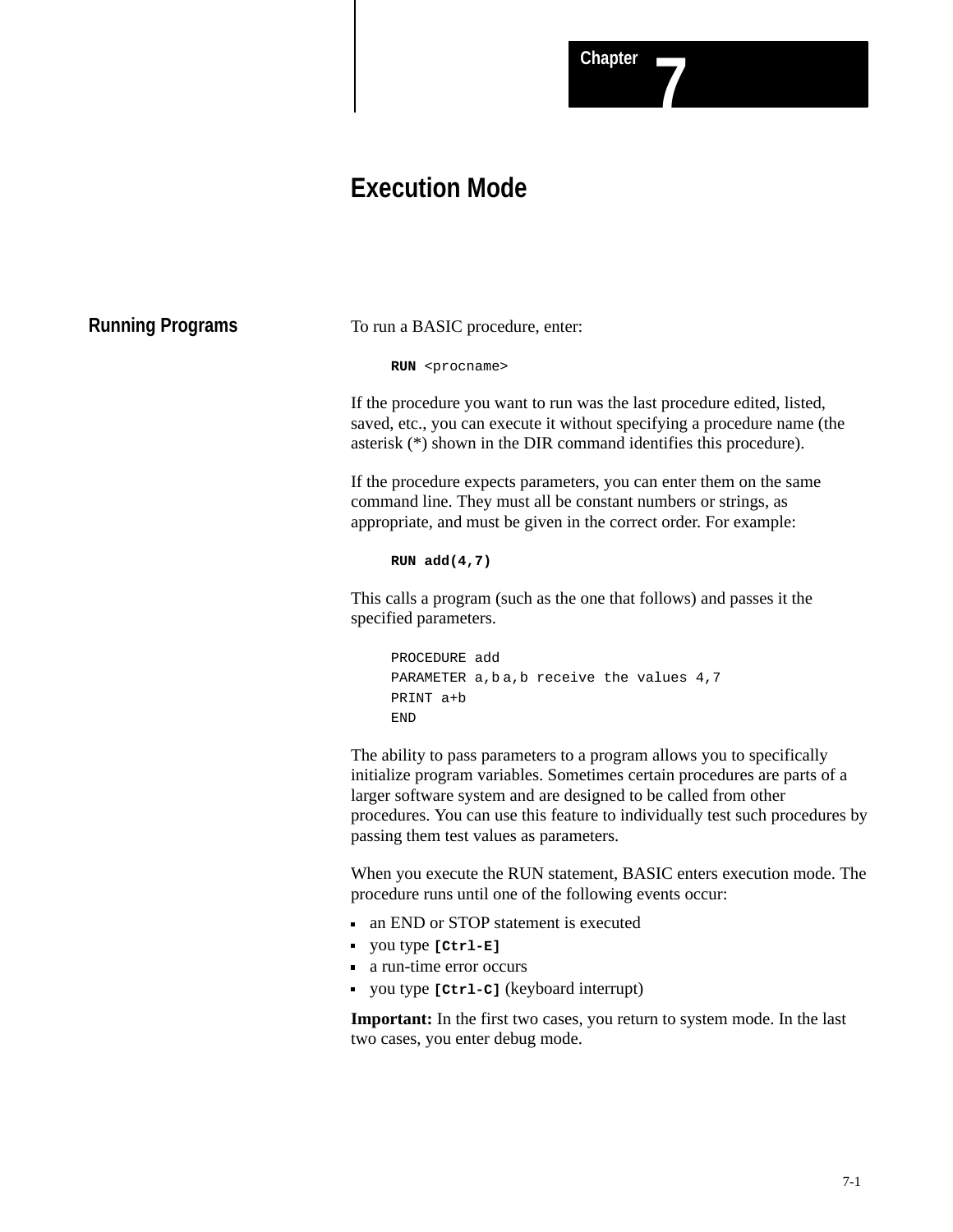# **Execution Mode: Technically Speaking**

The RUN statement is simple and normally you do not need to know what is happening inside BASIC when you use it. The technical description of execution mode that follows is given for the benefit of advanced BASIC programmers.

Execution mode is BASIC's state when you run any procedure. It involves executing the Icode of one or more procedures inside or outside the workspace. Many procedures can be in use because they can call each other (or themselves) and nest exactly like subroutines.

You can enter execution mode in two ways:

- the RUN system command
- BASIC's auto-run feature

The auto-run feature allows BASIC to get the name of a file to load and run from the same command line used to call BASIC. The file can be either a SAVED file in the data directory or a PACKED file in the execution directory. The file may contain several procedures; the one executed is the one with the same name as the file. Parameters may be passed following the specified pathname. When using the auto-run feature, upon finishing execution, control returns to BASIC's command mode. For example, the following OS-9 command lines use this feature:

\$ BASIC printreport "Past Due Accounts" \$ BASIC evaluate COS(7.8814)/12.075,–22.5,129.055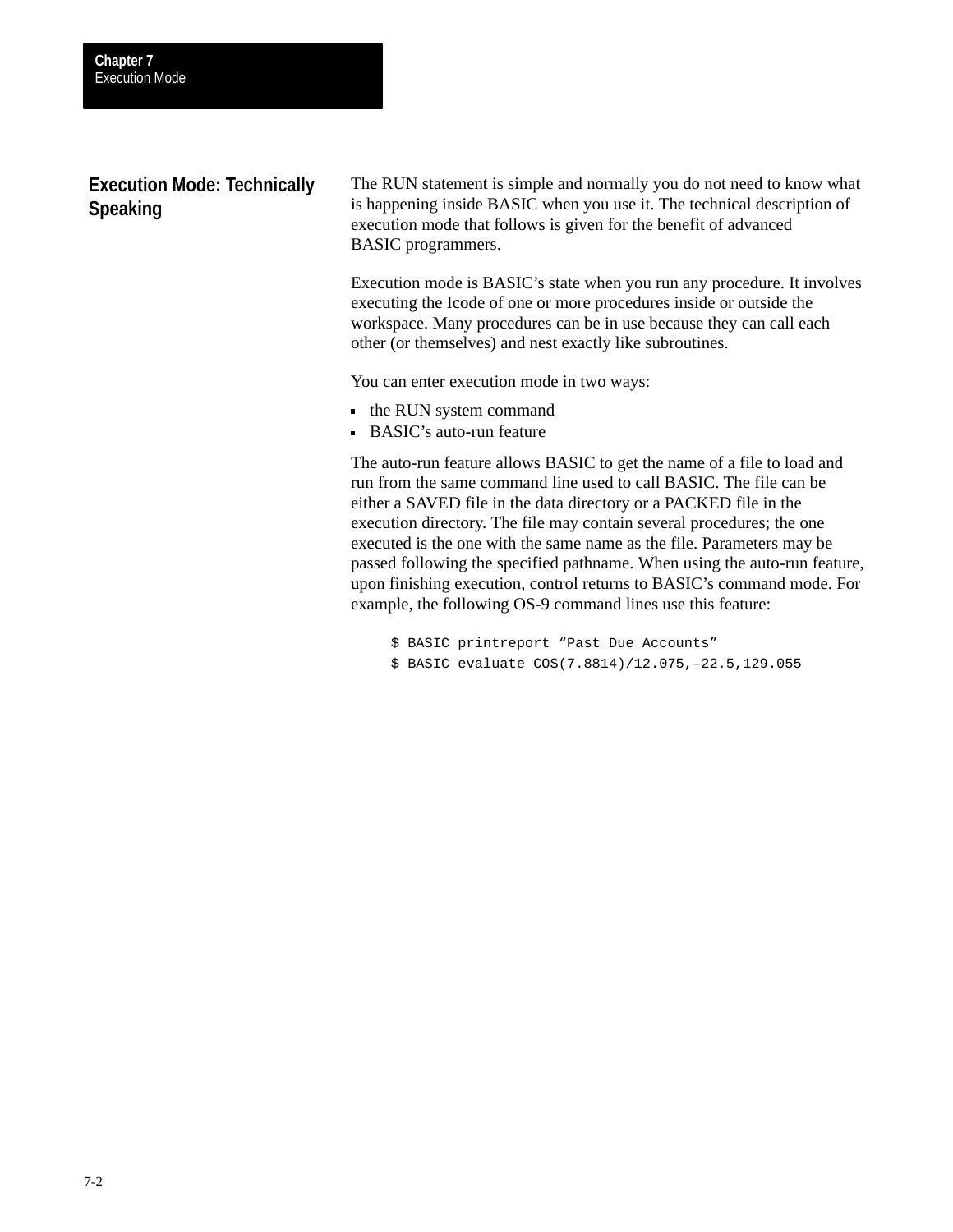# **Debug Mode**

# **Overview of Debug Mode**

Symbolic debugging is the testing and manipulation of programs using the actual names and program statements used in the program. This is accomplished by BASIC's powerful symbolic debugging commands:

**Chapter 8**

- $\blacksquare$
- BREAK
- CONT
- DEG/RAD
- DIR
- LET
- LIST
- PRINT
- $\bullet$  O
- STATE

This chapter discusses how the debug mode can let you watch your program run in slow motion. This allows you to observe each statement as it is executed. This chapter also includes how to use the debug mode as a calculator.

Debug mode is entered from execution mode in one of three ways:

- when an error occurs during execution of a procedure (that is not intercepted by an ON ERROR GOTO statement within the program)
- when a procedure executes a PAUSE statement
- when a keyboard interrupt (**[Ctrl-C]**) occurs

When any of the above happen, debug mode displays the suspended procedure name like this:

```
BREAK: PROCEDURE test5
D:
```
**Important:** Debug mode displays a  $D$ : prompt when it is waiting for a command. You can then use any debug mode command to examine or change variables, turn trace mode on/off, etc. Depending on which commands are used, execution of the program can be terminated, resumed, or executed one source line at a time.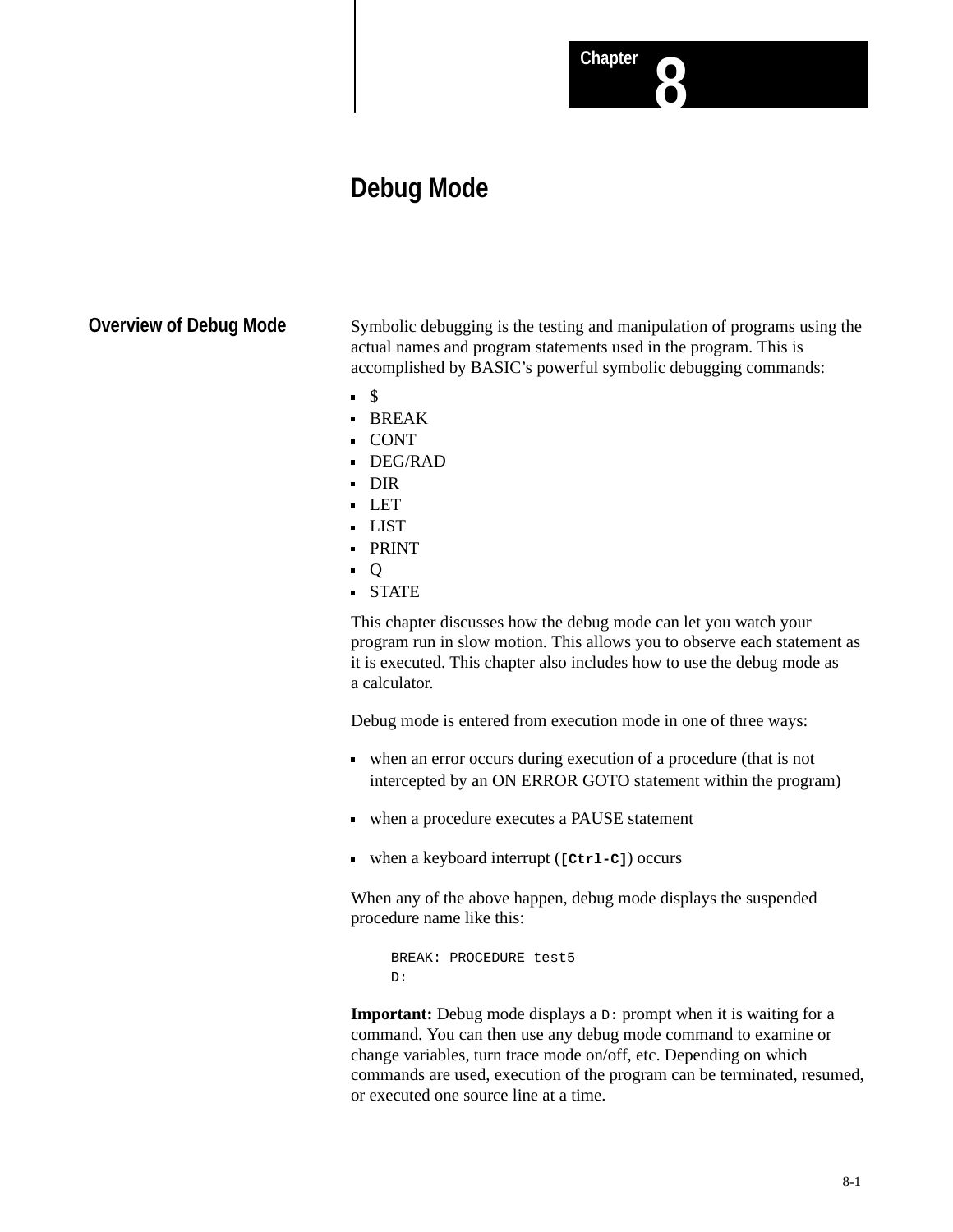**\$**

#### Shell Command

#### **Syntax**

\$ <text>

### **Function**

\$ calls OS-9's shell command interpreter to run a program or OS-9 command. This command executes the same as the system mode \$ command.

# **BREAK**

Set Breakpoint

#### **Syntax**

BREAK <proc name>

### **Function**

BREAK sets a **breakpoint** at the specified procedure. This command is used when procedures call each other and provides a way to re-enter debug mode when returning to a specific procedure.

To illustrate how BREAK works, suppose three procedures are in your workspace: Proc1, Proc2, and Proc3. Assume that Proc1 calls Proc2, and Proc2 calls Proc3. While Proc3 is executing, you type **[Ctrl-C]** to enter debug mode. To use the BREAK command, type:

```
D: BREAK proc1
ok
D:
```
**Important:** BREAK responds with ok if the procedure was found on the current RUN stack. You can use the STATE command to verify that the three procedures are nested as expected.

You can resume execution of Proc3 by typing cont. After Proc3 terminates, control passes back to Proc2, which eventually returns to Proc1. As soon as this happens, the breakpoint you set is encountered, Proc1 is suspended, and debug mode is re-entered.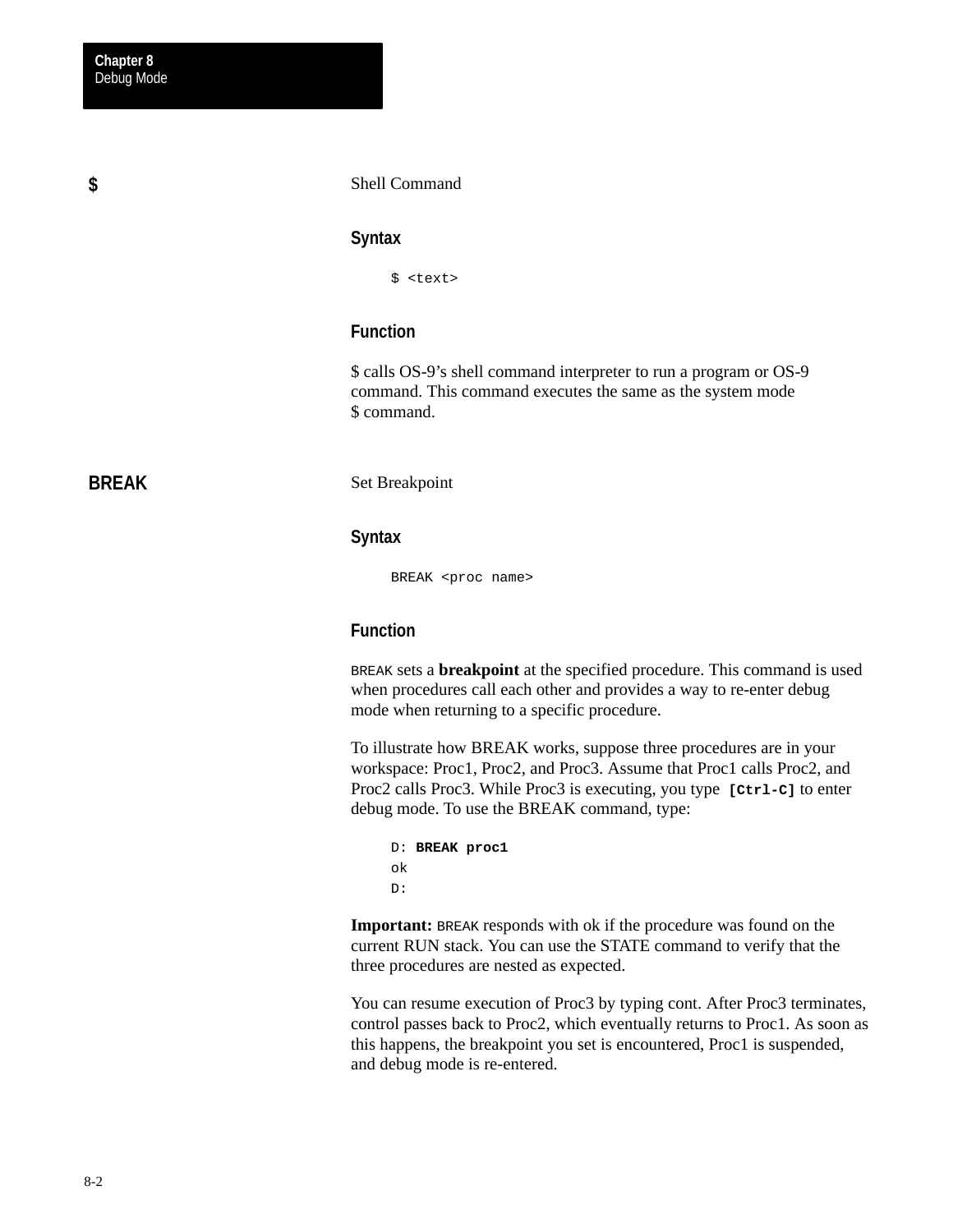There are three characteristics of BREAK you should note:

- The breakpoint is removed as soon as it occurs.
- You can use one breakpoint for each active procedure.
- You cannot put a breakpoint on a procedure unless it has been called but not yet re-entered. Therefore, BREAK cannot be used on procedures that have not yet run.

**CONT**

Continue Execution

#### **Syntax**

CONT

### **Function**

CONT continues program execution at the next statement. It may resume programs suspended by **[Ctrl-C]**, PAUSE statements, BREAK command breakpoints, or after non-fatal run-time errors.

**DEG/RAD**

Select Degree or Radian Units for Computation

#### **Syntax**

DEG RAD

### **Function**

The DEG and RAD commands set a state flag. The system uses this state flag to determine whether degrees or radians (respectively) should be used as the angle unit for trigonometric functions. These commands only affect the procedure currently being debugged or run.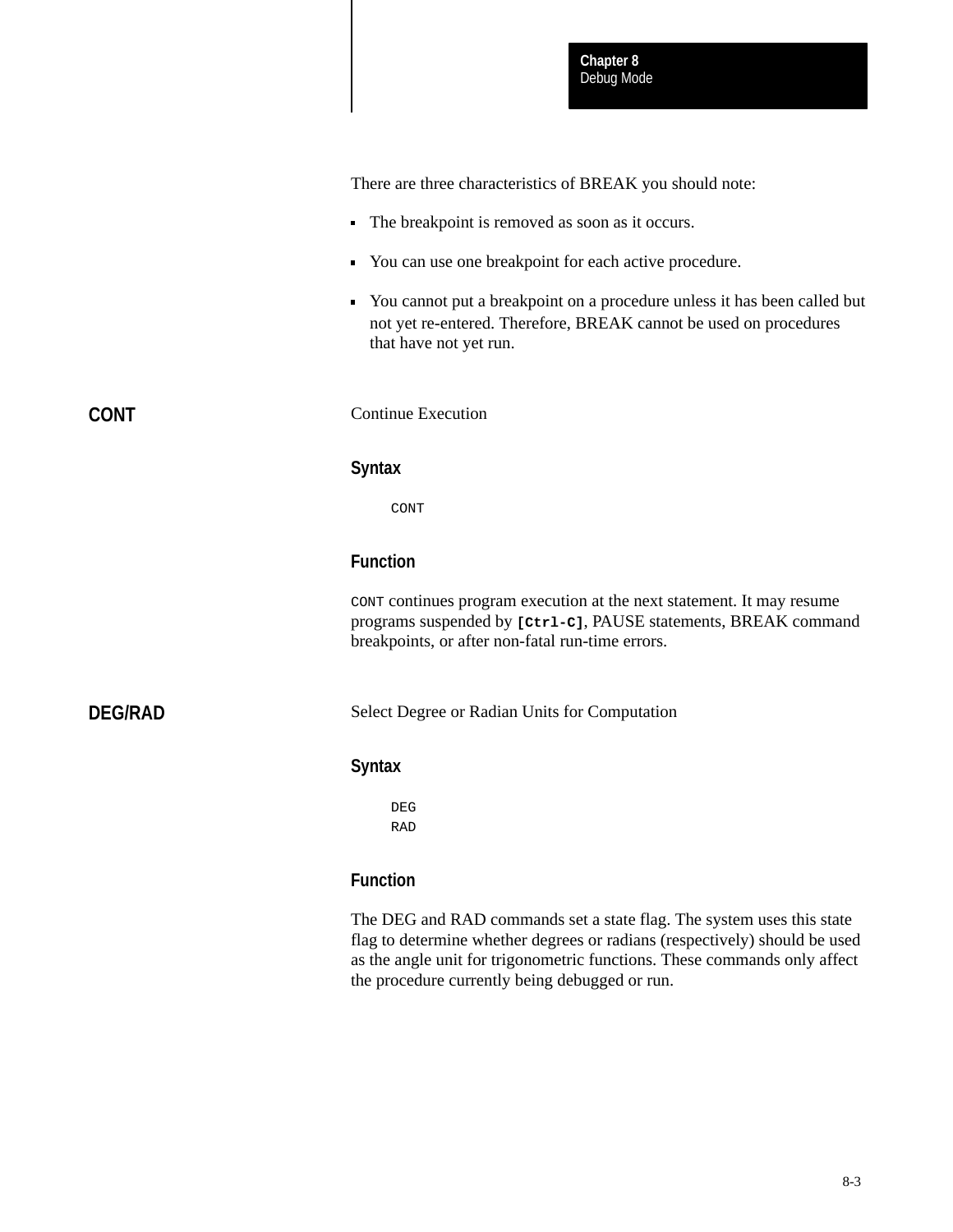**DIR**

**LET**

#### Display Workspace Directory

#### **Syntax**

DIR [<path>]

### **Function**

DIR displays the workspace procedure directory in the same way as the system mode DIR command.

Assignment Statement

### **Syntax**

LET <var> := <expr>

#### **Function**

The debug mode LET command is essentially the same as the BASIC LET program statement. It allows the value of a procedure variable to be set to a new value using the result of the evaluated expression. The variable names used in this command must be the same as in the original source program; otherwise, an error is generated. LET does not work on user-defined data structures.

List Current Procedure

#### **Syntax**

LIST

### **Function**

LIST displays a formatted source listing of the suspended procedure with Icode addresses. An asterisk is printed to the left of the statement where the procedure is suspended. You can only list the current procedure.

**LIST**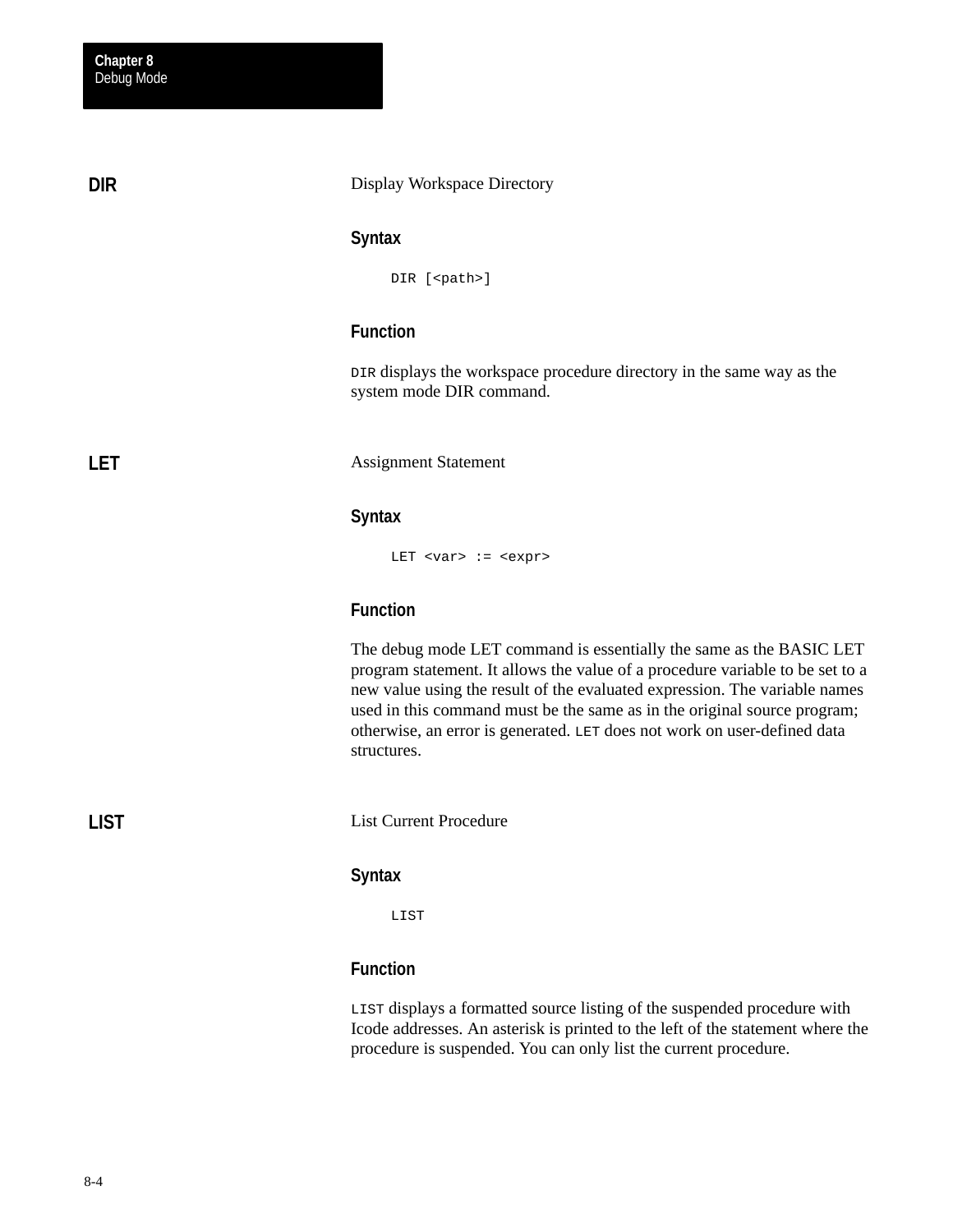Debug Mode **Chapter 8**

| <b>PRINT</b> | Print Present Value of Variables                                                                                                                                                                                                                  |  |  |  |
|--------------|---------------------------------------------------------------------------------------------------------------------------------------------------------------------------------------------------------------------------------------------------|--|--|--|
|              | <b>Syntax</b><br>PRINT [# <expr>, ] [USING <expr>, ] <expr list=""></expr></expr></expr>                                                                                                                                                          |  |  |  |
|              | <b>Function</b>                                                                                                                                                                                                                                   |  |  |  |
|              | PRINT can be used to examine the present value of variables in the<br>suspended program. All variable names must be the same as in the original<br>program. You cannot use new variable names. User-defined data structures<br>cannot be printed. |  |  |  |
| Q            | Quit Debug Mode                                                                                                                                                                                                                                   |  |  |  |
|              | <b>Syntax</b>                                                                                                                                                                                                                                     |  |  |  |
|              | Q                                                                                                                                                                                                                                                 |  |  |  |
|              | <b>Function</b>                                                                                                                                                                                                                                   |  |  |  |
|              | Q terminates execution of all procedures and exits debug mode by returning<br>to system mode. Any open paths are closed at this point.                                                                                                            |  |  |  |
| <b>STATE</b> | List Calling Order of Procedures                                                                                                                                                                                                                  |  |  |  |
|              | <b>Syntax</b>                                                                                                                                                                                                                                     |  |  |  |
|              | <b>STATE</b>                                                                                                                                                                                                                                      |  |  |  |
|              | <b>Function</b>                                                                                                                                                                                                                                   |  |  |  |
|              | STATE lists the calling (nesting) order of all active procedures. The<br>highest-level procedure is always shown at the bottom of the calling list,<br>and the lowest-level procedure is always listed first.                                     |  |  |  |
|              | <b>Example</b>                                                                                                                                                                                                                                    |  |  |  |

D:state PROCEDURE DELTA CALLED BY BETA CALLED BY ALPHA CALLED BY PROGRAM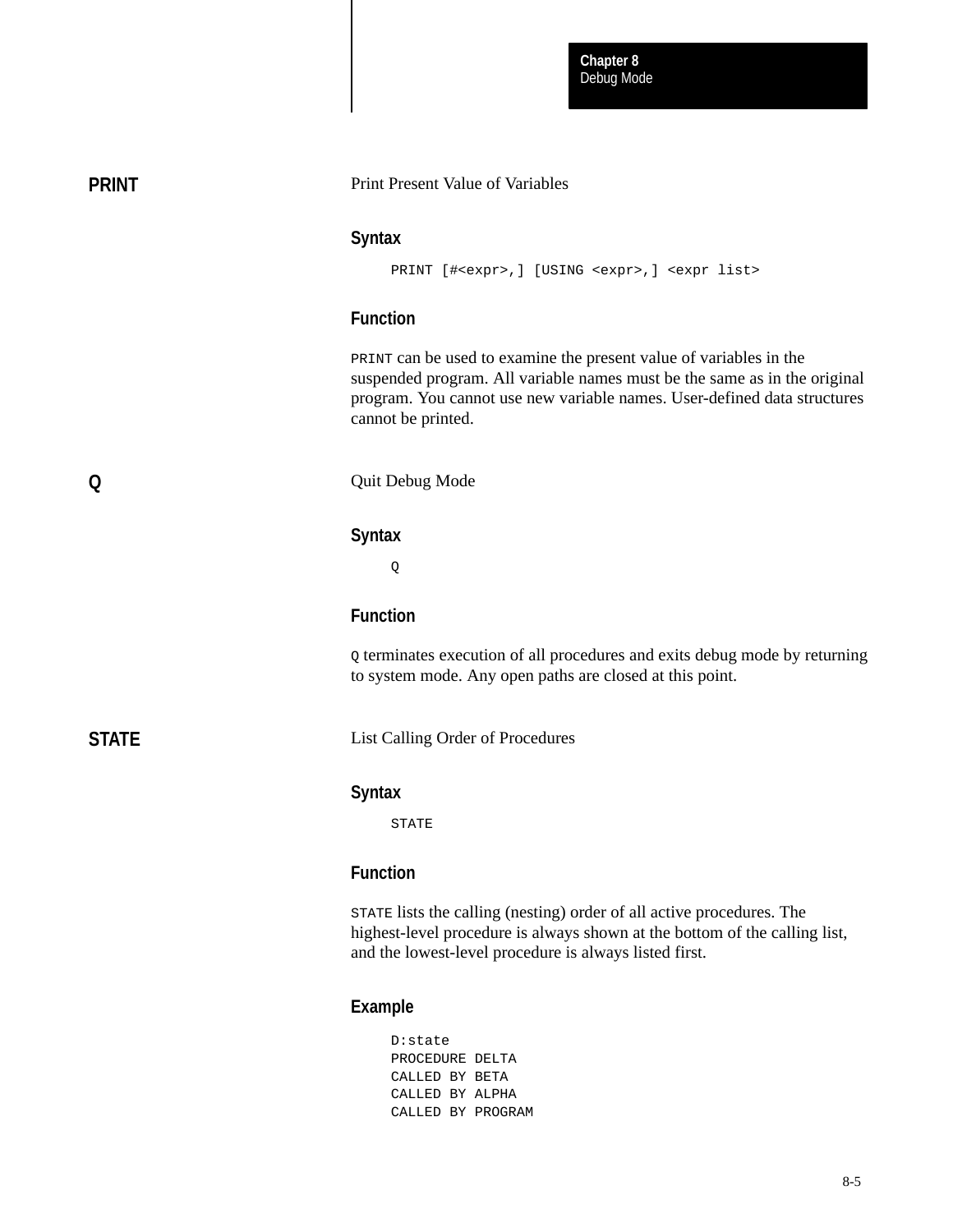**STEP**

Single (or Specified) Line Execution

#### **Syntax**

```
STEP [<number>] or [CR]
```
# **Function**

STEP executes the suspended procedure one or more source statements at a time.

For example, step 5 executes the equivalent of the next five source statements. A debug command line which is just a carriage return is considered the same as step 1. STEP is most commonly used with the trace mode on. This allows you to see the original source lines as they are executed.

**Important:** Because compiled I-code contains actual statement memory addresses, the top or bottom statements of loop structures are usually executed just once. For example, in FOR...NEXT loops the FOR statement is executed once, so the statement that appears to be the top of the loop is actually the one following the FOR statement.

# **TRON/TROFF**

Turn On/Off Trace Mode

### **Syntax**

TRON TROFF

### **Function**

These commands turn the suspended procedure's trace mode on and off. In trace mode, the compiled code of each equivalent statement line is reconstructed to source statements and displayed before the statement is executed. If the statement causes the evaluation of one or more expressions, an equal sign and the expression result(s) are displayed on the following line(s).

Trace mode is local to a procedure. If the suspended procedure calls another, no tracing occurs until control returns to the calling procedure (unless the called procedure has trace mode on).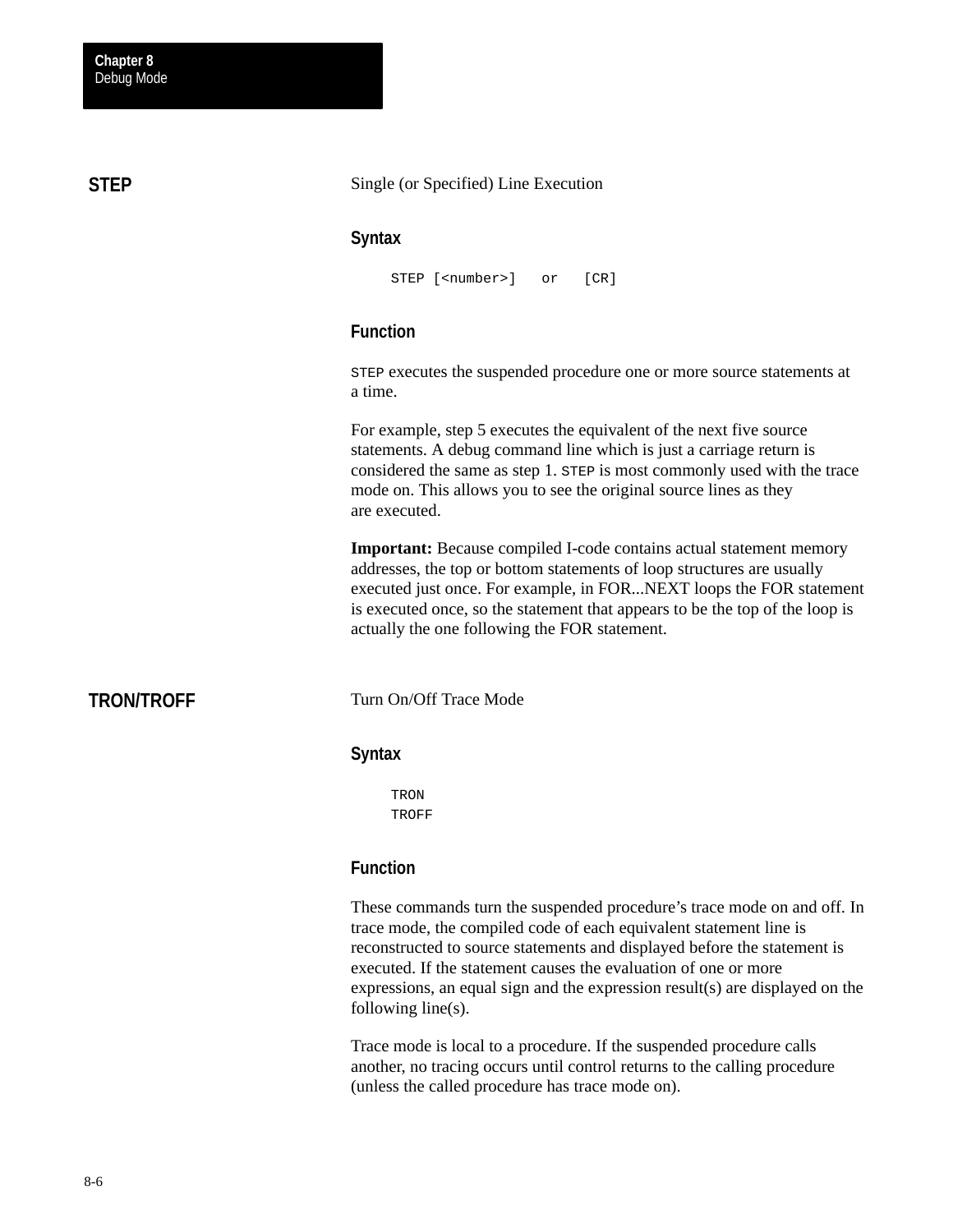Debug Mode **Chapter 8**

# **Debugging Techniques**

If your program does not do what you expect, it is sure to show one of two symptoms:

- premature termination due to an error
- incorrect results

The first case automatically sends you into debug mode. In the second case, you have to force the program into debug mode either by pressing **[Ctrl-C]** (assuming you have time to do so), or by using edit mode to put one or more PAUSE statements in the program. Once you are in debug mode, you can debug your program.

Usually, after an error stops the program you should use the PRINT command to look at the present values of crucial program variables. Bad values are usually quite apparent. Perhaps you forgot to initialize a variable or forgot to increment a loop counter.

If examining variables is not fruitful, you should place a PAUSE statement at the beginning of the suspected procedure or at a place within the code where you think things begin to go wrong. Then, rerun the program. When the program hits the PAUSE statement, it enters the debug mode.

Next, turn the trace mode on and watch your program run. Type:

D: **TRON**

Then, press the carriage return key once for every statement you want to trace. You will see the original source statement, and if expressions are evaluated by the statement, debug mode prints an equal sign and the result of the expression.

Notice that some statements such as FOR and PRINT may cause more than one expression to be evaluated.

Using this technique, you can watch your program run one step at a time until you see where it goes wrong.

If in the process of tracing, you encounter a loop that works, but executes 200 statements repetitively, you do not have to trace line by line. In this case, you may turn the trace off and use the STEP command to quickly run through the loop. Then, turn trace mode back on, and resume single-step debugging. The command sequence for this is:

D: **TROFF** D: **STEP 200** D: **TRON**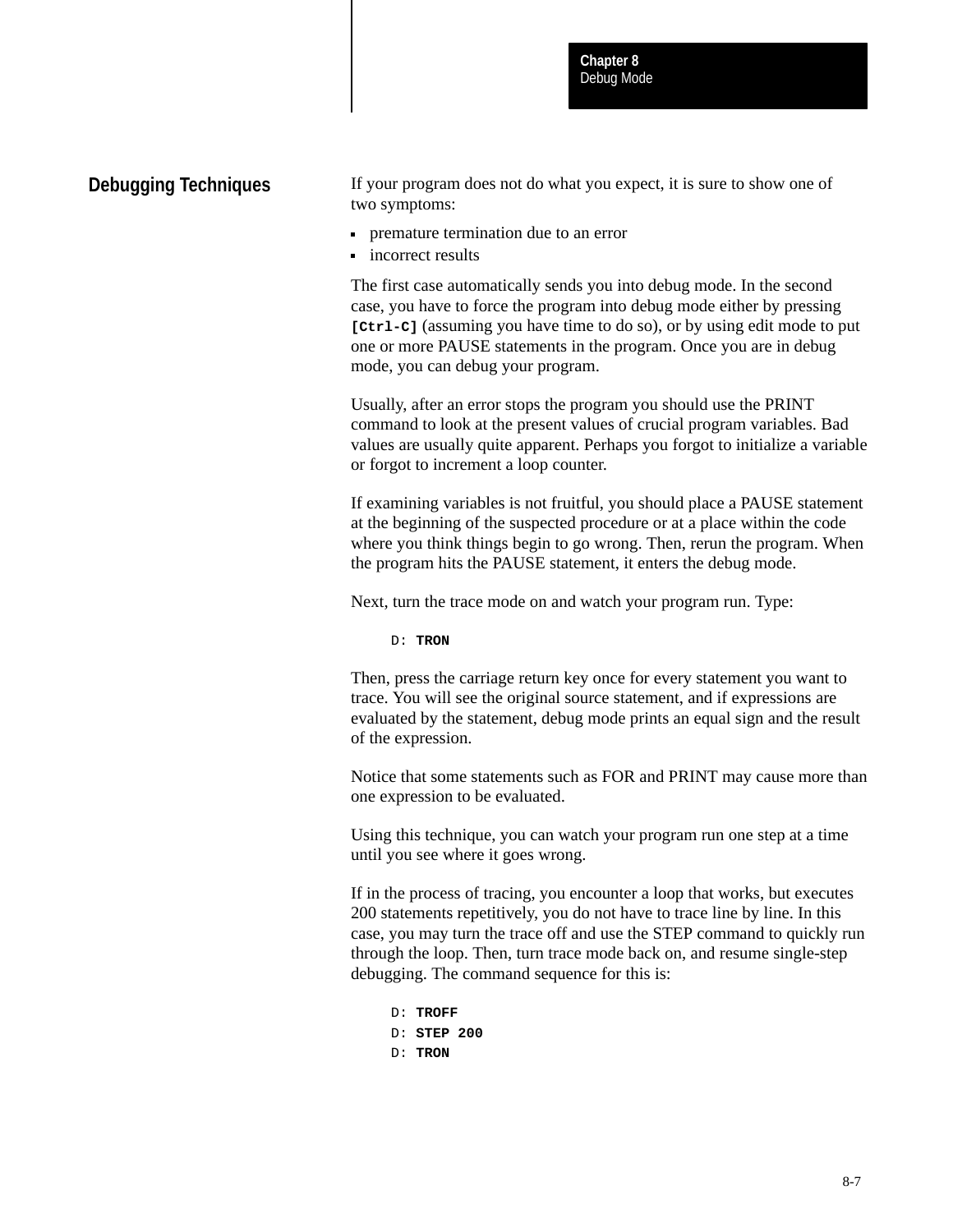**Important:** Trace mode is **local** to one procedure only. If the procedure being tested returns to another procedure you need to use the BREAK command or put a PAUSE statement in the procedure to enter debug mode. If you call another procedure from the procedure being debugged, tracing stops when it is called until it returns. If you also want to trace the called procedure, it needs its own PAUSE statement.

**Debug Mode as a Desk Calculator**

The simple program listed below turns debug mode into a powerful calculator. Calculator declares 26 working variables, then goes into debug mode. This allows you to use interactive PRINT and LET statements.

```
PROCEDURE Calculator
DIM a,b,c,d,e,f,g,h,i,j,k,l,m
DIM n,o,p,q,r,s,t,u,v,w,x,y,z
PAUSE
END
```
Recall that while in debug mode, you cannot create new variables. Therefore, DIM pre-defines 26 working variables for you. You can use more or fewer variables. PAUSE causes you to enter debug mode. The following is a sample session:

```
B: run calculator
BREAK: PROCEDURE Calculator
D:let x:=12.5
D:print sin(pi/2)
1.
D:let y:=exp(4+0.5)
D:print x,y
12.5 90.0171313
D:Q
B:
```
**Important:** The debug mode PRINT command can use PRINT USING to produce formatted output (including hexadecimal).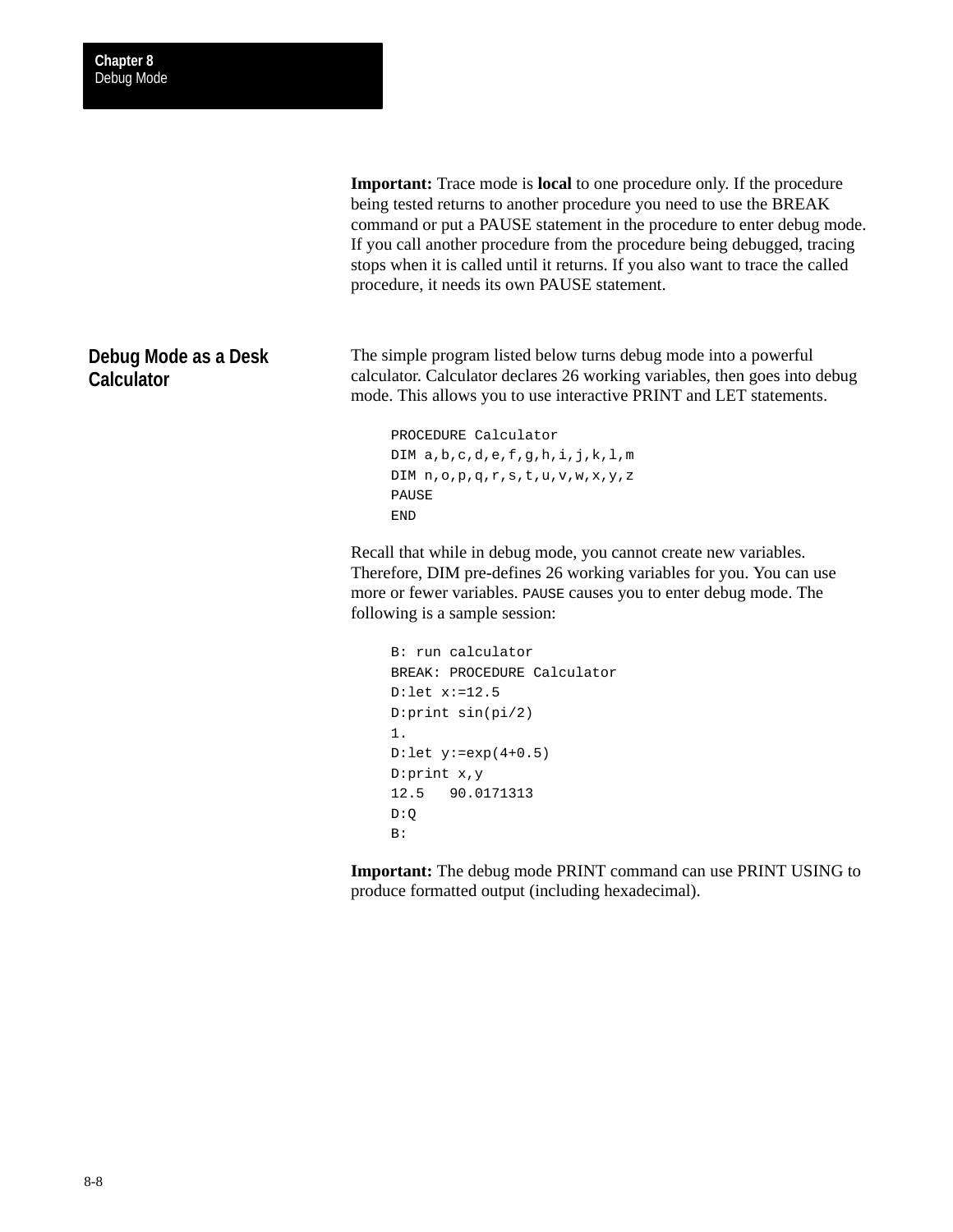Chapter **0** 

| Data Types             | Computer programs process data. The computer's performance, and even<br>sometimes whether or not a computer can handle a particular problem,<br>depends on how the software stores data in memory and operates on it.<br>BASIC offers many possibilities for organizing and manipulating data.       |  |  |  |
|------------------------|------------------------------------------------------------------------------------------------------------------------------------------------------------------------------------------------------------------------------------------------------------------------------------------------------|--|--|--|
|                        | There are many types of data. You can have numerical data, textual data,<br>etc., but you can seldom mix data types. Not only do they have different<br>storage size requirements, but they are logically incompatible. For<br>example, it would be meaningless to multiply letters and punctuation. |  |  |  |
|                        | Even within the same general kind of data, there are different ways to<br>represent data. You can represent numbers in three different ways. Each<br>way has its own advantages and disadvantages. You should use the way<br>that fits your needs for each procedure.                                |  |  |  |
|                        | To help you select the most appropriate way to store data variables, BASIC<br>provides five different basic data types. BASIC also lets you create new<br>customized data types based on combinations of the five basic types.                                                                       |  |  |  |
| <b>Data Structures</b> | A data structure refers to storage for more than one data item under a<br>single name. Data structures can be composed of various data types. Data<br>structures are often the most practical and convenient way to organize large<br>amounts of similar data.                                       |  |  |  |
|                        | The simplest kind of data structure is the <b>array</b> , which is a table of values.<br>The table has a single name, and the storage space for each individual<br>value is numbered. Arrays are created by DIM statements.                                                                          |  |  |  |
|                        | For example, to create an array having five storage spaces called AGES,<br>use the statement:                                                                                                                                                                                                        |  |  |  |
|                        | DIM AGES(5): INTEGER                                                                                                                                                                                                                                                                                 |  |  |  |
|                        | (5) tells BASIC how many spaces to reserve. : INTEGER indicates the<br>array's data type. To assign a value of 22 to the third storage space in the<br>array, use the statement:                                                                                                                     |  |  |  |

LET  $AGES(3):=22$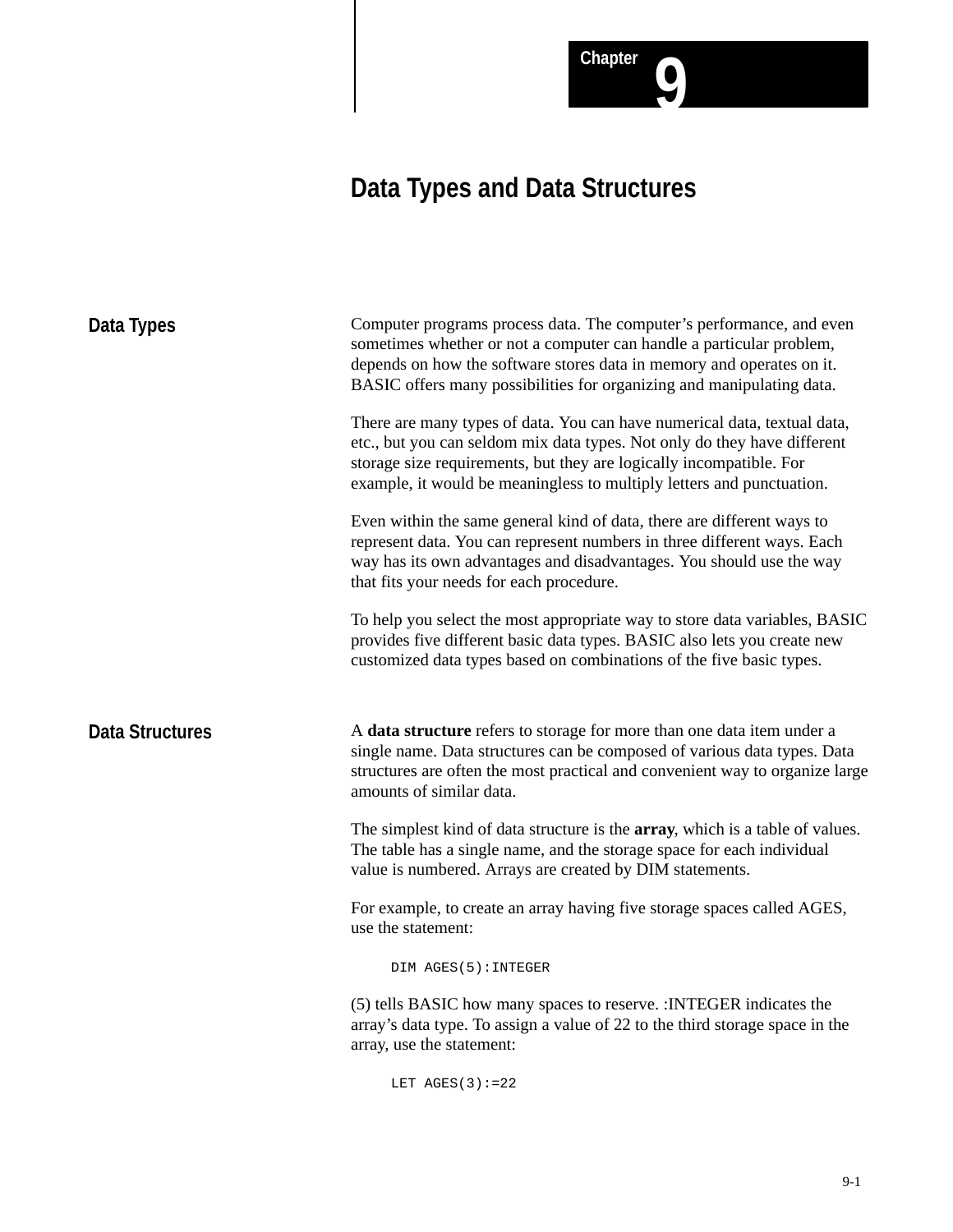# **The Five Basic Data Types**

BASIC includes five basic data types:

| Type:          | Allowable values:                              | <b>Memory requirement:</b> |
|----------------|------------------------------------------------|----------------------------|
| <b>BYTE</b>    | Whole Numbers 0 to 255                         | One byte                   |
| <b>INTEGER</b> | Whole Numbers -2,147,483,648 to 2,147,483,647  | Four bytes                 |
| REAL           | Floating Point (+/-) 2.2*10^-308 to 1.8*10^308 | Eight bytes                |
| <b>STRING</b>  | Letters, digits, punctuation                   | One byte/character         |
| <b>BOOLEAN</b> | True or False                                  | One byte                   |

REAL numbers appear to be the most versatile data type. They have the greatest range and are floating-point. Arithmetic operations involving them, however, are relatively slow (by a factor directly related to the memory required) when compared to the INTEGER or BYTE types.

Therefore, using INTEGER values for loop counters, indexing arrays, etc. can significantly speed up your programs. While the BYTE type is not appreciably faster than INTEGER, it conserves memory space in some cases and serves as a building block for complex data types in other cases.

If you neglect to specify the type of a variable, BASIC automatically assumes the REAL data type.

Arrays of any of these data types can be created using one, two, or three dimensions.

BYTE variables hold integer values in the range 0 through 255 which are stored as a single byte. BYTE values are always converted to INTEGER values and/or REAL values for computation, thus they have no speed advantage over other numeric types. However, BYTE variables require only a quarter of the storage used by integers, and an eighth of that used by reals. **The BYTE Data Type**

> Attempting to store an integer value outside the BYTE range to a BYTE variable results in the storage of the least-significant 8-bits (the value modulo 256) without error.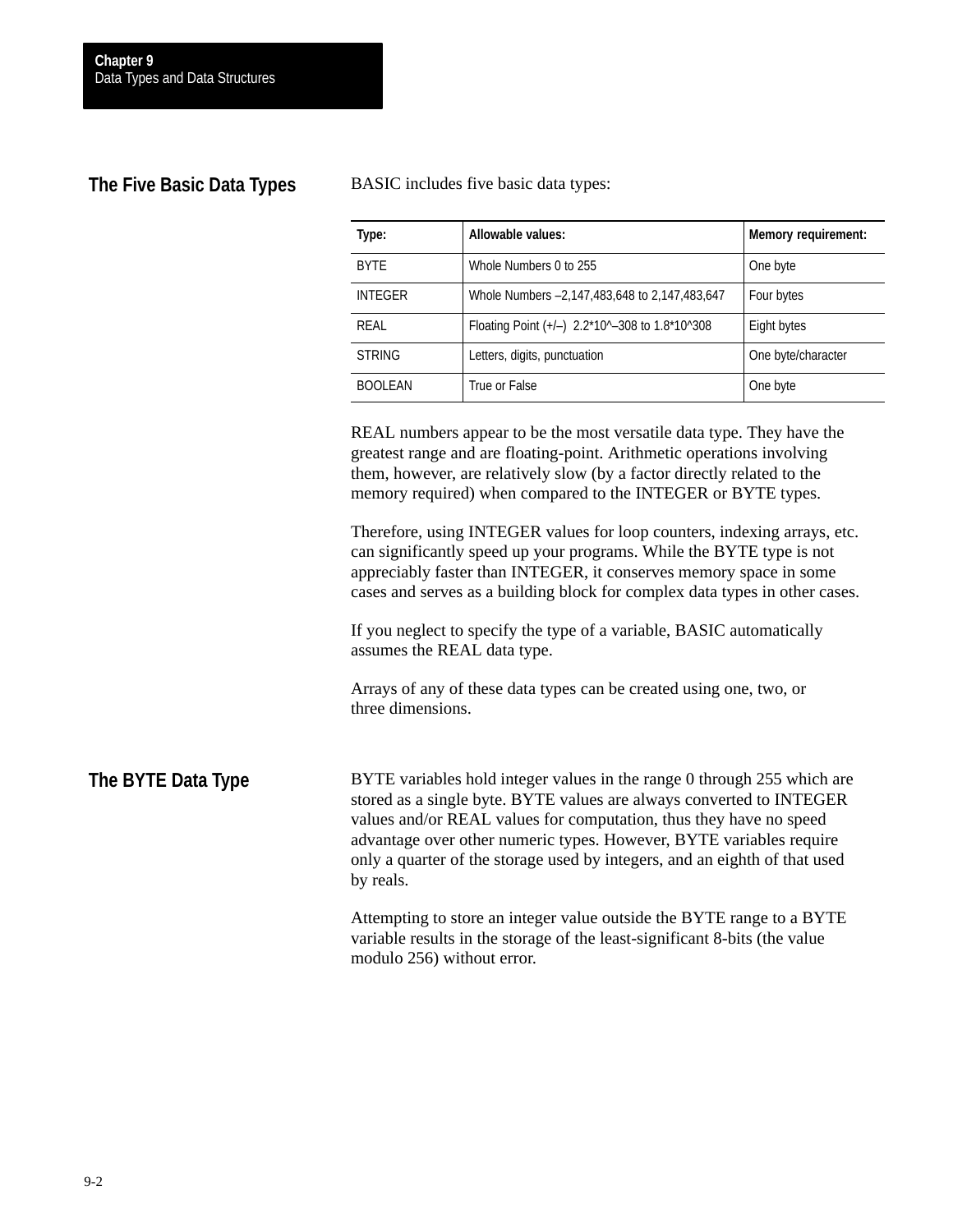| The INTEGER Data Type | INTEGER variables consist of four bytes of storage. These bytes hold a<br>numeric value in the range $-2,147,483,648$ through 2,147,483,647 as<br>signed 32-bit data. Decimal points are not allowed. INTEGER constants<br>may also be represented as hexadecimal values in the range \$000000000<br>through \$FFFFFFFF to facilitate address calculations. INTEGER values<br>are printed without a decimal point. INTEGER arithmetic is faster and<br>requires less storage than REAL values.                                                                                                                          |  |  |  |
|-----------------------|-------------------------------------------------------------------------------------------------------------------------------------------------------------------------------------------------------------------------------------------------------------------------------------------------------------------------------------------------------------------------------------------------------------------------------------------------------------------------------------------------------------------------------------------------------------------------------------------------------------------------|--|--|--|
|                       | Arithmetic which results in values outside the INTEGER range does not<br>cause run-time errors but instead "wraps around" modulo 4,294,967,296;<br>(for example, $2,147,483,647 + 1$ yields $2,147,483,648$ ). Division of an<br>integer by another integer yields an integer result, and any remainder is<br>discarded. Values outside the INTEGER range are converted to REAL<br>values. Consequently, they return an input error when passed to a<br>procedure as integers. Additionally, certain functions (LAND, LNOT,<br>LOR, LXOR) use integer values, but produce results on a non-numeric<br>bit-by-bit basis. |  |  |  |
| The REAL Data Type    | The REAL data type is the default type for undeclared variables. However,<br>a variable may be explicitly typed REAL (for example, twopi:REAL) to<br>improve a program's internal documentation. REAL-type values are<br>always printed with a decimal point, and only those constants which<br>include a decimal point are actually stored as REAL values.                                                                                                                                                                                                                                                             |  |  |  |
|                       | REAL numbers are stored in eight consecutive memory bytes. The<br>representation is based on the double-precision format of IEEE Draft<br>Standard 754. Bit 7 of the first byte is the sign of the mantissa. Bits 0-6 of<br>the first byte and bits 4-7 of the second byte form the exponent. The<br>exponent is biased by 1024. The remaining 52 bits comprise the mantissa.                                                                                                                                                                                                                                           |  |  |  |

The mantissa has an implied leading one bit.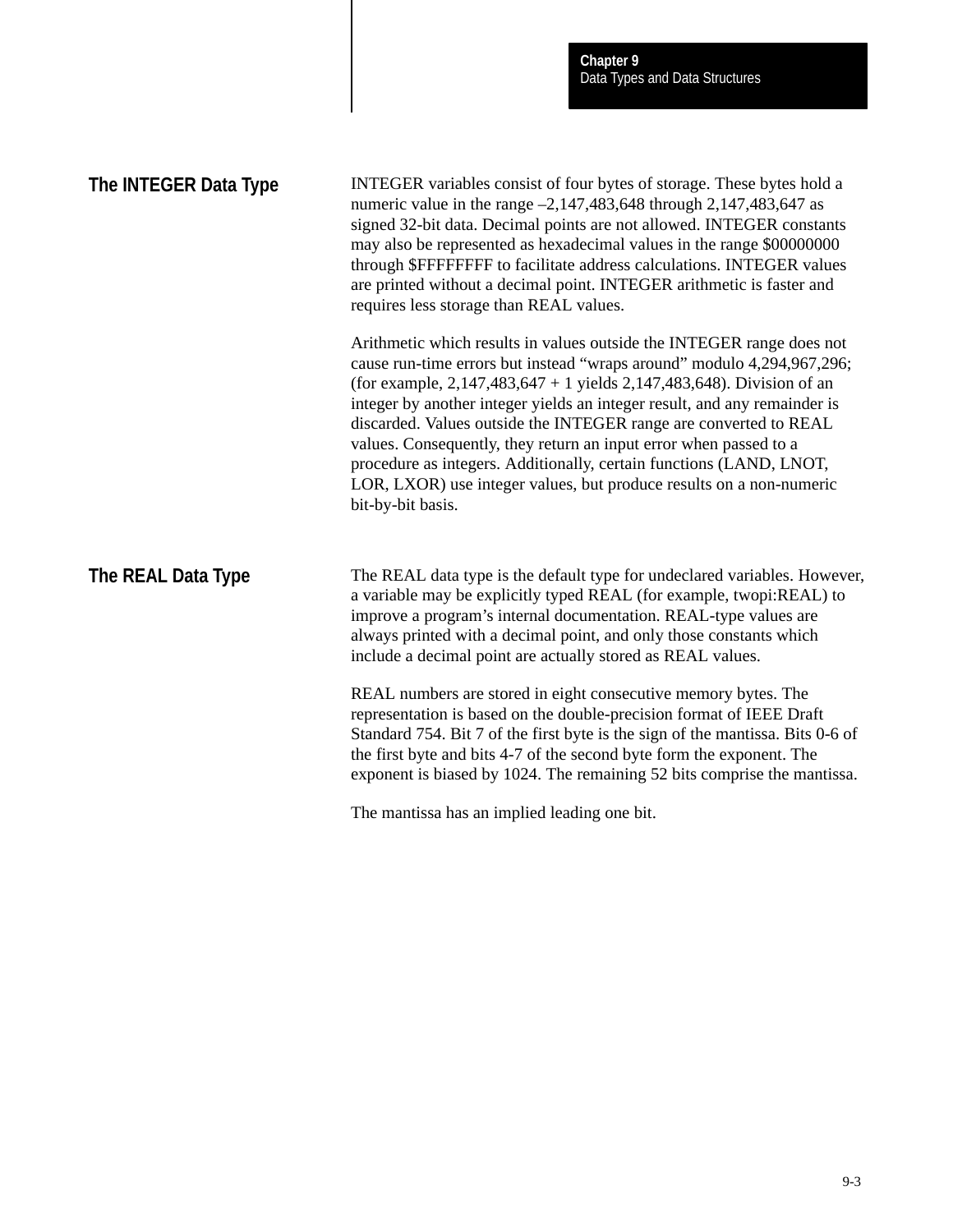# **Internal Representation of REAL Numbers**



handled automatically by the ON ERROR command).

The mantissa covers the range from 1.0 through 1.99999999999999 in steps of 2^-31. This means that REAL numbers can represent values on the number line about .0000000005 apart. Operations which cause results between the representable points are rounded to the nearest representable number.

Floating point arithmetic is inherently inexact, thus a sequence of operations can produce a cumulative error. Proper rounding (as implemented in BASIC) reduces this effect but cannot eliminate it. Programmers using comparisons on REAL quantities should use caution with strict comparisons  $(= or <)$ , because the exact desired value may not occur during program execution.

A STRING is a variable length (0 or more) sequence of characters. A STRING of zero characters is called an empty STRING. A variable may be defined as a STRING either explicitly (DIM title:STRING) or implicitly by appending a dollar-sign character to the variable name (title  $\text{S} := \text{``My}$ ) First Program."). **The STRING Data Type**

> The default maximum length allocated to each string is 32 characters, but each string may be dimensioned less (DIM A:STRING [4]) for memory savings or more (DIM long:STRING [2880]) to allow long strings.

**Important:** Strings are inherently variable-length entities, and dimensioning the storage for a string only defines the maximum-length string which can be stored there.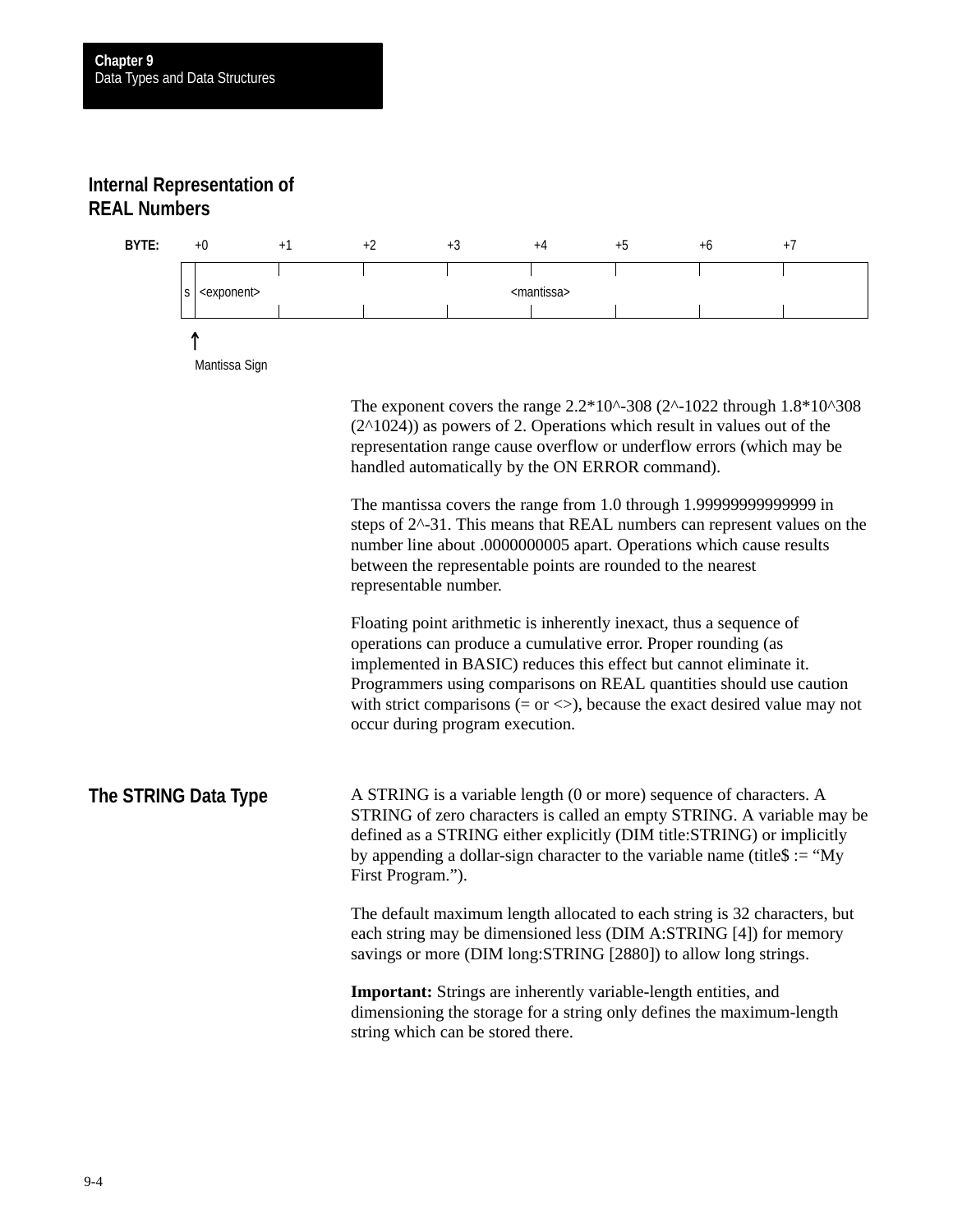When a STRING value is assigned to a STRING variable, the bytes composing the string are copied into the variable storage byte-by-byte. The beginning of a string is always character number one, and this is *not* affected by the BASE0 or BASE1 statements. Operations which result in strings too long to fit in the dimensioned storage truncate the string on the right and no error is generated.

Normally the internal representation of the string is hidden. A string is stored in a fixed-size storage area and is represented by a sequence of bytes terminated by the value zero or by the maximum length allocated to the STRING variable. Any remaining *unused* storage after the zero byte allows the stored string to expand and contract during execution.

The example below shows the internal storage of a variable dimensioned as STRING[6] and assigned a value of SAM. Notice the byte at  $+3$ contains the zero string terminator, and the two following bytes are not used.

| BYTE: | $+$ ( |                          |   | тυ     |  |
|-------|-------|--------------------------|---|--------|--|
|       |       | $\overline{\phantom{a}}$ | M | $00\,$ |  |

If the value ROBERT is assigned to the variable, the zero byte terminator is not needed because the STRING fills the storage:

| BYTE: | +C |  | ٠. |  |
|-------|----|--|----|--|
|       |    |  |    |  |

A BOOLEAN data type can have only two values: TRUE or FALSE. They are stored as single byte values, but they may not be used for numeric computation. A variable may be typed BOOLEAN (DIM done\_flag:BOOLEAN). BOOLEAN values print out as the character strings: "TRUE" and "FALSE." **The BOOLEAN Data Type**

> BOOLEAN values result from comparing two compatible types. BOOLEAN values are appropriate for logical flags and expressions. For example, result:=a AND b AND c.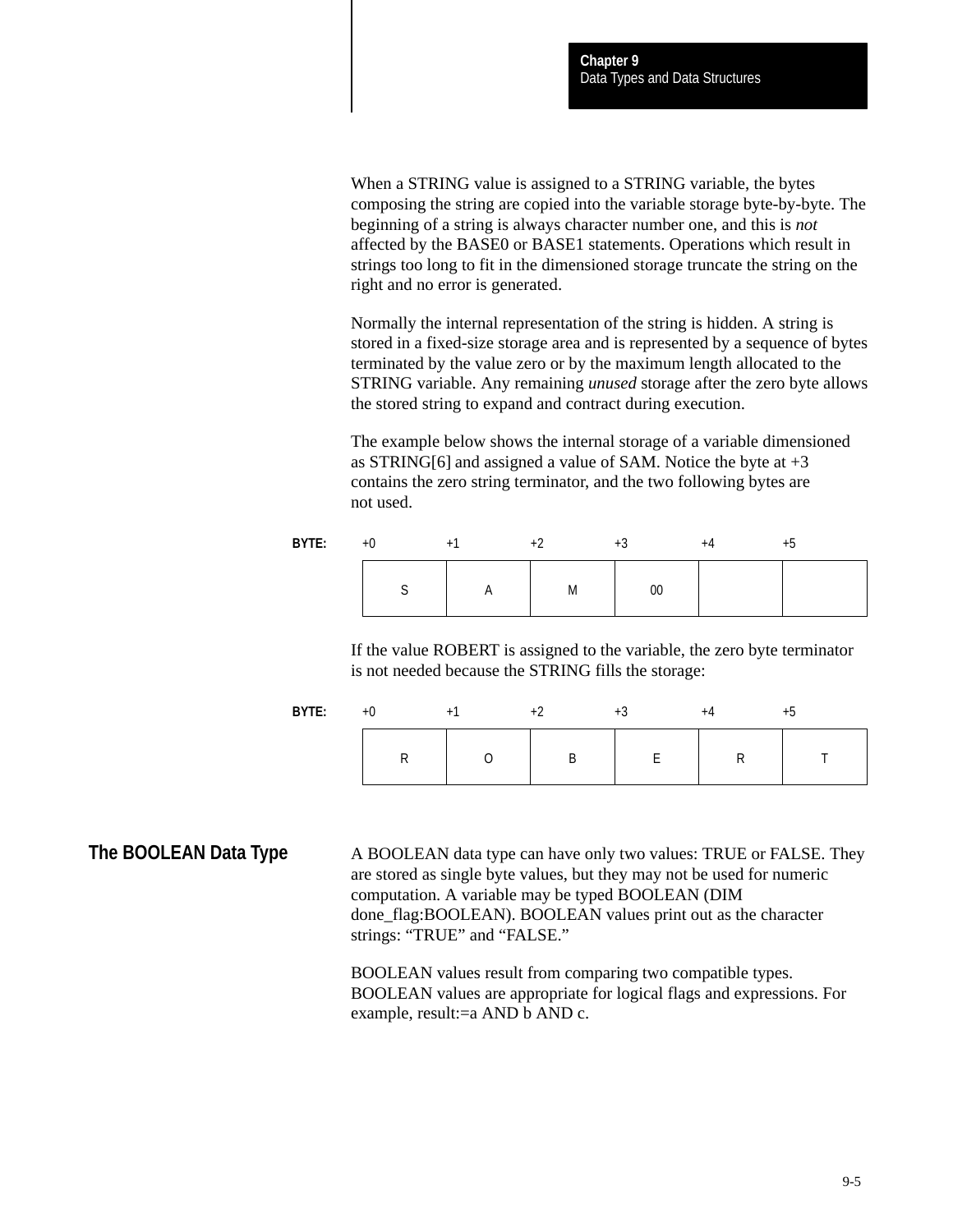|                                  |                                        | use integer values to produce results on a bit-by-bit basis.                                                                                                                                    | Do not confuse BOOLEAN operations AND, OR, XOR, and NOT with<br>the logical functions LAND, LOR, LXOR, and LNOT. Logical functions                                                                                                                                                              |
|----------------------------------|----------------------------------------|-------------------------------------------------------------------------------------------------------------------------------------------------------------------------------------------------|-------------------------------------------------------------------------------------------------------------------------------------------------------------------------------------------------------------------------------------------------------------------------------------------------|
|                                  | when leaving edit mode.                |                                                                                                                                                                                                 | Attempting to store a non-BOOLEAN value in a BOOLEAN variable (or<br>the reverse) causes a binding error or an error on the second compiler pass                                                                                                                                                |
| <b>Automatic Type Conversion</b> | mixed types may be used in most cases. | retain accuracy. In addition, certain BASIC functions also perform                                                                                                                              | Expressions that mix numeric data types (BYTE, INTEGER, or REAL) are<br>automatically and temporarily converted to the largest type necessary to<br>automatic type conversions as necessary. Therefore, numeric quantities of                                                                   |
|                                  |                                        | pass which automatically occurs when you leave edit mode. Type<br>conversions can take time. Therefore, you should use expressions<br>containing all values of a single type wherever possible. | Type-mismatch errors happen when an expression includes types that<br>cannot legally be mixed. These errors are reported by the second compiler                                                                                                                                                 |
| <b>Constants</b>                 |                                        | constants that correspond to the five basic data types.                                                                                                                                         | Constants are frequently used in program statements and in expressions to<br>assign values to variables. BASIC has rules that allow you to specify                                                                                                                                              |
| <b>Numeric Constants</b>         |                                        |                                                                                                                                                                                                 | Numeric constants can be either REAL or INTEGER. If a number constant<br>includes a decimal point or uses the "E format" exponential form, BASIC<br>stores the number in REAL format. This is true even if the value could be<br>represented by an INTEGER or BYTE data type. For example, 8.0. |
|                                  | at run-time.                           |                                                                                                                                                                                                 | Therefore, if you want to use a REAL constant, include a decimal point.<br>This is sometimes done if all other values in an expression are of type<br>REAL so BASIC does not have to do a time-consuming type conversion                                                                        |
|                                  | examples of REAL values:               | Numbers that do not have a decimal point but are too large to be                                                                                                                                | represented as integers are also stored in REAL format. The following are                                                                                                                                                                                                                       |
|                                  | 16.0<br>100000055                      | $-10.1234567$<br>$2.67E+12$                                                                                                                                                                     | $-.002$<br>$-458.9E-33$                                                                                                                                                                                                                                                                         |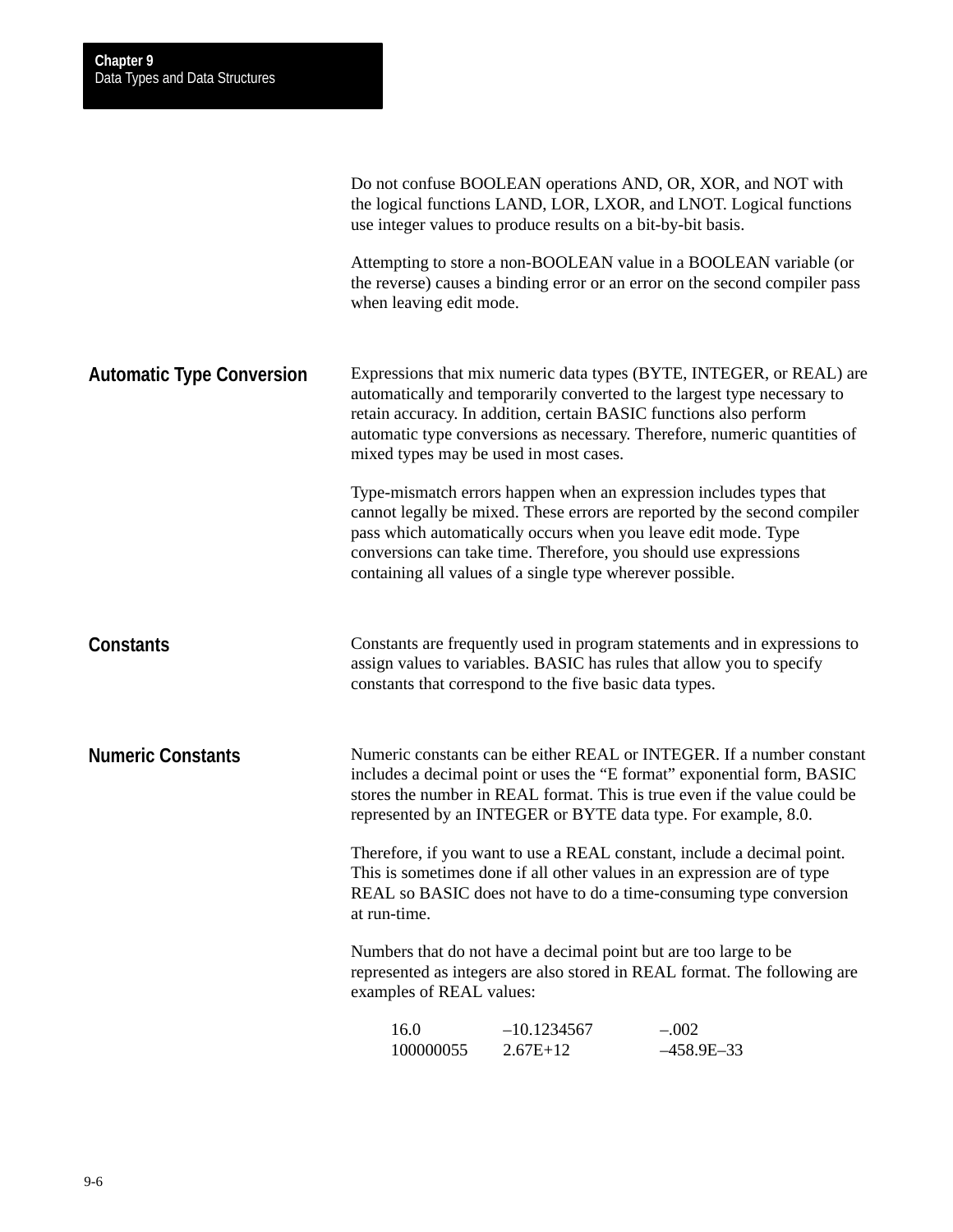| -12          | $-2771$ | 49908 | \$20 |
|--------------|---------|-------|------|
| <b>SFEED</b> | \$0A    |       |      |

The two legal boolean constants are TRUE and FALSE: DIM flag, state: BOOLEAN  $flag := TRUE$ state := FALSE String constants consist of a sequence of any characters enclosed in quotation marks. The binary value of each character byte can be 1 to 255. Quotation marks can be included in the string by using two quotation marks in a row to represent one quotation mark. The null string ("") is important because it represents a string having no characters. It is analogous to the numeric zero. The following are STRING examples: "BASIC is a microcomputer language" "AABBCCDD" "" (a null string) "An ""older woman"" is wiser" Each BASIC variable is **local** to the procedure where it is defined. Local means that it is only known to the program statements within that procedure. You can use the same variable name in several procedures and the variables will be completely independent. If you want other procedures to be able to share a variable, you must use the RUN and PARAM statements to pass the variable when a procedure calls another procedure. Storage for variables is allocated from the BASIC workspace when the procedure is called. You cannot force a variable to occupy a particular absolute address in memory. When the procedure is exited, variable storage is given back and the values stored in it are lost. Procedures can call themselves (this is referred to as **recursion**) which causes another separate storage space for variables to be allocated. **Boolean Constants String Constants Variables**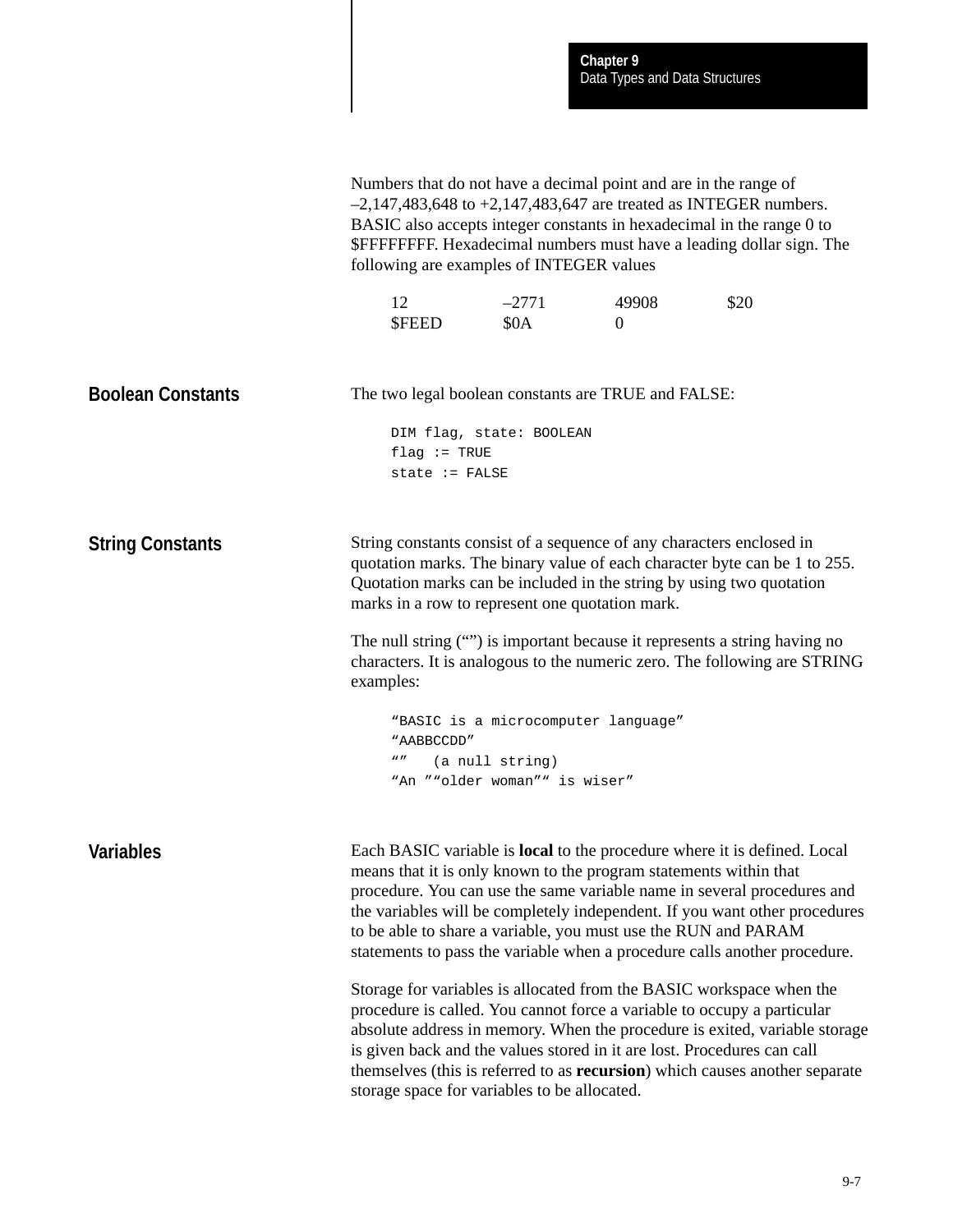

**ATTENTION:** BASIC does not automatically initialize variables. When a procedure is run, all variables, arrays, and structures will have random values. Your program must assign any initial value if needed.

### **Parameter Variables**

Procedures may pass variables to other procedures. When this occurs, the variables passed to the called procedure are referred to as **parameters**. Parameters may be passed in two ways:

| Name:        | Description:                                                                                          |
|--------------|-------------------------------------------------------------------------------------------------------|
| by reference | This allows values to be returned from the called procedure to calling<br>procedure variables.        |
| by value     | This protects the values in the calling procedure so that the called<br>procedure cannot change them. |

Parameters are usually passed by reference. This is done by enclosing the names of the variables to be sent to the called procedure in parentheses as part of the RUN statement. The storage address of each parameter variable is evaluated and sent to the called procedure, which then associates those addresses with names in a local PARAM statement.

The called procedure uses this storage as if it had been created locally (although it may have a new name) and can change the values stored there. Parameters passed by reference allow called procedures to return values to their callers.

Parameters may be passed by value by writing the value to be passed as an expression which is evaluated at the time of the call. Useful expression-generators that do not alter values are  $+0$  for numbers or  $+$ "" for strings. For example:

| RUN inverse(x)           | Passes x by reference.      |
|--------------------------|-----------------------------|
| $RUN$ inverse $(x+0)$    | Passes x by value.          |
| RUN translate(word\$)    | Passes word\$ by reference. |
| RUN translate(word\$+"") | Passes word\$ by value.     |

When parameters are passed by value, a temporary variable is created when the expression is evaluated. The result is placed in temporary storage. The address of this temporary storage is sent to the called procedure. Therefore, the value actually given to the called procedure is a copy of the result, and the called procedure cannot change the variable(s) in the calling program.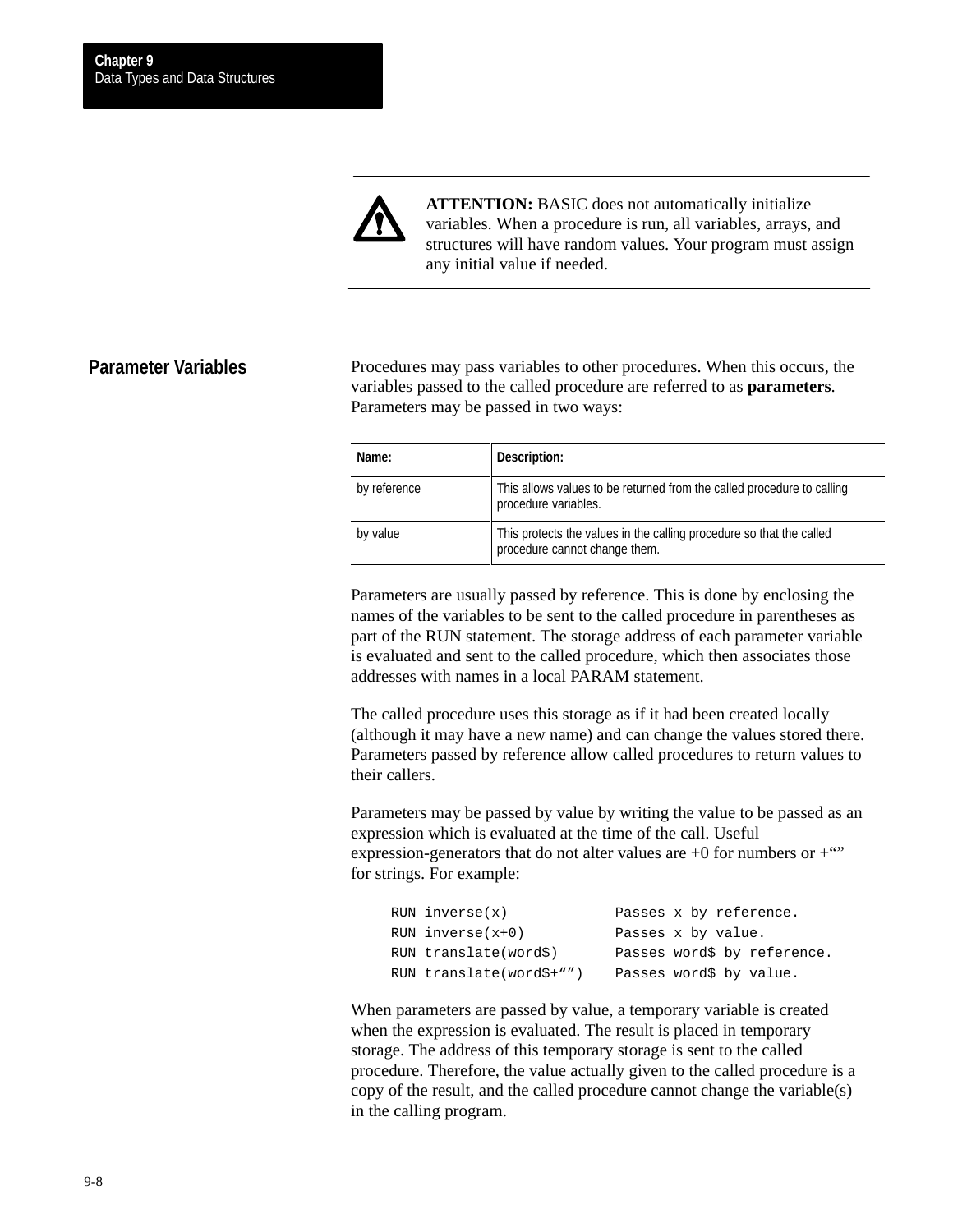|                           | <b>Important:</b> Expressions containing numeric constants are either<br>INTEGER or REAL; there is no type BYTE constant. Thus, BYTE-type<br>variables may be sent to a procedure as parameters, but expressions will be<br>of types INTEGER or REAL. For example, a RUN statement may evaluate<br>an INTEGER as a parameter and send it to the called procedure. If the<br>called procedure is expecting a BYTE-type variable, it uses only the<br>high-order byte of the (four-byte) INTEGER (which, if the value was<br>intended to be in BYTE-range, is probably zero.). |
|---------------------------|------------------------------------------------------------------------------------------------------------------------------------------------------------------------------------------------------------------------------------------------------------------------------------------------------------------------------------------------------------------------------------------------------------------------------------------------------------------------------------------------------------------------------------------------------------------------------|
| <b>Arrays</b>             | The DIM statement can create arrays of from one to three dimensions:                                                                                                                                                                                                                                                                                                                                                                                                                                                                                                         |
|                           | • A vector is a one-dimensional array.<br>A table is a two-dimensional array.<br>A matrix is a three-dimensional array.<br>$\blacksquare$                                                                                                                                                                                                                                                                                                                                                                                                                                    |
|                           | The sizes of each dimension are defined when the array is typed (for<br>example, $DIM plot(24,80):BYTE$ ) by including the number of elements in<br>each dimension.                                                                                                                                                                                                                                                                                                                                                                                                          |
|                           | Therefore, a table dimensioned $(24,80)$ has 24 rows $(1-24)$ of 80 columns<br>(1 - 80) when accessed in the default (BASE 1) mode. You may elect to<br>access the elements of an array starting at zero (BASE 0), in which case<br>there are still 24 rows (now $0-23$ ) and 80 columns (now $0-79$ ). Arrays may<br>be composed of basic data types, complex data types, or other arrays.                                                                                                                                                                                  |
| <b>Complex Data Types</b> | The TYPE statement defines a new data type as a vector (a<br>one-dimensional array) of any basic or previously-defined types.<br>For example:                                                                                                                                                                                                                                                                                                                                                                                                                                |
|                           | TYPE employee_rec = name: STRING; number(2): INTEGER; malesex: BOOLEAN                                                                                                                                                                                                                                                                                                                                                                                                                                                                                                       |
|                           | This structure differs from an array in that the various elements may be of<br>mixed types, and the elements are accessed by a field name instead of an<br>array index. For example:                                                                                                                                                                                                                                                                                                                                                                                         |
|                           | DIM employee_file(250): employee_rec<br>employee_file(1).name := "Tex"                                                                                                                                                                                                                                                                                                                                                                                                                                                                                                       |

employee\_file(20).number(2) := 115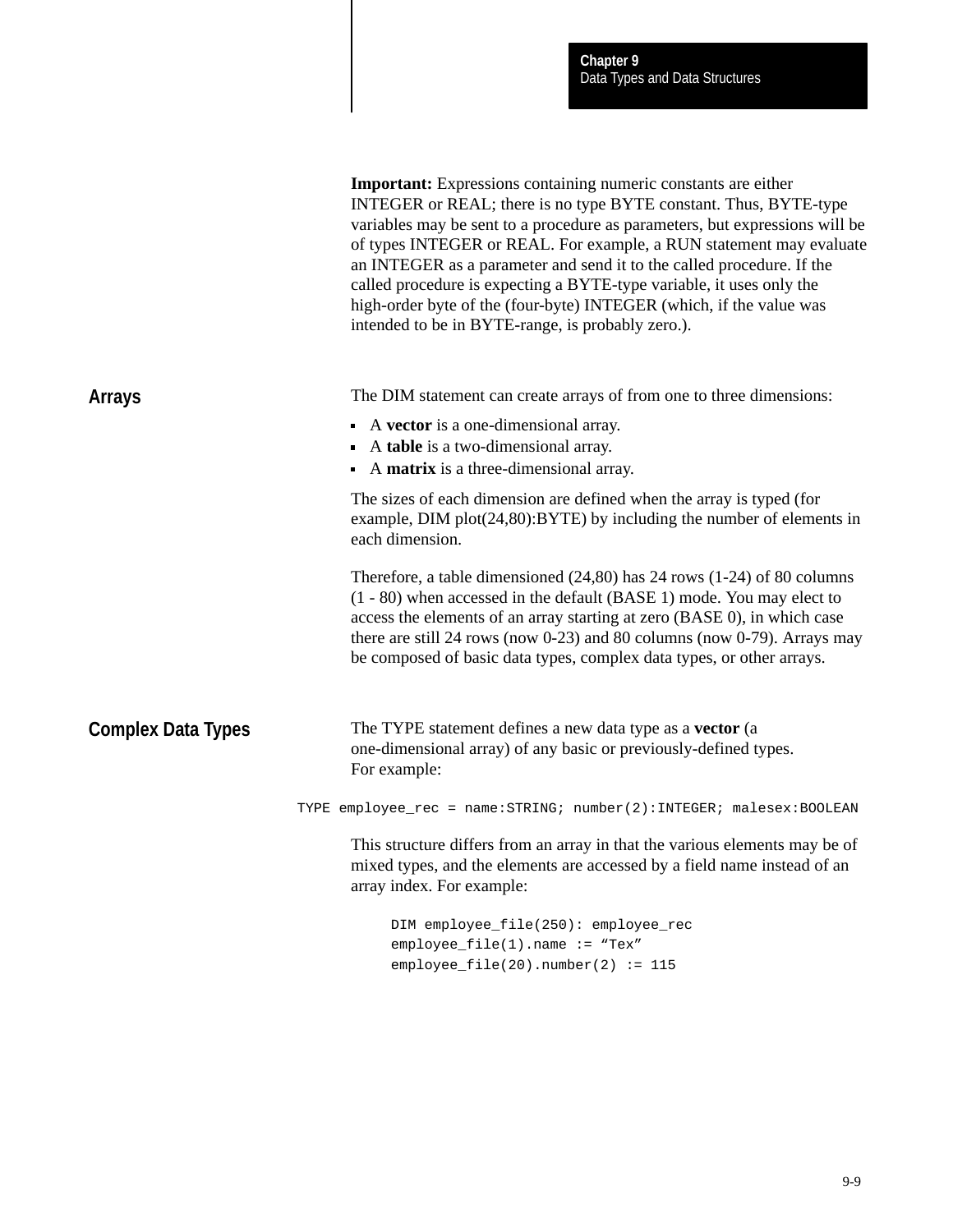The complex structure allows you to store and manipulate related values that are of many types, to create new types in addition to the five defined data types, or to create data structures of unusual shape or size. The position of the desired element in complex-type storage is known and defined at compile time and need not be calculated at run time. Therefore, complex structure accesses may be slightly faster than array accesses.

The elements of a complex structure may be copied to another similar structure using a single assignment operator  $(:=$  ). An entire structure may be written to or read from mass storage as a single entity (for example, PUT #2, employee\_file).

Arrays or complex structures may be elements of subsequent complex structures or arrays.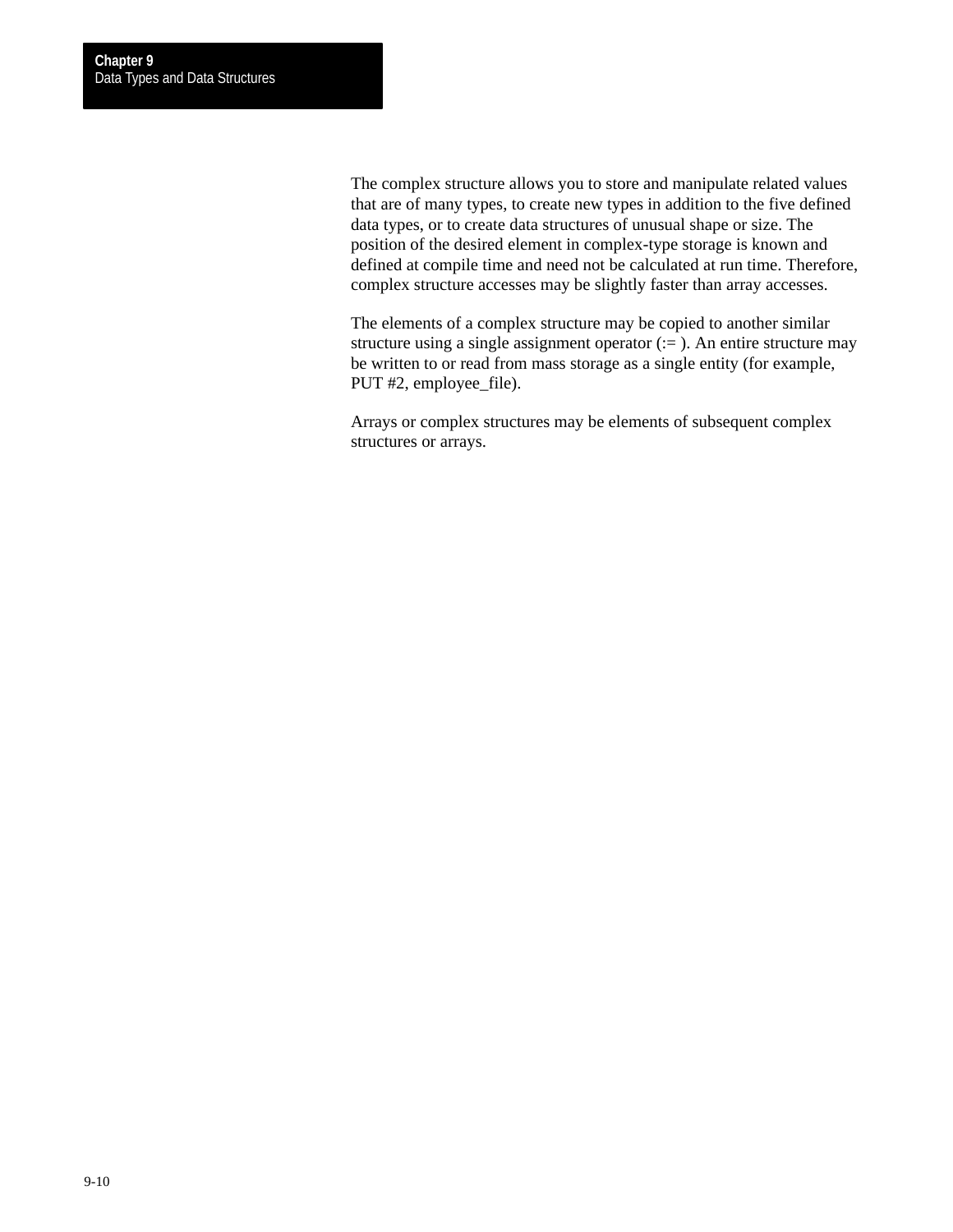# **Expressions, Operators, and Functions**

Chapter **10** 

Many BASIC statements evaluate expressions. The result of an evaluation is always a value of some basic type: REAL, INTEGER, STRING, or BOOLEAN. The expression itself may consist of values and operators. For example, the expression 5+5 results in an integer with a value of ten. **Evaluation of Expressions**

> A **value** can be a constant value, a variable name, or a function which returns the result as a value. An operator combines values (typically, those adjacent to the operator) and also returns a result.

> When evaluating an expression, each value is copied to an **expression stack** where functions and operators take their input values and return results. If the expression is used in an assignment statement, the assignment is made only when the result of the entire expression has been. This allows the variable which is being modified to be one of the values in the expression. The same principles apply for numeric, string, and boolean operators. These principles make assignment statements such as  $X=X+1$ legal in all cases, even though it would not make sense in a mathematical context.

> Any expression evaluates to one of the five basic data types. This does not mean, however, that all the operators and operands in expressions have to be of an identical type. Often types are mixed in expressions because the **result** of some operator or function has a different type than its operands. An example is the "less than" operator:

 $24 < 100$ 

The less-than operator (<) operator compares two numeric operands. The result of the comparison is of type BOOLEAN; in this case, the value TRUE.

BASIC allows you to mix the three numeric types because it performs automatic type conversion of operands. If different types are used in an expression, the result is the same type as the operand(s) having the largest representation. As a rule, any numeric type operand may be used in a expression that is expected to produce a result of type REAL. Expressions that must produce BYTE or INTEGER results must evaluate to a value that is small enough to fit the representation. BASIC has a complete set of functions that can perform compatible type conversion. Type-mismatch errors are reported by the second compiler pass when leaving edit mode.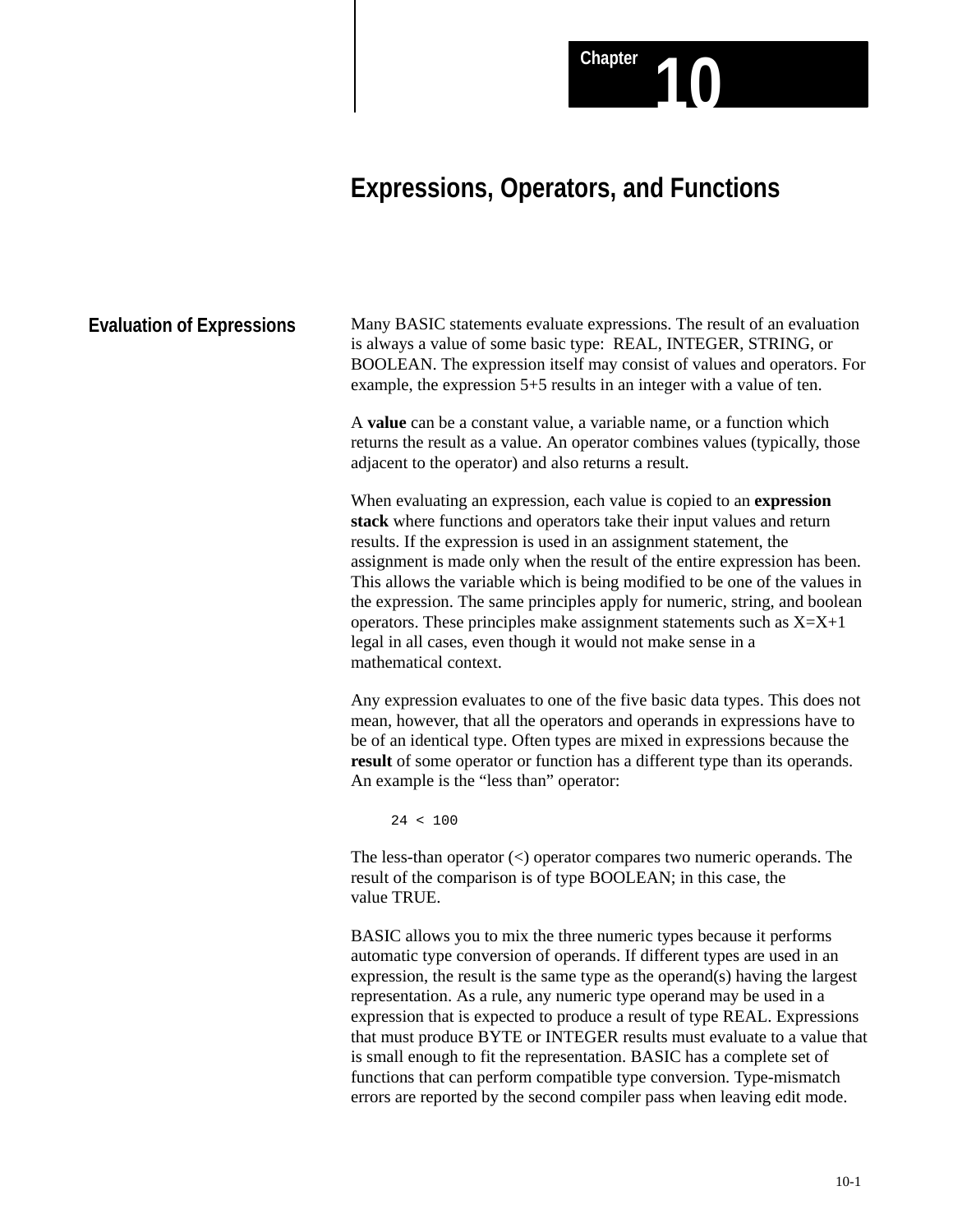# **Operators**

Operators (excepting negation) perform some operation on two operands. This produces a result, which is generally the same type as the operands. The following table lists the operators available and the types they accept and produce.

| Operator:                | <b>Function:</b>        | Operand type:      | <b>Result type:</b> |
|--------------------------|-------------------------|--------------------|---------------------|
|                          | Negation                | <b>NUMERIC</b>     | <b>NUMERIC</b>      |
| $^{\wedge}$ or $^{**}$   | Exponentiation          | NUMERIC (positive) | <b>NUMERIC</b>      |
| $\star$                  | Multiplication          | <b>NUMERIC</b>     | <b>NUMERIC</b>      |
|                          | <b>Division</b>         | <b>NUMERIC</b>     | <b>NUMERIC</b>      |
| $\ddot{}$                | Addition                | <b>NUMERIC</b>     | <b>NUMERIC</b>      |
|                          | Subtraction             | <b>NUMERIC</b>     | <b>NUMERIC</b>      |
| <b>NOT</b>               | <b>Logical Negation</b> | <b>BOOLEAN</b>     | <b>BOOLEAN</b>      |
| AND                      | Logical AND             | <b>BOOLEAN</b>     | <b>BOOLEAN</b>      |
| 0R                       | Logical OR              | <b>BOOLEAN</b>     | <b>BOOLEAN</b>      |
| <b>XOR</b>               | Logical EXCLUSIVE OR    | <b>BOOLEAN</b>     | <b>BOOLEAN</b>      |
| $+$                      | Concatenation           | <b>STRING</b>      | <b>STRING</b>       |
| $=$                      | Equal to                | <b>ANY</b>         | <b>BOOLEAN</b>      |
| $>>$ Or $>>$             | Not equal to            | ANY                | <b>BOOLEAN</b>      |
| $\overline{\phantom{a}}$ | Less than               | NUMERIC, STRING 1  | <b>BOOLEAN</b>      |
| $\leq$ = 0r = $\leq$     | Less than or Equal      | NUMERIC, STRING 2  | <b>BOOLEAN</b>      |
| $\geq$                   | Greater than            | NUMERIC, STRING 3  | <b>BOOLEAN</b>      |
| $>=$ Or $=$              | Greater than or Equal   | NUMERIC, STRING 4  | <b>BOOLEAN</b>      |

When comparing strings, the ASCII collating sequence is used, so that  $0 < 1 < ... < 9 < A < B$  $...$  <  $Z$  <  $a$  <  $b$  <  $...$  <  $z$ 

**Important:** NUMERIC refers to either BYTE, INTEGER, or REAL types.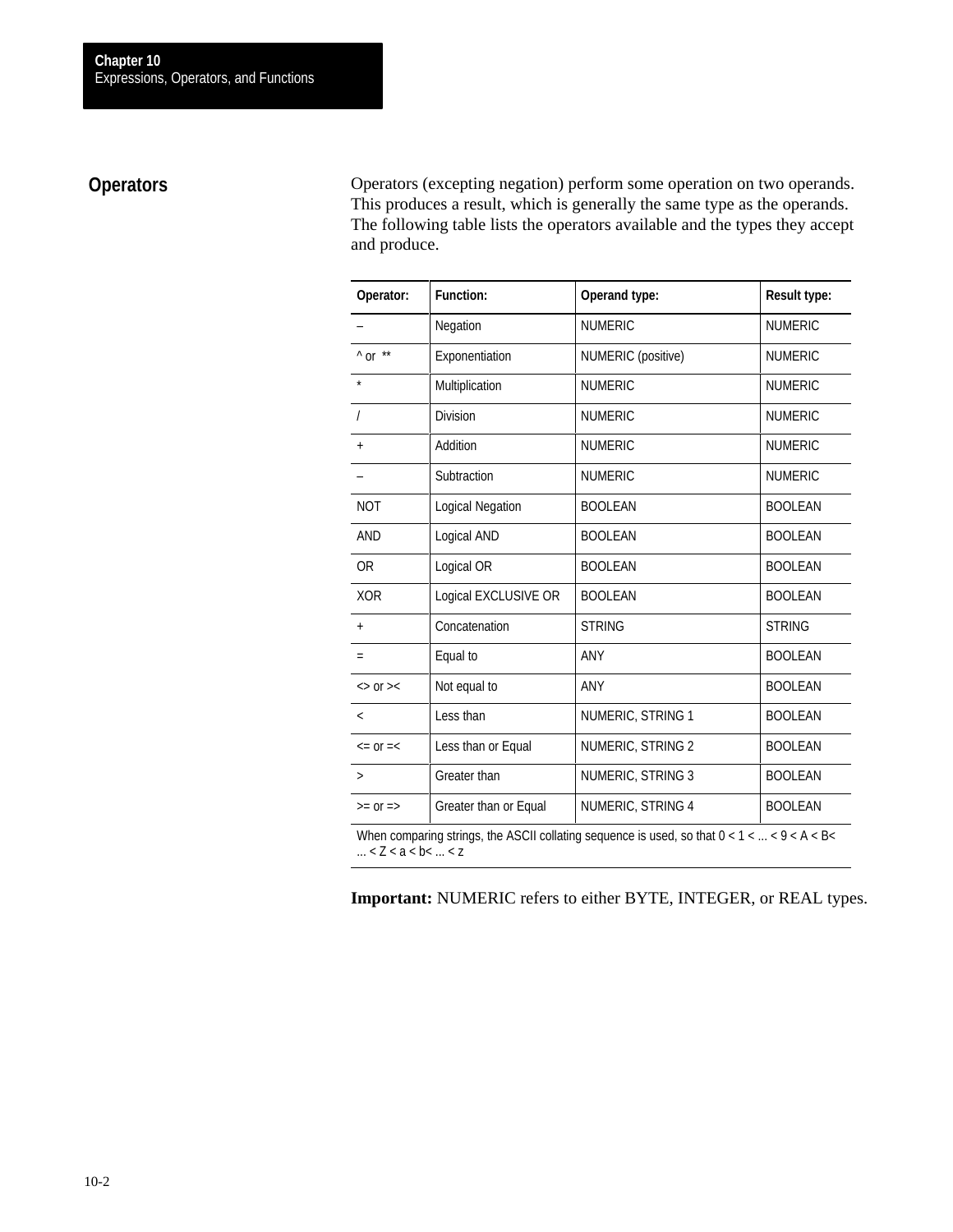# **Operator Precedence**

Operators have **precedence**. This means they are evaluated in a specific order. Parentheses can override natural precedence. However, the compiler may remove extraneous parentheses. The legal operators are listed here, in precedence order from highest to lowest:

| Precedence:               | Operator:                                                   |
|---------------------------|-------------------------------------------------------------|
| <b>Highest Precedence</b> | <b>NOT</b>                                                  |
|                           | -(negate)                                                   |
|                           | $\wedge$                                                    |
|                           | $**$                                                        |
|                           | $\star$                                                     |
|                           |                                                             |
|                           | $\overline{+}$                                              |
|                           |                                                             |
|                           | $\geq$                                                      |
|                           | $\boldsymbol{<}$<br>$\overline{a}$<br>$\leq$<br>$>=$<br>$=$ |
|                           | AND                                                         |
| <b>Lowest Precedence</b>  | <b>OR</b>                                                   |
|                           | <b>XOR</b>                                                  |

Operators of equal precedence are shown on the same line, and are evaluated left to right in expressions. The only exception to this rule is exponentiation, which is evaluated right to left. Raising a negative number to a power is not legal in BASIC.

In the following examples, BASIC expressions on the left are evaluated as indicated on the right. Either form may be entered, but the decompiler always generates the form on the left:

| <b>BASIC</b> representation:          | Equivalent form:                      |
|---------------------------------------|---------------------------------------|
| $a = h + c^{**}$                      | $a:= b+ ((c^{**}2)/d)$                |
| $a = b > c$ AND d $\geq e$ OR $c = e$ | $a = ((b>c)$ AND $(d>e)$ ) OR $(c=e)$ |
| $a = (b + c + d)/e$                   | $a = ((b+c)+d)/e$                     |
| $a = h^{**}c^{**}d/e$                 | $a = (b^{**}(c^{**}d))/e$             |
| $a:=-(b)**2$                          | $a:=(-b)**2$                          |
| $a:=b=c$                              | a:= (b=c) (returns BOOLEAN value)     |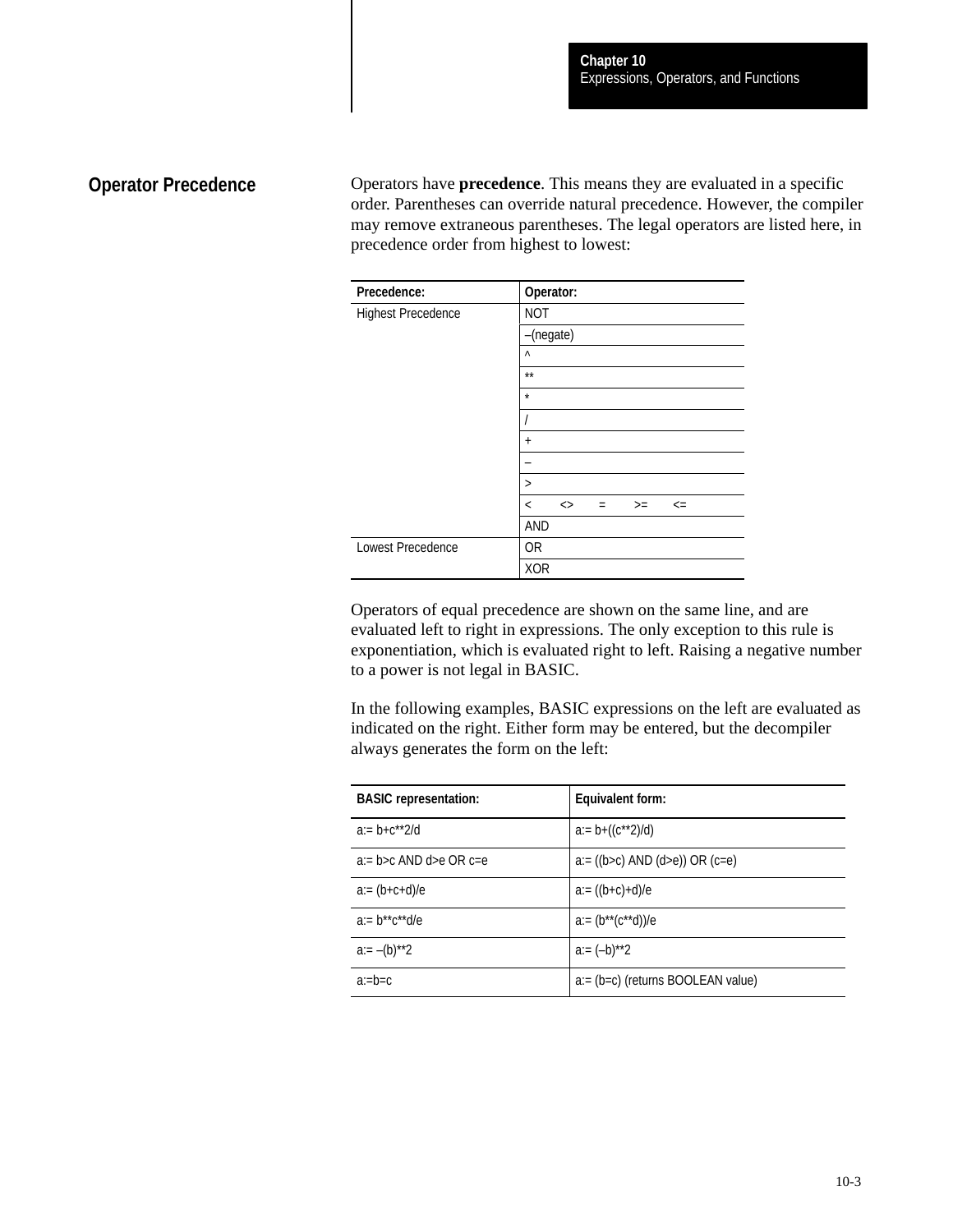# **Functions**

Functions accept one or more arguments enclosed in parentheses, perform some operation, and return a value. They may be used as operands in expressions. Functions expect that the arguments passed to them are expressions, constants, or variables of a certain type and return a result of a certain type. Giving a function an argument of an incompatible type results in an error.

In the descriptions of functions that follow, the following notation describes the type required for the parameter expressions:

| Name:       | Description:                             |
|-------------|------------------------------------------|
| $<$ num $>$ | Specifies any numeric-result expression. |
| $<$ str $>$ | Specifies any string-result expression.  |
| $<$ int $>$ | Specifies any integer-result expression. |

The functions below return REAL results. Accuracy of transcendental functions is 8+ decimal digits. Angles can be either degrees or radians (see DEG/RAD statement descriptions).

**Important:** Transcendental functions take a long time to return a value if passed an extremely large value (for example, SIN(100000000)).

| Name:                      | Description:                                                                                                                                                                                                                                                                                                                                        |
|----------------------------|-----------------------------------------------------------------------------------------------------------------------------------------------------------------------------------------------------------------------------------------------------------------------------------------------------------------------------------------------------|
| SIN( <num>)</num>          | Trigonometric sine of <num>. Result: <math>-1</math> &lt;= SIN(<num>) &lt;= 1</num></num>                                                                                                                                                                                                                                                           |
| $COS(\langle num \rangle)$ | Trigonometric cosine of <num>. Result: <math>-1 \leq COS(\langle num \rangle) \leq 1</math></num>                                                                                                                                                                                                                                                   |
| $TAN(<$ num $>$ )          | Trigonometric tangent of <num>.</num>                                                                                                                                                                                                                                                                                                               |
| ASN( <num>)</num>          | Trigonometric arcsine of <num>. Result: <math>-PI/2 \leq ASN</math>(<num>) &lt;= <math>PI/2</math></num></num>                                                                                                                                                                                                                                      |
| $ACS$ ( <num>)</num>       | Trigonometric arcosine of <num>. Result: <math>0 \leq ACS(\text{num}) \leq P1</math></num>                                                                                                                                                                                                                                                          |
| $ATN$ ( <num>)</num>       | Trigonometric arctangent of <num>. Result: <math>-PI/2 \leq ATN</math> (<num>) &lt;= <math>PI/2</math></num></num>                                                                                                                                                                                                                                  |
| LOG( <num>)</num>          | Natural logarithm (base e) of <num>, which must be positive.</num>                                                                                                                                                                                                                                                                                  |
| $LOG10(\nnum)$             | Logarithm (base 10) of <num>, which must be positive.</num>                                                                                                                                                                                                                                                                                         |
| SQR( <num>)</num>          | Square root of <num>, which must be positive.</num>                                                                                                                                                                                                                                                                                                 |
| SORT( <num>)</num>         | Square root of <num>; same as SQR.</num>                                                                                                                                                                                                                                                                                                            |
| EXP( <num>)</num>          | e (2.71828183) raised to the power <num>, which must be a<br/>positive number.</num>                                                                                                                                                                                                                                                                |
| FLOAT( <num>)</num>        | <num> converted to type REAL (from BYTE or INTEGER).</num>                                                                                                                                                                                                                                                                                          |
| INT( <num>)</num>          | Truncates all digits to the right of the decimal point of a REAL <num>.<br/>Examples: INT(0.21) = 0. INT(-2.5) = -2.</num>                                                                                                                                                                                                                          |
| PI                         | The constant 3.141592653589793.                                                                                                                                                                                                                                                                                                                     |
| $RND$ ( <num>)</num>       | If <num>=0, returns random <math>x, 0 \le x &lt; 1</math>.<br/>If <math>\langle</math>num<math>\rangle</math><math>&gt;</math>0, returns random x, 0 <math>\langle</math> = x <math>\langle</math> <math>\langle</math> <math>\rangle</math>num<math>\rangle</math>.<br/>If <num>&lt;0, use ABS(<num>) as new random number seed.</num></num></num> |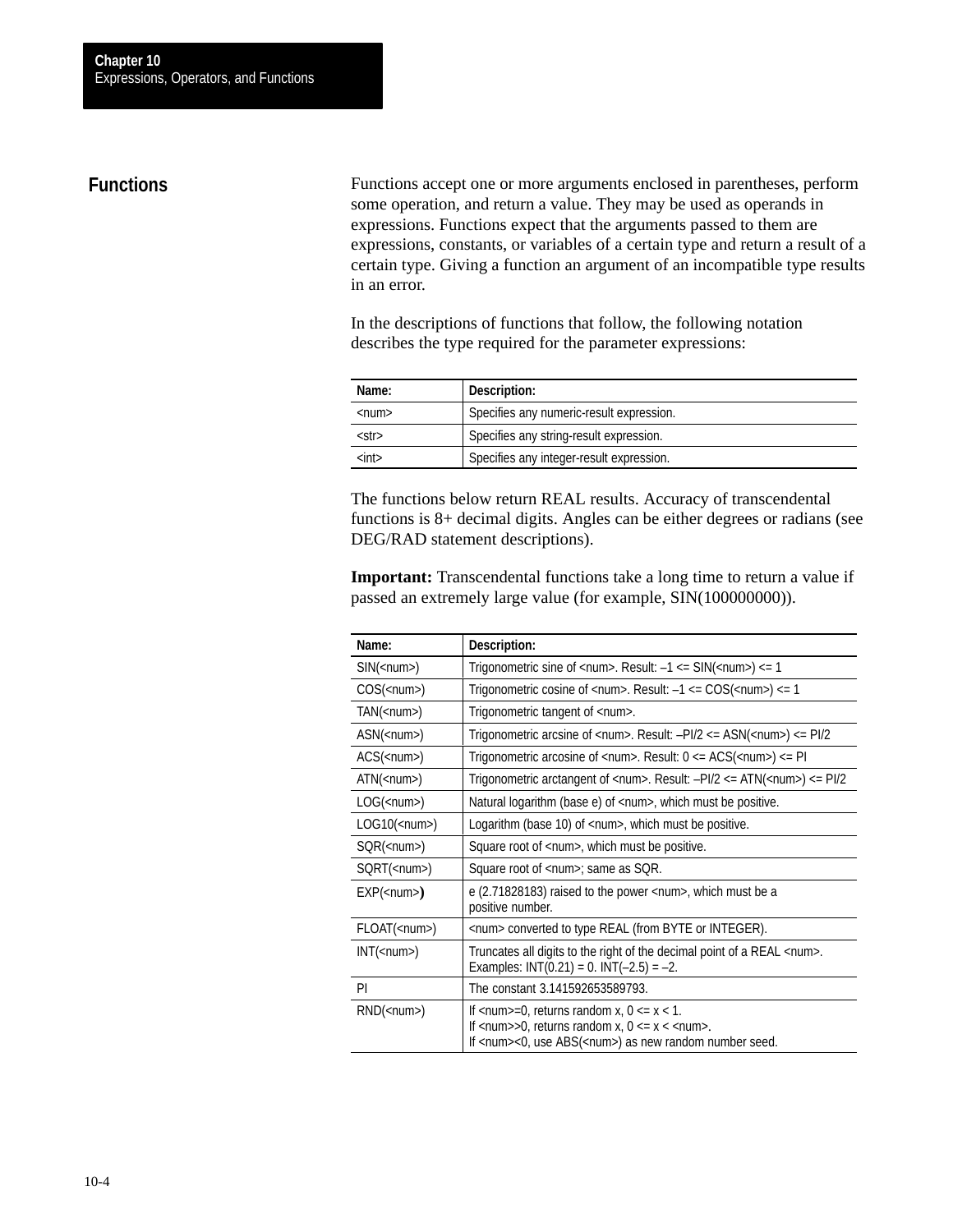# The following functions return results of type INTEGER or BYTE:

| Name:                             | Description:                                                                                                                                                                                                                        |
|-----------------------------------|-------------------------------------------------------------------------------------------------------------------------------------------------------------------------------------------------------------------------------------|
| $FIX$ ( <num>)</num>              | Rounds REAL <num> and converts to type INTEGER.</num>                                                                                                                                                                               |
| MOD( <num1>,<num2>)</num2></num1> | Modulus (remainder) function. MOD returns the remainder of <num1><br/>divided by <num2>. If <num1> is negative, the result is negative.<br/>Examples: <math>MOD(9,5) = 4</math>; <math>MOD(-11,3) = -2</math></num1></num2></num1>  |
| ADDR( <i>name</i> )               | Absolute memory address of variable, array, or structure named <name>.</name>                                                                                                                                                       |
| $SIZE$ ( <name>)</name>           | Storage size in bytes of variable, array, or structure named <name>.</name>                                                                                                                                                         |
| ERR                               | Error code of most recent error, automatically resets to zero when<br>referenced.                                                                                                                                                   |
| PEEK( <i>int</i> )                | Value of byte at memory address <int>.<br/><b>WARNING:</b> The specified memory address must be within the limits of<br/>accessible memory space. PEEK(-1) gives a bus error on most systems.<br/>This causes BASIC to abort.</int> |
| <b>POS</b>                        | Current character position of PRINT buffer.                                                                                                                                                                                         |
| $ASC(<$ str>)                     | Numeric value of first character of <str>.</str>                                                                                                                                                                                    |
| $LEN(<\text{str}>)$               | Length of string <str>.</str>                                                                                                                                                                                                       |
| SUBSTR(< str1>, str2)             | Substring search: returns starting position of first occurrence of <str1> in<br/><str2>, or 0 if not found.</str2></str1>                                                                                                           |
| $INKEY(\#)$                       | Returns the number of characters in data buffer.                                                                                                                                                                                    |
| $FILSIZ(\#)$                      | Returns size of a file.                                                                                                                                                                                                             |

The following functions can return any numeric type, depending on the type of the input parameter:

| Name:                     | Description:                                                                                                                                              |
|---------------------------|-----------------------------------------------------------------------------------------------------------------------------------------------------------|
| $\text{ABS}(\text{num})$  | Absolute value of <num>.</num>                                                                                                                            |
| $SGN$ ( <num>)</num>      | Signum of $\langle$ num $\rangle$ : $-1$ if $\langle$ num $\rangle$ $\langle$ 0; 0 if $\langle$ num $\rangle$ = 0; or 1 if $\langle$ num $\rangle$ $>$ 0. |
| $SO(\langle num \rangle)$ | Square <num>.</num>                                                                                                                                       |
| $VAL(< str$ )             | Convert type STRING to type NUMERIC.                                                                                                                      |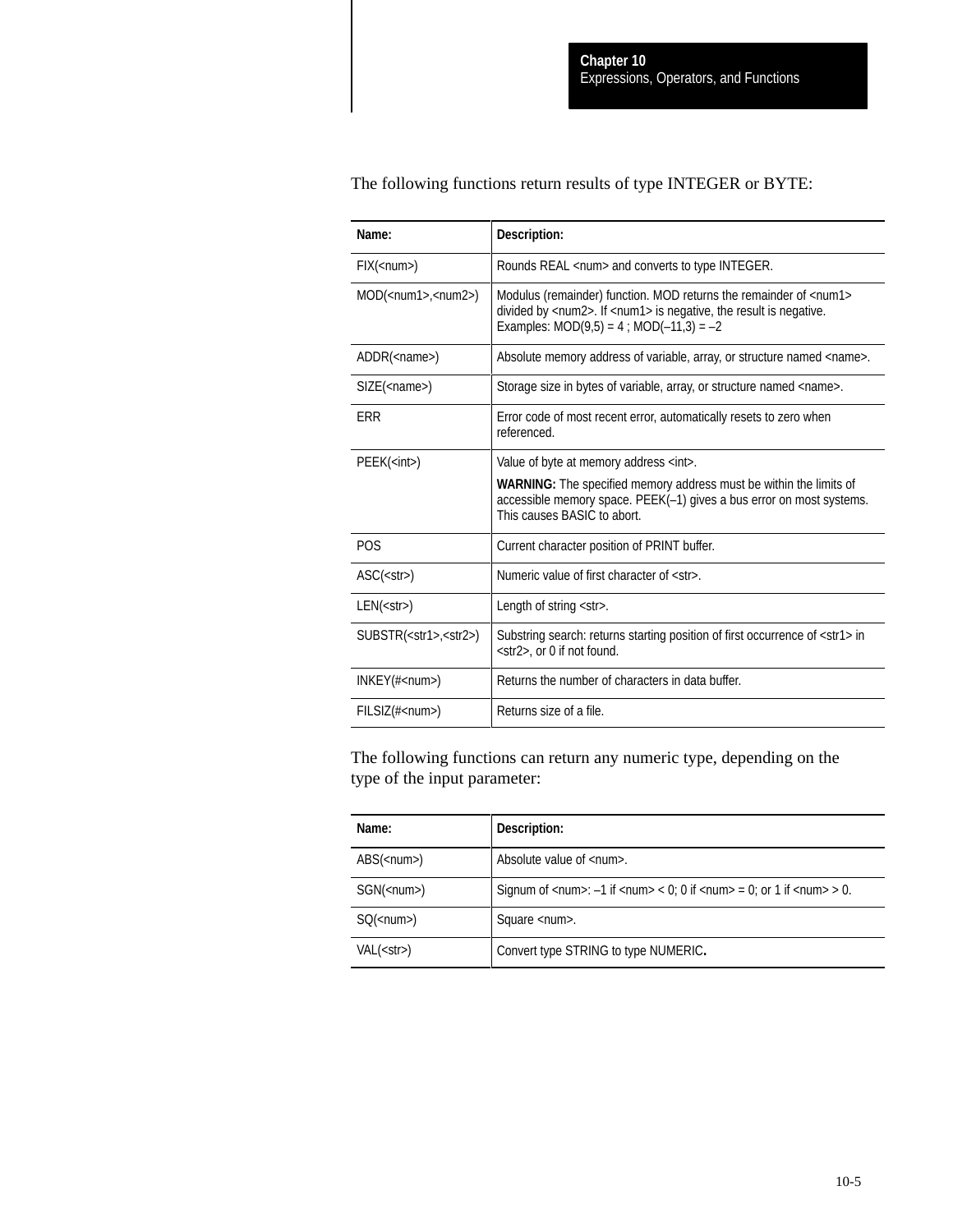The following functions perform bit-by-bit logical operations on integer or byte data types and return integer results. Do not confuse them with the BOOLEAN-type operators.

| Name:                           | Description:         |
|---------------------------------|----------------------|
| LAND( <num>sinum)</num>         | Logical AND          |
| $LOR($ , $\langle num \rangle)$ | Logical OR           |
| $LXOR($ , <num>)</num>          | Logical EXCLUSIVE OR |
| $LNOT$ ( <num>)</num>           | Logical NOT          |

These functions return a result of type STRING:

| Name:                                  | Description:                                                                                                              |
|----------------------------------------|---------------------------------------------------------------------------------------------------------------------------|
| $CHR$(int>)$                           | ASCII character equivalent of <int>. <int> must be within range<br/>of <math>0-127</math>.</int></int>                    |
| DATE\$                                 | Date and time, format: yy/mm/dd hh:mm:ss.                                                                                 |
| $LEFT$(<\nstrut str>0,<\nstrut sin t$  | Leftmost <int> characters of <str>.</str></int>                                                                           |
| $RIGHT$(<\nstrut str,<\nstrut sin t>)$ | Rightmost <int> characters of <str>.</str></int>                                                                          |
| $MID$(<\nstr\leq, <\nint1> <\nint2>)$  | Middle <int2> characters of <str> starting at character position<br/><math>&lt;</math>int1<math>&gt;</math>.</str></int2> |
| STR\$( <num>)</num>                    | Converts numeric type <num> to displayable characters of type<br/>STRING representing the number converted.</num>         |
| TRIM\$(< str\$)                        | <str> with trailing spaces removed.</str>                                                                                 |

The following functions return BOOLEAN values:

| Name:               | Description:                                                                                      |
|---------------------|---------------------------------------------------------------------------------------------------|
| <b>TRUE</b>         | Always returns TRUE.                                                                              |
| <b>FALSE</b>        | Always returns FALSE.                                                                             |
| $EOF(\#<$ num $>$ ) | End-of-file test on disk file path <num>, returns TRUE if<br/>end-of-file condition exists.</num> |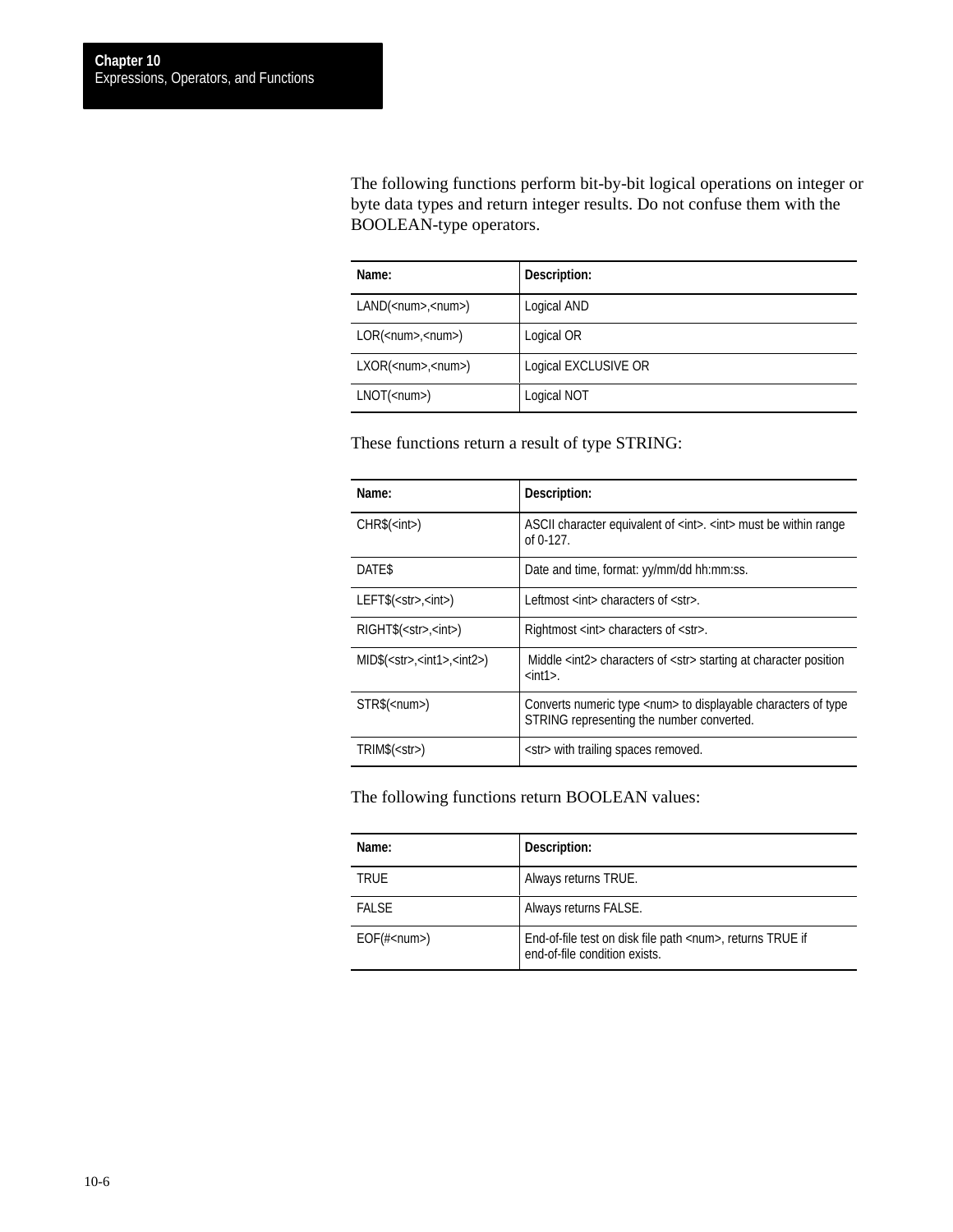# **Program Statements and Structure**

**Chapter** 

| <b>Program Structure</b> | A BASIC program can be written as a single procedure, or it may be<br>divided into a number of smaller procedures, each of which performs a<br>specific function.                                                                                                                                                                                                                                                                                                                                                              |                                   |
|--------------------------|--------------------------------------------------------------------------------------------------------------------------------------------------------------------------------------------------------------------------------------------------------------------------------------------------------------------------------------------------------------------------------------------------------------------------------------------------------------------------------------------------------------------------------|-----------------------------------|
|                          | Single procedure programs may be useful when the program is relatively<br>small. However, large complex programs are generally much easier to<br>develop, test, and maintain when the program is divided into several<br>procedures. To do this, you should create a main routine which calls other<br>BASIC procedures to perform specific functions as subroutines. These<br>BASIC procedures may in turn call other BASIC procedures in the same<br>manner. These techniques reflect sound structured programming practice. |                                   |
|                          | A procedure consists of any number of program statement lines. Each line<br>can have an optional line number. More than one program statement can be<br>placed on the same line if separated by backslash () characters. For<br>example, the following statements are equivalent:                                                                                                                                                                                                                                              |                                   |
|                          | GOSUB 550 \ PRINT X, Y \ RETURN                                                                                                                                                                                                                                                                                                                                                                                                                                                                                                | GOSUB 550<br>PRINT X, Y<br>RETURN |
|                          | While these statements are functionally equivalent, the second is generally<br>considered preferable. The first method runs no faster and tends to hide the<br>structure of the program.                                                                                                                                                                                                                                                                                                                                       |                                   |
|                          | The number of characters on a line is dependent on the content of the line.<br>In general, lines should be limited to 128 characters or less, to avoid the<br>generation of errors when BASIC decompiles the I-code for listing<br>purposes or at run time.                                                                                                                                                                                                                                                                    |                                   |
|                          | Loop nesting is limited to 39 levels. Nested procedure and subroutine calls<br>are only limited by stack space.                                                                                                                                                                                                                                                                                                                                                                                                                |                                   |
|                          | Program readability is improved if all variables are declared with DIM<br>statements at the beginning of the procedure, but this is not mandatory.                                                                                                                                                                                                                                                                                                                                                                             |                                   |
|                          |                                                                                                                                                                                                                                                                                                                                                                                                                                                                                                                                |                                   |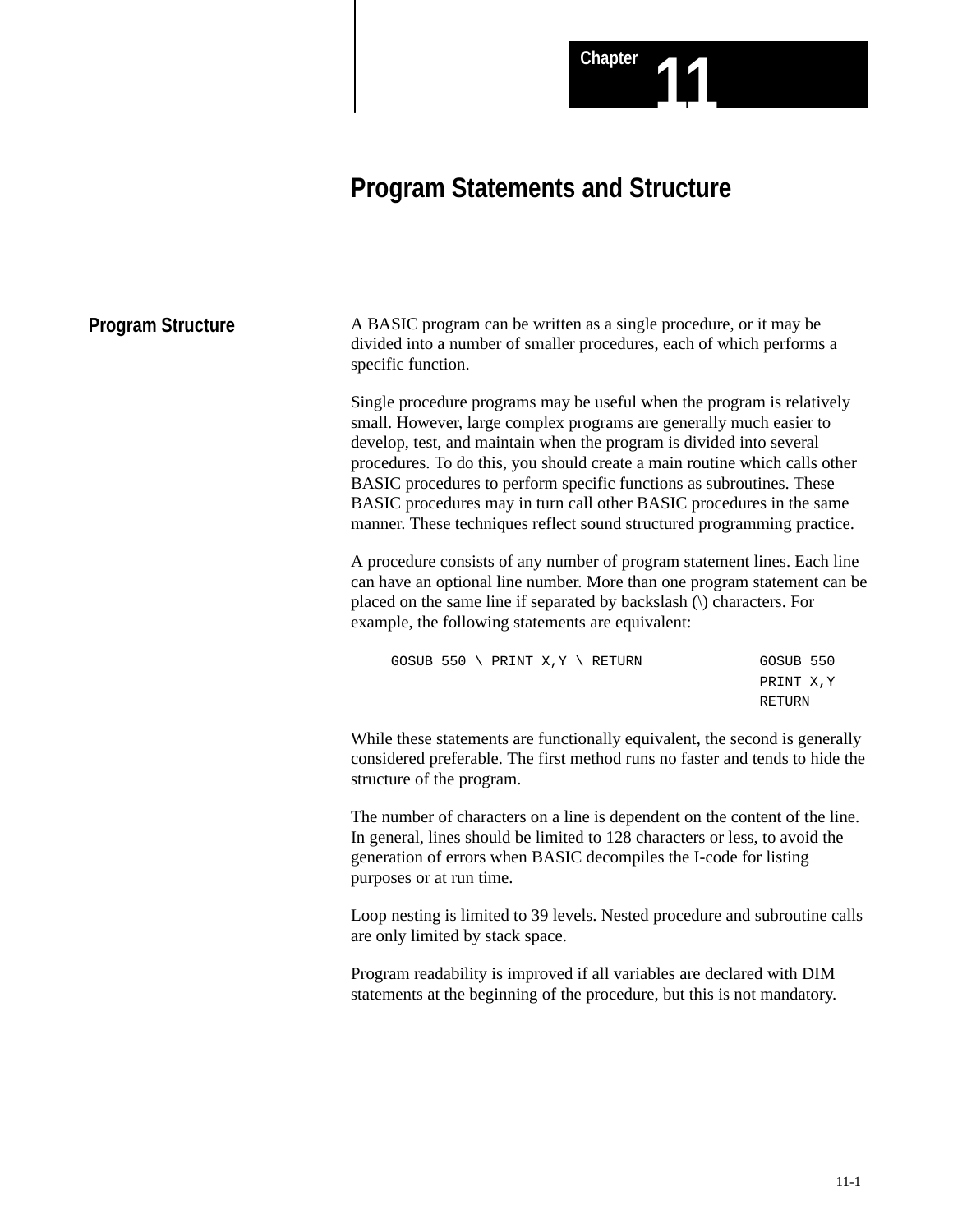|                              | Line numbers are optional. They can be any integer number in the range of<br>1 to 32767. Only use line numbers where absolutely necessary (such as<br>with GOSUB). They make programs harder to understand, use additional<br>memory space, and increase compile time considerably. Line numbers are<br>local to procedures. That is, the same line number can be used in different<br>procedures without conflict. |
|------------------------------|---------------------------------------------------------------------------------------------------------------------------------------------------------------------------------------------------------------------------------------------------------------------------------------------------------------------------------------------------------------------------------------------------------------------|
|                              | You can terminate programs with END or STOP statements. These<br>statements are optional.                                                                                                                                                                                                                                                                                                                           |
| <b>Assignment Statements</b> | Assignment statements are used for computing or initializing of variables.<br>The two assignment statements available with BASIC are LET and POKE.                                                                                                                                                                                                                                                                  |
| <b>LET</b>                   | <b>Assignment State</b>                                                                                                                                                                                                                                                                                                                                                                                             |

# **Syntax**

```
[LET] <var> := <expr>
[LET] <var> = <expr>
[LET] <struct> := <struct>
[LET] <struct> = <struct>
```
# **Function**

LET evaluates an expression and stores the result in  $\langle var \rangle$ .  $\langle var \rangle$  may be a simple variable or data structure element. The result of the expression  $(\langle \text{expr}\rangle)$  must be of the same or compatible type as  $\langle \text{var}\rangle$ .

BASIC accepts either = or **:**= as an assignment operator. However, the second form (:=) is preferred because it distinguishes the assignment operation from a comparison (the test for equality). The **:**= operator is also used in PASCAL.

You can also use the assignment statement to copy the entire value of an array or complex data structure to another array or complex data structure. The data structures do not have to have the same type or shape. The only restriction is that the size of the destination structure be the same or larger than the source structure.

You can use this type of assignment to perform unusual type conversions. For example, a string variable of 80 characters can be copied to a one-dimensional array of 80 bytes.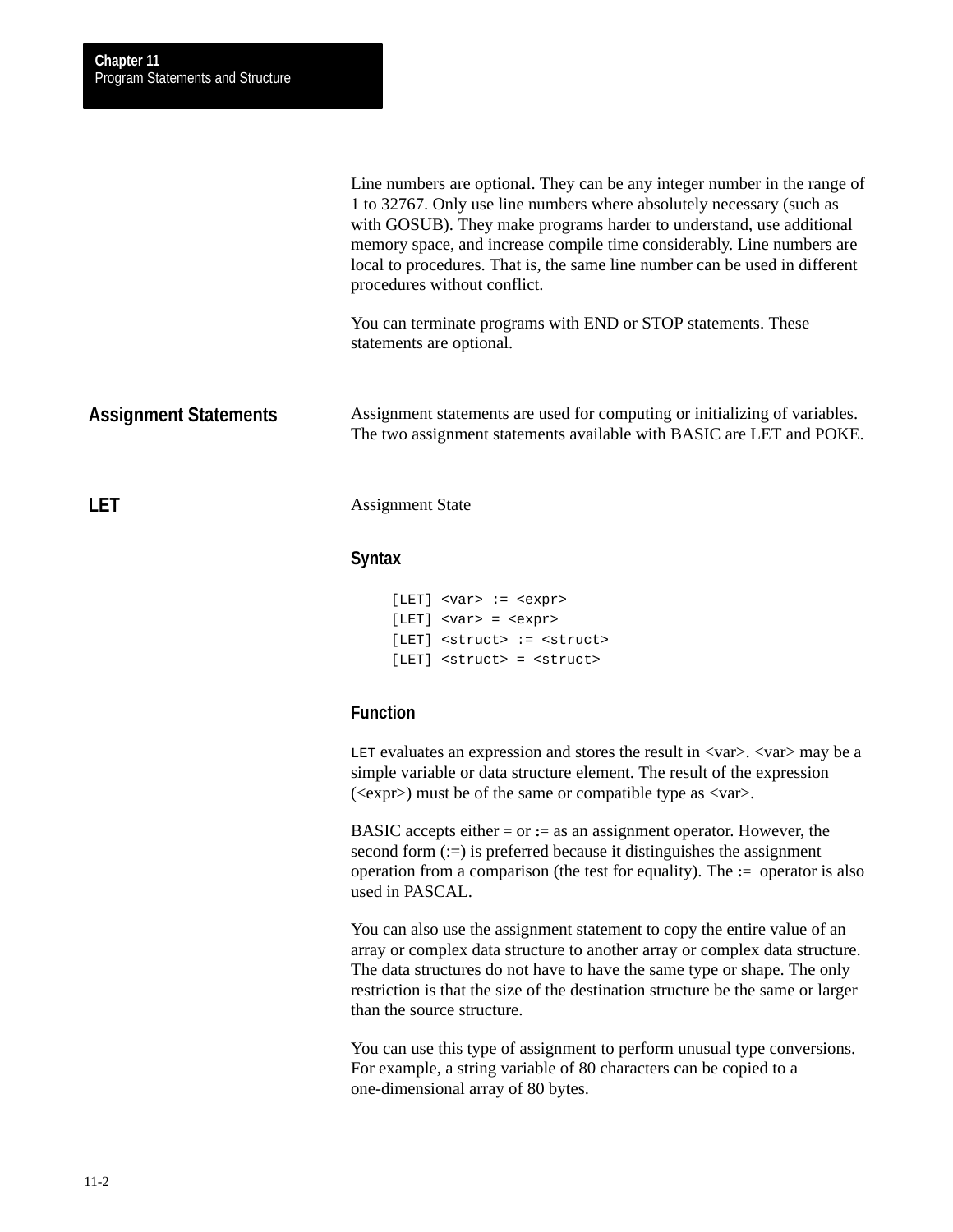# **Examples**

```
A := 0.1value := temp/sin(x)DIM array1(100), array2(100)
array1 := array2
LET AUTHOR$ := FIRST_NAME$ + LAST_NAME$
DIM truth,lie:BOOLEAN
lie := 100 < 1
truth := NOT lie
count = total-adjustment
matrix(2).coefficient(n+2) := matrix(1).coefficient(n)
```
**POKE**

Store Data at Specific Memory Address

#### **Syntax**

POKE <integer expr> , <br/> <br/>byte expr>

# **Function**

POKE allows a program to store data at a specific memory address. The first expression is used as the absolute address to store the type BYTE result of the second expression. POKE can alter any memory address, so you must be careful when using it.



**ATTENTION:** Using POKE with an invalid address causes BASIC to abort.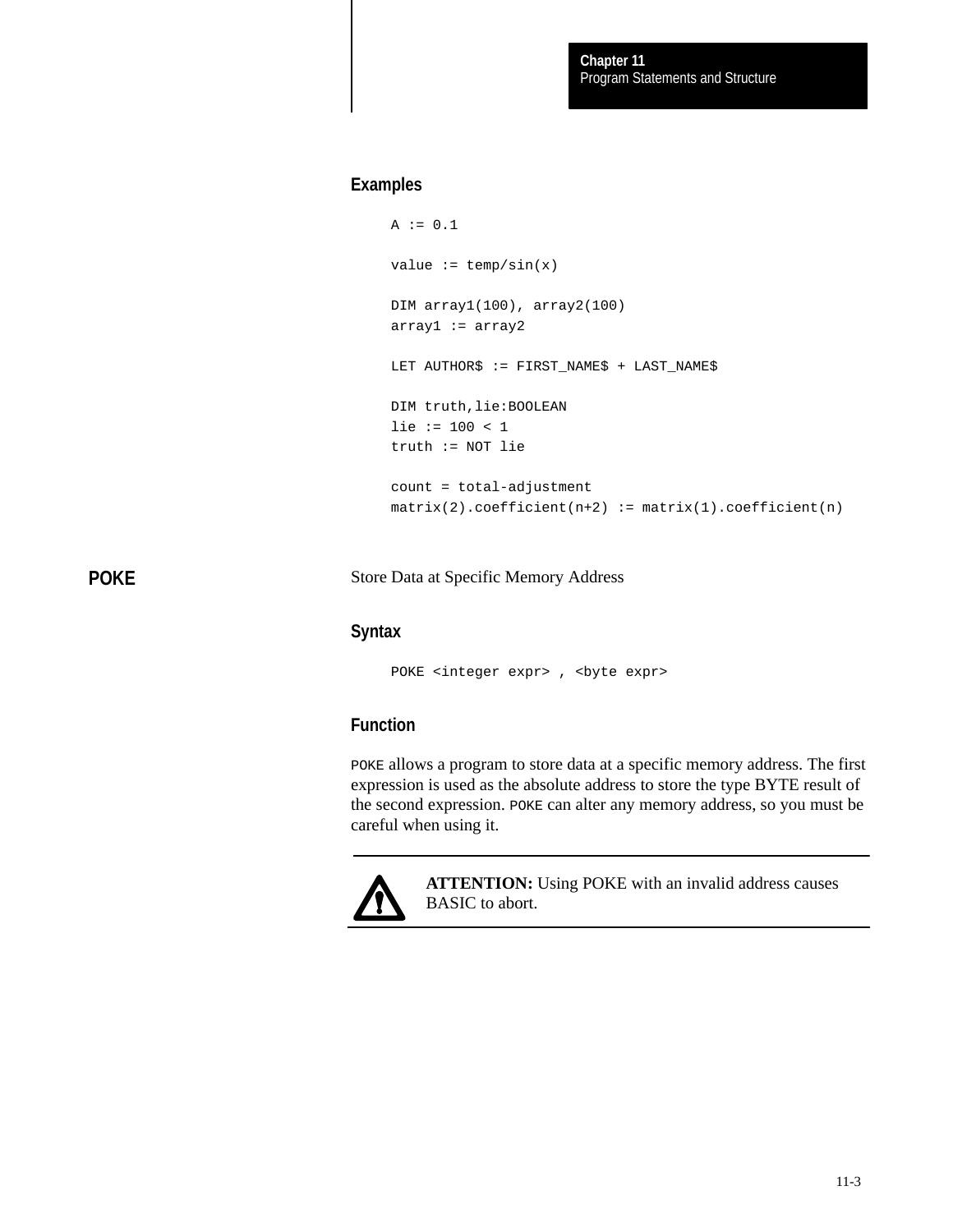#### **Examples**

```
POKE ADDR(buffer)+5,ASC("A")
     POKE 1200,14
     POKE $1C00,$FF
     POKE pointer, PEEK(pointer+1)
     (* same as alphabet$ := "ABCDEFGHIJKLMNOPQRSTUVWXYZ" *)
     FOR i=0 to 25
        POKE ADDR(alphabet$)+i,$40+i
     NEXT i
     POKE ADDR(alphabet$)+26,$00
Control statements affect the sequential execution of program statements.
```
They are used to construct loops or make decisions that alter program flow. BASIC provides a selection of loop statements that allow you to create any kind of loop using sound structured programming style. The control statements are IF..THEN..ELSE, FOR..NEXT, WHILE..DO, REPEAT..UNTIL, LOOP..ENDLOOP, GOTO, GOSUB..RETURN, ON GOTO..RETURN, ON GOSUB..RETURN, and ON ERROR GOTO. **Control Statements**

**IF..THEN..ELSE**

Control Statement

### **Syntax**

```
IF <bool expr> THEN <statements>
[ ELSE <statements> ]
ENDIF
IF <bool expr> THEN <line #>
```
# **Function**

The IF structure evaluates an expression to a BOOLEAN value. If the result is TRUE, the statement(s) immediately following the THEN are executed. If an ELSE clause exists, statements between the ELSE and ENDIF are skipped. If the expression is evaluated to FALSE, control is transferred to the first statement following the ELSE (if present) or to the statement immediately following the ENDIF.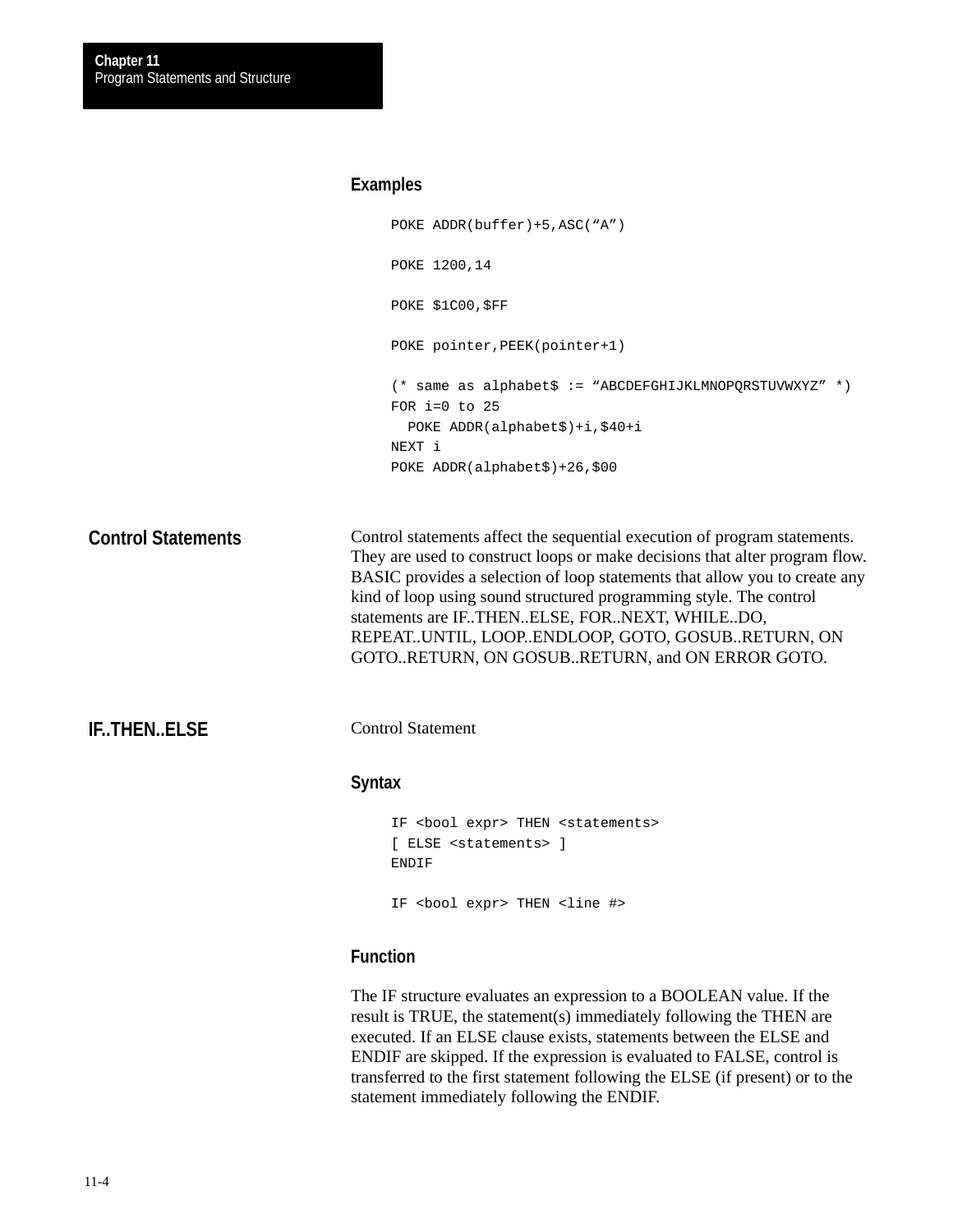A special form of the IF statement transfers execution to the statement having a line number specified if the result of the expression is TRUE. The line number follows immediately after THEN. This is an implied GOTO statement. Use this with caution (as all GOTO statements should).

# **Examples**

```
IF a < b THEN
  PRINT "a is less than b"
 PRINT "a:";a;" b:";b
ENDIF
IF a < b THEN
  PRINT "a is less than b"
ELSE
   IF a=b THEN
    PRINT "a equals b"
  ELSE
   PRINT "a is greater than b"
 ENDIF
ENDIF
```
IF payment < balance THEN 400

**FOR..NEXT**

Control Statement

#### **Syntax**

```
FOR <var> = <expr> TO <expr> [ STEP <expr> ]
NEXT <var>
```
# **Function**

FOR..NEXT creates a loop that usually executes a specified number of times while automatically increasing or decreasing a specified counter variable.

The first expression is evaluated and the result is stored in  $\langle var \rangle$ .  $\langle var \rangle$ must be a simple integer or real variable. The second expression is evaluated and stored in a temporary variable.

If you use STEP, its expression is evaluated and used as the loop increment. If the increment is negative, the loop counts down.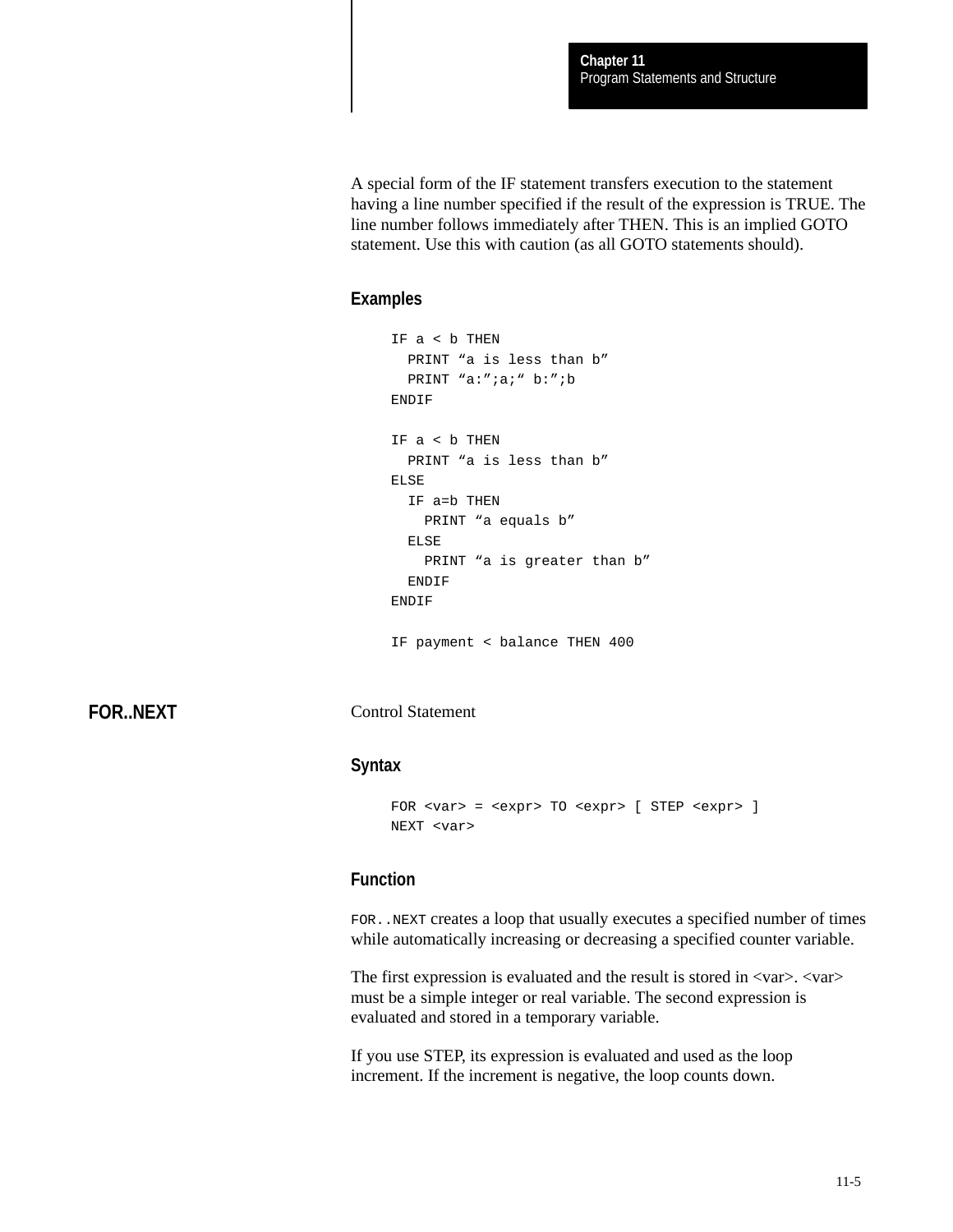The **body** of the loop (the statements between the FOR and NEXT) is executed until the NEXT variable (a counter) is larger than the terminating expression value. For negative STEP values, the loop executes until the loop counter is less than the termination value. If the initial value of  $\langle var \rangle$ is beyond the terminating value, the body of the loop is never executed.

You can jump out of FOR..NEXT loops.



**ATTENTION:** When using REAL control and STEP expressions, there is a possibility of not completing the number of loops logically indicated. For example, the following loop would seem to complete x number of loops. Due to the rounding nature of REAL numbers, it may only complete  $(x - 1)$  loops:

FOR  $a = 1/x$  TO 1 STEP  $1/x$  . . next a

To make sure that the loop is executed the correct number of times, use INTEGER values for all expressions.

```
FOR var = min–1 TO min+max STEP increment-adjustment
   PRINT var
NEXT var
FOR x = 1000 TO 1 STEP –1
   PRINT x
NEXT x
```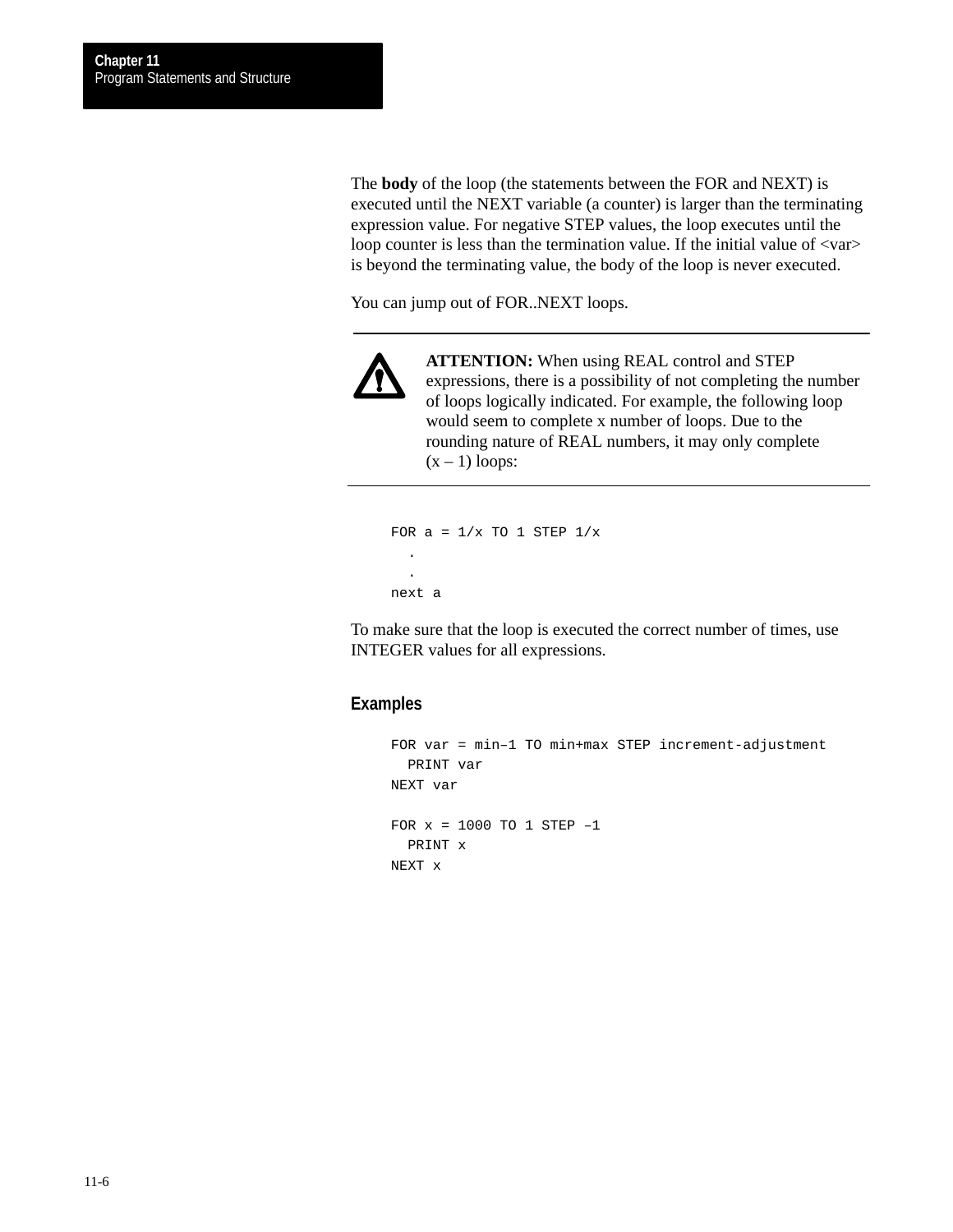# **WHILE..DO**

### Control Statement

# **Syntax**

```
WHILE <bool expr> DO
   <statements>
ENDWHILE
```
# **Function**

This loop tests its control expression at the top of the loop. Statements within the loop are executed as long as <br/> <br/> <br/>expr> is TRUE. The body of the loop is not executed if the boolean expression evaluates to FALSE when first executed.

| WHILE a <b 100="" a="" do="" equivalent="" if="" is="" to="">=b THEN 500</b> |                                              |              |  |
|------------------------------------------------------------------------------|----------------------------------------------|--------------|--|
| PRINT a                                                                      |                                              | PRINT a      |  |
| a := a+1                                                                     |                                              | $a := a + 1$ |  |
| <b>ENDWHILE</b>                                                              |                                              | GOTO 100     |  |
|                                                                              |                                              | 500 REM      |  |
| DIM yes: BOOLEAN                                                             |                                              |              |  |
| $yes = TRUE$                                                                 |                                              |              |  |
| WHILE yes DO                                                                 |                                              |              |  |
| PRINT "yes! ";                                                               |                                              |              |  |
| yes := POS<50                                                                |                                              |              |  |
| <b>ENDWHILE</b>                                                              |                                              |              |  |
| REM reverse the letters in word\$                                            |                                              |              |  |
| backward\$ := $"$                                                            |                                              |              |  |
| INPUT word\$                                                                 |                                              |              |  |
| WHILE LEN(word\$) > $0$ DO                                                   |                                              |              |  |
|                                                                              | backward\$ := backward\$ + RIGHT\$(word\$,1) |              |  |
|                                                                              | $word$ := LEFT$(words, LEN(word$) -1)$       |              |  |
| <b>ENDWHILE</b>                                                              |                                              |              |  |
| $word$ := backward$$                                                         |                                              |              |  |
| PRINT word\$                                                                 |                                              |              |  |
|                                                                              |                                              |              |  |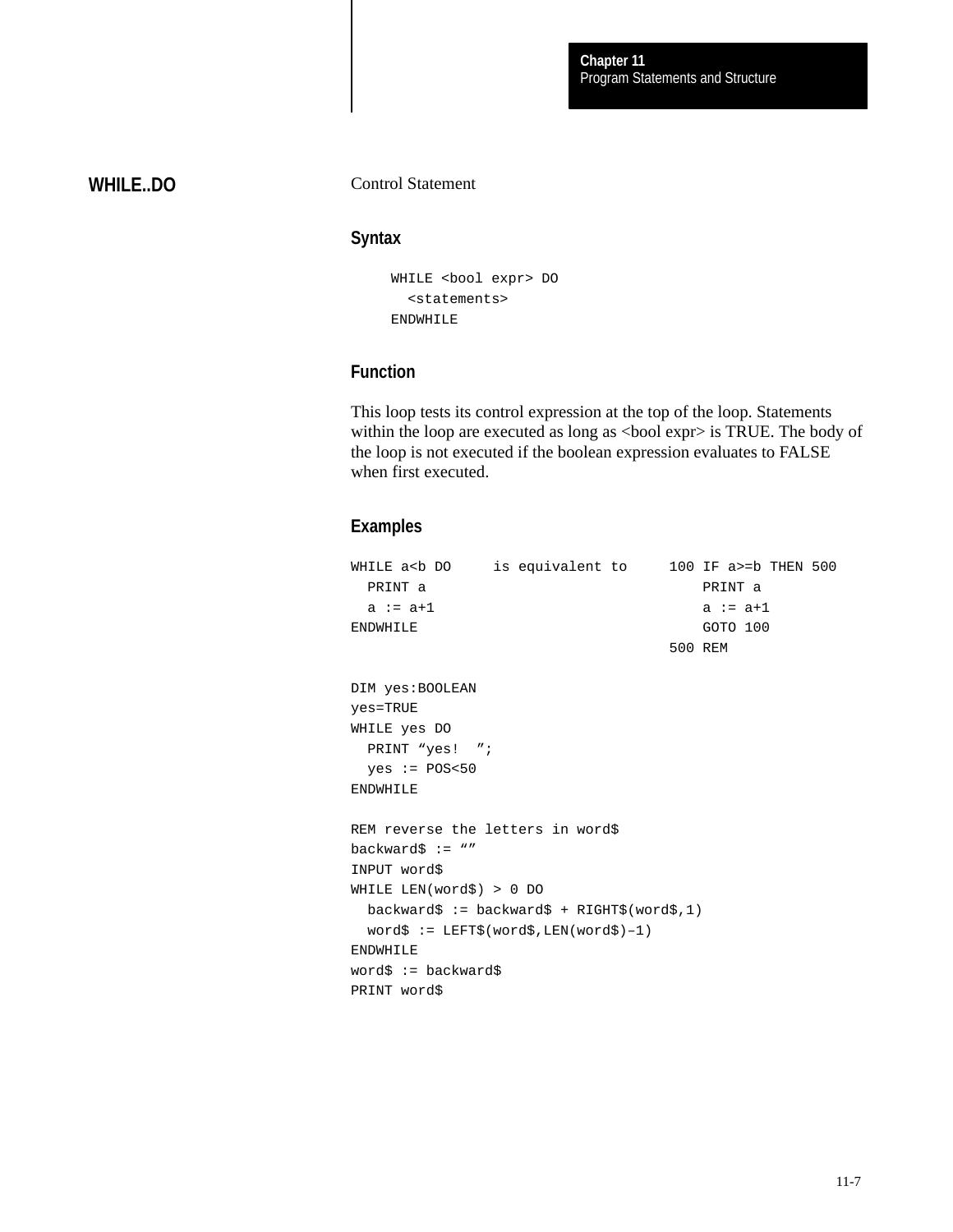# **REPEAT..UNTIL**

#### Control Statement

#### **Syntax**

```
REPEAT
   <statements>
UNTIL <bool expr>
```
# **Function**

This loop tests its control expression at the bottom of the loop. The statement(s) within the loop are executed until the result of  $\langle$ bool expr $\rangle$  is TRUE. The body of the loop is always executed at least one time.

```
x = 0 is the same as x=0REPEAT 100 PRINT x
 PRINT x = x+1x=x+1 IF X <= 10 THEN 100
UNTIL x>10
(* compute factorial: n! *)
temp := 1.
INPUT "Factorial of what number? ",n
REPEAT
  temp := temp * n
 n := n-1UNTIL n \leq 1.0PRINT "The factorial is "; temp
```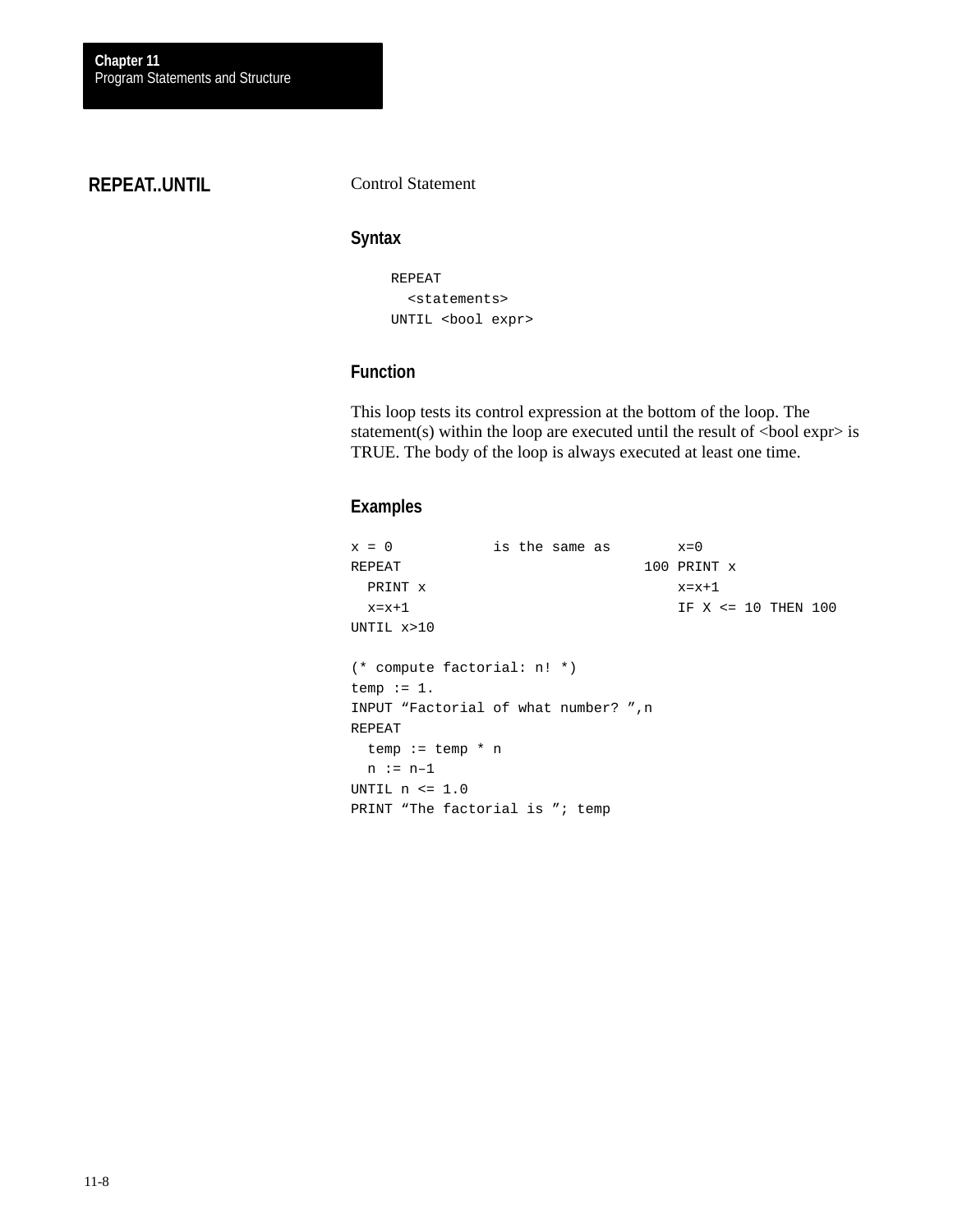**LOOP..ENDLOOP/ EXITIF..ENDEXIT**

#### Control Statement

#### **Syntax**

```
LOOP
   <statements>
ENDLOOP
```

```
EXITIF <bool expr> THEN <statements>
ENDEXIT
```
# **Function**

LOOP..ENDLOOP and EXITIF..ENDEXIT are inherently related. They can be used to construct loops with tests located anywhere in the body of the loop. The LOOP and ENDLOOP statements define the body of the loop. EXITIF clauses can be inserted anywhere inside the loop to leave the loop if the result of its test is true.

**Important:** If there is no exit clause, you will create an endless loop.

EXITIF..ENDEXIT allows control to be passed to the next statement outside the structure containing the EXITIF statement (this includes IF..THEN statements). EXITIF evaluates an expression to a boolean result. If the result is TRUE, the statements between the THEN and the ENDEXIT are executed, and control is transferred outside the binding structure. Otherwise, the statement following ENDEXIT is executed. This exit clause is often used to perform some specific function upon termination of the loop which depends on where the loop terminated.

EXITIF statements are almost always used when LOOP..ENDLOOP is used, but they can also be useful in any type of loop or conditional construct.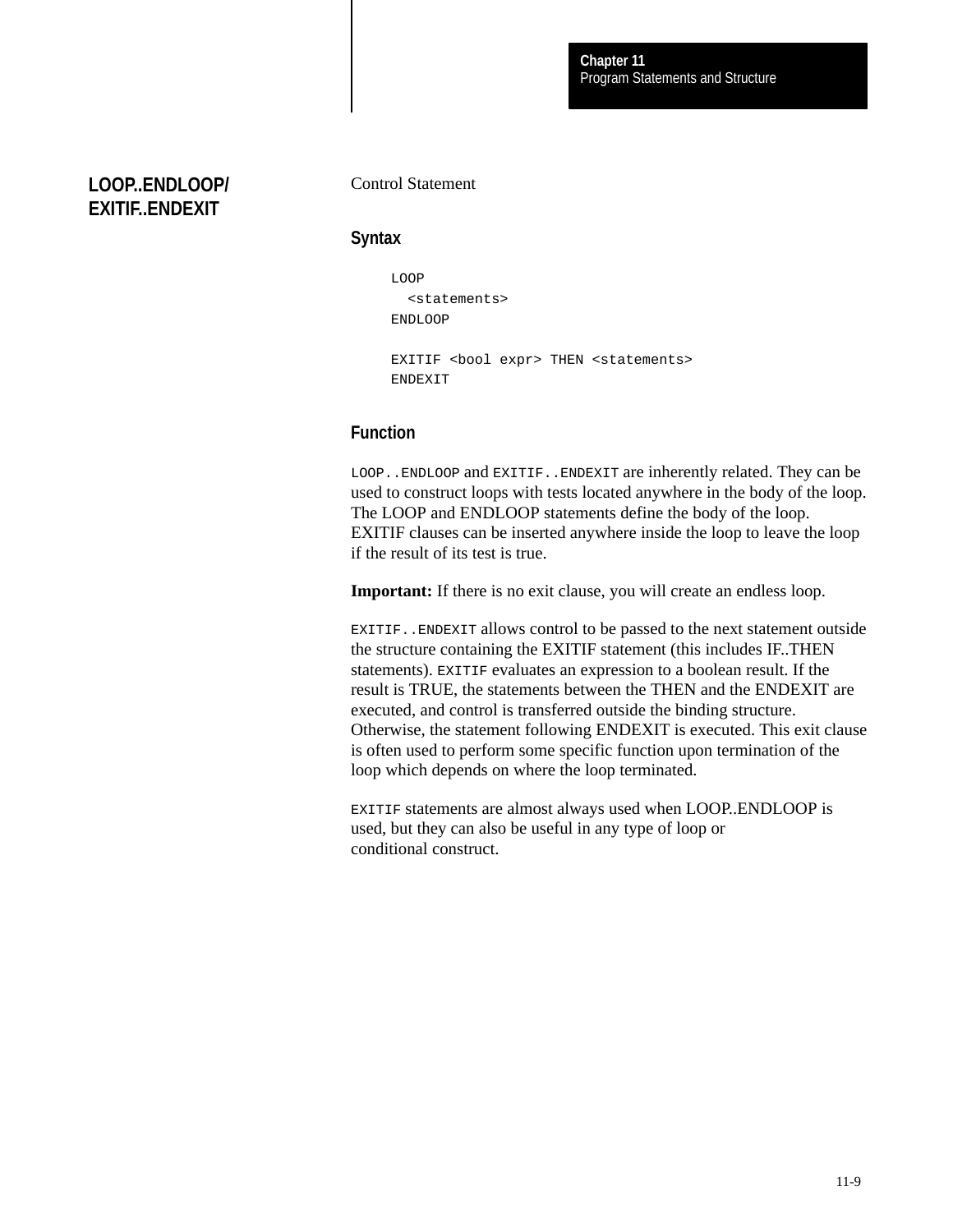# **Examples**

```
LOOP is equivalent to 100 count = count+1
count = count+1 IF count <= 100 THEN
EXITIF count > 100 THEN PRINT count
 done = TRUE GOTO 100
ENDEXIT ELSE
PRINT count done = TRUE
ENDLOOP ENDIF
                             REM out of loop
INPUT x,y
LOOP
  PRINT
EXITIF x < 0 THEN
  PRINT "x became zero first"
ENDEXIT
 x := x-1EXITIF y < 0 THEN PRINT "y became zero first"
ENDEXIT
 y := y-1ENDLOOP
```
**GOTO**

Control Statement

### **Syntax**

GOTO <line #>

# **Function**

GOTO unconditionally transfers execution flow to the line having the specified number.

**Important:** The line number is a constant, not an expression or a variable.

#### **Example**

GOTO 1000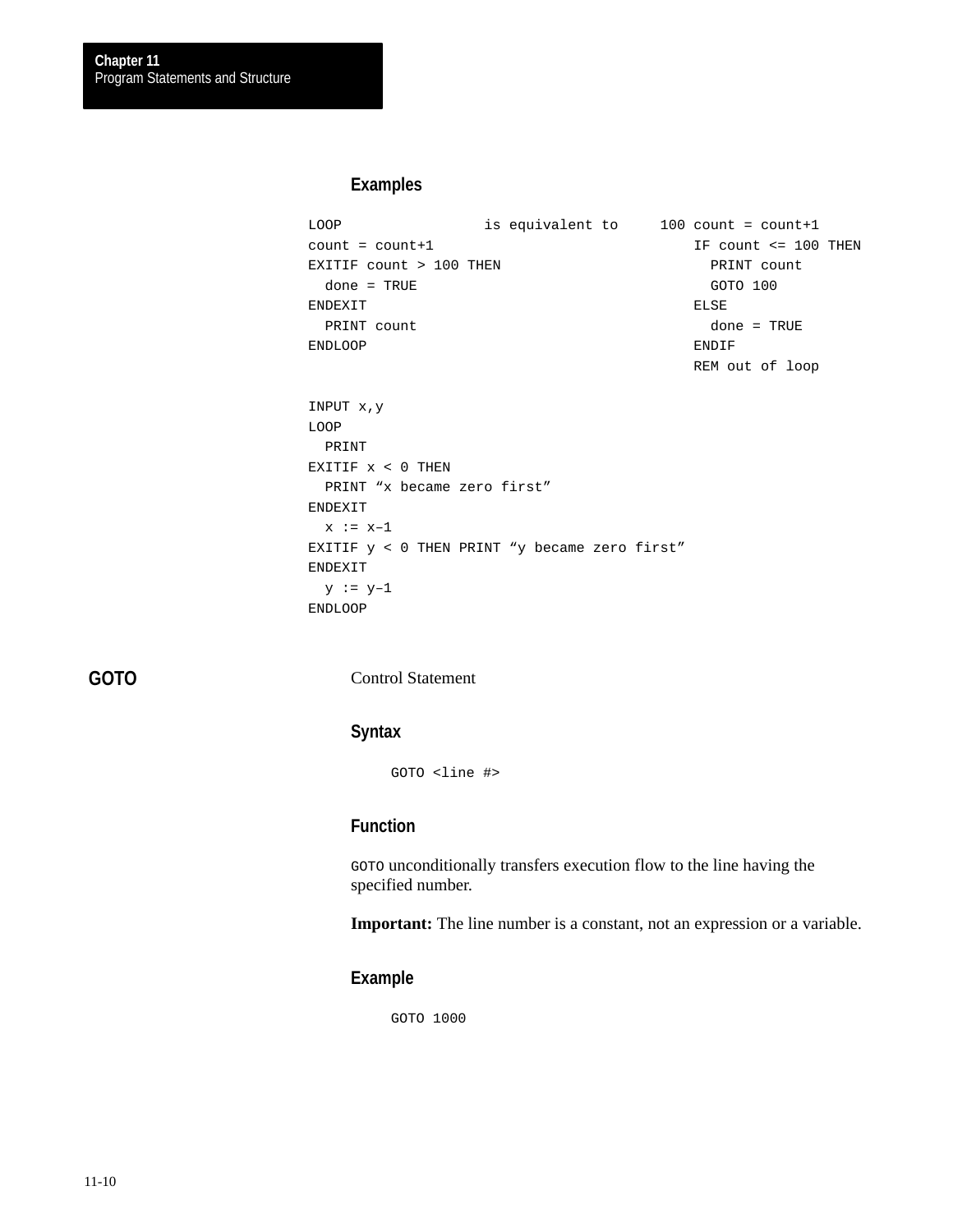**GOSUB..RETURN**

Control Statement

#### **Syntax**

GOSUB <line #> . . <line#> <statements> RETURN

# **Function**

GOSUB transfers program execution to a subroutine starting at the specified line number. The subroutine is executed until a RETURN statement is encountered which causes execution to resume at the statement following the calling GOSUB. Subroutines may be nested to any depth.

```
FOR n := 1 to 10
  x := \text{SIM}(n) GOSUB 100
NEXT n
FOR m := 1 TO 10
  x := \cos(m) GOSUB 100
NEXT m
STOP
100 x := x/2PRINT x
RETURN
```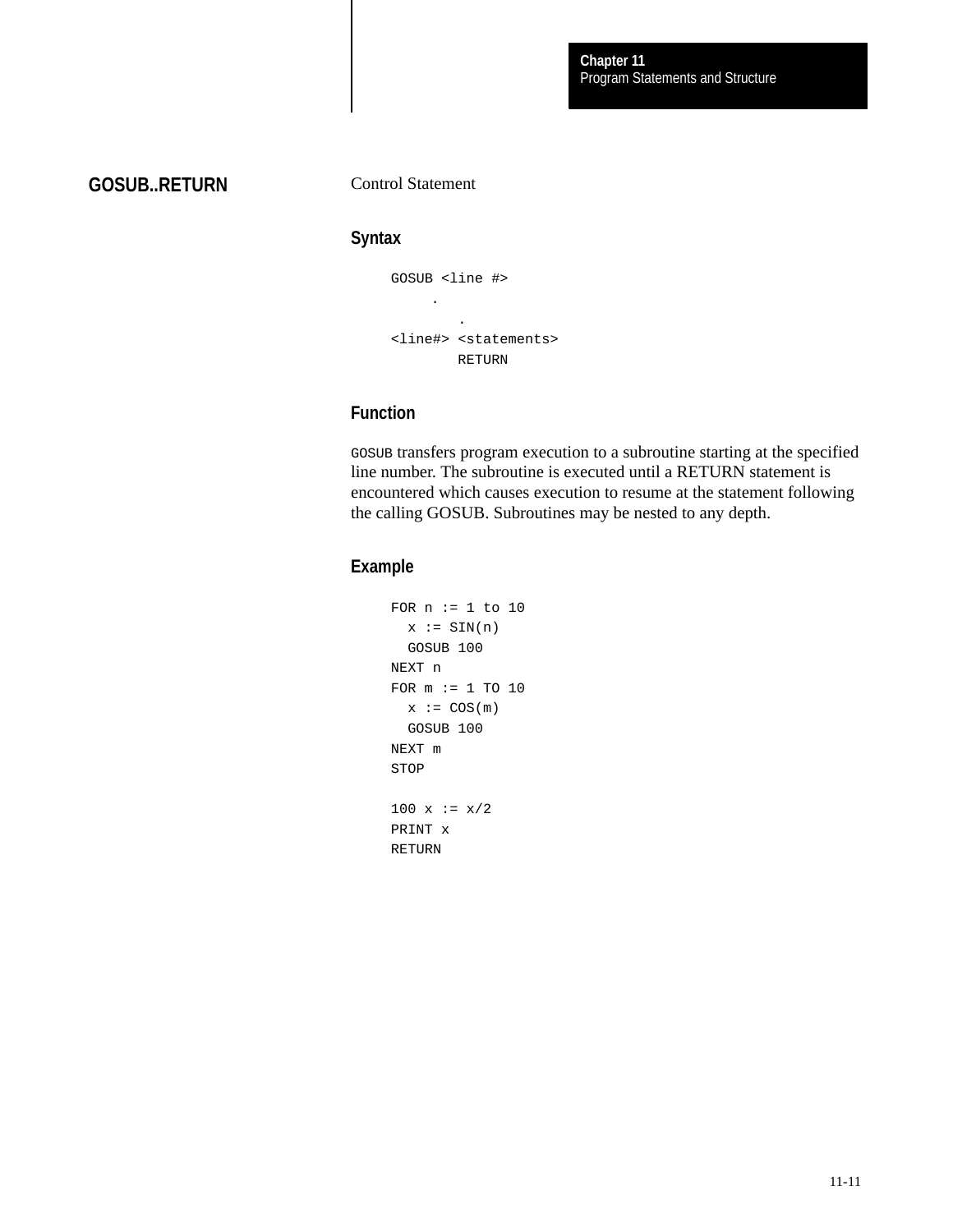# **ON GOTO/ON GOSUB**

#### Control Statement

#### **Syntax**

```
ON <integer expr> GOTO <line #> {,<line #>}
ON <integer expr> GOSUB <line #> {,<line #>}
```
# **Function**

These statements evaluate an integer expression and use the result to select a corresponding line number from an ordered list. Control is then unconditionally transferred to that line number in ON GOTO statements or as a subroutine in ON GOSUB statements.

These statements are similar to CASE statements in other languages.

Each  $\langle$ line # $\rangle$  in the ordered list is given a value (beginning with 1, 2, 3, ...). <integer expr> must evaluate to a positive INTEGER result having a value between 1 and N; N being the highest line number in the list. N is limited by input line length and the number of digits in each line number. The best case limit for N is 60.

**Important:** If the expression has a result that does not correspond with the ordered list, no GOSUB statement is selected and the next sequential statement is executed.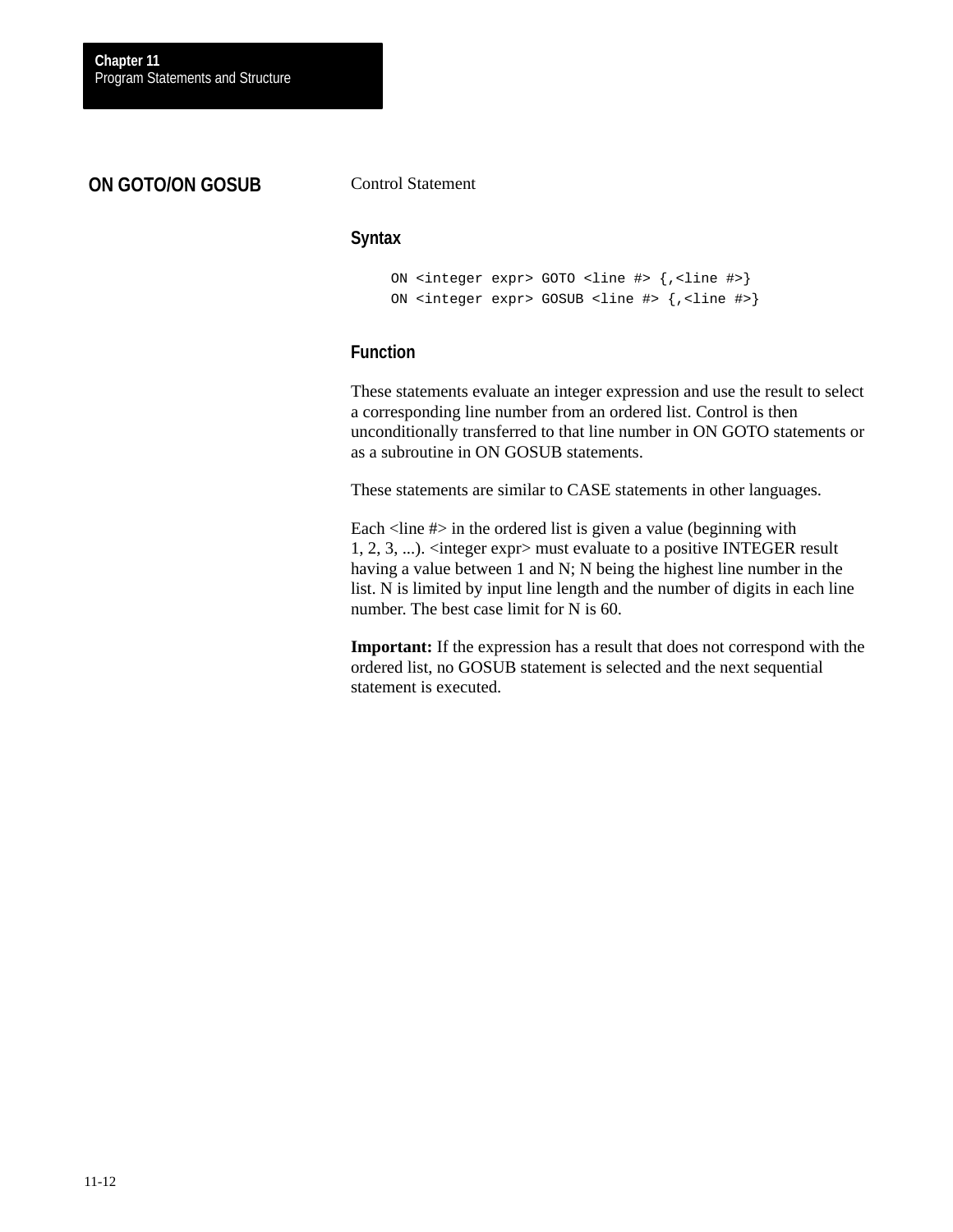# **Example**

```
(* spell out the digits 0 to 7 *)
DIM digit:INTEGER
A$="one digit only, please"
INPUT "type in a digit"; digit
ON digit+1 GOSUB 10,11,12,13,14,15,16,17
PRINT A$
STOP
    (* names of digits *)
10 A$ := "ZERO"
   RETURN
11 A$ := "ONE"
   RETURN
12 A$ := "TWO"
   RETURN
13 A$ := "THREE"
   RETURN
14 A$ := "FOUR"
   RETURN
15 A$ := "FIVE" RETURN
16 A$ := "SIX"
   RETURN
17 A$ := "SEVEN"
   RETURN
```
**ON ERROR GOTO**

Control Statement

#### **Syntax**

```
ON ERROR [ GOTO <line #> ]
```
# **Function**

This statement sets a trap that transfers control to the specified line number when a non-fatal run-time error occurs. If no ON ERROR GOTO has been executed in a procedure before an error occurs, the procedure stops and enters DEBUG mode. You can turn off the error trap by executing ON ERROR without a GOTO.

This statement is often used with the ERR function which returns the specific error code, and the ERROR statement which artificially generates errors.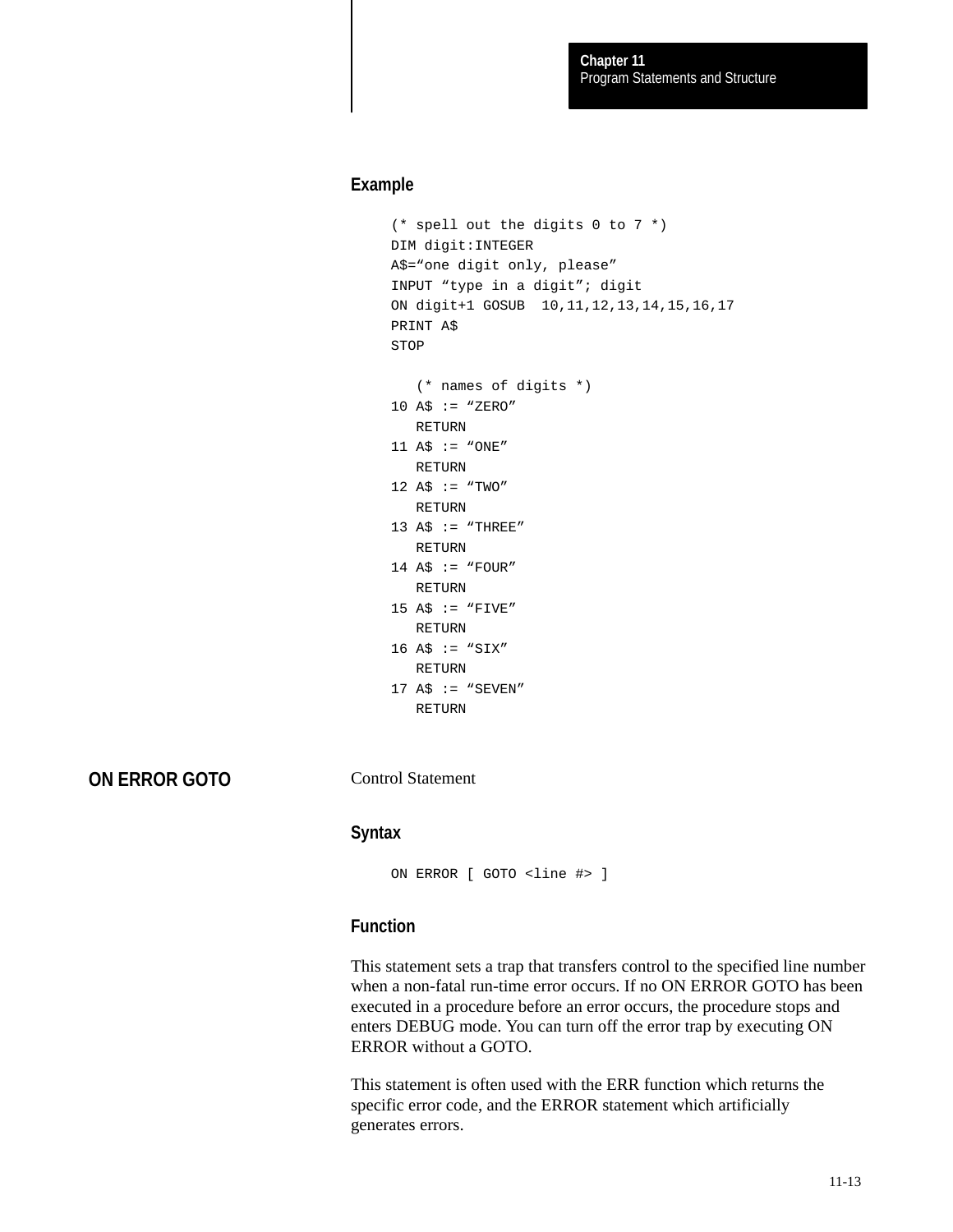**Important:** ERR automatically resets to zero any time it is called.

```
(* List a file *)
DIM path,errnum: INTEGER; name: STRING[45]
DIM line: STRING[80]
ON ERROR GOTO 10
INPUT "File name? "; name
OPEN #path,name:READ
LOOP
  READ #path, line
  PRINT line
ENDLOOP
10 errnum=ERR
IF errnum = 211 THEN
(* end-of-file *)
  PRINT "Listing complete."
  CLOSE #path
   END
ELSE
(* other errors *)
   PRINT "Error number "; errnum
   END
ENDIF
```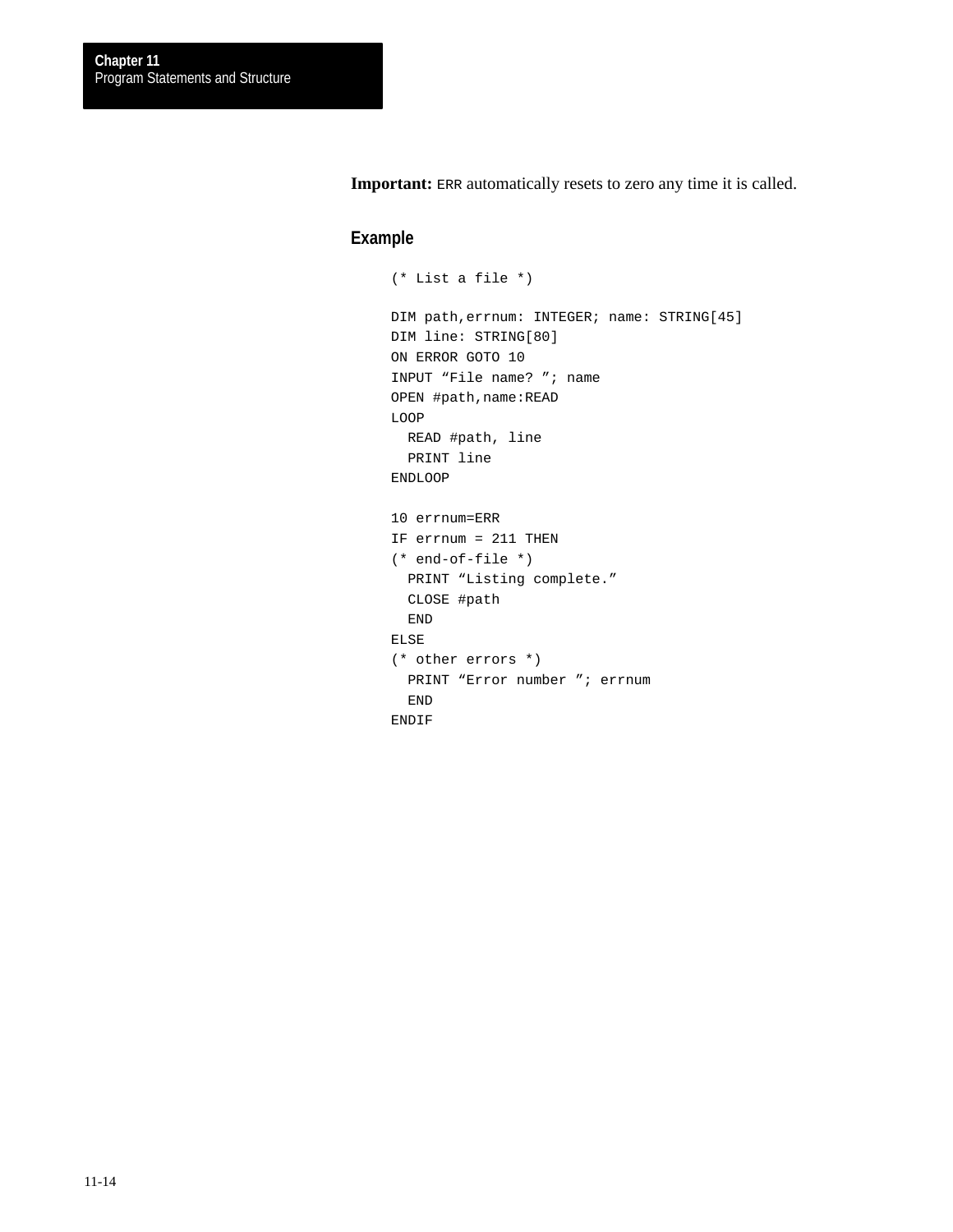# **Execution Statements**

Execution statements run procedures, stop execution of procedures, create shells, or affect the current execution of the procedure.

**RUN**

Run Procedure

#### **Syntax**

```
RUN <proc name> [ ( <param> {, <param>} ) ]
```
# **Function**

RUN calls a procedure by name. When that procedure ends, control passes to the statement after the RUN statement. It is most often used to call a procedure inside the workspace, but it can also be used to call a previously compiled procedure or a 68000 machine language procedure outside the workspace. The name can be optionally taken from a string variable.

# **Parameter Passing**

RUN can include a list of parameters enclosed in parentheses to be passed to the called procedure. The called procedure must have PARAM statements of the same size and order to match the parameters passed to it by the calling procedure.

The parameters can be variables, constants, or the names of entire arrays or data structures. They can be of any type, *except* variables of type BYTE. However, BYTE arrays are allowed.

If a parameter is a constant or expression, it is passed by value. A parameter passed by value is evaluated and placed in a temporary storage location and the address of the temporary storage is passed to the called procedure. Parameters passed by value can be changed by the receiving procedure, but the changes are not reflected in the calling procedure.

If the parameter is the name of a variable, array, or data structure, it is passed by reference. When passed by reference, the address of that storage is sent to the called procedure, and the value in that storage may be changed by the receiving procedure. These changes are reflected in the calling procedure.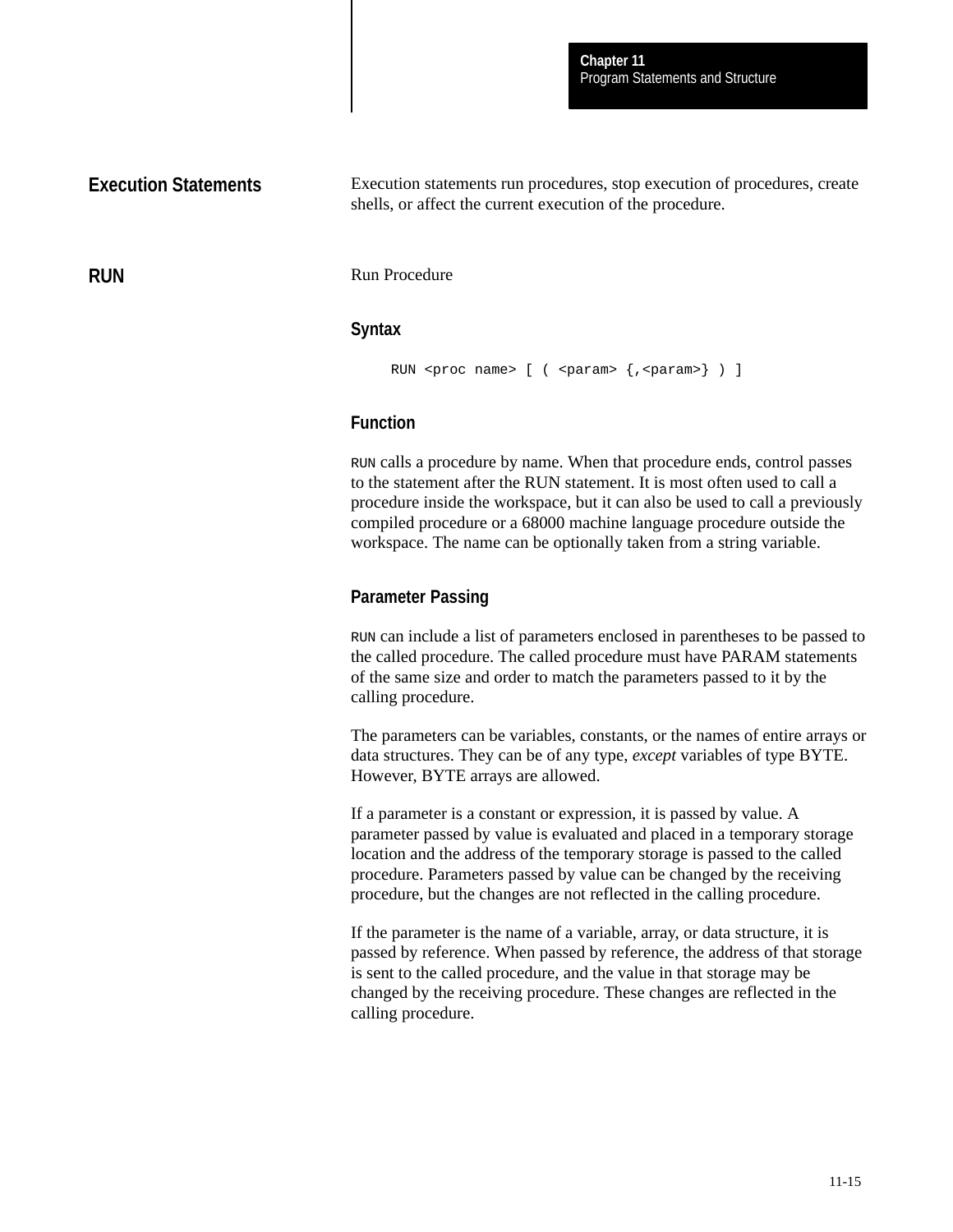# **Calling External Procedures**

If the procedure named by RUN cannot be found in the workspace, BASIC checks to see if it was loaded by OS-9 outside the workspace. If it is not found there, BASIC tries to find a disk file having the same name in the current execution directory, loads it, and runs it.

In either case, BASIC checks to see if the called procedure is a BASIC I-code module or a 68000 machine language module and executes it accordingly. If it is a 68000 machine language module, BASIC executes a JSR instruction to its entry point and the module is executed as 68000 native code. The machine language routine can return to the original calling procedure by executing an RTS instruction. The diagram on the next page shows what the stack frame passed to machine-language subroutines looks like.

Machine language modules return error status by setting the carry bit of the MPU condition codes register and by setting the low order word of register D1 to the appropriate error code. For an example of a machine language subroutine (SYSCALL), see Appendix A.

After an external procedure has been called but is no longer needed, the KILL statement should be used to get rid of it so its memory space can be used for other purposes.

```
PROCEDURE trig table
num1 := 0 \setminus num2 := 0REPEAT
   RUN display(num1,SIN(num1))
  RUN display(num2,COS(num2))
   PRINT
UNTIL num1 > 1
END
PROCEDURE display
PARAM passed, funcval
PRINT passed; ": "; funcval,
passed := passed +0.1END
```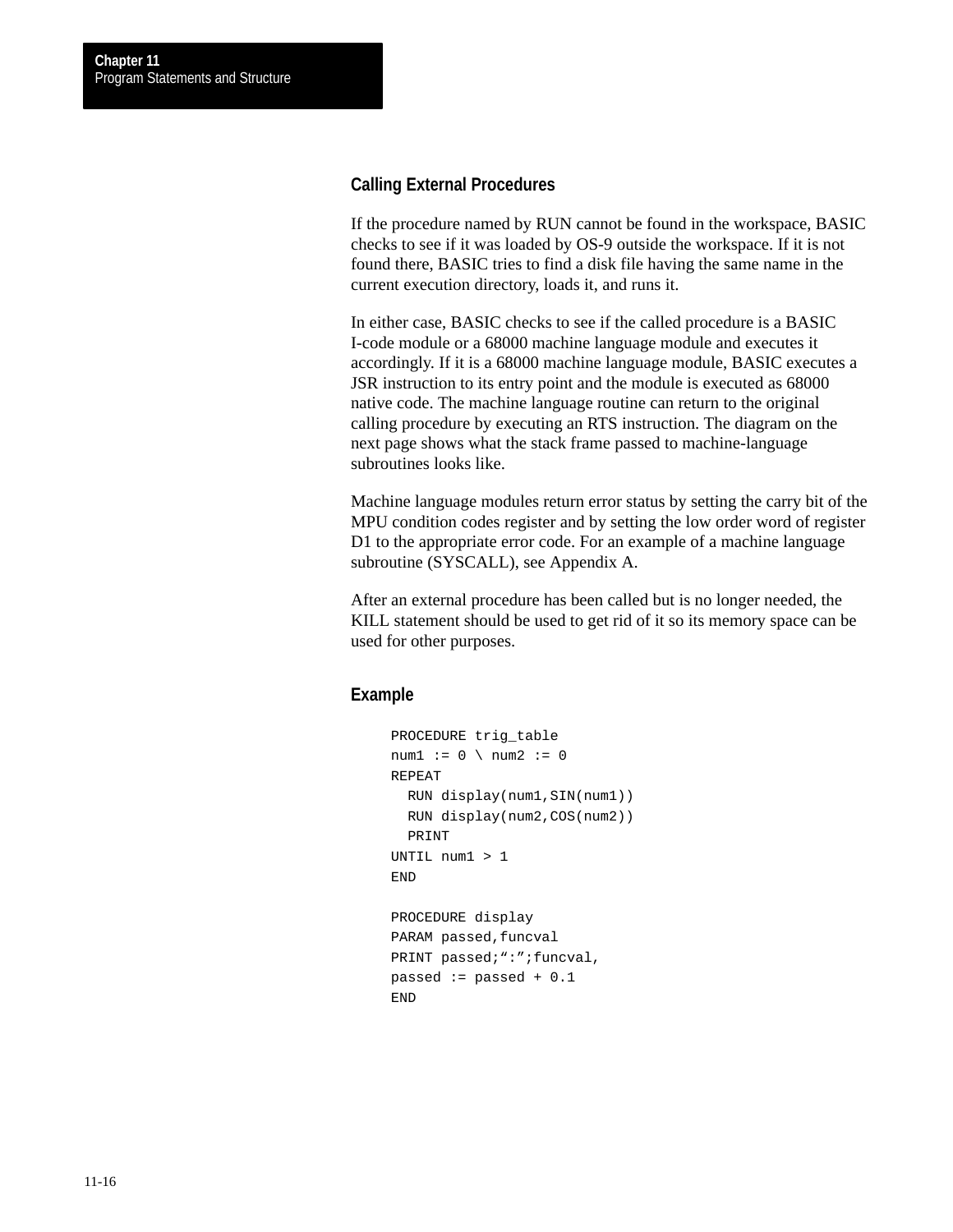#### **Figure 11.1 Stack Frame Passed to Machine Language Procedures**

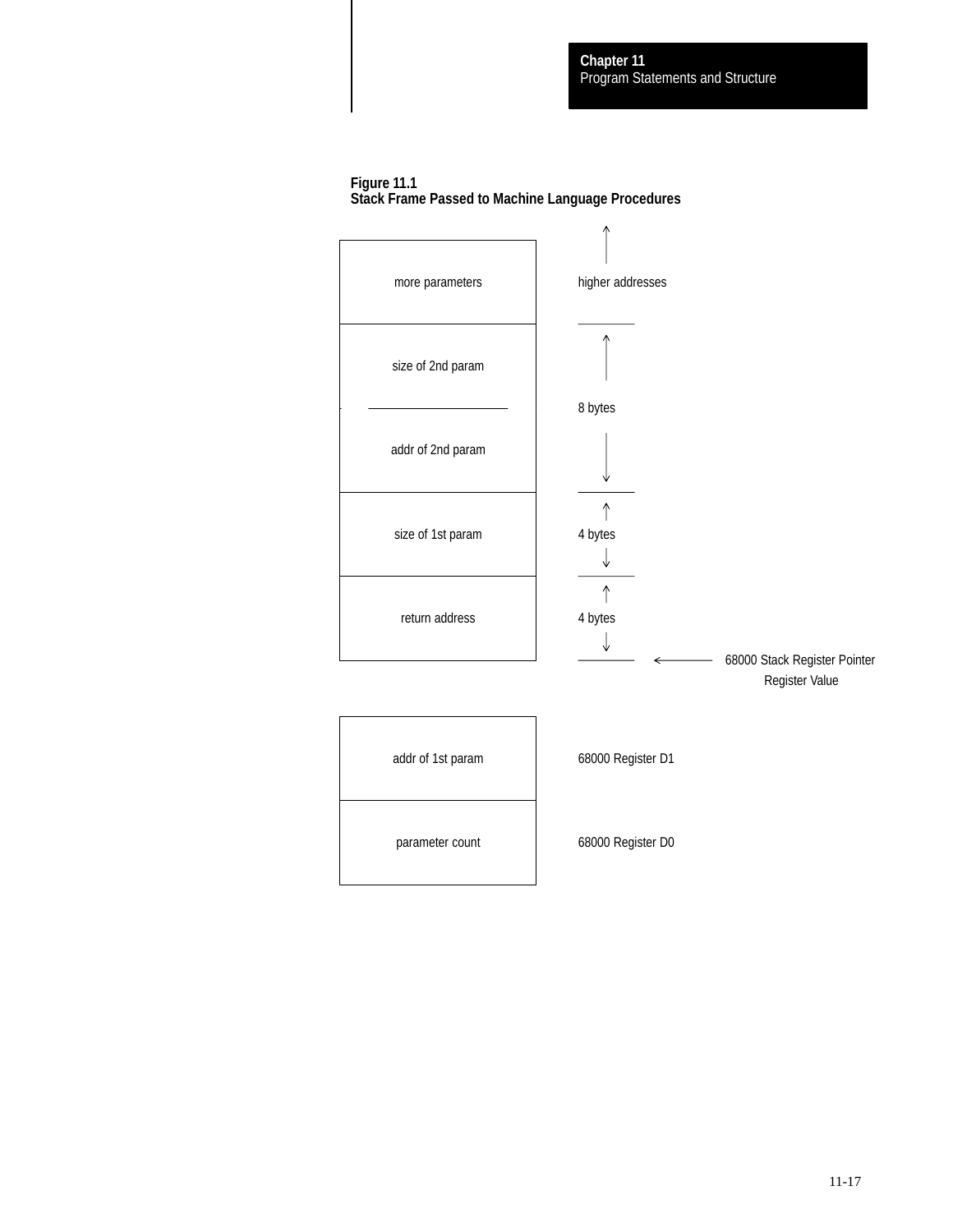# **KILL**

# Stop Execution of Procedure

### **Syntax**

KILL <proc name>

# **Function**

KILL unlinks an external procedure, possibly returning system memory, and removes it from BASIC's procedure directory. If the procedure is inside the workspace, nothing happens and no error is generated. KILL can be used with auto-loading PACKed procedures as an alternative to CHAIN when program overlay is desired.

The procedure name may be optionally called from a string variable.



**ATTENTION:** It can be fatal to OS-9 to KILL an active procedure.

When KILL is used with RUN, both statements must use the same string variable which contains the name of the procedure. See the first example below:

```
LET procname$="average"
RUN procname$
KILL procname$
INPUT "Which test do you want to run? ",test$
RUN test$
KILL test$
```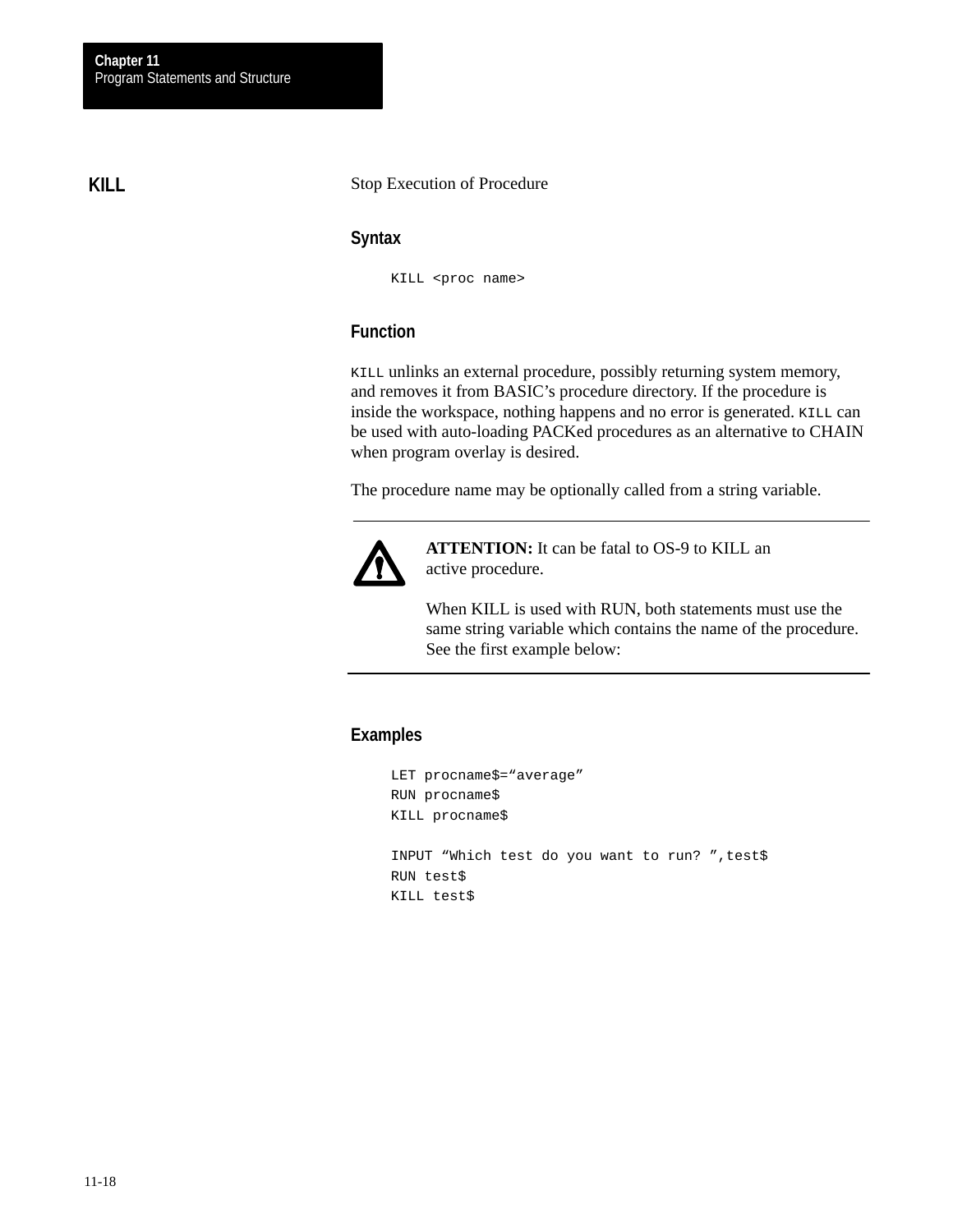# **CHAIN**

#### Execute Shell Command Line

#### **Syntax**

CHAIN <SHELL command line>

## **Function**

CHAIN performs an OS-9 chain operation on the shell, passing the specified command line as a parameter. CHAIN causes BASIC to be exited, unlinked, and its memory returned to OS-9. The command line should evaluate to the name of an executable module (such as BASIC), passing parameters if appropriate.

CHAIN can begin execution of any module, not just BASIC. It executes the module indirectly through the shell. This allows CHAIN to use the shell's parameter processing. This leaves an extra active shell. Programs that repeatedly chain to each other eventually find all memory filled with waiting shells. To prevent this, use the shell's ex option.

Consult Using Personal OS-9 or Using Professional OS-9 for more details on the capabilities of the shell.

**Important:** If it is necessary to pass an open path to another program using the CHAIN command, use the shell's ex option.

#### **Examples**

CHAIN "ex BASIC menu" CHAIN "BASIC #10k sort (""datafile"", ""tempfile"")" CHAIN "DIR /D0" CHAIN "Dir; Echo \* Copying Directory \*; ex basic09 copydir"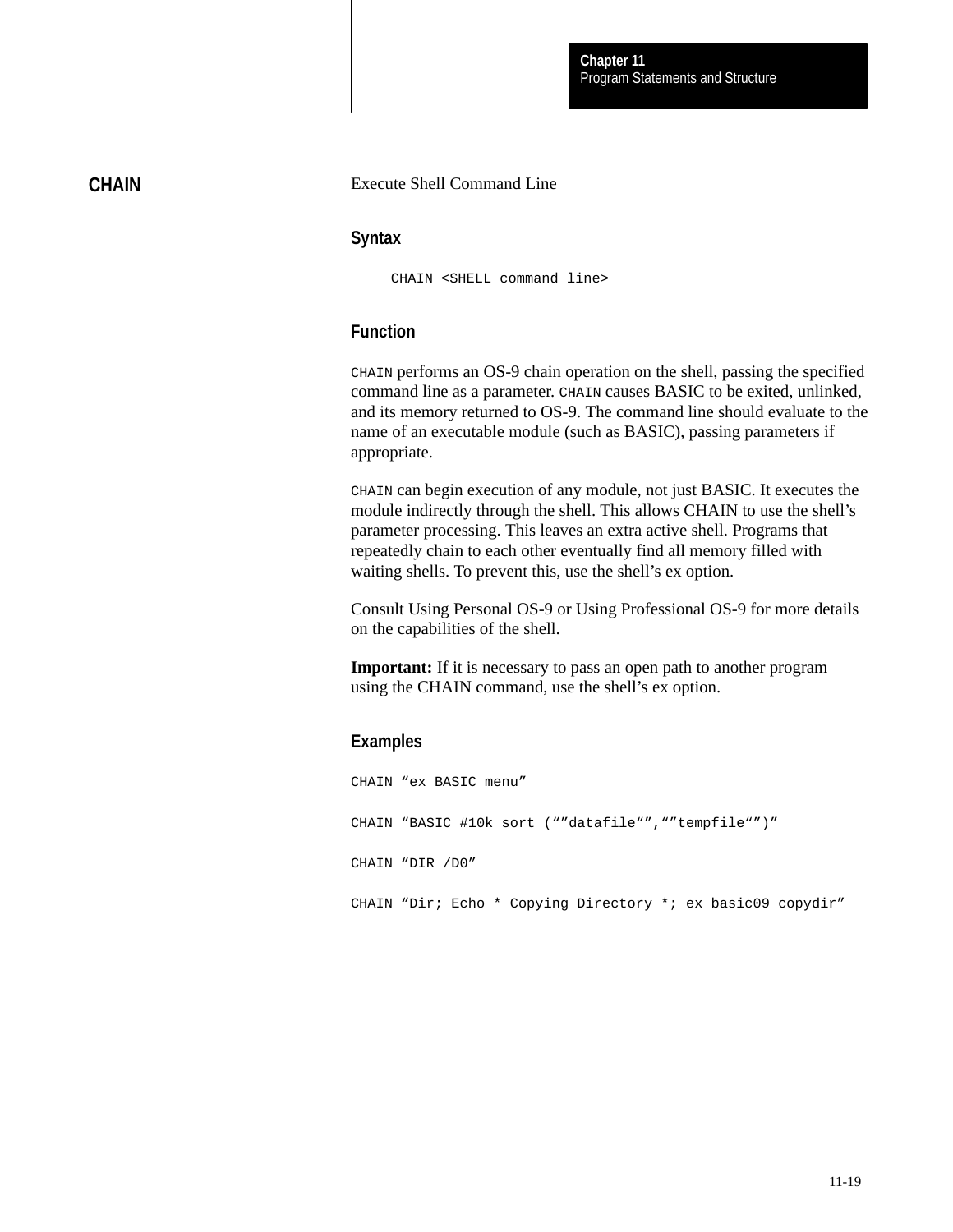# **SHELL**

Create a Shell Process

# **Syntax**

SHELL <SHELL command line>

# **Function**

SHELL allows BASIC programs to run any OS-9 command or program. SHELL gives access to virtually any OS-9 function including multiprogramming, utility commands, terminal, and I/O control.

Consult Using Personal OS-9 or Using Professional OS-9 for a detailed discussion of OS-9 standard commands.

SHELL requests OS-9 to create a new process. This initially executes the shell, which is the OS-9 command interpreter. The shell can then call any program in the system. The command line is evaluated and passed to the shell to be executed as a command line. If no command line is specified, BASIC is temporarily suspended and the shell process displays prompts and accepts commands in its normal manner. When the shell process terminates, BASIC becomes active again and resumes execution at the statement following the SHELL statement.

# **Examples**

SHELL "copy file1 file2" Sequential execution SHELL "copy file1 file2&" Concurrent execution SHELL "edt document" Calling text editor SHELL "asm source o=obj ! spl &" Concurrent assembly SHELL "" Transfer control to SHELL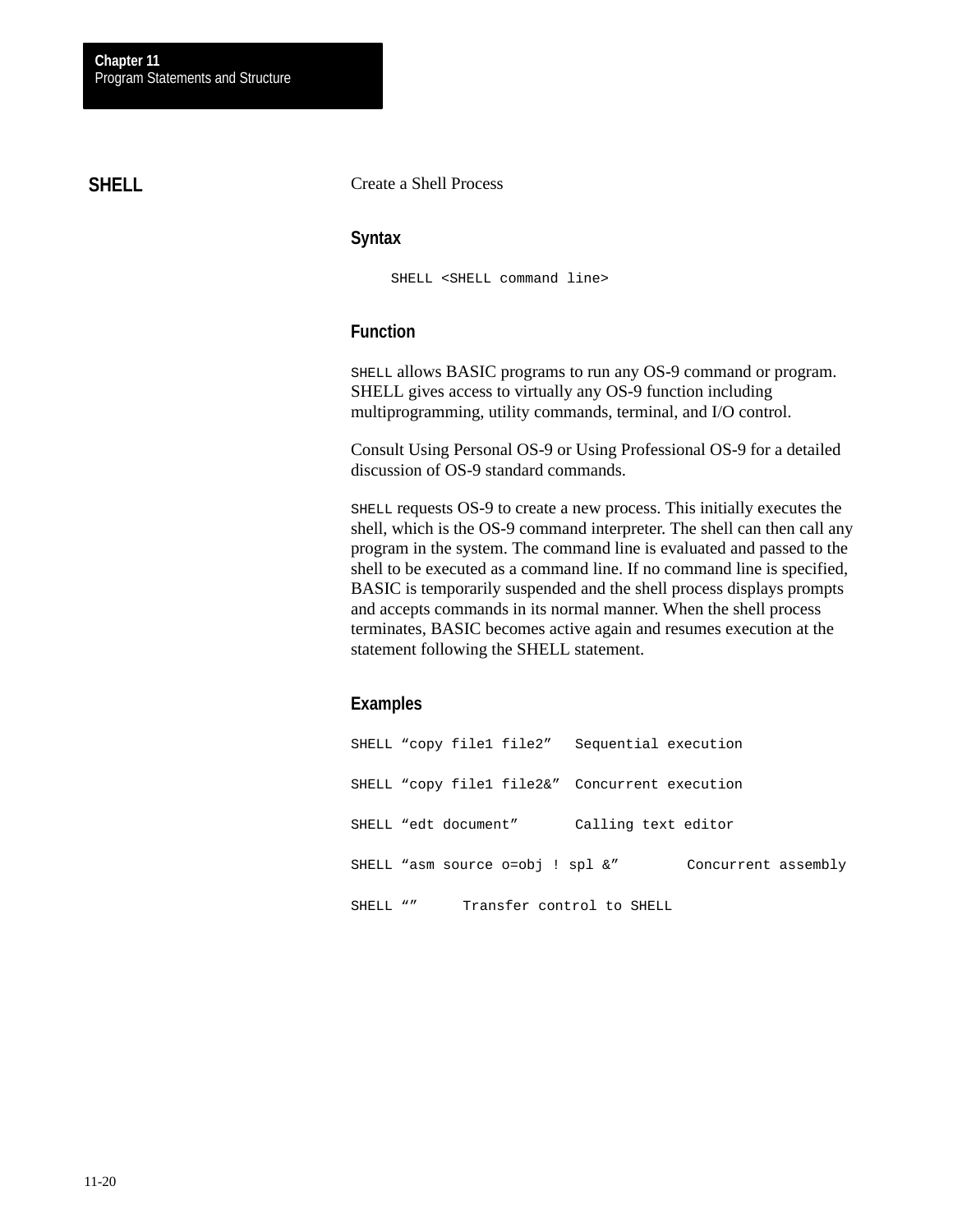#### End Procedure Execution

#### **Syntax**

END [<output list>]

# **Function**

END stops execution of the procedure and returns to the calling procedure or to BASIC's command mode if it was the highest level procedure. If an output list is specified, END prints the list to standard output (the same as a PRINT statement).

END is an executable statement. You can use it several times in the same procedure. END is optional; it is not required at the bottom of a procedure.

#### **Examples**

END

END "I have finished execution"

**STOP**

**END**

Stop Procedure Execution

### **Syntax**

STOP [<output list>]

# **Function**

STOP immediately terminates execution of all procedures and returns to the command mode. If an output list is specified, it also executes like a PRINT statement.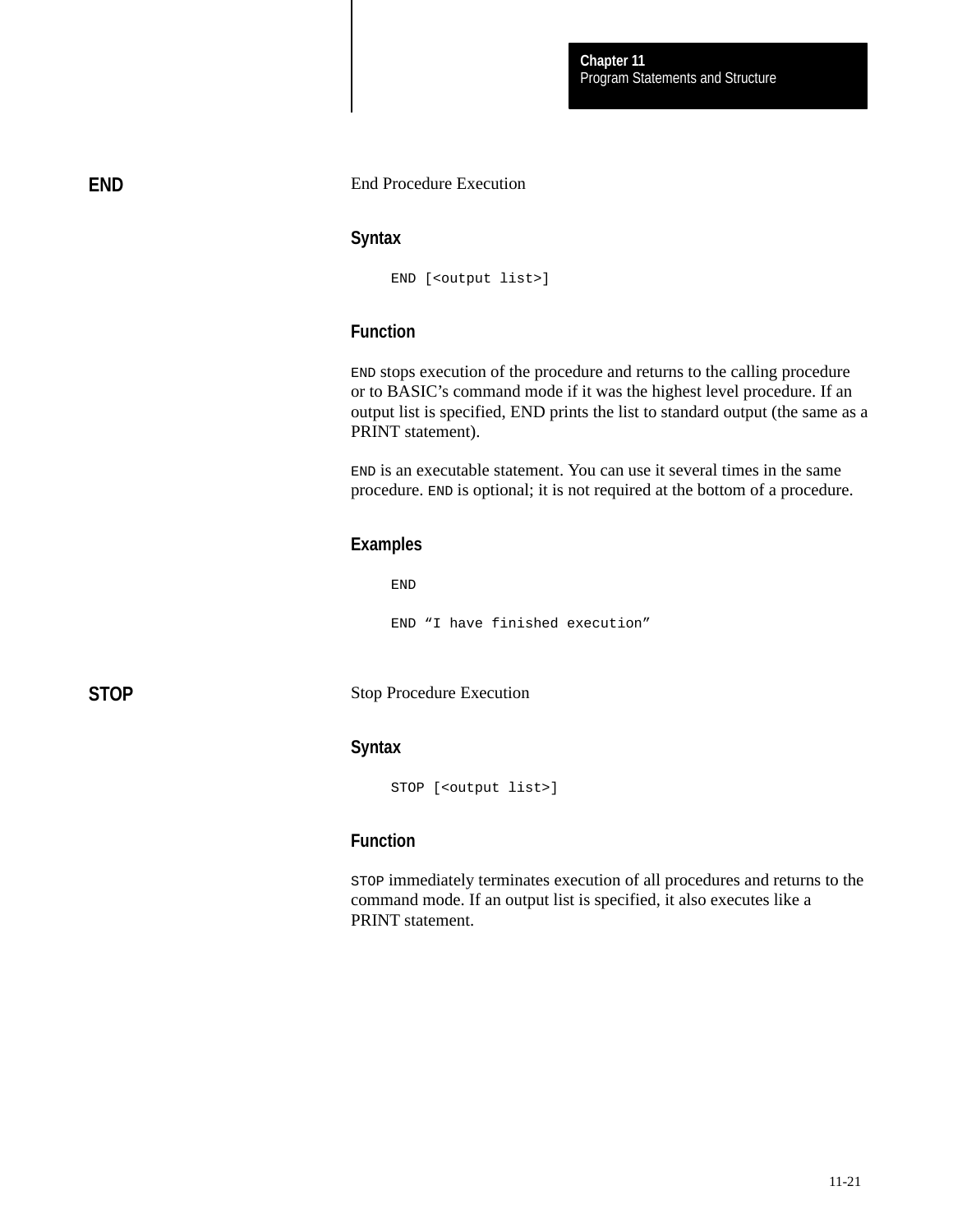# **BYE**

#### End Procedure Execution and BASIC

#### **Syntax**

BYE

# **Function**

BYE ends execution of the procedure and terminates BASIC. Any open files are closed, and any unsaved procedures or data in the workspace is lost. You can use BYE to create packed programs and/or programs to be called from OS-9 procedure files.



**ATTENTION:** BYE causes BASIC to abort. Only use it if the program has been saved before it is tested!

# **DIGITS**

Set Precision

# **Syntax**

DIGITS [<int expr>]

# **Function**

DIGITS controls the precision of real numbers displayed by a PRINT statement. If no <int expr> is specified, DIGITS returns the current precision.

DIGITS also controls the precision of transcendental functions. If the result of the expression is not between 1 and 15, the result is brought into that range with no error.

```
PROCEDURE DIGITDEMO
   DIM a,b : REAL
   DIGITS 2
  a := 9.2b := 0.11 PRINT a,b,a*b
RUN DIGITDEMO
9.2 .11 1.
```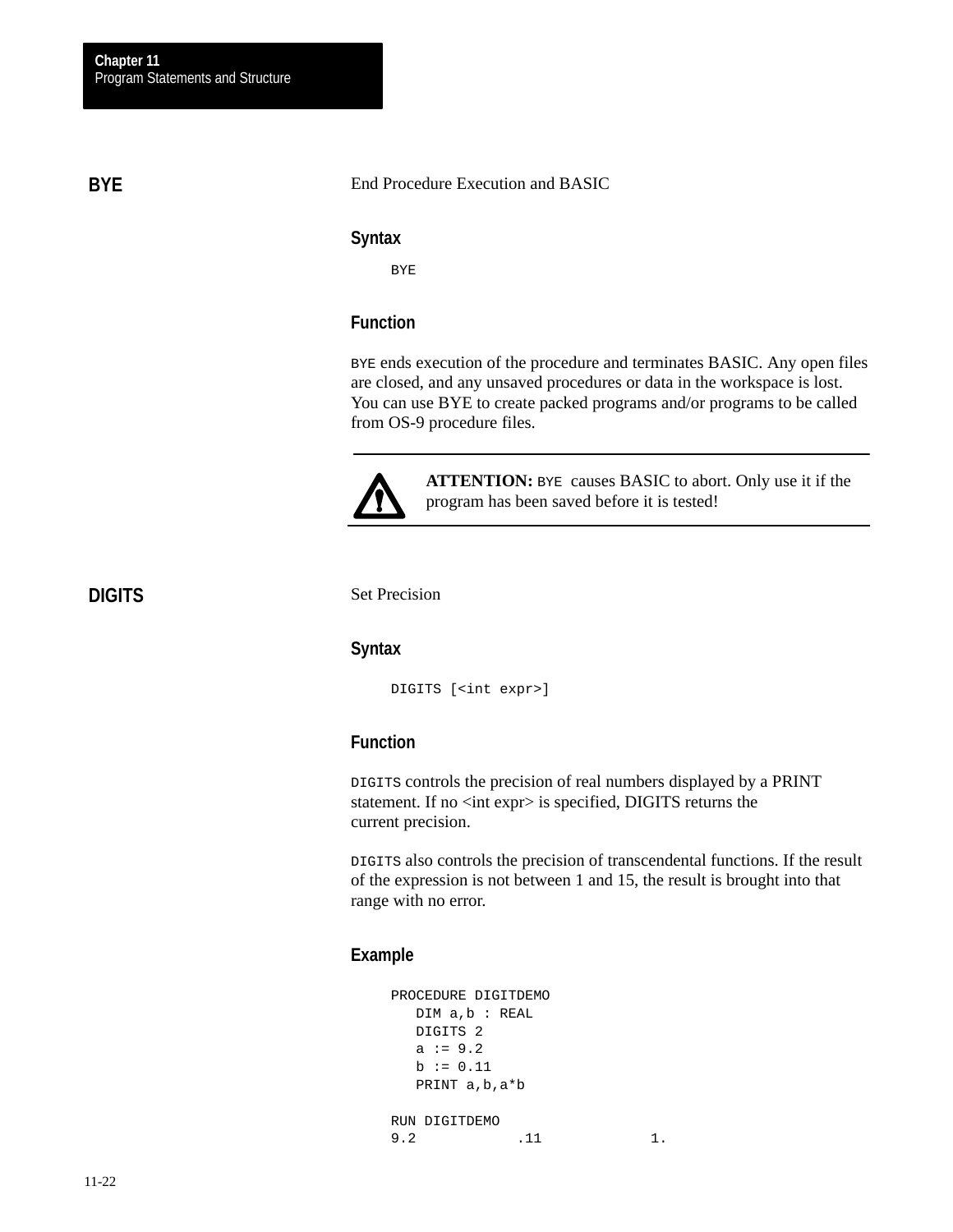# **ERROR**

Generate Error

#### **Syntax**

ERROR<integer expr>

# **Function**

ERROR generates an error having the error code specified by the result of evaluation of the expression. ERROR is often used for testing error routines. Also see the ON ERROR description.

# **PAUSE**

Suspend Execution

#### **Syntax**

PAUSE [<output list>]

# **Function**

PAUSE suspends execution of the procedure and causes BASIC to enter debug mode. If an output list is specified, it also executes as a PRINT statement. When a PAUSE is encountered the following is displayed:

<output list> BREAK IN PROCEDURE <procedure name>

You can use the debug mode CONT command to resume procedure execution at the following statement.

#### **Examples**

PAUSE PAUSE "now outside main loop"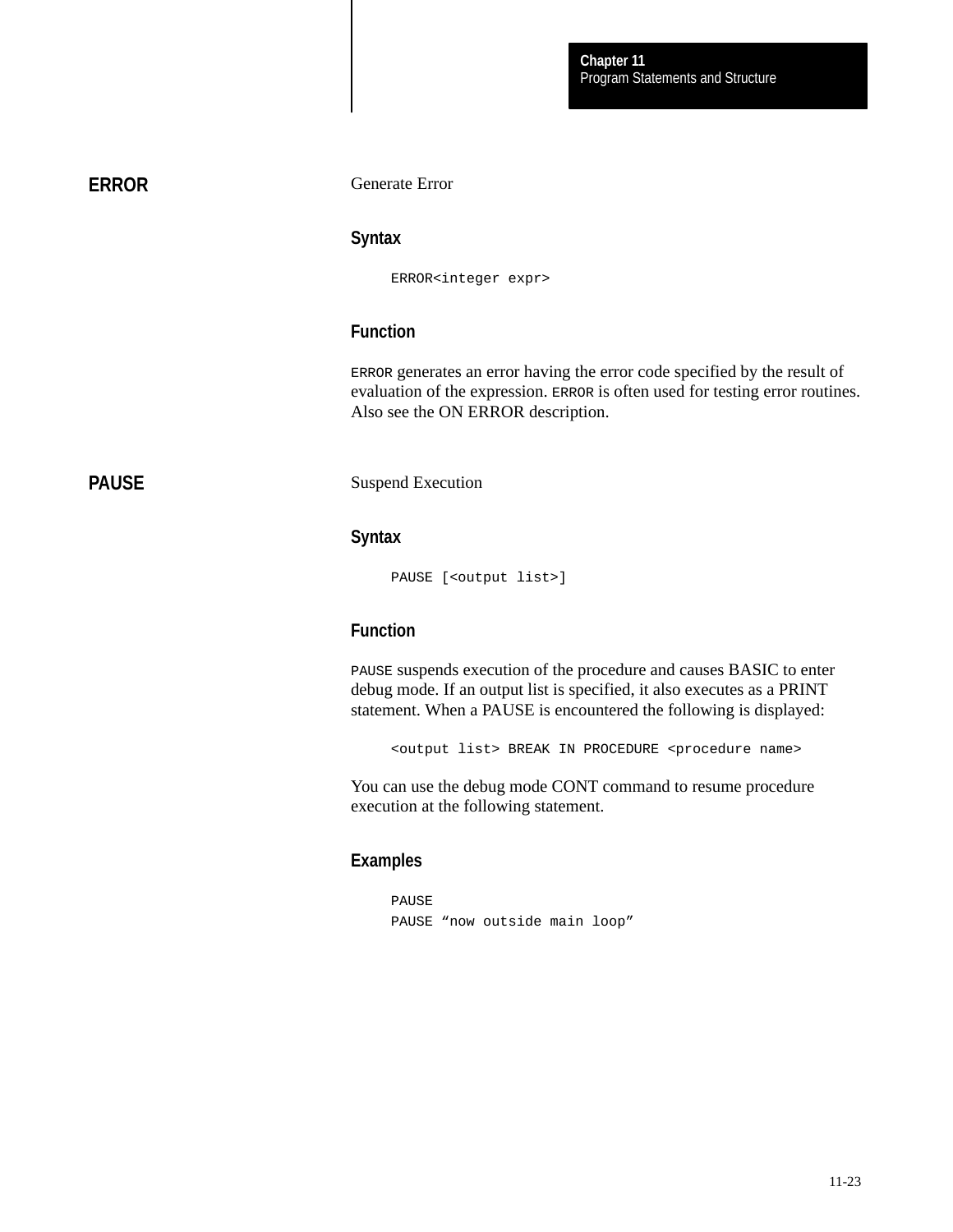# **CHD/CHX**

### Change Directories

### **Syntax**

CHD <pathlist> CHX <pathlist>

# **Function**

CHD and CHX change the current default data or execution directories, respectively. The pathlist must refer to a file which has the DIR attribute. For more information on the OS-9 directory structure, consult Using Personal OS-9 or Using Professional OS-9.

# **DEG/RAD**

Set Angle Units to Degrees or Radians

# **Syntax**

DEG RAD

# **Function**

DEG and RAD set the procedure's state flag to assume angles stated in degrees or radians in SIN, COS, TAN, ACS, ASN, and ATN functions. This flag applies only to the currently active procedure. The default state is radians.

```
DIM a : REAL
DEG
INPUT "enter degree of angle", a
PRINT "The sin of "; a; "degrees is "; SIN (a)
END
```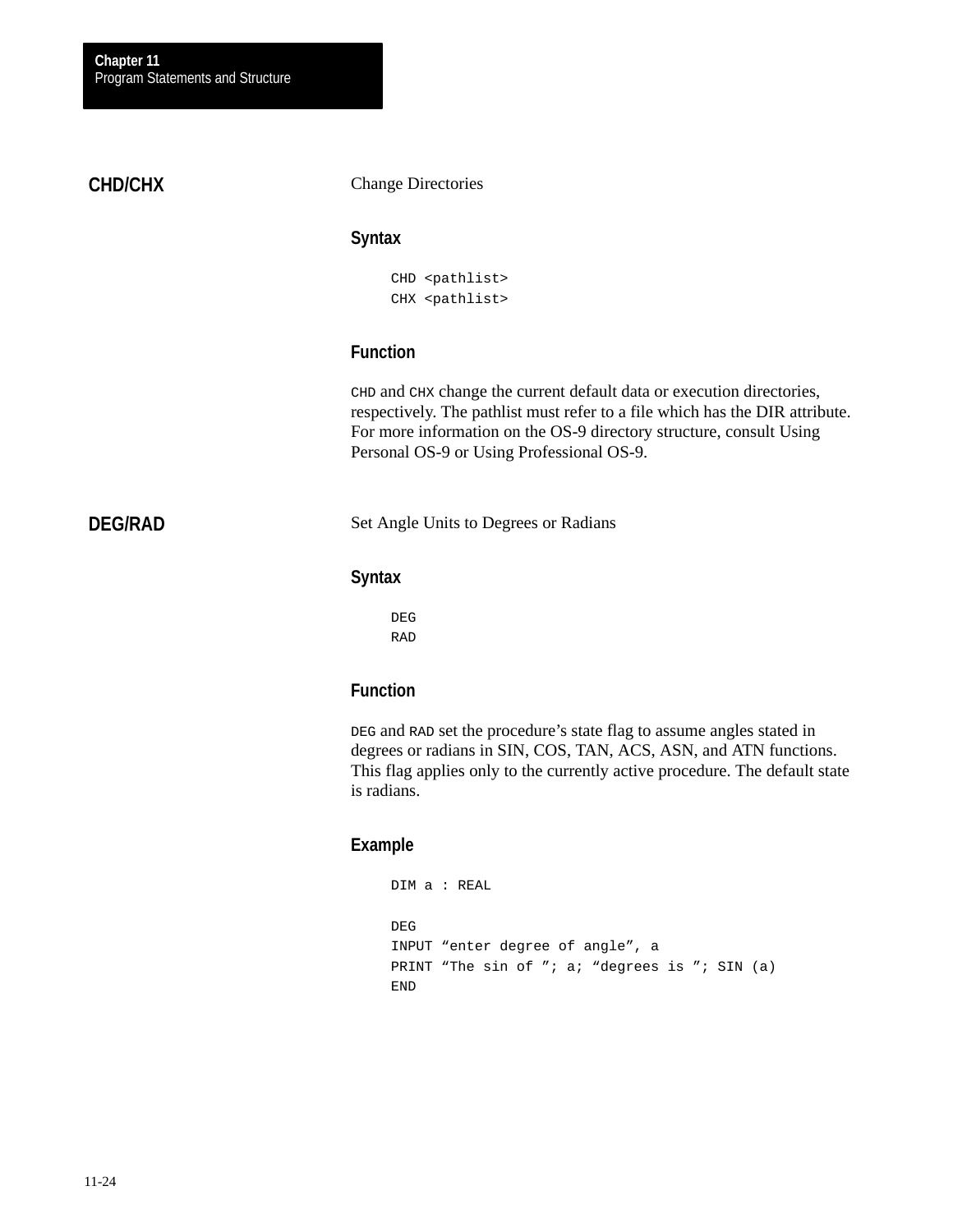# **BASE0/BASE1**

Set Low Array Index

#### **Syntax**

BASE 0 BASE 1

# **Function**

BASE 0 and BASE 1 indicate whether a particular procedure's lowest array or data structure index is zero or one. The default is one. These statements do not affect the string operations where the beginning character of a string is always index one.

# **TRON/TROFF**

Turn Trace Mode On/Off

# **Syntax**

TRON TROFF

# **Function**

TRON and TROFF turn the trace mode on or off. This is useful for debugging. When trace mode is turned on, each statement is decompiled and printed before execution. The result of each expression evaluation is printed as it occurs.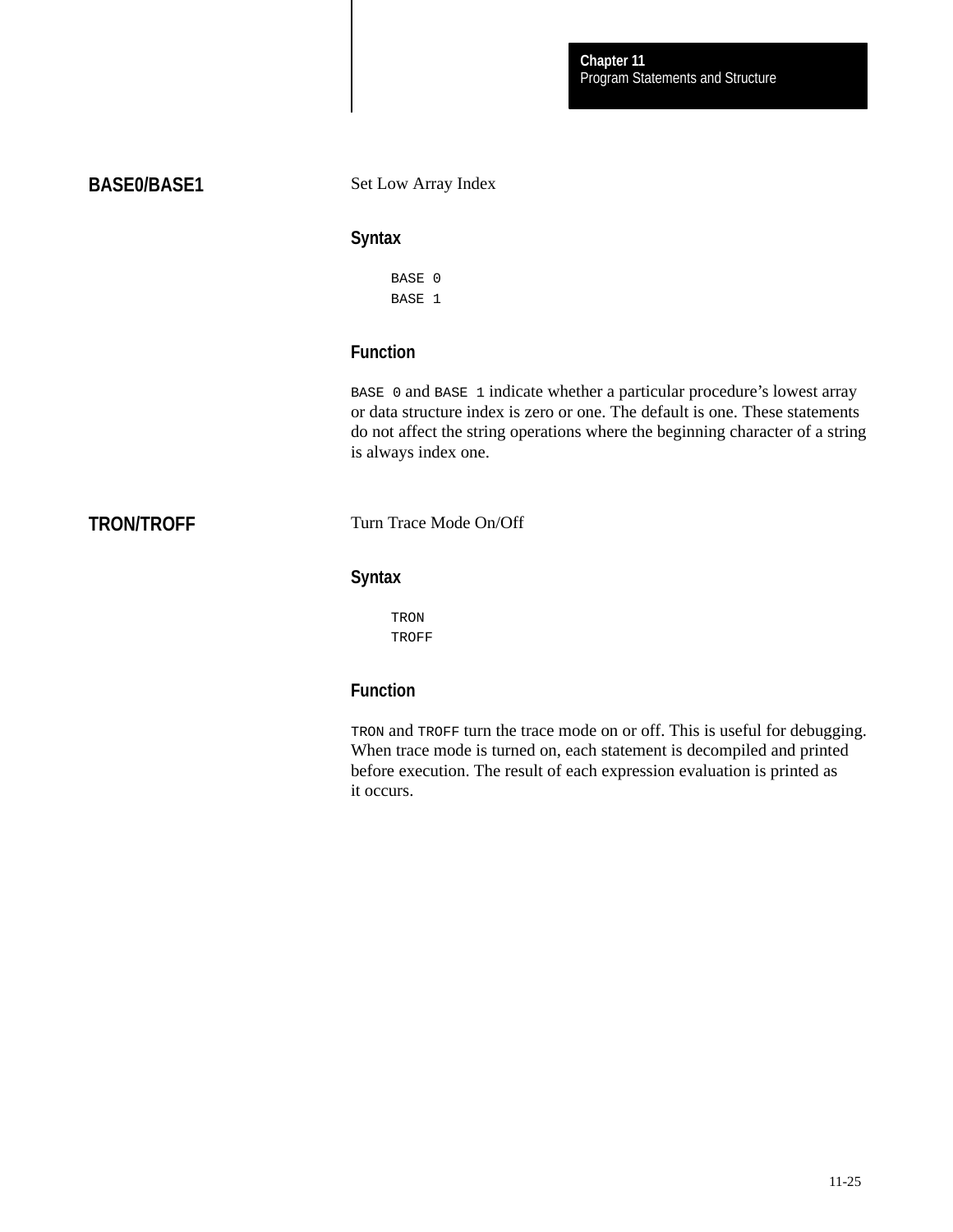# **Comment Statements**

**REM/(\***

Comment Statement

# **Syntax**

```
REM <chars>
(* <chars> [ *) ]
```
# **Function**

These statements are used to put comments in programs. The second form of the statement is for compatibility with PASCAL programs. Comments are retained in the I-code but are removed by the PACK compile command. The exclamation point (!) character can be typed in place of the keyword REM when editing programs. The compiler trims away extra spaces following REM to conserve memory space.

### **Examples**

REM this is a comment (\* This is also a comment \*) (\* This is another kind of comment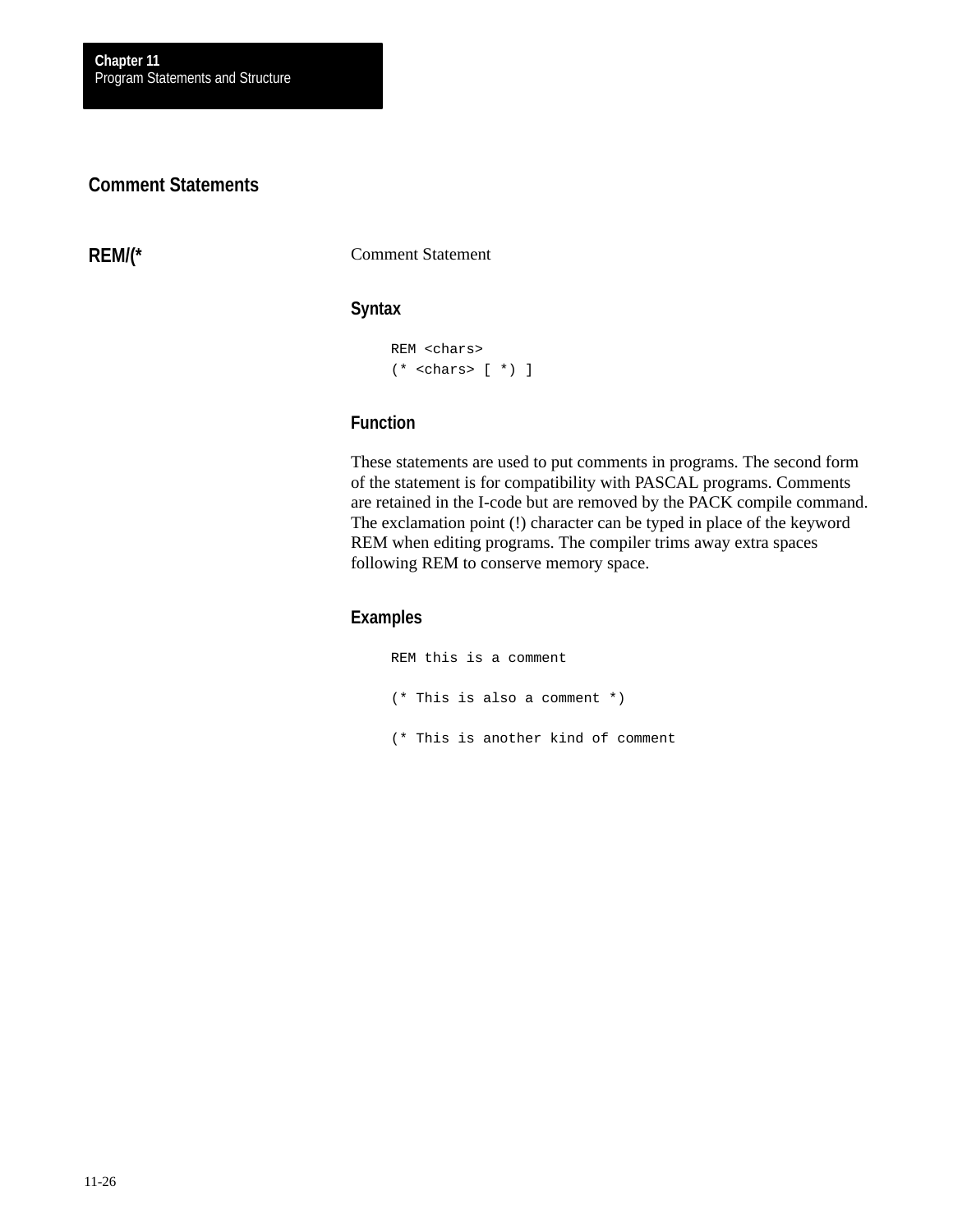# **Declaration Statements**

**DIM**

The DIM, PARAM, and TYPE statements are called declaration statements because they define and/or declare variables, arrays, and complex data structures. DIM and PARAM are almost identical, the difference being that DIM declares storage used exclusively within the procedure, and PARAM declares variables received from another calling procedure.

You do not need to use DIM for simple variables of type REAL, because this is the default format for undeclared variables. You also do not need to use DIM for 32-character STRING type variables (any name ending with a \$ is automatically assigned this type). Even though you do not have to declare variables in these two cases, using DIM improves your program's internal documentation. The things you must declare are:

- any simple variables of type BYTE, INTEGER, or BOOLEAN
- any simple STRING variables shorter or longer than 32 characters
- arrays of any type
- complex data structures of any type

The TYPE statement does not really create variable storage. Instead, it describes a new data structure type that can be used in DIM or PARAM statements in addition to the five basic data types built-in to BASIC. Therefore, TYPE is only used in programs that use complex data structures.

Declare Variables, Arrays, Etc.

# **Syntax**

```
DIM <var> \{ , \text{vars} \} : \text{type} \ \{ ; \text{vars} \} : \text{vars} \
```
# **Function**

DIM declares simple variables, arrays, or complex data structures of the five basic types or any user-defined type. During compilation, BASIC assigns storage required for all variables declared in DIM statements.

# **Declaring Simple Variables**

Simple variables are declared by using the variable name in a DIM statement without a subscript. If variables are not explicitly declared, they are automatically assumed to be REAL or, if the variable name ends with a \$ character, STRING[32]. Therefore, you must explicitly declare all simple variables of other types. For example:

DIM logical:BOOLEAN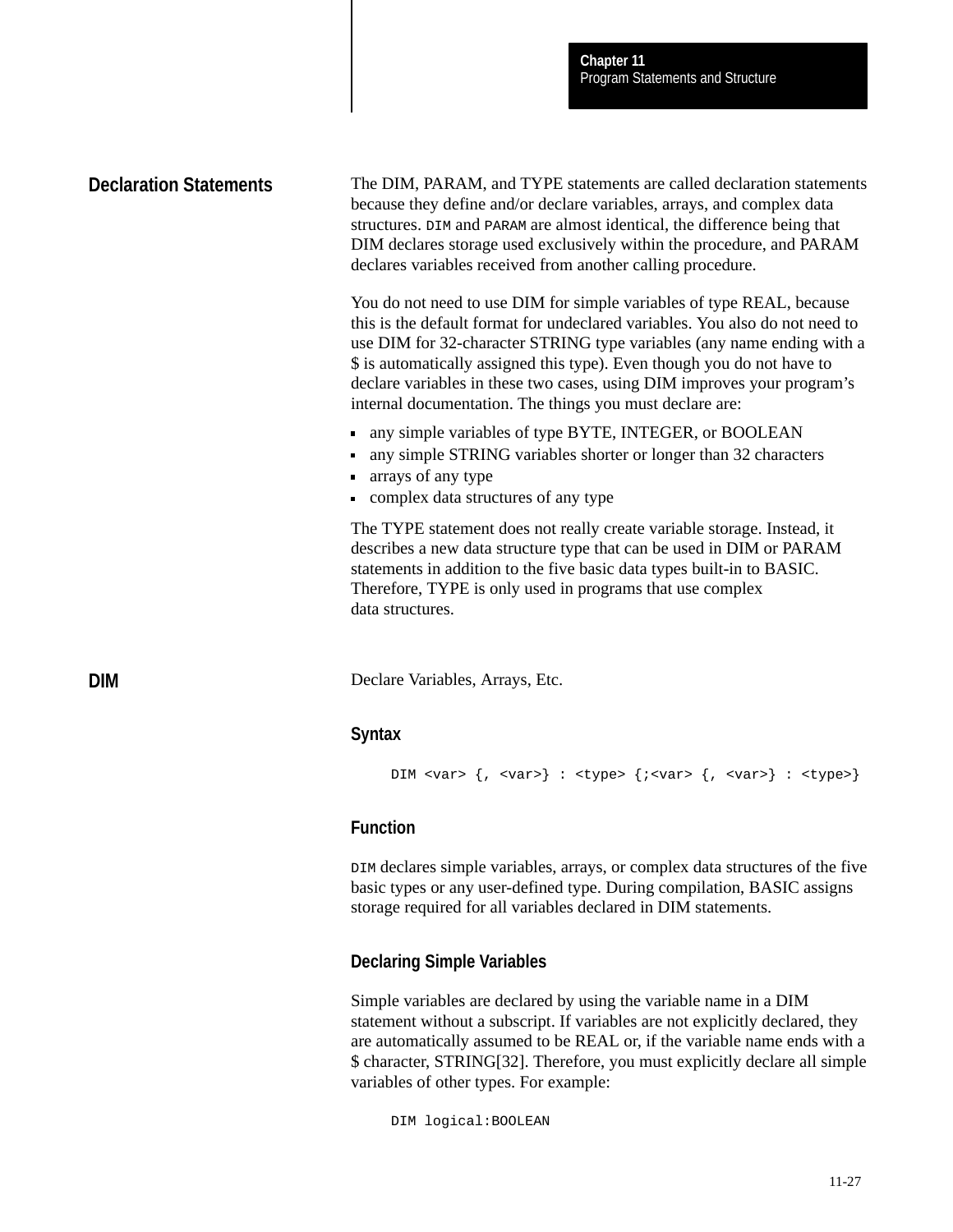You can declare several variables in sequence by separating each variable with a comma (,):

DIM a,b,c: STRING

In addition, you can declare several different types in a single DIM statement by using a semicolon (;) to separate different types:

DIM a, b, c: INTEGER; n, m: decimal; x, y, z: BOOLEAN

In this example a, b, and c are type INTEGER, n and m are type decimal (a user-defined type), and x, y, and z are type BOOLEAN.

String variables are declared the same way, except you can specify an optional maximum string length. If a length is not explicitly given, 32 characters are assumed:

DIM name:STRING[40]; address,city:STRING; zip:REAL

In this case, name is a string variable of 40 characters maximum, address and city are string variables of 32 characters each, and zip is a real variable.

#### **Array Declarations**

Arrays can have one, two, or three dimensions. The DIM statement format is the same as for simple variables except each name is followed by a subscript(s) to indicate its size. The maximum subscript size is 2,147,483,647, although memory may limit this. You can mix simple variable and array declarations in the same DIM statement:

DIM  $a(10)$ , $b(20,30)$ , $c:INTER: x(5,5,5): STRING[12]$ 

In this example, a is an array of 10 integers, b is a 20 by 30 table of integers, c is a simple integer variable, and x is a matrix of 12-character strings.

Arrays can be any basic or user-defined type. By declaring arrays of user-defined types, structures of arbitrary complexity and shape can be generated.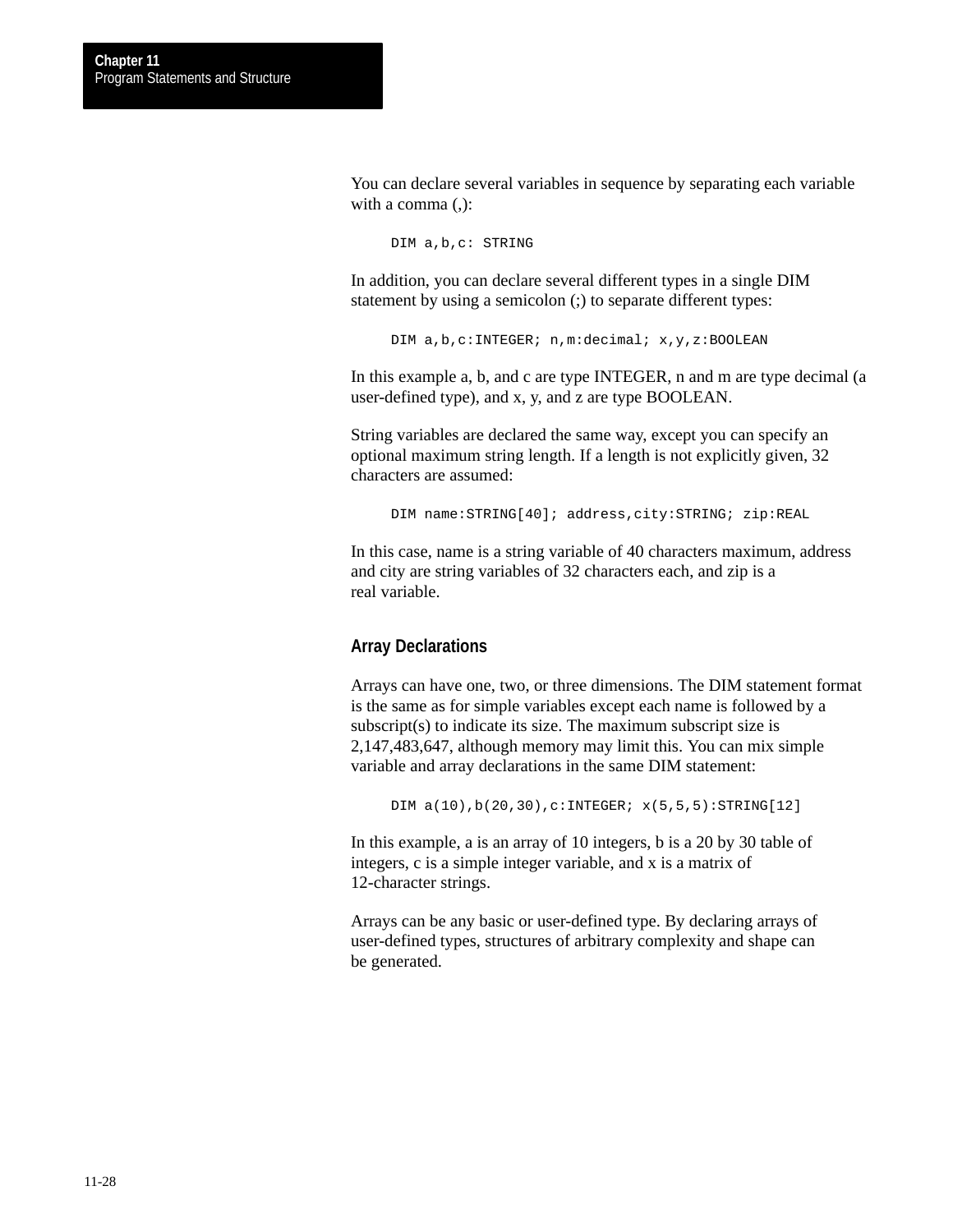The following is an example declaration that generates a doubly-linked list of character strings. Each element of the array consists of the string containing the data and two integer pointers.

```
TYPE link_pointers = fwd,back: INTEGER
TYPE element = info: STRING[64]; ptr: link_pointers
DIM list(100): element; index: INTEGER
(* make a circular list *)
BASE0
FOR index := 0 TO 99
   list(index).info := "secret message " + STR$(index)
   list(index).ptr.fwd := index+1
   list(index).ptr.back := index–1
NEXT index
(* fix the ends *)
list(0).ptr.back := 99list(99).ptr.fwd := 0(* Print the list *)
index=0
REPEAT
   PRINT list(index).info
   index := list(index).ptr.fwd
UNTIL index=0
END
```
**PARAM**

Declare Variables, Arrays, Etc.

#### **Syntax**

```
PARAM <var> \{ , \text{vars} \} : \text{type} > \{ ; \text{vars} \} : \text{vars} \} : \text{type}
```
#### **Function**

PARAM is almost identical to the DIM statement, but it does not create variable storage. Instead, it describes what parameters the called procedure expects to receive from the calling procedure.

You must insure that the total size of each parameter conforms to the amount of storage expected for each parameter in the called procedure as specified by the PARAM statement.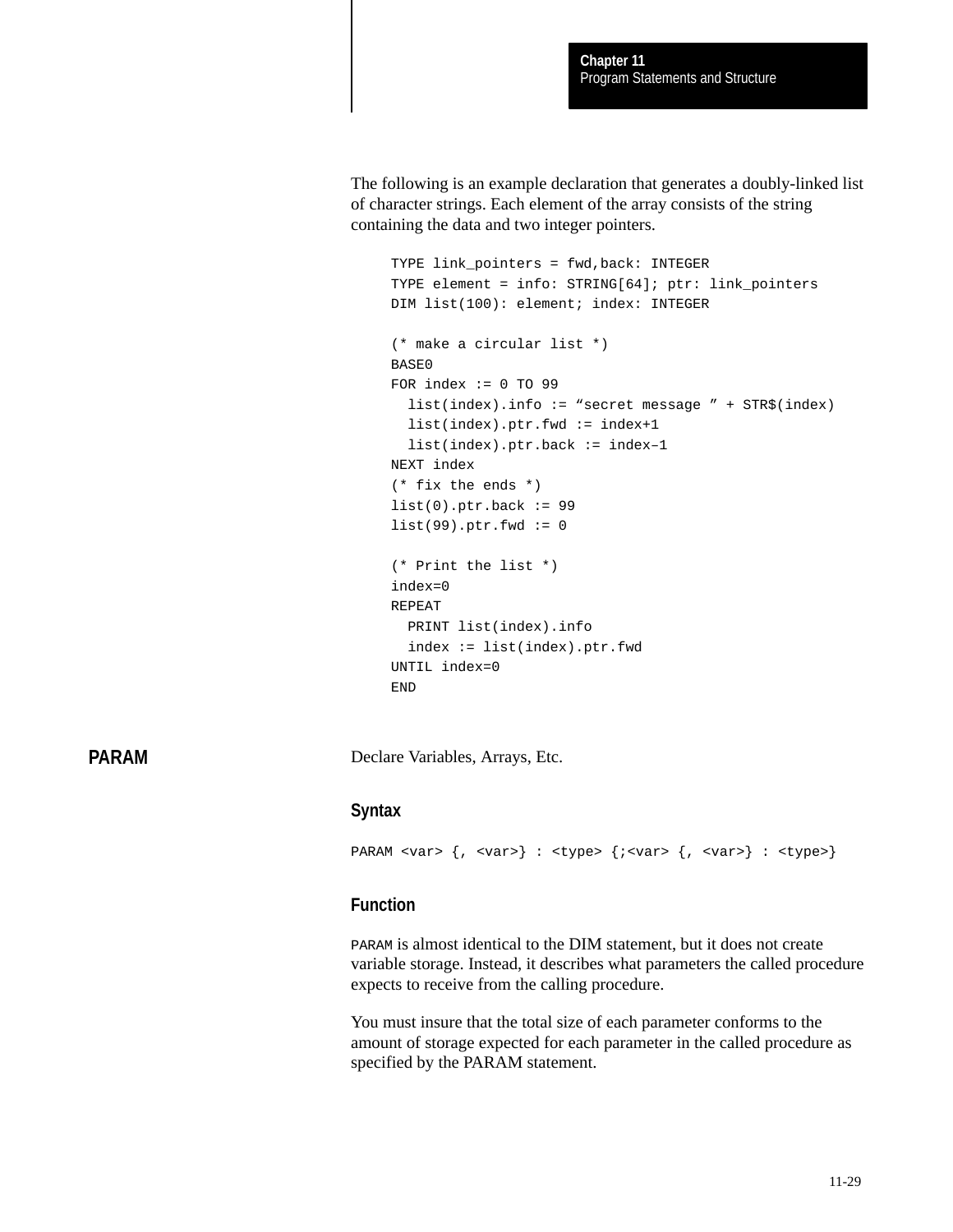BASIC checks the size of each parameter, but it *does not check the type*. You should ensure that the parameters evaluated in the RUN statement and sent to the called procedure agree exactly with the PARAM statement specification with respect to the number of parameters, their order, size, shape, and type.

Because type-checking is not performed, if you understand how the system operates, you can make the parameter passing operation perform useful but normally illegal type conversions of identically-sized data structures. For example, passing a string of 80 characters to a procedure expecting a BYTE array having 80 elements assigns the numeric value of each character in the string to the corresponding element of the byte array.

Define Data Types

#### **Syntax**

```
TYPE <typename> = <type decl>
```
# **Function**

TYPE defines new data types. New data types are defined as a vector (a one-dimensional array) of previously defined types. This structure differs from an array in that the various elements may be of different types, and the elements are accessed by field name instead of an array index. The syntax of the <type decl> conforms to the syntax of the DIM and PARAM statements. For example:

TYPE cust\_recd := name,address(3):STRING; balance

This example creates a new data type called cust\_recd which has three named fields:

- a field called name which is a string
- a field called address which is a vector of three strings
- a field called balance which is a (default) REAL value

TYPE can include previously defined types so that you can create complex structures such as lists and trees. TYPE does not create any variable storage itself; the storage is created when the newly defined type is used in a DIM statement.

The following example creates an array having 250 elements of type cust\_recd. cust\_recd is defined above.

DIM customer\_file(250):cust\_recd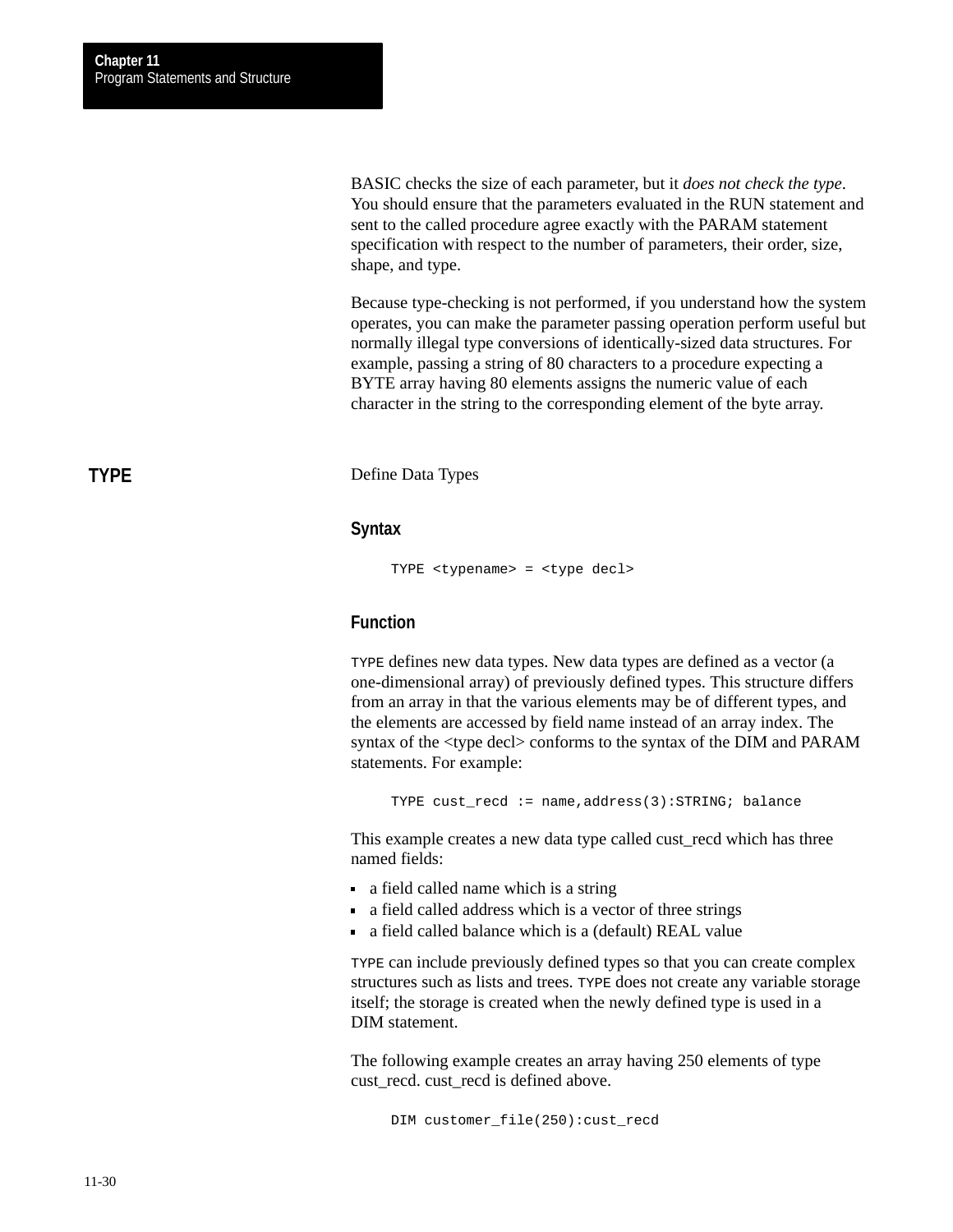To access elements of the array in assignment statements, the field name and the index are used:

```
name$ = customer file(35).name
customer_file(N+1).address(3) = "New York, NY"
customer_file(X).balance= 125.98
```
The complex structure allows you to create appropriate data types by providing more natural organization and association of data. Additionally, the position of the desired element is known and defined at compilation time and need not be calculated at run time, unlike arrays. Therefore, they can be accessed faster than arrays.

# **Type Structure Size**

Occasionally, you need to know the exact size of a data structure. Each basic data type is stored in a certain format:

| Type:          | Memory format:       |
|----------------|----------------------|
| <b>BYTE</b>    | One Byte             |
| <b>INTEGER</b> | <b>Four Bytes</b>    |
| REAL           | <b>Eight Bytes</b>   |
| <b>STRING</b>  | One Byte / Character |
| <b>BOOLEAN</b> | One Byte             |

While it would seem easy to just add the components' sizes together to find the size of the entire structure, it is not that simple. BASIC only starts INTEGERS, REALS, and complex data structures on an even word boundary. Additionally, complex data structures are of even word length. Therefore, BASIC pads certain structures with an empty byte.

For example, the size of the following structure's individual components add up to nine bytes:

TYPE  $junk = a : BYTE; b, c : INTEGR$ 

The actual size of this structure is ten bytes. BASIC inserts a byte between a and b.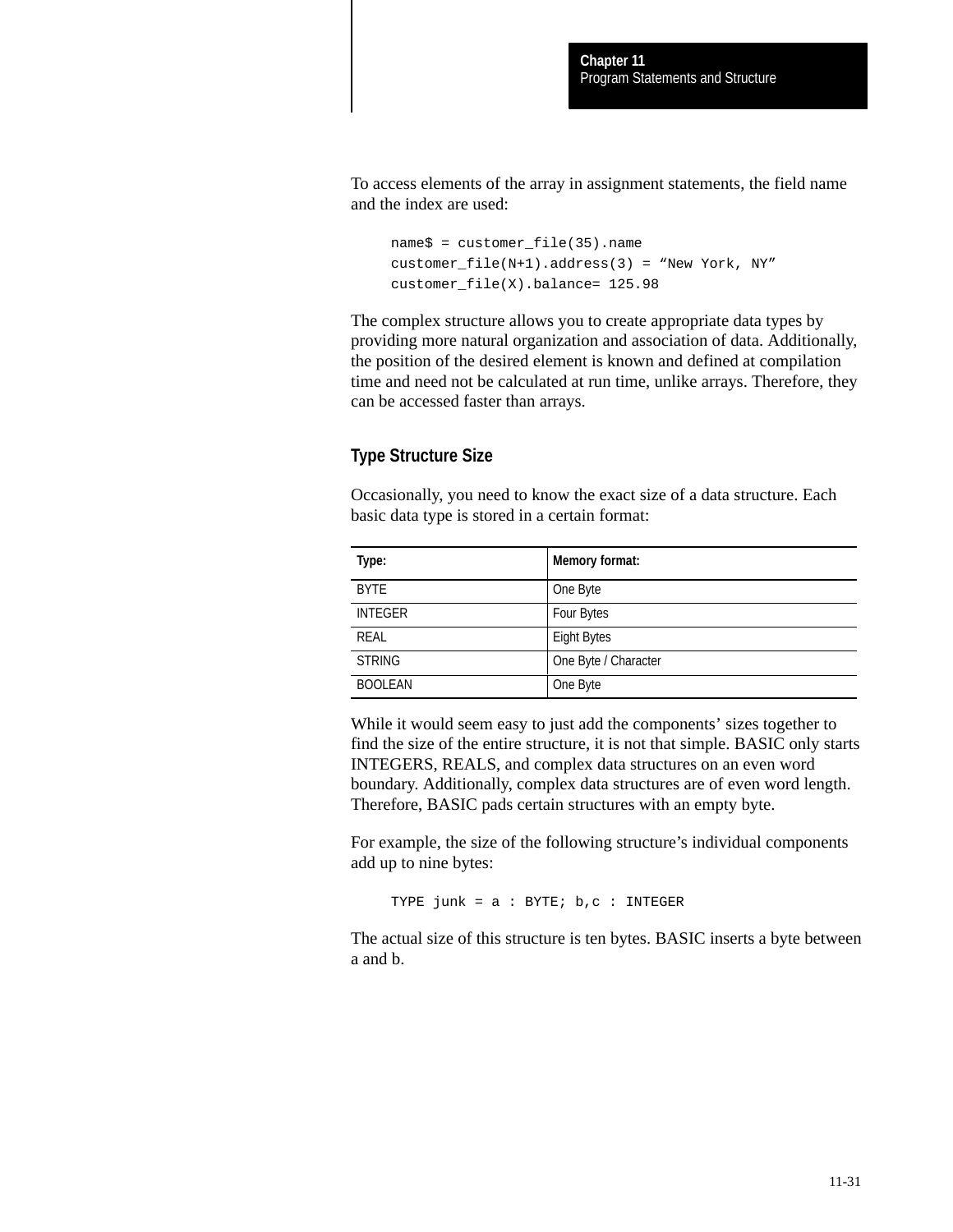The following examples show different data structures and their corresponding size:

| Structure:                                                    | Size: |
|---------------------------------------------------------------|-------|
| TYPE demo = $a : BYTE$ ; $b : REAL$ ; $c : BYTE$              | 12    |
| TYPE junk = $d(3)$ : STRING [3]; e : BOOLEAN                  | 10    |
| TYPE crap = $f : BYTE$ ; $g : demo$ ; $h : BYTE$ ; $i : junk$ | 26    |

If you are ever in doubt of the size of a data structure, you can use the function: SIZE (<name>). <name> is the name of the variable, array, or structure. The size is returned as the number of bytes of the structure.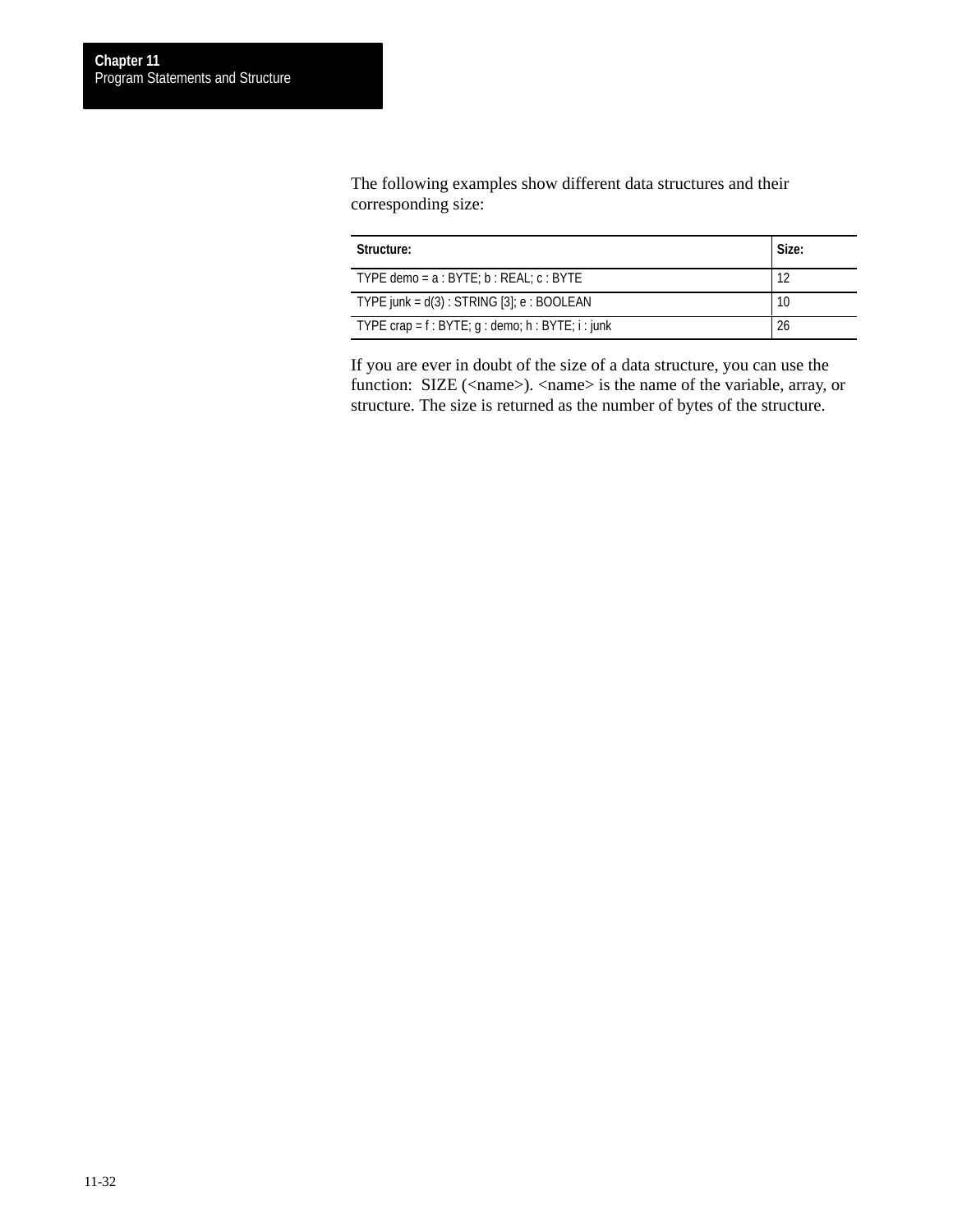# **Files and Unified Input/Output**

# **Files and Unified Input/Output**

Hardware input/output (I/O) devices used by OS-9 also work like files. You can generally use any I/O facility regardless of whether you are working with disk files or I/O devices (such as printers). This single interface is standard for any device. Simple communication facilities allow any device to be used with any other device. This concept is known as **unified I/O**.

Chapter **12** 

**Important:** Unified I/O can benefit routine programming. For example, file operations can be debugged by communicating with a terminal or printer instead of a storage device, and procedures which normally communicate with a terminal can be tested with data coming from and sent to a storage device.

BASIC normally works with two types of files:

- **sequential files**
- random-access files

A sequential file sends or receives textual data only in the order it is received. Once you have accessed a number of bytes, you cannot (generally) start over at the beginning of a sequential file. Many I/O devices such as printers are necessarily sequential.

A sequential file contains only valid ASCII characters. The READ and WRITE commands perform format conversion similar to that done automatically in INPUT and PRINT commands. A sequential file contains record-delimiter characters (carriage return) which separate the data created by different WRITE operations. Each WRITE command sends a complete sequential-file record, which is a variable number of characters terminated by a carriage return. Each READ reads all characters up to the next carriage return.

A random-access file sends and receives data in binary form (by the PUT or GET statements) exactly as it is internally represented in BASIC. This minimizes both the time involved in converting the data to and from ASCII representation and reducing the file space required to store the data.

You can PUT and GET individual bytes or a substructure of many bytes (in a complex structure). The GET structure statement recovers the number of bytes associated with that type of structure. You can move to a particular byte in a random-access file by using SEEK to find it and using PUT or GET sequentially from that point.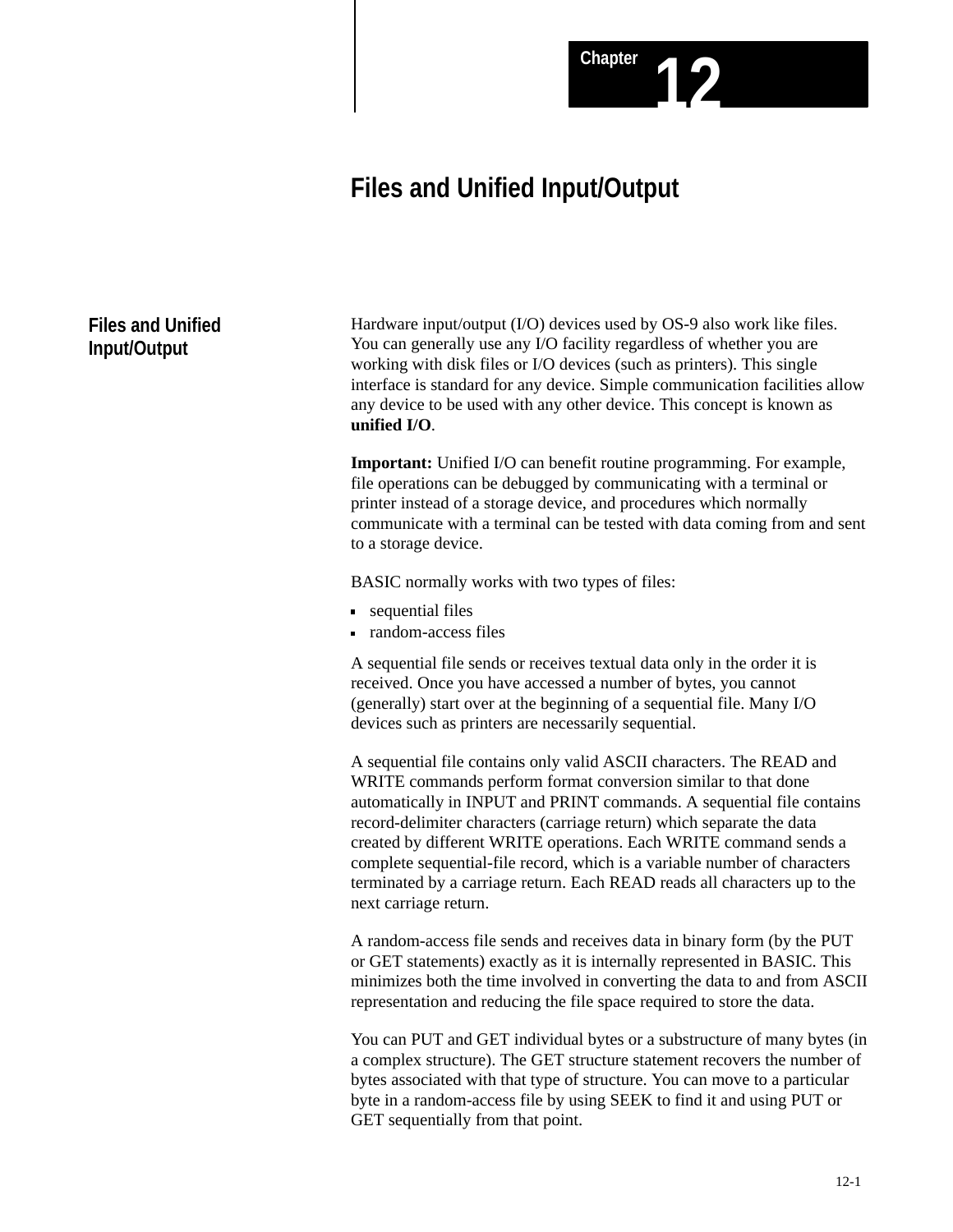In general, SEEK #path,0 is equivalent to the REWIND used in some forms of BASIC. Because the random-access file contains no record-separators to indicate the size of particular elements of the file, use the SIZE function to determine the size of a single element, then use SEEK to move to the desired element within the file.

A new file is created on a storage device by executing CREATE. Once a file exists, the OPEN command sets up a channel to the desired device and returns that path number to the BASIC program. This channel number is then used in file-access operations (READ, WRITE, GET, PUT, SEEK, etc.). When you are finished with the file, you should close it to assure that the file system has updated all data back on to magnetic media.

# **I/O Paths**

A **path** is a description of a channel through which data flows to or from a given program or device. When a path is created, OS-9 returns a unique number to identify the path in subsequent file operations. I/O statements use this **path number** to specify the file to use.

**Important:** In order for data to flow to or from a device, there must be an associated OS-9 device driver. For detailed information on device drivers, consult the OS-9 Technical Manual.

Three path numbers have special meanings because they are **standard I/O paths** representing BASIC's interactive input/output. These are automatically opened for you and should not be closed except in special circumstances. The standard I/O path numbers are:

| Number: | Description:                             |
|---------|------------------------------------------|
|         | Standard Input (Keyboard)                |
|         | Standard Output (Terminal Display)       |
|         | Standard Error/Status (Terminal Display) |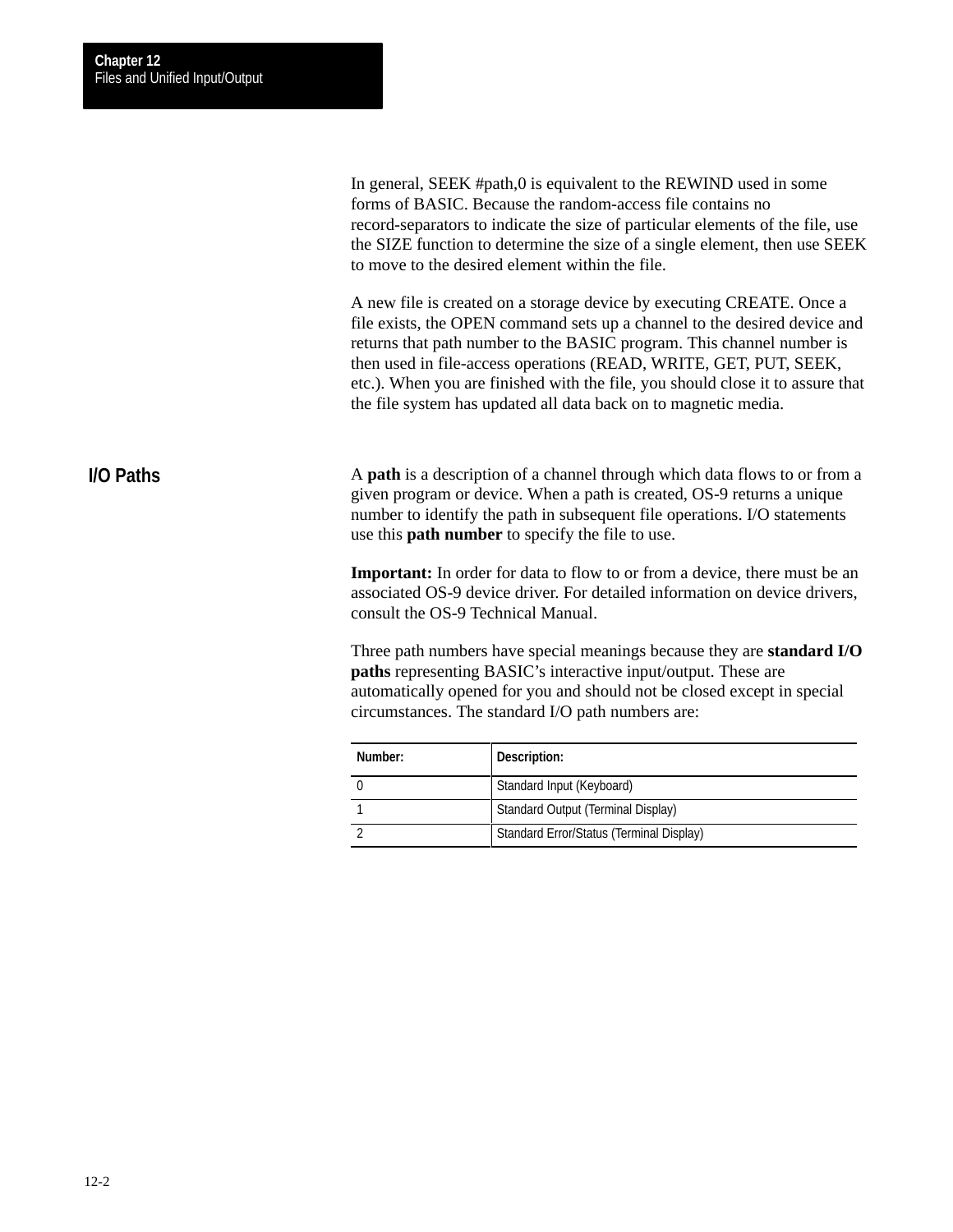The following table summarizes the I/O statements within BASIC and their general use. This reflects typical use; most statements can be used with any I/O device or file. Sometimes certain statements are used in unusual ways by advanced programmers to achieve certain special effects.

| Statement:    | Generally used with :        | Data format (file type): |  |
|---------------|------------------------------|--------------------------|--|
| <b>INPUT</b>  | Keyboard (interactive input) | Text (Sequential)        |  |
| <b>PRINT</b>  | Terminals, Printers          | Text (Sequential)        |  |
| <b>OPEN</b>   | Disk Files and I/O Devices   | Any                      |  |
| <b>CREATE</b> | Disk Files and I/O Devices   | Any                      |  |
| <b>CLOSE</b>  | Disk Files and I/O Devices   | Any                      |  |
| <b>DELETE</b> | Disk Files                   | Any                      |  |
| <b>SEEK</b>   | Disk Files                   | Binary (Random)          |  |
| READ          | Disk Files                   | Text (Sequential)        |  |
| <b>WRITE</b>  | <b>Disk Files</b>            | Text (Sequential)        |  |
| <b>GET</b>    | Disk Files and I/O Devices   | Binary (Random)          |  |
| <b>PUT</b>    | Disk Files and I/O Devices   | Binary (Random)          |  |

## **INPUT**

Accept Input

#### **Syntax**

```
INPUT [#<path num>,] ["<prompt>",] <input list>
```
#### **Function**

INPUT accepts input during the execution of a program. Input is normally read from the standard input device (terminal) unless an optional path number is specified. When the INPUT statement is encountered, execution is suspended and a question mark prompt (?) prompt is displayed.

INPUT is both an input and output statement. If the optional prompt string is specified, it is displayed instead of the normal ? prompt. Therefore, if a path other than the default standard input path is used, open the path in update mode. This makes INPUT dangerous if used on disk files. Unless you like prompts in your data, use READ.

The entered data is assigned in order to the variable names as they appear in the input list. The variables can be of any basic type, and the input data must be of the same or compatible type. The line is terminated by a carriage return. There must be at least as many input items given as variables in the input list. The length of the input line cannot exceed 256 characters.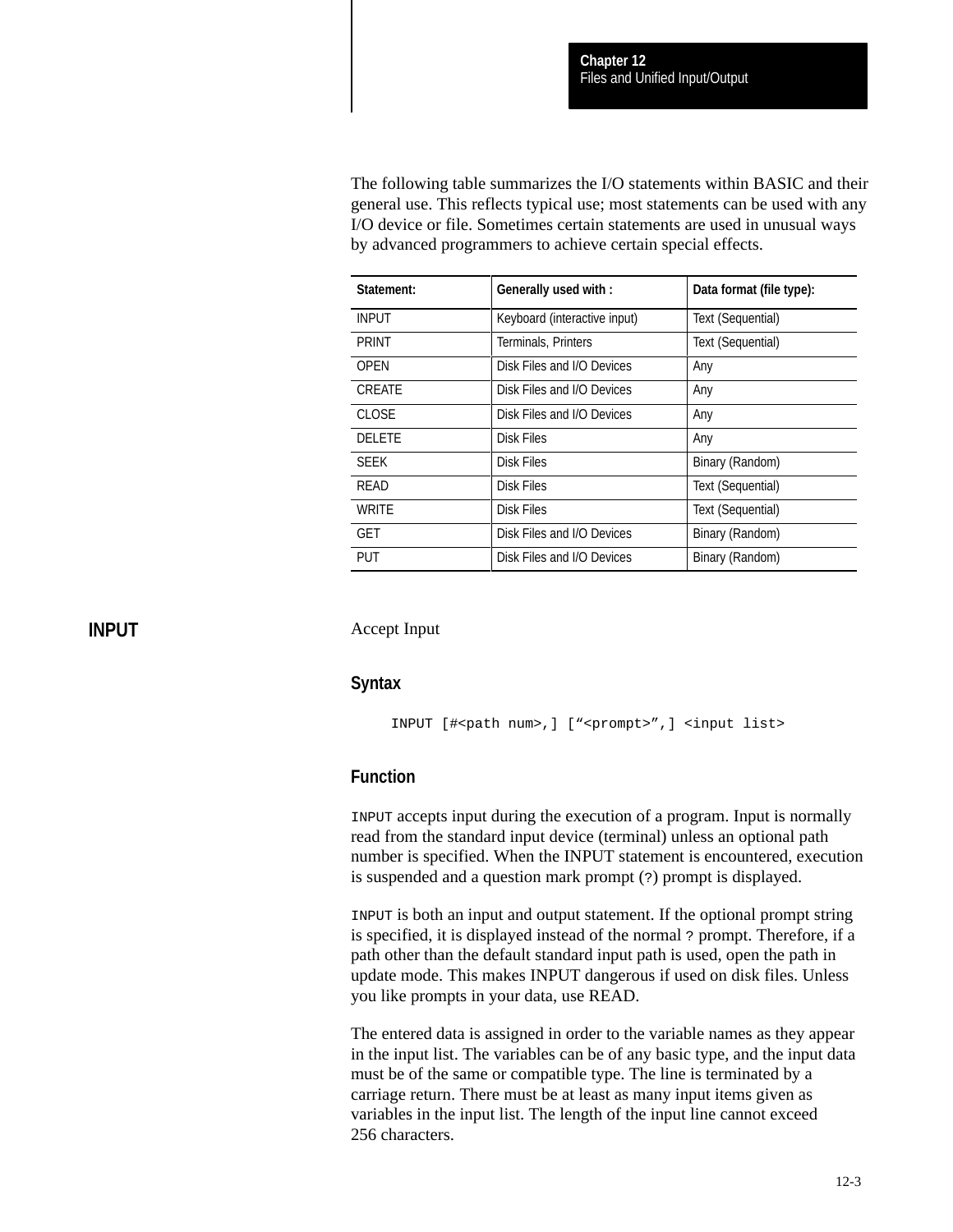If any error occurs (type mismatch, insufficient amount of data, etc.), you must re-enter the entire input line. The following message is displayed, followed by a new prompt:

\*\*INPUT ERROR – RETYPE\*\*

INPUT uses OS-9's line input function (READLN) which performs line editing such as backspace, delete, end-of-file, etc. To perform input without editing, use the GET statement.

To test if data is available from the keyboard without hanging the program, use the INKEY function. INKEY returns the number of characters in the data buffer.

#### **Examples**

INPUT number,name\$,location INPUT #14, "What is your selection", choice INPUT "What's your name? ",name\$

To read a single character (without editing) from the terminal

```
DIM char:STRING[1]
GET #0,char
```
**PRINT**

Output to Path

#### **Syntax**

```
PRINT <output list>
PRINT #<path num>, <output list>
PRINT USING <str expr>, <output list>
PRINT #<path num>, USING <str expr>, <output list>
```
## **Function**

PRINT outputs the values of the items in the output list to the standard output device (path #1, the terminal) unless you specify another path number.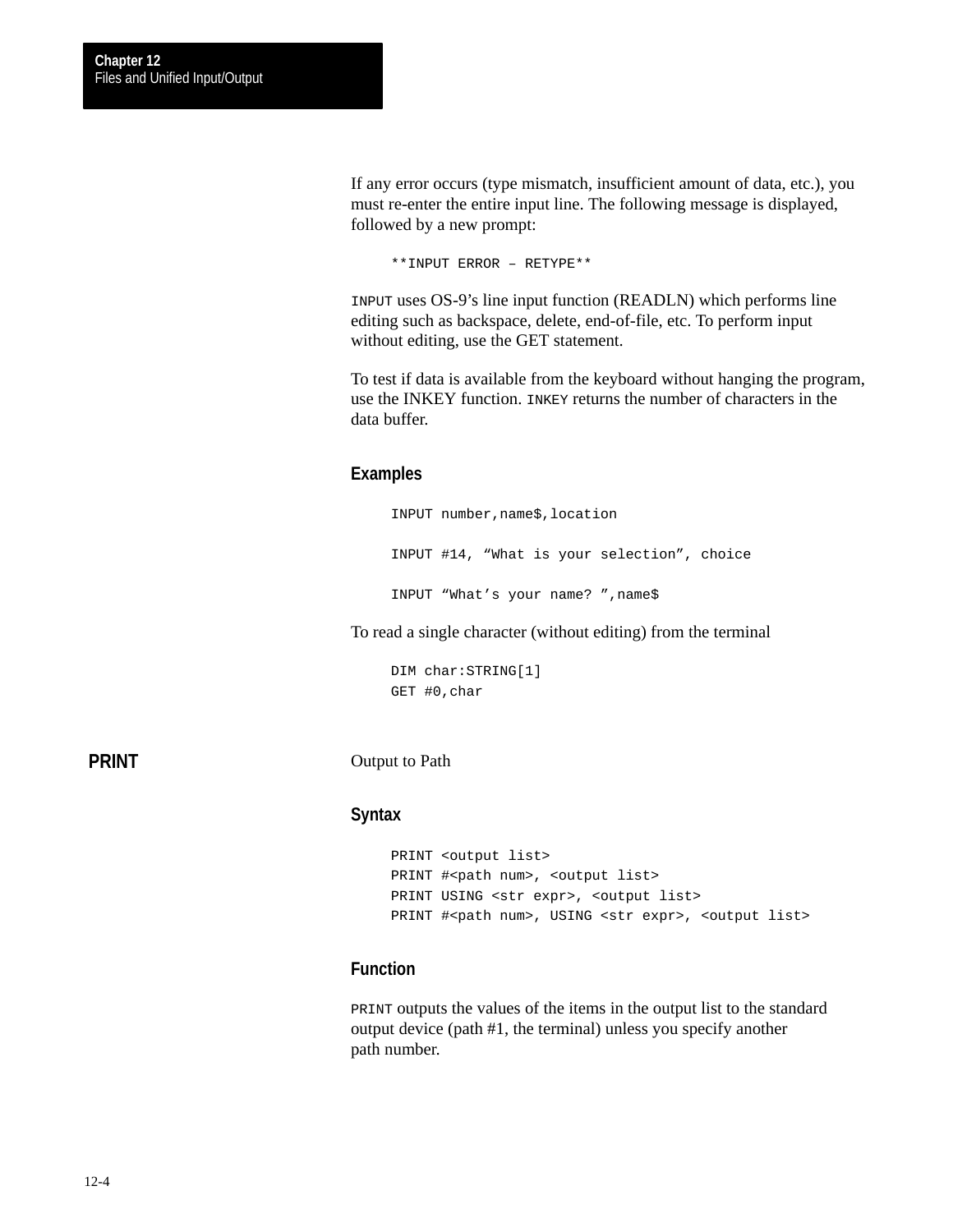The output list consists of one or more items separated by a comma or semicolon delimiter. Each item can be a constant, variable, or expression of any basic type. PRINT evaluates each item and converts the result to corresponding ASCII characters which are then displayed.

If the separator character following the item is a semicolon, the next item is displayed without any intermediate spacing. If a comma is used, spaces are output so the next item starts at the next tab zone. The tab zones are 16 characters in length, starting at the beginning of the line. If the line is terminated by a semicolon, the usual carriage return following the output line is inhibited.

TAB(<expr>) can be used as an item in the output list. This function causes the next item in the output list to start in the specified column ( $\langle \text{expr}\rangle$ ). If the output line is already past the desired tab position, TAB is ignored.

A related function, POS, can be used in a program to determine the output position at any given time. The output columns are numbered from one to a maximum of 255. The size of BASIC's output buffer varies according to stack size at the moment.

The PRINT USING form of this statement is described at the end of this chapter.

```
PRINT value, temp+(n/2.5), location$
PRINT #printer_path,"The result is "; n
PRINT "what is " + name$ + "'s age? ";
PRINT "index: ";i;TAB(25);"value: ";value
(* print an 8–character line of all dashes *)
REPEAT
   PRINT "–";
UNTIL POS >= 80
PRINT
```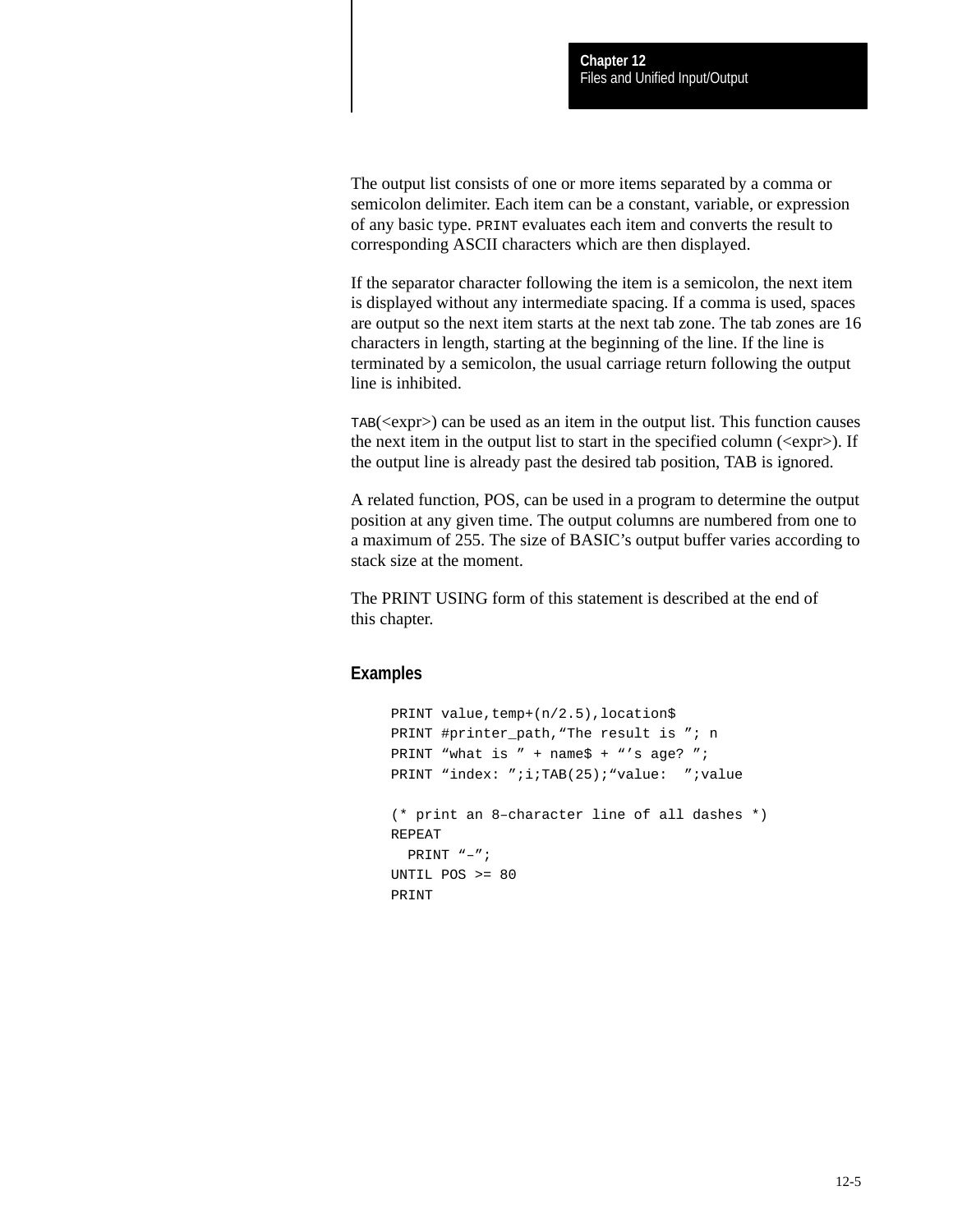# **OPEN**

#### Open Path

#### **Syntax**

```
OPEN #<path num>, "<pathlist>" {: <access mode>}
```
#### **Function**

OPEN issues a request to OS-9 to open an I/O path to an existing file or device.

The specified path number can be a variable. If so, it must be dimensioned as type INTEGER or BYTE. It receives the path number OS-9 assigned to the path. The path number references the specific file/device in subsequent input/output statements.

The pathlist must be within quotes. A string variable is allowed. It is evaluated and passed to OS-9 as the descriptive pathlist.

OPEN may also specify the path's desired access mode which can be READ, WRITE, UPDATE, EXEC, or DIR. The access mode defines which direction I/O transfers occur. If no access mode is specified, UPDATE is assumed and both reading and writing are permitted. The DIR mode allows OS-9 directory-type files to be accessed, but should *not* be used with WRITE or UPDATE modes. The EXEC mode causes the current execution directory to be used instead of the current data directory. For more information on files access modes, refer to Using Personal OS-9 or Using Professional OS-9.

```
DIM printer path:BYTE; name:STRING[24]
name="/p"
OPEN #printer_path,name:WRITE
PRINT #printer_path,"Mary had a little lamb"
CLOSE #printer_path
DIM inpath:INTEGER
dev$="/winchester/"
INPUT name$
OPEN #inpath,dev$+name$:READ
OPEN #path:userdir$:READ+DIR
OPEN #path,name$:WRITE+EXEC
```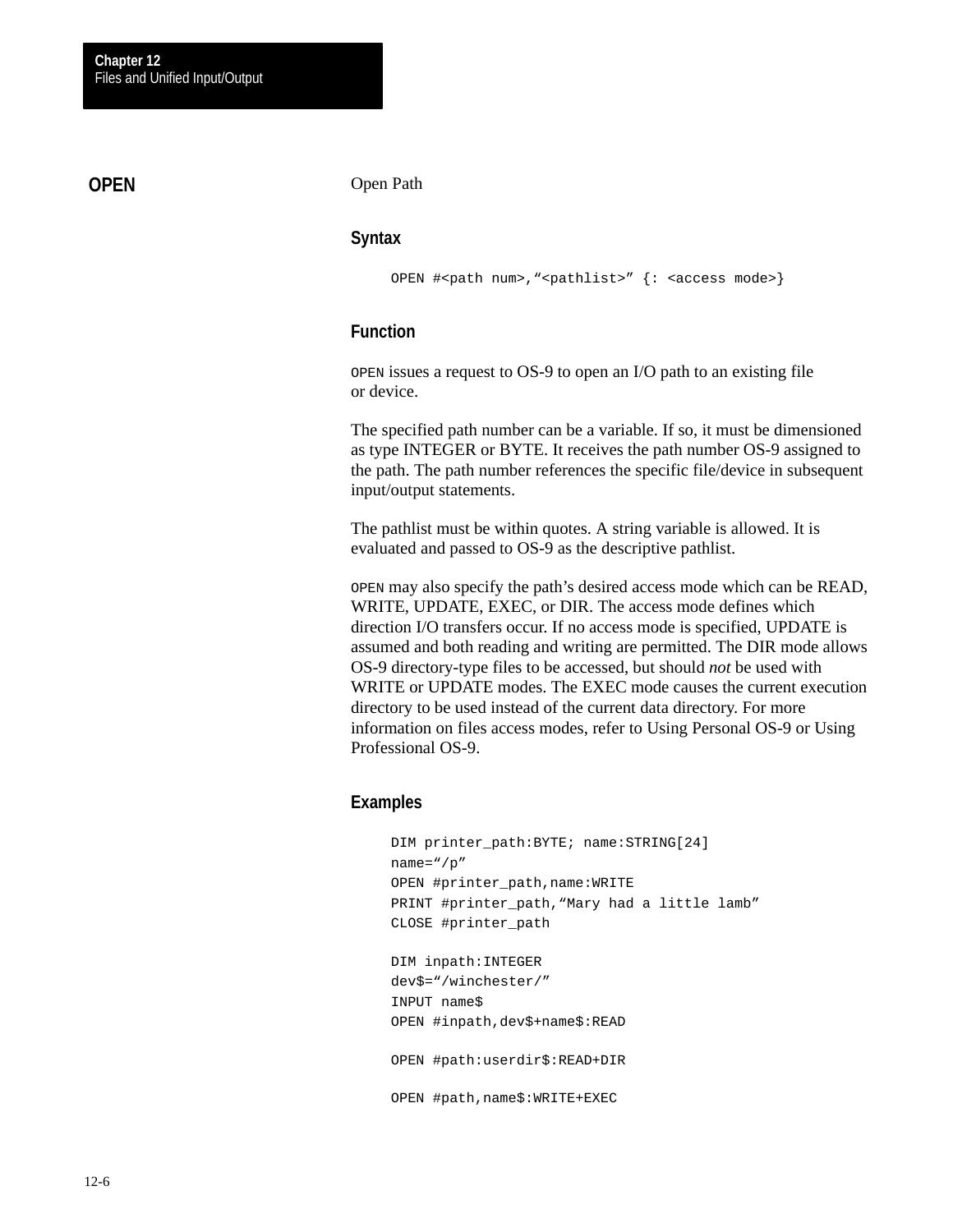# **CREATE**

Create a New File

#### **Syntax**

CREATE #<path num>, "<pathlist>" {: <access mode>}

#### **Function**

CREATE creates a new file on a multifile mass storage device such as disk or tape. If the device is not of multifile type, CREATE works like an OPEN statement.

The path number may be a variable. The variable name receives the path number OS-9 assigned. The variable must be of BYTE or INTEGER type. The pathlist must be within quotes. A string variable is allowed and is evaluated and passed to OS-9 as the descriptive pathlist.

The access mode defines the direction of subsequent I/O transfers and should be either WRITE or UPDATE. UPDATE mode allows the file to be either read or written.

OS-9 has a single file type that can be accessed either sequentially or at random. Files are byte-addressed, so no explicit record length need be given (see GET and PUT statements). When a new file is created, it has an initial length of zero. Files are expanded automatically by PRINT, WRITE, or PUT statements that write beyond the current end of file.

## **Examples**

CREATE #trans,"transactions":UPDATE CREATE #spool,"/user4/report":WRITE CREATE #outpath,name\$:UPDATE+EXEC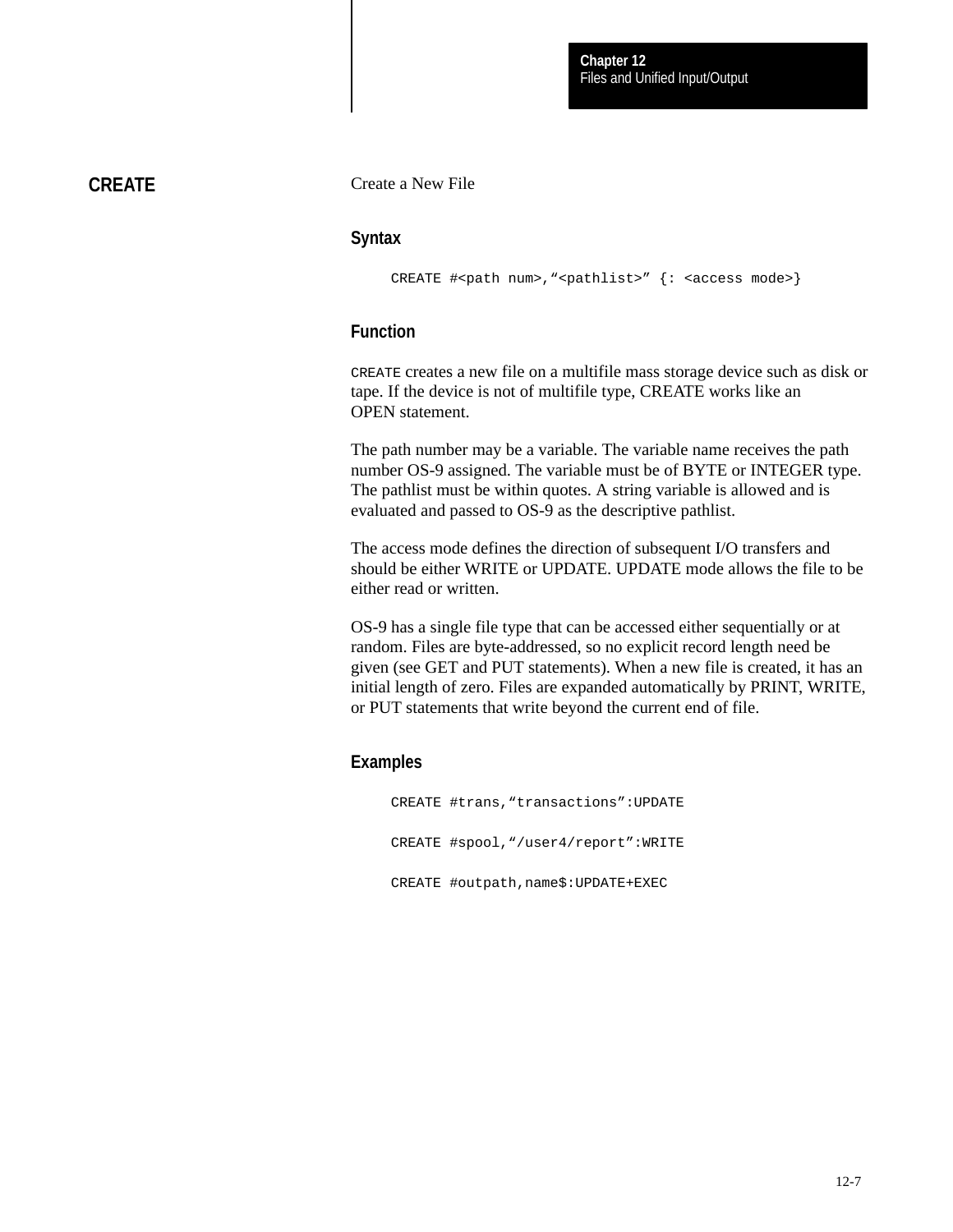# **CLOSE**

Close Path

#### **Syntax**

CLOSE #<path num> {,#<path num>}

## **Function**

CLOSE notifies OS-9 that one or more I/O paths are no longer needed. The paths are specified by their number(s). If the closed path used a non-sharable device (such as a printer), the device is released and can be assigned to another user. The path must have been previously established by means of OPEN or CREATE.



**ATTENTION:** Paths #0, #1, and #2 should never be closed unless you immediately open a new path to take over the standard path number.

```
CLOSE #master,#trans,#new_master
CLOSE #5,#6,#9
CLOSE #1 \qquad \qquad \backslash (* closes standard output path *)
OPEN #path,"/T1" \(* Permanently redirects Std Output *)
CLOSE #0 \qquad \qquad \backslash (* \text{ closes standard input path *})OPEN #path,"/TERM" \(* Permanently redirects Std Input *)
```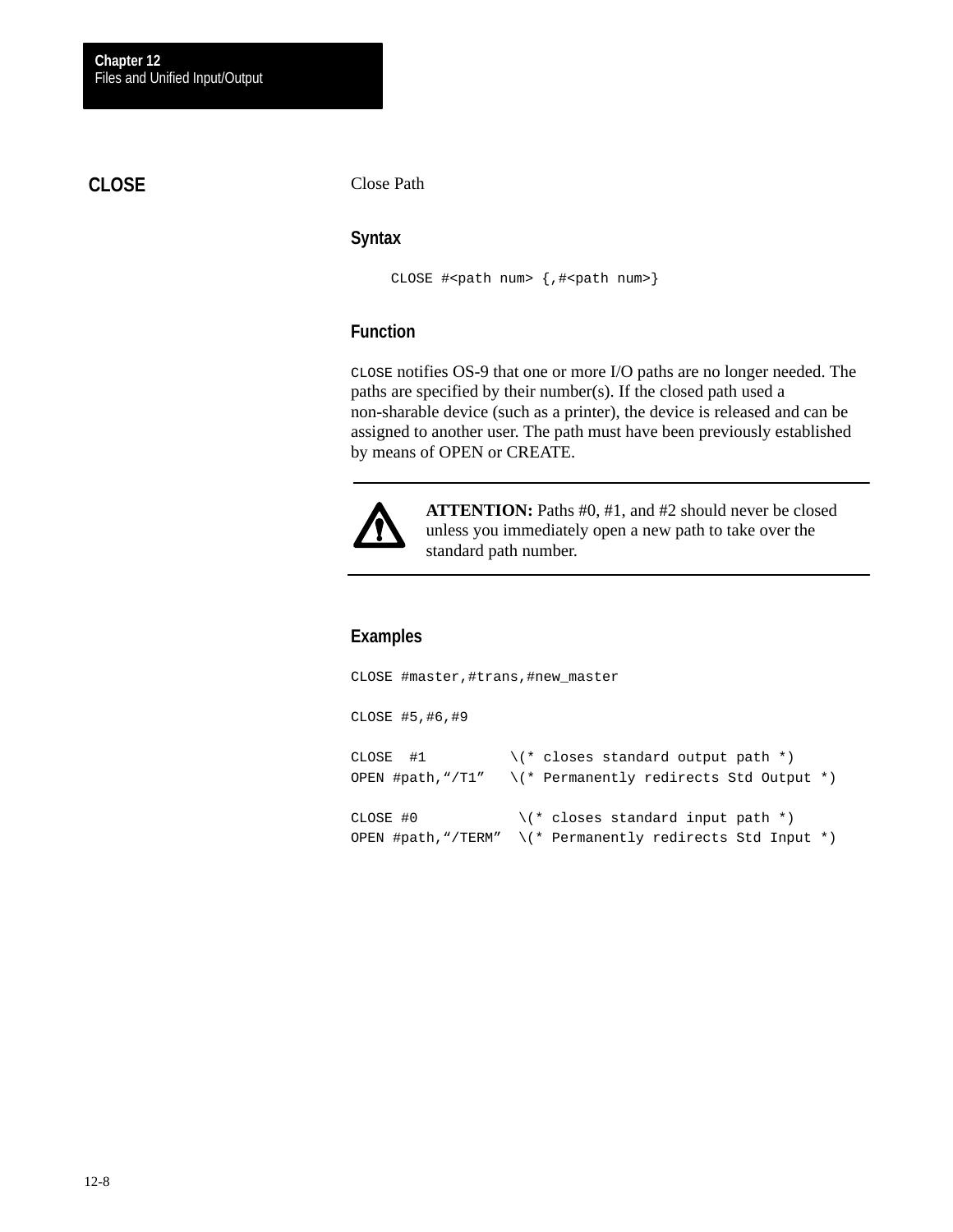# **DELETE**

Delete File

#### **Syntax**

DELETE <pathlist>

DELETE deletes a mass storage file. The file's name is removed from the directory and all its storage is deallocated. Any data in the file is lost. The pathlist must be within quotes. A string variable is allowed. It is evaluated and passed to OS-9 as the descriptive pathlist.

You must have write permission for the file to be deleted. See Using Personal OS-9 or Using Professional OS-9 for more information.

## **Examples**

DELETE "/D0/old\_junk" name\$="file55" DELETE name\$ DELETE "/D2/"+name\$ (deletes file named "/D2/file55")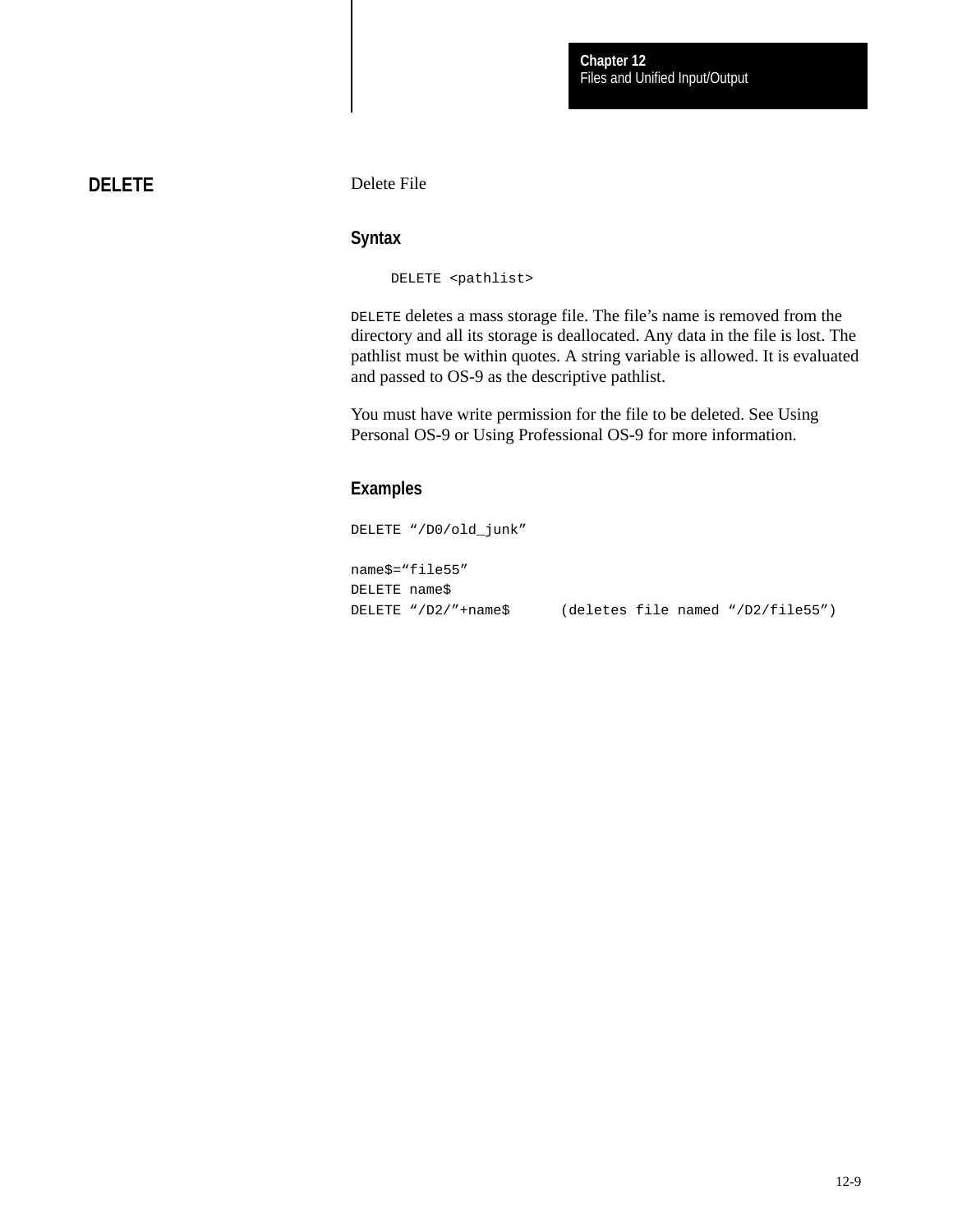# **SEEK**

Seek to Address

#### **Syntax**

SEEK #<path num>, <real expr>

#### **Function**

SEEK changes the file pointer address of a mass storage file, which is the address of the next data byte(s) that are to be read or written. Therefore, SEEK is essential for random access of data in files using GET and PUT.

The <path num may be an expression that specifies the path number of the file. It must evaluate to a byte value. The <real expr> specifies the desired file pointer address. It must evaluate to an INTEGER or REAL value in the range  $0 \le$  result  $\le$  2,147,483,647. Any fractional part of the result is truncated. Of course, the actual maximum file size depends on the capacity of the device.

Although SEEK is normally used with random-access files, you can use it to rewind sequential files. For example:

SEEK #path,0

This is the same as a rewind or restore function. This is the only form of the SEEK statement that is generally useful for files accessed by READ and WRITE. These statements use variable-length records, so it is difficult to know the address of any particular record in the file.

```
SEEK #fileone,filptr*2
SEEK #outfile,208894
SEEK #inventory,(part_num – 1) * SIZE(inv_rcd)
```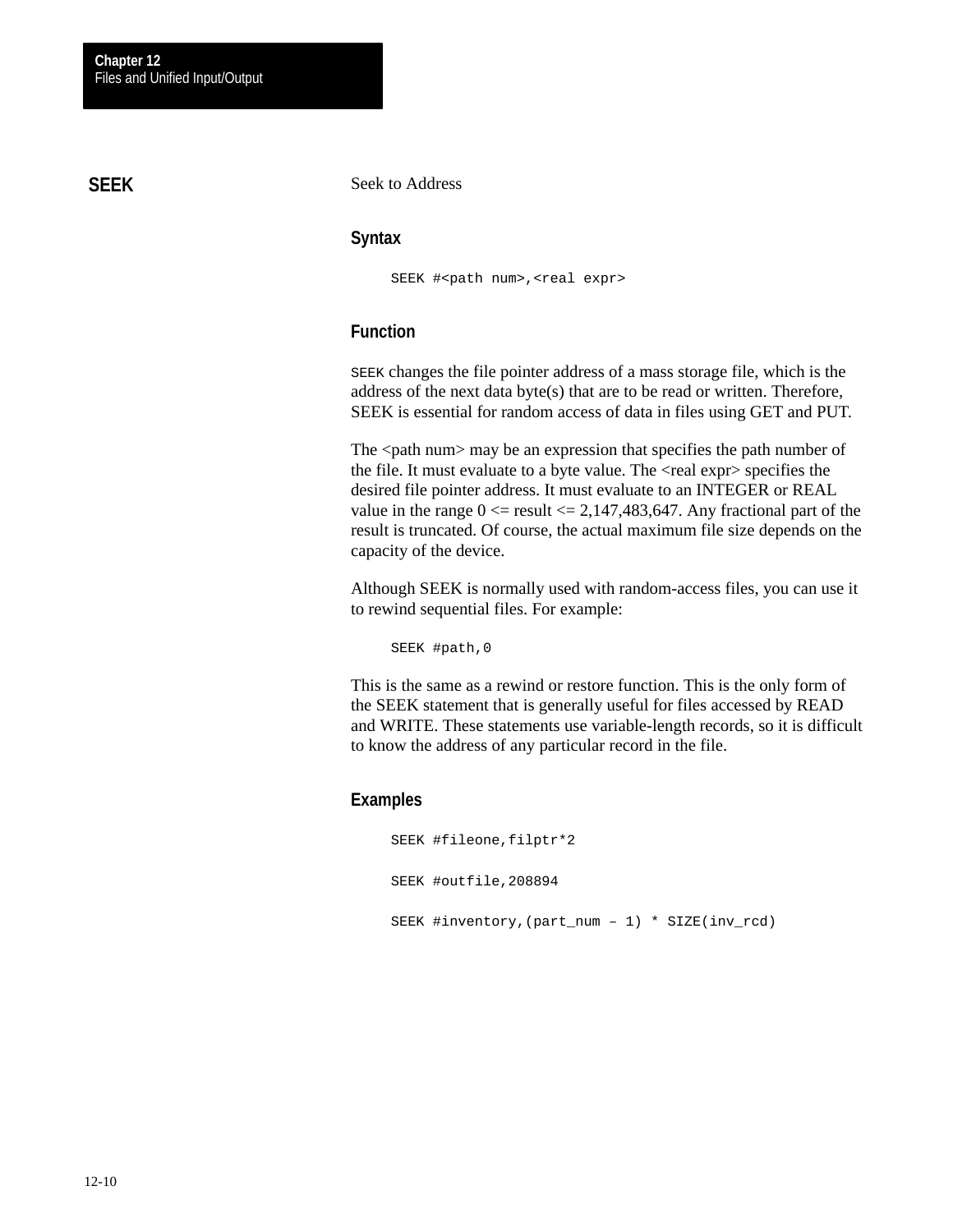## **READ**

Read Data

#### **Syntax**

READ #<path num>, <input list>

## **Function**

READ reads input data in ASCII character format from a file or device.

The #<path num> may be an expression which specifies a path number. The path number must have been previously opened by OPEN or CREATE in READ or UPDATE access mode (except the standard input path #0). Data is read starting at the path's current file pointer address which is updated as data is read.

READ calls OS-9 to read a variable length ASCII record. Individual data items within the record are converted to BASIC's internal binary format. These results are assigned in order to the variables specified in the input list. The input data must match the number and type of the variables in the input list.

The individual data items in the input record are separated by ASCII null characters. Numeric items can also be delimited by commas or space characters. The input record is terminated by a carriage return character.

**Important: READ** is also used to read lists of expressions in the program. See the DATA statement section for details.

#### **Examples**

READ #inpath,name\$,address\$,city\$,state\$,zip PRINT #1, "height, weight? " READ #0,height,weight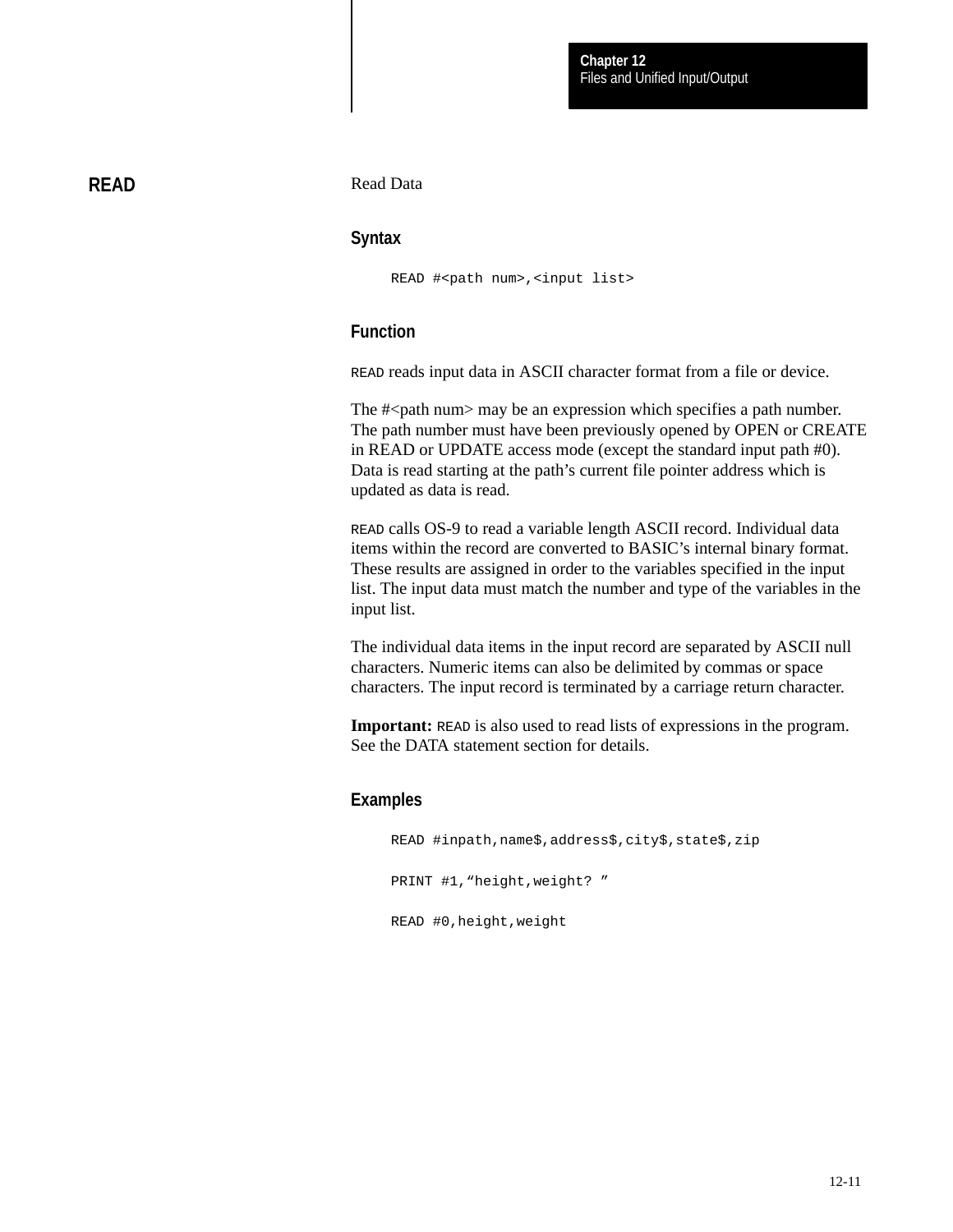# **WRITE**

Write Data

#### **Syntax**

WRITE #<path num>,<output list>

## **Function**

WRITE writes data in ASCII character format on a file/device. The first expression specifies the number of a path that was previously opened by OPEN or CREATE in WRITE or UPDATE mode.

The output list consists of one or more expressions separated by commas. Each expression can evaluate to any expression type. The result is then converted to an ASCII character string and written on the specified path beginning at the present file pointer which is updated as data is written.

If the output list has more than one item, ASCII null characters (\$00) are written between each output string. The last item is followed by a carriage return character.

**Important:** This statement creates variable-length ASCII records.

## **Examples**

WRITE #outpath,cat,dog,mouse WRITE #xfile,LEFT\$(A\$,n),count/2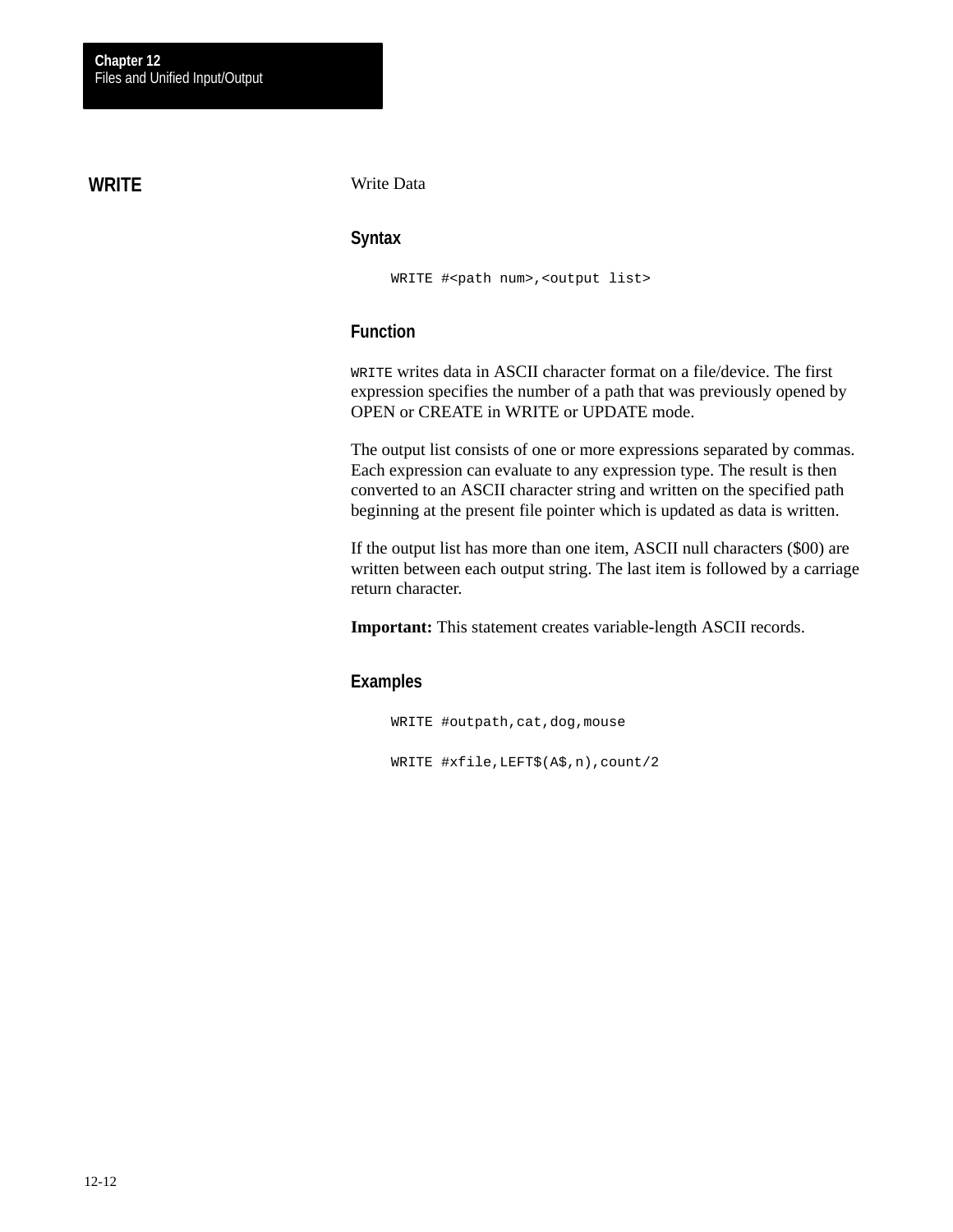## **GET/PUT**

#### Read and Write Data Records

#### **Syntax**

```
GET #<path num>, <struct name>
PUT #<path num>, <struct name>
```
## **Function**

GET and PUT read and write fixed-size binary data records to files or devices, respectively. These are the primary I/O statements used for random access input and output.

The path number may be an expression which is evaluated and used as the number of the I/O path. The I/O path must have been previously opened by OPEN or CREATE. Paths used by PUT statements must have been opened in WRITE or UPDATE access modes, and paths used by GET statements must be in READ or UPDATE mode.

The statement uses exactly one name which can be the name of a variable, array, or complex data structure. Data is written from, or read into, the variable or structure named. The data is transferred in BASIC's internal binary format without conversion. This affords high throughput compared to READ and WRITE statements. Data is transferred beginning at the current position of the path's file pointer which is automatically updated.

OS-9's file system does not inherently impose record structures on random-access files. All files are considered continuous sequences of addressable binary bytes. A byte or group of bytes located anywhere in the file can be read or written in any order. Therefore, you can use the basic file access system to create any desired record structure.

Record I/O in BASIC is associated with data structures defined by DIM and TYPE. GET and PUT write entire data structures or parts of data structures. PUT, for example, can write a simple variable, an entire array, or a complex data structure in one operation.

To illustrate how this works, the following example is based on a simple inventory system that requires a random access file having 100 records. Each record must include the following information: the name of the item (a 25-byte character string), the item's list price and cost (both real numbers), and the quantity on hand (an integer).

First, use TYPE to define a new data type that describes such a record:

TYPE inv\_item=name:STRING[25];list,cost:REAL;qty:INTEGER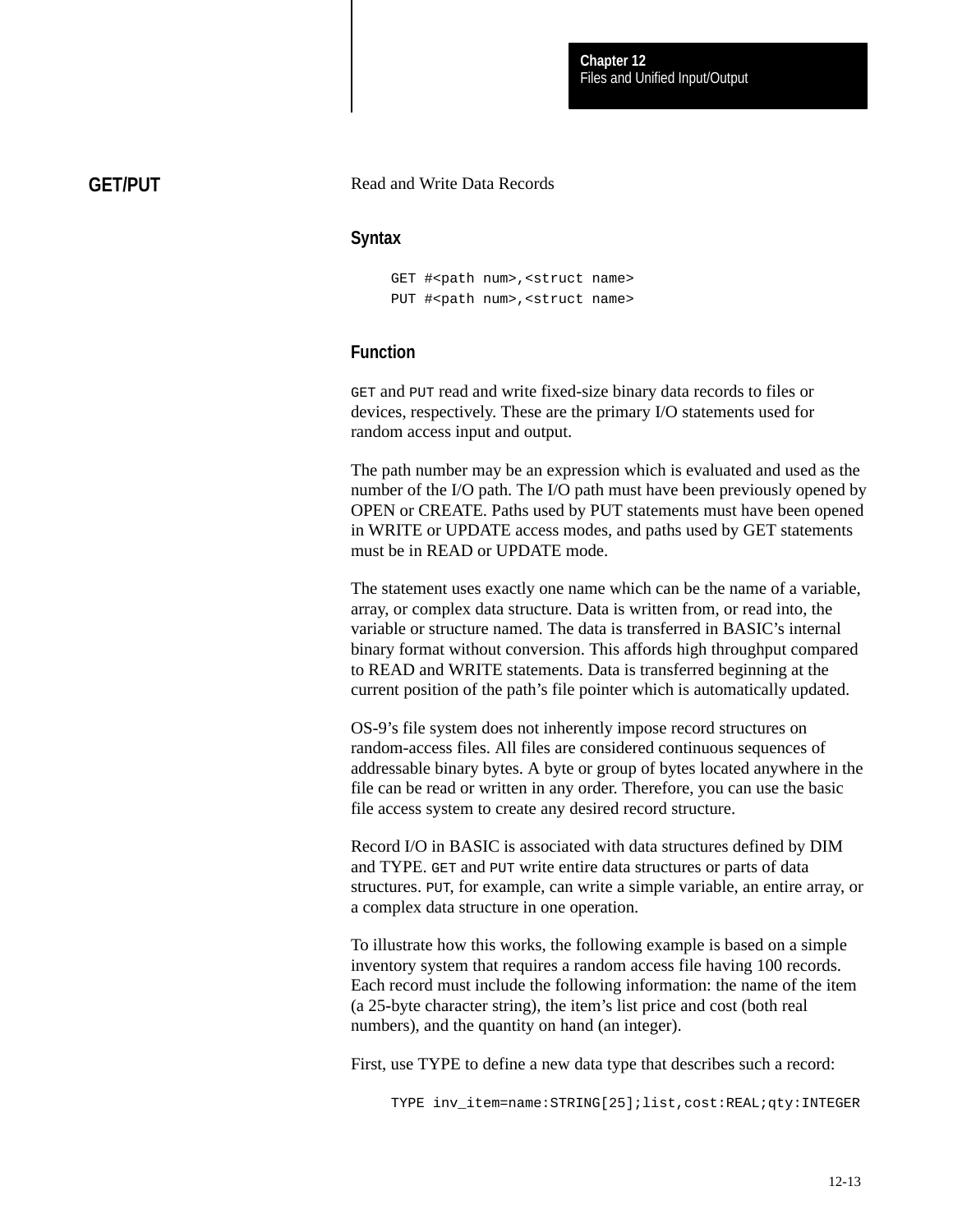This statement describes a new record type called inv\_item but does not assign variable storage for it. Next, create two data structures: an array of 100 records of type inv\_item called inv\_array and a single working record called work\_rec:

```
DIM inv_array(100):inv_item
DIM work_rec:inv_item
```
To calculate the total size of each record, you can manually count the number of bytes assigned for each type or use the built-in SIZE function. SIZE returns the number of bytes assigned to any variable, array, or complex data structure. The syntax is as follows:

```
SIZE(<name>)
```
For this example, SIZE(work\_rec) returns the number 46, and SIZE(inv\_array) returns 4600. SIZE is often used with SEEK to position a file pointer to a specific record's address.

The following procedure creates a file called inventory and initializes it with zeroes and nulls:

```
PROCEDURE makefile
TYPE inv_item =
name:STRING[25];list,cost:REAL;qty:INTEGER
DIM inv_array(100):inv_item
DIM work_rec:inv_item
DIM path:byte
CREATE #path, "inventory"
work rec.name = "work_rec.list := 0.
work_rec.cost := 0.
work rec.qty := 0
FOR n = 1 TO 100
   PUT #path,work_rec
NEXT n
```
**Important:** The assignment statements reference each named field of work\_rec by name, but PUT references the record as a whole.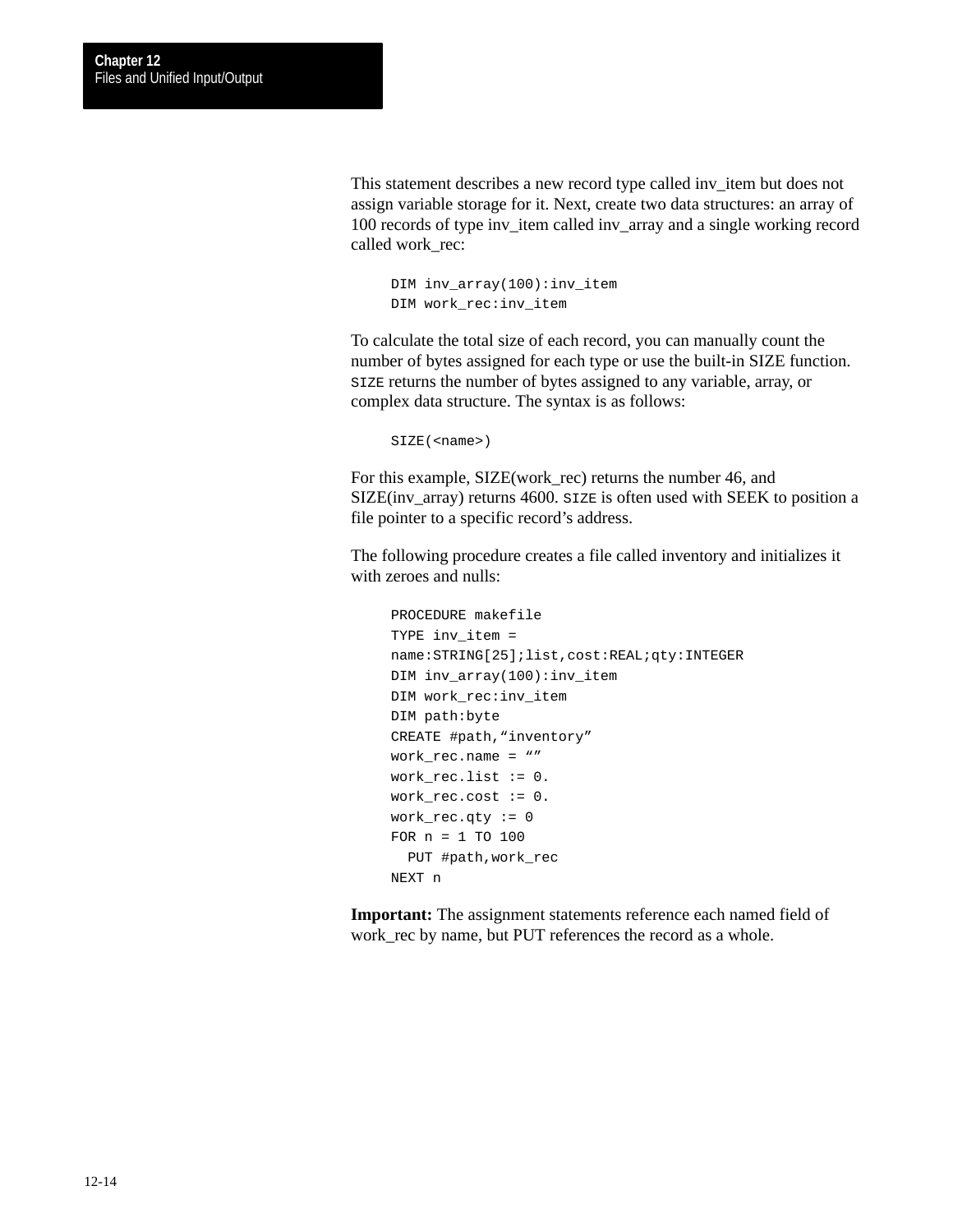The following subroutine requests a record number, then requests data and writes it in the file at the specified record:

```
INPUT "Record number ?",recnum
INPUT "Item name? ",work_rec.name
INPUT "List price? ",work_rec.list
INPUT "Cost price? ",work_rec.cost
INPUT "Quantity? ",work_rec.qty
SEEK #path, (recnum – 1) * SIZE(work_rec)
PUT #path,work_rec
```
This routine uses a loop to read the entire file into the array inv\_array:

```
SEEK #path, 0 \setminus (* "rewind" the file *)
FOR k = 1 TO 100
   GET #path,inv_array(k)
NEXT k
```
Because entire structures can be read, you can eliminate the FOR/NEXT loop with the following:

SEEK #path,0 GET #path,inv\_array

This example is simple, but it illustrates the power of BASIC09's complex data structures and the random access I/O statements. When fully exploited, this system has the following important characteristics:

- It is self-documenting. You can clearly see what a program does because structures have descriptively named sub-structures.
- It is extremely fast.
- Programs are simplified and require fewer statements to perform I/O functions than in other BASIC languages.
- It is versatile. By creating the appropriate data structures, you can read or write almost any kind of data in any file, including files created by other programs or languages.

These advantages are possible because a single GET or PUT statement can move any amount of data, organized any way you want.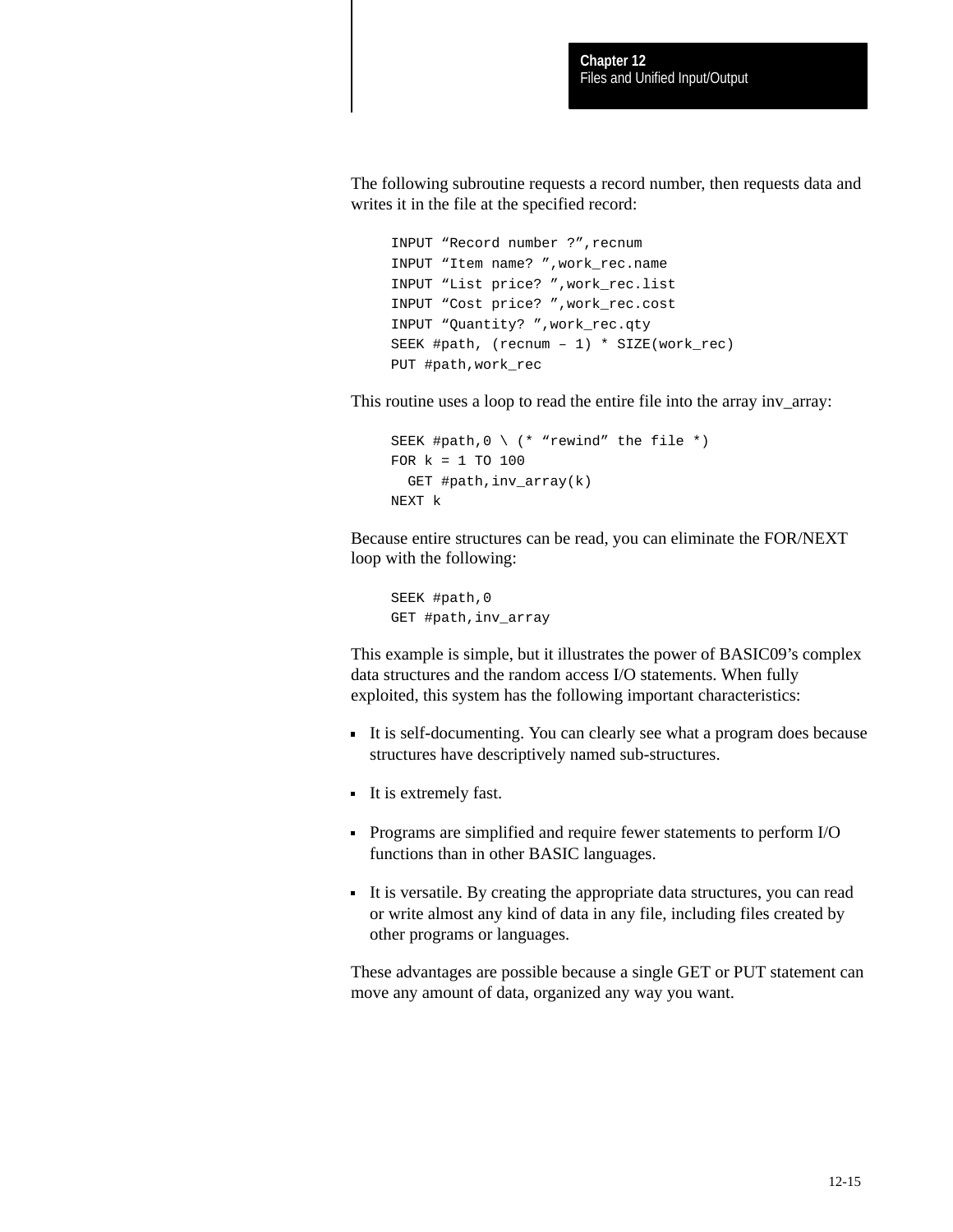# **DATA/READ/RESTORE**

Internal Data Statements

#### **Syntax**

```
DATA <expr>, { <expr> }
READ <input list>
RESTORE [ <line number> ]
```
## **Function**

These statements provide an efficient way to build constant tables within a program.

- DATA statements provide values.
- **READ statements assign the values to variables.**
- RESTORE statements set which data statement is read next.

The DATA statements have one or more expressions separated by commas. They can be located anywhere in a program. The expressions are evaluated each time the data statements are read and can evaluate to any type.

The following examples demonstrate DATA:

DATA 1.1,1.5,9999,"CAT","DOG" DATA SIN(temp/25), COS(temp\*PI) DATA TRUE, FALSE, TRUE, TRUE, FALSE

The READ statement has a list of one or more variable names. When executed, it reads input by evaluating the current expression in the current data statement. The result must match the variable type. When all the expressions in a DATA statement have been evaluated, the next DATA statement is used. If there are no more DATA statements following, processing wraps around to the first data statement in the program.

The RESTORE statement used without a line number causes the first DATA statement in the program to be used next. If it is used with a line number, the data statement having that line number is used next.

```
 DATA 1,2,3,4
     DATA 5,6,7,8
100 DATA 9,10,11,12
    FOR N := 1 TO X
       READ ARRAY(N)
     NEXT N
     RESTORE 100
     READ A,B,C,D
```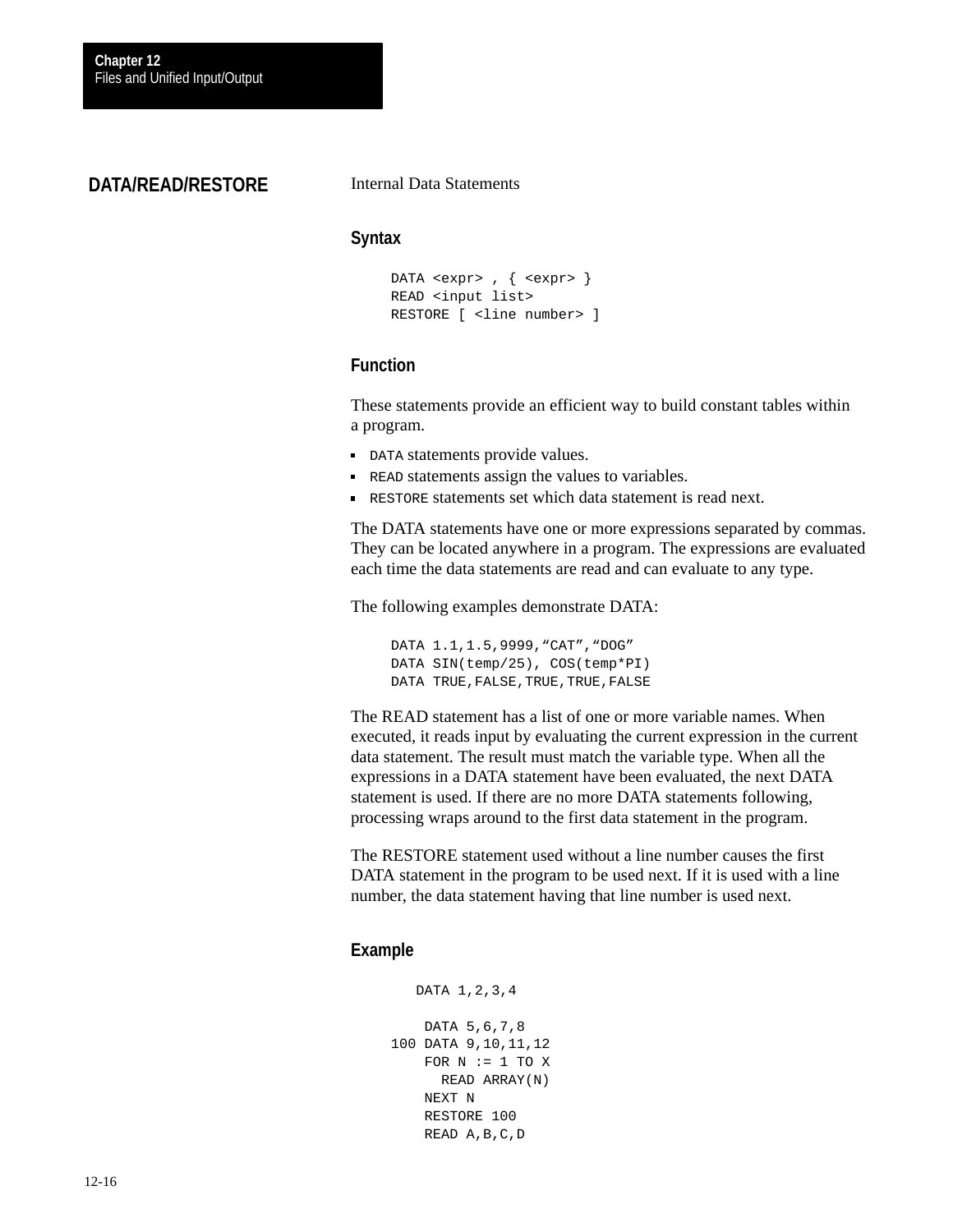# **Formatted Output: The Print Using Statement**

BASIC09 has a powerful output editing capability useful for generating reports and other applications where formatted output is required. The output editing uses the PRINT USING statement:

PRINT [<path#>,] USING <str expr> , <output list>

You can use the optional path number expression to specify the path number of any output file or device. If it is omitted, the output is written to the standard output path.

The string expression is evaluated and used as a format specification. This contains specific formatting directives for each item in the output list. *Blanks are not allowed in format strings.*

The items in the output list can be constants, variables, or expressions of any type. As each output item is processed, it is matched up with a specification in the format list. The type of each expression result must be compatible with the corresponding format specification. If there are fewer format specifications than items in the output list, the format specification list is repeated again from its beginning as many times as necessary.

A format string has one or more format specifications separated by commas (,). There are two kinds of specifications:

- Those that control output editing of an item from the output list.
- Those that cause an output function by themselves (such as tabbing and spacing).

There are six basic output editing directives. Each has a corresponding one-letter identifier:

| Name:        | Description:              |
|--------------|---------------------------|
| R            | <b>Real Format</b>        |
| F            | <b>Exponential Format</b> |
|              | Integer Format            |
| н            | <b>Hexadecimal Format</b> |
| <sup>S</sup> | <b>String Format</b>      |
| R            | <b>Boolean Format</b>     |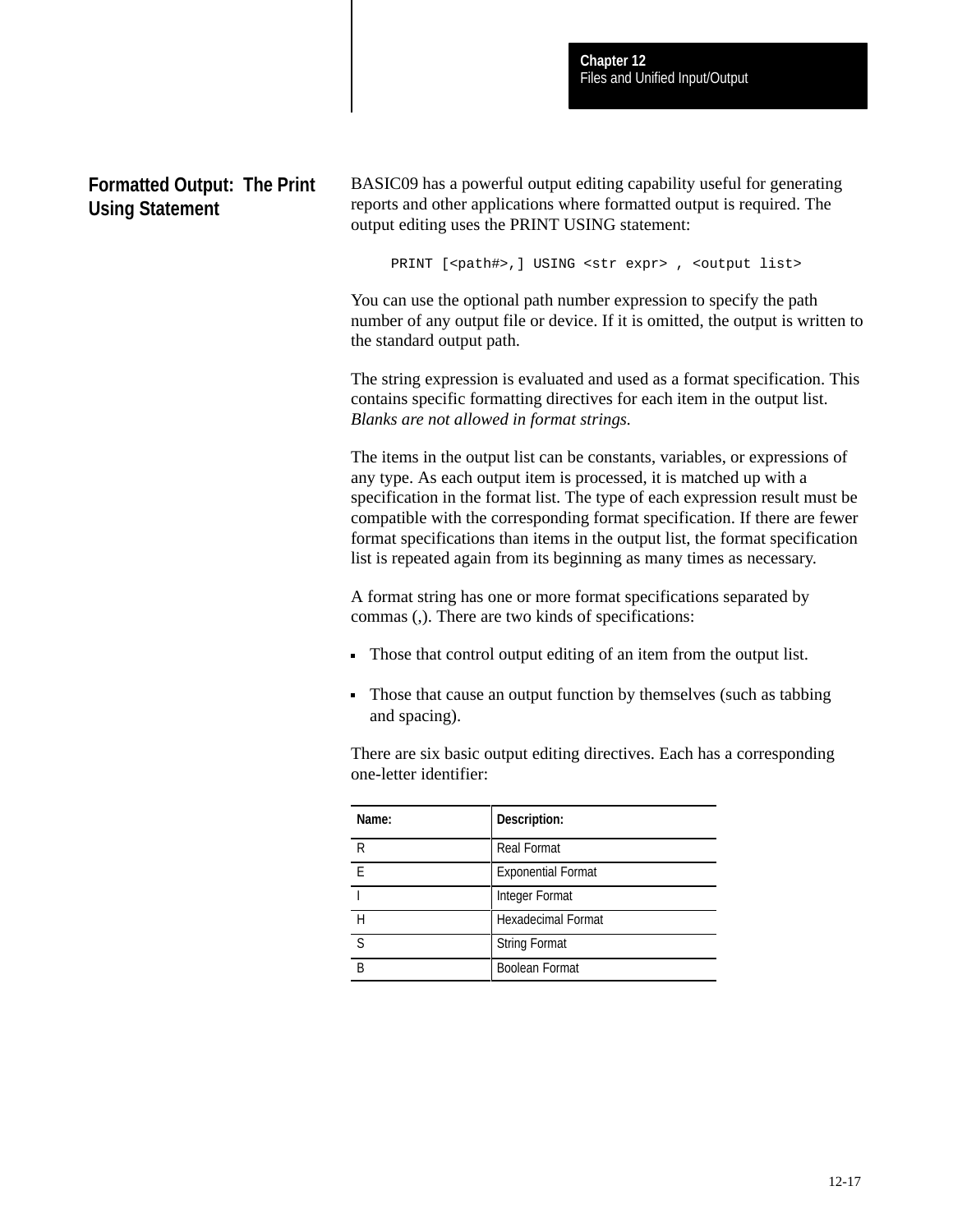The identifier letter is followed by a constant number called the field width. This number indicates the exact number of print columns the output is to occupy and must allow for the data and overhead character positions such as sign characters, decimal points, exponents, etc.

Some formats have additional mandatory or optional parameters that control subfields or select editing options. One of these options is justification to specify whether the output is to center or line up the output field on the left or right side. Fields are commonly right-justified in reports because it arranges them into columns with decimal points aligned in the same position.

| Symbol: | Description:                  | Syntax:             |
|---------|-------------------------------|---------------------|
| W       | Total field width             | $1 \leq w \leq 255$ |
|         | <b>Fraction field</b>         | $1 \leq w \leq 9$   |
|         | <b>OPTIONAL</b> justification | $<$ (left)          |
|         |                               | >(right)            |
|         |                               | $\wedge$ (center)   |

The abbreviations and symbols used in the syntax specifications are: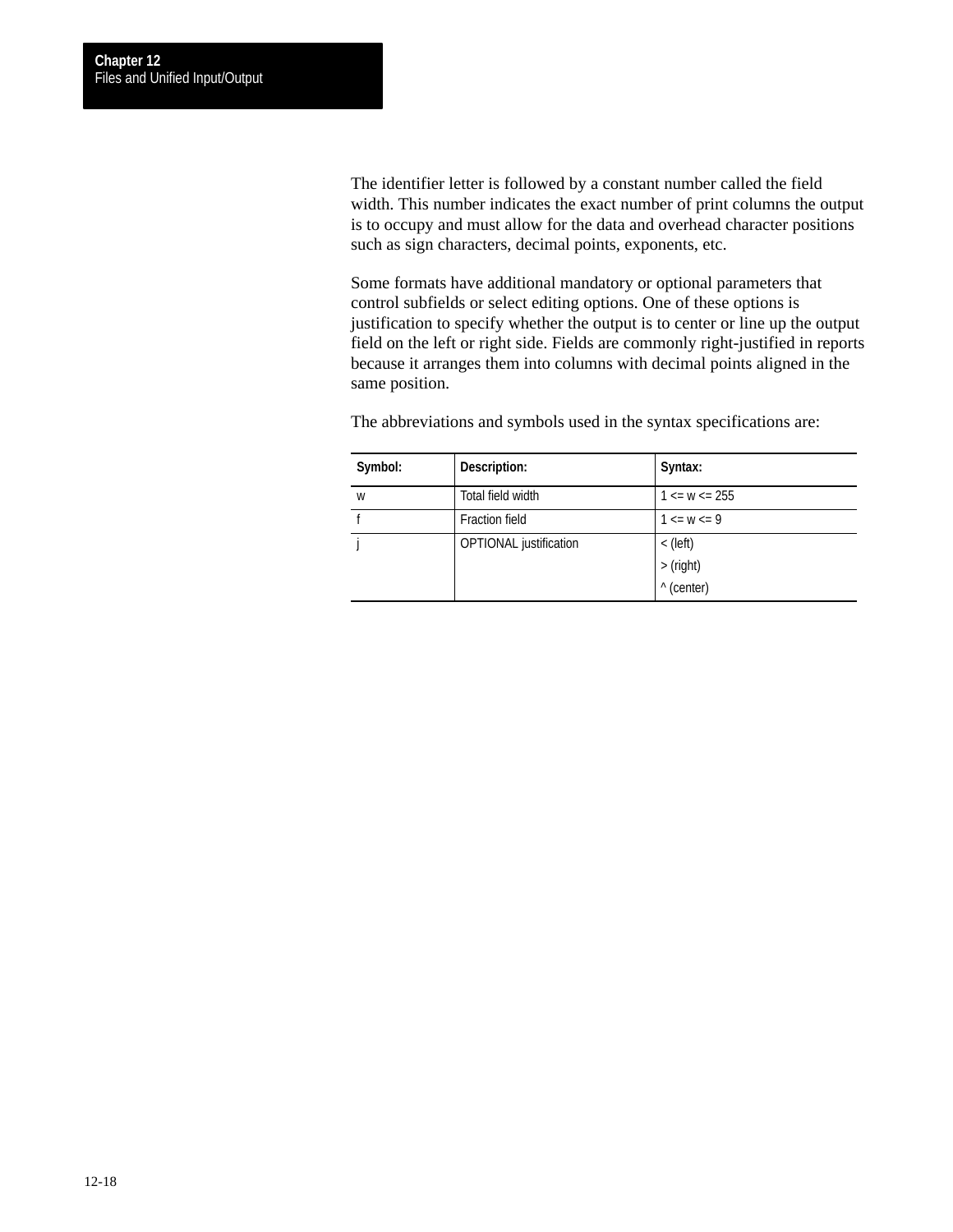# **Real Format**

#### **Syntax**

Rw.fj

## **Function**

Real format can be used for numbers of types REAL, INTEGER, or BYTE. The total field width specification must include two overhead positions for the sign and decimal point. The f specifies how many fractional digits to the right of the decimal point to display. If the number has more significant digits than the field allows, the undisplayed places are used to round the displayed digits. For example:

PRINT USING "R8.2", 12.349 Output: 12.35

The justification modes are:

| Mode:     | Description:                                                                                   |
|-----------|------------------------------------------------------------------------------------------------|
|           | Left justify with leading sign and trailing spaces. (default if<br>justification mode omitted) |
|           | Right justify with leading spaces and sign.                                                    |
| $\lambda$ | Right justify with leading spaces and trailing sign<br>(financial format)                      |

```
PROCEDURE printdemo
PRINT USING "R8.2<",5678.123
PRINT USING "R8.2>",12.3
PRINT USING "R8.2<",–555.9
PRINT USING "10.2^",–6722.4599
PRINT USING "R5.1",9999999
END
RUN printdemo
 5678.12
    12.30
–555.90
   6722.46–
*****
```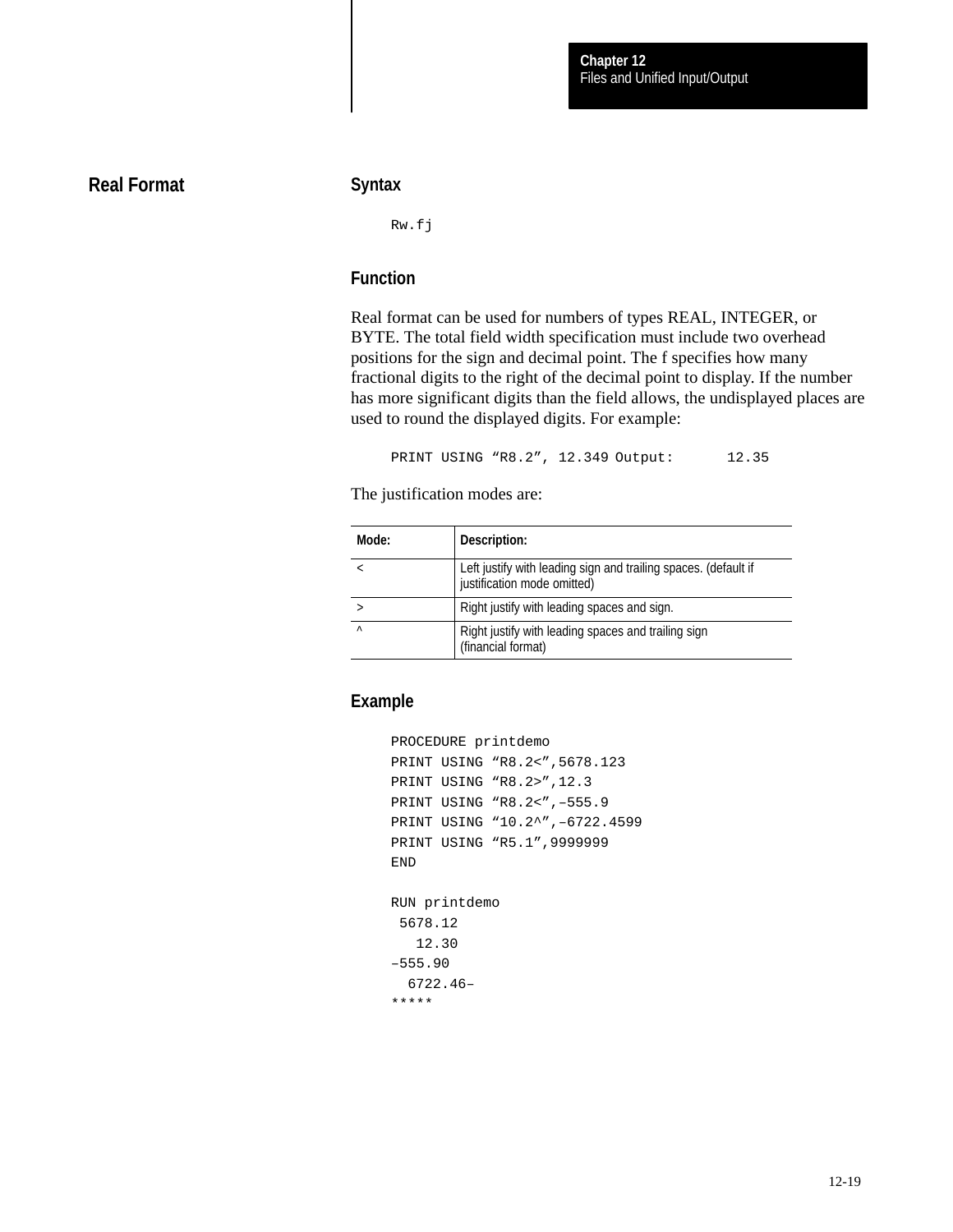# **Exponential Format**

### **Syntax**

Ew.fj

## **Function**

Exponential format prints numbers of types REAL, INTEGER, or BYTE in the scientific notation format using a mantissa and decimal exponent. The syntax and behavior of this format is similar to the REAL format except the w (field width) must allow for eight overhead positions for the mantissa sign, decimal point, and exponent characters.

The justification modes are:

| Mode: | Description:                                                                                                   |
|-------|----------------------------------------------------------------------------------------------------------------|
|       | Left justify with leading sign and trailing spaces. (This is the<br>default if justification mode is omitted.) |
|       | Right justify with leading spaces and sign.                                                                    |

```
PROCEDURE expodemo
PRINT USING "E12.3",1234.567;
PRINT USING "E13.5>",–0.001234;
PRINT USING "E12.2",1234567
END
RUN expodemo
 1.235E+003 –1.23400E–003 1.23E+006
```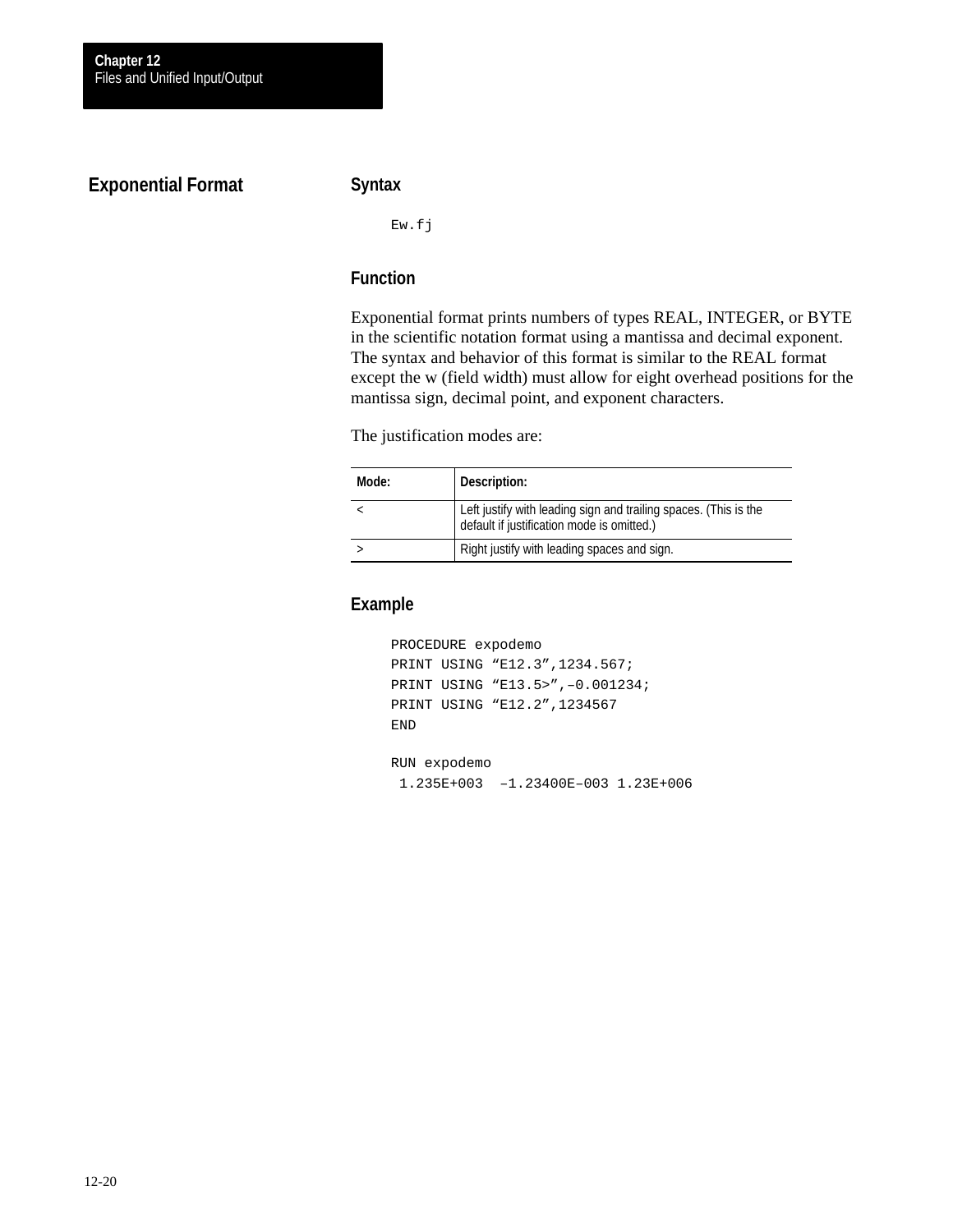# **Integer Format**

## **Syntax**

Iwj

## **Function**

Integer format is used to display numbers of types INTEGER or BYTE and REAL numbers that are within range for automatic type conversion. The w (field width) must allow for one position overhead for the sign.

The justification modes are:

| Mode:    | Description:                                                                                   |
|----------|------------------------------------------------------------------------------------------------|
|          | Left justify with leading sign and trailing spaces. (default if<br>justification mode omitted) |
|          | Right justify with leading spaces and sign.                                                    |
| $\wedge$ | Right justify with leading spaces and trailing sign<br>(financial format)                      |

```
PROCEDURE intdemo
PRINT USING "I4<",10
PRINT USING "I4>",10
PRINT USING "I4^",10
END
RUN intdemo
  10
   10
  010
```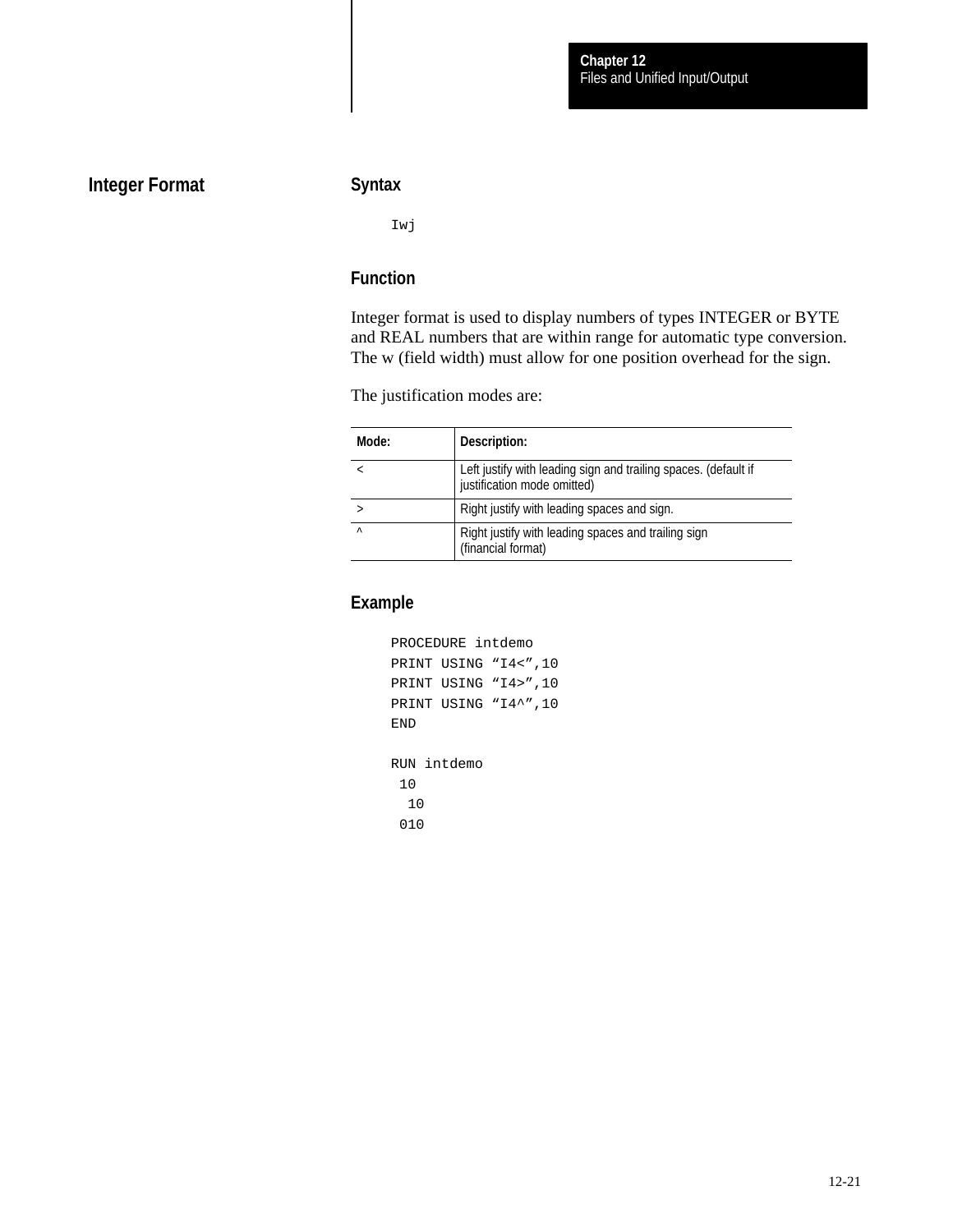## **Hexadecimal Format**

#### **Syntax**

Hwj

#### **Function**

Hexadecimal format can be used to display the internal binary representation of any data type, using hexadecimal characters. The w (field width) specifies the total field size. If the hexadecimal representation to display is shorter than the field size, it is padded with spaces according to the justification mode. If a representation of a numeric is too long, it is truncated on the left side (see the second line in the procedure and its matching output below). Representations of STRINGS that are not allowed a large enough field are truncated from the right.

The number of bytes of memory used to represent data varies according to type. The following specifications are the minimum required field widths to display the entire hexadecimal representation for each data type:

| Specification:  | Description:                                                                                   |
|-----------------|------------------------------------------------------------------------------------------------|
| H <sub>2</sub>  | Boolean, byte (one byte)Boolean, byte (one byte)Left justify<br>with trailing spaces (default) |
| H <sub>8</sub>  | Integer (four bytes)                                                                           |
| H <sub>16</sub> | Real (eight bytes)                                                                             |
| $Hn*2$          | String of length n                                                                             |

The justification modes are:

| Mode: | Description:                                |
|-------|---------------------------------------------|
|       | Left justify with trailing spaces (default) |
|       | Right justify, leading spaces               |
|       | Center justify                              |

```
PROCEDURE hexdemo
PRINT USING "H8",100
PRINT USING "H4",100
PRINT USING "H16", 1.5
PRINT USING "H8,H10,H20>","ABC",1,1.5
END
RUN hexdemo
00000064
0064
01C0000000000000
414243 00000001 01C0000000000000
```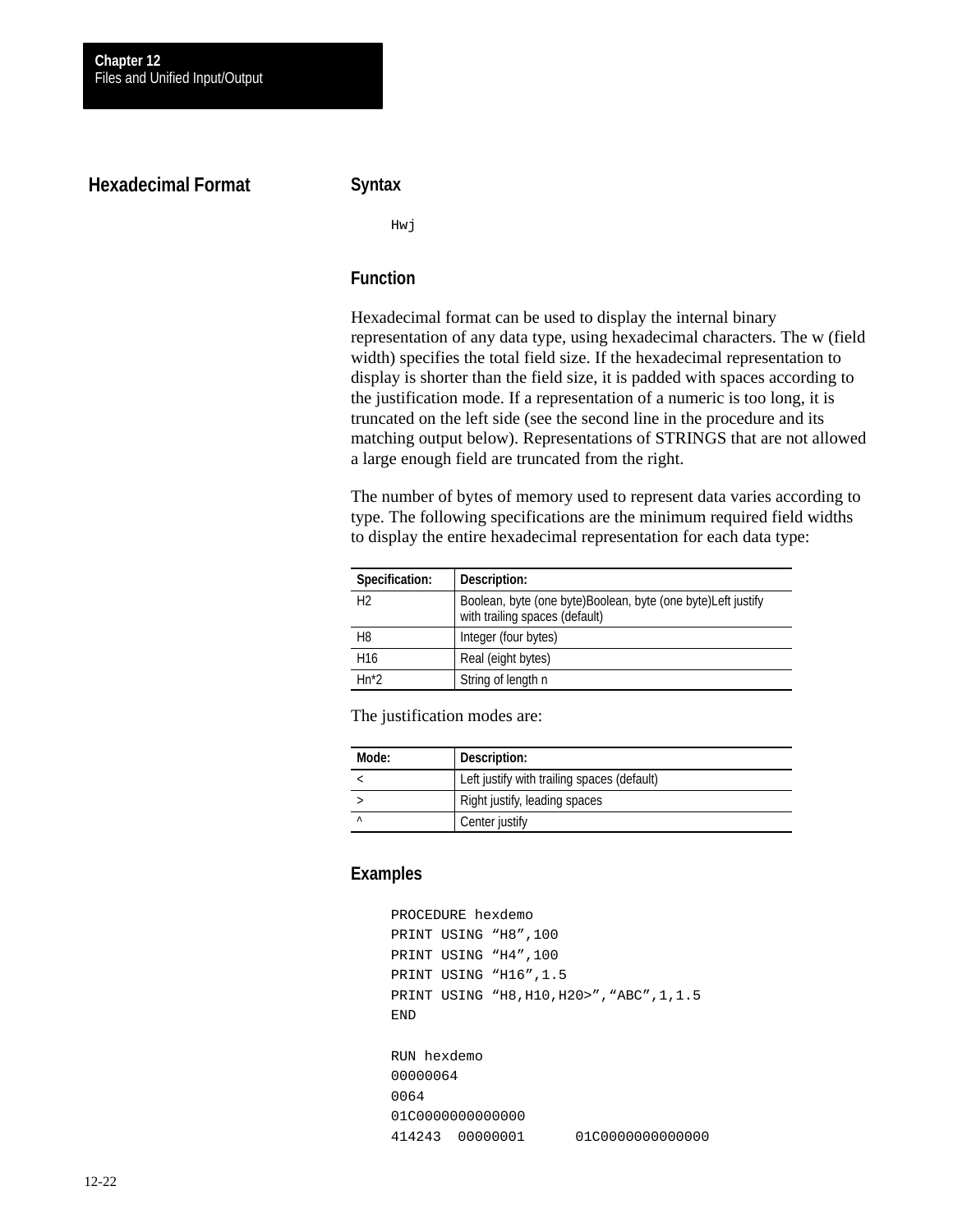# **String Format**

#### **Syntax**

Swj

## **Function**

String format is used to display string data of any length. The w (field width) specifies the total field size. If the string to display is shorter than the field size, it is padded with spaces according to the justification mode. If it is too long, it is truncated on the right side.

The justification modes are:

| Mode:     | Description:                           |
|-----------|----------------------------------------|
|           | Left justify (default if mode omitted) |
|           | Right justify                          |
| $\lambda$ | Center justify                         |

# **Examples**

```
PROCEDURE stringdemo
PRINT USING "S9<", "HELLO"
PRINT USING "S9>", "HELLO"
PRINT USING "S9^", "HELLO"
END
RUN stringdemo
HELLO
     HELLO
```
HELLO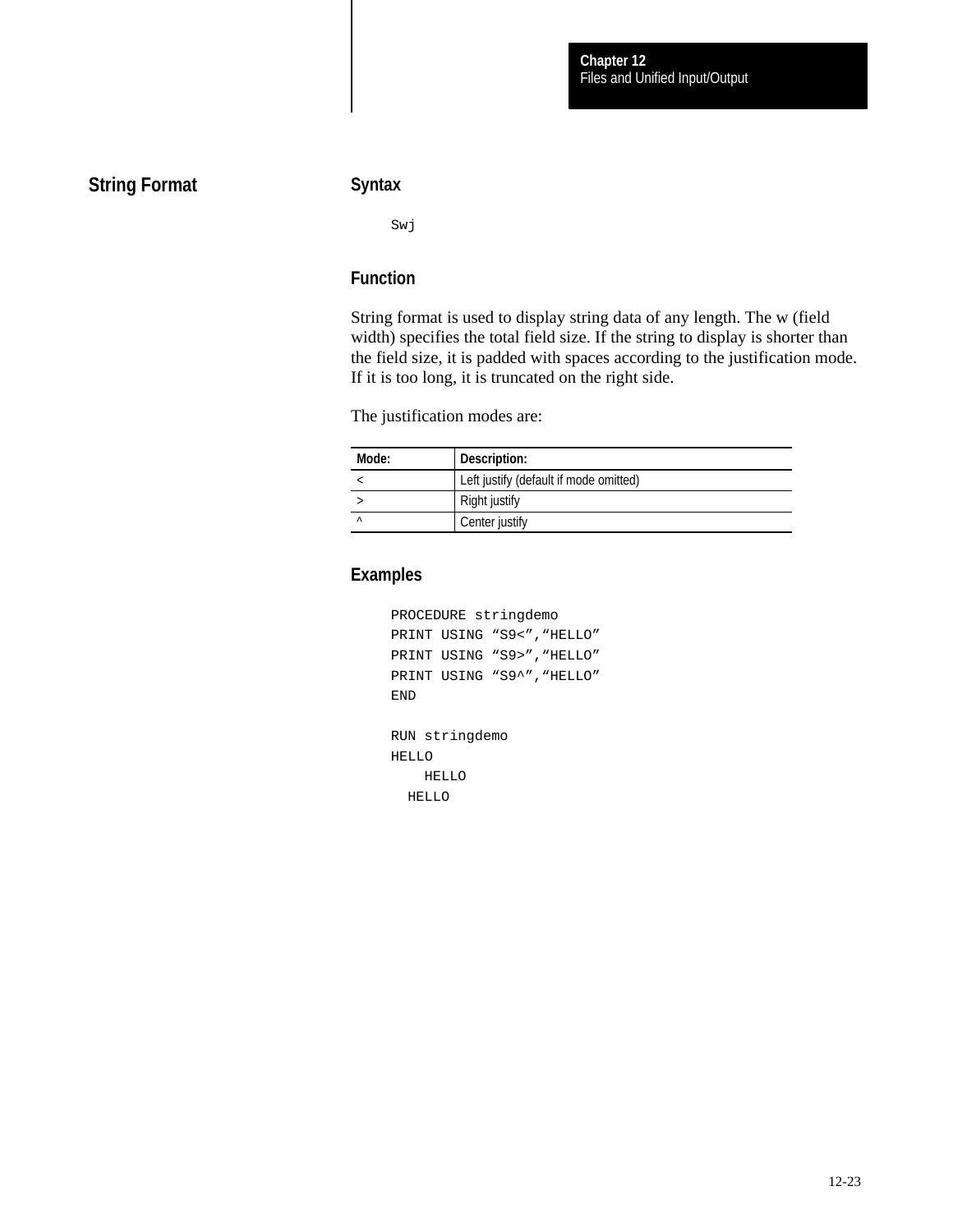# **Boolean Format**

## **Syntax**

Bwj

## **Function**

Boolean format displays boolean data. The result of the boolean expression is converted to the strings TRUE and FALSE. The w (field width) specifies the total field size. If the string to display is shorter than the field size, it is padded with spaces according to the justification mode. If it is too long, it is truncated on the right side.

The justification modes are:

| Mode: | Description:                           |
|-------|----------------------------------------|
|       | Left justify (default if mode omitted) |
|       | Right justify                          |
| Λ     | Center justify                         |

```
PROCEDURE booldemo
PRINT "IS 10<4 ?"
PRINT USING "B9>", 10<4
PRINT "IS 4<10 ?"
PRINT USING "B9", 4<10
END
RUN booldemo
IS 10<4 ?
    FALSE
IS 4<10 ?
TRUE
```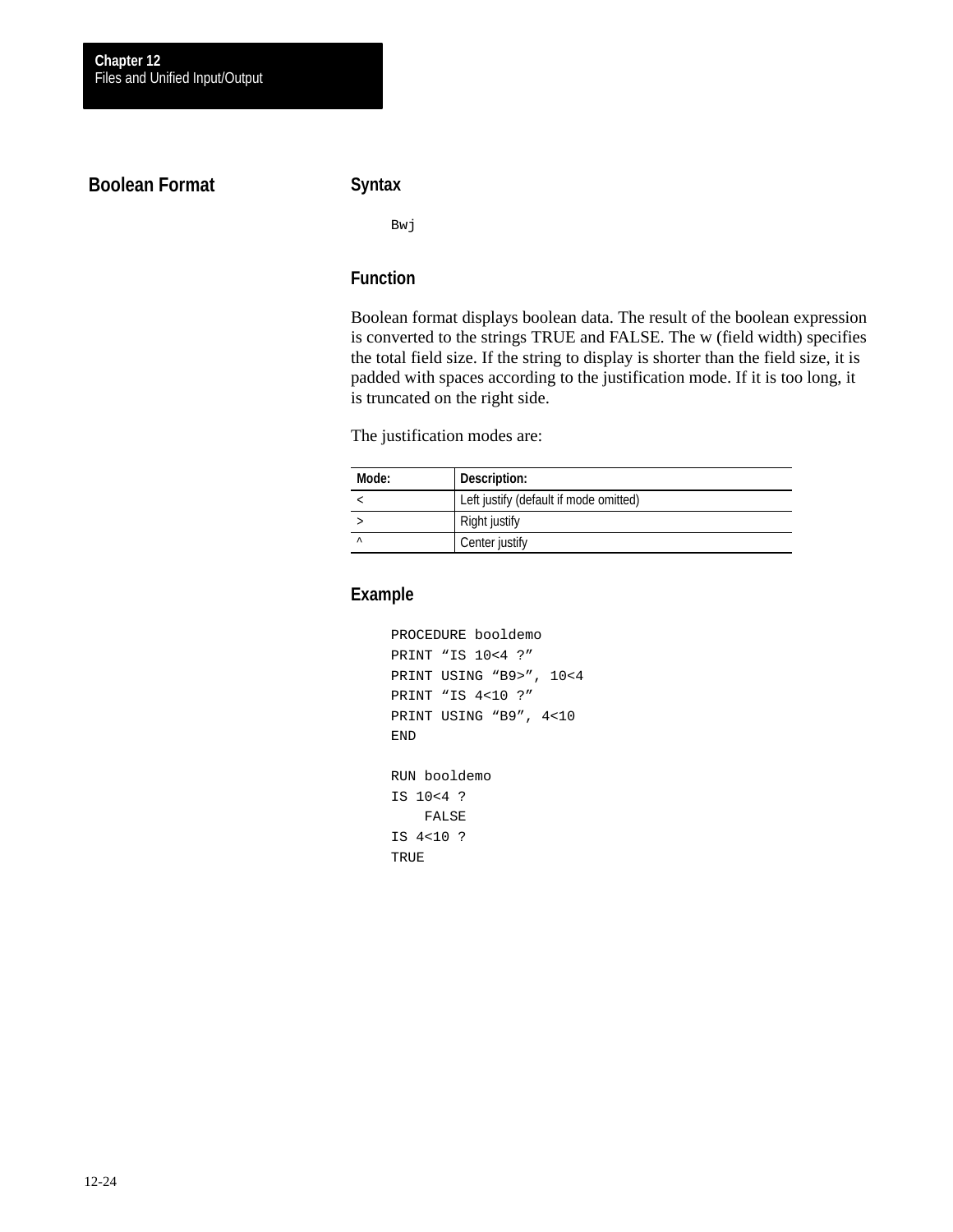## **Control Specifications**

#### **Function**

Control specifications are useful for horizontal formatting of the output line. They are not matched with items in the output list and can be used freely. The control formats are:

| Mode: | Description:                                                                                                            |
|-------|-------------------------------------------------------------------------------------------------------------------------|
| Тn    | Tab to column n                                                                                                         |
| Xn    | Space n columns                                                                                                         |
| 'str' | Print constant string. The string must not include single or<br>double quotes, backslash or carriage return characters. |



**ATTENTION:** Control specifications at the end of the format specification list are *not* processed if all output items have been exhausted.

## **Example**

```
PROCEDURE demo
PRINT USING "'addr',X2,H4,X2,'data',X2,H2",1000,100
END
RUN demo
addr 03E8 data 64
```
**Repeat Groups**

## **Function**

Many times, identical sequences of specifications are repeated in format specification lists. The repeated groups can be enclosed in parentheses and preceded by a repeat count. These repeat groups can be nested.

```
"2(X2,R10.5)" is the same as "X2,R10.5,X2,R10.5"
"2(I2,2(X1,S4))" is the same as "I2,X1,S4,X1,S4,I2,X1,S4,X1,S4"
```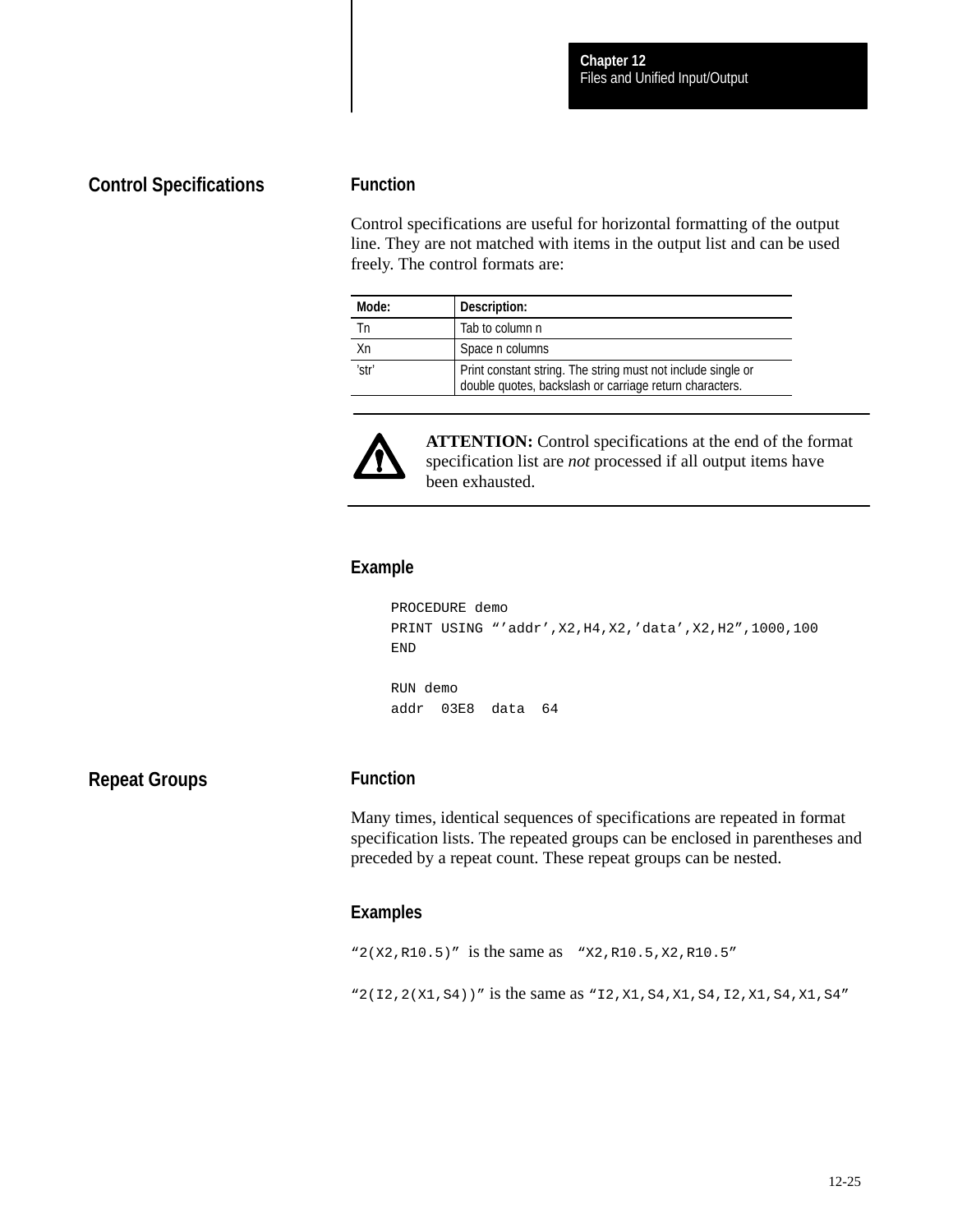

# **Sample Programs**

This appendix contains 24 example procedures that can be used immediately or studied and adapted for use within user procedures. The procedures are:

| Name:                                              | <b>Function:</b>                                                                                                                             | Page:  |
|----------------------------------------------------|----------------------------------------------------------------------------------------------------------------------------------------------|--------|
| Fibonacci                                          | Computes first eleven Fibonacci numbers                                                                                                      | $A-2$  |
| <b>Fractions</b>                                   | Finds rational approximations for real values                                                                                                | $A-2$  |
| Prinbi                                             | Prints integer value in binary                                                                                                               | $A-3$  |
| Hanoi                                              | Moves n discs in Tower of Hanoi game                                                                                                         | $A-3$  |
| Roman                                              | Prints integer value as a Roman numeral                                                                                                      | $A-4$  |
| Eightqueens                                        | Finds the arrangement that eight queens may be<br>placed on a chess board without conflict                                                   | $A-5$  |
| Electric                                           | Prints pictorial representation of the electrical field<br>around charged points                                                             | $A-6$  |
| <b>Structst</b>                                    | Example of intermixed array and record structures                                                                                            | $A-8$  |
| Wordlook                                           | Displays word at given address by use of<br>subroutines: Prinbyte: prints byte as binary                                                     | $A-9$  |
| Osortl                                             | Example quicksort with use of subroutine:<br>Exchange: exchanges values of two variables                                                     | $A-10$ |
| Sortest                                            | Procedure to test Osortl with use of subroutine:<br>Prin: prints an array of 1000 integers                                                   | $A-11$ |
| Upadd, Upsub<br>Uprint, Upinput<br>Uptoreal, Ultra | Demonstrates multiple-precision arithmetic using<br>five integers to represent a forty decimal digit<br>number, with eight fractional places | $A-12$ |
| Patch                                              | Examines and patches any byte of a disk file using<br>the subroutine: PrintASCII.                                                            | $A-14$ |
| <b>MakeProc</b>                                    | Generates an OS-9 command file to apply<br>a command                                                                                         | $A-16$ |
| SysCall                                            | Subroutine to use OS-9 system calls                                                                                                          | $A-19$ |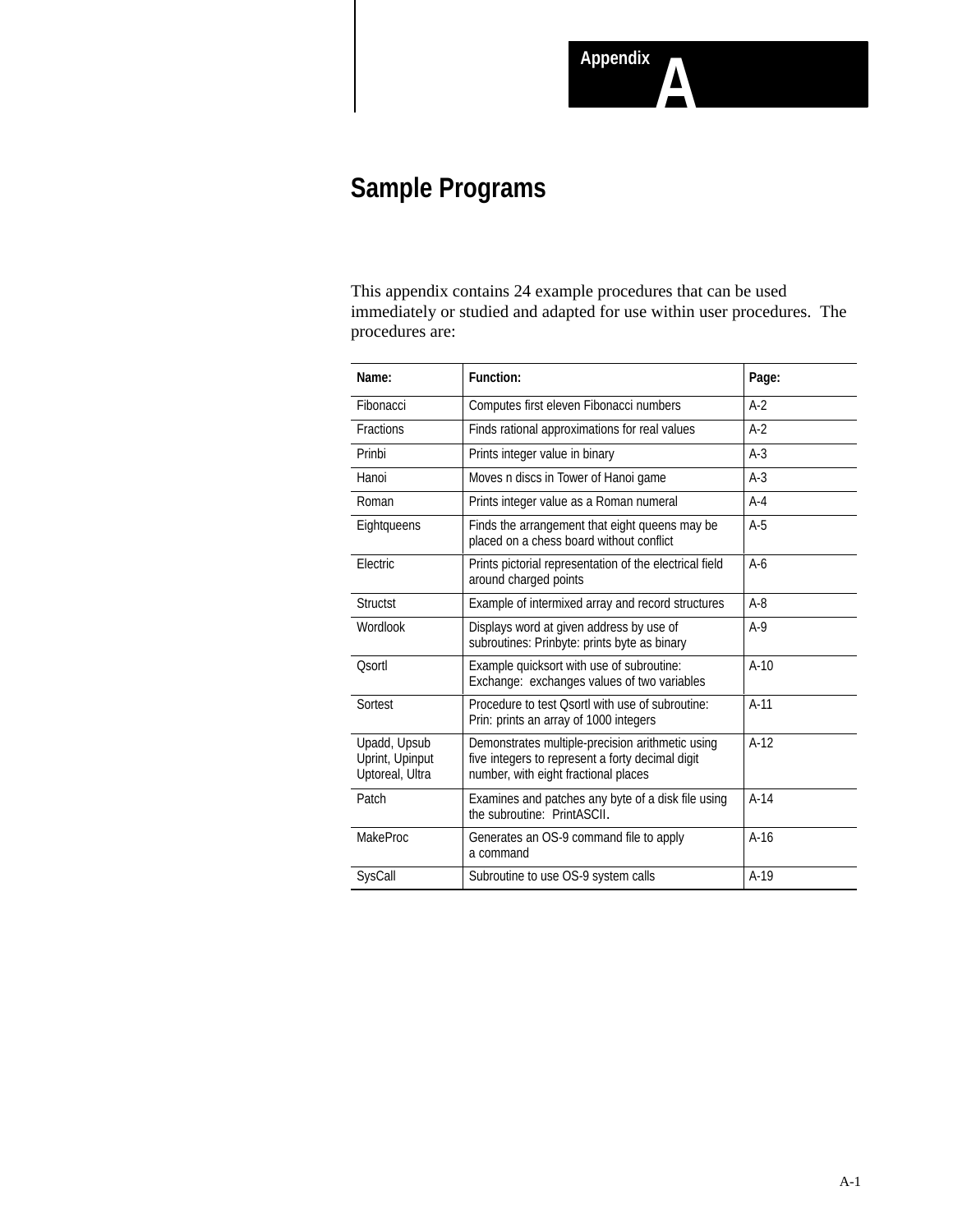```
PROCEDURE fibonacci
   REM computes the first eleven Fibonacci numbers
   DIM x,y,i,temp:INTEGER
  x:=0 \ \forall y:=0 FOR i=0 TO 10
     temp:=y
    IF i<>0 THEN
    y:=y+x ELSE y:=1
     ENDIF
   x:=temp
     PRINT i,y
  NEXT i
PROCEDURE fractions
  REM by T.F. Ritter
  REM finds increasingly–close rational approximations
  REM to the desired real value
   DIM m:INTEGER
   desired:=PI
   last:=0
   FOR m=1 TO 30000
     n:=INT(.5+m*desired)
     trial:=n/m
     IF ABS(trial–desired)<ABS(last–desired) THEN
     PRINT n; "/"; m; " = "; trial,
      PRINT "difference = "; trial-desired;
      PRINT
     last:=trial
     ENDIF
   NEXT m
```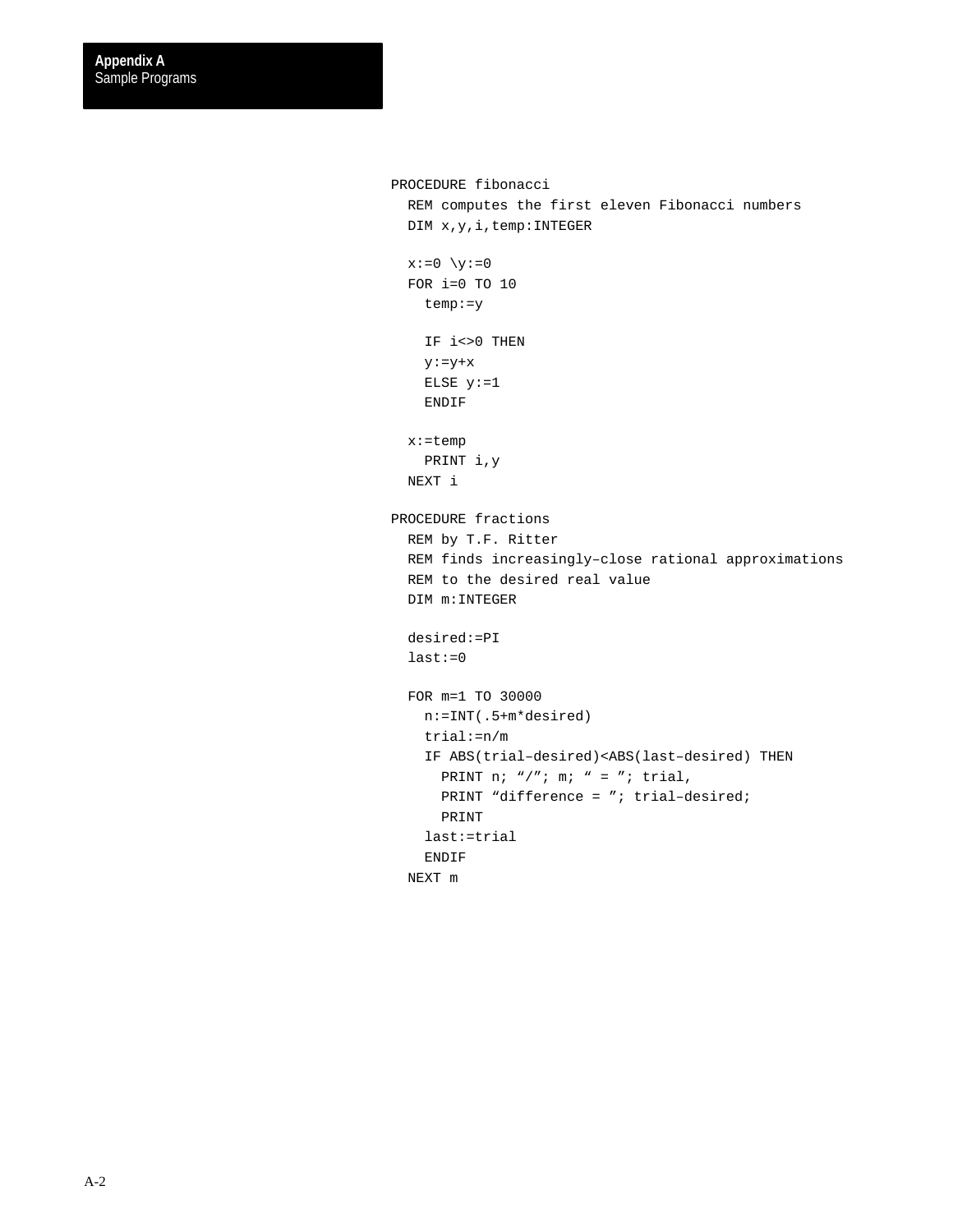```
PROCEDURE prinbi
   REM by T.F. Ritter
   REM prints the integer parameter value in binary
   PARAM n:INTEGER
   DIM i:INTEGER
  FOR i=31 TO 0 STEP -1 IF n<0 THEN
       PRINT "1";
     ELSE PRINT "0";
     ENDIF
   n:=n+n
   NEXT i
   PRINT
  END
PROCEDURE hanoi
  REM by T.F. Ritter
  REM move n discs in Tower of Hanoi game
  REM See BYTE Magazine, Oct 1980, pg. 279
 PARAM n:INTER: from, to_, other:STRING[8] IF n=1 THEN
    PRINT "move #"; n; " from "; from; " to "; to_
  ELSE
     RUN hanoi(n–1,from,other,to_)
    PRINT "move #"; n; " from "; from; " to "; to_
     RUN hanoi(n–1,other,to_,from)
   ENDIF
```
END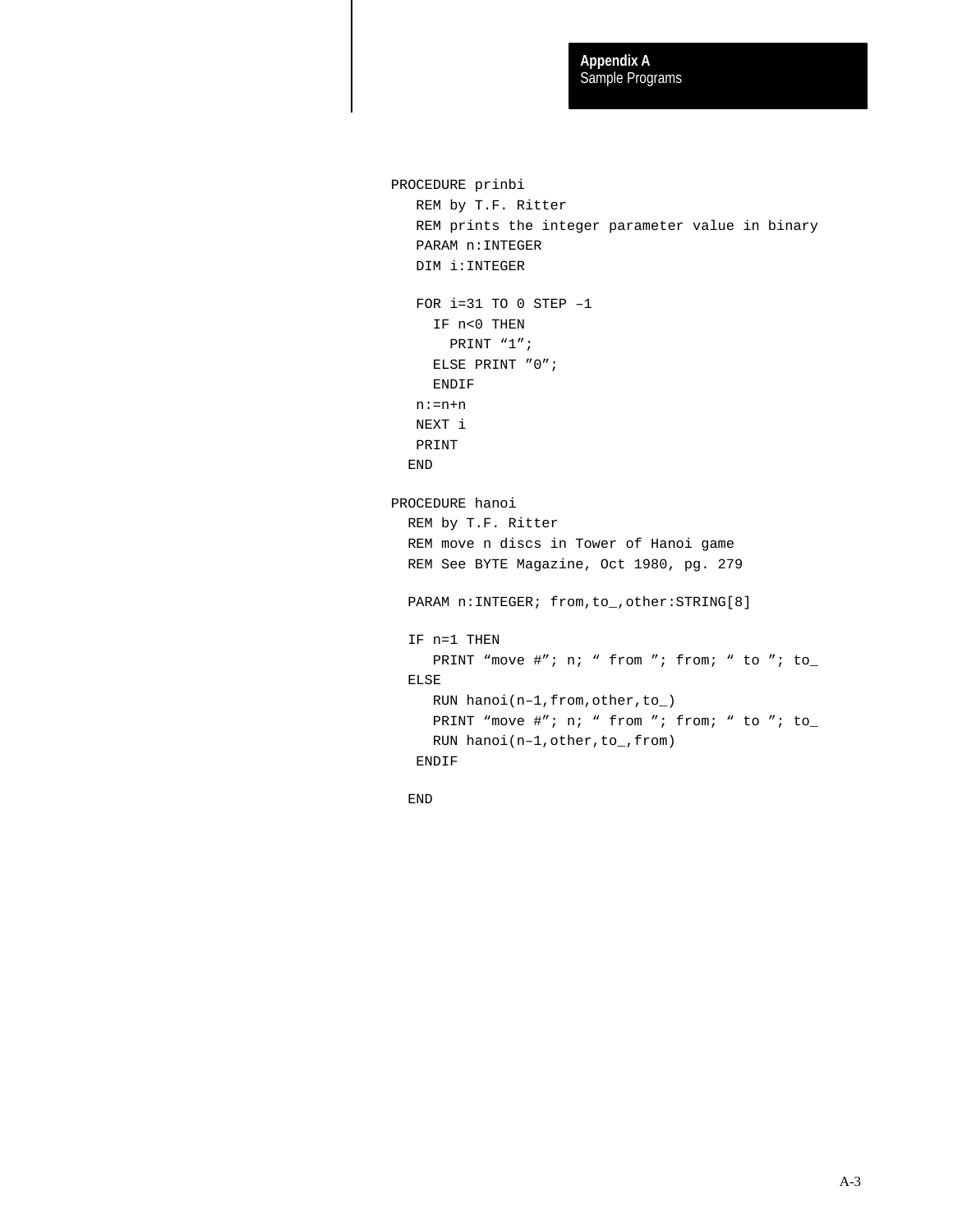```
PROCEDURE roman
  REM prints integer parameter as Roman Numeral
  PARAM x:INTEGER
 DIM value, svalu, i: INTEGER
 DIM char, subs: STRING
  char:="MDCLXVI"
  subs:="CCXXII "
  DATA 1000,100,500,100,100,10,50,10,10,1,5,1,1,0
  FOR i=1 TO 7
    READ value
    READ svalu
    WHILE x>=value DO
      PRINT MID$(char,i,1);
      x:=x–value
     ENDWHILE
     IF x>=value–svalu THEN
      PRINT MID$(subs,i,1); MID$(char,i,1);
      x:=x–value+svalu
     ENDIF
  NEXT i
  END
```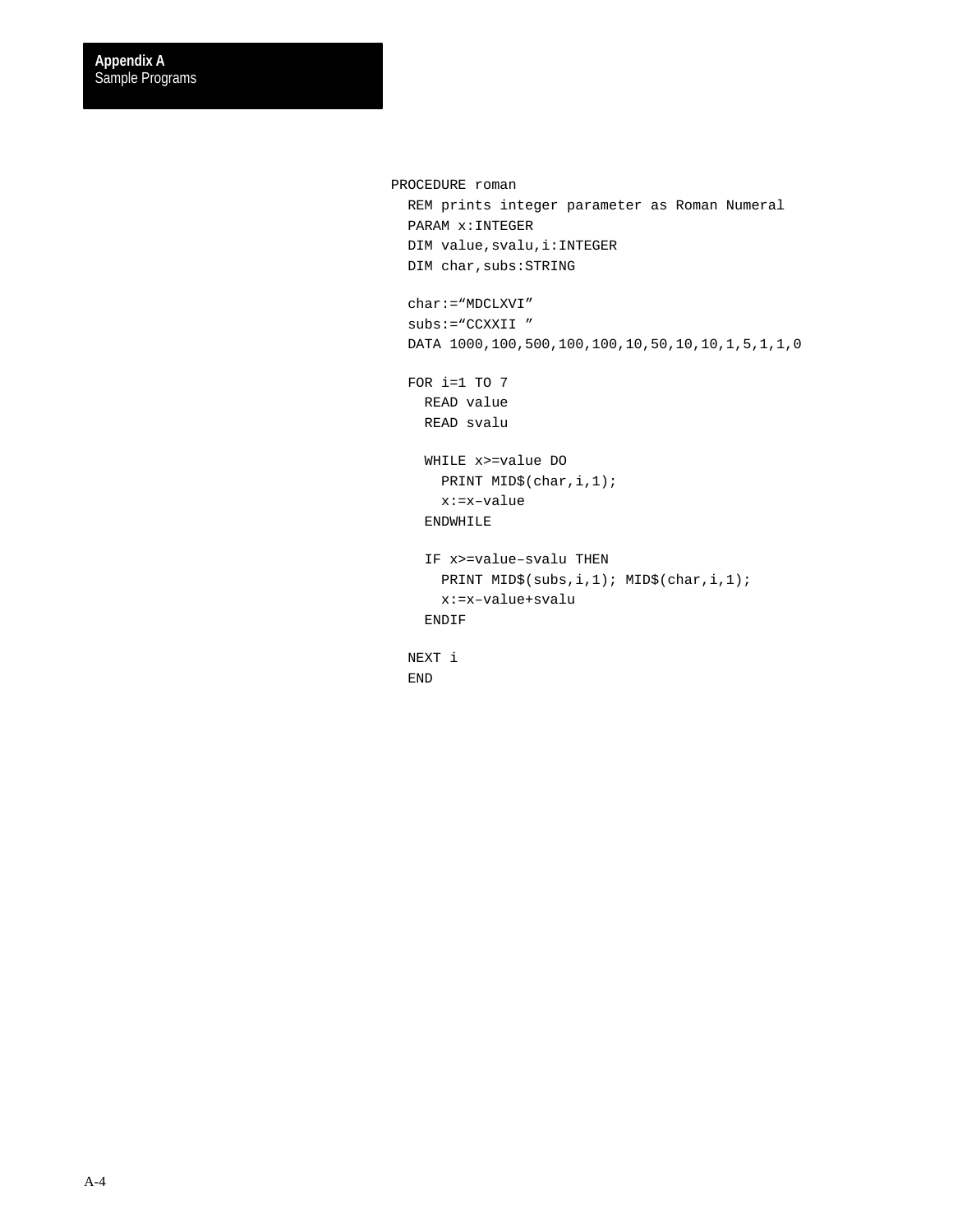```
PROCEDURE eightqueens
   REM originally by N. Wirth; here re–coded from Pascal
   REM finds the arrangements by which eight queens
   REM can be placed on a chess board without conflict
   DIM n,k,x(8):INTEGER
   DIM col(8),up(15),down(15):BOOLEAN
   BASE 0
   (* initialize empty board *)
  n:=0FOR k:=0 TO 7 \coloneq (k):=TRUE NEXT kFOR k:=0 TO 14 \uparrow k:=TRUE \downarrow down(k):=TRUE \downarrow NEXT k RUN generate(n,x,col,up,down)
   END
PROCEDURE generate
   PARAM n,x(8):INTEGER
  PARAM col(8), up(15), down(15): BOOLEAN
  DIM h, k:INTER \ h:=0 BASE 0
   REPEAT
     IF col(h) AND up(n–h+7) AND down(n+h) THEN
       (* set queen on square [n,h] *)
      x(n):=hcol(h):=FALSE \uplus(n-h+7):=FALSE \downarrow down(n+h) := FALSE n:=n+1
       IF n=8 THEN
         (* board full; print configuration *)
         FOR k=0 TO 7
          PRINT x(k); " ";
         NEXT k
         PRINT
       ELSE RUN generate(n,x,col,up,down)
       ENDIF
       (* remove queen from square [n,h] *)
       n:=n–1
      col(h):=TRUE \uparrow_{n+h+7}:=TRUE \downarrow_{down(n+h):=TRUE} ENDIF
    h:=h+1 UNTIL h=8
   END
```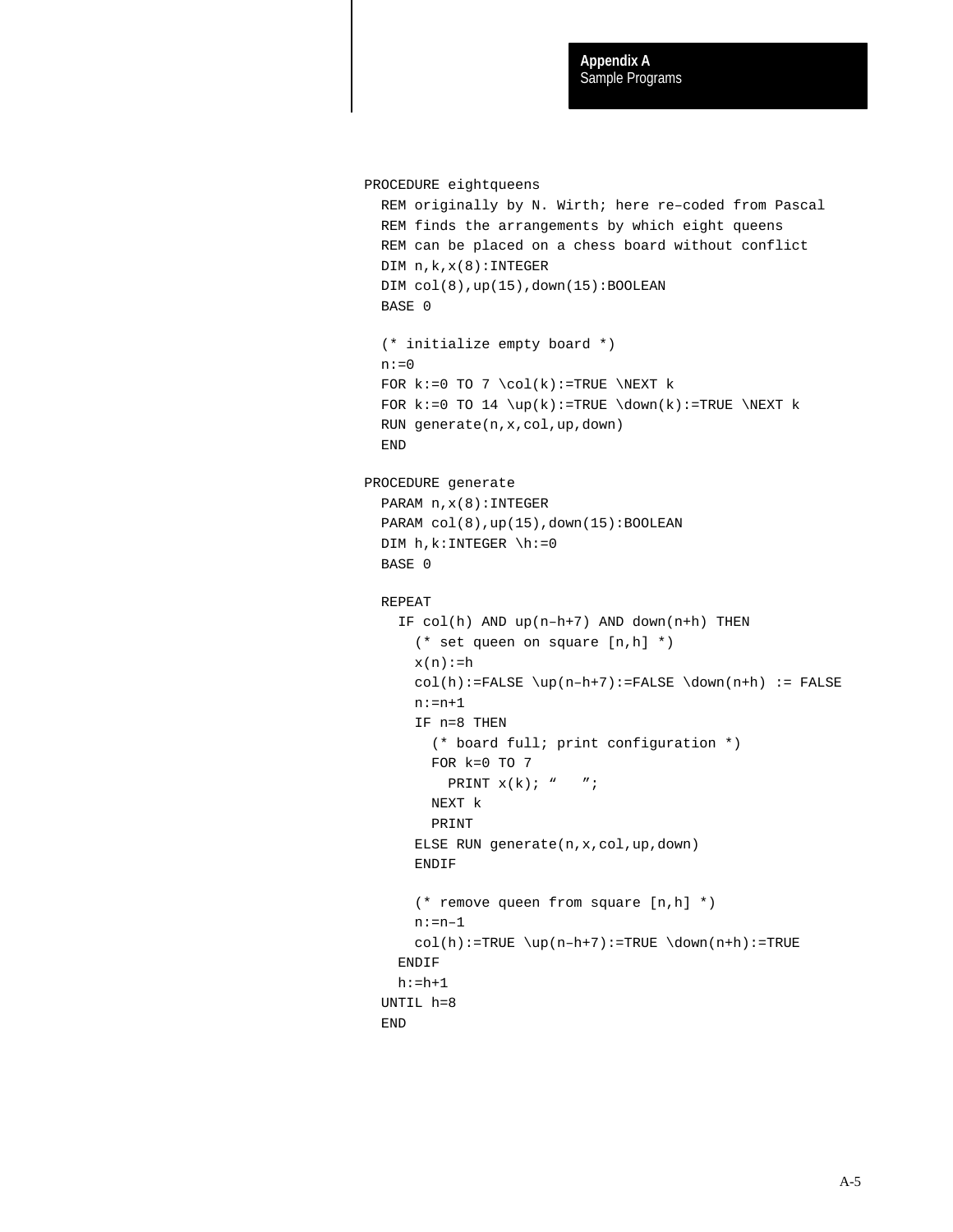```
PROCEDURE electric
     REM re–programmed from "ELECTRIC"
     REM by Dwyer and Critchfield
     REM Basic and the Personal Computer (Addison–Wesley, 1978)
     REM provides a pictorial representation of the
     REM resultant electrical field around charged points
     DIM a(10),b(10),c(10)
     DIM x,y,i,j:INTEGER
     xscale:=50./78.
     yscale:=50./32.
     INPUT "How many charges do you have? ",n
    PRINT "The field of view is 0-50, 0-50 (x,y)"
     FOR i=1 TO n
      PRINT "type in the x and y positions of charge ";
       PRINT i;
      INPUT a(i),b(i) NEXT i
    PRINT "type in the size of each charge:"
     FOR i=1 TO n
      PRINT "charge "; i;
       INPUT c(i)
     NEXT i
     REM visit each screen position
    FOR y=32 TO 0 STEP -1 FOR x=0 TO 78
          REM compute field strength into v
          GOSUB 10
        z:=v*50.
          REM map z to valid ASCII in b$
          GOSUB 20
          REM print char (proportional to field)
          PRINT b$;
       NEXT x
        PRINT
     NEXT y
     END
```
(continued on next page)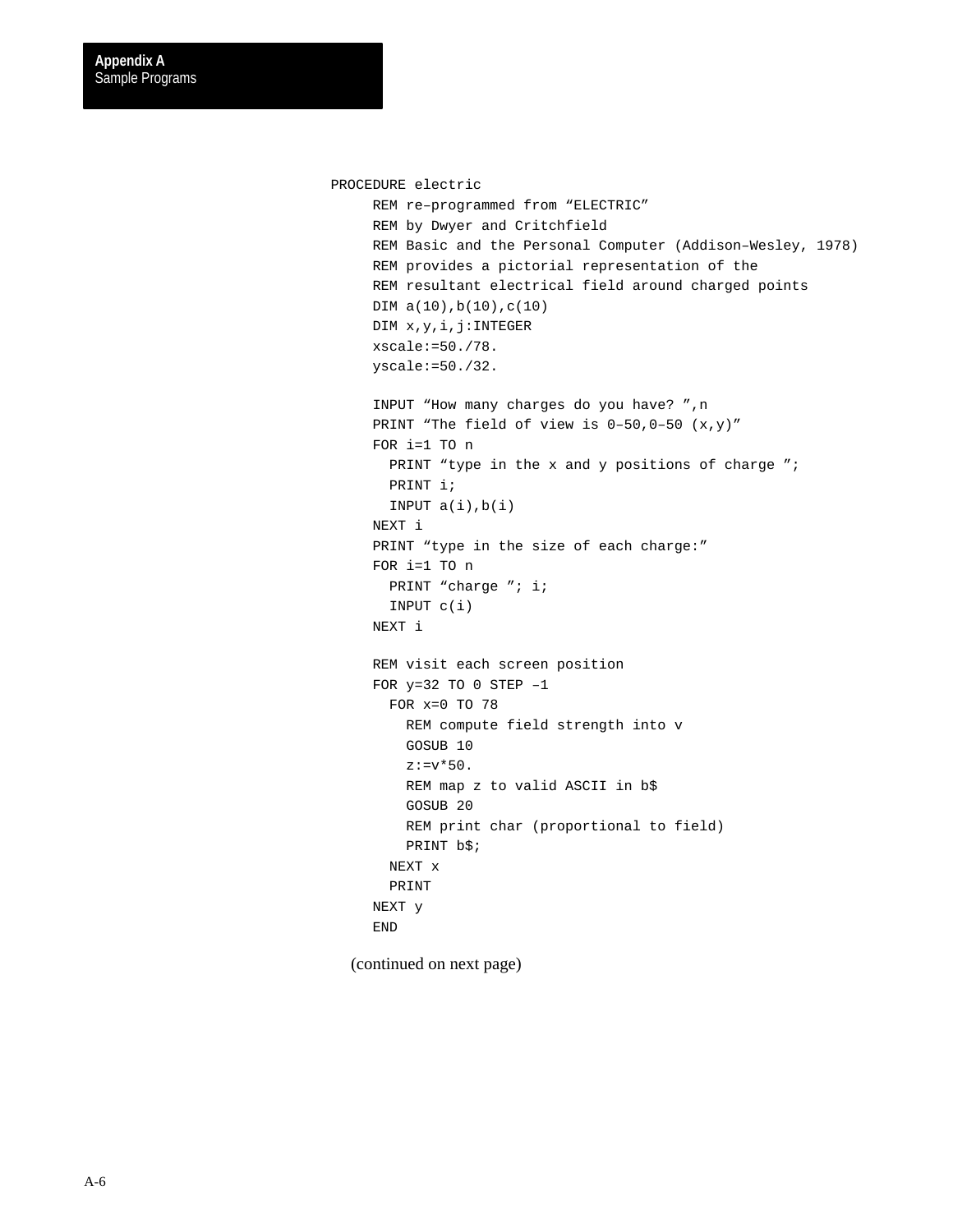electric continued

```
10 v=1.
     FOR i=1 TO n
      r:=SQRT(SQ(xscale*x-a(i))+SQ(yscale*y-b(i)))EXITIF r = .0 THEN
         v:=999999.
        ENDEXIT
       v:=v+c(i)/r NEXT i
      RETURN
20 IF z < 32 THEN b\ = " "
     ELSE
      IF z>57 THEN z:=z+8 ENDIF
      IF z>90 THEN b\ := " * "
       ELSE
        IF z>INT(z)+.5 THEN b\; := "
         ELSE b$:=CHR$(z)
            ENDIF
         ENDIF
        ENDIF
      RETURN
```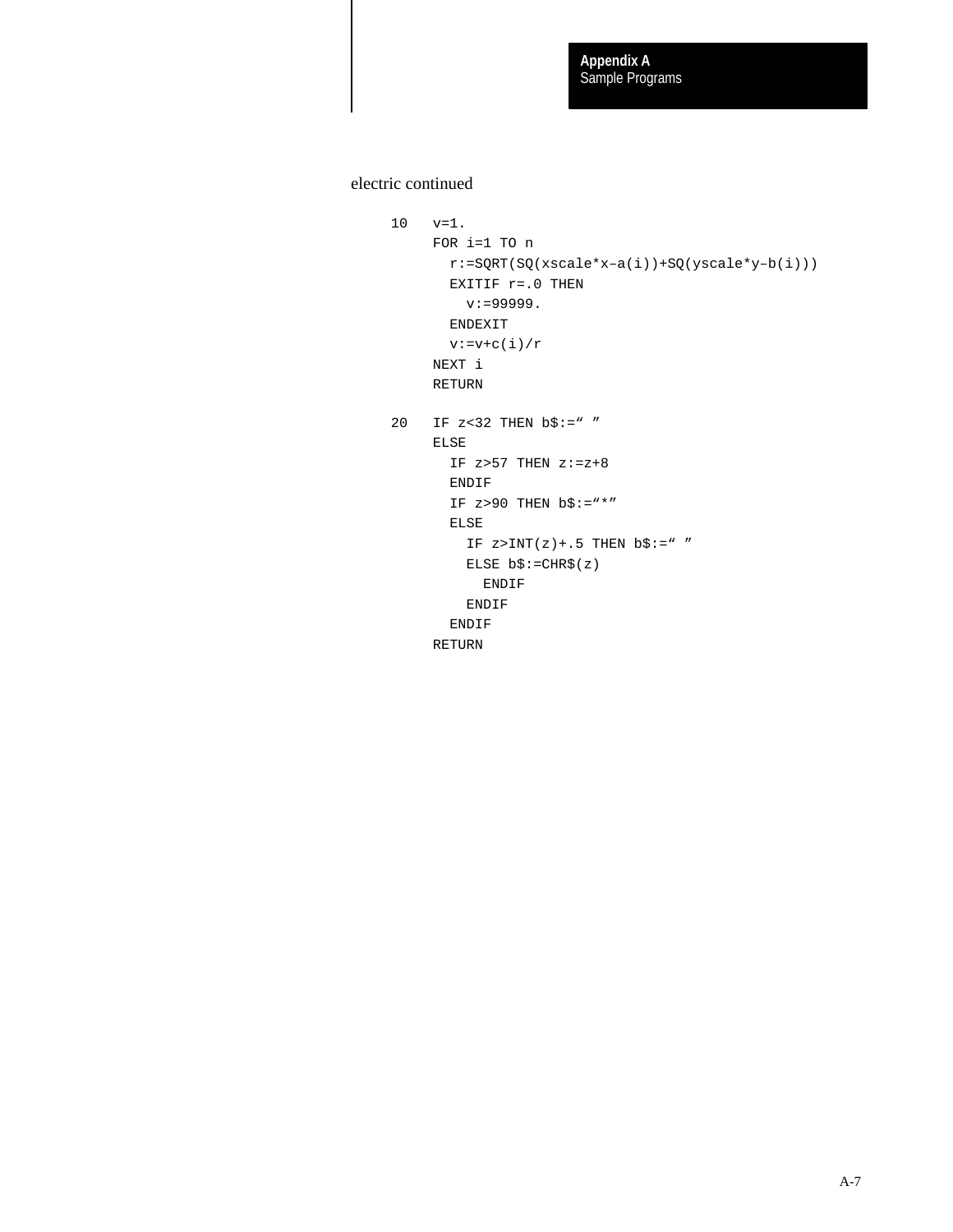#### PROCEDURE structst

 REM example of intermixed array and record structures REM note that structure d contains 200 real elements TYPE a=one(2):REAL TYPE b=two(10):a TYPE c=three(10):b DIM d,e:c FOR i=1 TO 10 FOR j=1 TO 10 FOR k=1 TO 2 PRINT  $d.time(i).two(j).one(k)$  d.three(i).two(j).one(k):=0. PRINT e.three(i).two(j).one(k) PRINT NEXT k NEXT j NEXT i REM this is a complete structure assignment e:=d FOR i=1 TO 10 FOR  $j=1$  TO  $10$  FOR k=1 TO 2 PRINT e.three(i).two(j).one(k); NEXT k PRINT NEXT j NEXT i

END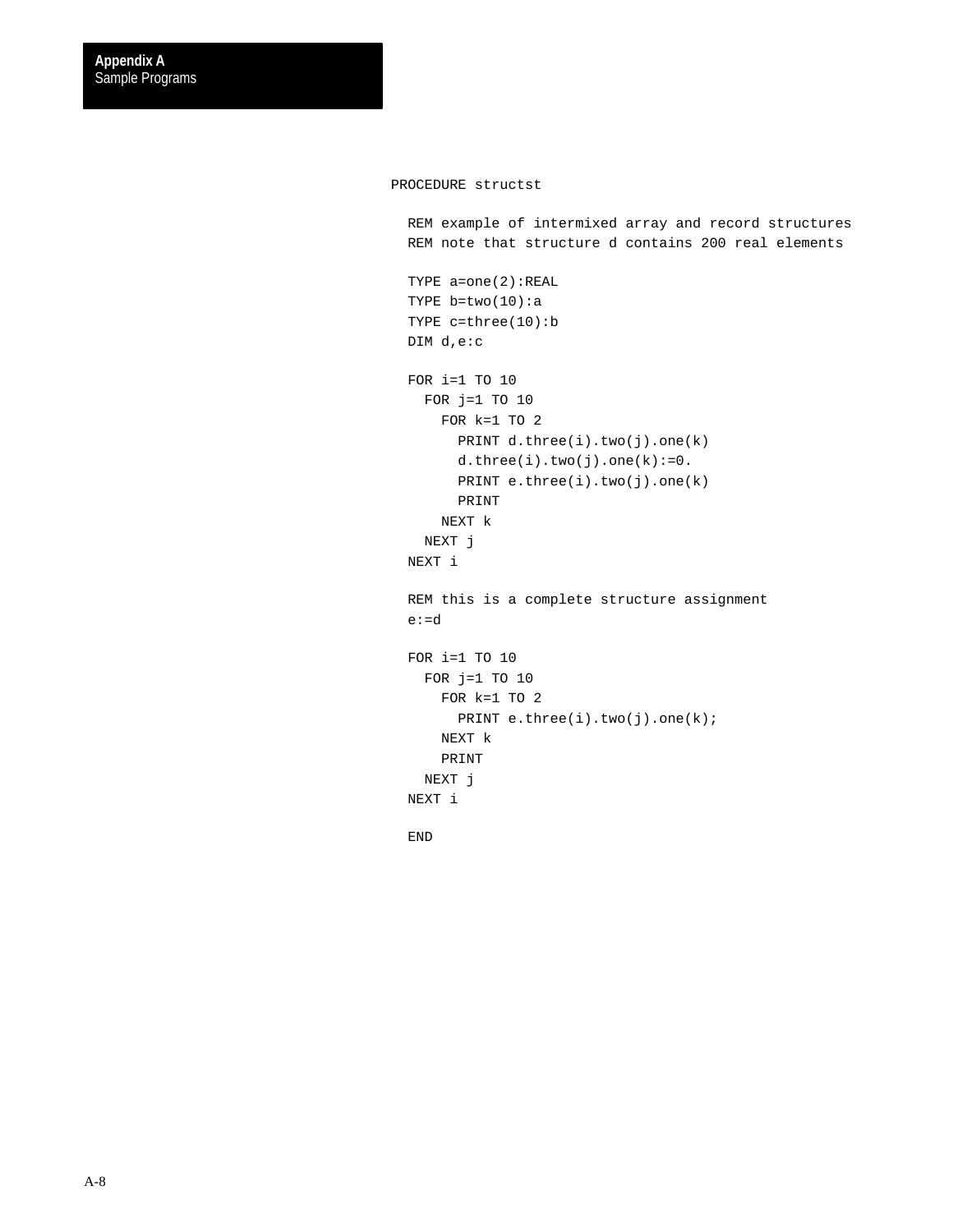```
PROCEDURE wordlook
   REM Display a word at a user specified address
   REM By Andy Nicholson
   DIM address, datum: INTEGER
   INPUT "Enter word address: ";address
   datum := PEEK(address)
   RUN prinbyte(datum)
  datum := PEEK(address + 1) RUN prinbyte(datum)
  datum := PEEK(address + 2) RUN prinbyte(datum)
  datum := PEEK(address + 3) RUN prinbyte(datum)
   END
PROCEDURE prinbyte
   REM print a byte as binary
   PARAM n: INTEGER
   DIM i: INTEGER
   n:= n*16777216
  FOR i = 7 TO 0 STEP -1 IF n < 0 THEN
    PRINT "1"
   ELSE
    PRINT "0"
   ENDIF
  n:= n + 1 NEXT i
   PRINT
   END
```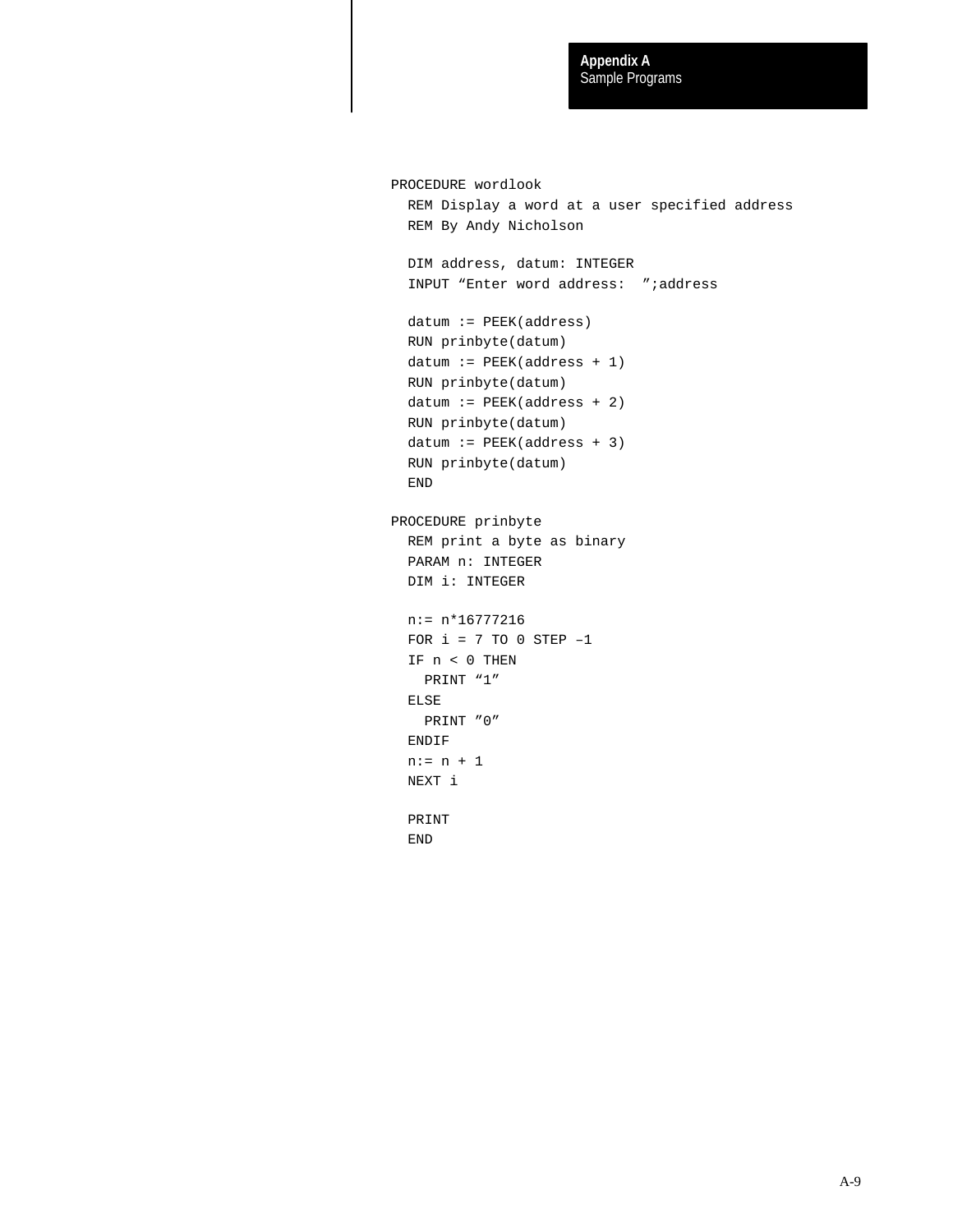```
PROCEDURE qsort1
        REM quicksort, by T.F. Ritter
       PARAM bot, top, d(1000): INTEGER
        DIM n,m:INTEGER; btemp:BOOLEAN
        n:=bot
        m:=top
        LOOP \REM each element gets the once over
          REPEAT \REM this is a post–inc instruction
            btemp:=d(n)<d(top)
            n:=n+1
          UNTIL NOT (btemp)
          n:=n–1 \REM point at the tested element
          EXITIF n=m THEN
          ENDEXIT
          REPEAT \REM this is a post–dec instruction
           m:=m-1 UNTIL d(m)<=d(top) OR m=n
          EXITIF n=m THEN
          ENDEXIT
          RUN exchange(d(m),d(n))
          n:=n+1 \REM prepare for post–inc
          EXITIF n=m THEN
          ENDEXIT
        ENDLOOP
       IF n<>top THEN
          IF d(n)<>d(top) THEN
            RUN exchange(d(n),d(top))
          ENDIF
        ENDIF
        IF bot<n–1 THEN
         RUN qsort1(bot,n–1,d)
        ENDIF
        IF n+1<top THEN
          RUN qsort1(n+1,top,d)
        ENDIF
        END
(continued on next page)
```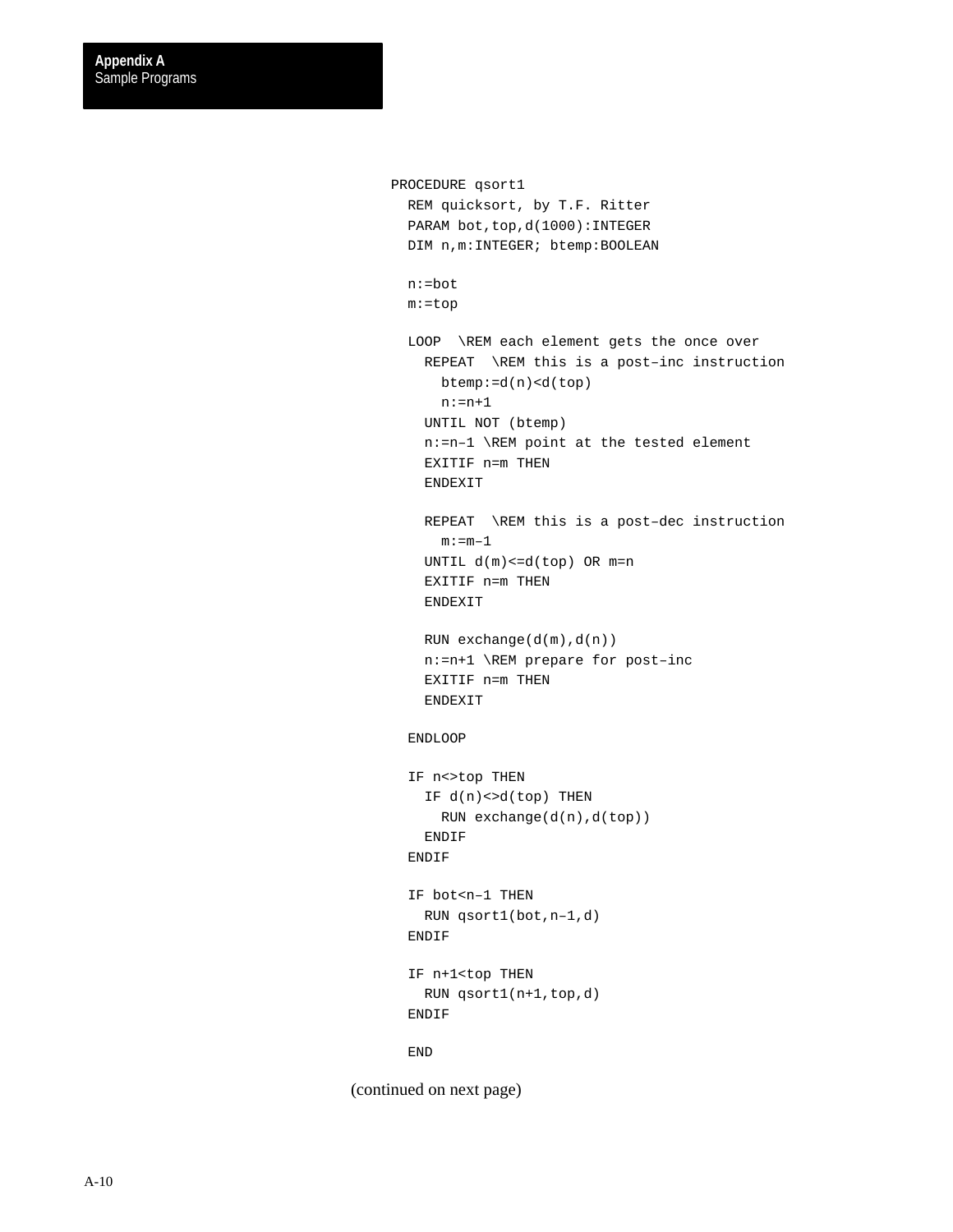#### qsort1 continued

```
PROCEDURE exchange
  PARAM a,b:INTEGER
  DIM temp:INTEGER
  temp:=a
  a:=b
  b:=temp
  END
PROCEDURE prin
 PARAM n,m,d(1000): INTEGER
  DIM i:INTEGER
  FOR i=n TO m
    PRINT d(i);
  NEXT i
  PRINT
  END
PROCEDURE sortest
  REM This procedure is used to test Quicksort
  REM It fills the array "d" with randomly generated
  REM numbers and sorts them.
  DIM i,d(1000):INTEGER
  FOR i=1 TO 1000
   d(i):=INT(RND(100)) NEXT i
  RUN prin(1,1000,d)
  RUN qsort1(1,1000,d)
  RUN prin(1,1000,d)
  END
```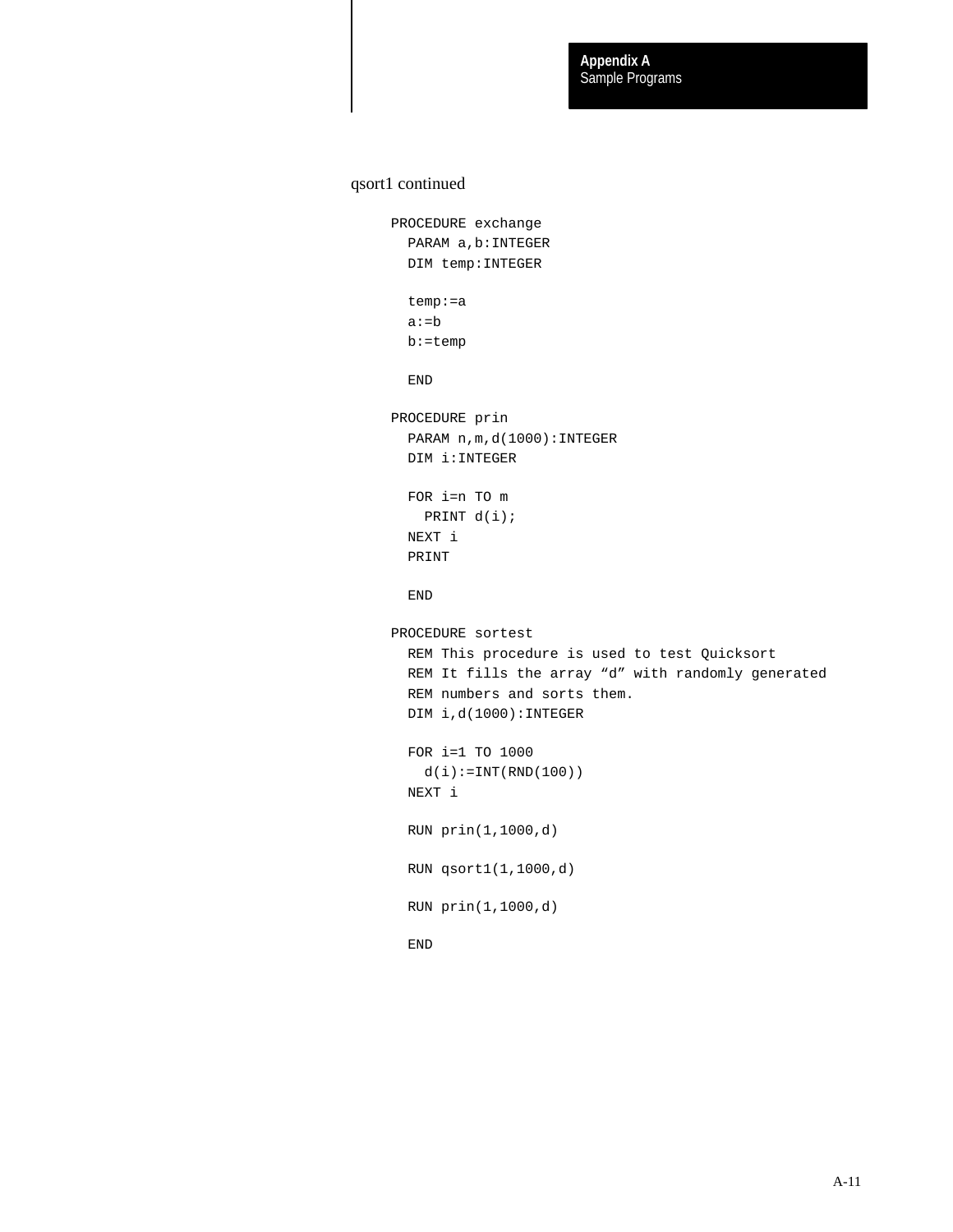The following procedures demonstrate multiple-precision arithmetic, in this case using five integers to represent a 40 decimal digit number, with eight fractional places.

```
PROCEDURE upadd
  REM a+b=>c:five_integer_number (T.F. Ritter)
 PARAM a(5), b(5), c(5): INTEGER
  DIM i,carry:INTEGER
  carry:=0
  FOR i=5 TO 1 STEP –1
    c(i):=a(i)+b(i)+carry IF c(i)>=100000000 THEN
      c(i):=c(i)-100000000 carry:=1
     ELSE carry:=0
     ENDIF
  NEXT i
PROCEDURE upsub
  PARAM a(5), b(5), c(5): INTEGER
  DIM i,borrow:INTEGER
  borrow:=0
 FOR i=5 TO 1 STEP -1c(i):=a(i)-b(i)-borrowIF c(i) < 0 THEN
      c(i):=c(i)+1000000000 borrow:=1
     ELSE borrow:=0
     ENDIF
  NEXT i
PROCEDURE uprint
  PARAM a(5):INTEGER
  DIM i:INTEGER; s:STRING
  FOR i=1 TO 5
     IF i=5 THEN PRINT ".";
    ENDIF
    s:=STR\(a(i)) PRINT RIGHT$("00000000"+s,8);
  NEXT i
```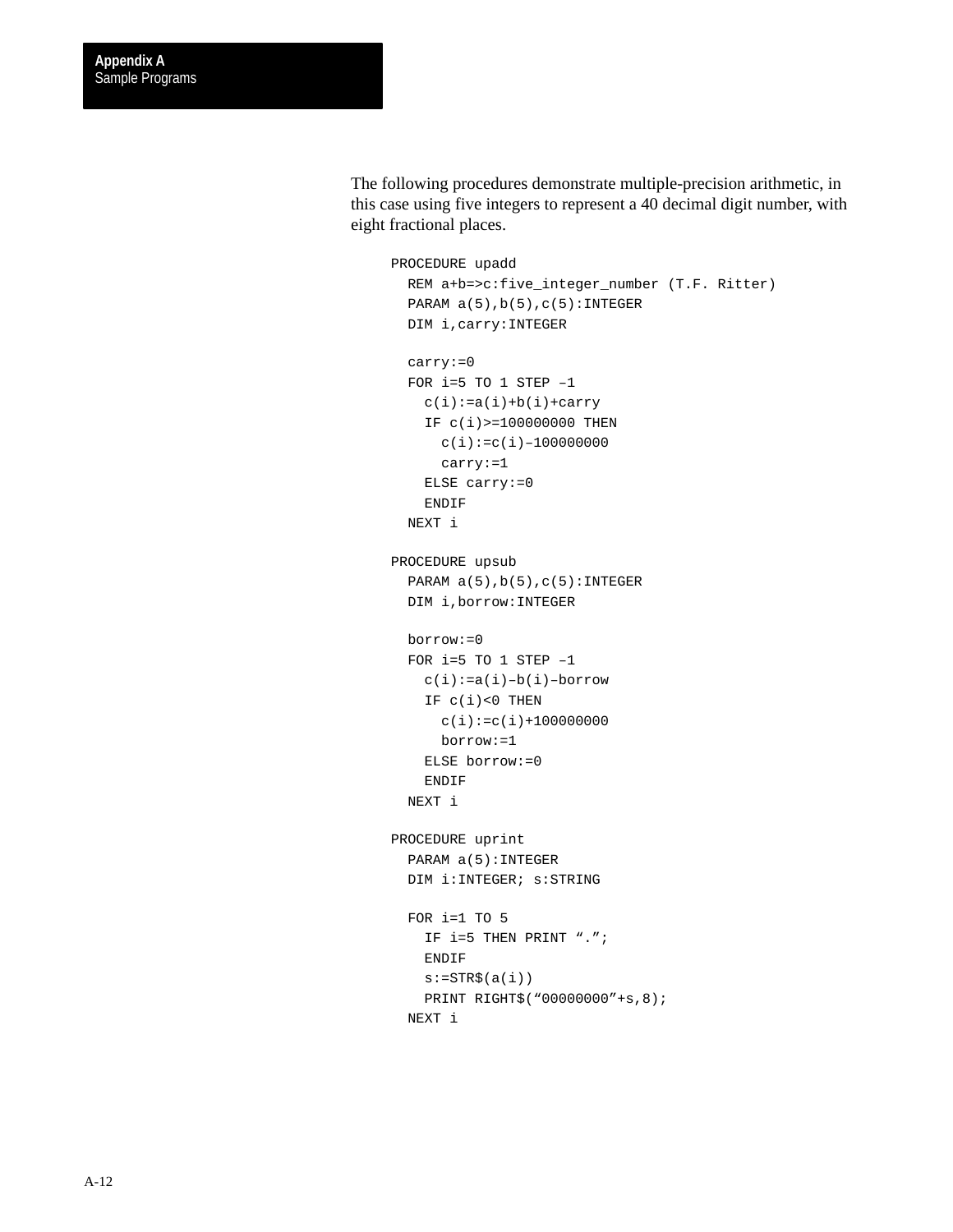```
PROCEDURE upinput
  PARAM a(5):INTEGER
  DIM n,i:INTEGER
  DIM b$:STRING[64]
  INPUT "input ultra–precision number: ",b$
 b\: =TRIM\zeta(b\)
  n:=SUBSTR(".",b$)
  IF n<>0 THEN
   a(5):=VAL(MID\(b\+ "000000000", n+1, 8))
    b$:=LEFT$(b$,n–1)
 ELSE a(5):=0 ENDIF
  b$:="00000000000000000000000000000000"+b$
 n:=1+LEN(b$)FOR i=4 TO 1 STEP -1 n:=n–8
   a(i):=VAL(MID$(b$, n, 8)) NEXT i
PROCEDURE uptoreal
  PARAM a(5):INTEGER; b:REAL
  DIM i:INTEGER
 b:=a(1) FOR i=2 TO 4
    b:=b*100000000
   b:=b+a(i) NEXT i
  b:=b+a(5)*.00000001
PROCEDURE ultra
 DIM one(5),two(5),out(5):INTEGER; r:REAL
  RUN upinput(one)
  RUN upinput(two)
  PRINT "add"
  RUN upadd(one,two,out)
  RUN uprint(out)
  PRINT
  RUN uptoreal(out,r)
  PRINT r
  PRINT "sub"
  RUN upsub(one,two,out)
  RUN uprint(out)
  PRINT
  RUN uptoreal(out,r)
  PRINT r
```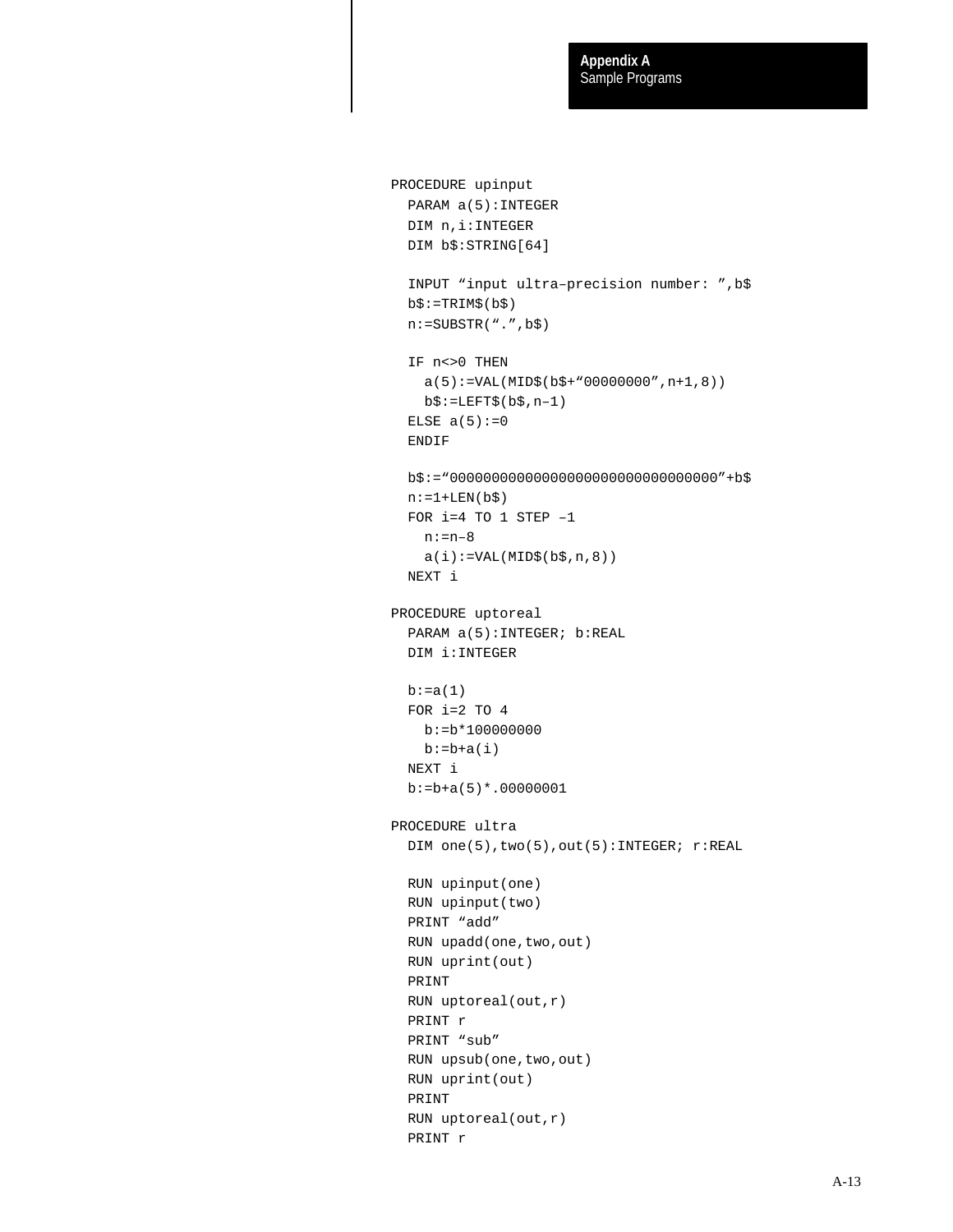```
PROCEDURE Patch
   (* Program to examine and patch any byte of a disk file *)
   (* Written by L. Crane *)
   DIM buffer(256):BYTE
   DIM path,offset,modloc:INTEGER; loc:REAL
   DIM rewrite:STRING
   INPUT "pathlist? ",rewrite
   OPEN #path,rewrite:UPDATE
  LOOP
    INPUT "sector number? ",rewrite
   EXITIF rewrite="" THEN ENDEXIT
    loc=VAL(rewrite)*256
     SEEK #path,loc
     GET #path,buffer
     RUN DumpBuffer(loc,buffer)
     LOOP
       INPUT "change (sector offset)? ",rewrite
    EXITIF rewrite="" THEN
       RUN DumpBuffer(loc,buffer)
     ENDEXIT
     EXITIF rewrite="S" OR rewrite="s" THEN ENDEXIT
       offset=VAL(rewrite)+1
       LOOP
       EXITIF offset>256 THEN ENDEXIT
         modloc=loc+offset–1
        PRINT USING "h4,' - ',h2", modloc, buffer(offset);
         INPUT ":",rewrite
       EXITIF rewrite="" THEN ENDEXIT
         IF rewrite<>" " THEN
           buffer(offset)=VAL(rewrite)
         ENDIF
         offset=offset+1
       ENDLOOP
     ENDLOOP
     INPUT "rewrite sector? ",rewrite
     IF LEFT$(rewrite,1)="Y" OR LEFT$(rewrite,1)="y" THEN
       SEEK #path,loc
      PUT #path,buffer
     ENDIF
   ENDLOOP
   CLOSE #path
   BYE
  (continued on next page)
```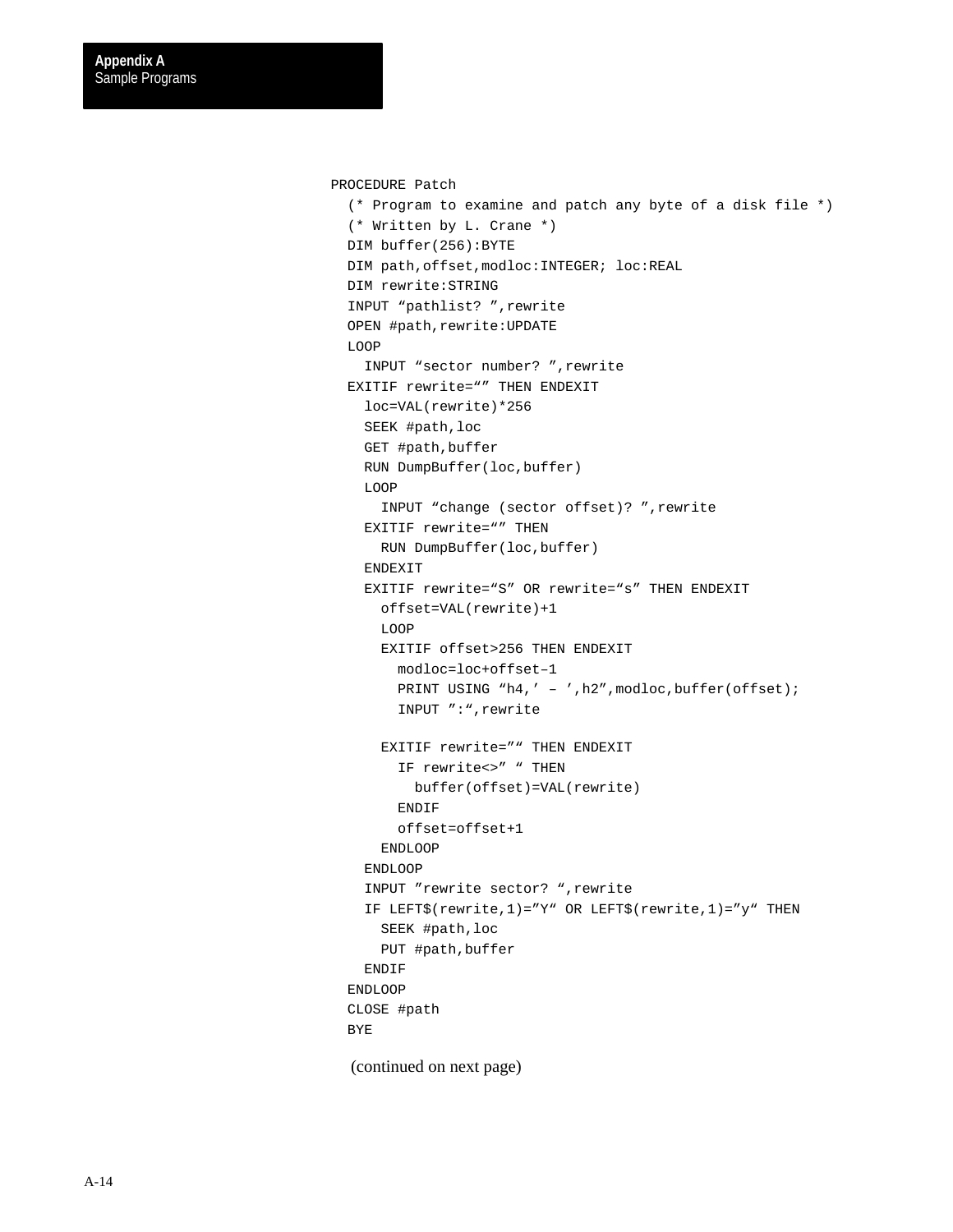#### patch continued

```
PROCEDURE DumpBuffer
  (* Called by PATCH *)
   TYPE buffer=char(4):INTEGER
   PARAM loc:REAL; line(16):buffer
  DIM i, j:INTEGER
   WHILE loc>65535. DO
     loc=loc–65536.
   ENDWHILE
   FOR j=1 TO 16
   PRINT USING "h4", FIX(INT(loc))+(j-1)*16;
    PRINT ":";
     FOR i=1 TO 4
      PRINT USING "X1, H8", line(j).char(i);
     NEXT i
    RUN printascii(line(j))
     PRINT
  NEXT j
PROCEDURE PrintASCII
   TYPE buffer=char(16):BYTE
   PARAM line:buffer
   DIM ascii:STRING; nextchar:BYTE; i:INTEGER
  ascii=""
   FOR i=1 TO 16
    nextchar=line.char(i)
    IF nextchar>127 THEN
       nextchar=nextchar–128
     ENDIF
     IF nextchar<32 OR nextchar>125 THEN
       ascii=ascii+" "
     ELSE
       ascii=ascii+CHR$(nextchar)
     ENDIF
   NEXT i
  PRINT " "; ascii;
```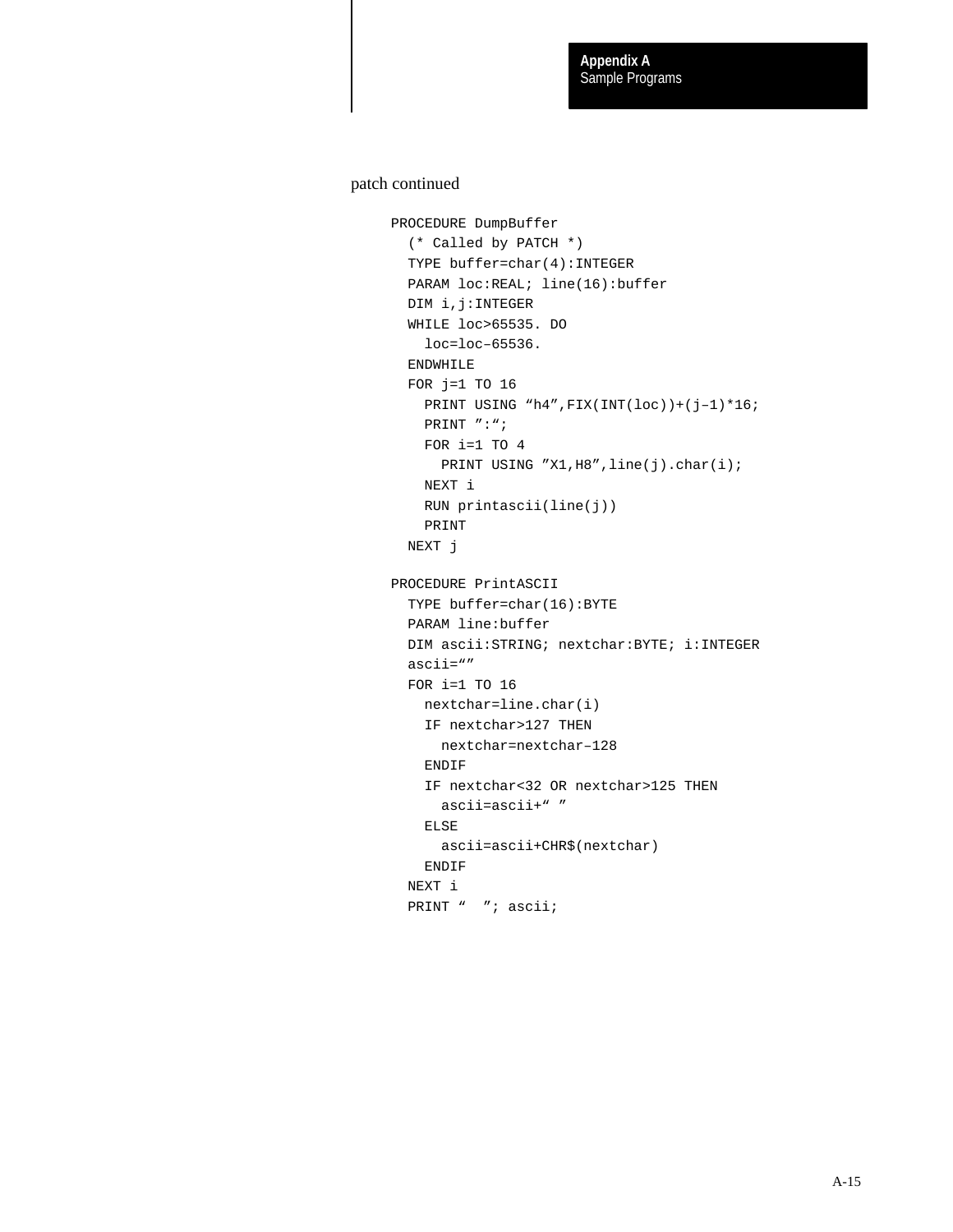```
 PROCEDURE MakeProc
```

```
 (* Generates an OS–9 command file to apply a command *)
      (* Such as copy, del, etc., to all files in a directory *)
      (* or directory system. Author: L. Crane *)
     DIM DirPath, ProcPath, i, j, k: INTEGER
      DIM CopyAll,CopyFile:BOOLEAN
     DIM ProcName, FileName, ReInput, ReOutput, response: STRING
     DIM SrcDir, DestDir, DirLine: STRING[80]
      DIM Function,Options:STRING[60]
      DIM ProcLine:STRING[160]
      ProcName="CopyDir"
      Function="Copy"
      Options="–b=32k"
      REPEAT
       PRINT "Proc name ("; ProcName; ")";
        INPUT response
        IF response<>"" THEN
          ProcName=TRIM$(response)
        ENDIF
        ON ERROR GOTO 100
        SHELL "del "+ProcName
100 ON ERROR
        INPUT "Source Directory? ",SrcDir
        SrcDir=TRIM$(SrcDir)
        ON ERROR GOTO 200
        SHELL "del procmaker...dir"
200 ON ERROR
        SHELL "dir –u "+SrcDir+" >procmaker...dir"
        OPEN #DirPath,"procmaker...dir":READ
       CREATE #ProcPath, ProcName: WRITE
       PRINT "Function ("; Function; ")";
        INPUT response
        IF response<>"" THEN
          Function=TRIM$(response)
        ENDIF
```
(continued on next page)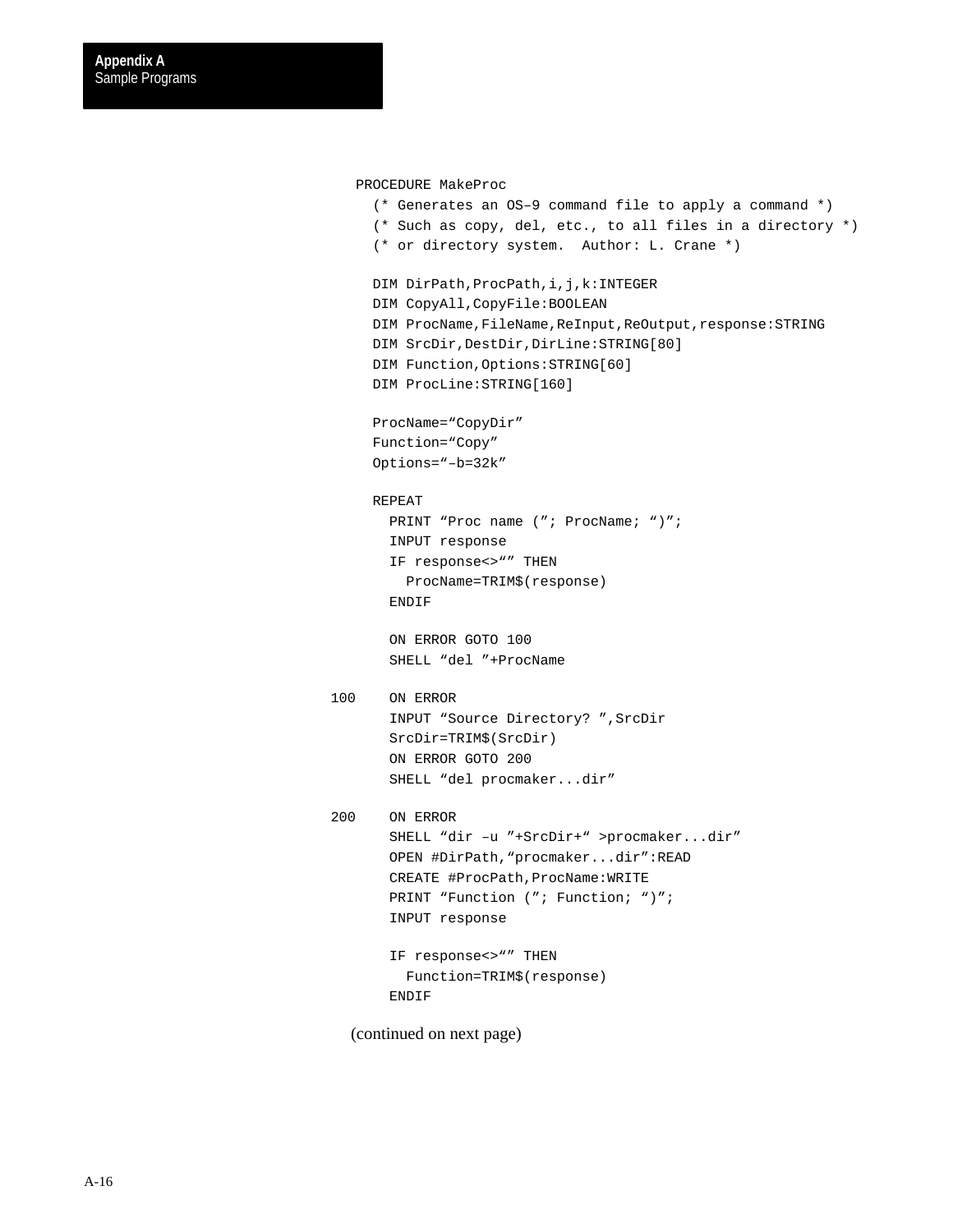#### makeproc continued

```
 INPUT "Redirect Input? ",response
 IF response="y" OR response="Y" THEN
     ReInput="<" \ ELSE \ReInput=""
 ENDIF
 INPUT "Redirect Output? ",response
 IF response="y" OR response="Y" THEN
  ReOutput=">" \ ELSE \ReOutput=""
 ENDIF
PRINT "Options ("; Options; ")";
 INPUT response
 IF response<>"" THEN
  Options=TRIM$(response)
 ENDIF
 INPUT "Destination Directory? ",DestDir
 DestDir=TRIM$(DestDir)
 WRITE #ProcPath,"t"
 WRITE #ProcPath,"TMode .1 –pause"
 READ #DirPath,DirLine
 INPUT "Use all files? ",response
 CopyAll=response="y" OR response="Y"
 WHILE NOT(EOF(#DirPath)) DO
  READ #DirPath,DirLine
  i=LEN(TRIM$(DirLine))
   IF i>0 THEN
    j=1 REPEAT
      k = j WHILE j<=i AND MID$(DirLine,j,1)<>" " DO
        j=j+1 ENDWHILE
       FileName=MID$(DirLine,k,j–k)
```
(continued on next page)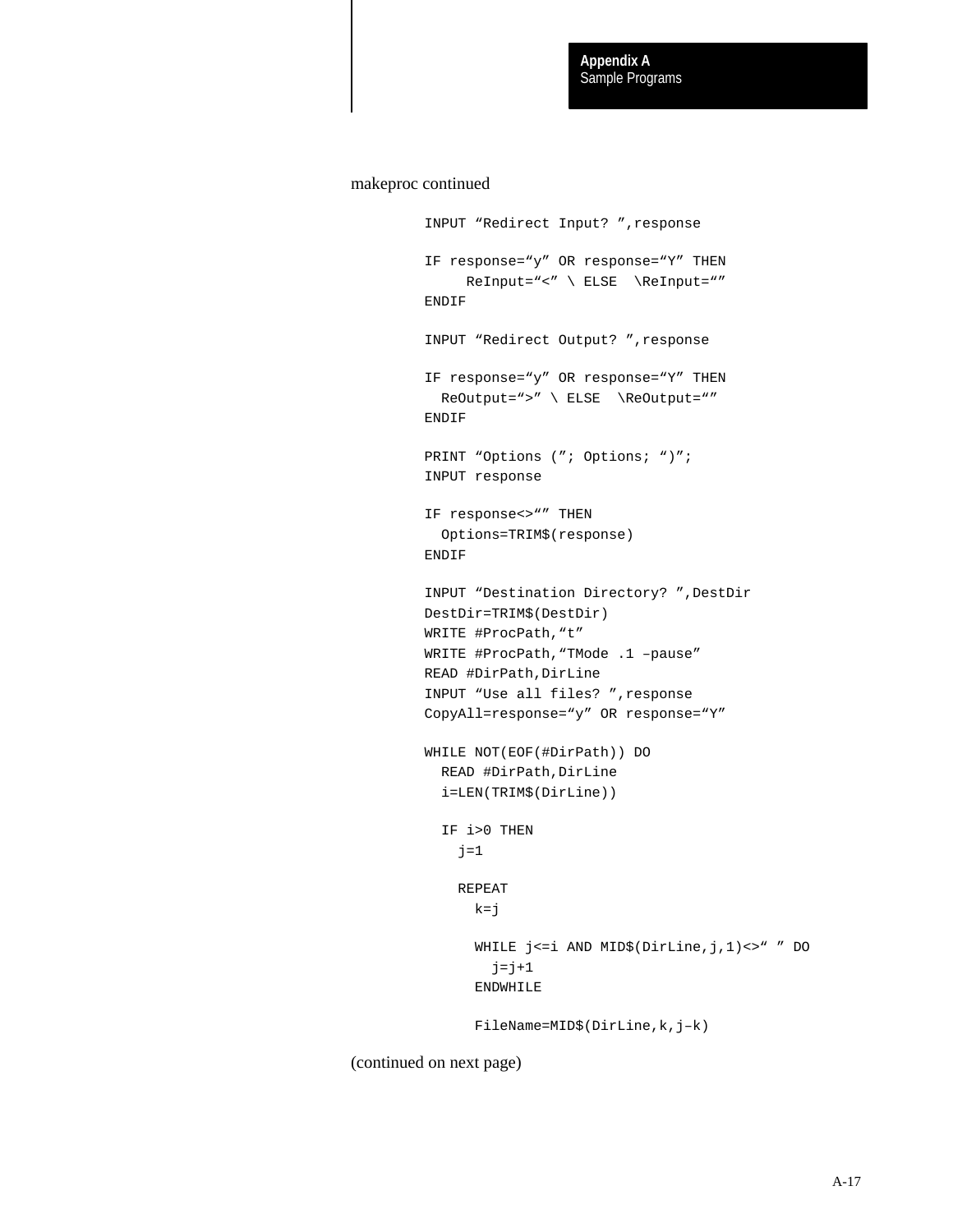#### makeproc continued

```
 IF NOT(CopyAll) THEN
          PRINT "Use "; FileName;
           INPUT response
           CopyFile=response="y" OR response="Y"
         ENDIF
         IF CopyAll OR CopyFile THEN
           ProcLine=Function+" "+ReInput+SrcDir+"/"+FileName
           IF DestDir<>"" THEN
             ProcLine=ProcLine+" "+ReOutput+DestDir+"/"+FileName
           ENDIF
           ProcLine=ProcLine+" "+Options
           WRITE #ProcPath,ProcLine
         ENDIF
        WHILE j<i AND MID$(DirLine, j, 1) = " " DO
          j=j+1 ENDWHILE
       UNTIL j>=i
    ENDIF
   ENDWHILE
   WRITE #ProcPath,"TMode .1 pause"
   WRITE #ProcPath,"Dir e "+SrcDir
   IF DestDir<>"" THEN
    WRITE #ProcPath,"Dir e "+DestDir
   ENDIF
  CLOSE #DirPath
  CLOSE #ProcPath
  SHELL "del procmaker...dir"
  PRINT
  INPUT "Another ? ",response
 UNTIL response<>"Y" AND response<>"y"
 IF response<>"B" AND response<>"b" THEN
   BYE
 ENDIF
```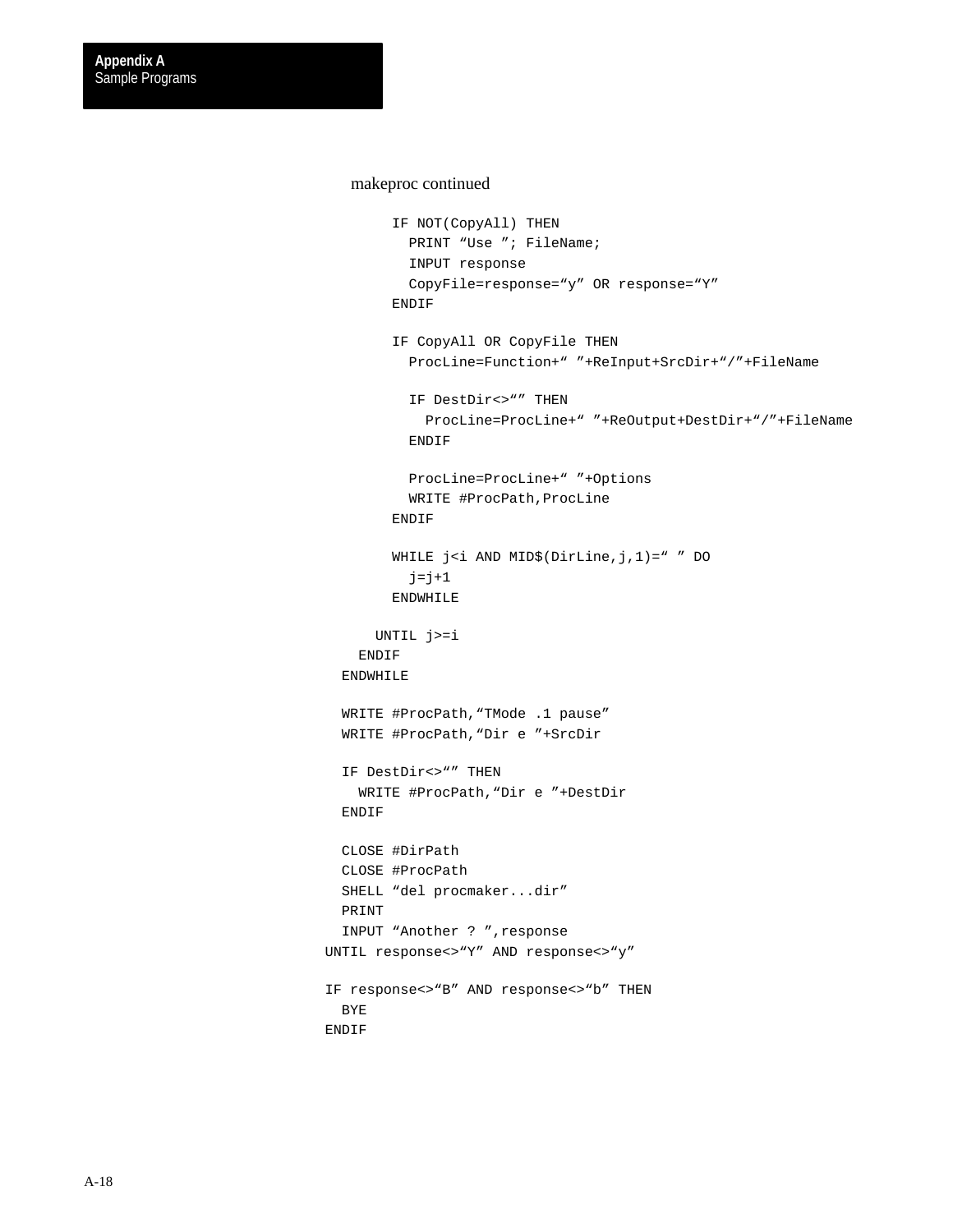```
*!––––––––––––––––––––––––––––––––––––––––––––––––––––––––––––––!
*! SysCall – a subroutine for Basic09/68000
*!
*! Called by: RUN SysCall(Code,Regs)
*!
*! Code – An integer contained the OS9 function code
*! Regs – Register pack, must be at least 48 bytes for
*! registers D0 thru A4
*!
        use <oskdefs.d>
*! Definition of Parameters on Stack
        org 0
Return do.1 1 Return Address
Length1 do.1 1 Length of first parameter
Param2 do.1 1 Address of second parameter
Length2 do.1 1 Length of second parameter
        psect
SysCall,(Sbrtn<<8)!Objct,(ReEnt<<8)!1,0,0,SysCall
SysCall cmpi.l #2,d0 check parameter count
        bne.s ParamErr branch if error
        cmpi.l #4,Length1(a7) is first parameter integer?
        bne.s ParamErr branch if not
        cmpi.l #52,Length2(a7) 48 bytes of registers?
        blo.s ParamErr branch if not
*! Now put the model on the stack
        move.w #Modllen/2,d2 number of words for dbra
        lea Model+Modllen(pc),a0 get address of model
        bra.s SysC02 branch into loop
SysC01 move.w -(a0), -(a7) move a word
SysC02 dbra d2,SysC01 continue if not done
       move.1 d1,a0 point to function code
        move.w 2(a0),2(a7) set function code
*! Get the registers
        movea.l Param2+Modllen(a7),a5 get address of parameter
        movem.l (a5)+,d0–d7/a0–a4 get register
        jsr (a7) call function
        movem.l d0–d7/a0–a4,–(a5)
        lea.l Modllen(a7),a7 clear stack
        rts
ParamErr move.w #E$Param,d1 get error code
        ori #Carry,ccr set carry
        rts
Model os9 F$Fork model system call to put on stack
        rts
Modllen equ *–Model
        ends
```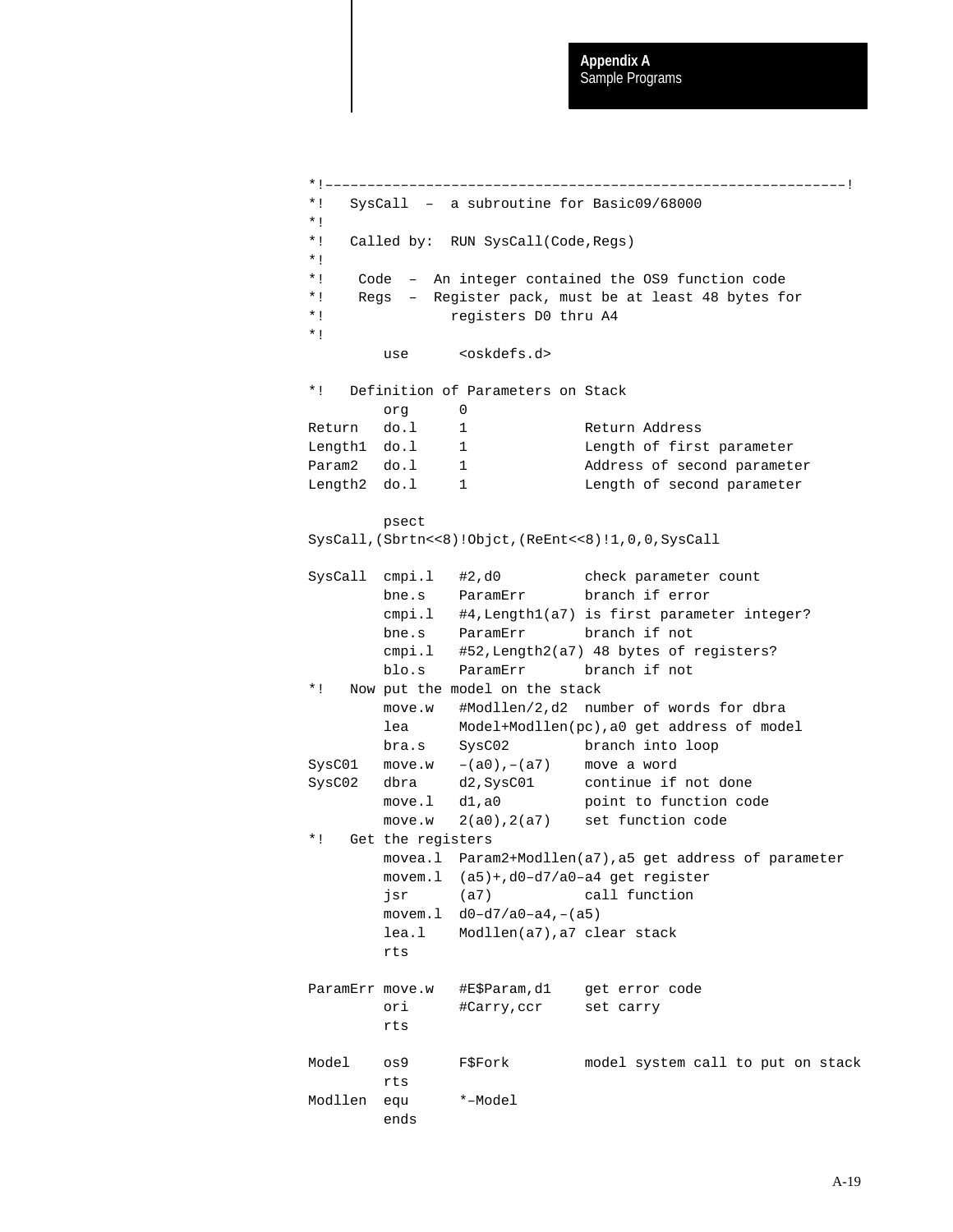

# **Quick Reference**

| <b>System Mode Commands</b> | \$<br><b>DIGITS</b><br><b>KILL</b><br><b>PACK</b> | <b>BYE</b><br><b>DIR</b><br><b>LIST</b><br><b>RENAME</b> | <b>CHD</b><br>${\bf E}$<br><b>LOAD</b><br><b>RUN</b>   | <b>CHX</b><br><b>EDIT</b><br><b>MEM</b><br><b>SAVE</b> |
|-----------------------------|---------------------------------------------------|----------------------------------------------------------|--------------------------------------------------------|--------------------------------------------------------|
| <b>Edit Mode Commands</b>   | $+$<br>d<br>$+^*$<br>$d^*$<br><space></space>     | $-*$<br>$1*$<br>q                                        | $<$ cr $>$<br>r<br>$\langle$ line # $\rangle$<br>$r^*$ | $\mathbf c$<br>S<br>$c^*$<br>$s^*$                     |
| <b>Debug Mode Commands</b>  | \$<br><b>DIR</b><br>Q<br><b>TROFF</b>             | <b>BREAK</b><br><b>LET</b><br><b>RAD</b><br><b>TRON</b>  | <b>CONT</b><br><b>LIST</b><br><b>STATE</b>             | <b>DEG</b><br><b>PRINT</b><br><b>STEP</b>              |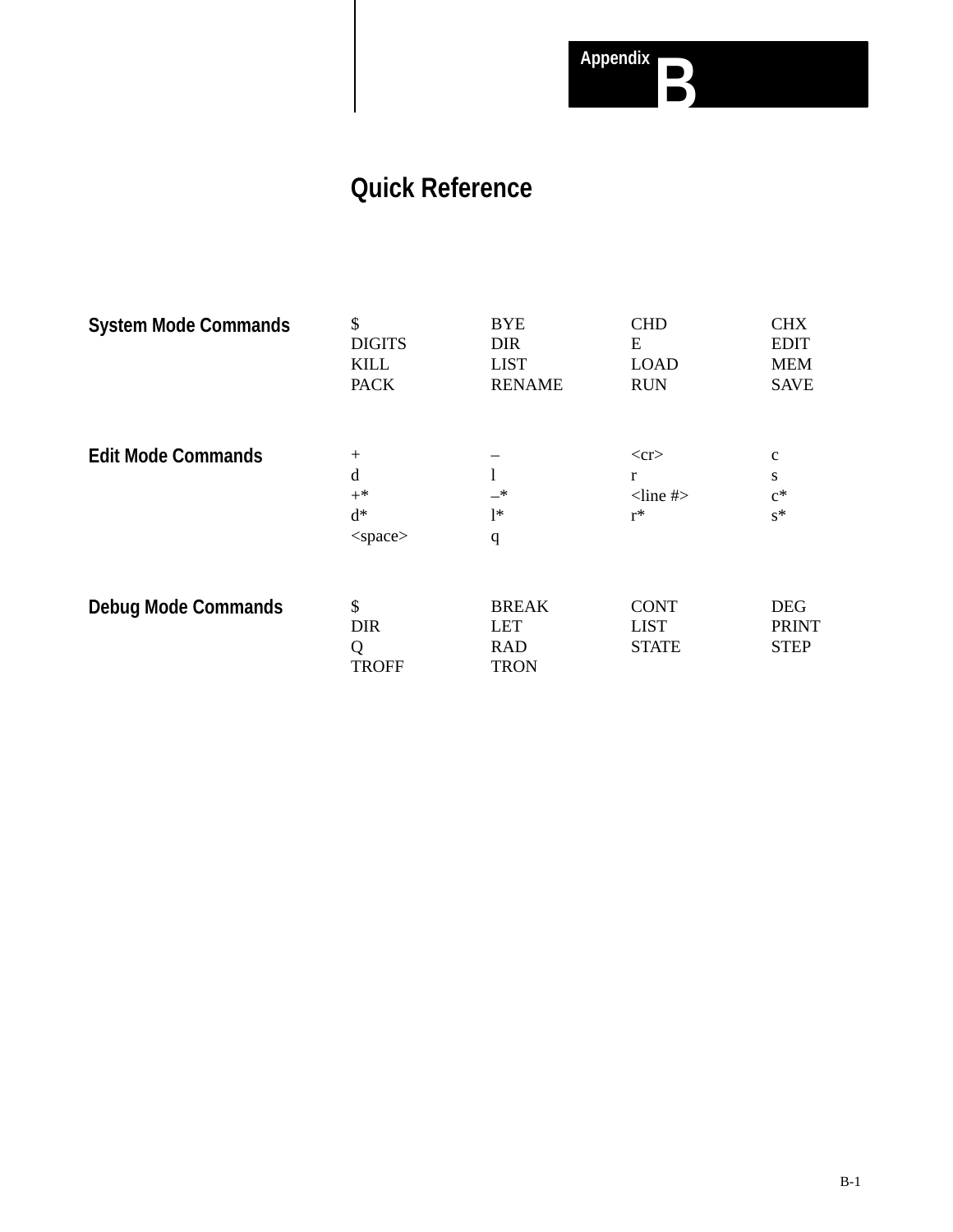| <b>Basic Reserved Words</b> | <b>ABS</b>      | <b>ACS</b>      | <b>ADDR</b>      | <b>AND</b>        |
|-----------------------------|-----------------|-----------------|------------------|-------------------|
|                             | <b>ASC</b>      | <b>ASN</b>      | <b>ATN</b>       | <b>BASE</b>       |
|                             | <b>BOOLEAN</b>  | <b>BYE</b>      | <b>BYTE</b>      | <b>CHAIN</b>      |
|                             | <b>CHD</b>      | CHR\$           | <b>CHX</b>       | <b>CLOSE</b>      |
|                             | <b>COS</b>      | <b>CREATE</b>   | <b>DATA</b>      | DATE\$            |
|                             | <b>DEG</b>      | <b>DELETE</b>   | <b>DIM</b>       | <b>DIGITS</b>     |
|                             | <b>DIR</b>      | <b>DO</b>       | <b>ELSE</b>      | <b>END</b>        |
|                             | <b>ENDEXIT</b>  | <b>ENDIF</b>    | <b>ENDLOOP</b>   | <b>ENDWHILE</b>   |
|                             | <b>EOF</b>      | <b>ERR</b>      | <b>ERROR</b>     | <b>EXEC</b>       |
|                             | <b>EXITIF</b>   | <b>EXP</b>      | <b>FALSE</b>     | <b>FIX</b>        |
|                             | <b>FLOAT</b>    | <b>FOR</b>      | <b>GET</b>       | <b>GOSUB</b>      |
|                             | GOTO            | $_{\rm IF}$     | <b>INPUT</b>     | <b>INT</b>        |
|                             | <b>INTEGER</b>  | <b>KILL</b>     | <b>LAND</b>      | LEFT\$            |
|                             | <b>LEN</b>      | <b>LET</b>      | <b>LNOT</b>      | <b>LOG</b>        |
|                             | LOG10           | <b>LOOP</b>     | LOR              | <b>LXOR</b>       |
|                             | MID\$           | <b>MOD</b>      | <b>NEXT</b>      | <b>NOT</b>        |
|                             | ON              | <b>OPEN</b>     | <b>OR</b>        | <b>PARAM</b>      |
|                             | <b>PAUSE</b>    | <b>PEEK</b>     | PI               | <b>POKE</b>       |
|                             | <b>POS</b>      | <b>PRINT</b>    | <b>PROCEDURE</b> | <b>PUT</b>        |
|                             | <b>RAD</b>      | <b>READ</b>     | <b>REAL</b>      | <b>REM</b>        |
|                             | <b>REPEAT</b>   | <b>RESTORE</b>  | <b>RETURN</b>    | <b>RIGHT\$</b>    |
|                             | <b>RND</b>      | <b>RUN</b>      | <b>SEEK</b>      | <b>SGN</b>        |
|                             | <b>SHELL</b>    | <b>SIN</b>      | <b>SIZE</b>      | SQ                |
|                             | <b>SQR</b>      | <b>SQRT</b>     | <b>STEP</b>      | <b>STOP</b>       |
|                             | STR\$           | <b>STRING</b>   | <b>SUBSTR</b>    | <b>TAB</b>        |
|                             | <b>TAN</b>      | <b>THEN</b>     | TO               |                   |
|                             |                 |                 |                  | TRIM\$            |
|                             | <b>TROFF</b>    | <b>TRON</b>     | <b>TRUE</b>      | <b>TYPE</b>       |
|                             | <b>UNTIL</b>    | <b>UPDATE</b>   | <b>USING</b>     | <b>VAL</b>        |
|                             | <b>WHILE</b>    | <b>WRITE</b>    | <b>XOR</b>       |                   |
| <b>Basic Statements</b>     | <b>BASE 0</b>   | <b>BASE 1</b>   | <b>BYE</b>       | <b>CHAIN</b>      |
|                             | <b>CHD</b>      | <b>CHX</b>      | <b>CLOSE</b>     | <b>CREATE</b>     |
|                             | <b>DATA</b>     | <b>DEG</b>      | <b>DELETE</b>    | <b>DIM</b>        |
|                             | <b>ELSE</b>     | <b>END</b>      | <b>ENDEXIT</b>   | <b>ENDIF</b>      |
|                             | <b>ENDLOOP</b>  | <b>ENDWHILE</b> | <b>ERROR</b>     | <b>EXITIF/THE</b> |
|                             | ${\bf N}$       | FOR/TO/         | <b>STEP</b>      | <b>GET</b>        |
|                             | <b>GOSUB</b>    | <b>GOTO</b>     | <b>IF/THEN</b>   | <b>INPUT</b>      |
|                             | <b>KILL</b>     | <b>LET</b>      | <b>LOOP</b>      | <b>NEXT</b>       |
|                             | <b>ON ERROR</b> | <b>GOTO</b>     | <b>ON/GOSUB</b>  | ON/GOTO           |
|                             | <b>OPEN</b>     | <b>PARAM</b>    | <b>PAUSE</b>     | <b>POKE</b>       |
|                             | <b>PRINT</b>    | <b>PUT</b>      | <b>RAD</b>       | <b>READ</b>       |
|                             | <b>REM</b>      | <b>REPEAT</b>   | <b>RESTORE</b>   | <b>RETURN</b>     |
|                             | <b>RUN</b>      | <b>SEEK</b>     | <b>SHELL</b>     | <b>STOP</b>       |
|                             | <b>TROFF</b>    | <b>TRON</b>     | <b>TYPE</b>      | <b>UNTIL</b>      |
|                             | WHILE/DO        | <b>WRITE</b>    |                  |                   |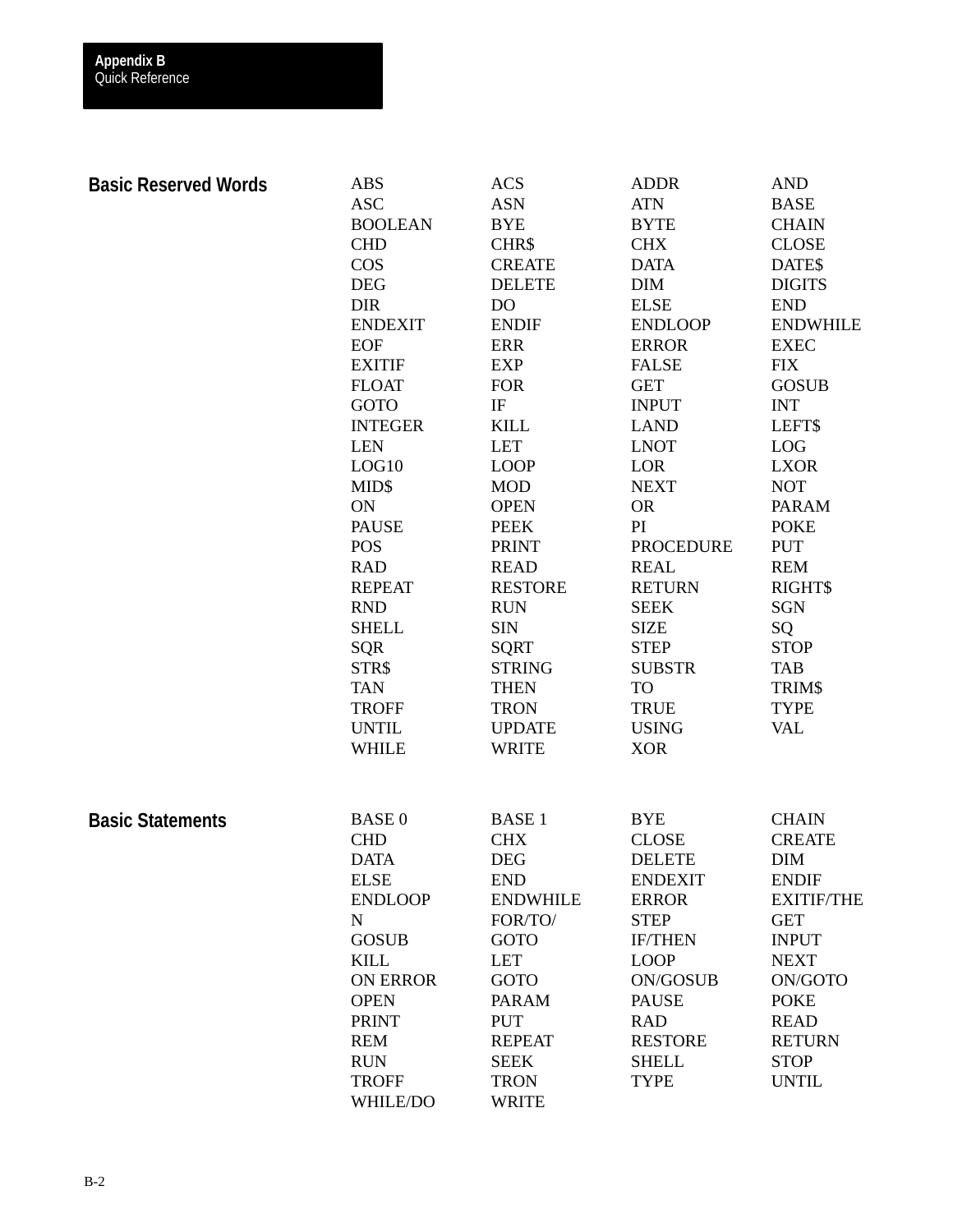| <b>Transcendental Functions</b> | ACS(x)<br>EXP(x)<br>SIM(x)                                                     | ASN(x)<br>LOG(x)<br>TAN $(x)$                                                                                                    | ATN(x)<br>LOG10(x)                               | COS(x)<br>PI                 |
|---------------------------------|--------------------------------------------------------------------------------|----------------------------------------------------------------------------------------------------------------------------------|--------------------------------------------------|------------------------------|
| <b>Numeric Functions</b>        | $\text{ABS}(x)$<br>LAND(m,n)<br>MOD(m,n)<br>SQR(x)                             | $\overline{FIX}(x)$<br>$LNOT$ (m,n)<br>RND(x)<br>SQRT(x)                                                                         | $FLOAT$ (m)<br>LOR(m,n)<br>SGN(x)                | INT(x)<br>LXOR(m,n)<br>SQ(x) |
| <b>String Functions</b>         | ASC (char\$)<br>(str\$, m)<br>LEN (str\$)<br>SUBSTR(st1\$,st2\$)TRIM\$ (str\$) | CHR\$ (m)<br>$MID\$ $(str\$ , m, n)                                                                                              | DATE\$<br>RIGHT\$ (str\$, m)<br>VAL(str\$)       | LEFT\$<br>STR\$ (x)          |
| <b>Miscellaneous Functions</b>  | ADDR (var)<br>$FILSIZ(\#)$<br>SIZE (var)                                       | $EOF$ (#path)<br>$INKEY(\#)$<br>TAB(m)                                                                                           | <b>ERR</b><br>PEEK (addr)<br><b>TRUE</b>         | <b>FALSE</b><br><b>POS</b>   |
| <b>Operator Precedence</b>      | highest<br>lowest                                                              | <b>NOT</b><br>$\boldsymbol{\wedge}$<br>$\ast$<br>$+$<br>$\geq$<br>$\,<\,$<br>$\Leftrightarrow$<br>$=$<br><b>AND</b><br><b>OR</b> | $-(neg)$<br>$**$<br>$>=$<br>$\leq$<br><b>XOR</b> |                              |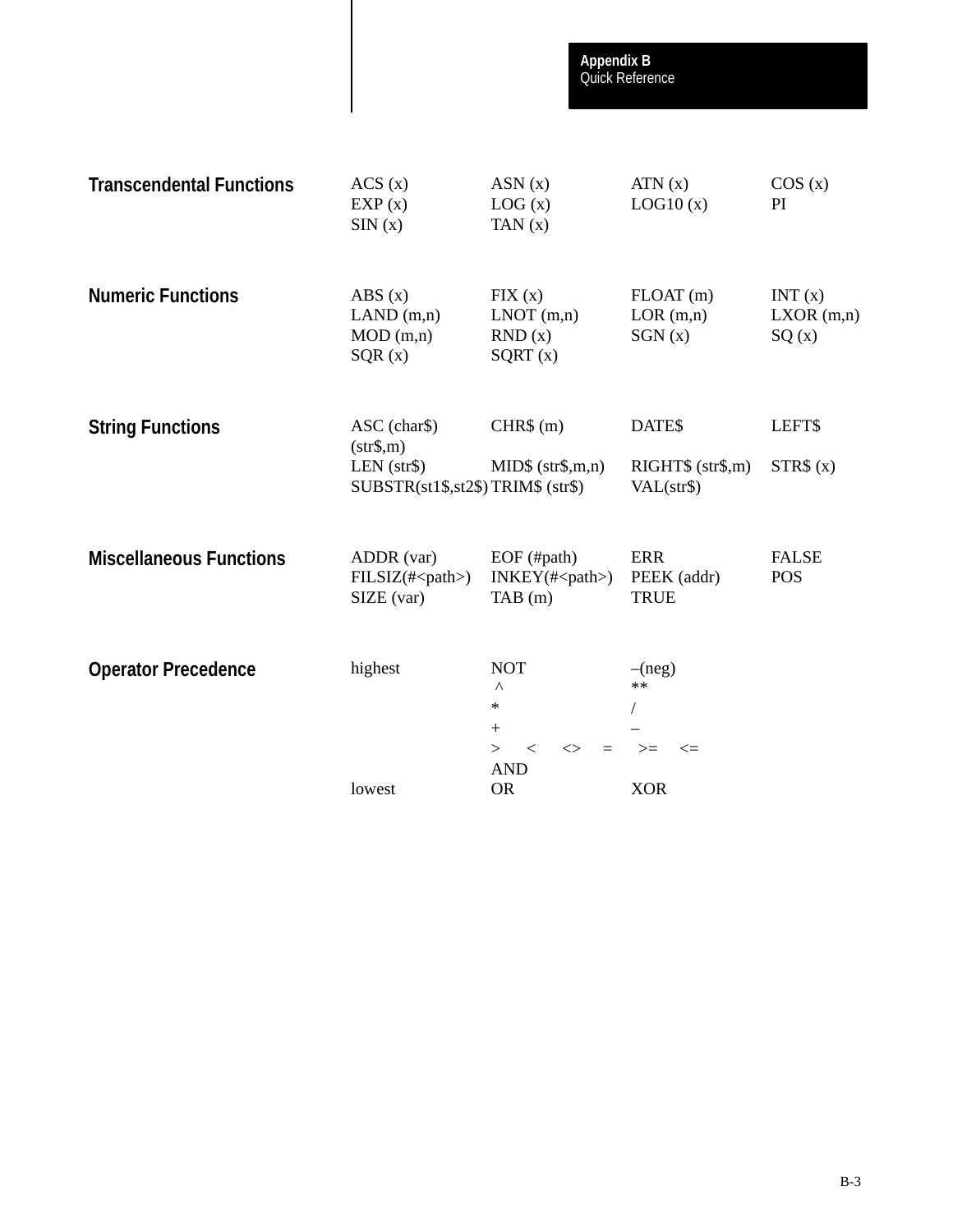Quick Reference **Appendix B**

**Notes**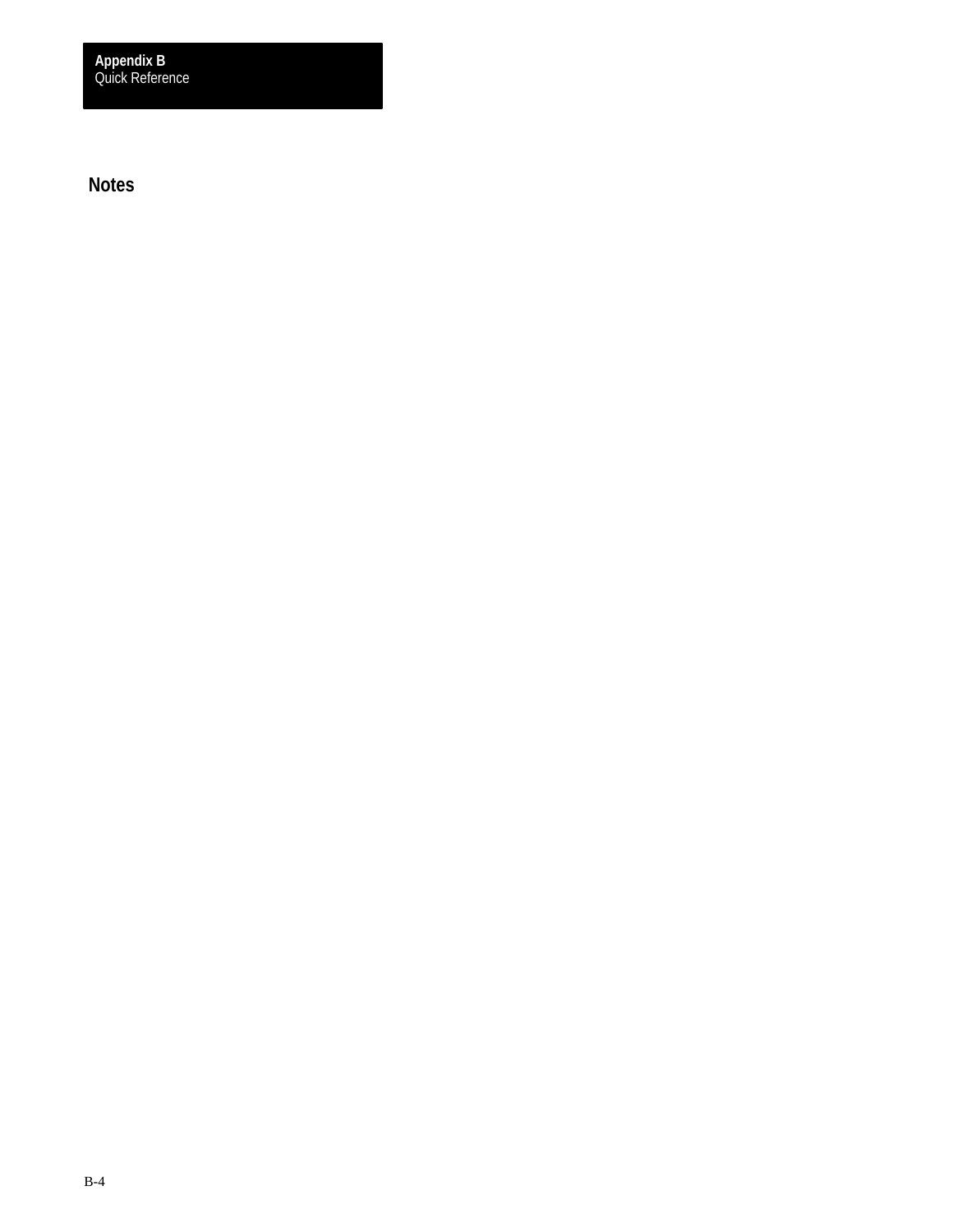## **Basic Error Codes**

- 10 Unrecognized Symbol
- 11 Excessive Verbage (too many keywords or symbols)

**AppendixC**

- 12 Illegal Statement Construction
- 13 I-code Overflow (need more workspace memory)
- 14 Illegal Channel Reference (bad path number given)
- 15 Illegal Mode (Read/Write/Update/Dir only)
- 16 Illegal Number
- 17 Illegal Prefix
- 18 Illegal Operand
- 19 Illegal Operator
- 20 Illegal Record Field Name
- 21 Illegal Dimension
- 22 Illegal Literal
- 23 Illegal Relational
- 24 Illegal Type Suffix
- 25 Too-Large Dimension
- 26 Too-Large Line Number
- 27 Missing Assignment Statement
- 28 Missing Path Number
- 29 Missing Comma
- 30 Missing Dimension
- 31 Missing DO Statement
- 32 Memory Full (need more workspace memory)
- 33 Missing GOTO
- 34 Missing Left Parenthesis
- 35 Missing Line Reference
- 36 Missing Operand
- 37 Missing Right Parenthesis
- 38 Missing THEN statement
- 39 Missing TO
- 40 Missing Variable Reference
- 41 No Ending Quote
- 42 Too Many Subscripts
- 43 Unknown Procedure
- 44 Multiply-Defined Procedure
- 45 Divide by Zero
- 46 Operand Type Mismatch
- 47 String Stack Overflow
- 48 Unimplemented Routine
- 49 Undefined Variable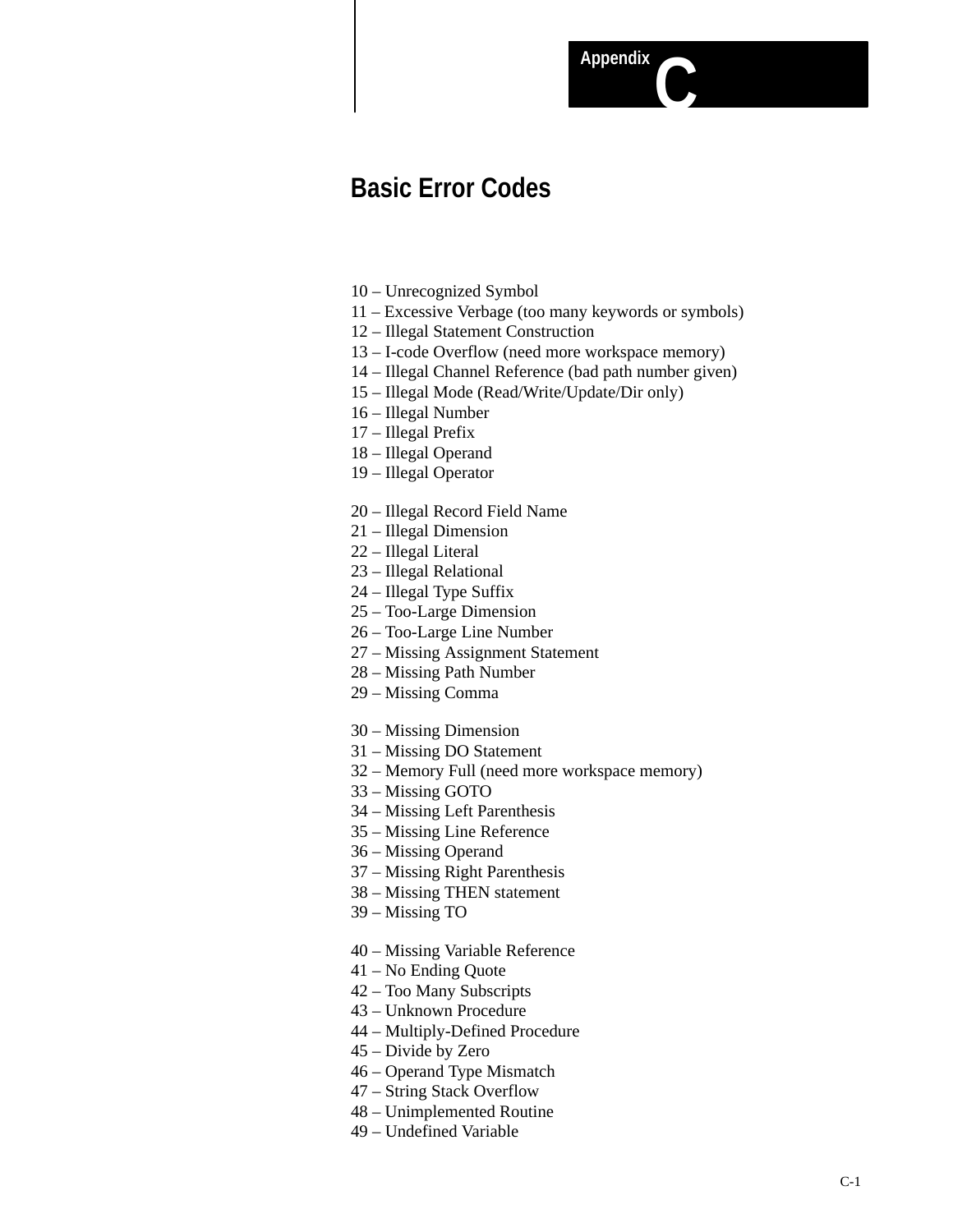- 50 Floating Overflow
- 51 Line with Compiler Error
- 52 Value out of Range for Destination
- 53 Subroutine Stack Overflow
- 54 Subroutine Stack Underflow
- 55 Subscript out of Range
- 56 Parameter Error
- 57 System Stack Overflow
- 58 I/O Type Mismatch
- 59 I/O Numeric Input Format Bad
- 60 I/O Conversion: Number out of Range
- 61 Illegal Input Format
- 62 I/O Format Repeat Error
- 63 I/O Format Syntax Error
- 64 Illegal Path Number
- 65 Wrong Number of Subscripts
- 66 Non-Record-Type Operand
- 67 Illegal Argument
- 68 Illegal Control Structure
- 69 Unmatched Control Structure
- 70 Illegal FOR Variable
- 71 Illegal Expression Type
- 72 Illegal Declarative Statement
- 73 Array Size Overflow
- 74 Undefined Line Number
- 75 Multiply-Defined Line Number
- 76 Multiply-Defined Variable
- 77 Illegal Input Variable
- 78 Seek Out of Range
- 79 Missing Data Statement
- 80 Print Buffer Overflow

Error codes above 80 are those used by OS-9 or other external programs. Consult Using Personal OS-9 or Using Professional OS-9 for a list of error codes and explanations.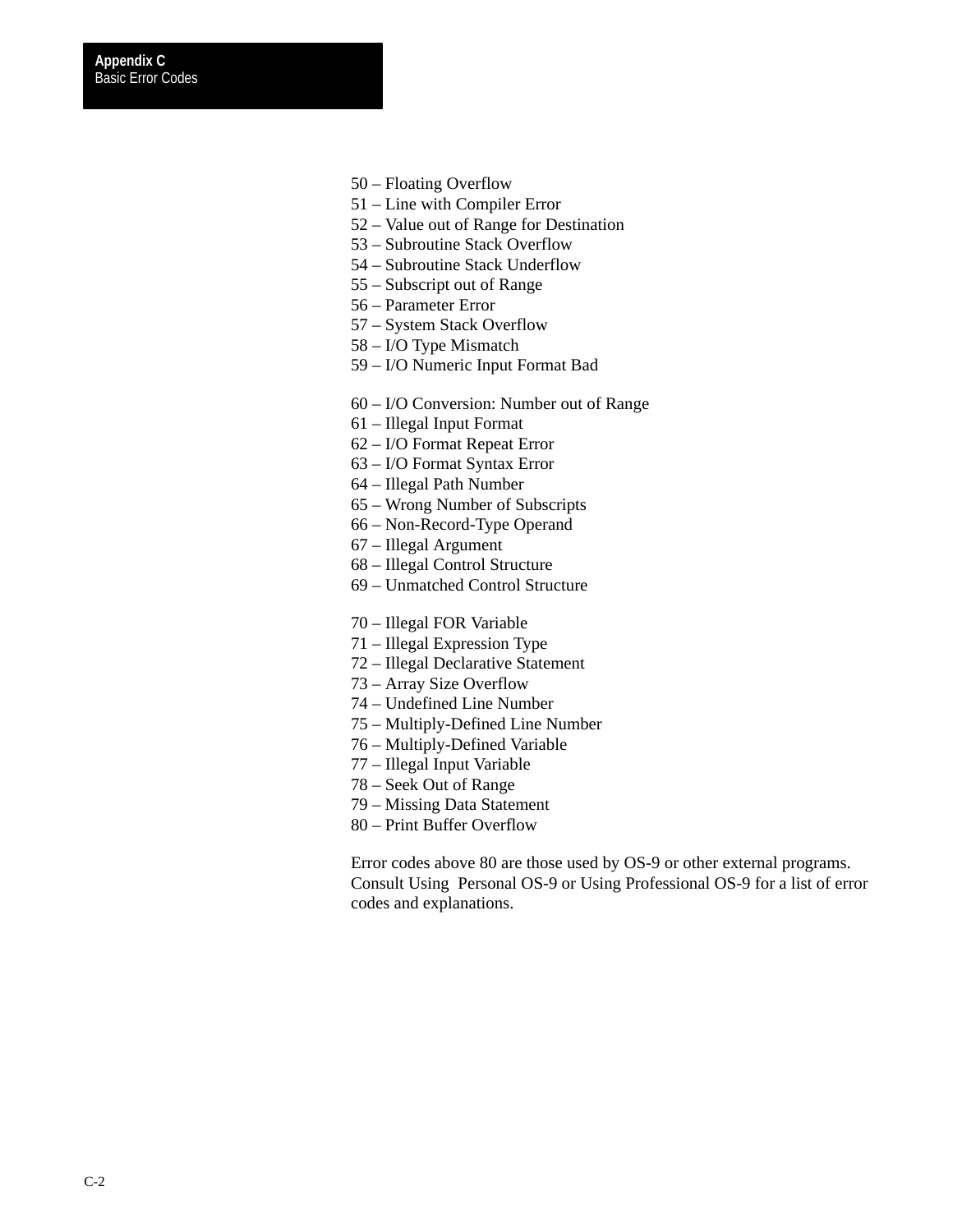Basic Error Codes **Appendix C**

**Notes**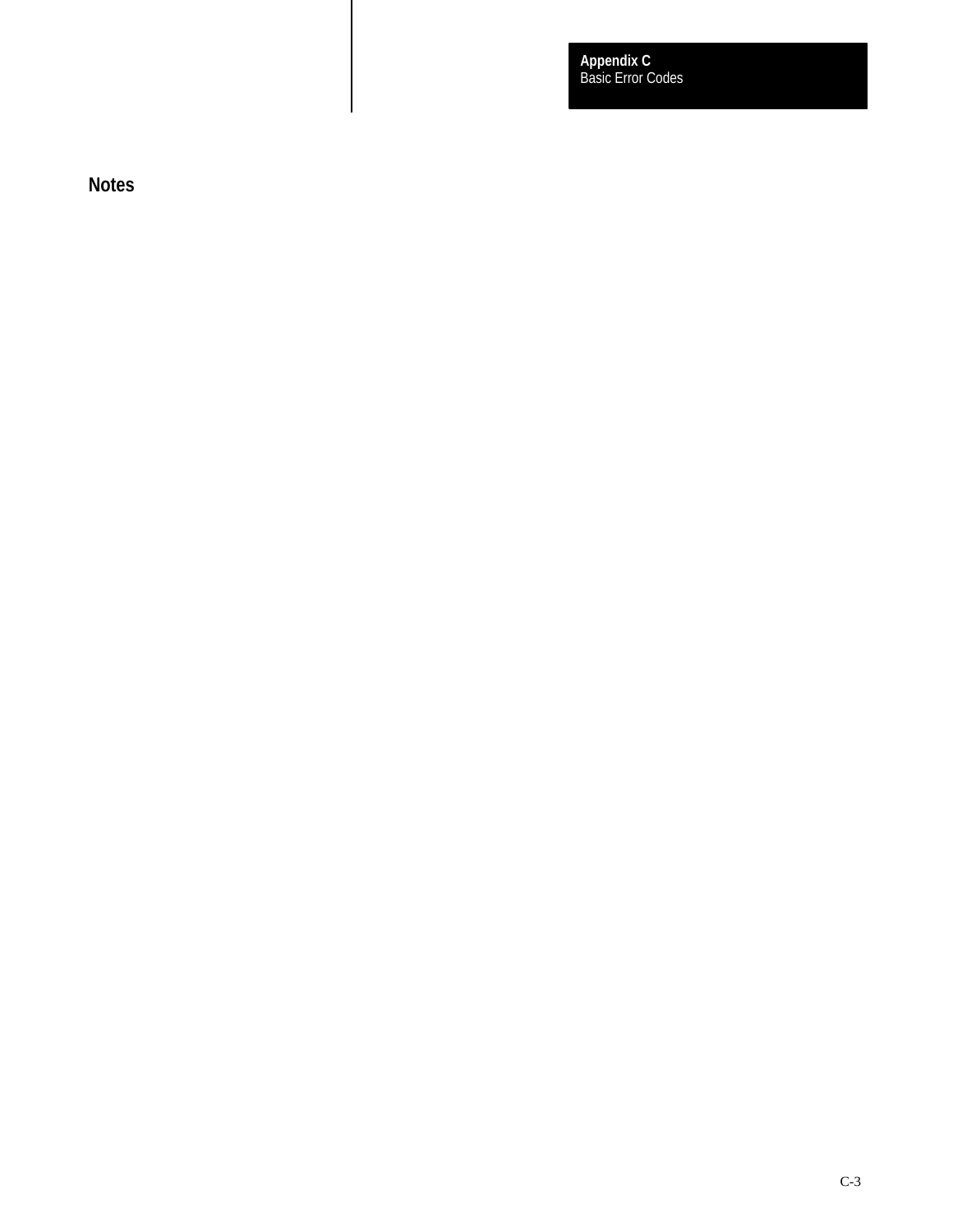

## **RUNB**

Runb is the BASIC run-time package. It is similar to BASIC with the following exceptions: Runb is about half the size of BASIC and no file editing or debugging can be done. The main purpose of Runb is to save space and to execute packed modules. It should be noted that Runb only executes packed modules. Another feature of Runb is that **[Ctrl-C]** and **[Ctrl-E]** can be trapped by ON ERROR GOTO where BASIC cannot.

When the name of a packed module is typed at the OS-9 prompt, the shell determines that the module is packed BASIC I-code. The shell then loads and forks Runb, and Runb links to and executes the named program. To run packed modules in this way, Runb must be in the commands directory.

Important: Packed modules can be executed without Runb if they are still within the workspace, but BASIC will have to be used and more space will be required.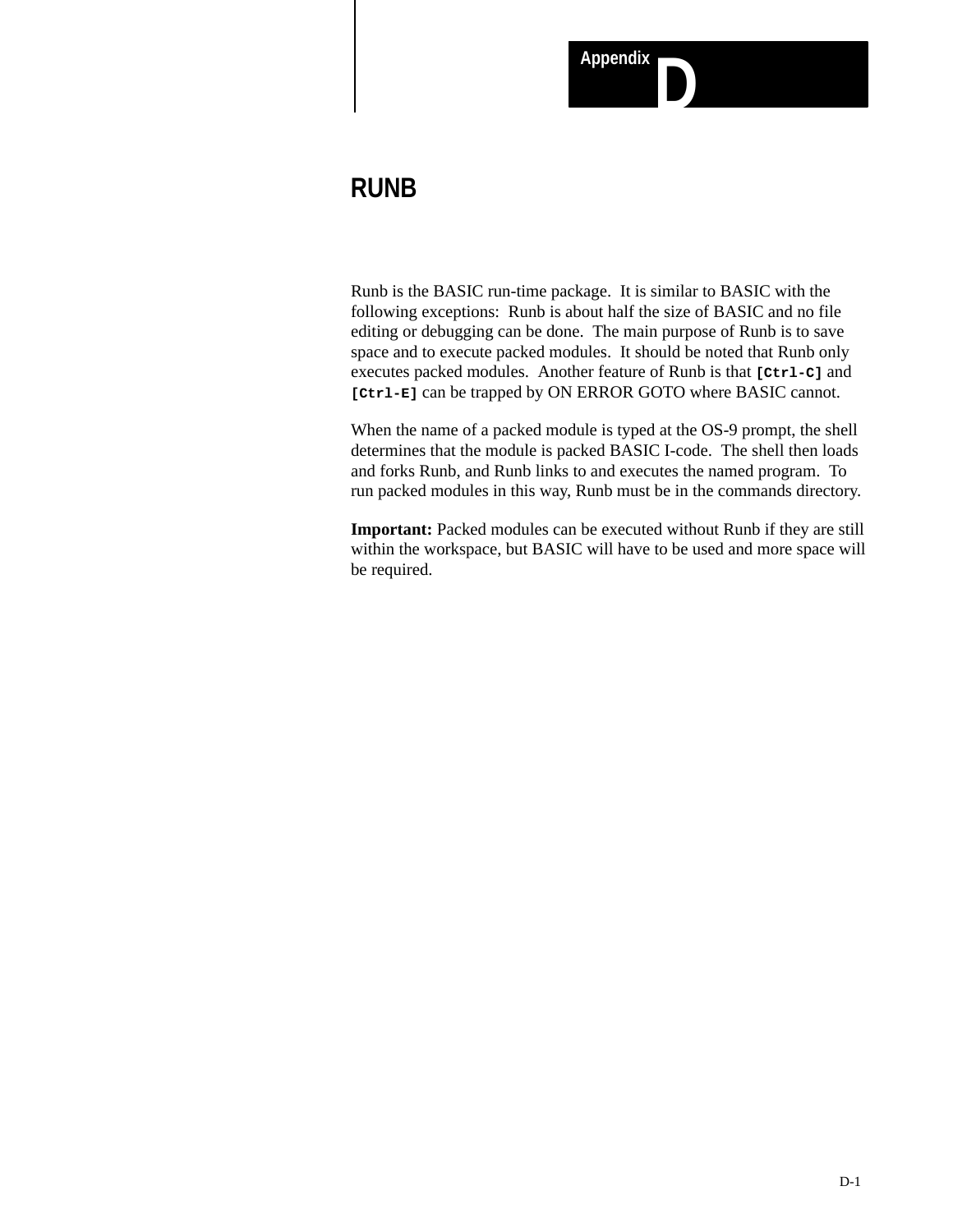RUNB **Appendix D**

**Notes**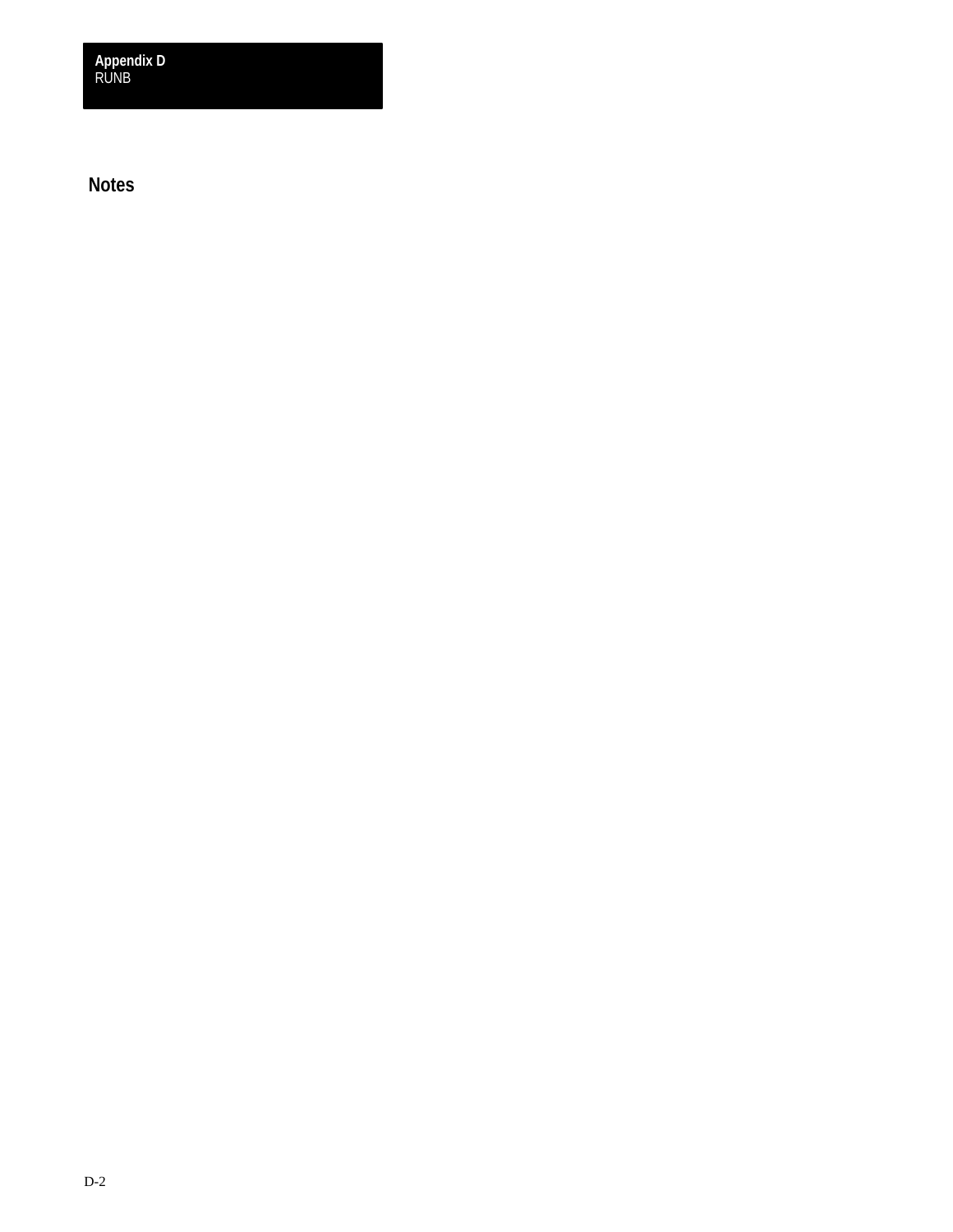#### **Index**

**Symbols** \$, [5-1,](#page-66-0) [5-3,](#page-68-0) [8-1,](#page-86-0) [8-2](#page-87-0)

### **A**

access modes DIR, [3-7](#page-47-0) EXEC, [3-6,](#page-46-0) [3-7](#page-47-0) READ, [3-7](#page-47-0) UPDATE, [3-6,](#page-46-0) [3-7](#page-47-0) WRITE, [3-6](#page-46-0) array, [9-1](#page-94-0) arrays, [3-1,](#page-41-0) [4-3,](#page-62-0) [9-9](#page-102-0) declaring[, 11-28](#page-137-0) assignment statement, [4-3](#page-62-0) assignment statements, [11-2](#page-111-0) LET, [11-2](#page-111-0) POKE, [11-3](#page-112-0)

### **B**

BASE 0/BASE [1](#page-10-0)[, 11-25](#page-134-0) BOOLEAN, [9-2,](#page-95-0) [9-5](#page-98-0) defined, [2-8](#page-23-0) boolean format[, 12-24](#page-165-0) BREAK, [8-1,](#page-86-0) [8-2](#page-87-0) breakpoint, [8-2](#page-87-0) BYE, [1-2,](#page-12-0) [5-1,](#page-66-0) [5-4,](#page-69-0) [11-22](#page-131-0) BYTE, [4-2,](#page-61-0) [9-2](#page-95-0) defined, [2-8](#page-23-0)

### **C**

CHAIN[, 11-19](#page-128-0) CHD/CHX, [5-1,](#page-66-0) [5-4,](#page-69-0) [11-24](#page-133-0) CLOSE, [3-6,](#page-46-0) [12-8](#page-149-0) command interpreter, [5-1,](#page-66-0) [5-3](#page-68-0) comment statements[, 11-26](#page-135-0) conditional control, [2-12](#page-27-0) constants, [9-6](#page-99-0) BOOLEAN, [2-9](#page-24-0) boolean, [9-7](#page-100-0) defined, [2-8](#page-23-0) numeric, [2-9,](#page-24-0) [9-6](#page-99-0) STRING, [2-10](#page-25-0) strings, [9-7](#page-100-0) CONT, [8-1,](#page-86-0) [8-3](#page-88-0) control specifications[, 12-25](#page-166-0)

control statements, [11-4](#page-113-0) FOR..NEXT, [11-5](#page-114-0) GOSUB[, 11-11](#page-120-0) GOTO[, 11-10](#page-119-0) IF..THEN..ELSE, [11-4](#page-113-0) LOOP..ENDLOOP, [11-9](#page-118-0) ON ERROR GOTO[, 11-13](#page-122-0) ON GOSUB[, 11-12](#page-121-0) ON GOTO[, 11-12](#page-121-0) REPEAT..UNTIL, [11-8](#page-117-0) WHILE..DO, [11-7](#page-116-0) CREATE, [3-6,](#page-46-0) [3-7,](#page-47-0) [12-7](#page-148-0) creating procedures, edit mode, [2-1,](#page-16-0) 16-1, [6-1](#page-77-0) current working procedure, [5-1,](#page-66-0) [5-5](#page-70-0)

### **D**

DATA, [3-3](#page-43-0) data records reading[, 12-13](#page-154-0) writing[, 12-13](#page-154-0) data structures, [4-3,](#page-62-0) [9-1](#page-94-0) data types, [2-8,](#page-23-0) [9-1,](#page-94-0) [9-2](#page-95-0) BOOLEAN, [9-2,](#page-95-0) [9-5](#page-98-0) BYTE, [9-2](#page-95-0) complex, [9-9](#page-102-0) conversion, [9-6](#page-99-0) defining[, 11-30](#page-139-0) INTEGER, [9-2,](#page-95-0) [9-3](#page-96-0) REAL, [9-2,](#page-95-0) [9-3](#page-96-0) STRING, [9-2](#page-95-0) DATA/READ/RESTORE, [12-16](#page-157-0) debug commands \$, [8-1,](#page-86-0) [8-2](#page-87-0) BREAK, [8-1,](#page-86-0) [8-2](#page-87-0) CONT, [8-1,](#page-86-0) [8-3](#page-88-0) DEG/RAD, [8-1,](#page-86-0) [8-3](#page-88-0) DIR, [8-1,](#page-86-0) [8-4](#page-89-0) LET, [8-1,](#page-86-0) [8-4](#page-89-0) LIST, [8-1,](#page-86-0) [8-4](#page-89-0) PRINT, [8-1,](#page-86-0) [8-5](#page-90-0) Q, [8-1,](#page-86-0) [8-5](#page-90-0) STATE, [8-1,](#page-86-0) [8-5](#page-90-0) STEP, [8-6](#page-91-0) TRON/TROFF, [8-6](#page-91-0)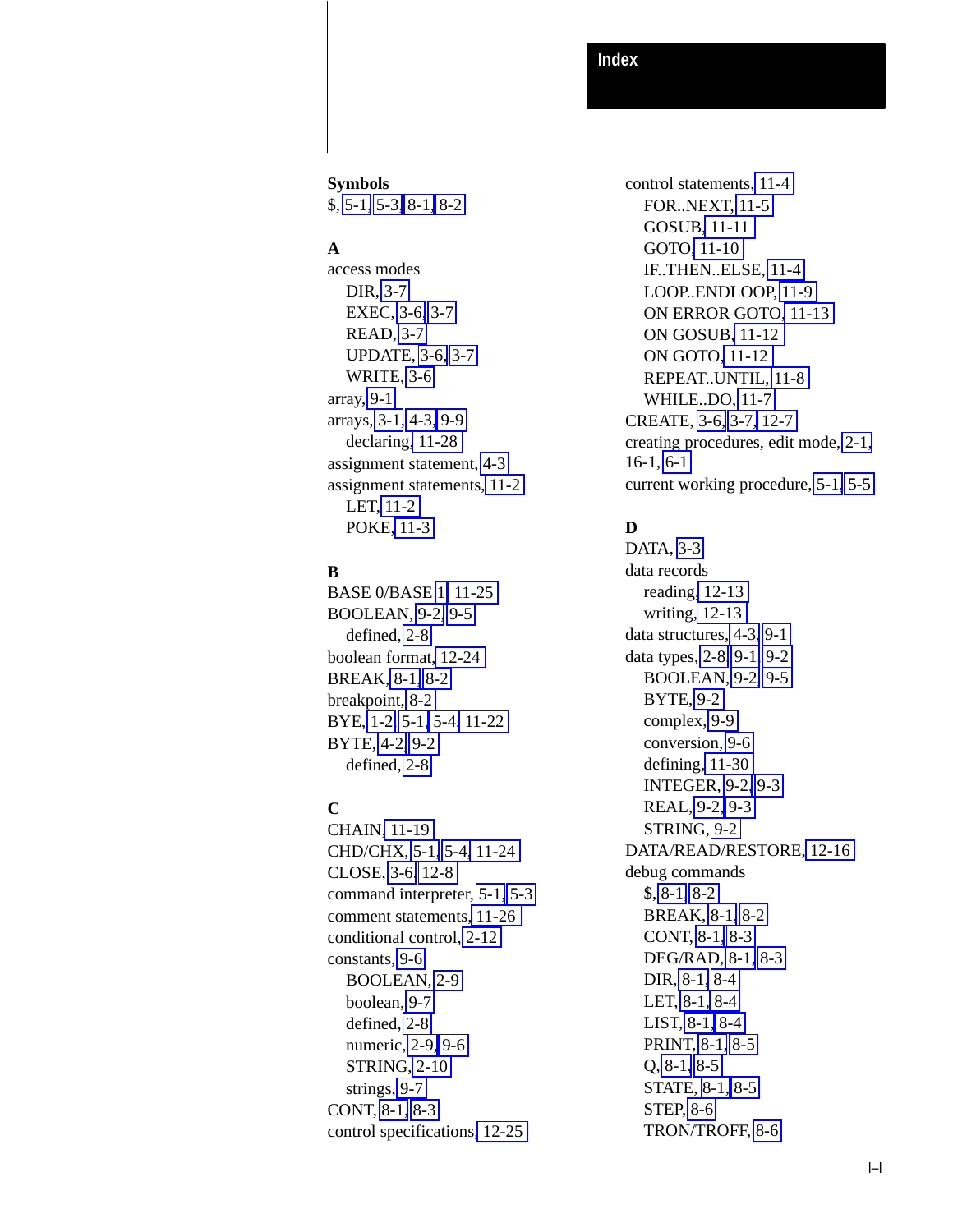debug mode, [1-2,](#page-12-0) 16-1, [8-1](#page-86-0) entering, [8-1](#page-86-0) declaration statements[, 11-27](#page-136-0) DIM[, 11-27](#page-136-0) PARAM[, 11-27,](#page-136-0) [11-29](#page-138-0) TYPE[, 11-27,](#page-136-0) [11-30](#page-139-0) DEG/RAD, [8-1,](#page-86-0) [8-3,](#page-88-0) [11-24](#page-133-0) DELETE, [12-9](#page-150-0) delimiters, [6-6](#page-82-0) DIGITS, [5-1,](#page-66-0) [5-5,](#page-70-0) [11-22](#page-131-0) DIM, [2-4,](#page-19-0) [3-1,](#page-41-0) [11-27](#page-136-0) DIR, [1-2,](#page-12-0) [1-3,](#page-13-0) [3-7,](#page-47-0) [5-1,](#page-66-0) [5-5,](#page-70-0) [8-1,](#page-86-0) [8-4](#page-89-0) directories, changing, [5-4,](#page-69-0) [11-24](#page-133-0) display directories, [1-2,](#page-12-0) [1-3,](#page-13-0) [5-5](#page-70-0) display memory, [1-2,](#page-12-0) [1-4,](#page-14-0) [5-8](#page-73-0)

### **E**

E, [1-3,](#page-13-0) [2-1](#page-16-0) E/EDIT, [5-1](#page-66-0) EDIT, [1-2,](#page-12-0) [1-3,](#page-13-0) [5-2](#page-67-0) edit command , [2-18](#page-33-0) c, [2-18](#page-33-0) d, [, 2-18](#page-33-0) edit commands[, 2-18,](#page-33-0) [6-1,](#page-77-0) [6-5](#page-81-0) , [2-18,](#page-33-0) [6-1,](#page-77-0) [6-3](#page-79-0) , [2-18,](#page-33-0) [6-1,](#page-77-0) [6-3](#page-79-0) +, [2-18,](#page-33-0) [6-1,](#page-77-0) [6-4](#page-80-0)  $+$ , [6-4](#page-80-0)  $+*, 6-4$  $+*, 6-4$ –, [2-18,](#page-33-0) [6-1](#page-77-0)  $-$ , [6-4](#page-80-0)  $-$ \*, [2-18,](#page-33-0) [6-4](#page-80-0) l, [, 2-18](#page-33-0) r, , ,, [, 2-18](#page-33-0) s, , [2-18](#page-33-0) c, [6-1](#page-77-0) c ,  $, 6-6$ d, [6-1](#page-77-0)  $d+*, 6-5$  $d+*, 6-5$  $d-*$ , [6-5](#page-81-0) l, [6-1](#page-77-0)  $1, , 6-5$  $1, , 6-5$ q, [2-18,](#page-33-0) [6-1](#page-77-0) r, [6-1,](#page-77-0) [6-3](#page-79-0)

r\*, [6-3](#page-79-0) s, [6-1](#page-77-0) s , [, 6-6](#page-82-0) edit mode, [1-2,](#page-12-0) [2-1,](#page-16-0) [2-19,](#page-34-0) 16-1, [6-1](#page-77-0) command, character, [2-2](#page-17-0) entering, [1-2,](#page-12-0) [1-3,](#page-13-0) [5-2,](#page-67-0) [6-1](#page-77-0) edit pointer, [6-4](#page-80-0) moving, [6-1](#page-77-0) EDIT/E, [5-6,](#page-71-0) [6-1](#page-77-0) editing string oriented, [6-4](#page-80-0) using line numbers, [6-3](#page-79-0) editing procedures[, 2-18](#page-33-0) END, [2-3,](#page-18-0) [11-21](#page-130-0) endless loop, [2-13](#page-28-0) ERROR[, 11-23](#page-132-0) errors, generating[, 11-23](#page-132-0) EXEC, [3-6,](#page-46-0) [3-7](#page-47-0) execution mode, [1-2,](#page-12-0) 16-1, [7-1](#page-84-0) enter, [5-2](#page-67-0) entering, [5-10,](#page-75-0) [7-2](#page-85-0) execution statements[, 11-15](#page-124-0) BYE[, 11-22](#page-131-0) CHAIN[, 11-19](#page-128-0) CHD/CHX[, 11-24](#page-133-0) DEG/RAD[, 11-24](#page-133-0) DIGITS[, 11-22](#page-131-0) END[, 11-21](#page-130-0) ERROR[, 11-23](#page-132-0) KILL[, 11-18](#page-127-0) PAUSE[, 11-23](#page-132-0) RUN[, 11-15](#page-124-0) SHELL[, 11-20](#page-129-0) STOP[, 11-21](#page-130-0) TRON/TROFF[, 11-25](#page-134-0) execution statemetns, BASE0/BASE1[, 11-25](#page-134-0) exit BASIC[, 11-22](#page-131-0) EXITIF..ENDEXIT, [11-9](#page-118-0) EXITIF..THEN, [2-17](#page-32-0) exiting BASIC, [1-2,](#page-12-0) [5-4](#page-69-0) exponential format[, 12-20](#page-161-0) expression stack[, 10-1](#page-104-0) expressions, evaluating, [10-1](#page-104-0) external files, [3-4](#page-44-0)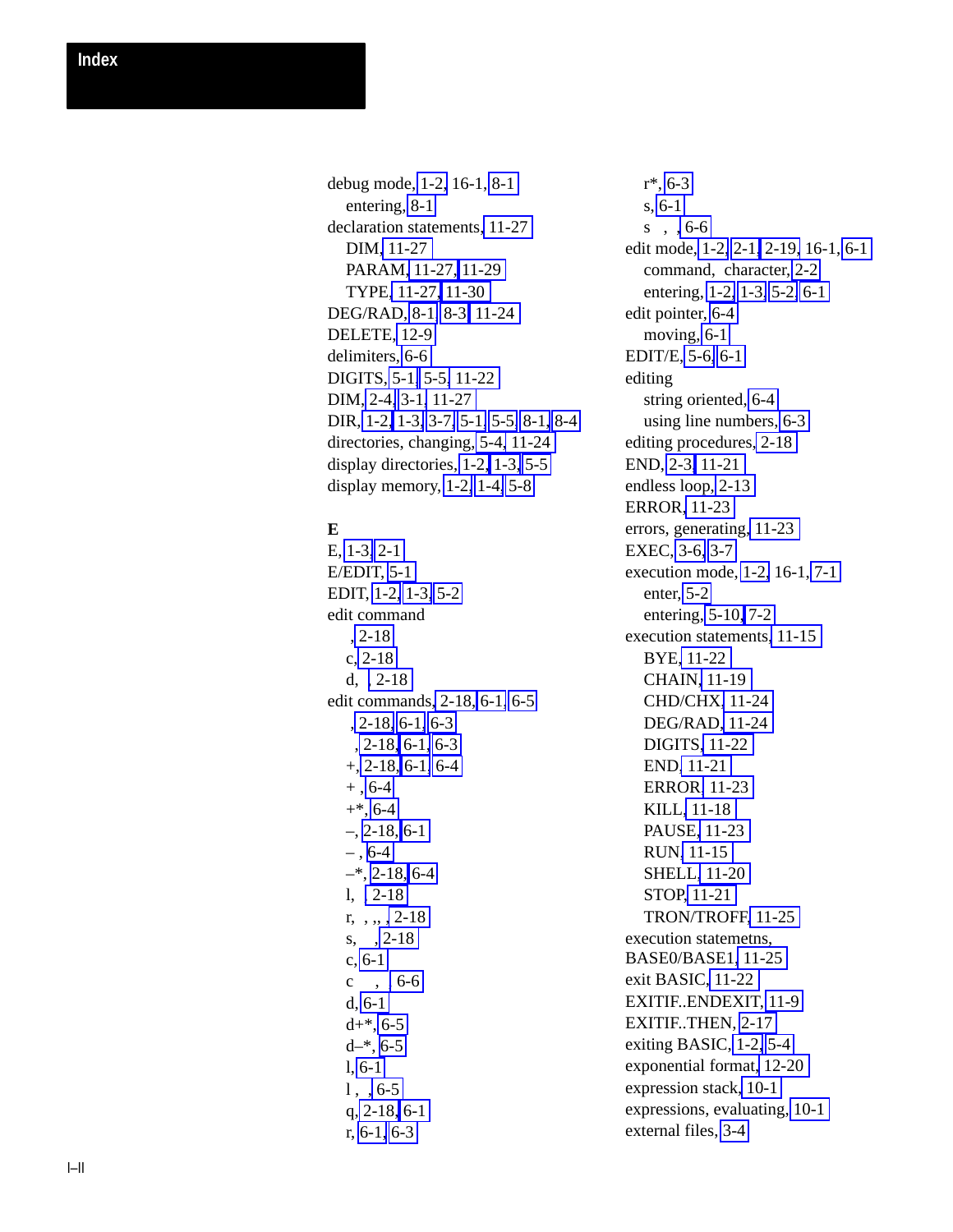### **F**

field width[, 3-17](#page-57-0) file name, defined, [5-2](#page-67-0) files closing, [3-6](#page-46-0) creating, [3-6](#page-46-0) loading, [5-8](#page-73-0) FOR..NEXT, [2-13,](#page-28-0) [4-2,](#page-61-0) [11-5](#page-114-0) STEP, [2-14](#page-29-0) format boolean, [12-24](#page-165-0) exponential[, 12-20](#page-161-0) hexadecimal[, 12-22](#page-163-0) integer[, 12-21](#page-162-0) real[, 12-19](#page-160-0) string[, 12-23](#page-164-0) formated output[, 12-17](#page-158-0) formatted output, [3-17](#page-57-0) fraction field, [3-18](#page-58-0) functions[, 10-4](#page-107-0)

### **G**

GET, [3-5](#page-45-0) GET/PUT, [12-13](#page-154-0) GOSUB[, 3-10,](#page-50-0) [11-11](#page-120-0) GOTO, [2-24,](#page-39-0) [11-10](#page-119-0)

### **H**

hexadecimal format[, 12-22](#page-163-0)

## **[I](#page-5-0)**

I–code, [4-1,](#page-60-0) [6-2](#page-78-0) I–code address, listing, [5-7](#page-72-0) I–code addresses, [2-4](#page-19-0) IF..THEN..ELSE, [11-4](#page-113-0) INPUT, [2-2,](#page-17-0) [12-3](#page-144-0) INTEGER, [4-2,](#page-61-0) [4-3,](#page-62-0) [9-2,](#page-95-0) [9-3](#page-96-0) defined, [2-8](#page-23-0) integer format[, 12-21](#page-162-0)

### **K**

KILL, [1-2,](#page-12-0) [1-4,](#page-14-0) [5-1,](#page-66-0) [5-6,](#page-71-0) [11-18](#page-127-0)

## **L**

l\*, [6-5](#page-81-0)

LET, [2-5,](#page-20-0) [4-3,](#page-62-0) [8-1,](#page-86-0) [8-4,](#page-89-0) [11-2](#page-111-0) line numbers, [2-24,](#page-39-0) [11-2](#page-111-0) minimizing, [4-3](#page-62-0) lines deleting, [2-18,](#page-33-0) [6-1,](#page-77-0) [6-5](#page-81-0) finding, [6-1](#page-77-0) inserting, [2-18,](#page-33-0) [6-1,](#page-77-0) [6-4](#page-80-0) listing, [6-1,](#page-77-0) [6-5](#page-81-0) renumbering, [2-18,](#page-33-0) [6-1](#page-77-0) replacing, [6-1](#page-77-0) LIST, [5-1,](#page-66-0) [5-7,](#page-72-0) [8-1,](#page-86-0) [8-4](#page-89-0) LOAD, [1-2,](#page-12-0) [1-4,](#page-14-0) [5-1,](#page-66-0) [5-8](#page-73-0) load files, [1-2,](#page-12-0) [1-4](#page-14-0) LOOP..ENDLOOP, [2-17](#page-32-0) LOOP..ENDLOOP , [11-9](#page-118-0) looping defined, [2-13](#page-28-0) endless, [2-13](#page-28-0) LOOP..ENDLOOP, [2-17](#page-32-0) nesting, [2-13](#page-28-0) REPEAT..UNTIL, [2-16](#page-31-0) speed, [4-2](#page-61-0) the FOR..NEXT structure, [2-13](#page-28-0) the LOOP..ENDLOOP structure, [2-13](#page-28-0) the REPEAT..UNTIL structure, [2-13](#page-28-0) the WHILE..DO structure, [2-13](#page-28-0) WHILE..DO, [2-15](#page-30-0) loops[, 11-6](#page-115-0) nesting[, 11-1](#page-110-0)

### **M**

matrix, [3-1,](#page-41-0) [9-9](#page-102-0) MEM, [1-2,](#page-12-0) [1-4,](#page-14-0) [5-1,](#page-66-0) [5-8](#page-73-0) memory display, [1-2,](#page-12-0) [1-4,](#page-14-0) [5-8](#page-73-0) re, [5-8](#page-73-0) request, [1-2,](#page-12-0) [1-4](#page-14-0) mode debug, [1-2,](#page-12-0) 16-1 edit, [1-2,](#page-12-0) 16-1 execution, [1-2,](#page-12-0) 16-1 system, [1-2,](#page-12-0) 16-1, [5-1](#page-66-0)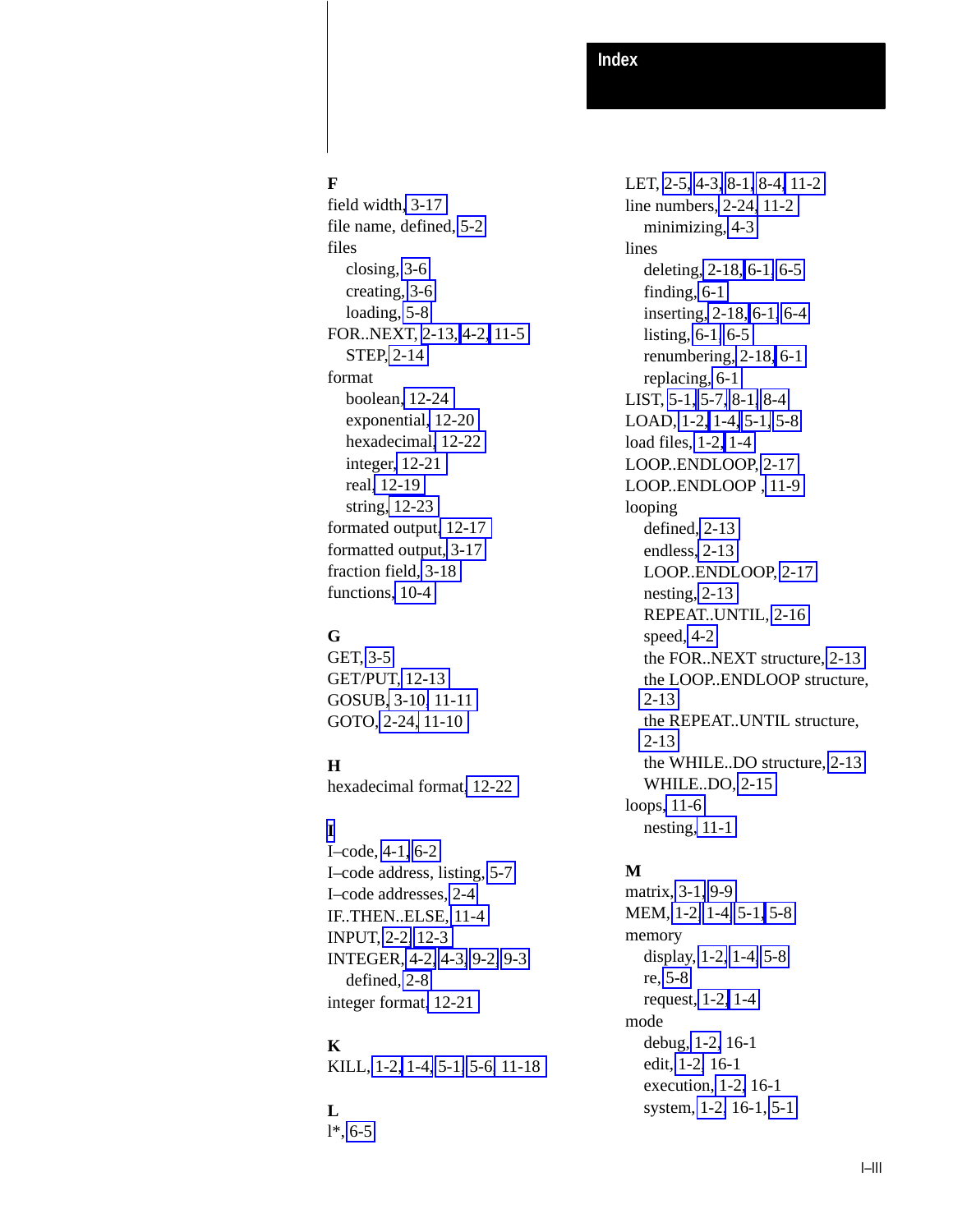modes debug, [8-1](#page-86-0) execution, [7-1](#page-84-0)

### **N**

nested loops, limitations[, 11-1](#page-110-0) numeric data types, [4-2](#page-61-0)

### **O**

ON ERROR GOTO, [3-9,](#page-49-0) [11-13](#page-122-0) ON GOSUB[, 11-12](#page-121-0) ON GOTO[, 11-12](#page-121-0) OPEN, [3-7,](#page-47-0) [12-6](#page-147-0) operators[, 2-10,](#page-25-0) [10-2](#page-105-0) precedence, [10-3](#page-106-0) precedence of, [2-10](#page-25-0) [OS–9](#page-0-0) command line, processing, [11-19](#page-128-0) [OS–9](#page-0-0) commands, processing, [5-3](#page-68-0) output formatted, [3-17,](#page-57-0) [12-17](#page-158-0) formatting numerical, [5-5](#page-70-0) output editing directives[, 3-17](#page-57-0)

### **P**

PACK, [1-2,](#page-12-0) [1-5,](#page-15-0) [4-3,](#page-62-0) [5-1,](#page-66-0) [5-9](#page-74-0) PARAM, [3-12,](#page-52-0) [11-27,](#page-136-0) [11-29](#page-138-0) parameter passing, [3-12](#page-52-0) parameters command line, [3-14](#page-54-0) optional[, 3-14](#page-54-0) passing, [7-1,](#page-84-0) [11-15](#page-124-0) passing by reference, [9-8](#page-101-0) passing by value, [9-8](#page-101-0) path closing, [12-8](#page-149-0) defined[, 12-2](#page-143-0) opening, [12-6](#page-147-0) path number[, 12-2](#page-143-0) PAUSE[, 11-23](#page-132-0) POKE, [11-3](#page-112-0) precedence for operators, [10-3](#page-106-0) of operators[, 2-10](#page-25-0) PRINT, [2-2,](#page-17-0) [8-1,](#page-86-0) [8-5,](#page-90-0) [12-4](#page-145-0)

PRINT..USING, [3-17,](#page-57-0) [3-18,](#page-58-0) [12-5,](#page-146-0) [12-17](#page-158-0) procedures calling, [3-12](#page-52-0) calling external[, 11-16](#page-125-0) changing, [5-10](#page-75-0) compressing, [1-2,](#page-12-0) [1-5,](#page-15-0) [4-3,](#page-62-0) [5-9](#page-74-0) creating, [1-2,](#page-12-0) [1-3,](#page-13-0) [2-1,](#page-16-0) 16-1, [6-1](#page-77-0) current working, [5-1,](#page-66-0) [5-5](#page-70-0) defined, [2-1](#page-16-0) deleting, [1-2,](#page-12-0) [1-4,](#page-14-0) [5-6](#page-71-0) displaying, [5-7,](#page-72-0) [8-4](#page-89-0) editing, [1-3,](#page-13-0) [2-18](#page-33-0) end execution[, 11-21](#page-130-0) executing, [5-10](#page-75-0) list order, [8-5](#page-90-0) listing, [5-5](#page-70-0) listing current, [8-4](#page-89-0) naming, [2-1](#page-16-0) running, [1-2,](#page-12-0) [2-4,](#page-19-0) [4-1,](#page-60-0) 16-1, [7-1](#page-84-0) saving, [1-2,](#page-12-0) [1-5,](#page-15-0) [5-11](#page-76-0) stop execution[, 11-21](#page-130-0) stopping execution[, 11-18](#page-127-0) structure, [11-1](#page-110-0) testing, 16-1 testing for errors, [1-2](#page-12-0) program optimization, [4-1](#page-60-0) PUT, [3-5](#page-45-0)

### **Q**

Q, [2-4,](#page-19-0) [8-1,](#page-86-0) [8-5](#page-90-0) quitting BASIC, [5-4](#page-69-0)

### **R**

random access files, [3-4,](#page-44-0) [3-5](#page-45-0) using, [3-8](#page-48-0) random–access files, [12-1](#page-142-0) READ, [3-3,](#page-43-0) [3-5,](#page-45-0) [3-7,](#page-47-0) [12-11](#page-152-0) REAL, [4-2,](#page-61-0) [9-2,](#page-95-0) [9-3](#page-96-0) defined, [2-8](#page-23-0) formatting, [5-5](#page-70-0) real format[, 12-19](#page-160-0) recursion, [9-7](#page-100-0) REM/(\*[, 11-26](#page-135-0) RENAME, [5-1,](#page-66-0) [5-10](#page-75-0)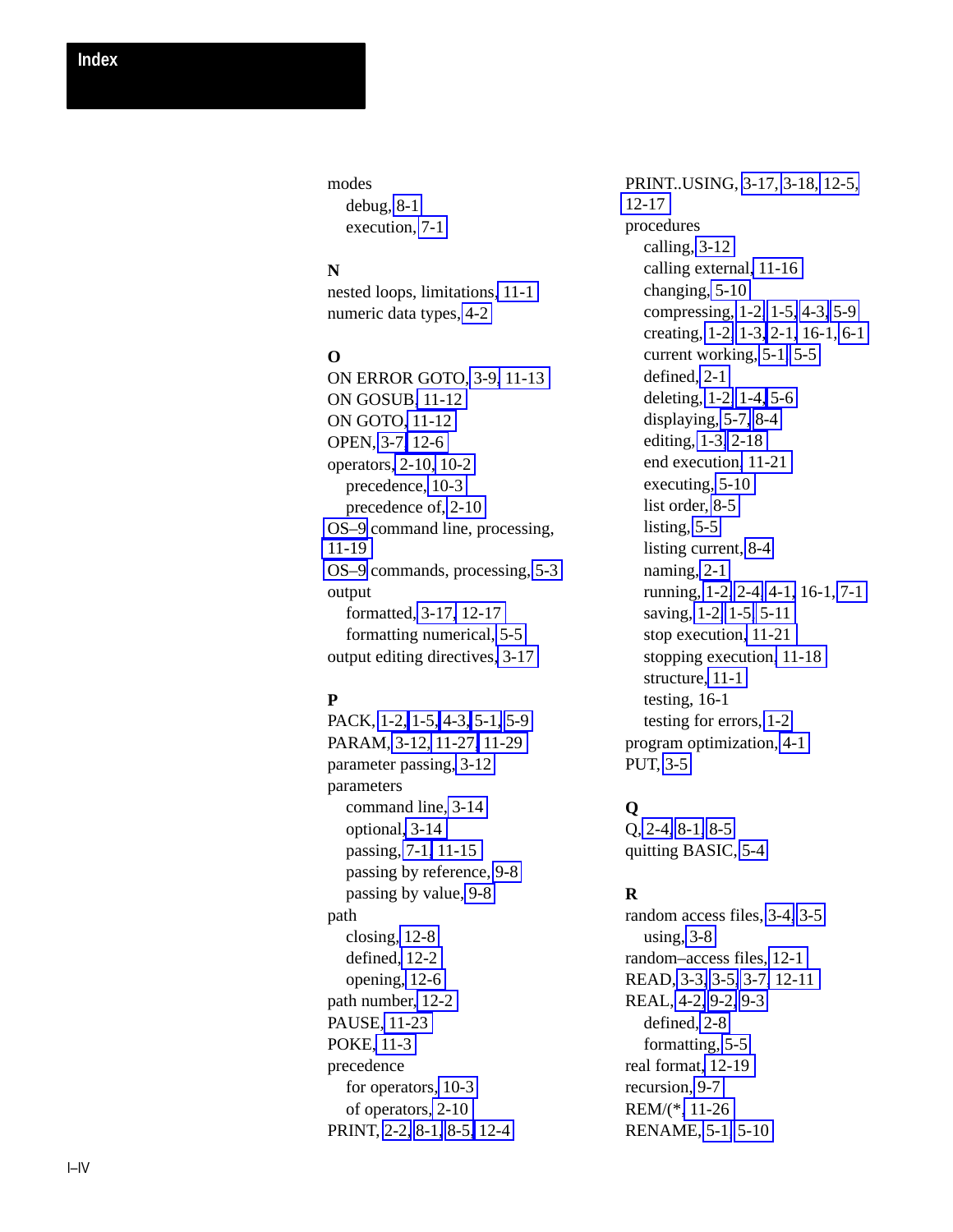**Index**

repeat groups[, 12-25](#page-166-0) REPEAT..UNTIL, [2-16,](#page-31-0) [11-8](#page-117-0) request memory, [1-2,](#page-12-0) [1-4,](#page-14-0) [5-8](#page-73-0) reserved words, [2-7](#page-22-0) RETURN[, 3-10](#page-50-0) RUN, [2-4,](#page-19-0) [3-12,](#page-52-0) [5-1,](#page-66-0) [5-2,](#page-67-0) [5-10,](#page-75-0) [7-1,](#page-84-0) [11-15](#page-124-0) RunB, [5-9](#page-74-0)

### **S**

SAVE, [1-2,](#page-12-0) [1-5,](#page-15-0) [5-1,](#page-66-0) [5-11](#page-76-0) SEEK, [3-9,](#page-49-0) [12-10](#page-151-0) sequential files, [3-4,](#page-44-0) [12-1](#page-142-0) SHELL[, 11-20](#page-129-0) standard I/O paths, [12-2](#page-143-0) standard input device, [2-2](#page-17-0) standard output device, [2-2](#page-17-0) STATE, [8-1,](#page-86-0) [8-5](#page-90-0) STEP, [2-14,](#page-29-0) [8-6](#page-91-0) STOP, [11-21](#page-130-0) STRING, [9-2](#page-95-0) defined, [2-8](#page-23-0) string format[, 12-23](#page-164-0) strings changing, [6-1,](#page-77-0) [6-6](#page-82-0) defined, [6-5](#page-81-0) locating, [6-6](#page-82-0) replacing[, 2-18](#page-33-0) searching, [6-1](#page-77-0) searching for, [2-18](#page-33-0) substituting, [6-6](#page-82-0) subroutine, [3-10](#page-50-0) system commands \$, [5-1,](#page-66-0) [5-3](#page-68-0) BYE, [5-1,](#page-66-0) [5-4](#page-69-0) CHD/CHX, [5-1,](#page-66-0) [5-4](#page-69-0) DIGITS, [5-1,](#page-66-0) [5-5](#page-70-0) DIR, [5-1,](#page-66-0) [5-5](#page-70-0) E/EDIT, [5-1](#page-66-0) EDIT, [5-2](#page-67-0) EDIT/E, [5-6,](#page-71-0) [6-1](#page-77-0) KILL, [5-1,](#page-66-0) [5-6](#page-71-0) LIST, [5-1,](#page-66-0) [5-7](#page-72-0) LOAD, [5-1,](#page-66-0) [5-8](#page-73-0) MEM, [5-1,](#page-66-0) [5-8](#page-73-0)

PACK, [5-1,](#page-66-0) [5-9](#page-74-0) RENAME, [5-1,](#page-66-0) [5-10](#page-75-0) RUN, [5-1,](#page-66-0) [5-2,](#page-67-0) [5-10](#page-75-0) SAVE, [5-1,](#page-66-0) [5-11](#page-76-0) system mode, [1-2,](#page-12-0) [2-4,](#page-19-0) 16-1, [5-1](#page-66-0)

### **T**

table, [3-1,](#page-41-0) [9-9](#page-102-0) the FOR..NEXT structure, [2-13](#page-28-0) the IF..THEN structure, [2-12](#page-27-0) the LOOP..ENDLOOP structure, [2-13](#page-28-0) the REPEAT..UNTIL structure, [2-13](#page-28-0) the TYPE declaration, [3-4](#page-44-0) the WHILE..DO structure, [2-13](#page-28-0) TRON/TROFF, [8-6,](#page-91-0) [11-25](#page-134-0) TYPE, [9-9,](#page-102-0) [11-27,](#page-136-0) [11-30](#page-139-0)

### **U**

unified I/O, [12-1](#page-142-0) UPDATE, [3-6,](#page-46-0) [3-7](#page-47-0)

### **[V](#page-9-0)**

variables, [9-7](#page-100-0) assigning values, [9-6](#page-99-0) data types, [2-8](#page-23-0) declaring, [2-4,](#page-19-0) [11-29](#page-138-0) declaring simple[, 11-27](#page-136-0) initializing, [2-5](#page-20-0) naming, [2-7](#page-22-0) printing value, [8-5](#page-90-0) vector, [3-1,](#page-41-0) [9-9,](#page-102-0) [11-30](#page-139-0)

### **W**

WHILE..DO, [2-15,](#page-30-0) [11-7](#page-116-0) workspace defined, [1-2](#page-12-0) deleting procedures in, [1-2,](#page-12-0) [1-4,](#page-14-0) [5-6](#page-71-0) displaying procedures i, [8-4](#page-89-0) listing procedures in, [1-2,](#page-12-0) [1-3,](#page-13-0) [5-5](#page-70-0) loading procedures in, [5-8](#page-73-0) requ, [1-2,](#page-12-0) [1-4](#page-14-0) WRITE, [3-5,](#page-45-0) [3-6,](#page-46-0) [12-12](#page-153-0) access modes, WRITE, [3-7](#page-47-0)